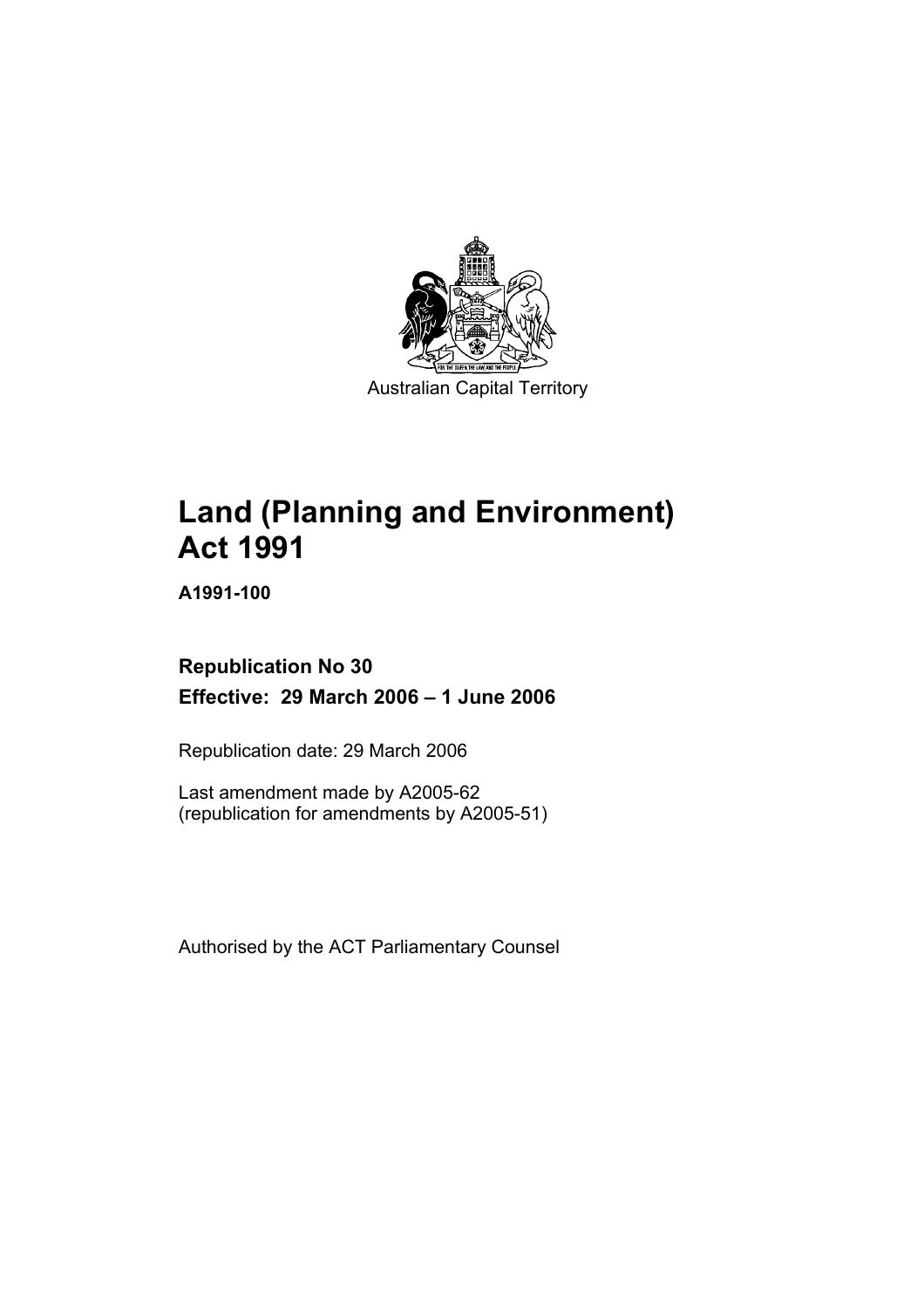## **About this republication**

#### **The republished law**

This is a republication of the *Land (Planning and Environment) Act 1991* (including any amendment made under the *Legislation Act 2001*, part 11.3 (Editorial changes)) as in force on 29 March 2006*.* It also includes any amendment, repeal or expiry affecting the republished law to 29 March 2006.

The legislation history and amendment history of the republished law are set out in endnotes 3 and 4.

#### **Kinds of republications**

The Parliamentary Counsel's Office prepares 2 kinds of republications of ACT laws (see the ACT legislation register at www.legislation.act.gov.au):

- authorised republications to which the *Legislation Act 2001* applies
- unauthorised republications.

The status of this republication appears on the bottom of each page.

#### **Editorial changes**

The *Legislation Act 2001*, part 11.3 authorises the Parliamentary Counsel to make editorial amendments and other changes of a formal nature when preparing a law for republication. Editorial changes do not change the effect of the law, but have effect as if they had been made by an Act commencing on the republication date (see *Legislation Act 2001*, s 115 and s 117). The changes are made if the Parliamentary Counsel considers they are desirable to bring the law into line, or more closely into line, with current legislative drafting practice.

This republication includes amendments made under part 11.3 (see endnote 1).

#### **Uncommenced provisions and amendments**

If a provision of the republished law has not commenced or is affected by an uncommenced amendment, the symbol  $\mathbf{U}$  appears immediately before the provision heading. The text of the uncommenced provision or amendment appears only in the last endnote.

#### **Modifications**

If a provision of the republished law is affected by a current modification, the symbol  $\mathbf{M}$ appears immediately before the provision heading. The text of the modifying provision appears in the endnotes. For the legal status of modifications, see *Legislation Act 2001*, section 95.

#### **Penalties**

The value of a penalty unit for an offence against this republished law at the republication date is—

- (a) if the person charged is an individual—\$100; or
- (b) if the person charged is a corporation—\$500.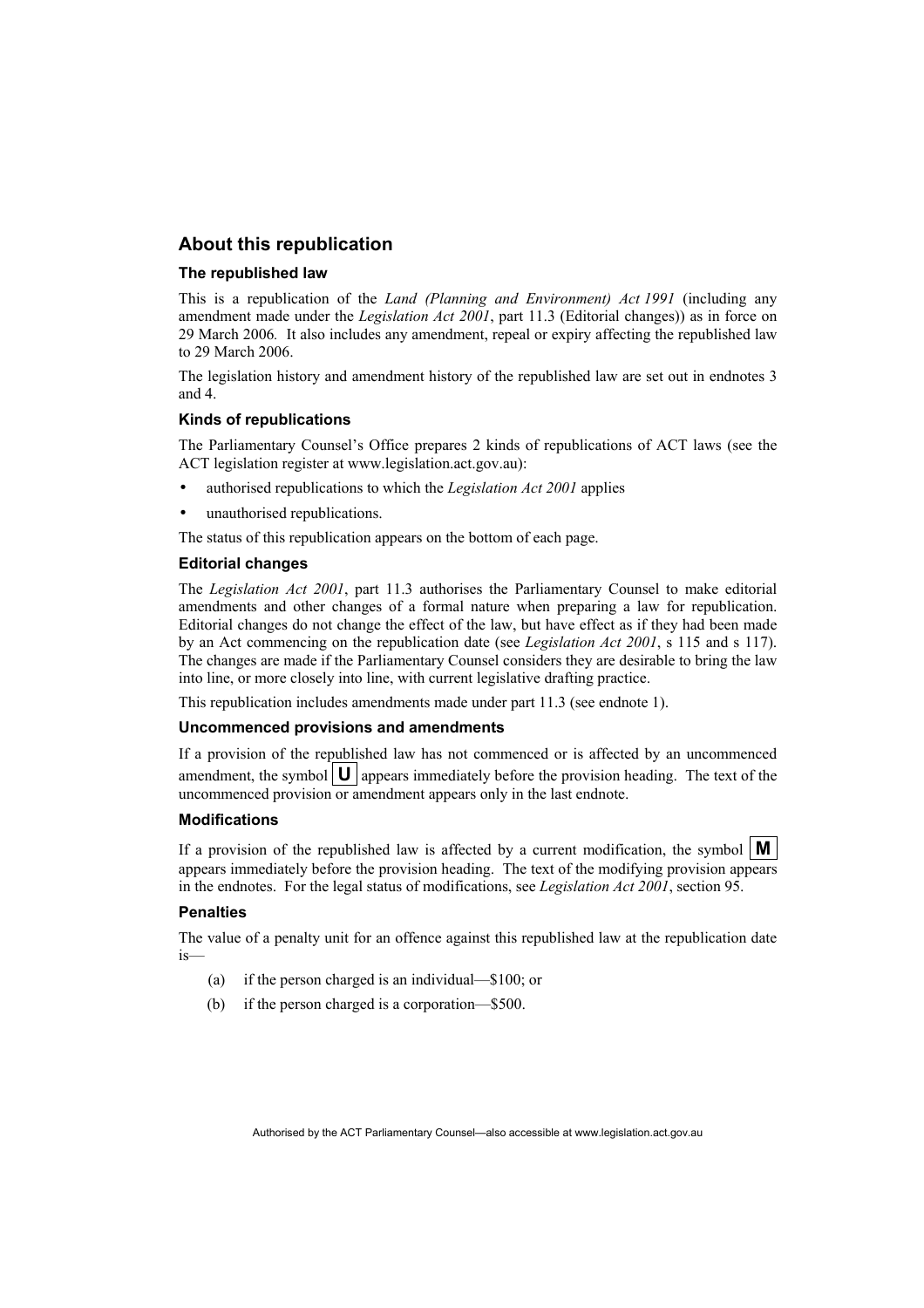

# **Land (Planning and Environment) Act 1991**

# **Contents**

| Part 1                      | <b>Preliminary</b>                                                       |            |
|-----------------------------|--------------------------------------------------------------------------|------------|
| 1                           | Name of Act                                                              | 2          |
| 2                           | Dictionary                                                               | 2          |
| 3                           | <b>Notes</b>                                                             | 2          |
| 4                           | Offences against Act-application of Criminal Code etc                    | 2          |
| Part 2                      | <b>Planning</b>                                                          |            |
| <b>Division 2.1</b>         | <b>Preliminary</b>                                                       |            |
| 5                           | Definitions for pt 2                                                     | 4          |
| <b>Division 2.2</b>         | Territory plan-object and effect                                         |            |
| 7                           | Object of territory plan                                                 | 6          |
| 8                           | Effect of plan                                                           | 7          |
| R <sub>30</sub><br>29/03/06 | Land (Planning and Environment) Act 1991<br>Effective: 29/03/06-01/06/06 | contents 1 |

Page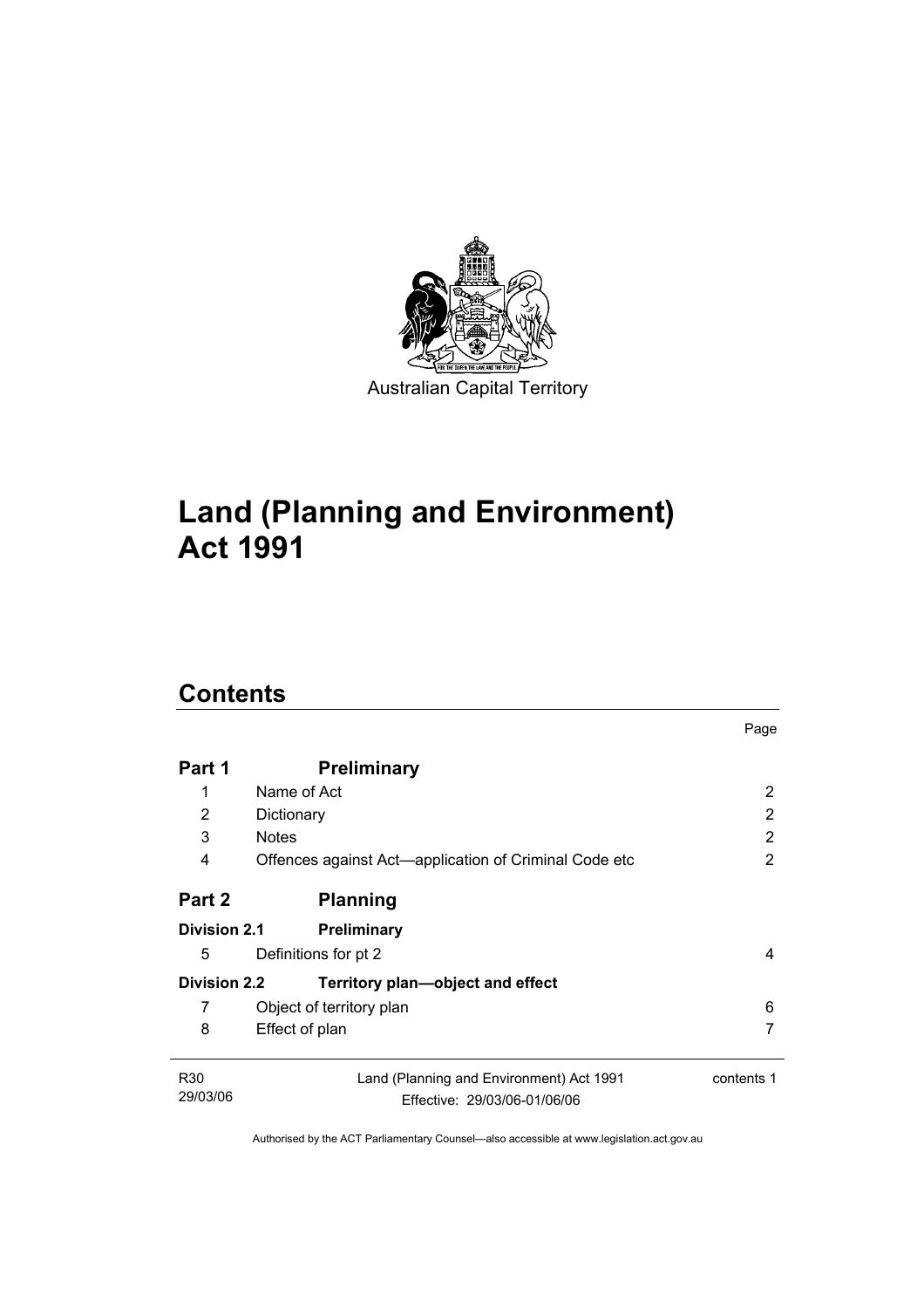| Contents |
|----------|
|----------|

|                     |                                                                                         | Page     |
|---------------------|-----------------------------------------------------------------------------------------|----------|
| 9                   | Effect of draft plan variation                                                          | 7        |
| 12                  | Plan not to have retrospective effect                                                   | 8        |
| <b>Division 2.3</b> | Territory plan-continuation and variation                                               |          |
|                     | Subdivision 2.3.1 Territory plan                                                        |          |
| 13                  | Continuation of plan                                                                    | 8        |
|                     | Subdivision 2.3.2 Preparation of variations of territory plan                           |          |
| 14                  | Application of sdiv 2.3.2                                                               | 9        |
| 15                  | Preparation of plan variations                                                          | 9        |
| 16                  | Consultation with conservator                                                           | 9        |
| 17                  | Consultation with heritage council                                                      | 9        |
| 18                  | Environmental reports and inquiries                                                     | 9        |
| 19                  | Public consultation-notification                                                        | 10       |
| 19A                 | Public consultation-notice of interim effect etc                                        | 11       |
| 19B                 | Public consultation-availability of draft plan variation etc                            | 11       |
| 19C                 | Draft plan variations that do not affect rights                                         | 12       |
| 20                  | Consultation with national capital authority                                            | 12       |
| 21                  | Public inspection of comments                                                           | 13       |
| 22                  | Revision, deferral or withdrawal of draft plan variations                               | 13       |
|                     | Subdivision 2.3.3 Minister approval and consideration by Legislative<br><b>Assembly</b> |          |
| 23                  | Application of sdiv 2.3.3                                                               | 14       |
| 24                  | Submission of draft plan variation to Minister                                          | 14       |
| 25                  | Consideration by Legislative Assembly committee                                         | 16       |
| 26                  | Minister's powers                                                                       | 16       |
| 27                  | Return of draft plan variation to authority                                             | 17       |
| 28                  | Notice of revival of deferred draft plan variation                                      | 18       |
| 29                  | Consideration of plan variation by Legislative Assembly                                 | 18       |
| 30                  | Rejection of plan variation by Legislative Assembly                                     | 21       |
| 30A                 | Partial rejection of plan variation by Legislative Assembly                             | 21       |
| 30B                 | Partial rejection of plan variation-newspaper publication etc                           | 22       |
|                     | Subdivision 2.3.4 Plan variations-defined land                                          |          |
| 31                  | Definition for sdiv 2.3.4                                                               | 22       |
| 32                  | Plan variations in relation to defined land                                             | 22       |
| contents 2          | Land (Planning and Environment) Act 1991                                                | R30      |
|                     | Effective: 29/03/06-01/06/06                                                            | 29/03/06 |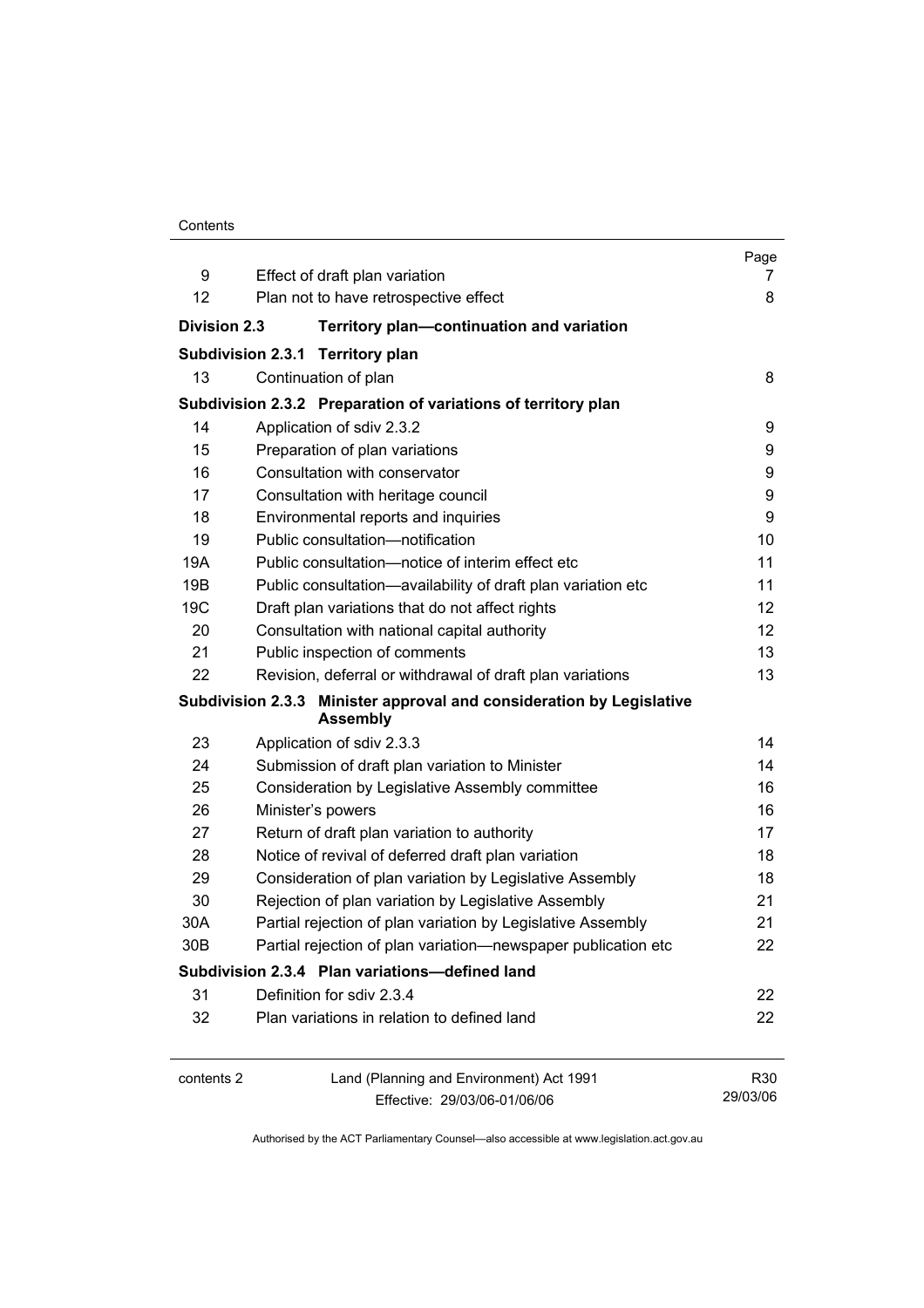|                     |                                                                                               | Contents |
|---------------------|-----------------------------------------------------------------------------------------------|----------|
|                     |                                                                                               | Page     |
| Division 2.5        | <b>Miscellaneous</b>                                                                          |          |
| 51                  | Challenge to validity of provisions of plan                                                   | 24       |
| Part 4              | <b>Environmental assessments and inquiries</b>                                                |          |
| <b>Division 4.1</b> | Preliminary                                                                                   |          |
| 111                 | Definitions for pt 4                                                                          | 25       |
| 112                 | Proponents                                                                                    | 27       |
| <b>Division 4.2</b> | <b>Preliminary assessments</b>                                                                |          |
| 113                 | <b>Directions</b>                                                                             | 27       |
| 114                 | Mandatory preliminary assessments                                                             | 27       |
| 115                 | Content                                                                                       | 28       |
| 116                 | Submission to Minister                                                                        | 28       |
| 117                 | Public inspection                                                                             | 28       |
| 118                 | Exclusion of material                                                                         | 29       |
| Division 4.3        | <b>Assessments</b>                                                                            |          |
|                     | Subdivision 4.3.1 Form and content                                                            |          |
| 119                 | Form                                                                                          | 30       |
| 120                 | Content of public environment reports and environmental impact<br>statements                  | 30       |
|                     | Subdivision 4.3.2 Direction of assessments                                                    |          |
| 121                 | Decisions to direct assessments                                                               | 30       |
| 122                 | Environment Minister's power to direct assessments                                            | 31       |
| 123                 | <b>Directions</b>                                                                             | 31       |
|                     | Subdivision 4.3.3 Preparation, evaluation and consideration by Legislative<br><b>Assembly</b> |          |
| 124                 | Public environment reports--preparation                                                       | 33       |
| 125                 | Environmental impact statements-consultation and public inspection                            | 33       |
| 126                 | Environmental impact statements-consideration of relevant comments<br>and reports             | 35       |
| 127                 | Submission of reports and statements to Environment Minister                                  | 35       |
| 128                 | Consultation                                                                                  | 35       |
| 129                 | Further information                                                                           | 36       |
| 130                 | Further revision                                                                              | 37       |
|                     |                                                                                               |          |

| R30      | Land (Planning and Environment) Act 1991 | contents 3 |
|----------|------------------------------------------|------------|
| 29/03/06 | Effective: 29/03/06-01/06/06             |            |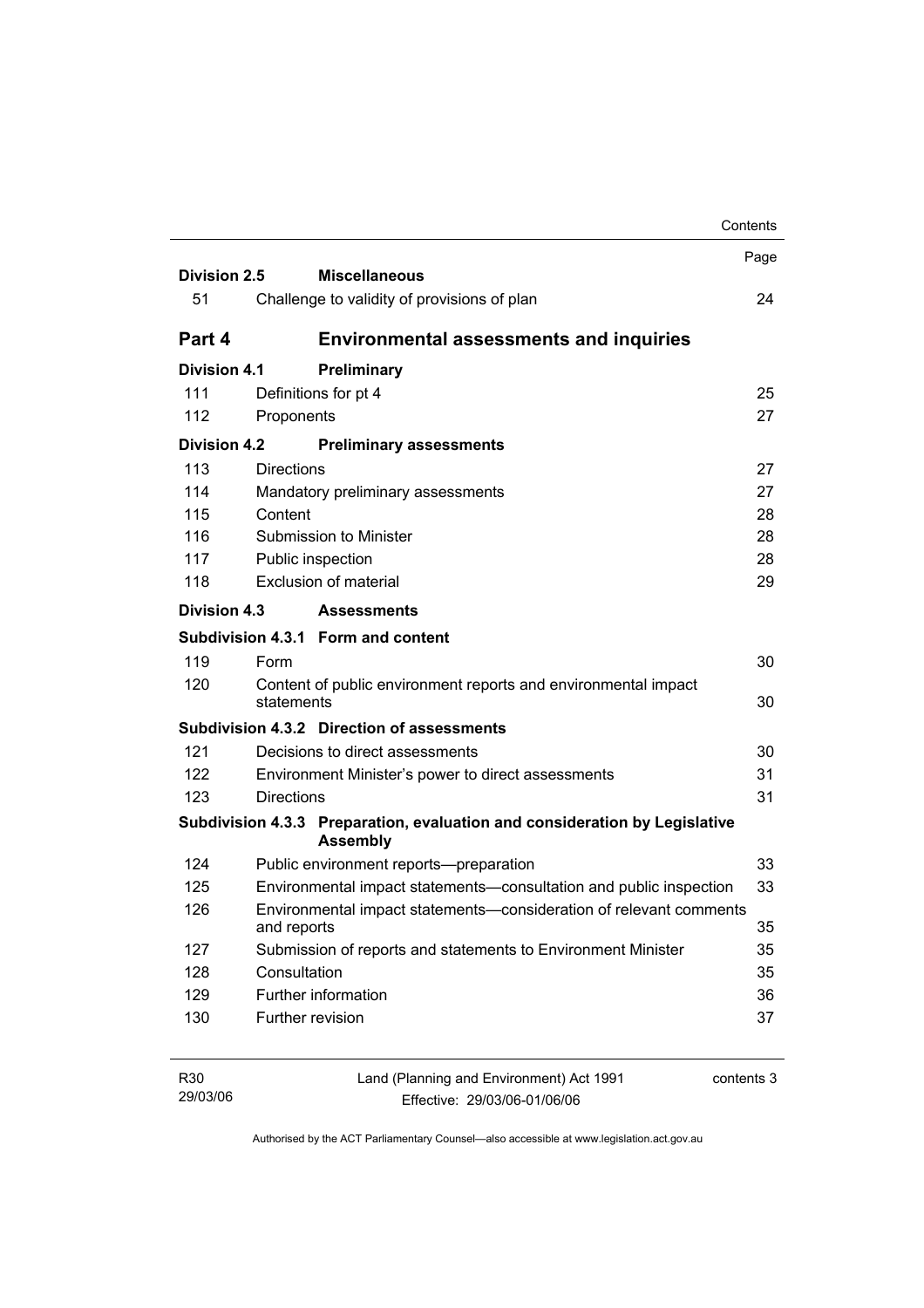#### **Contents**

| 131                 | <b>Evaluation by Environment Minister</b>                        | Page<br>37 |
|---------------------|------------------------------------------------------------------|------------|
| 132                 | Presentation to Legislative Assembly and public inspection       | 38         |
| 133                 | Exclusion of material                                            | 39         |
| 134                 | Exemptions                                                       | 39         |
| <b>Division 4.4</b> | <b>Inquiries</b>                                                 |            |
|                     | Subdivision 4.4.1 Establishment of panels and terms of reference |            |
| 135                 | Constitution                                                     | 40         |
| 136                 | Combined inquiries                                               | 41         |
| 138                 | Terms of reference                                               | 41         |
| 139                 | Notification                                                     | 42         |
|                     | Subdivision 4.4.2 Inquiry reports                                |            |
| 140                 | Inquiry reports                                                  | 42         |
| 141                 | Presentation to Legislative Assembly and public inspection       | 42         |
| 142                 | Exclusion of material                                            | 43         |
|                     | Subdivision 4.4.3 Procedures and powers                          |            |
| 143                 | Definitions for sdiv 4.4.3                                       | 43         |
| 144                 | Notice of inquiry hearings                                       | 44         |
| 145                 | Public hearings                                                  | 44         |
| 146                 | General procedure                                                | 45         |
| 147                 | Special hearings-consultation with interested persons            | 46         |
| 148                 | Assessments for purpose of inquiries                             | 46         |
| 149                 | Powers in relation to witnesses etc.                             | 47         |
| 151                 | Inspection of books and documents                                | 48         |
| 152                 | Power of entry                                                   | 48         |
| 153                 | Search warrants                                                  | 49         |
| 154                 | Powers of search and inspection                                  | 51         |
| 155                 | Application of Criminal Code, ch 7                               | 51         |
| 156                 | Contempt of panel                                                | 51         |
| 157                 | Protection of panel members and witnesses                        | 51         |
| Part 5              | <b>Land administration</b>                                       |            |
| <b>Division 5.1</b> | Preliminary                                                      |            |
| 159                 | Definitions for pt 5                                             | 53         |
| contents 4          | Land (Planning and Environment) Act 1991                         | R30        |

Effective: 29/03/06-01/06/06

R30 29/03/06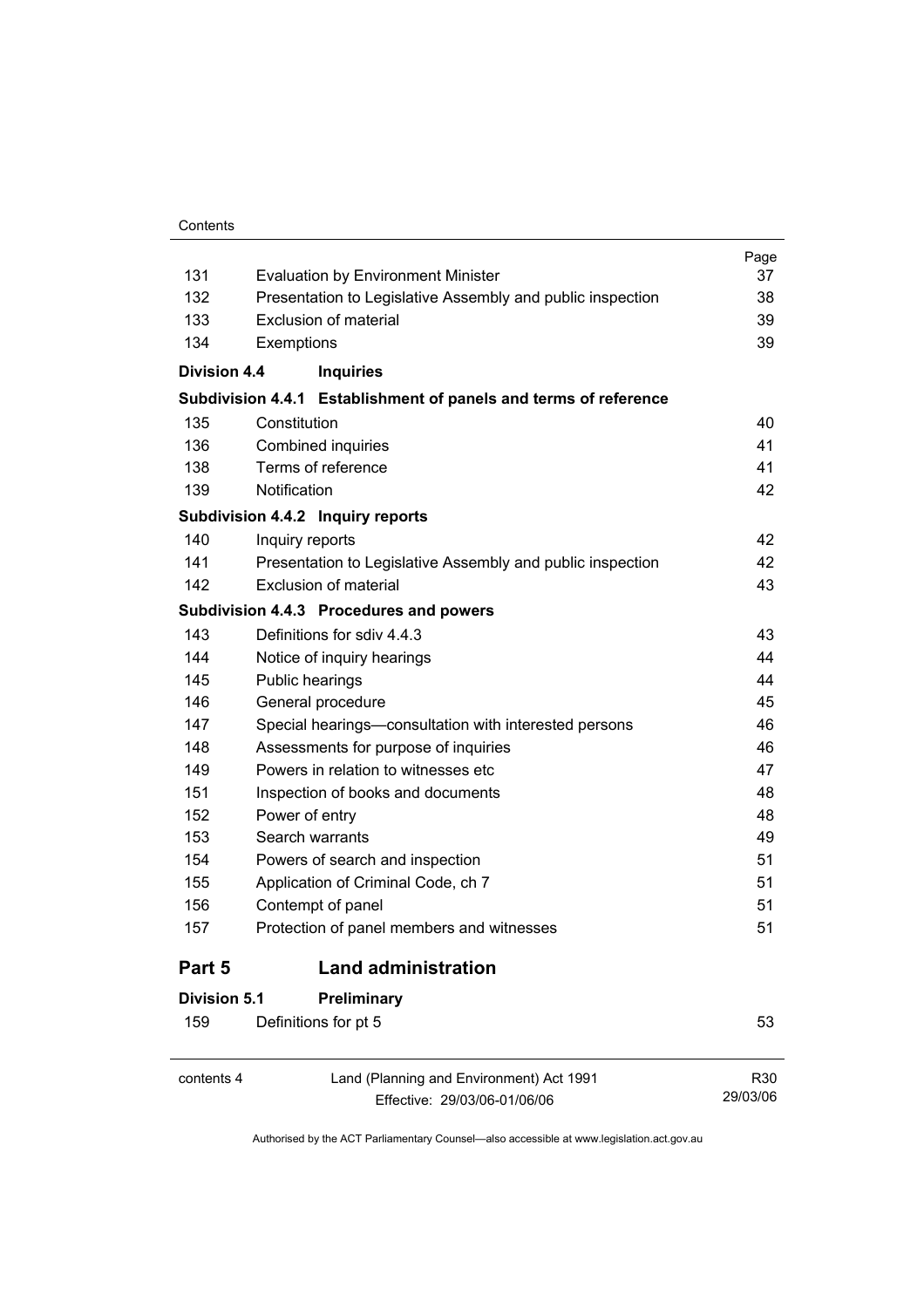| 159A                        | Meaning of concessional lease for Act                                    | Page<br>55 |
|-----------------------------|--------------------------------------------------------------------------|------------|
| 160                         | Application of pt 5                                                      | 56         |
|                             |                                                                          |            |
| <b>Division 5.2</b>         | <b>Leases</b>                                                            |            |
| 160A                        | Effect qualified                                                         | 56         |
| 160B                        | Planning and land authority may grant leases                             | 56         |
| 161                         | Granting of leases                                                       | 57         |
| 163                         | Leases to community organisations                                        | 58         |
| 164                         | Special leases                                                           | 59         |
| 166                         | Inquiries and assessments in relation to granting of leases              | 60         |
| 166A                        | Grants of leases after inquiries or assessments                          | 61         |
| 167                         | Eligibility for certain classes of leases                                | 61         |
| 168                         | Authority need not grant lease                                           | 63         |
| 169                         | Payment for leases                                                       | 63         |
| 170                         | Failure to accept and execute lease                                      | 63         |
| 171                         | Grant of further residential leases                                      | 64         |
| 171A                        | Grant of further rural leases                                            | 65         |
| 172                         | Grant of further leases for purposes other than residential or rural     | 67         |
| 172A                        | Grant of further lease-unit titles                                       | 68         |
| 172B                        | Grant of further lease-community title                                   | 68         |
| 172C                        | No right to use, flow and control of water                               | 69         |
| 173                         | Lessee's rights in relation to improvements                              | 69         |
| 174                         | Deciding value of improvements                                           | 72         |
| 175                         | Use of land for leased purpose                                           | 73         |
| 176                         | Variation of rent                                                        | 74         |
| 177                         | Review of variations of rent                                             | 74         |
| 178                         | Refund on lease surrender or termination                                 | 75         |
| 179                         | Certificates of compliance                                               | 75         |
| 180                         | Transfer of land subject to building and development provision           | 77         |
| 181                         | Mortgage of leasehold subject to building and development provision      | 79         |
| 182                         | Land leased to be held as undivided parcel                               | 79         |
| 183                         | Power of lessee to sublet part of building or land in certain cases      | 79         |
| <b>Division 5.3</b>         | <b>Variation of leases</b>                                               |            |
| 183A                        | <b>Effect qualified</b>                                                  | 80         |
| 184                         | Application to surrender and regrant of leases                           | 80         |
| R <sub>30</sub><br>29/03/06 | Land (Planning and Environment) Act 1991<br>Effective: 29/03/06-01/06/06 | contents 5 |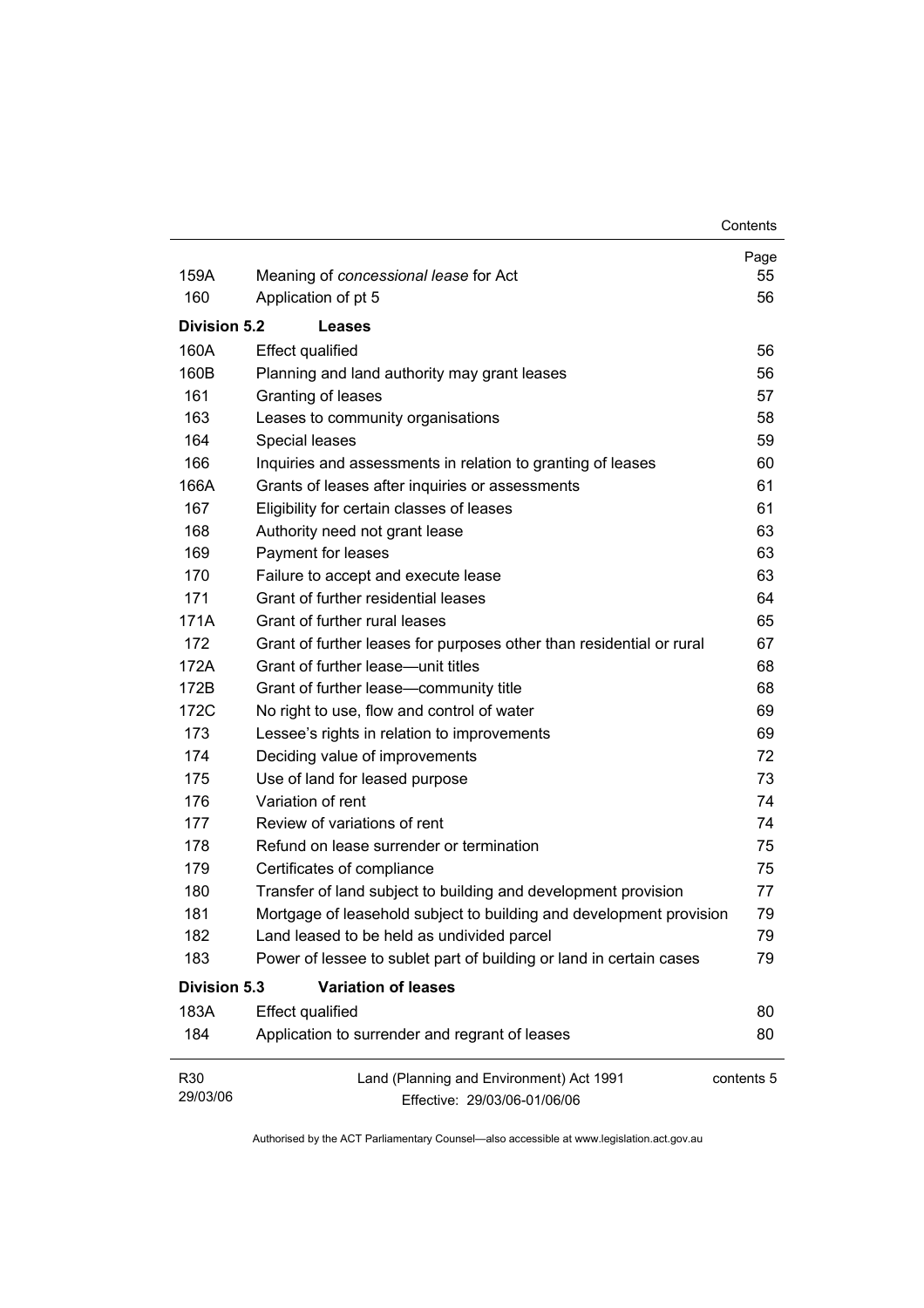|                     |                                                            | Page     |
|---------------------|------------------------------------------------------------|----------|
| 184A                | Variation of nominal rent lease—change of use charge       | 81       |
| 184C                | Change of use charge for variations of nominal rent leases | 82       |
| 184D                | Variation of rental leases                                 | 83       |
| 185                 | Advice of rent payable on variation of lease               | 83       |
| 186                 | Variation of lease to pay out rent                         | 84       |
| 186A                | No variations to extend term                               | 85       |
| <b>Division 5.4</b> | <b>Restrictions on rural leases</b>                        |          |
| 186B                | Definitions for div 5.4                                    | 85       |
| 186C                | Land management agreements                                 | 86       |
| 186D                | Dealings with rural leases                                 | 87       |
| 186E                | Discharge amount                                           | 88       |
| 186F                | Discharge amount-special Pialligo leases                   | 89       |
| 186G                | Index numbers                                              | 90       |
| 186H                | No subdivision or consolidation                            | 91       |
| Division 5.5        | <b>Consolidation and subdivision</b>                       |          |
| <b>187AA</b>        | <b>Effect qualified</b>                                    | 91       |
| 187                 | Application-nominal rent leases of territory land          | 91       |
| 187A                | Consolidation and subdivision--change of use charge        | 91       |
| 187C                | Change of use charge for consolidations and subdivisions   | 93       |
| <b>Division 5.6</b> | <b>Recovery of land</b>                                    |          |
| 188                 | Termination of leases                                      | 93       |
| 189                 | How land may be recovered                                  | 95       |
| 190                 | Evidence of ending of lease                                | 96       |
| <b>Division 5.7</b> | <b>Public land</b>                                         |          |
|                     | <b>Subdivision 5.7.1 Preliminary</b>                       |          |
| 191                 | Definitions for div 5.7                                    | 96       |
|                     | Subdivision 5.7.2 Public land                              |          |
| 192                 | Recommendations to planning and land authority             | 96       |
|                     | Subdivision 5.7.3 Management of public land                |          |
| 193                 | Reserved areas                                             | 97       |
| 194                 | Management                                                 | 97       |
| 195                 | Management objectives                                      | 97       |
| contents 6          | Land (Planning and Environment) Act 1991                   | R30      |
|                     | Effective: 29/03/06-01/06/06                               | 29/03/06 |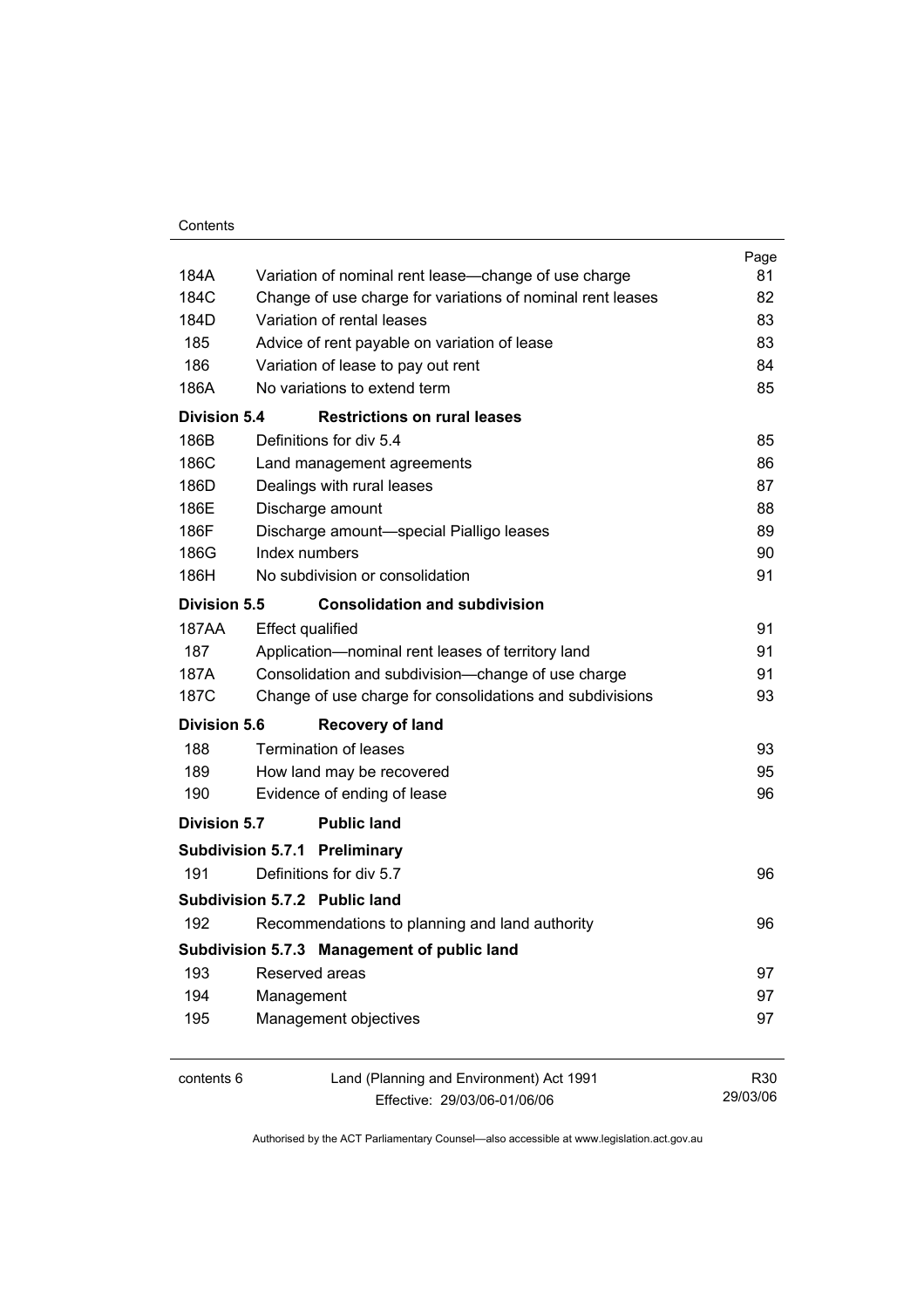|                     | Subdivision 5.7.4 Plans of management                                    | Page |
|---------------------|--------------------------------------------------------------------------|------|
| 196                 | Content                                                                  | 99   |
| 197                 | Preparation                                                              | 99   |
| 198                 | Variations                                                               | 99   |
| 199                 | Environmental assessments and inquiries                                  | 99   |
| 200                 | Public consultation                                                      | 100  |
| 201                 | Revision                                                                 | 100  |
| 202                 | Submission to Minister                                                   | 101  |
| 203                 | Consideration of plan of management by Legislative Assembly<br>committee | 101  |
| 204                 | Minister's powers                                                        | 101  |
| 205                 | Referral back to conservator                                             | 102  |
| 206                 | Notice of revival of deferred draft plan of management                   | 103  |
| 207                 | Notification, presentation, disallowance and date of effect              | 103  |
|                     | Subdivision 5.7.5 Leases and licences                                    |      |
| 208                 | Leases-generally                                                         | 103  |
| 209                 | Grant of leases                                                          | 104  |
| 210                 | Licences                                                                 | 104  |
| 211                 | Miner's rights in relation to public land                                | 106  |
| <b>Division 5.8</b> | <b>Miscellaneous</b>                                                     |      |
| 214                 | Lessee may surrender lease or part of lease                              | 106  |
| 215                 | Reduction of rent and relief from provisions of lease                    | 106  |
| 216                 | Access to leased land from roads and road related areas                  | 107  |
| 216A                | Notification of certain leases                                           | 108  |
| 217                 | Licences in relation to land that is not public land                     | 109  |
| 218                 | Reservation of minerals                                                  | 110  |
| 219                 | Rights to extract minerals                                               | 110  |
| 220                 | Access to lease documents and development agreements                     | 111  |
| Part 6              | <b>Approvals and orders</b>                                              |      |
| <b>Division 6.1</b> | Preliminary                                                              |      |
| 222                 | Definitions for pt 6                                                     | 112  |
| 223                 | Meaning of variation for pt 6                                            | 115  |

| R30      | Land (Planning and Environment) Act 1991 | contents 7 |
|----------|------------------------------------------|------------|
| 29/03/06 | Effective: 29/03/06-01/06/06             |            |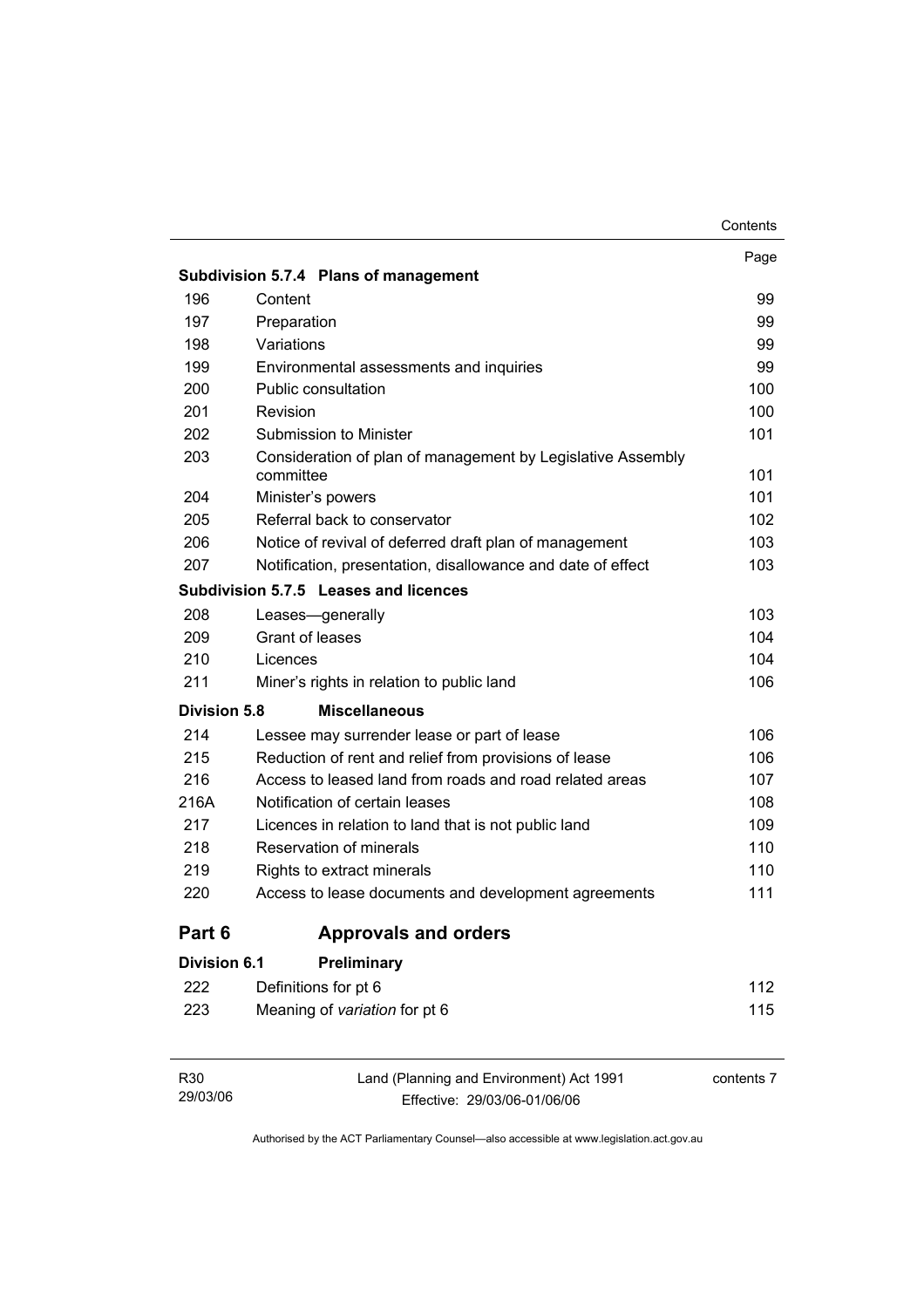#### **Contents**

|                     |                                                                       | Page |
|---------------------|-----------------------------------------------------------------------|------|
| <b>Division 6.2</b> | <b>Approvals</b>                                                      |      |
|                     | <b>Subdivision 6.2.1 General</b>                                      |      |
| 225                 | Offence-development                                                   | 116  |
| 226                 | Application to undertake development                                  | 116  |
| 227                 | Register of applications, approvals, orders and lease and development |      |
|                     | conditions                                                            | 118  |
| 228                 | Restrictions on inspection of applications                            | 120  |
| 229                 | Notice of application                                                 | 121  |
| 229A                | Direction that applications be submitted to Minister                  | 124  |
| 229B                | Minister may decide some applications                                 | 125  |
| 230                 | Approvals                                                             | 126  |
| 231                 | Matters to be considered by relevant authority                        | 127  |
| 232                 | Duty of applicants                                                    | 130  |
| 233                 | More information                                                      | 130  |
| 234                 | Effect of failure to give further information                         | 131  |
| 236                 | Environmental assessments and inquiries                               | 131  |
|                     | <b>Subdivision 6.2.2 Objections</b>                                   |      |
| 237                 | Objections-general                                                    | 131  |
| 238                 | Inspection of objections                                              | 132  |
| 239                 | Identity of objectors                                                 | 132  |
|                     | Subdivision 6.2.3 Approvals                                           |      |
| 242                 | Approvals-notices to applicants and registrar-general                 | 132  |
| 243                 | Notification of approval or refusal of application                    | 133  |
| 244                 | Notification if more than 1 objector                                  | 134  |
| 244A                | Notice of decision to heritage council                                | 134  |
| 244B                | Notice of decision to conservator                                     | 135  |
| 245                 | Conditional approvals                                                 | 135  |
|                     | Subdivision 6.2.4 Reconsideration of applications for approval        |      |
| 245A                | Definitions for sdiv 6.2.4                                            | 137  |
| 246                 | Applications for reconsideration                                      | 137  |
| 246A                | Reconsideration of decisions                                          | 138  |
| 246B                | No action by planning and land authority within time                  | 139  |
| 246C                | Notice of decision on reconsideration                                 | 139  |
|                     |                                                                       |      |

contents 8 Land (Planning and Environment) Act 1991 Effective: 29/03/06-01/06/06 R30 29/03/06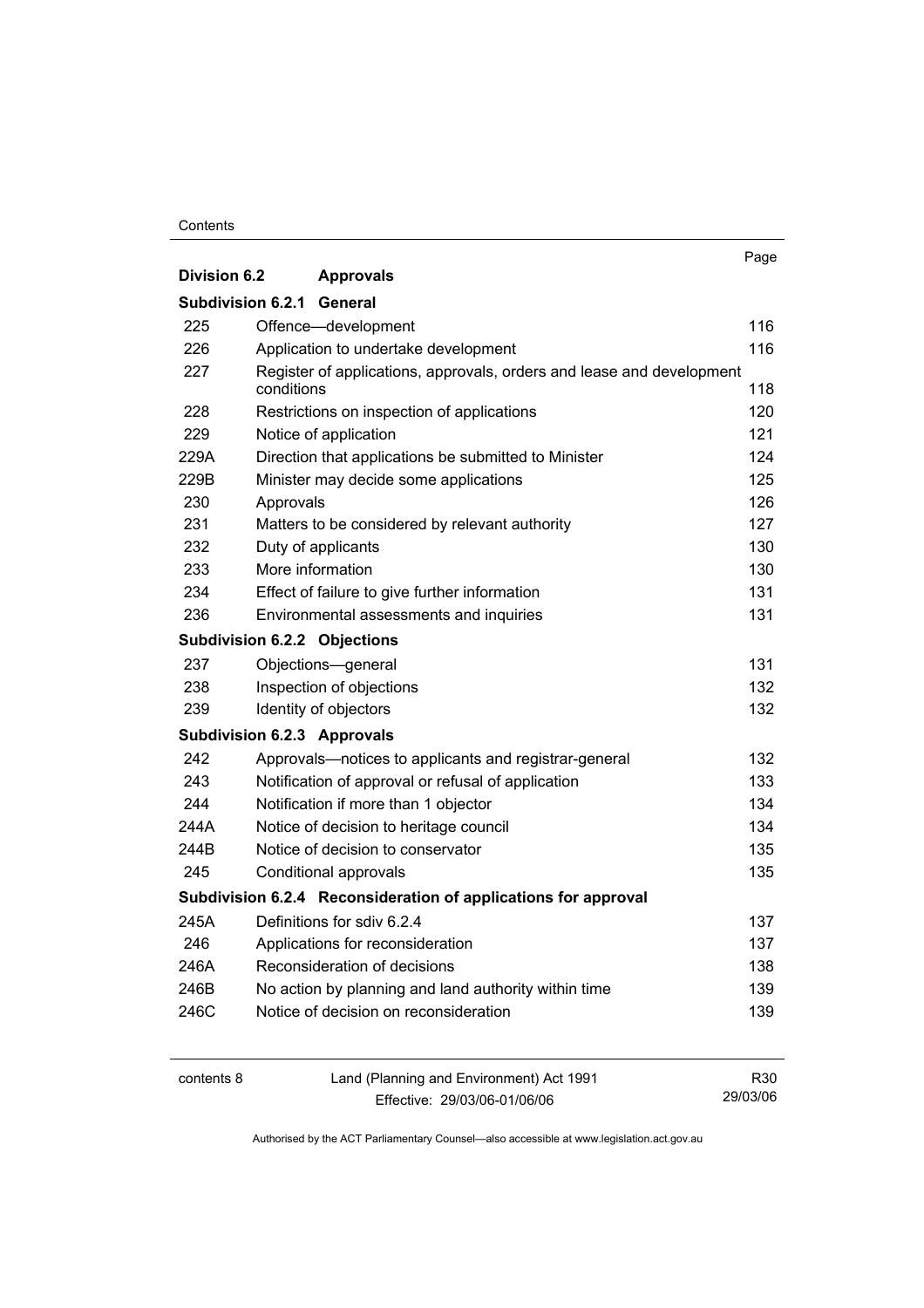|              |                                                                   | Contents   |
|--------------|-------------------------------------------------------------------|------------|
|              |                                                                   | Page       |
|              | Subdivision 6.2.5 Approvals-miscellaneous                         |            |
| 247          | Minor amendments                                                  | 140        |
| 248          | Corrections                                                       | 141        |
| 249          | When approvals take effect                                        | 141        |
| 250          | Execution of approvals for variations of leases                   | 142        |
| 251          | End of approvals                                                  | 142        |
| 252          | Extension of time                                                 | 142        |
| 253          | Revocation of approval                                            | 143        |
|              | Subdivision 6.2.6 Powers of Supreme Court                         |            |
| 253A         | Injunctions to require compliance with approvals                  | 143        |
| Division 6.3 | <b>Orders</b>                                                     |            |
|              | Subdivision 6.3.1 Making of orders                                |            |
| 254          | Applications to planning and land authority for orders            | 144        |
| 254A         | Decision on application to planning and land authority for order  | 145        |
| 255          | Proposed orders on planning and land authority's own initiative   | 146        |
| 256          | Decision on proposed order on planning and land authority's own   |            |
|              | initiative                                                        | 148        |
| 257          | Content of orders                                                 | 149        |
| 257A         | Notice of making of orders                                        | 151        |
| 257B         | Who is bound by an order?                                         | 152        |
| 258          | Contravening orders                                               | 152        |
| 258A         | Ending of orders                                                  | 153        |
| 258B         | Notice ending orders                                              | 153        |
|              | Subdivision 6.3.2 Rectification work                              |            |
| 259          | Definitions for sdiv 6.3.2                                        | 153        |
| 259A         | Direction to carry out rectification work                         | 154        |
| 259B         | Contravening direction to carry out rectification work            | 155        |
| 259C         | Authorisation to carry out rectification work                     | 155        |
| 259D         | Obstructing etc authorised people                                 | 156        |
| 259E         | Liability for cost of rectification work                          | 157        |
| 259F         | Determination of criteria for deferral of rectification work cost | 157        |
| 259G         | Application for deferral of rectification work cost               | 157        |
| 259H         | Deferral of rectification work cost                               | 157        |
|              |                                                                   |            |
| R30          | Land (Planning and Environment) Act 1991                          | contents 9 |

Effective: 29/03/06-01/06/06

29/03/06

contents 9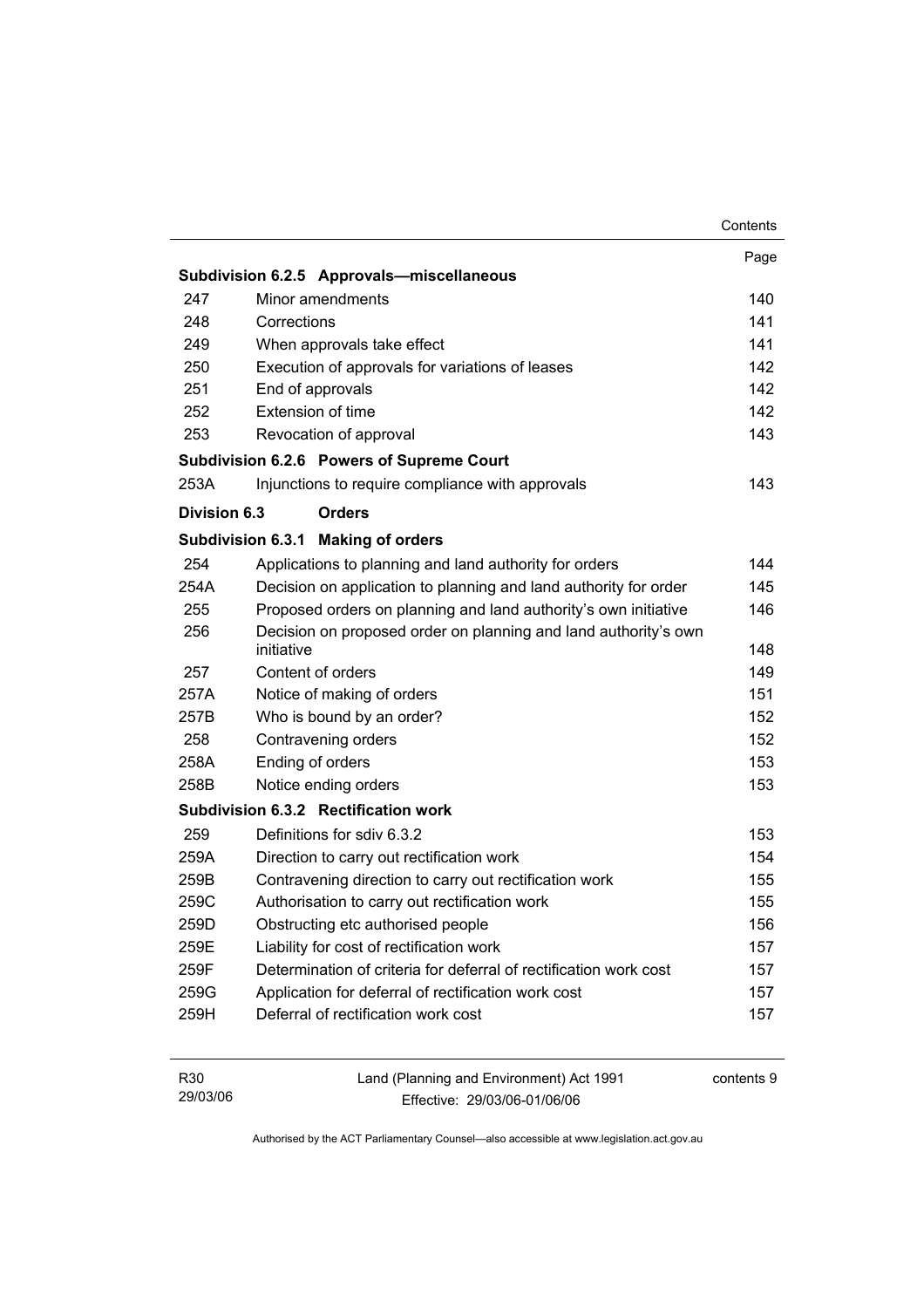### **Contents**

|                     |                                                                        | Page |
|---------------------|------------------------------------------------------------------------|------|
| 2591                | Security for deferred rectification work cost                          | 158  |
| 259J                | Payment of deferred rectification work cost                            | 158  |
|                     | Subdivision 6.3.3 Prohibition notices and injunctions                  |      |
| 260                 | Prohibition notices-making                                             | 159  |
| 260A                | Contravening prohibition notices                                       | 160  |
| 260B                | Prohibition notices-ending                                             | 161  |
| 260C                | Injunctions to restrain contravention of orders or prohibition notices | 162  |
| <b>Division 6.4</b> | Inspection and seizure powers                                          |      |
|                     | Subdivision 6.4.1<br>Preliminary                                       |      |
| 262                 | Definitions for div 6.4                                                | 163  |
| 263                 | Appointment of inspectors                                              | 164  |
| 264                 | Identity cards                                                         | 164  |
| 265                 | Power not to be exercised before identity card shown                   | 165  |
|                     | Subdivision 6.4.2 Inspection                                           |      |
| 266                 | Inspections etc                                                        | 165  |
| 267                 | Consent to entry                                                       | 166  |
| 269                 | Powers of inspection                                                   | 166  |
| 271                 | Taking samples                                                         | 167  |
| 272                 | Disposal of seized items                                               | 168  |
| 273                 | Search warrants                                                        | 169  |
| <b>Division 6.6</b> | <b>Miscellaneous</b>                                                   |      |
|                     | Subdivision 6.6.1 Review of decisions                                  |      |
| 275                 | AAT review-general                                                     | 170  |
| 275A                | Approvals subject to entity's satisfaction                             | 170  |
| 276                 | Review of decisions-objectors and third parties to approvals           | 171  |
| 277                 | Review of decisions-orders and prohibition notices                     | 172  |
| 278                 | Notification of objectors                                              | 173  |
| 279                 | Application for review by objectors—notification to applicants         | 174  |
| 279A                | Challenge to validity of certain decisions                             | 174  |
|                     | <b>Subdivision 6.6.2 General</b>                                       |      |
| 282                 | Regulations for pt 6                                                   | 174  |
|                     |                                                                        |      |

| contents 10 | Land (Planning and Environment) Act 1991 | R30      |
|-------------|------------------------------------------|----------|
|             | Effective: 29/03/06-01/06/06             | 29/03/06 |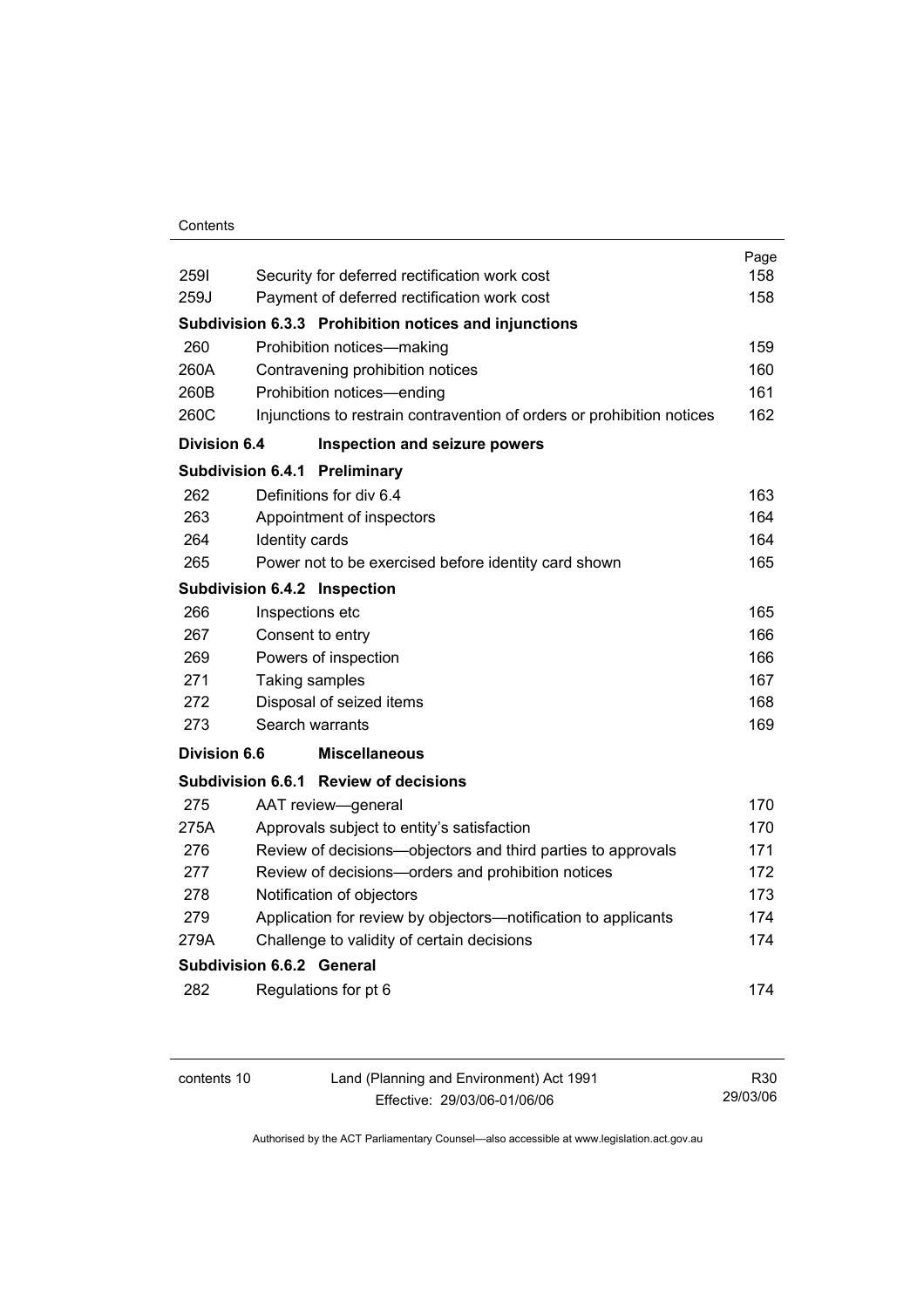|                   |                                                                          | Contents    |
|-------------------|--------------------------------------------------------------------------|-------------|
|                   |                                                                          | Page        |
| Part 7            | <b>Administrative appeals</b>                                            |             |
| 282A              | AAT review of decisions                                                  | 176         |
| Part 8            | <b>Miscellaneous</b>                                                     |             |
| 283               | Delegation by Executive                                                  | 177         |
| 284               | Power of administrative appeals tribunal and Supreme Court               | 177         |
| 286               | Acts and omissions of representatives                                    | 178         |
| 287               | Determination of fees                                                    | 179         |
| 287A              | Approved forms                                                           | 179         |
| 288               | Regulation-making power                                                  | 180         |
| Part 9            | <b>Transitional</b>                                                      |             |
| 289               | Status of leases and licences                                            | 181         |
| 290               | Continued application of certain repealed Acts and provisions            | 181         |
| 291               | Conversion of Commonwealth leases                                        | 183         |
| 294               | Territory plan variation-omission of heritage places register            | 184         |
| <b>Schedule 1</b> | <b>Management objectives for public land</b>                             | 185         |
| <b>Schedule 3</b> | <b>Content of preliminary assessments</b>                                | 187         |
| <b>Schedule 4</b> | <b>Decisions reviewable by AAT</b>                                       | 189         |
| <b>Part 4.1</b>   | Reviewable decisions under part 6                                        | 189         |
| <b>Part 4.2</b>   | Other reviewable decisions                                               | 190         |
| Schedule 5        | <b>Activities subject to orders</b>                                      | 194         |
| <b>Dictionary</b> |                                                                          | 196         |
| R30<br>29/03/06   | Land (Planning and Environment) Act 1991<br>Effective: 29/03/06-01/06/06 | contents 11 |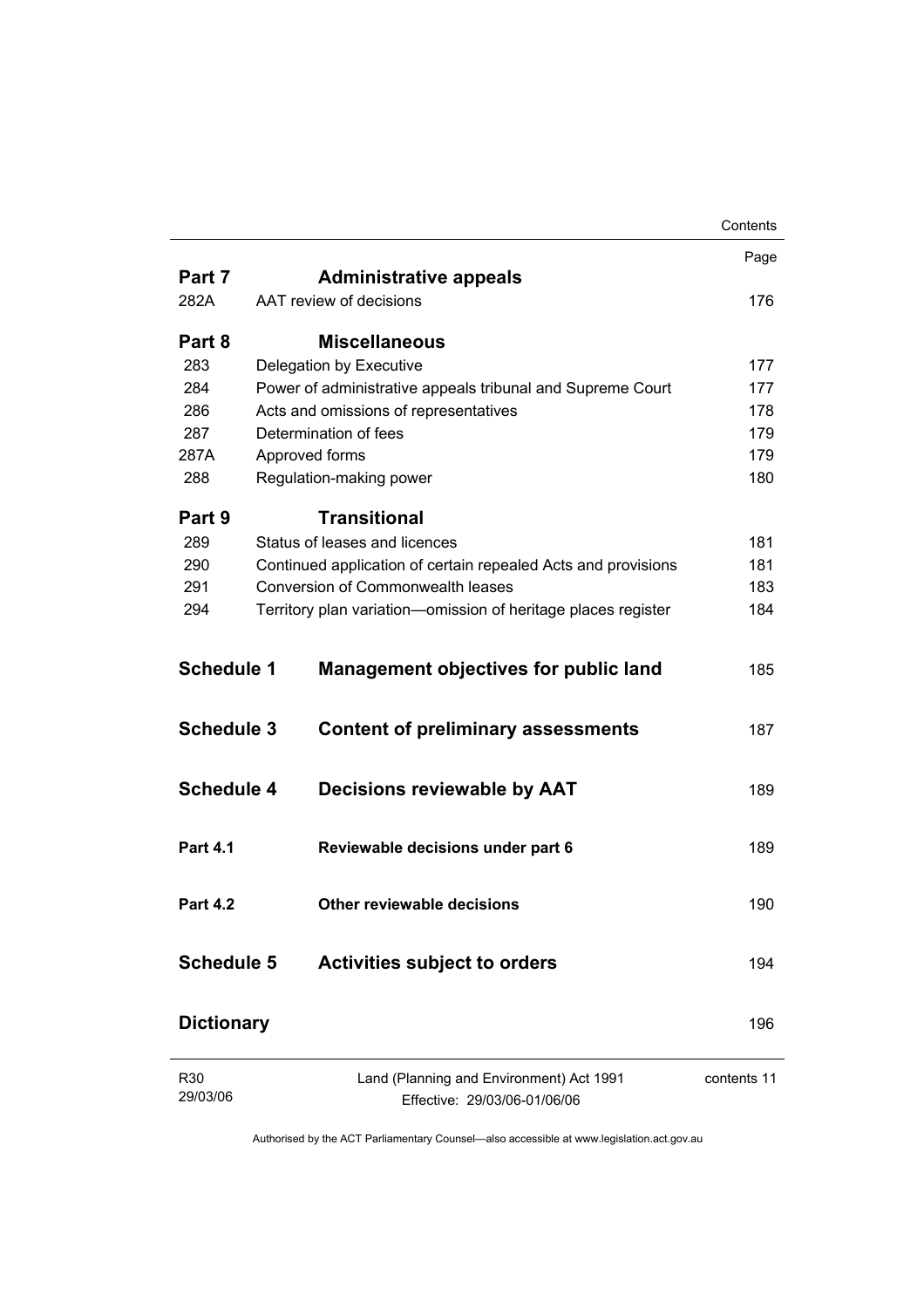#### **Contents**

|                 |                        | Page |
|-----------------|------------------------|------|
| <b>Endnotes</b> |                        |      |
|                 | About the endnotes     | 203  |
| 2               | Abbreviation key       | 203  |
| 3               | Legislation history    | 204  |
| 4               | Amendment history      | 213  |
| 5               | Earlier republications | 254  |

contents 12 Land (Planning and Environment) Act 1991 Effective: 29/03/06-01/06/06

R30 29/03/06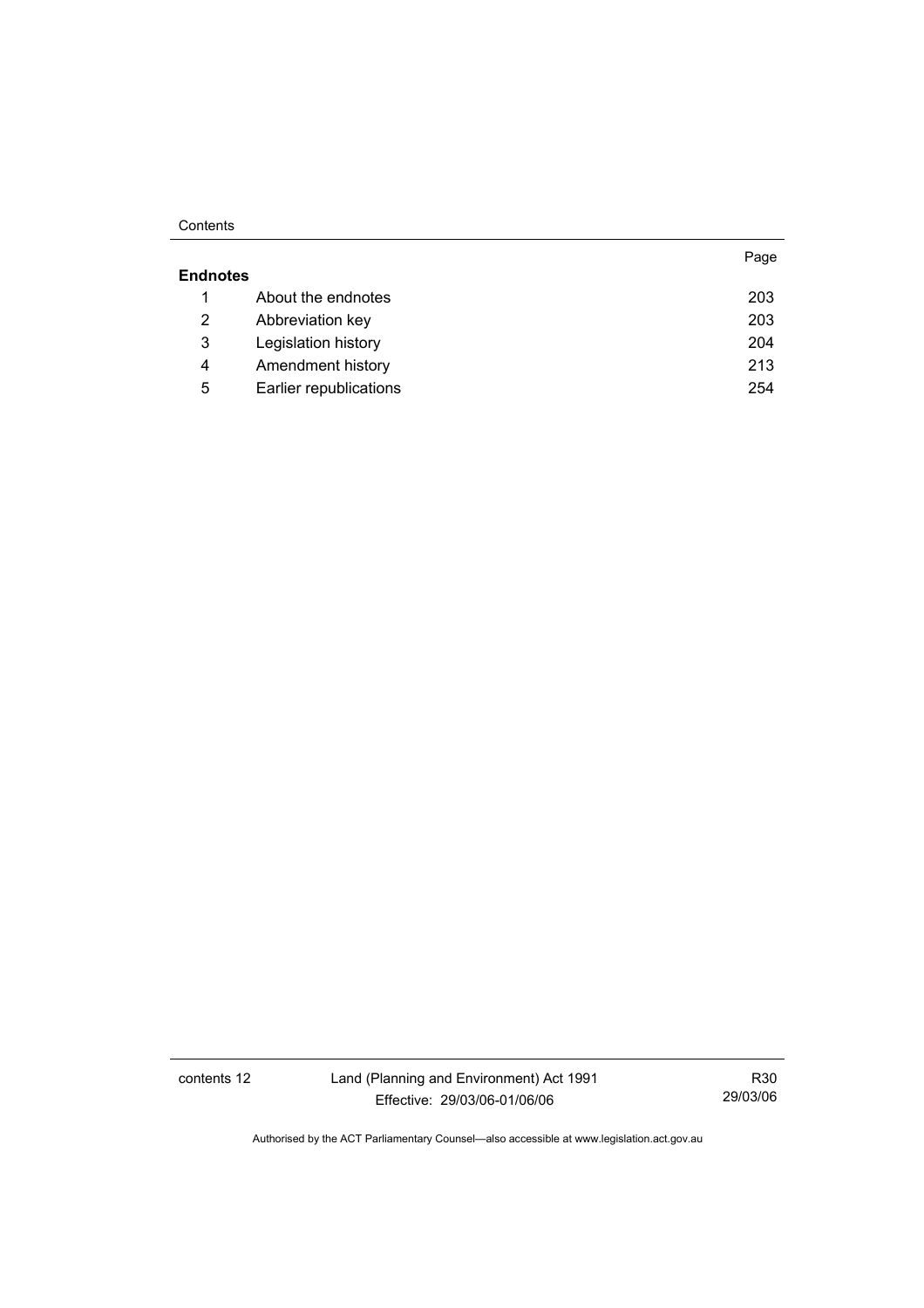

# **Land (Planning and Environment) Act 1991**

An Act relating to the use of land in the ACT, and for related purposes

R30 29/03/06

I

Land (Planning and Environment) Act 1991 Effective: 29/03/06-01/06/06

page 1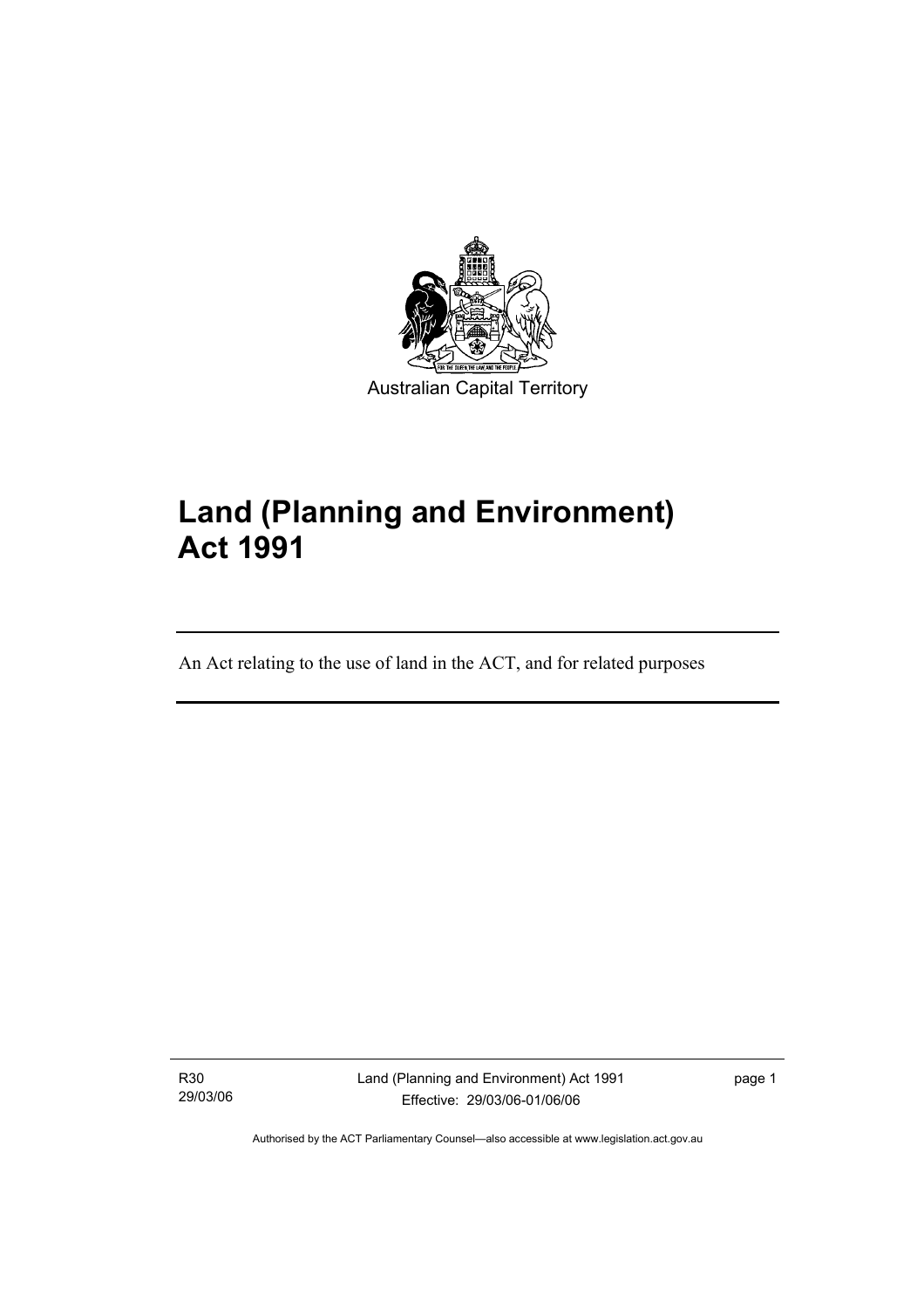#### Part 1 **Preliminary**

Section 1

# **Part 1** Preliminary

#### **1 Name of Act**

This Act is the *Land (Planning and Environment) Act 1991*.

### **2 Dictionary**

The dictionary at the end of this Act is part of this Act.

*Note 1* The dictionary at the end of this Act defines certain terms used in this Act, and includes references (*signpost definitions*) to other terms defined elsewhere in this Act.

> For example, the signpost definition '*order*, for part 6 (Approvals and orders)—see section 222.' means that the term 'order' is defined in that section and the definition applies to pt 6.

*Note 2* A definition in the dictionary (including a signpost definition) applies to the entire Act unless the definition, or another provision of the Act, provides otherwise or the contrary intention otherwise appears (see Legislation Act,  $s$  155 and  $s$  156 (1)).

### **3 Notes**

A note included in this Act is explanatory and is not part of this Act.

*Note* See the Legislation Act, s 127 (1), (4) and (5) for the legal status of notes.

## **4 Offences against Act—application of Criminal Code etc**

Other legislation applies in relation to offences against this Act.

#### *Note 1 Criminal Code*

 The Criminal Code, ch 2 applies to the following offences against this Act (see Code, pt 2.1):

- s 258 (Contravening orders)
- s 259B (Contravening direction to carry out rectification work)
- s 259D (1) (Obstructing etc authorised people)

| page 2 | Land (Planning and Environment) Act 1991 | R <sub>30</sub> |
|--------|------------------------------------------|-----------------|
|        | Effective: 29/03/06-01/06/06             | 29/03/06        |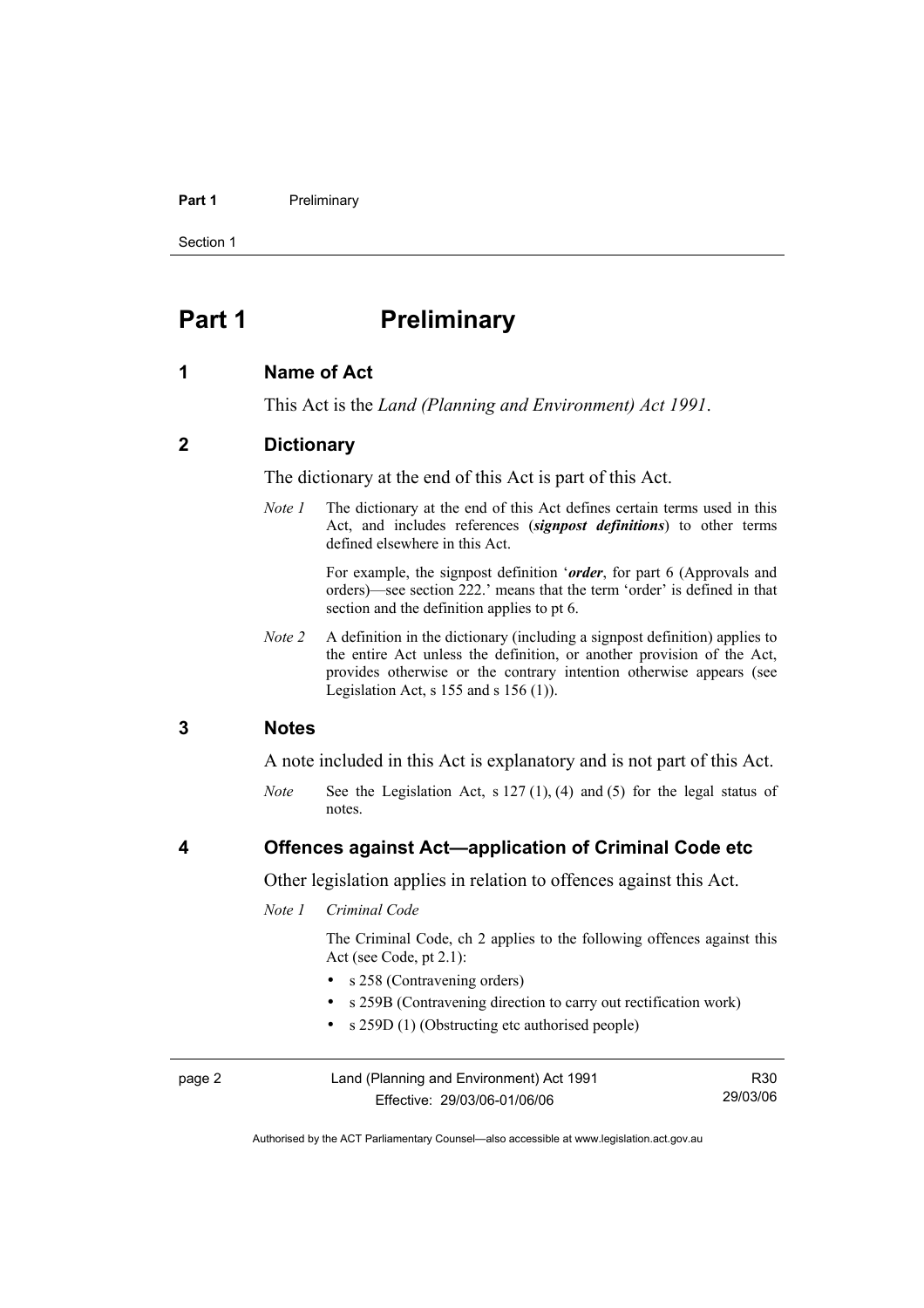- s 260A (Contravening prohibition notices)
- $s$  264 (3) (Identity cards).

 The chapter sets out the general principles of criminal responsibility (including burdens of proof and general defences), and defines terms used for offences to which the Code applies (eg *conduct*, *intention*, *recklessness* and *strict liability*).

*Note 2 Penalty units*

 The Legislation Act, s 133 deals with the meaning of offence penalties that are expressed in penalty units.

R30 29/03/06 page 3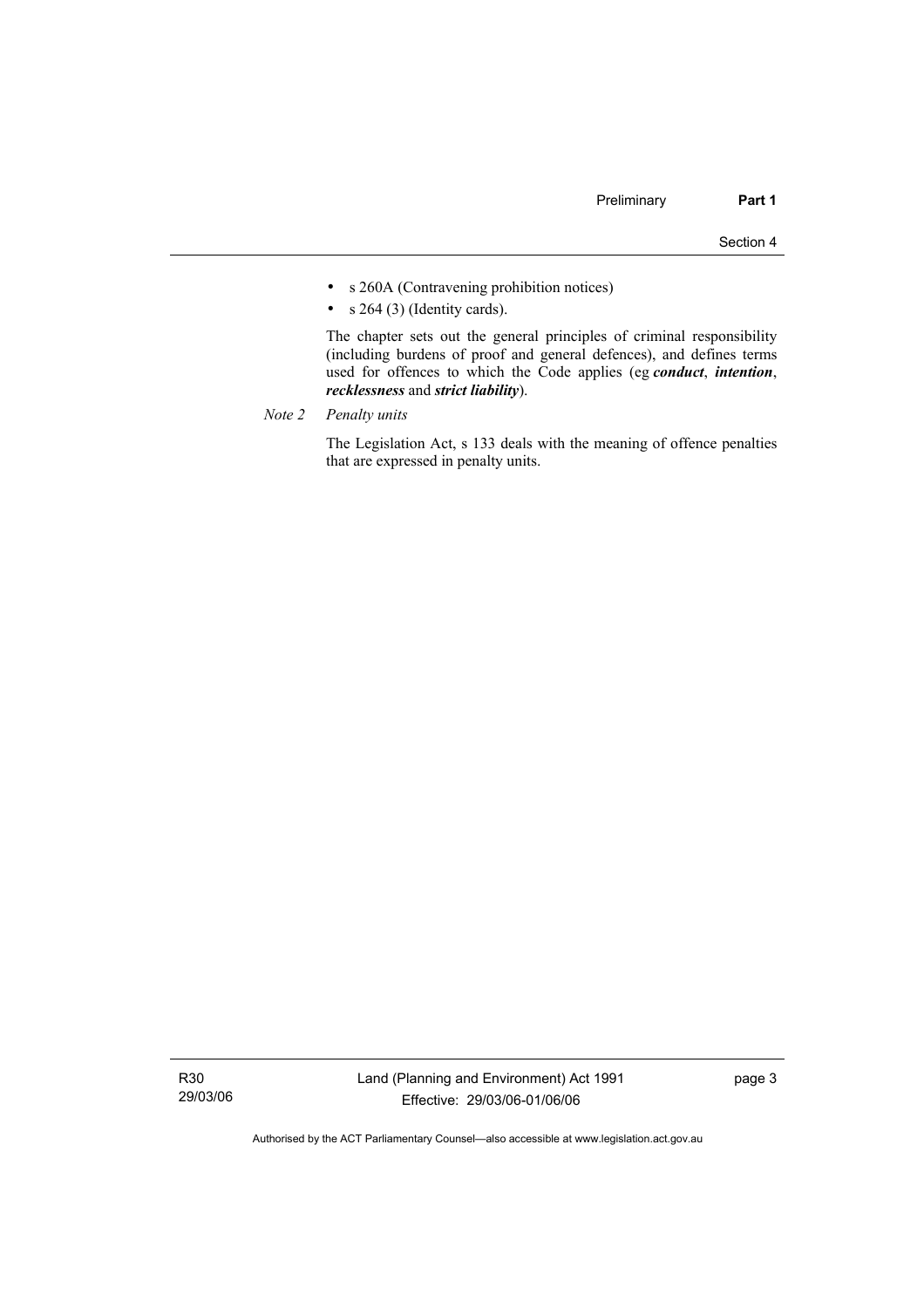**Part 2** Planning<br>**Division 2.1** Prelimina **Division 2.1** Preliminary Section 5

# **Part 2 Planning**

# **Division 2.1 Preliminary**

## **5 Definitions for pt 2**

In this part:

*background papers*, in relation to a draft plan variation or a plan variation means—

- (a) an explanatory statement; and
- (b) a copy of—
	- (i) any relevant direction of the Minister; and

*Note* The Minister may give directions under this Act, s 26 and s 94 (1) (b) and the *Planning and Land Act 2002*, s 12 (1) (b).

- (ii) any submission of the conservator mentioned in section 16, including any preliminary draft plan of management (prepared under subdivision 5.7.4) accompanying such a submission; and
- (iii) any recommendation or submission made by the heritage council and mentioned in section 17 (Consultation with heritage council); and
- (iv) any relevant environmental report; and
- (v) the report of any relevant inquiry; and
- (vi) the report of any other inquiry relating to the variation; and
- (c) a statement, by the planning and land authority, of the reasons for any inconsistency between the draft plan and—
	- (i) a direction mentioned in paragraph (b) (i); or

| page 4 | Land (Planning and Environment) Act 1991 | R30      |
|--------|------------------------------------------|----------|
|        | Effective: 29/03/06-01/06/06             | 29/03/06 |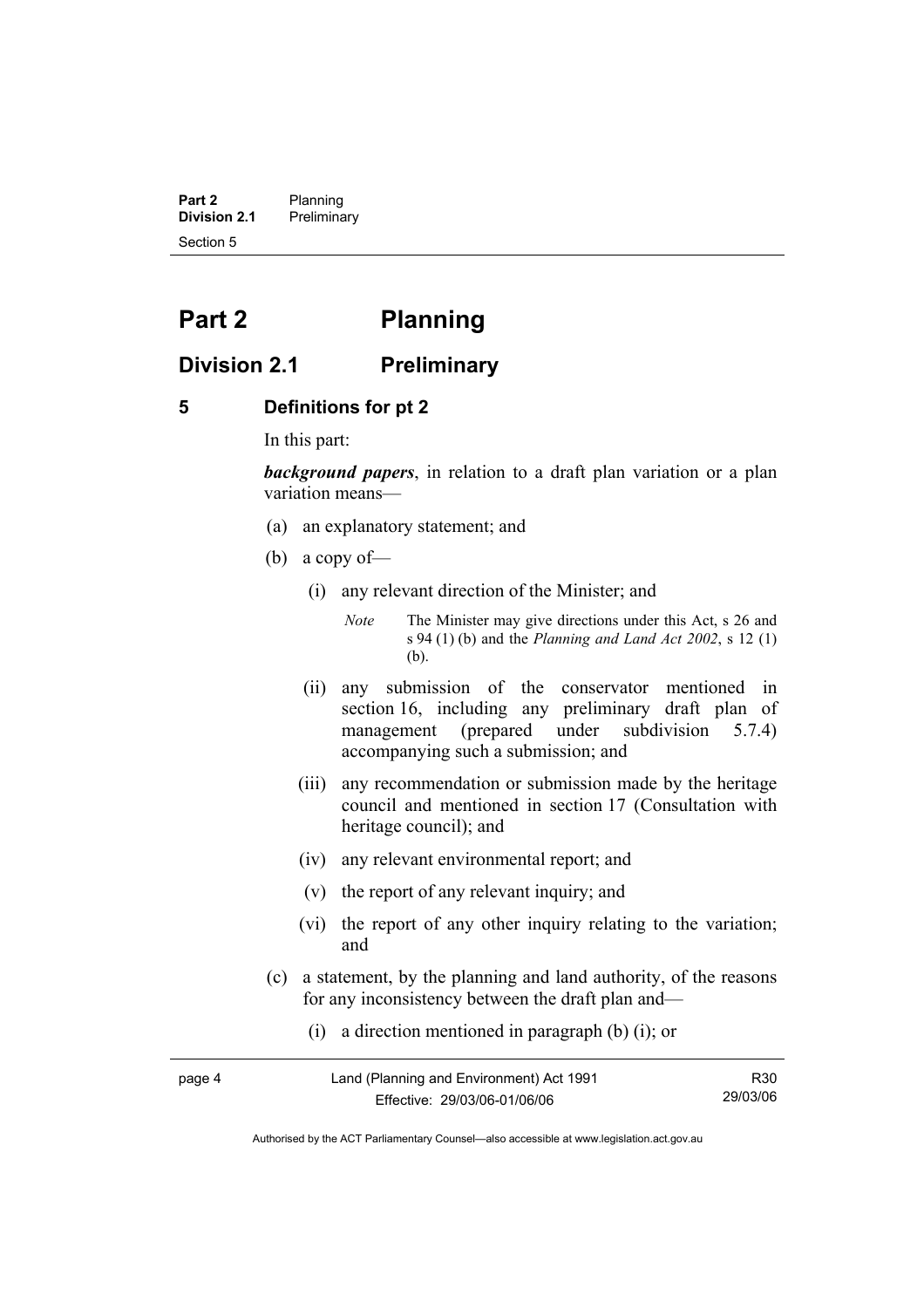| Planning    | Part 2              |
|-------------|---------------------|
| Preliminary | <b>Division 2.1</b> |
|             | Section 5           |

- (ii) a submission of the conservator mentioned in paragraph (b) (ii); or
- (iii) any recommendation or submission made by the heritage council and mentioned in section 17 (Consultation with heritage council); and
- (iv) a recommendation in a report mentioned in paragraph (b)  $(iv)$ ,  $(v)$  or  $(vi)$ ; and
- (d) any other documents—
	- (i) considered by the authority to be necessary or useful in explaining the draft plan variation; and
	- (ii) designated by the authority in writing as background papers.

*consultation notice*—see section 19 (Public consultation notification).

*development*, in relation to land, means—

- (a) the erection, alteration or demolition of a building on that land; or
- (b) the carrying on of work on that land; or
- (c) the use or change of use of that land; or
- (d) the use or change of use of a building or works on that land; or
- (e) the subdivision or consolidation of that land; or
- (f) the display of signs or advertising material on that land.

#### *draft plan variation*—

 (a) means a draft plan variation prepared by the planning and land authority under section 15 (Preparation of plan variations) and—

page 5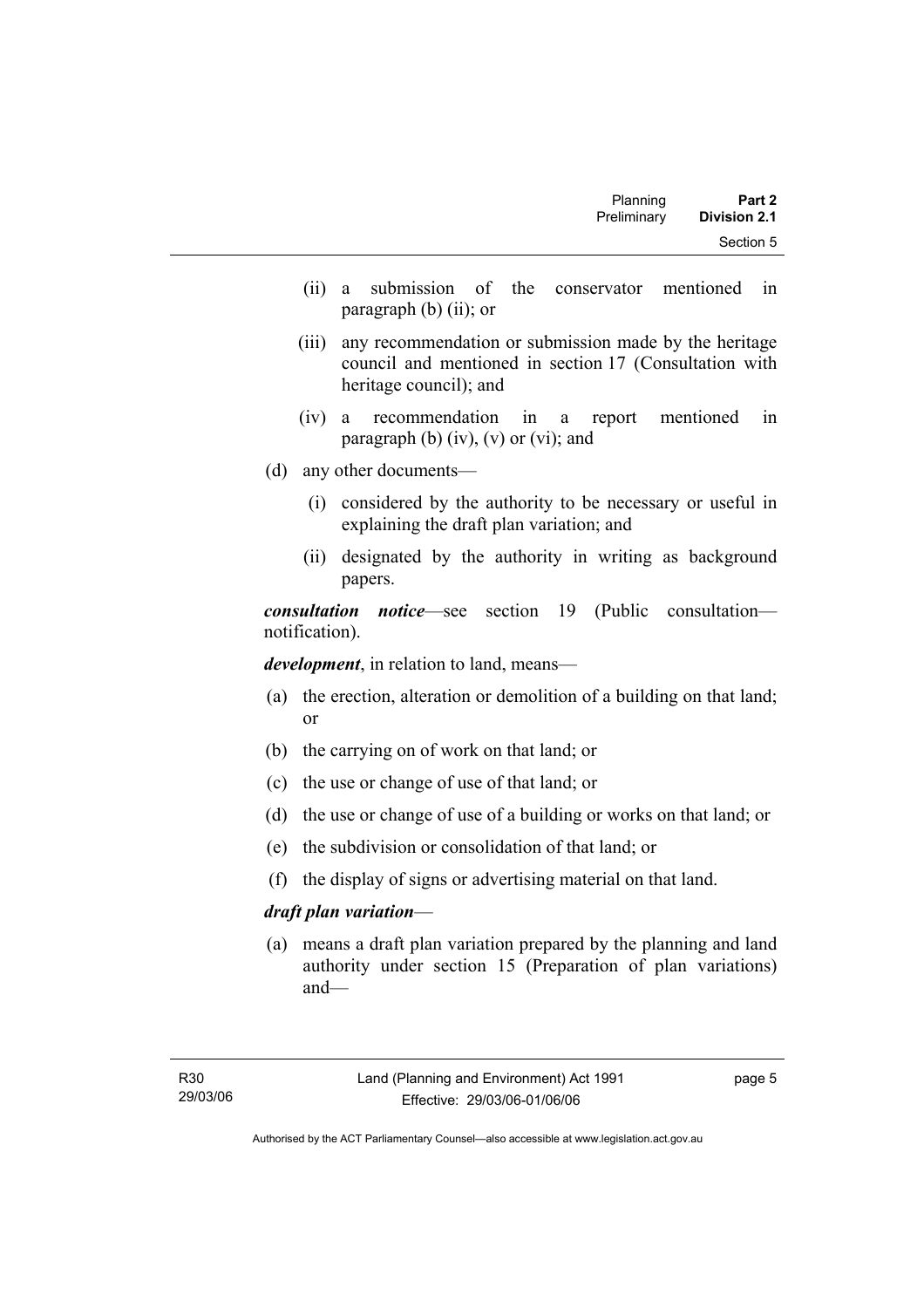- (i) if section 19C (Draft plan variations that do not affect rights) does not apply—notified under section 19 (Public consultation—notification); or
- (ii) if section 19C applies—notified in the legislation register under section 19C (2); and
- (b) for a draft plan variation that has been revised under section 22 (1) (a) or 27—includes the draft plan variation as revised.

### *environmental report* means—

- (a) a preliminary assessment under division 4.2; or
- (b) a report under section 128; or
- (c) an assessment.

*land* includes water.

*national capital plan* means the plan approved under the *Australian Capital Territory (Planning and Land Management) Act 1988* (Cwlth), section 19.

*Note* A reference to an instrument under a law includes a reference to the instrument as amended from time to time (see Legislation Act, s 102)

*variation*, in relation to the plan, includes the revocation of the plan and its substitution with a new plan.

# **Division 2.2 Territory plan—object and effect**

## **7 Object of territory plan**

- (1) The object of the plan is to ensure, in a way not inconsistent with the national capital plan, that the planning and development of the ACT provides the people of the ACT with an ecologically sustainable, healthy, attractive, safe and efficient environment in which to live, work and have their recreation.
- (2) The plan must set out the planning principles and policies for giving effect to its object.

| page 6 | Land (Planning and Environment) Act 1991 | R <sub>30</sub> |
|--------|------------------------------------------|-----------------|
|        | Effective: 29/03/06-01/06/06             | 29/03/06        |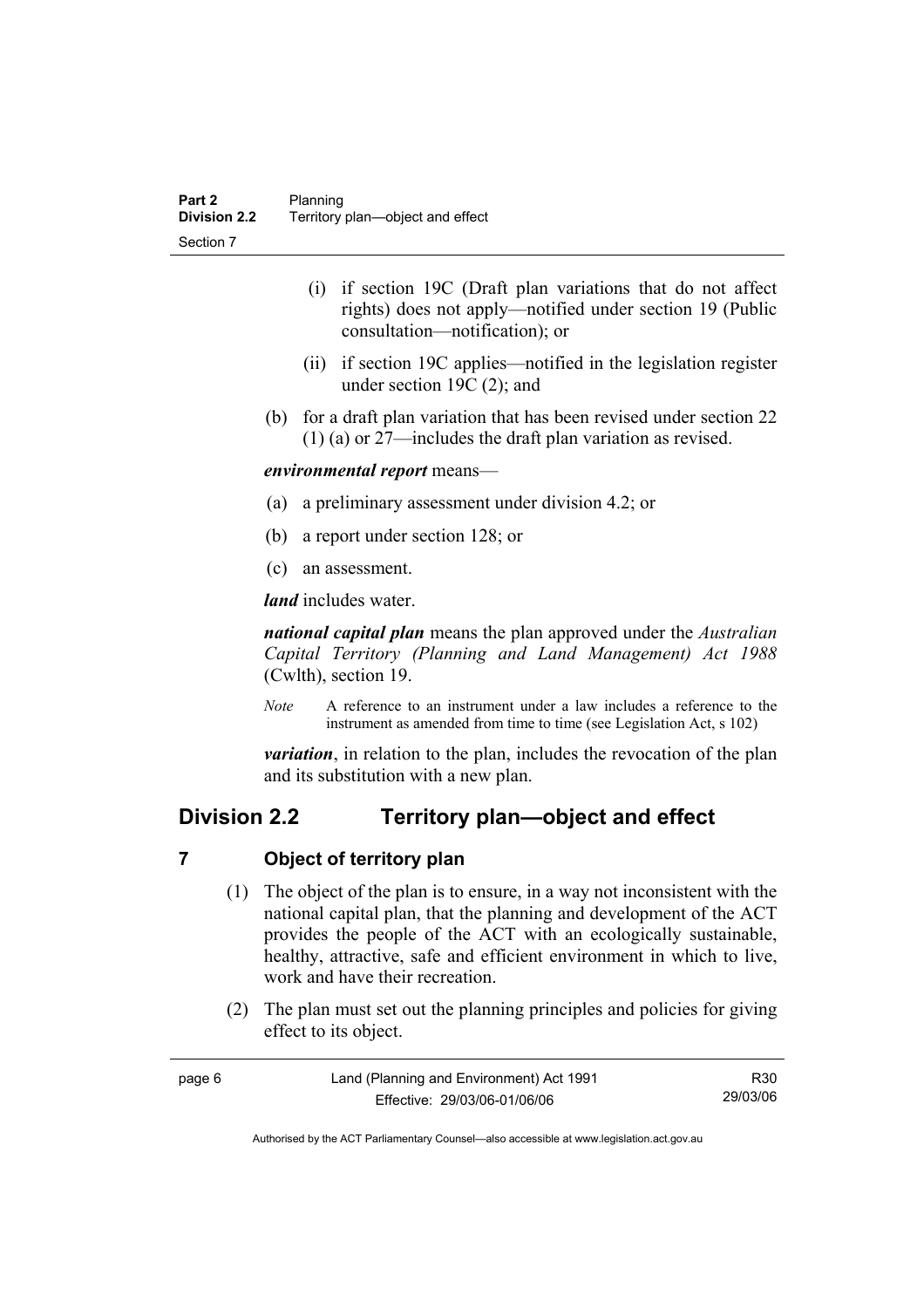- (3) For giving effect to the object of the plan and the principles and policies mentioned in subsection (2), the plan may—
	- (a) set out specific objectives and policies; and
	- (b) specify purposes for which land may be used; and
	- (c) identify land for subdivision 2.3.4, specifying in addition the principles and policies for its development; and
	- (d) for division 5.7—identify an area of land as public land and reserve it for a purpose specified in section 193; and
	- (e) provide for other matters relevant to the exercise of the powers of the Territory, the Executive or a territory authority under a territory law, or the administrative review of the exercise of those powers; and
	- (f) provide for other matters that are necessary or convenient.

# **8 Effect of plan**

The Territory, the Executive, a Minister or a territory authority must not do any act, or approve the doing of any act, that is inconsistent with the plan.

# **9 Effect of draft plan variation**

- (1) This section applies to a draft plan variation if a consultation notice states that it applies.
- (2) The Territory, the Executive, a Minister or a territory authority must not, during the defined period or a period stated in the consultation notice, whichever is shorter, do or approve the doing of anything that—
	- (a) would be inconsistent with the plan if it were varied in accordance with the draft variation; or
	- (b) is inconsistent with the plan.

page 7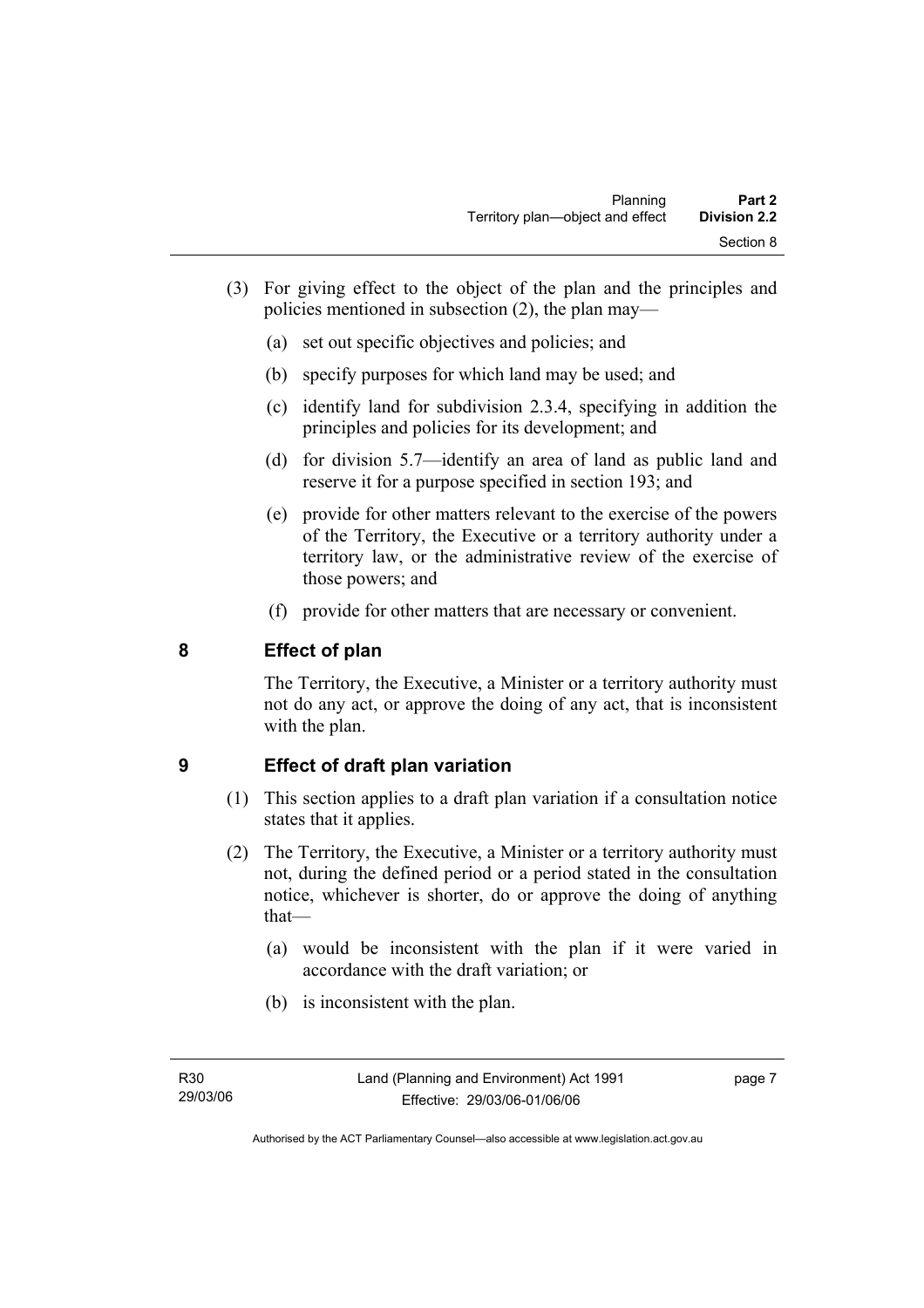- (3) If a draft plan variation to which this section applies is deferred under section 22 (1) (b) or section 27 (a), this section does not apply in relation to that draft variation during the period of its deferral.
- (4) In this section:

*defined period* means the period beginning on the day when the draft plan variation is notified under the Legislation Act (see section 19 (Public consultation—notification)) and ending at the end of the day before—

- (a) the date the draft variation comes into effect; or
- (b) the date the corresponding plan variation is rejected by the Legislative Assembly; or
- (c) the date the draft variation, or the corresponding plan variation, is withdrawn under section 22 (1) (c), section 27 (a) or section 30A (3) (b).

*draft plan variation* includes a provision of a draft plan variation.

## **12 Plan not to have retrospective effect**

If, immediately before the plan comes into effect under this Act, it would be lawful to use any land in a particular way in the exercise of a right derived from an estate in that land, the plan does not prevent the use of that land in that way during the term of the estate.

# **Division 2.3 Territory plan—continuation and variation**

# **Subdivision 2.3.1 Territory plan**

# **13 Continuation of plan**

The plan established under the *Interim Planning Act 1990*, part 3, being that plan as in effect under that Act immediately before the

R30 29/03/06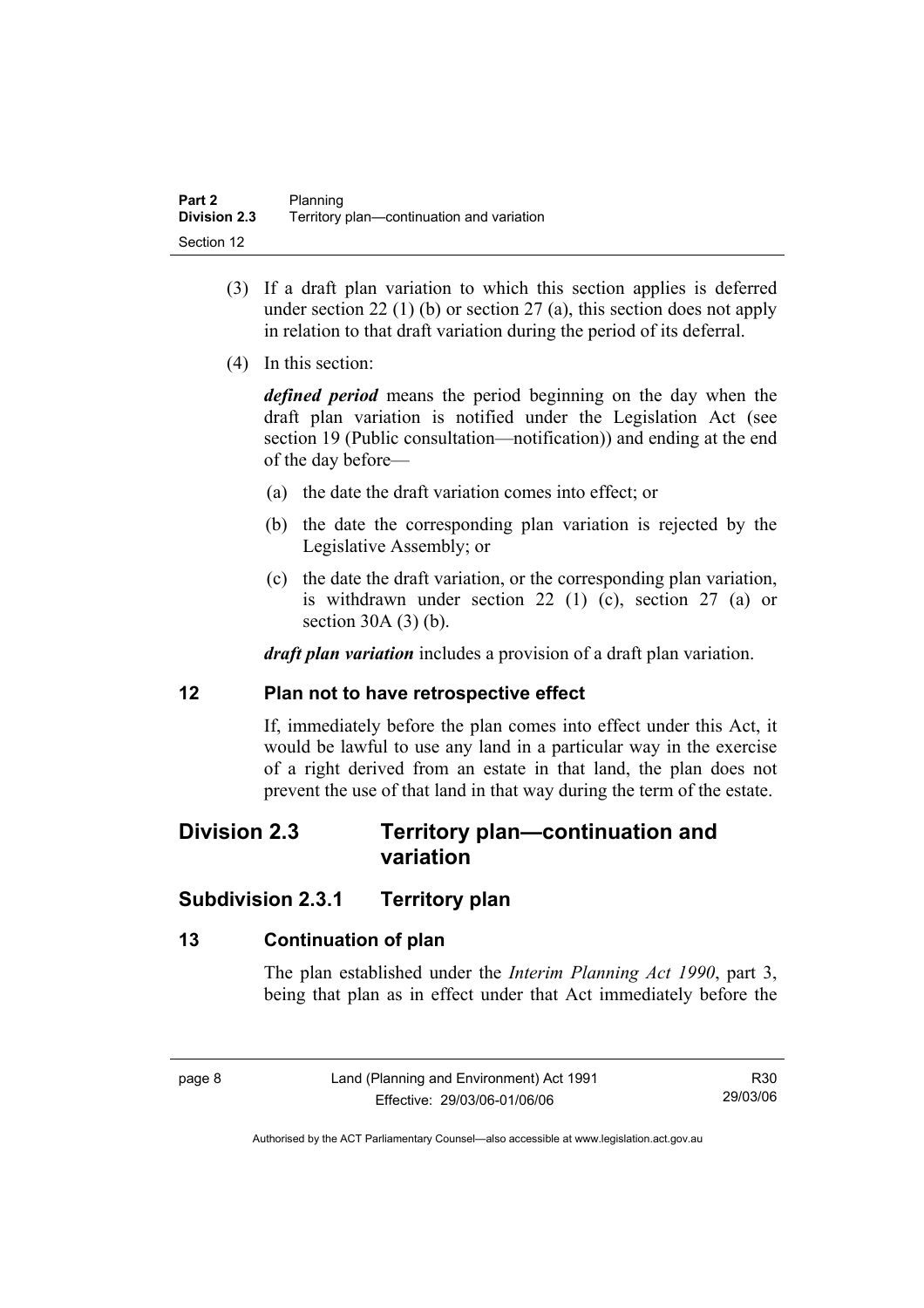commencement of this section, continues in effect under this Act as the territory plan and may be varied in accordance with this part.

# **Subdivision 2.3.2 Preparation of variations of territory plan**

# **14 Application of sdiv 2.3.2**

This subdivision does not apply in relation to a variation to the plan under subdivision 2.3.4.

# **15 Preparation of plan variations**

- (1) The planning and land authority may prepare variations to the plan.
- (2) A plan variation may be prepared in separate stages or parts.

# **16 Consultation with conservator**

In preparing a draft plan variation, the planning and land authority must—

- (a) consider any recommendation or submission made by the conservator in relation to the draft variation, including any preliminary draft plan of management under subdivision 5.7.4 accompanying the recommendation or submission; and
- (b) if the draft variation is to identify or affect public land consult with the conservator, unless the draft gives effect to a recommendation of the conservator under section 192.

# **17 Consultation with heritage council**

In preparing a draft plan variation, the planning and land authority must consult the heritage council and consider any recommendation or submission made by the council in relation to the variation.

# **18 Environmental reports and inquiries**

 (1) In preparing a draft plan variation, the planning and land authority must consider—

| R30      | Land (Planning and Environment) Act 1991 | page 9 |
|----------|------------------------------------------|--------|
| 29/03/06 | Effective: 29/03/06-01/06/06             |        |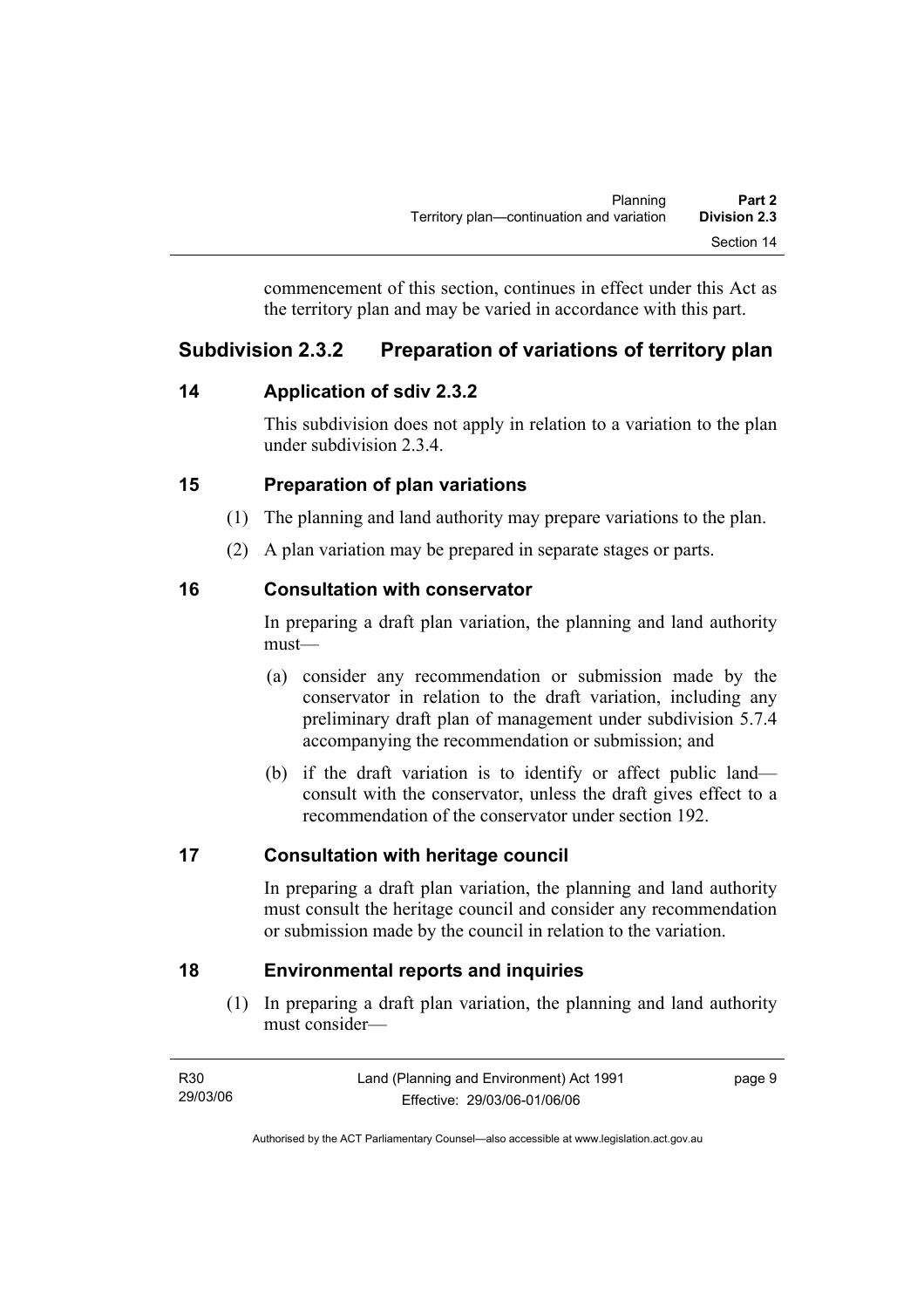- (a) any relevant environmental report; and
- (b) the report of any relevant inquiry; and
- (c) any relevant report required to be prepared by the plan.
- (2) The Minister may direct that an assessment be made, or establish a panel to conduct an inquiry, about any aspect of a draft plan variation or a proposed draft plan variation.
- (3) The Minister may initiate action under subsection (2) or act on written request by the planning and land authority.

# **19 Public consultation—notification**

- (1) Before submitting a draft plan variation to the Minister, the planning and land authority must prepare a notice (a *consultation notice*)—
	- (a) stating that copies of the draft plan variation and the background papers are available for public inspection and purchase during a stated period of not less than 15 business days at stated places; and
	- (b) inviting interested people to give written comments about the draft variation to the authority at a stated address during a stated period of not less than 15 business days; and
	- (c) stating that copies of written comments about the draft variation, given in response to the invitation in paragraph (b) or otherwise, or received from the national capital authority, will be made available for public inspection for a period of 15 business days after the end of the period mentioned in paragraph (b), at stated places; and
	- (d) complying with section 19A (as applicable).
- (2) The planning and land authority may, in writing (by an *extension notice*), extend or further extend the consultation period mentioned in subsection  $(1)$   $(a)$  or  $(b)$ .

R30 29/03/06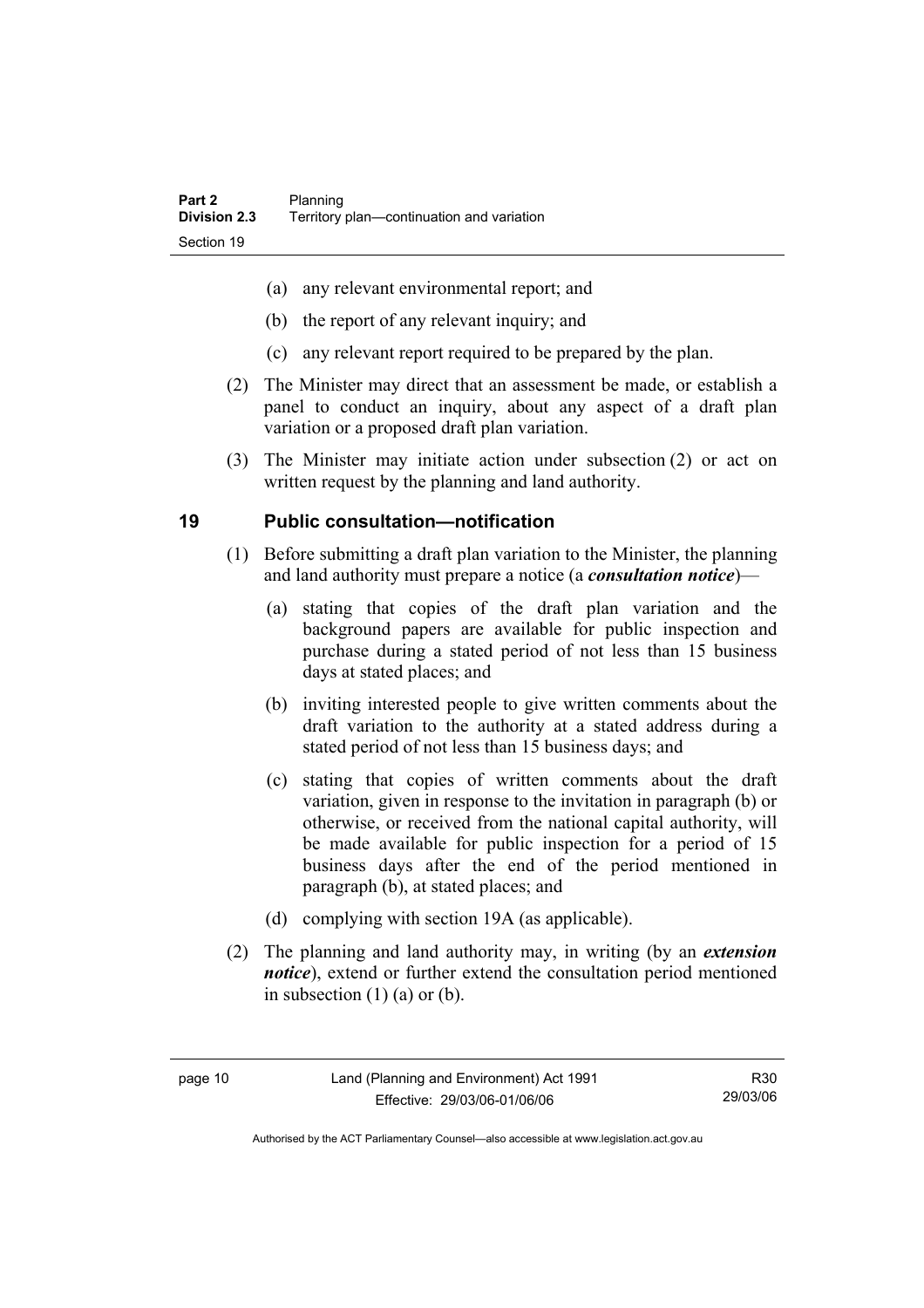- (3) An extension notice may be given after the end of the period to be extended.
- (4) The following are notifiable instruments:
	- (a) the consultation notice;
	- (b) any extension notice.
	- *Note* A notifiable instrument must be notified under the Legislation Act.
- (5) The planning and land authority must also publish the consultation notice and any extension notice in a daily newspaper.
- (6) This section does not apply in relation to a draft plan variation that has been revised by the planning and land authority in accordance with a direction under section 26 (1) (b) (Minister's powers).

# **19A Public consultation—notice of interim effect etc**

- (1) A consultation notice under section 19 must state whether or not section 9 (Effect of draft plan variation) applies in relation to the draft variation.
- (2) A consultation notice that states that section 9 applies must also state—
	- (a) for section 9 (2) (b), a period not longer than 1 year that is the maximum period during which the draft variation is to have interim effect; and
	- (b) the effect of section 9.
- (3) A consultation notice that states that section 11 applies must state the effect of that section.

# **19B Public consultation—availability of draft plan variation etc**

(1) The planning and land authority must make copies of the draft plan variation and the background papers mentioned in a consultation

page 11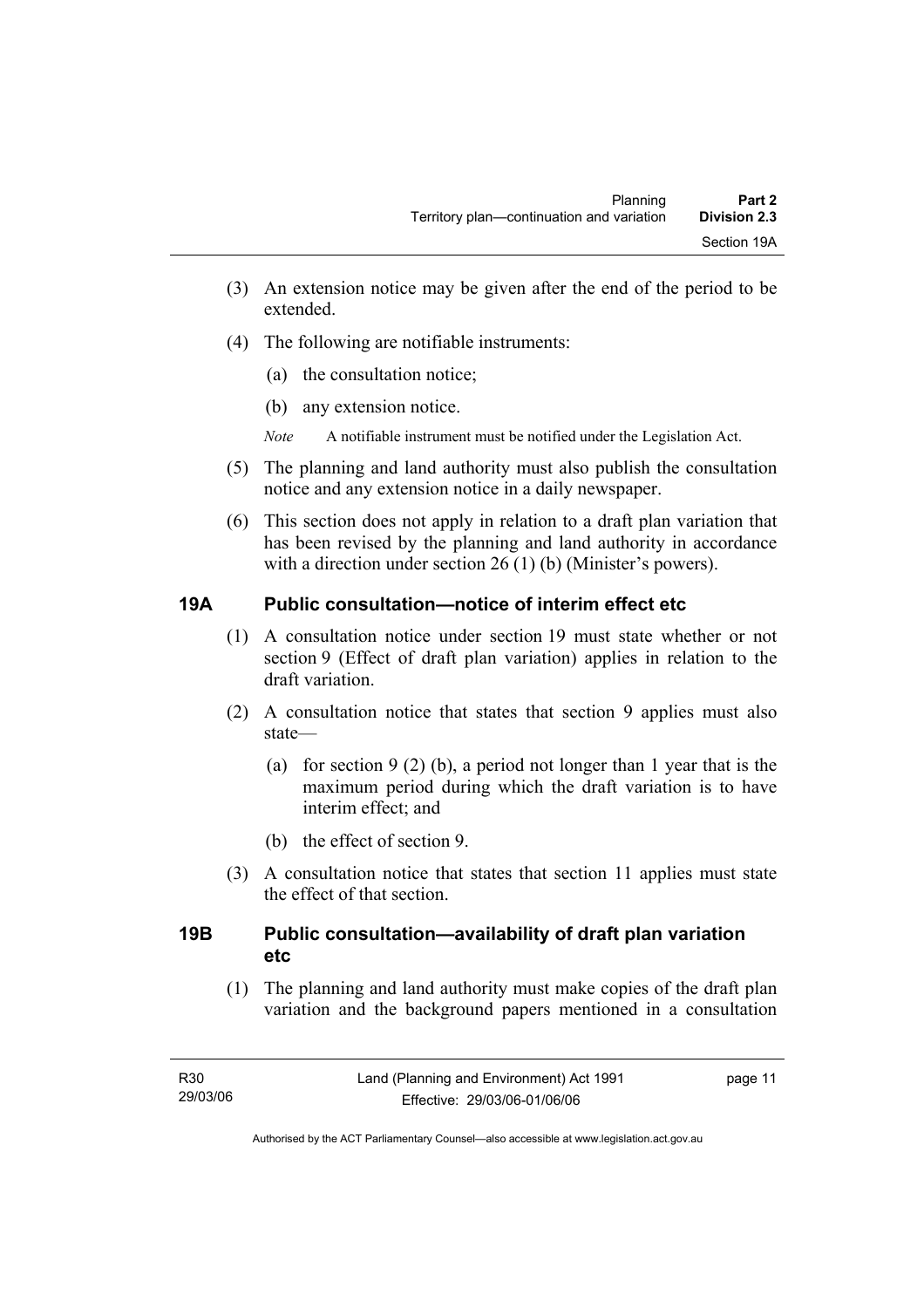notice available for public inspection and purchase during office hours during the period, and at the places, stated in the notice.

- (2) If, in the planning and land authority's opinion, it would not be in the public interest for part of the draft plan variation or of any background paper to be published, the authority must exclude that part from each copy of the document made available under subsection  $(1)$ .
- (3) If part of the draft plan variation or a background paper is excluded from the copies of the document made available for public inspection or purchase under subsection (1), each copy of the document must include a statement to the effect that an unspecified part of the document has been excluded in the public interest.

# **19C Draft plan variations that do not affect rights**

- (1) This section applies if the planning and land authority is satisfied that a draft plan variation—
	- (a) would, if approved, not affect adversely anybody's rights; or
	- (b) has as its only object the correction of a formal error in the plan.
- (2) The draft plan variation is a notifiable instrument.

*Note* A notifiable instrument must be notified under the Legislation Act.

 (3) Section 19 and section 19B do not apply to the draft plan variation, but the planning and land authority must take reasonable steps to inform itself about public attitudes to the draft plan variation.

## **20 Consultation with national capital authority**

Before giving a draft plan variation to the Minister, the planning and land authority must consult with the national capital authority.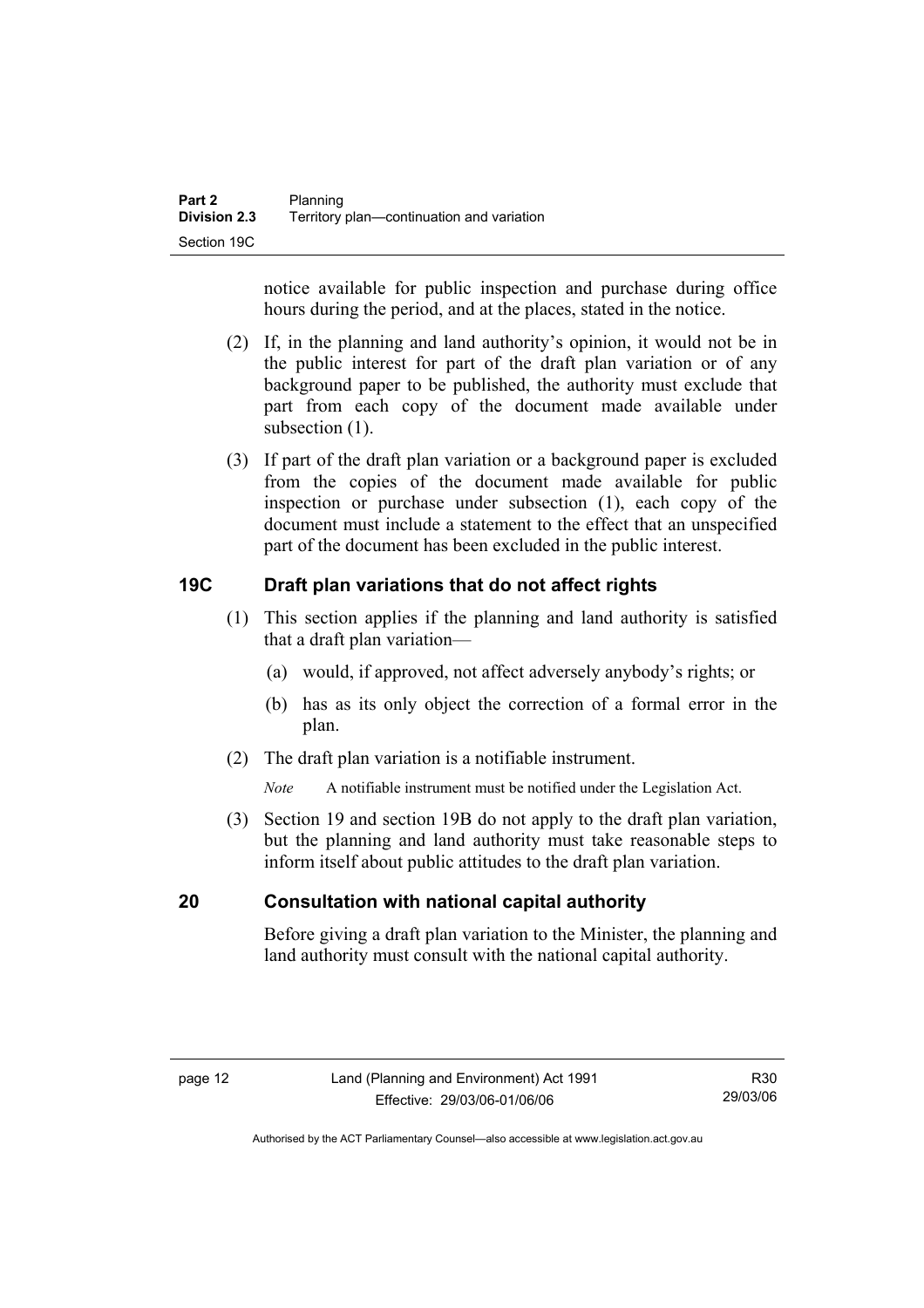# **21 Public inspection of comments**

- (1) The planning and land authority must make copies of any comments mentioned in section 19 (1) (c) available for public inspection during office hours during the period, and at the places, mentioned in the consultation notice under section 19 that refers to the relevant draft plan variation.
- (2) The planning and land authority may omit from the copy of a comment made available under subsection (1) information that would identify the person who had made the comment if—
	- (a) the person has asked that the information be omitted; and
	- (b) the authority is reasonably satisfied that it would not be in the public interest for the information to be published.

## **22 Revision, deferral or withdrawal of draft plan variations**

- (1) After the end of the period specified in the notice under section 19 (1) (b) the planning and land authority may, in writing—
	- (a) revise the draft plan variation; or
	- (b) defer until a specified date, or until the happening of a specified event, the submission of the draft plan variation to the Minister; or
	- (c) withdraw the draft plan variation.
- (2) A deferral or withdrawal of a draft plan variation must include a statement of the effect of section 9 (Effect of draft plan variation) in relation to the deferral or withdrawal.
- (3) A deferral or withdrawal of a draft plan variation is a notifiable instrument.

*Note* A notifiable instrument must be notified under the Legislation Act.

(4) The planning and land authority must also publish a deferral or withdrawal of a draft plan variation in a daily newspaper on the

page 13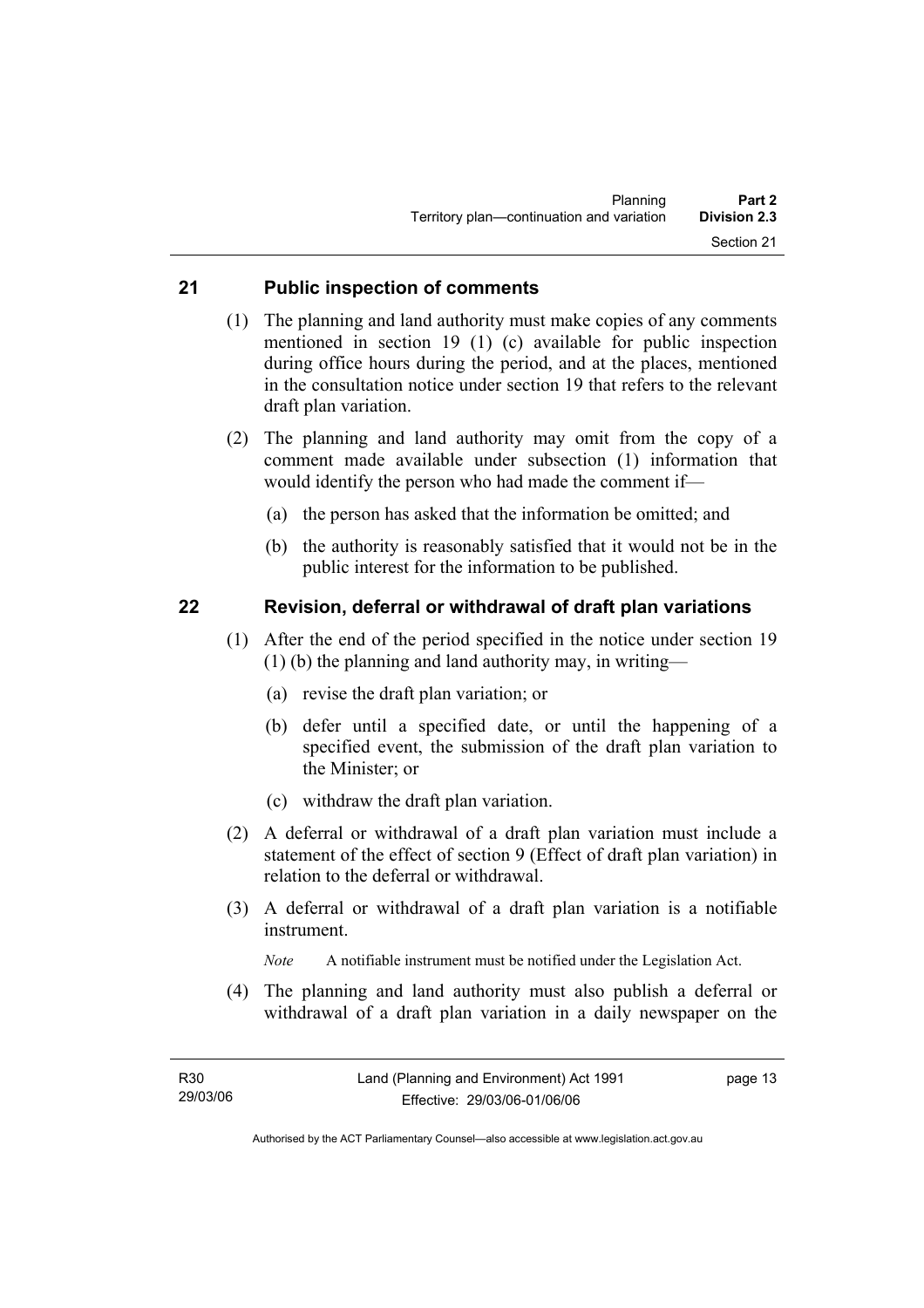same day, or as soon as practicable after the day, the deferral or withdrawal is notified under the Legislation Act.

- (5) In revising, deferring or withdrawing a draft plan variation under subsection (1), the planning and land authority must consider written comments about the draft variation received from any person or the national capital authority.
- (6) In addition to its power under subsection (1), the planning and land authority may, at any time before the submission or resubmission of a draft plan variation to the Minister, revise the draft variation to correct any formal error.
- (7) If the planning and land authority defers a draft plan variation, on the day stated in the deferral, or as soon as practicable after the event mentioned in the deferral, the authority must prepare a notice stating—
	- (a) that the draft plan variation is revived; and
	- (b) the effect of section 9 in relation to the revival.
- (8) The notice under subsection (7) is a notifiable instrument.

*Note* A notifiable instrument must be notified under the Legislation Act.

(9) The planning and land authority must also publish the notice in a daily newspaper as soon as practicable after preparing it.

# **Subdivision 2.3.3 Minister approval and consideration by Legislative Assembly**

## **23 Application of sdiv 2.3.3**

This subdivision does not apply in relation to a plan variation under subdivision 2.3.4

# **24 Submission of draft plan variation to Minister**

 (1) After the end of the period specified in the notice under section 19 (1) (b), the planning and land authority must submit a

| page 14 | Land (Planning and Environment) Act 1991 | R30      |
|---------|------------------------------------------|----------|
|         | Effective: 29/03/06-01/06/06             | 29/03/06 |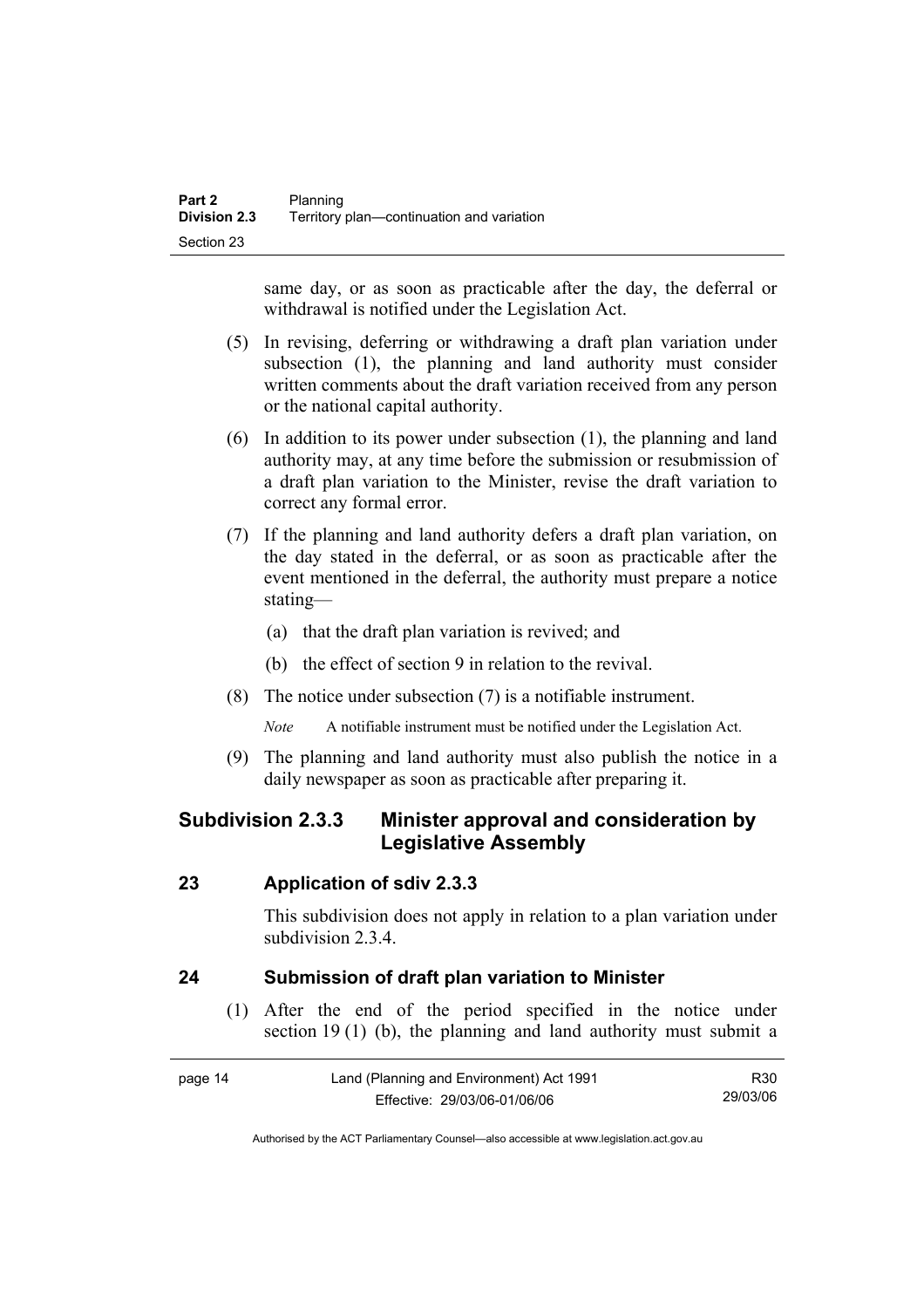draft plan variation (as revised, if at all, under section 22) to the Minister for approval, together with—

- (a) the background papers; and
- (b) a written report setting out the issues raised in any written comments about the draft variation submitted under the invitation in the notice under section 19 (1) or otherwise; and
- (c) a written report about its consultation with the public and the national capital authority; and
- (d) a written report about any consultation between the authority and the heritage council relating to the draft variation that specifies any difference between the views of the authority and the heritage council in relation to any site of heritage significance; and
- (e) a copy of any written comments submitted to the authority by the national capital authority in relation to the draft variation.
- (2) The planning and land authority must give the Executive a written report about the authority's consultation with the national capital authority.
- (3) The planning and land authority must prepare a written notice stating that the documents mentioned in subsection (1) are available for public inspection.
- (4) The notice is a notifiable instrument.

*Note* A notifiable instrument must be notified under the Legislation Act.

- (5) The planning and land authority must also publish the notice in a daily newspaper.
- (6) The planning and land authority must make copies of the documents mentioned in subsection (1) available for public inspection during office hours during the period, and at the places, stated in the notice.

page 15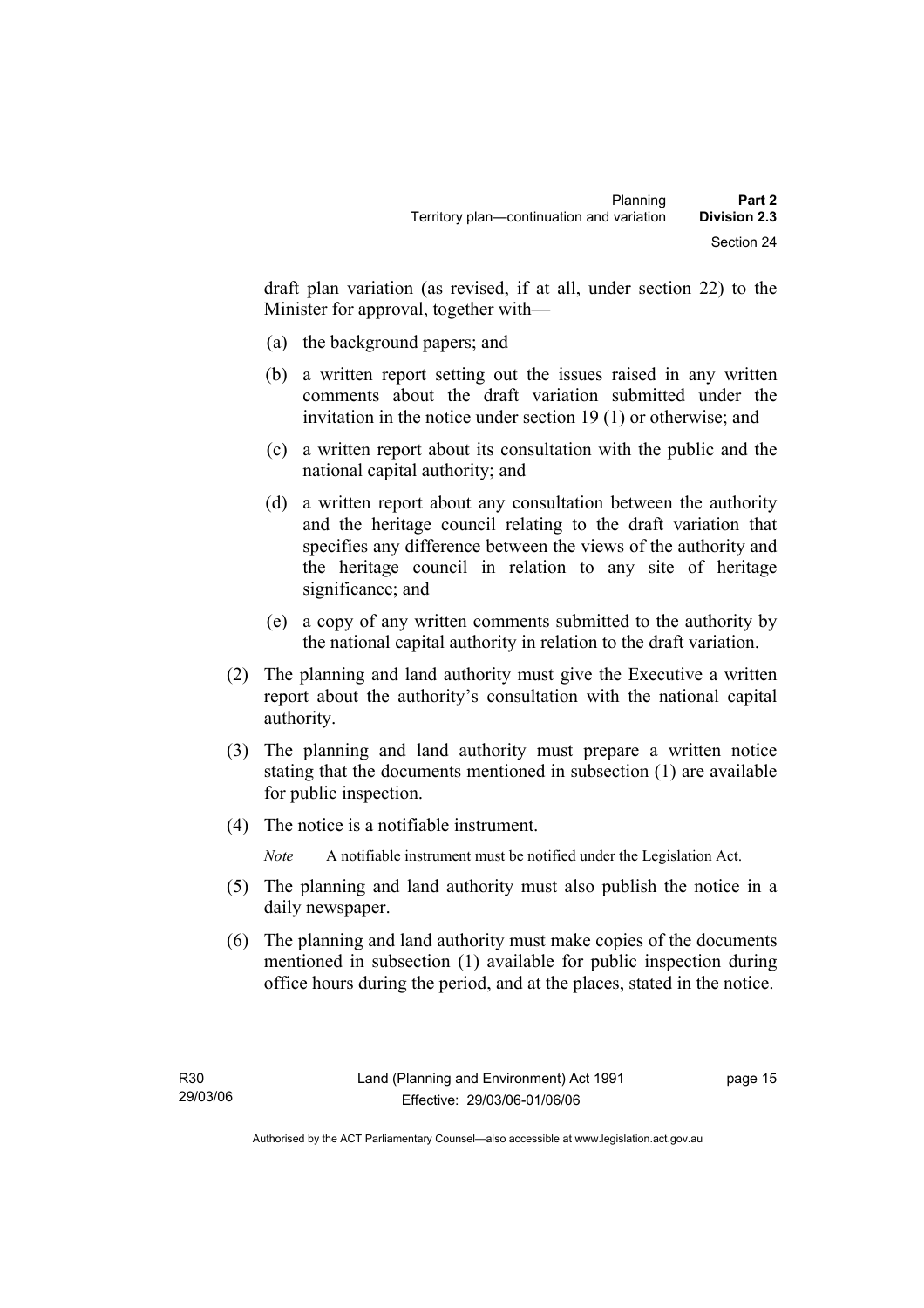# **25 Consideration by Legislative Assembly committee**

The Minister must, within 28 days of receiving a draft plan variation under section 24, refer—

- (a) the draft plan variation; and
- (b) the documents mentioned in section 24 (1) that relate to the draft plan variation;

to an appropriate committee of the Legislative Assembly together with a request that the committee report on the draft plan to the Legislative Assembly.

# **26 Minister's powers**

- (1) On receipt of a draft plan variation submitted or resubmitted for approval, the Minister must—
	- (a) approve the draft variation in the form in which it is submitted or resubmitted; or
	- (b) return the draft variation to the planning and land authority together with any or all of the following written directions:
		- (i) to conduct further specified consultation;
		- (ii) to consider any relevant environmental report, the report of any relevant inquiry, or any other relevant report;
		- (iii) to consider any revision suggested by the Minister;
		- (iv) to revise the draft variation in a specified way;
		- (v) to defer, in writing, the resubmission of the draft variation to the Minister until a specified date or the happening of a specified event;
		- (vi) to withdraw the draft variation in writing.
- (2) Before taking action under subsection (1), the Minister must consider any recommendation made by a committee of the

| page 16 | Land (Planning and Environment) Act 1991 | R <sub>30</sub> |
|---------|------------------------------------------|-----------------|
|         | Effective: 29/03/06-01/06/06             | 29/03/06        |

Authorised by the ACT Parliamentary Counsel—also accessible at www.legislation.act.gov.au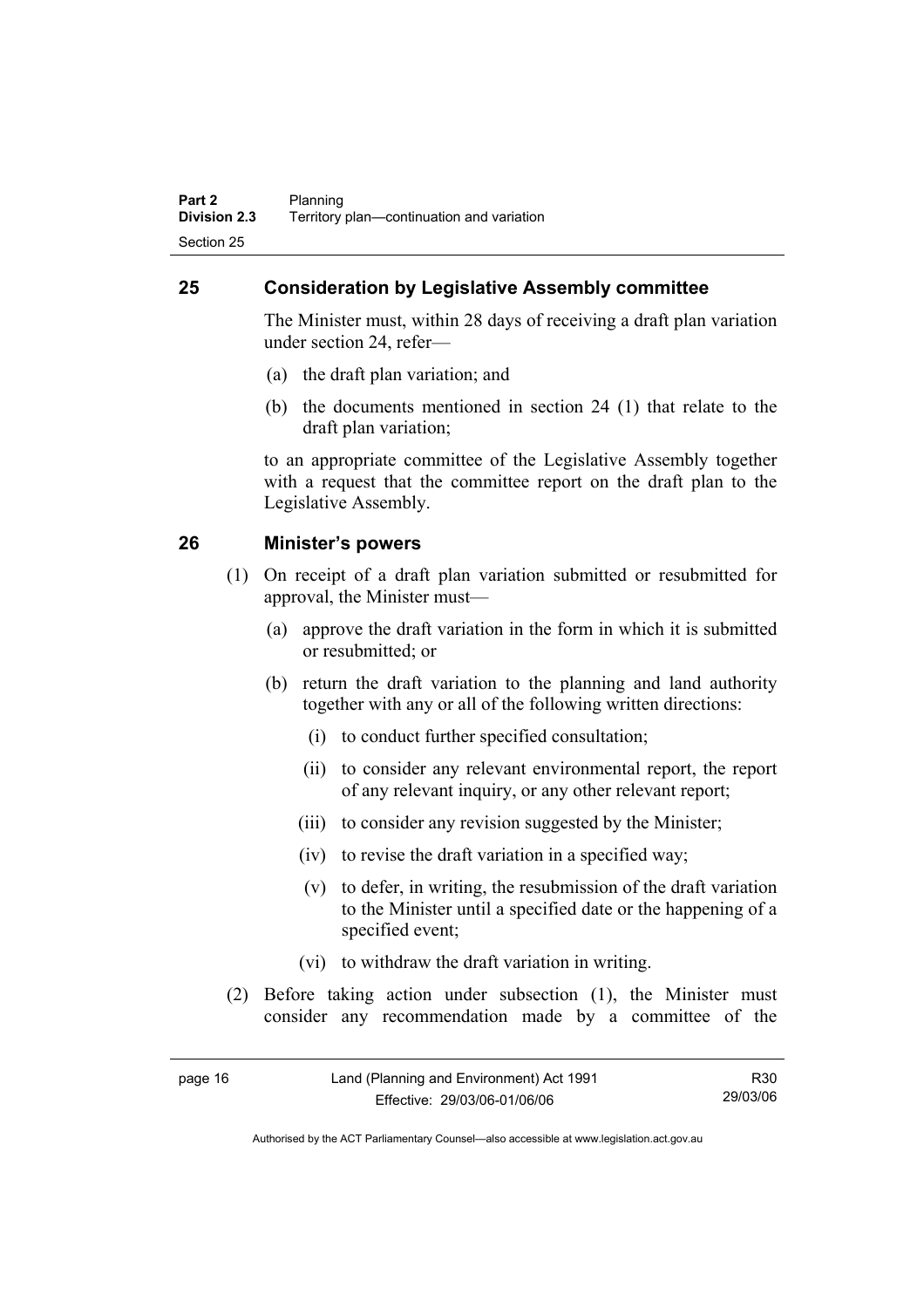Legislative Assembly in relation to the draft variation, or related documents, referred to the committee under section 25.

- (3) A deferral or withdrawal directed under subsection (1) (b) (v) or (vi) must state the effect of section 9 in relation to the deferral or withdrawal of the draft plan variation.
- (4) The following are notifiable instruments:
	- (a) a direction under subsection  $(1)$  (b);
	- (b) a deferral directed under subsection  $(1)$  (b)  $(v)$ ;
	- (c) a withdrawal directed under subsection (1) (b) (vi).
	- *Note* A notifiable instrument must be notified under the Legislation Act.
- (5) The authority must also publish a deferral or withdrawal directed under subsection (1) (b) (v) or (vi) in a daily newspaper on the same day, or as soon as practicable after, the deferral or withdrawal is notified under the Legislation Act.
- (6) After approving a draft plan variation under subsection (1) (a), the Minister may, before the draft variation is presented to the Legislative Assembly, revoke the approval and return the draft variation to the planning and land authority under subsection (1) (b).

# **27 Return of draft plan variation to authority**

- (1) This section applies if the Minister returns a draft plan variation to the authority with directions under section 26 (1) (b).
- (2) The authority must comply with each direction.
- (3) If a direction is given under section 26 (1) (b) (i), (ii) or (iii), the authority may revise the draft variation and resubmit it to the Minister for approval together with a written report about the authority's compliance with the Minister's direction and any further revision of the draft variation under section 22 (6).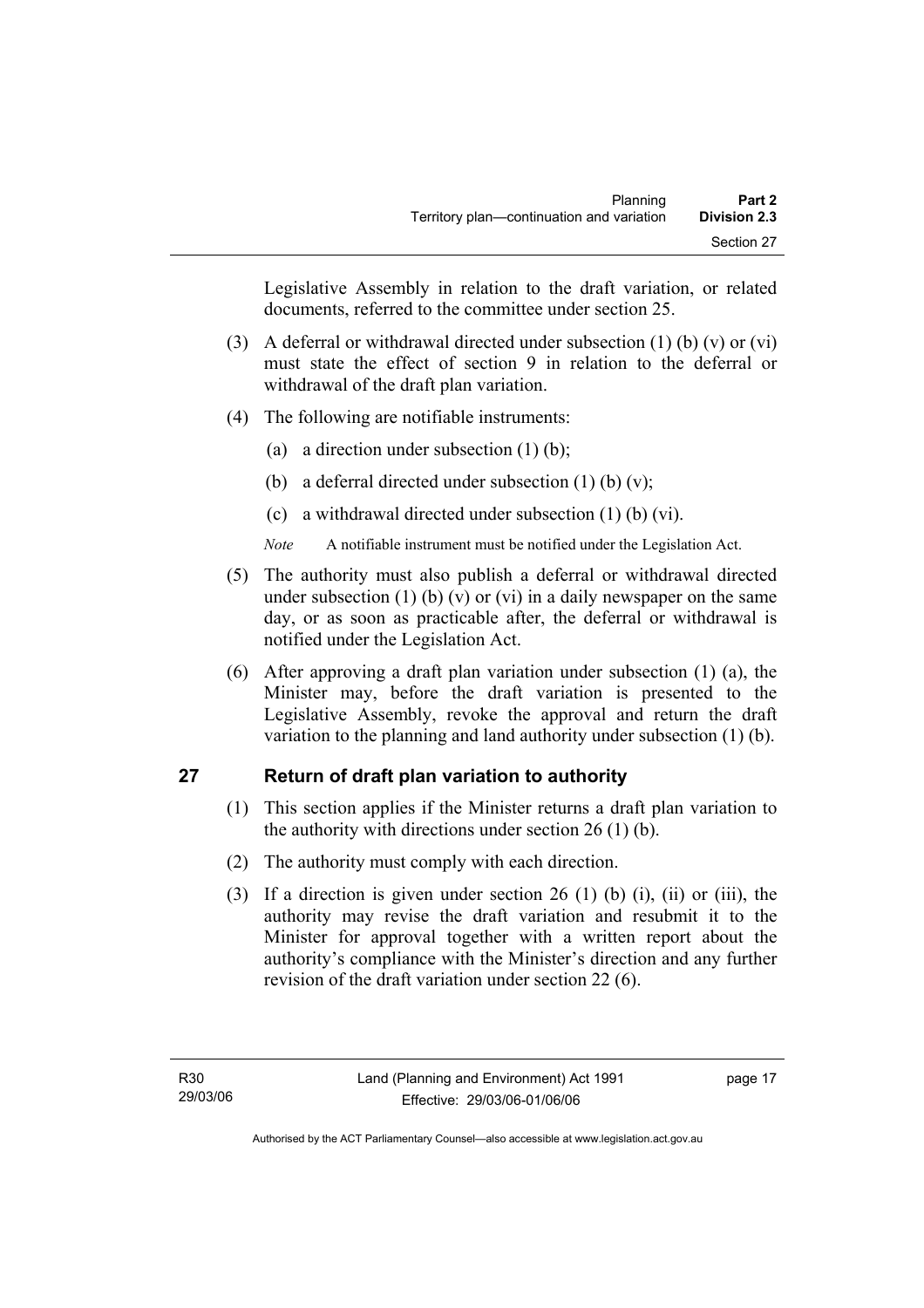(4) If a direction is given under section 26 (1) (b) (iv), the authority must resubmit the draft variation (as revised) together with a written report about any further revision of the draft variation under section 22 (6).

# **28 Notice of revival of deferred draft plan variation**

- (1) If the planning and land authority defers a draft plan variation as directed under section 26 (1) (b) (v) (Minister's powers), on the day stated in the deferral, or as soon as practicable after the event mentioned in the deferral, the authority must—
	- (a) prepare a notice stating—
		- (i) that the draft plan variation is revived; and
		- (ii) the effect of section 9 (Effect of draft plan variation) in relation to the revival; and
		- (iii) the effect of any revision under section 22 (6) (Revision, deferral or withdrawal of draft plan variations); and
	- (b) resubmit the draft variation to the Minister; and
	- (c) advise the Legislative Assembly.
- (2) A notice under subsection (1) (a) is a notifiable instrument.

*Note* A notifiable instrument must be notified under the Legislation Act.

(3) The planning and land authority must also publish the notice in a daily newspaper.

## **29 Consideration of plan variation by Legislative Assembly**

- (1) A plan variation must be presented to the Legislative Assembly within 5 sitting days after the day it is approved by the Minister, together with copies of the following documents in relation to the variation:
	- (a) the background papers;

R30 29/03/06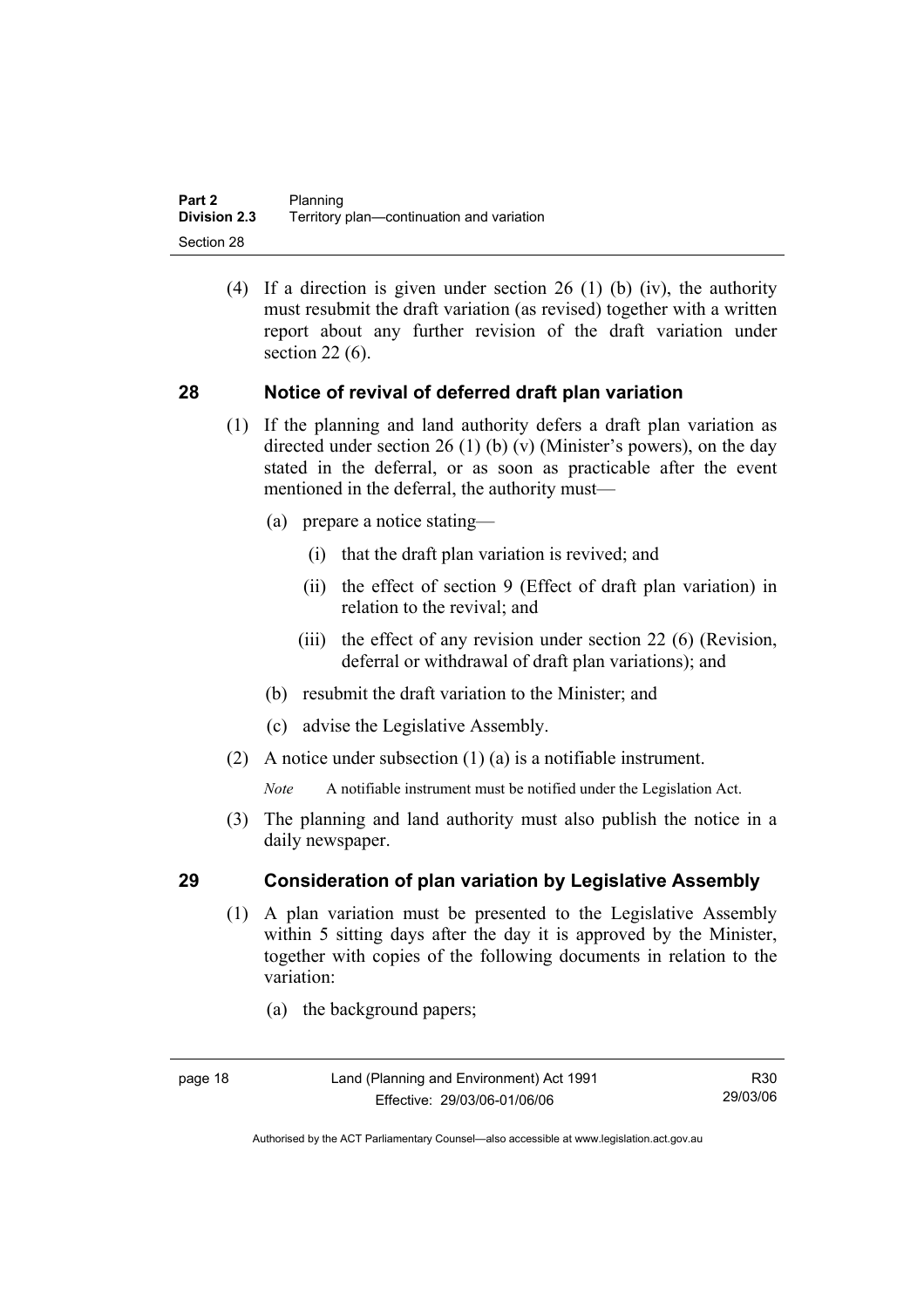- (b) the summaries and reports mentioned in section 24 (1) (b),  $(c)$ and  $(d)$ ;
- (c) any direction under section 26 (1) (b);
- (d) any report mentioned in section  $26(1)$  (b) (ii);
- (e) any report mentioned in section 27 (c).
- (2) Subsection (1) is subject to section 26 (6) (Minister's powers).
- (3) If a plan variation is not presented to the Legislative Assembly in accordance with subsection (1), it does not come into effect.
- (4) The Legislative Assembly may, on a motion of which notice has been given within 5 sitting days after a plan variation has been presented to it, by resolution reject the variation or any provision of it.
- (5) If, at the end of 5 sitting days after notice of a motion to reject a plan variation or a provision of a plan variation has been given in the Legislative Assembly (being notice given within 5 sitting days after the variation was presented to the Legislative Assembly)—
	- (a) the notice has not been called on; or
	- (b) the motion has been called on and moved and has not been withdrawn or otherwise disposed of;

the plan variation or provision specified in the motion is taken to have been rejected by the Legislative Assembly.

- (6) If, before the end of 5 sitting days after a notice of motion to disallow a plan variation or a provision of a plan variation has been given in the Legislative Assembly (being notice given within 5 sitting days after the variation was presented to the Legislative Assembly)—
	- (a) the Legislative Assembly is dissolved or expires; and
	- (b) at the time of dissolution or expiry—

page 19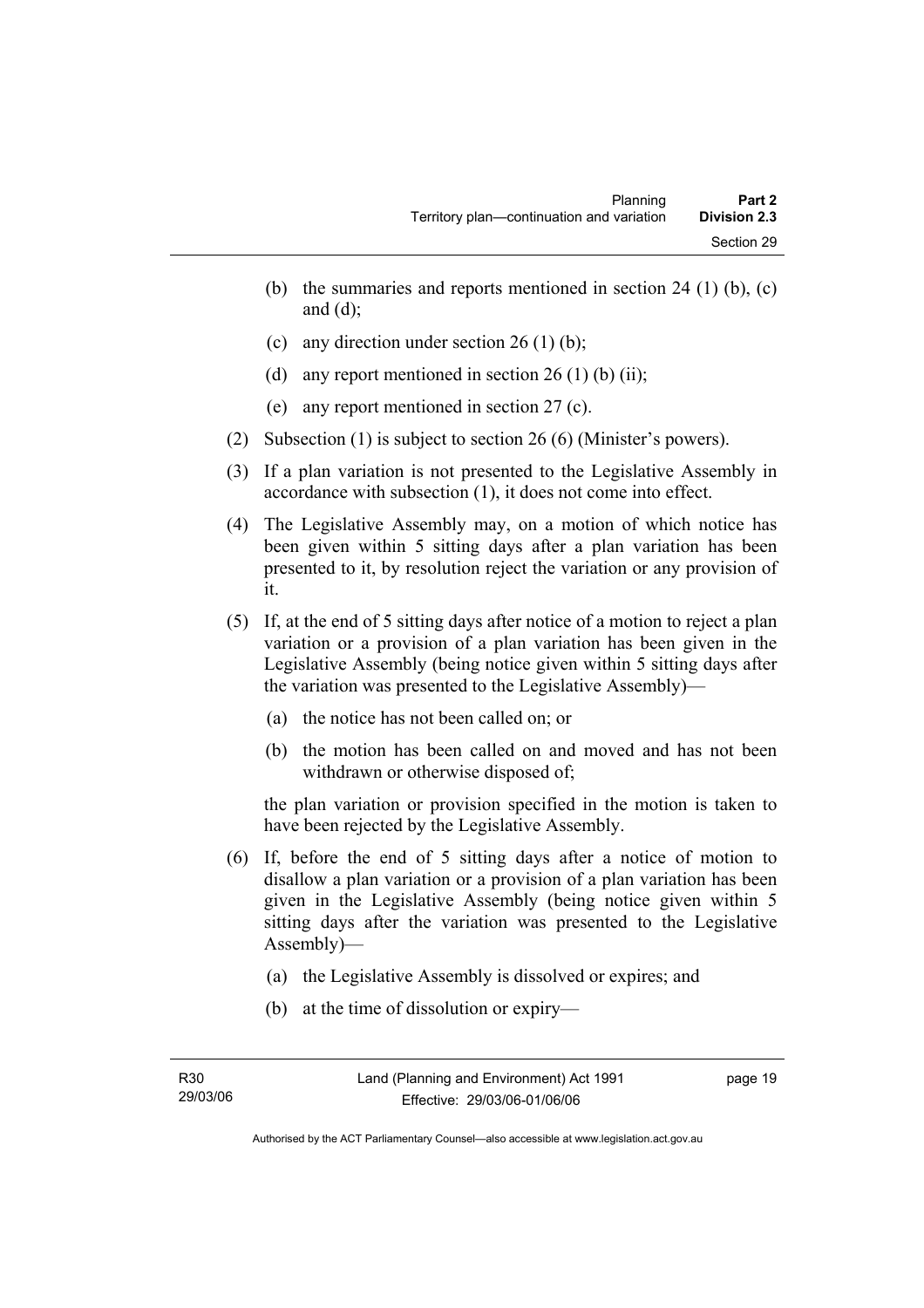- (i) the notice has not been withdrawn and the motion has not been called on; or
- (ii) the motion has been called on and moved and has not been withdrawn or otherwise disposed of;

the plan variation is taken, for subsections (4) and (5), to have been presented to the Legislative Assembly on the first sitting day of the Legislative Assembly after the next general election of members of the Assembly.

- (7) If, at the end of 5 sitting days after a plan variation is presented to the Legislative Assembly, the Assembly has not passed a resolution rejecting the variation or any provision of it and is not, under subsection (5), taken to have rejected the variation or any provision of it, the Minister must, in writing, fix a day when the plan variation is to commence.
	- *Note* An instrument under this subsection is a *commencement notice* (see Legislation Act, s 11). A commencement notice must be notified under the Legislation Act.
- (8) The planning and land authority must publish in a daily newspaper details of—
	- (a) the commencement notice under subsection (7); and
	- (b) where copies of the plan variation may be inspected or purchased.
- (9) The planning and land authority must make copies of the plan variation available for inspection or purchase during office hours at the places, and during the period, published in the newspaper under subsection  $(8)$  (b).
- (10) A plan variation notified under subsection (7) commences on the day fixed by the notice.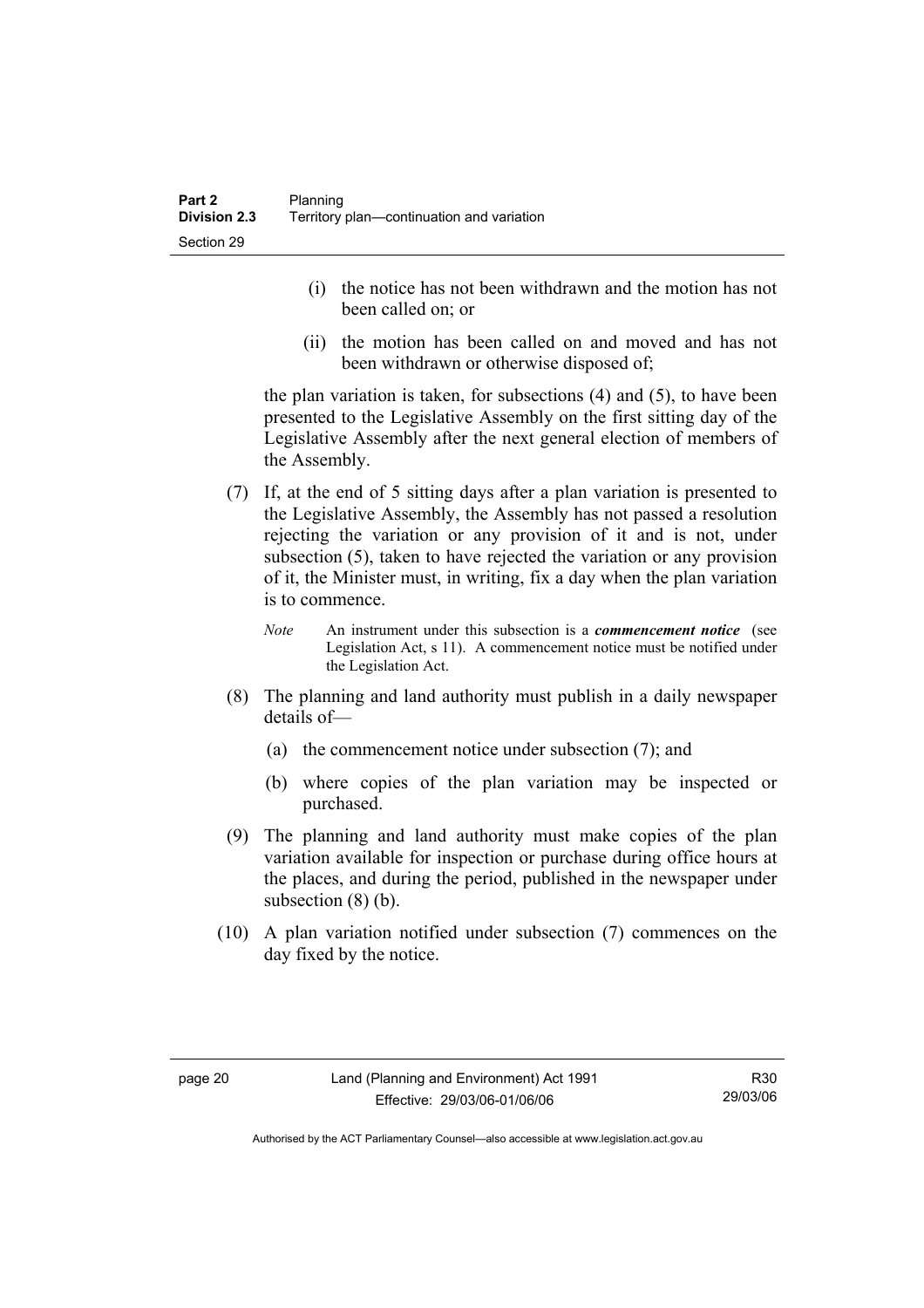## **30 Rejection of plan variation by Legislative Assembly**

- (1) This section applies if a plan variation is completely rejected under section 29 (4) (Consideration of plan variation by Legislative Assembly), or taken to be completely rejected under section 29 (5).
- (2) The plan variation does not come into force if this section applies.
- (3) The planning and land authority must prepare a notice stating that the plan variation has been rejected.
- (4) The notice is a notifiable instrument.

*Note* A notifiable instrument must be notified under the Legislation Act.

(5) The planning and land authority must also publish the notice in a daily newspaper.

## **30A Partial rejection of plan variation by Legislative Assembly**

- (1) This section applies if a plan variation is partly rejected under section 29 (4) (Consideration of plan variation by Legislative Assembly), or taken to be partly rejected under section 29 (5).
- (2) A provision of a plan variation does not come into force if—
	- (a) it is rejected by the Legislative Assembly under section 29 (4) or  $(5)$ ; or
	- (b) it is withdrawn under subsection (3) (b).
- (3) The Minister must, in relation to each provision of the plan that is not rejected under section 29 (4) or (5), in writing—
	- (a) fix a day when the provision (an *approved provision*) is to commence; or
	- (b) withdraw the provision.
	- *Note* An instrument under par (a) is a *commencement notice* (see Legislation Act, s 11). A commencement notice must be notified under the Legislation Act.

page 21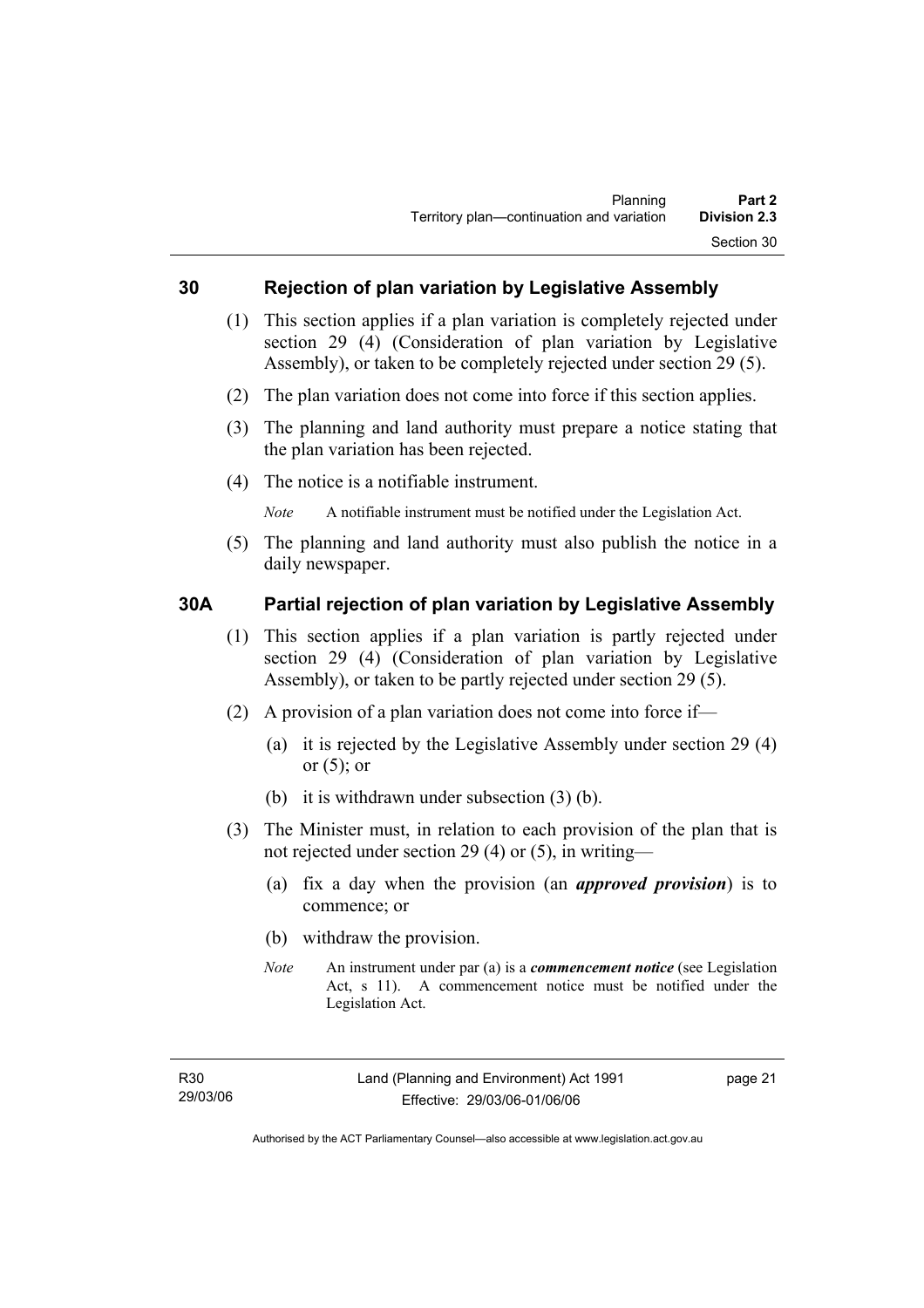(4) A withdrawal under subsection (3) (b) is a notifiable instrument.

*Note* A notifiable instrument must be notified under the Legislation Act.

# **30B Partial rejection of plan variation—newspaper publication etc**

- (1) The planning and land authority must publish in a daily newspaper details of—
	- (a) a commencement notice under section 30A (3) (a) for a provision (an *approved provision*); or
	- (b) a withdrawal notice under section 30A (3) (b).
- (2) The details of a commencement notice published under subsection (1) (a) for an approved provision must include details of where, and for what period, copies of the provision may be inspected or purchased.
- (3) The planning and land authority must make copies of each approved provision available for inspection or purchase during office hours at the place or places, and during the period, mentioned in subsection (2).

# **Subdivision 2.3.4 Plan variations—defined land**

# **31 Definition for sdiv 2.3.4**

In this subdivision:

*defined land* means land identified in the plan pursuant to section  $7(3)(c)$ .

# **32 Plan variations in relation to defined land**

 (1) On approval of the subdivision of a parcel or part of a parcel of defined land, the planning and land authority must, in writing, vary the plan to specify the purposes for which that land may be used.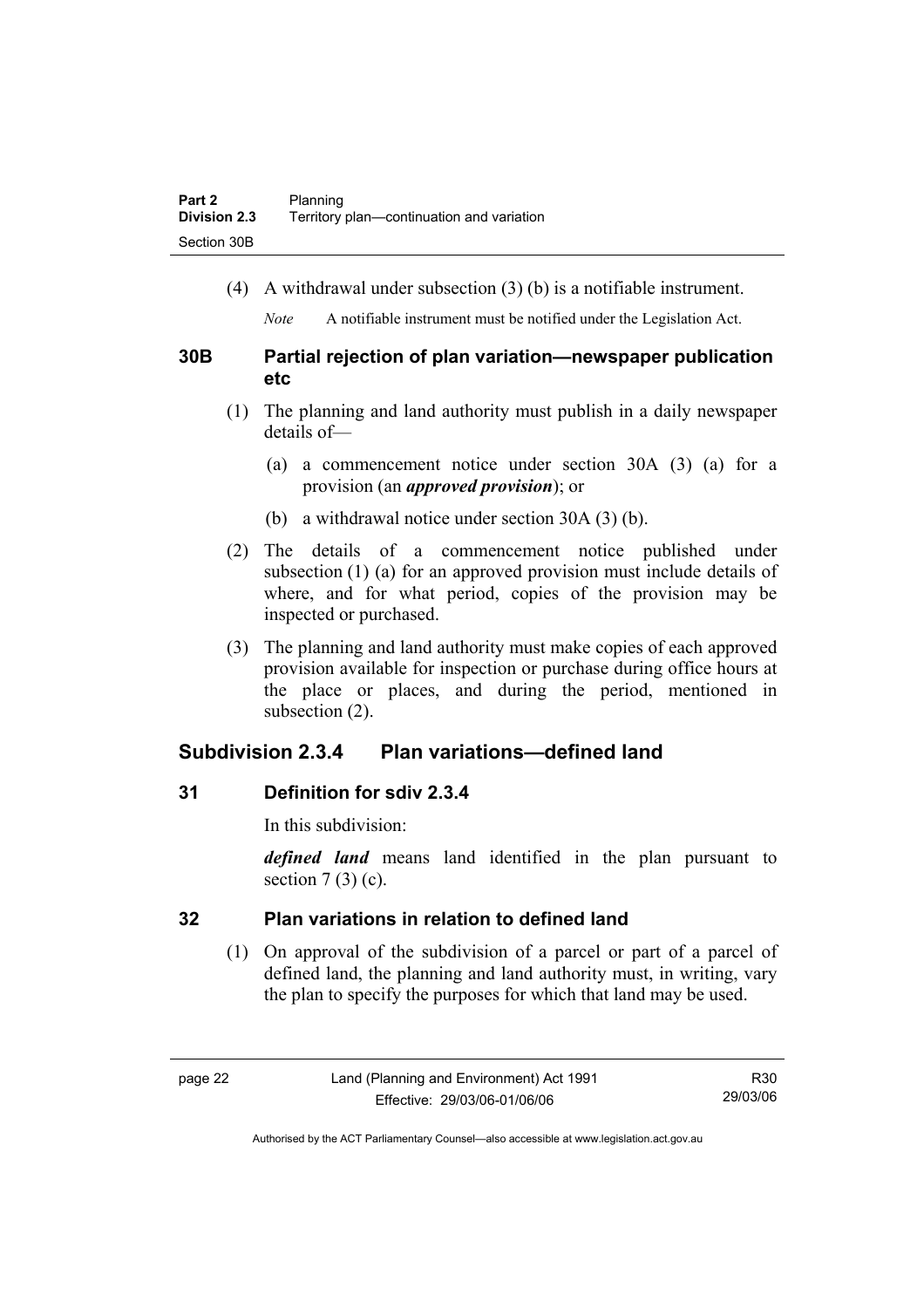- (2) A variation of the plan under subsection (1) in relation to a parcel, or part of a parcel, of land must include a map of that parcel or part showing the purposes for which identified parts of that land may be used.
- (3) A variation of the plan under subsection (1) is to be consistent with—
	- (a) the relevant subdivision and any conditions subject to which that subdivision is approved; and
	- (b) the principles and policies specified in the plan for the development of the relevant defined land.
- (4) A variation of the plan under subsection (1) is a notifiable instrument.

*Note* A notifiable instrument must be notified under the Legislation Act.

- (5) A variation of the plan under subsection (1) has the effect of the parcel, or part of a parcel, of land which is subdivided ceasing to be defined land.
- (6) Within 7 days after a variation of the plan under subsection (1) is notified under the Legislation Act, the planning and land authority must publish a notice in a daily newspaper that—
	- (a) specifies the variation made to the plan; and
	- (b) includes a copy of the map that was included in the variation; and
	- (c) specifies when the variation to the plan took effect or is to take effect.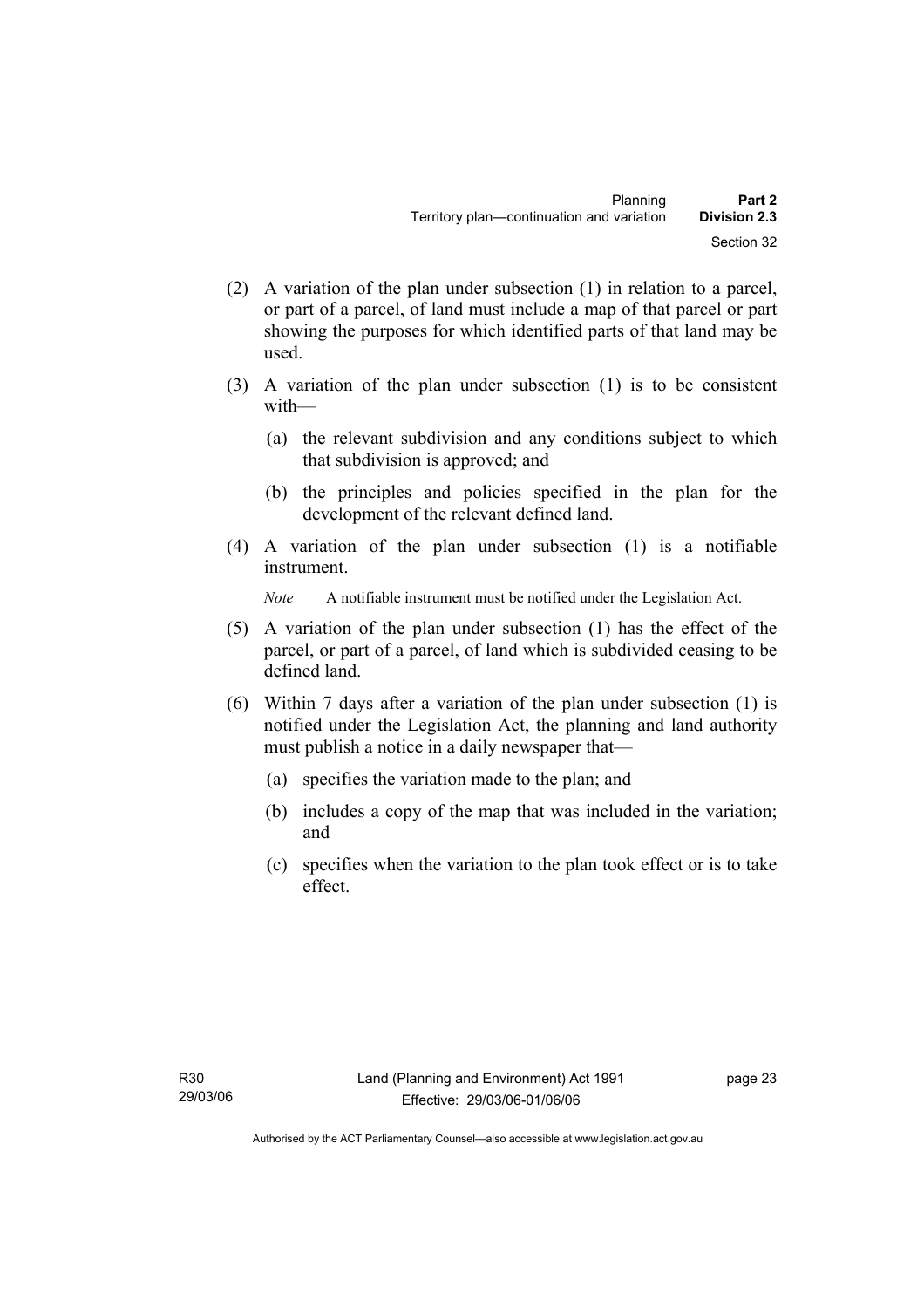**Part 2** Planning **Division 2.5** Miscellaneous Section 51

# **Division 2.5 Miscellaneous**

# **51 Challenge to validity of provisions of plan**

The validity of a provision of the plan must not be questioned in any legal proceedings except those commenced within 3 months after the date of the commencement of the provision or of a variation of the provision.

page 24 Land (Planning and Environment) Act 1991 Effective: 29/03/06-01/06/06

R30 29/03/06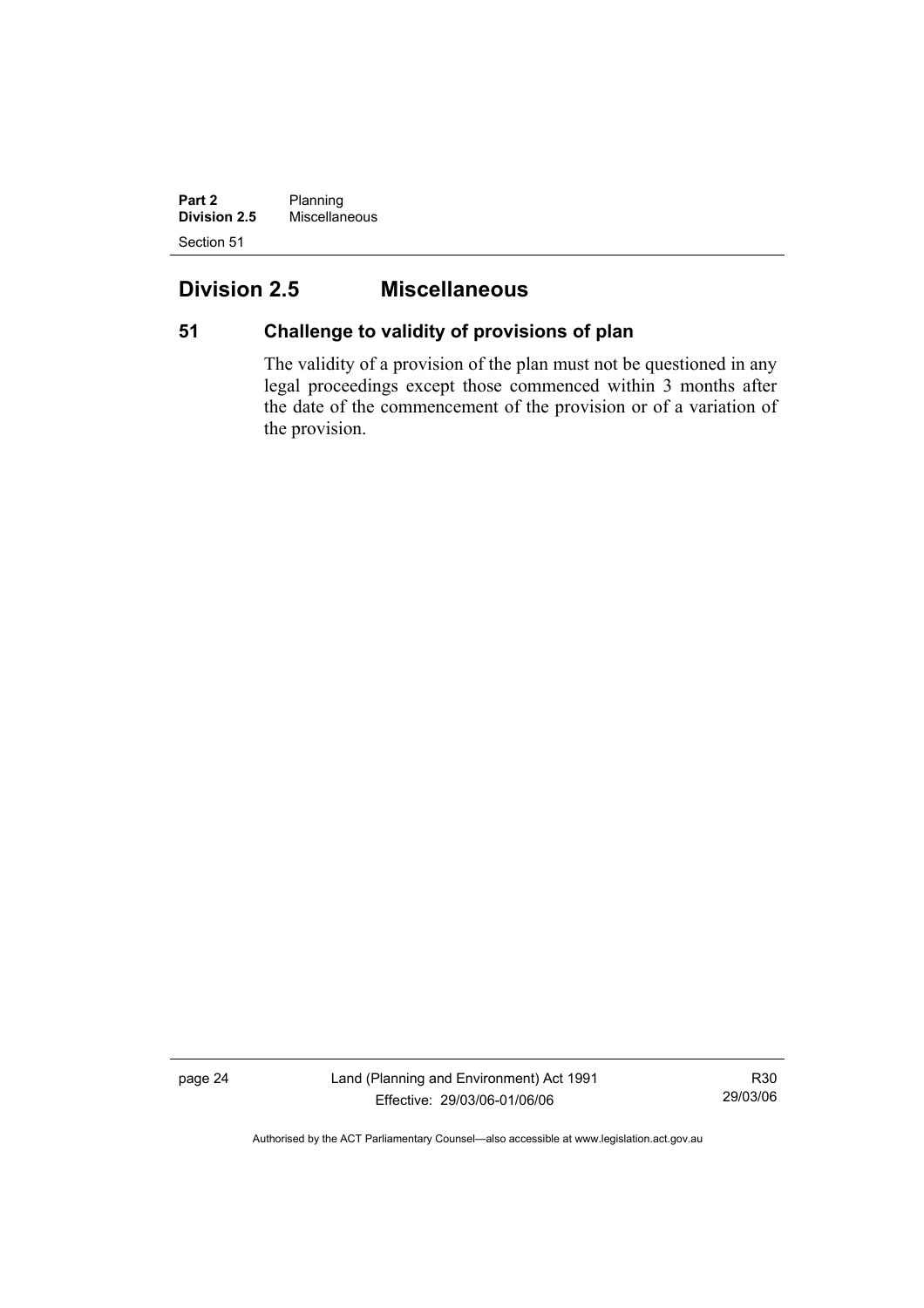# **Part 4 Environmental assessments and inquiries**

# **Division 4.1 Preliminary**

*Note* The Environment Minister may delegate a function of the Environment Minister under this part to the planning and land authority (see Legislation Act, s 254A).

### **111 Definitions for pt 4**

In this part:

*defined decision* means a decision of the Territory, the Executive, a Minister or a territory authority about a proposal in relation to which a Minister is empowered under part 2, part 5 or part 6, an Act other than this Act or a subordinate law—

- (a) to direct that an assessment be made; or
- (b) to establish a panel to conduct an inquiry.

*environmental impact*, in relation to a proposal that is the subject of a defined decision, includes the following potential effects of the proposal (if carried out), either by itself or in combination with the potential effects of another such proposal:

- (a) environmental effect on a community;
- (b) physical, biological or cultural transformation of an area;
- (c) environmental effect on the social system or the ecosystems of an area;
- (d) change to the aesthetic, recreational, scientific or other environmental qualities, or values, of an area;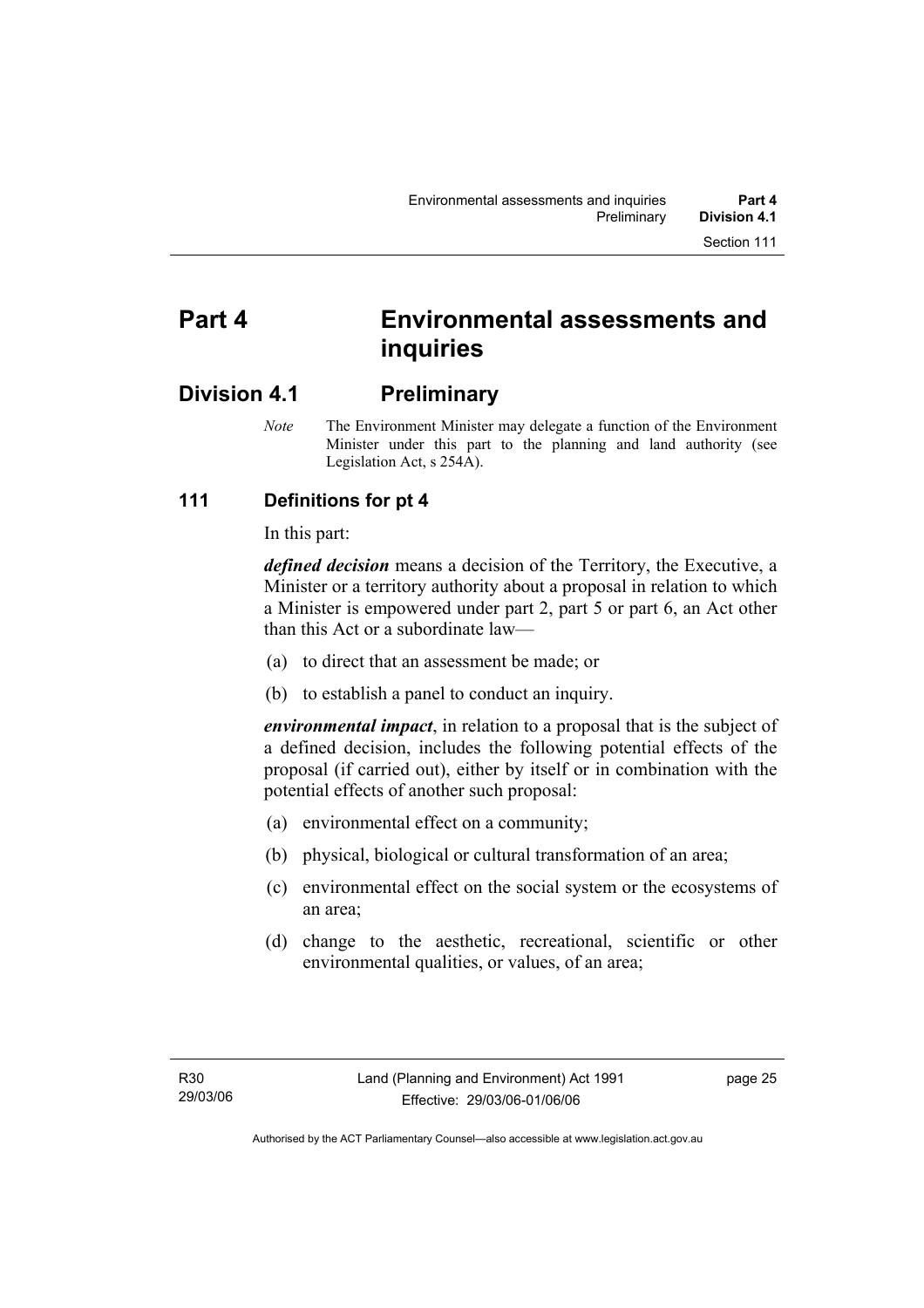- (e) environmental effect on any premises or land or the surroundings of any premises or land, that has heritage significance;
- (f) the endangering, or further endangering, of a community or an area;
- (g) the endangering, or further endangering, of any species of fauna or flora;
- (h) long-term environmental effects including those with potential to place demands on the social system;
- (i) curtailing of the range of beneficial uses of the environment;
- (j) pollution;
- (k) problems associated with the disposal of waste;
- (l) increased demands on natural resources that are, or are likely to be, in short supply;
- (m) change to the values or lifestyles of particular groups and communities or to existing social relationships;
- (n) socioeconomic effect.

*environmental impact statement* means an environmental impact statement prepared in accordance with division 4.3.

*land* includes water.

*panel* means a panel established to conduct an inquiry.

*preliminary assessment* means an assessment made under division 4.2.

*proponent*, in relation to a defined decision, means the person designated as the proponent under section 112.

*public environment report* means a public environment report prepared in accordance with division 4.3.

page 26 Land (Planning and Environment) Act 1991 Effective: 29/03/06-01/06/06

R30 29/03/06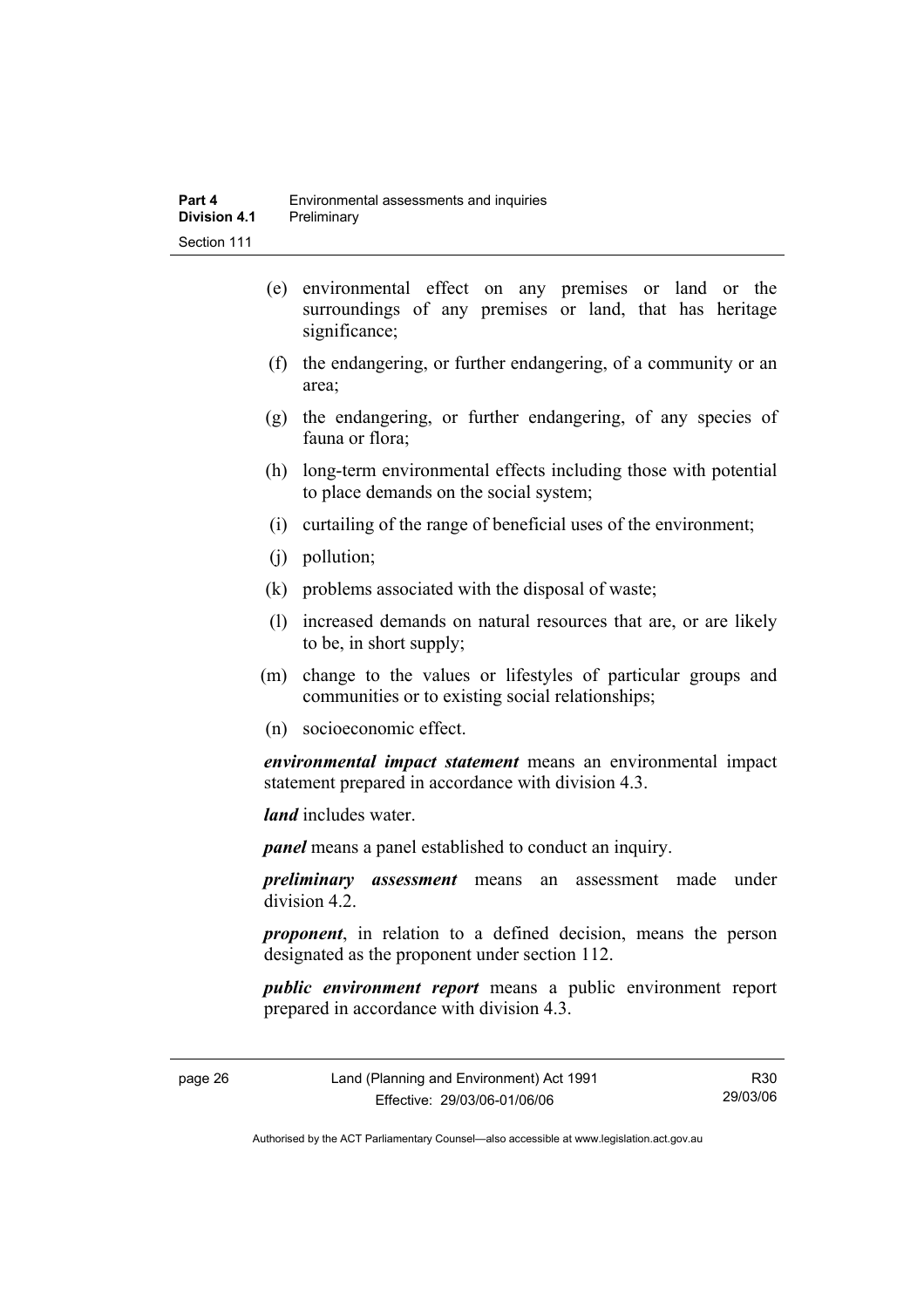*relevant Minister*, means the Minister responsible for the administration of the Act or subordinate law under which—

- (a) in relation to an assessment or inquiry—that assessment or inquiry is authorised to be made or conducted; or
- (b) in relation to a defined decision—the relevant decision is authorised to be made.

#### **112 Proponents**

- (1) For this part, the relevant Minister in relation to a defined decision may, in writing, designate a person or territory authority as the proponent in relation to the decision.
- (2) The relevant Minister must designate, as the proponent in relation to a defined decision, the person or territory authority whose interests would be most directly affected by the decision, unless, in the opinion of that Minister, the public interest requires otherwise.

# **Division 4.2 Preliminary assessments**

#### **113 Directions**

 The relevant Minister in relation to a defined decision, or the Environment Minister, may, by written notice to the relevant proponent within 28 days after the day when the decision that a preliminary assessment be required is made, direct the proponent to prepare a preliminary assessment of the environmental impact of the relevant proposal.

#### **114 Mandatory preliminary assessments**

If a defined decision is of a class prescribed by the plan, the relevant Minister must, within the period mentioned in section 113, issue a notice under that section in relation to the relevant proposal.

page 27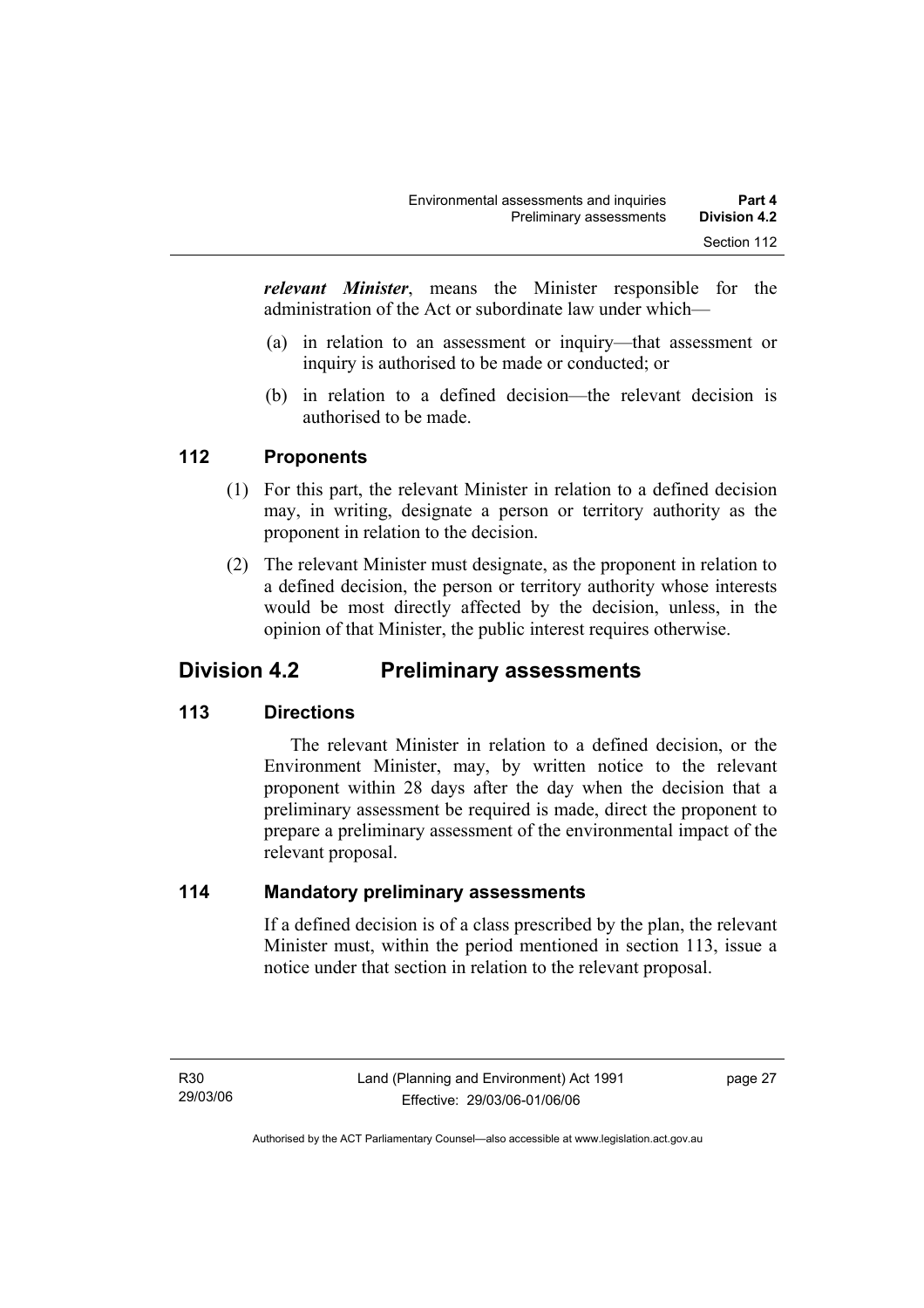#### **115 Content**

A preliminary assessment must consist of the matters specified in schedule 3.

#### **116 Submission to Minister**

 (1) On notice under section 113, the proponent must submit a preliminary assessment to the Environment Minister in accordance with the notice.

*Note* A fee may be determined under s 287 for this subsection.

 (2) If the Environment Minister is not the relevant Minister in relation to a preliminary assessment, the Environment Minister must give the preliminary assessment to the relevant Minister.

#### **117 Public inspection**

- (1) After a preliminary assessment is submitted to the Environment Minister under section 116, the Environment Minister must prepare a written notice stating that copies of the preliminary assessment are available for public inspection during a specified period of not less than 15 business days at specified places.
- (2) The Environment Minister may, in writing, extend or further extend the period stated in the notice.
- (3) The power under subsection (2) may be exercised after the end of the period to be extended.
- (4) The following are notifiable instruments:
	- (a) a notice under subsection (1);
	- (b) an extension or further extension under subsection (2).
	- *Note* A notifiable instrument must be notified under the Legislation Act.
- (5) The planning and land authority must also publish a notice under subsection (1), or an extension or further extension under subsection (2), in a daily newspaper.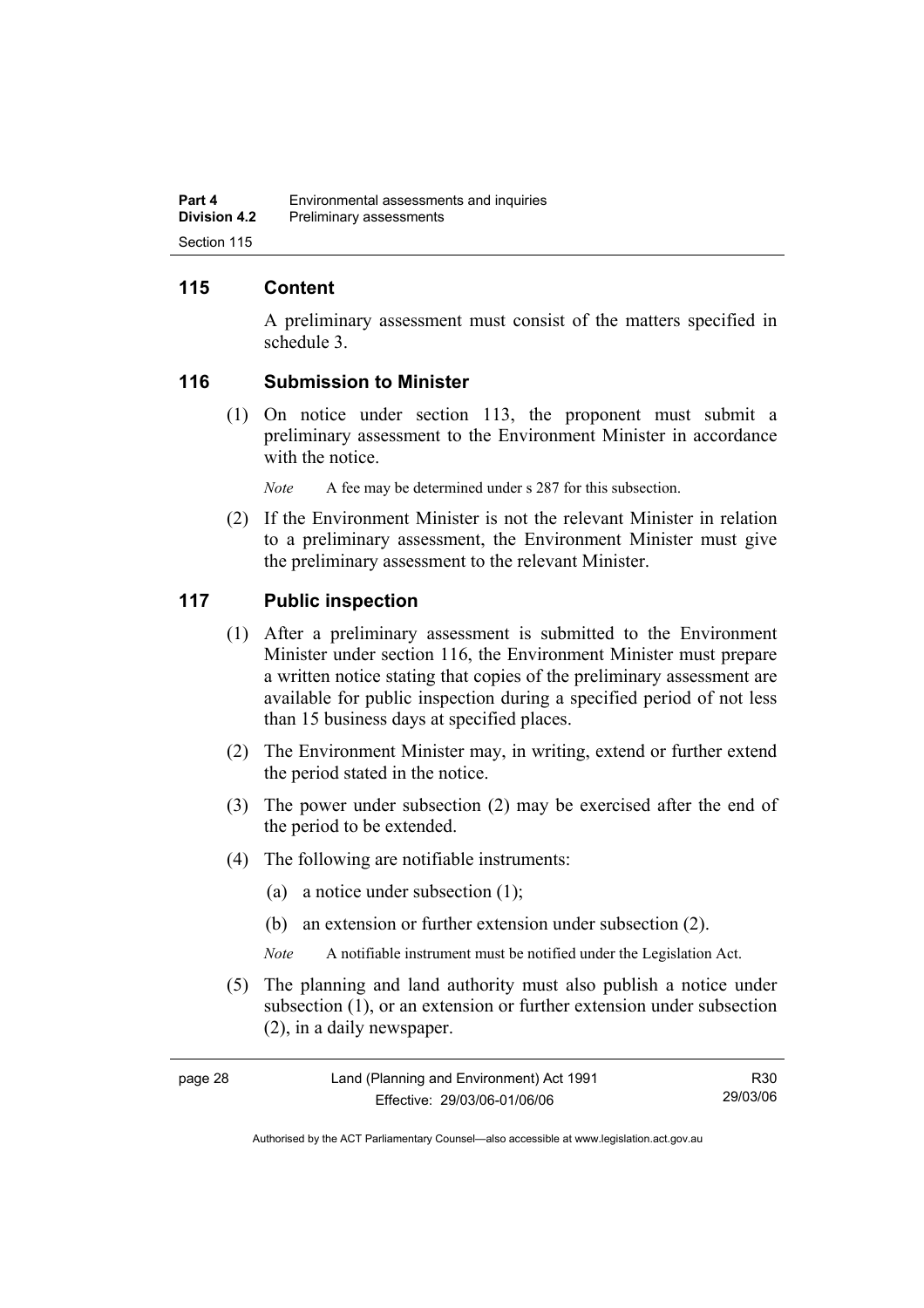- (6) The Environment Minister must, at the places, and within the period, specified in a notice under subsection (1)—
	- (a) make copies of the preliminary assessment mentioned in the notice available for public inspection; and
	- (b) give a copy of the preliminary assessment to any person on request.

*Note* A fee may be determined under s 287 for par (b).

 (7) The Environment Minister must send a copy of the preliminary assessment mentioned in the notice under subsection (1), without charge, to the Conservation Council of the South-East Region and Canberra (Inc.).

#### **118 Exclusion of material**

- (1) If, in the opinion of the Environment Minister based on reasonable grounds—
	- (a) a part of a preliminary assessment contains information related to the personal or business affairs of a person—
		- (i) supplied to the proponent or the Minister in confidence; or
		- (ii) the publication of which would reveal a trade secret; or
		- (iii) the disclosure of which would, or would reasonably be expected to, adversely affect a person in relation to the lawful business affairs of that person; and
	- (b) it would not be in the public interest for that part to be published;

the Environment Minister must exclude that part from each copy of the preliminary assessment made available to the public or for public inspection.

page 29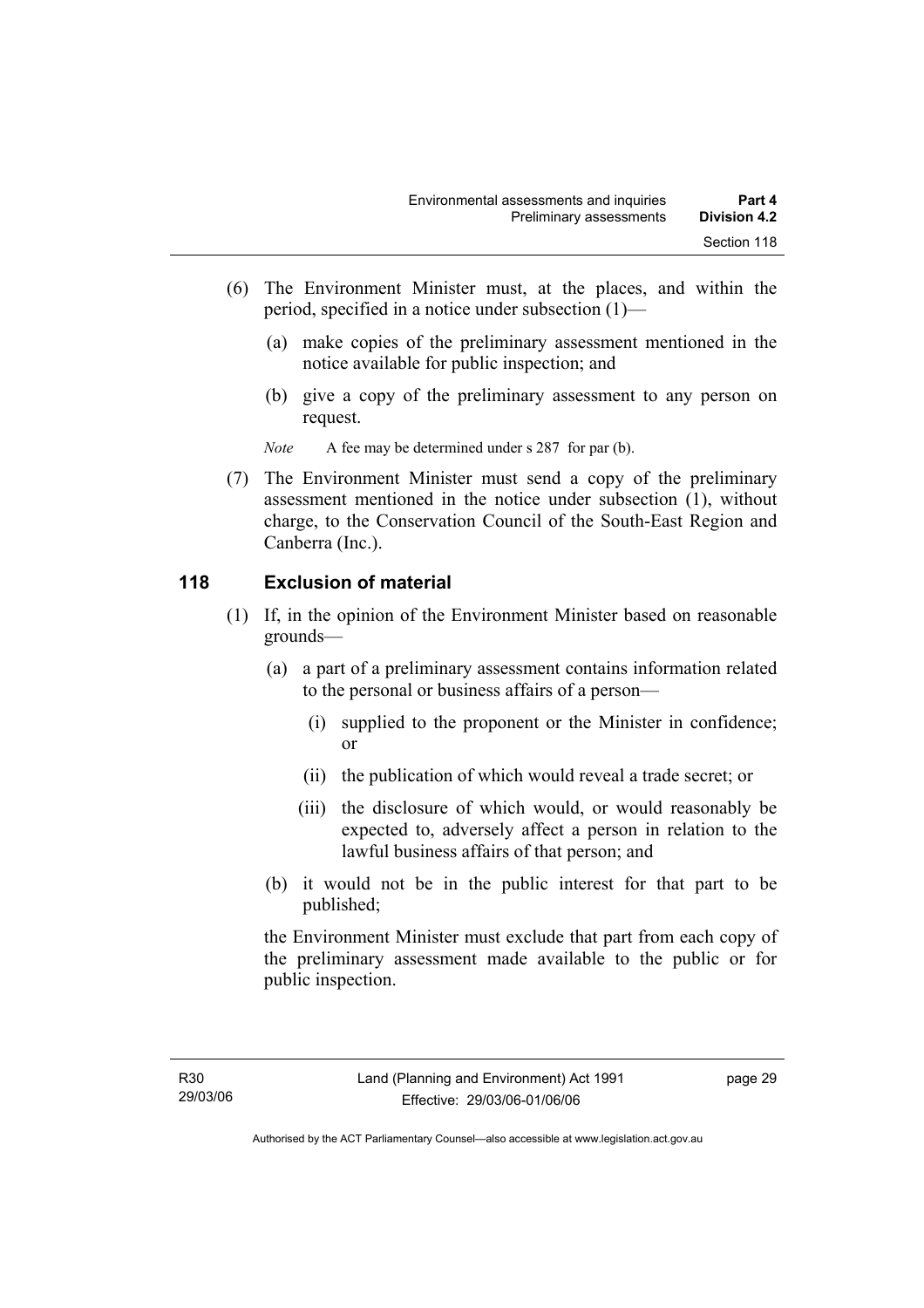| Part 4              | Environmental assessments and inquiries |  |
|---------------------|-----------------------------------------|--|
| <b>Division 4.3</b> | Assessments                             |  |
| Section 119         |                                         |  |

 (2) If a part of a preliminary assessment is excluded from the copies of that assessment made available to the public or for public inspection, each copy must include a statement to the effect that an unspecified part of the assessment has been excluded for the purpose of protecting the confidentiality of information included in that part.

# **Division 4.3 Assessments**

### **Subdivision 4.3.1 Form and content**

#### **119 Form**

Unless otherwise specified in the Act or subordinate law under which it is directed, an assessment consists of—

- (a) a public environment report; or
- (b) an environmental impact statement;

about the proposal that is the subject of a defined decision, together with the report under section 131 evaluating that public environment report or environmental impact statement.

### **120 Content of public environment reports and environmental impact statements**

Public environment reports and environmental impact statements are each to include the matters that are—

- (a) prescribed; and
- (b) directed under section 123.

# **Subdivision 4.3.2 Direction of assessments**

#### **121 Decisions to direct assessments**

 (1) The relevant Minister may direct that an assessment be made of the proposal if, in the opinion of the relevant Minister based on

| page 30 | Land (Planning and Environment) Act 1991 | R30      |
|---------|------------------------------------------|----------|
|         | Effective: 29/03/06-01/06/06             | 29/03/06 |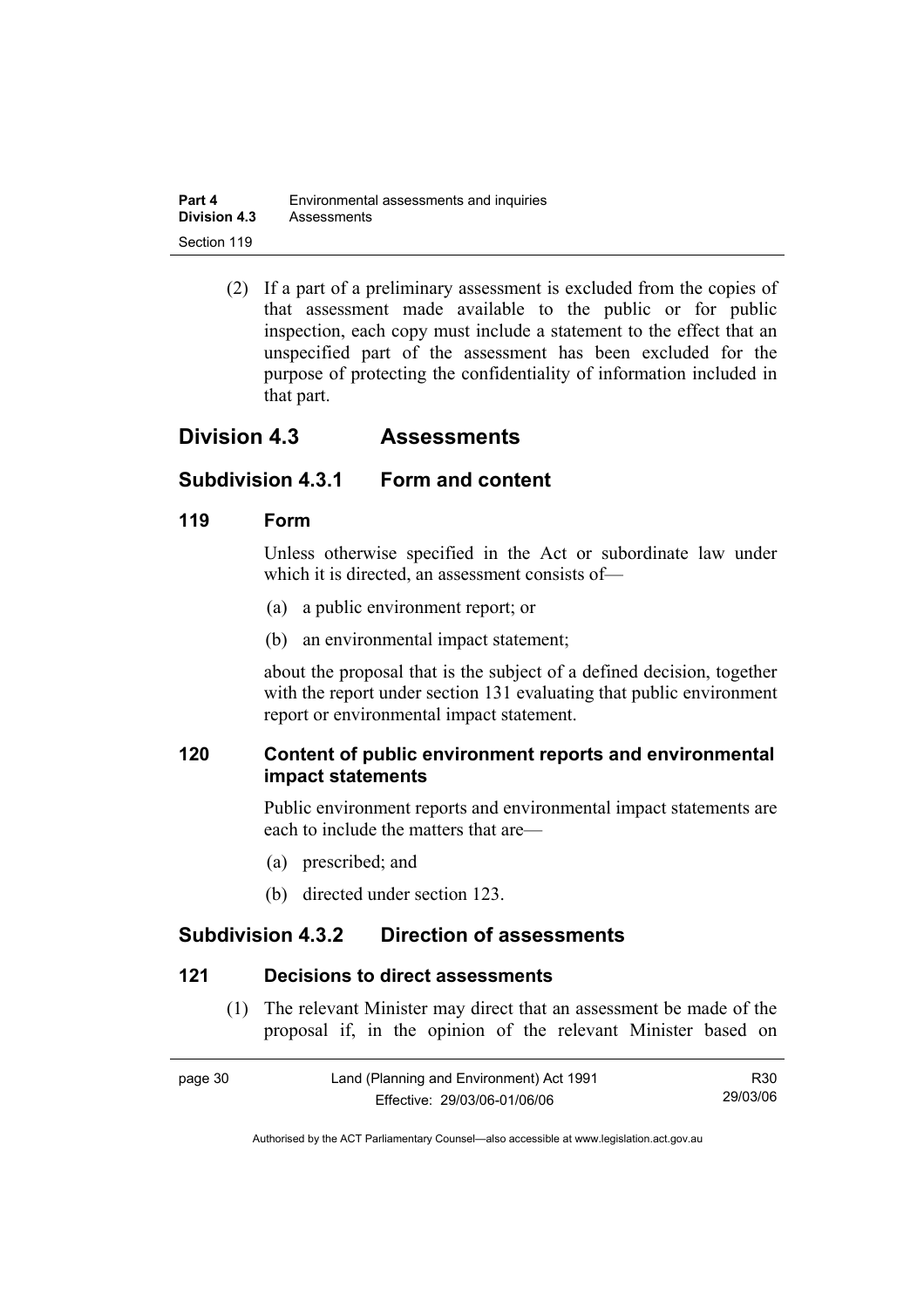reasonable grounds, the environmental impact of the proposal would be of sufficient significance.

- (2) A direction may only be given within the prescribed time after a proponent submits a preliminary assessment to the Environment Minister or any further time that the Minister administering this Act allows.
- (3) In making a decision under subsection (1), the relevant Minister must consider—
	- (a) the preliminary assessment; and
	- (b) the report of any meeting called under section 128; and
	- (c) whether any aspect of the environmental impact of that proposal is, or could be, the subject of—
		- (i) an inquiry or another assessment; or
		- (ii) any environmental assessment action taken by or on behalf of the Commonwealth, a State or the Northern Territory.
- (4) This section does not apply if a Minister is required under an Act or subordinate law to direct that an assessment be made.

#### **122 Environment Minister's power to direct assessments**

If a Minister other than the Environment Minister has the power under an Act or subordinate law to direct that an assessment be made, the Environment Minister also has that power.

#### **123 Directions**

- (1) A direction by a Minister that an assessment be made in relation to a defined decision must be in writing given to the proponent.
- (2) Within 14 days after a direction by a Minister under subsection (1) that an assessment is to be made in relation to a defined decision,

page 31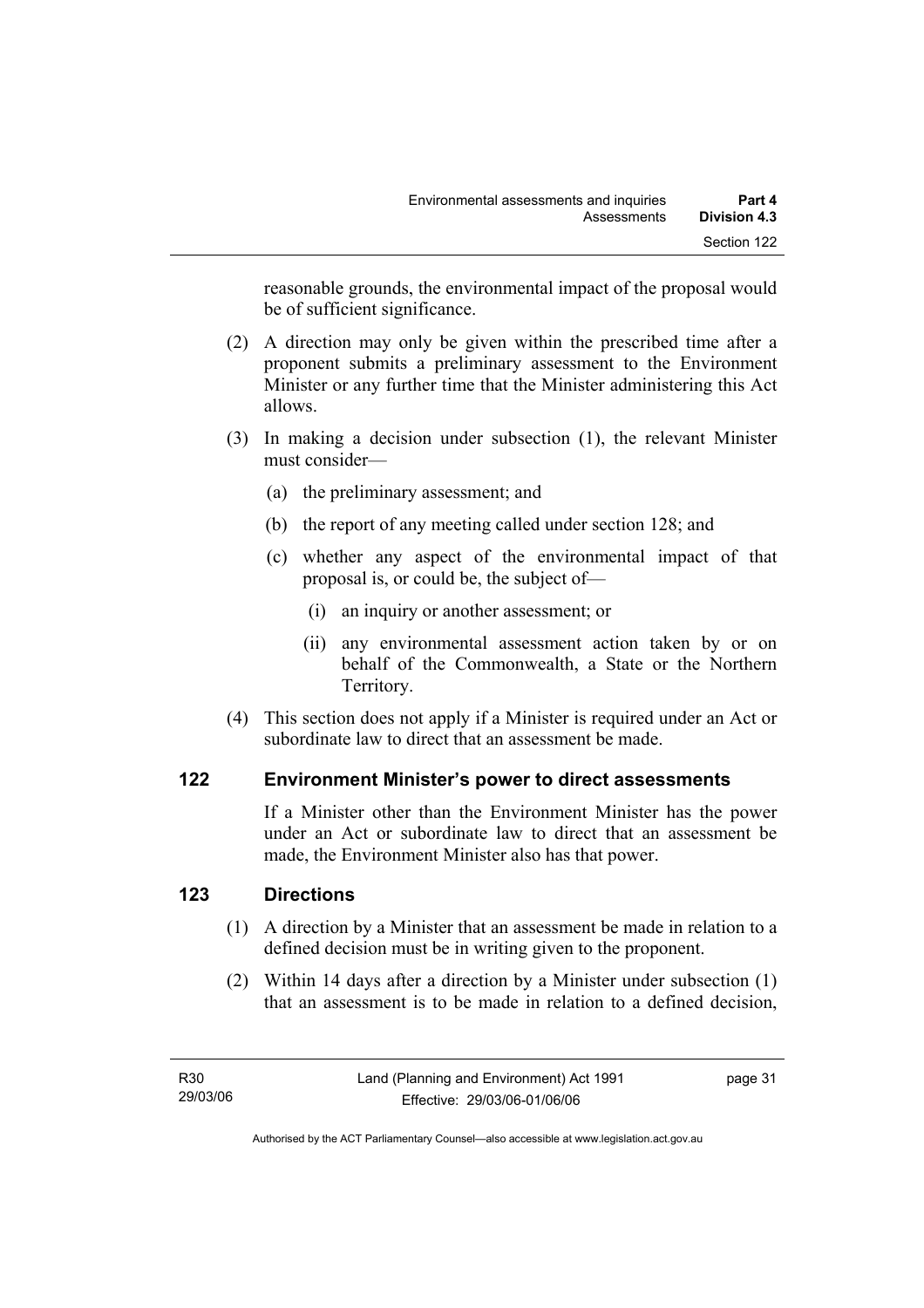the Minister must give the proponent detailed directions specifying the following:

- (a) the form of the assessment;
- (b) the matters to be included in the public environment report or the environmental impact statement and the relative emphasis to be given to each matter;
- (c) subject to section 124 or section 125 and section 126, how the report or statement is to be prepared;
- (d) if, in the opinion of the Environment Minister based on reasonable grounds, the environmental impact of a proposal that is the subject of another defined decision is relevant to the environmental impact of the relevant proposal—sufficient details of the firstmentioned proposal to enable the proponent to assess the potential combined effects of the proposals.
- (3) The Environment Minister must, in consultation with the relevant Minister, decide the matters to be specified under subsection (2).
- (4) If a Minister gives detailed directions for an assessment under subsection (2), that Minister must prepare a written notice that sets out—
	- (a) the name of the proponent; and
	- (b) the matters specified in the directions; and
	- (c) the name of any consultant nominated by the Minister under subsection (7) to assist in the preparation of the assessment.
- (5) The notice is a notifiable instrument.

*Note* A notifiable instrument must be notified under the Legislation Act.

- (6) The Minister who prepared the notice must also publish it in a daily newspaper.
- (7) A Minister who directs that an assessment be made may, under subsection (2) (c), direct the proponent in relation to an assessment

| page 32 | Land (Planning and Environment) Act 1991 | R30      |
|---------|------------------------------------------|----------|
|         | Effective: 29/03/06-01/06/06             | 29/03/06 |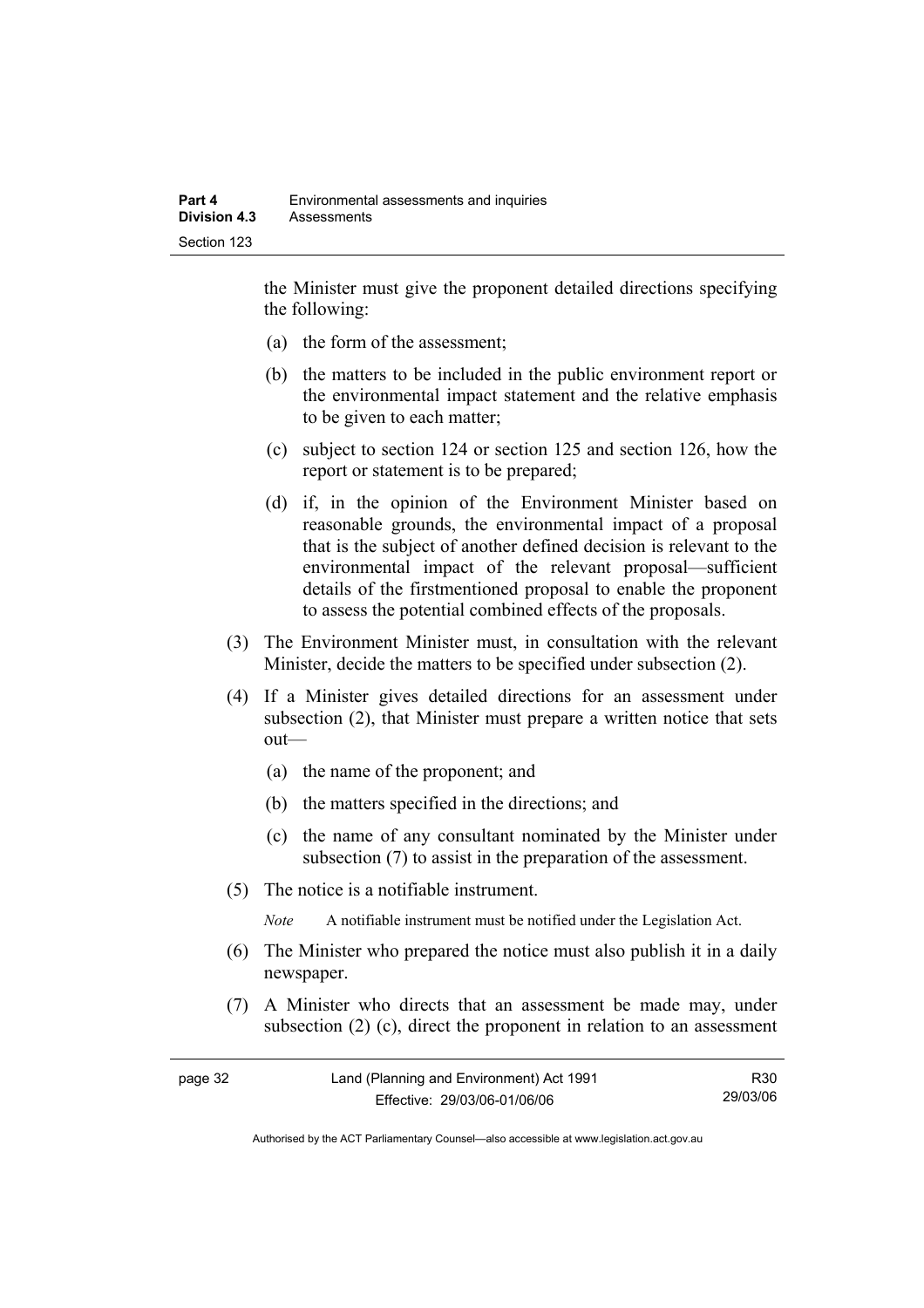to engage the services of a consultant specified by the Minister in accordance with the prescribed criteria to assist the proponent in the preparation of the assessment.

# **Subdivision 4.3.3 Preparation, evaluation and consideration by Legislative Assembly**

#### **124 Public environment reports—preparation**

- (1) The Environment Minister may, in writing, direct the proponent in relation to a public environment report—
	- (a) to undertake the consultation in relation to the preparation of the report that is specified; and
	- (b) after any such consultation, to make the report available, in a specified way and form, for public inspection, with the notice of that availability that is specified.
- (2) The proponent in relation to a public environment report must comply with a direction under subsection (1).
- (3) This section does not apply in relation to the preparation of a public environment report for the purposes of an assessment that will be—
	- (a) a background paper within the meaning of part 2; or
	- (b) notified together with a draft plan of management under division 5.7.

#### **125 Environmental impact statements—consultation and public inspection**

- (1) The proponent in relation to an environmental impact statement must prepare a written notice approved in writing by the Environment Minister—
	- (a) stating that copies of the draft environmental impact statement are available for public inspection and purchase from the proponent at specified places and times; and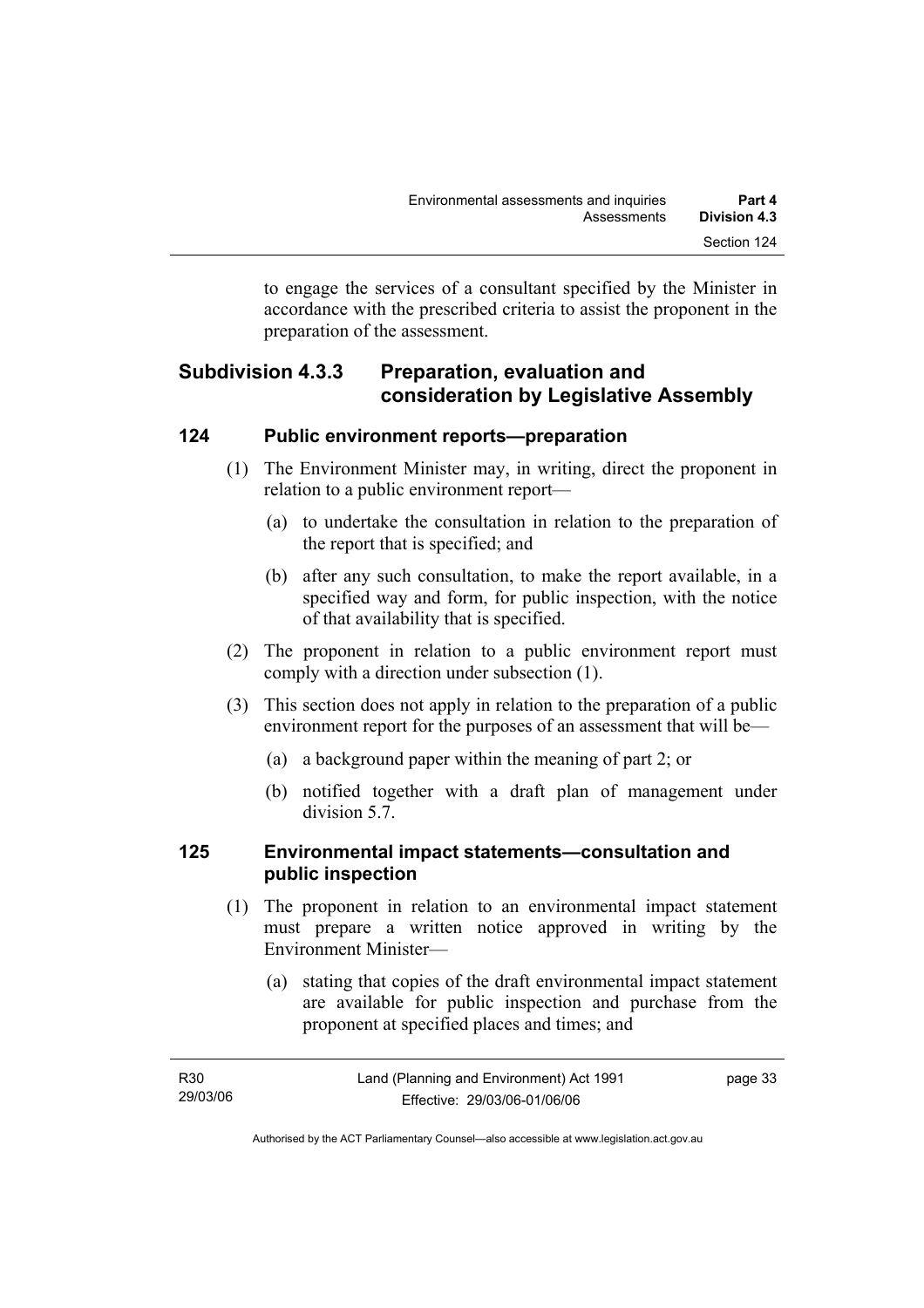- (b) inviting interested people to submit written comments about the draft to the proponent at a specified address and within a period of 20 business days or the longer period directed in writing by the relevant Minister.
- (2) The notice approved by the Environment Minister is a notifiable instrument.

*Note* A notifiable instrument must be notified under the Legislation Act.

- (3) The proponent must also publish the notice approved by the Environment Minister in a daily newspaper.
- (4) The proponent in relation to an environmental impact statement must make copies of the draft statement available for inspection and purchase at the places and times specified in the notice under subsection  $(1)$ .
- (5) A proponent must not sell a copy of a draft environmental impact statement that the proponent has made available for purchase under subsection (4) at a price that exceeds a price fixed by the Environment Minister as the maximum price for the sale of a copy of the statement.
- (6) In fixing a maximum price at which a proponent may sell a copy of a draft environmental impact statement, the Environment Minister must fix a price that will reimburse the proponent for the cost of producing the copy but not for the expense incurred by the proponent in preparing the draft statement.
- (7) A notice under section 282A (3) (AAT Review of decisions) must include particulars of the calculation of the amount fixed as the maximum price that the proponent may charge for a copy of the draft environmental impact statement.
- (8) This section does not apply in relation to the preparation of an environmental impact statement for the purposes of an assessment which will be—
	- (a) a background paper within the meaning of part 2; or

| page 34 | Land (Planning and Environment) Act 1991 | R <sub>30</sub> |
|---------|------------------------------------------|-----------------|
|         | Effective: 29/03/06-01/06/06             | 29/03/06        |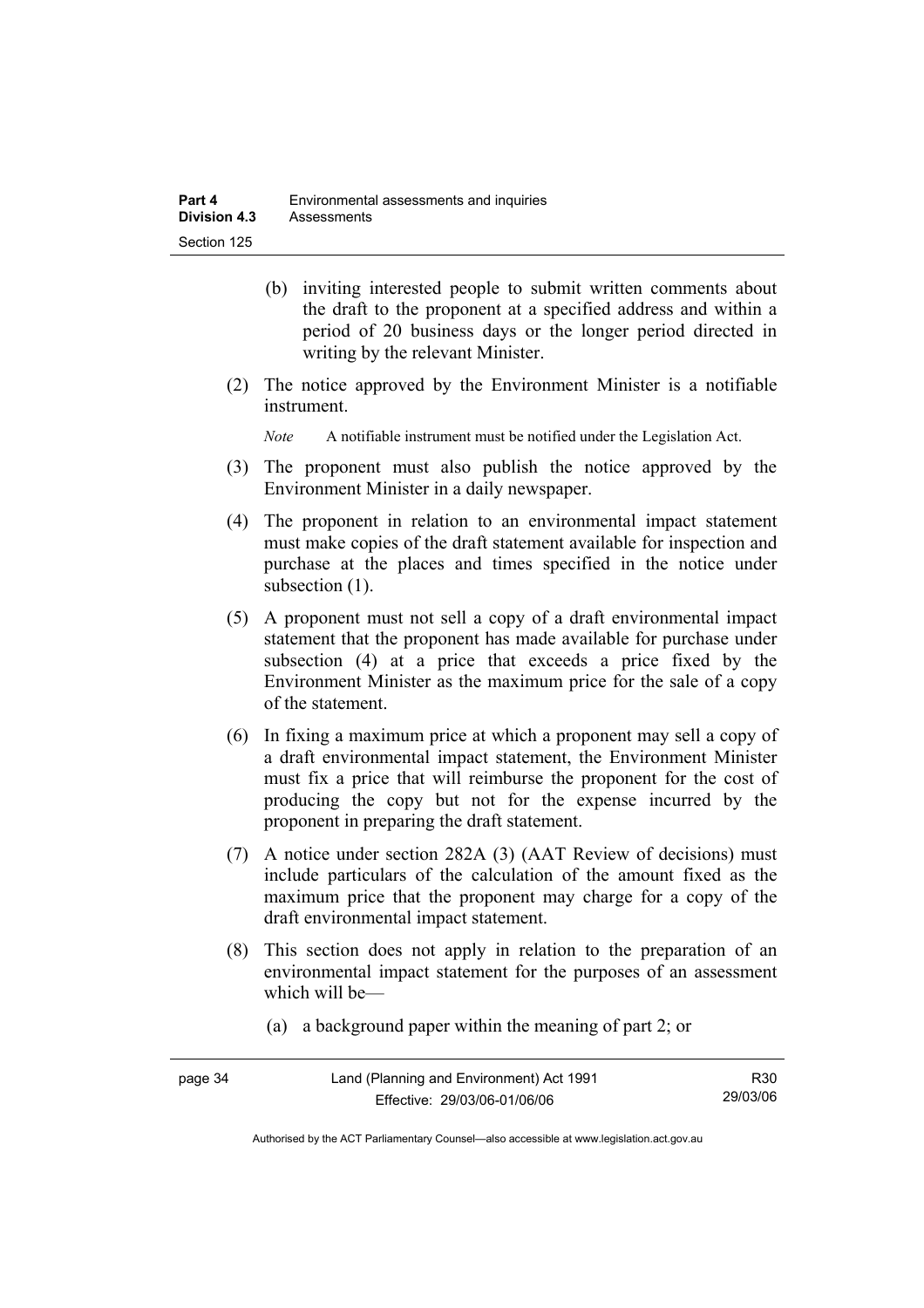(b) notified together with a draft plan of management under division 5.7.

#### **126 Environmental impact statements—consideration of relevant comments and reports**

The proponent in relation to an environmental impact statement must, in preparing the statement, consider any written comments from any person or territory authority, and any reports, related to the environmental impact of the relevant proposal.

#### **127 Submission of reports and statements to Environment Minister**

The proponent must submit the relevant public environment report or environmental impact statement to the Environment Minister, together with—

- (a) a written report about the proponent's consultation in relation to the report or statement; and
- (b) a copy of each written comment about the report or statement received by the proponent; and
- (c) a copy of each report mentioned in section 126 that is not available to the public.

#### **128 Consultation**

- (1) The Environment Minister may, by giving reasonable notice to—
	- (a) the proponent of a proposal that has an environmental impact; and
	- (b) any other person that the Environment Minister believes on reasonable grounds to have an interest directly affected by the proposal; and
	- (c) any other person that the Environment Minister considers appropriate;

| R30      | Land (Planning and Environment) Act 1991 | page 35 |
|----------|------------------------------------------|---------|
| 29/03/06 | Effective: 29/03/06-01/06/06             |         |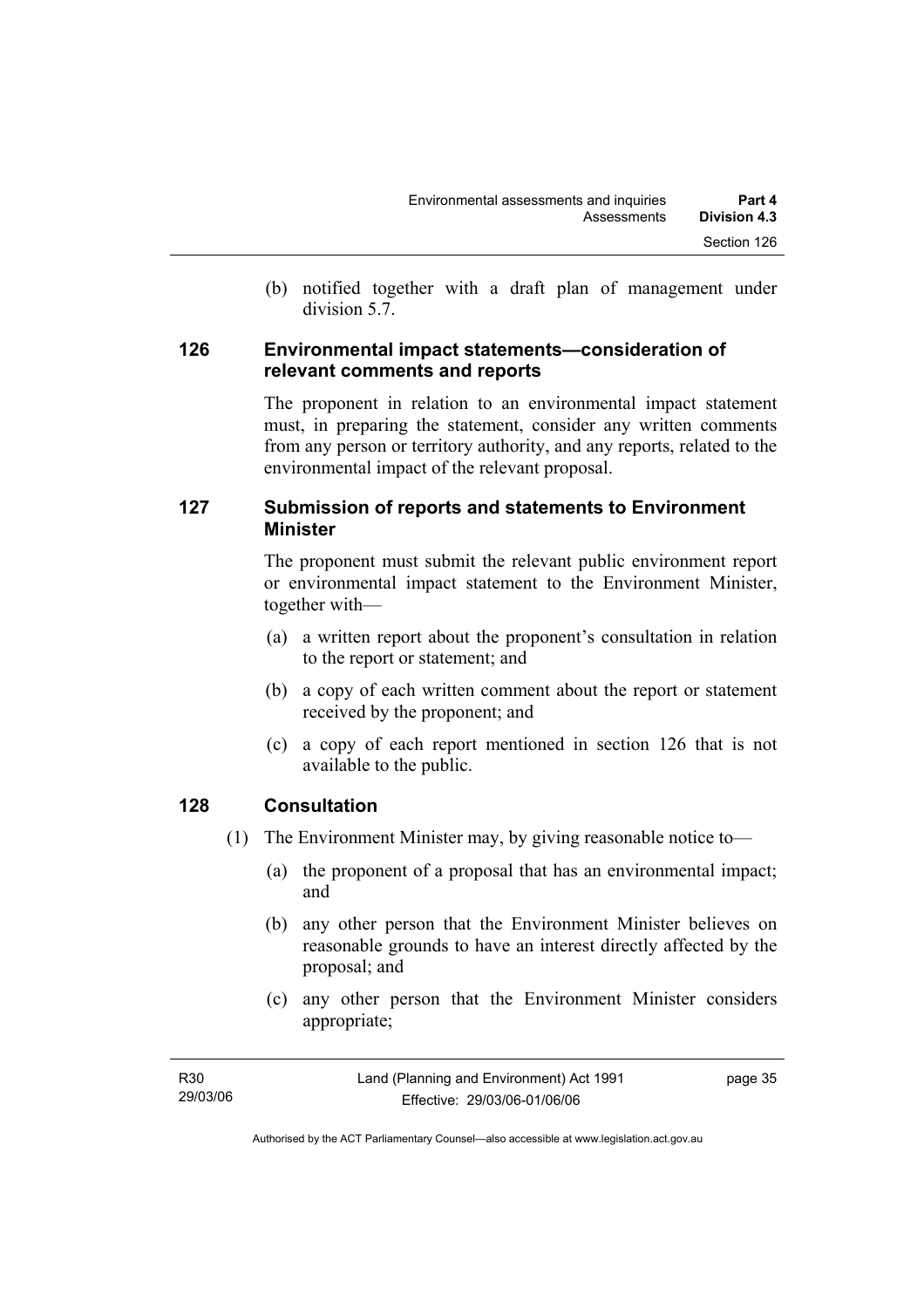call a meeting of them for the purposes of—

- (d) clarifying the proposal or concerns relating to the proposal; or
- (e) clarifying the report of a panel established to conduct an inquiry into the proposal; or
- (f) discussing any ways in which the proposal could be modified to reduce or eliminate any potential adverse environmental impact.
- (2) The Environment Minister must give a written report to each participant in the meeting stating—
	- (a) the outcome of the meeting; and
	- (b) any recommendations that the Environment Minister intends to include in his or her report under section 131 as a result of the meeting.
- (3) If a meeting recommends that a proposal be varied, the Environment Minister must make copies of the report prepared in relation to the meeting for subsection (2) available for public inspection at times and places decided, in writing, by the Environment Minister.
- (4) The decision is a notifiable instrument.

*Note* A notifiable instrument must be notified under the Legislation Act.

(5) The Environment Minister must also publish the decision in a daily newspaper.

#### **129 Further information**

 (1) Within the prescribed period after the submission of a public environment report or an environmental impact statement to the Environment Minister, that Minister may, by written notice to the proponent, direct the proponent to provide further specified information in relation to the proposal, report or statement.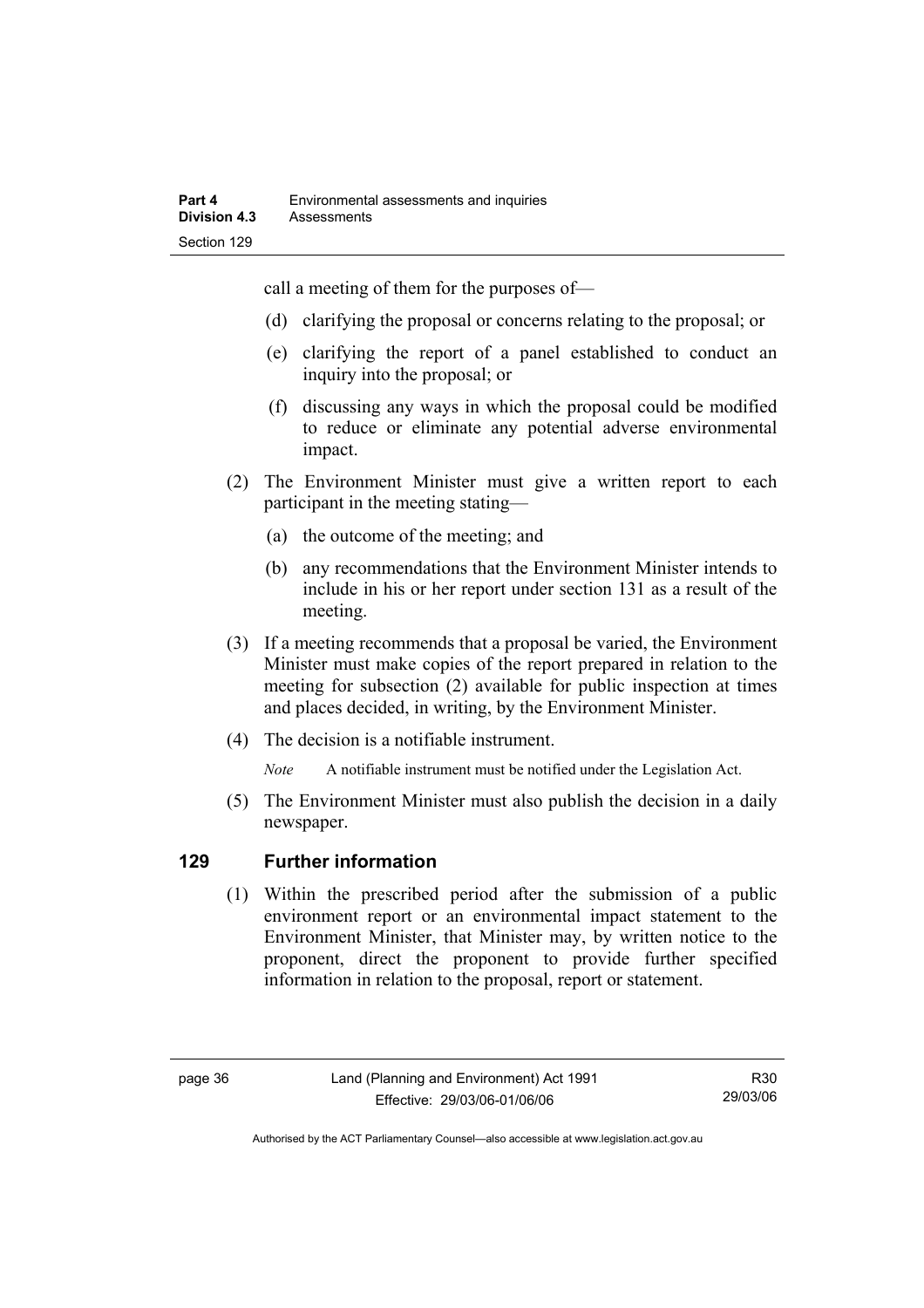(2) On notice under subsection (1), the proponent must, in writing, provide the specified information to the Environment Minister.

#### **130 Further revision**

- (1) Within the prescribed period after the submission of a public environment report or an environmental impact statement to the Environment Minister, that Minister may, by written notice to the proponent, request the proponent to revise the report or statement in consideration of specified matters.
- (2) On notice under subsection (1), the proponent may revise the report or statement in consideration of the specified matters.
- (3) The proponent must—
	- (a) if the report or statement is revised—resubmit the revised report or statement to the Environment Minister; or
	- (b) if the report or statement is not revised—submit a written report to the Environment Minister stating the reasons why the proponent has not revised the report or statement.

#### **131 Evaluation by Environment Minister**

- (1) Unless subsection (2) applies, within the prescribed period after the submission of a public environment report or environmental impact statement to the Environment Minister, that the Minister must prepare a written report evaluating it.
- (2) If the Environment Minister gives a notice to a proponent under section 130 (1), that Minister must prepare a written report evaluating a public environment report or statement within the prescribed period after the proponent—
	- (a) resubmits the report or statement under section 130 (3) (a); or
	- (b) submits a report under section 130 (3) (b).

page 37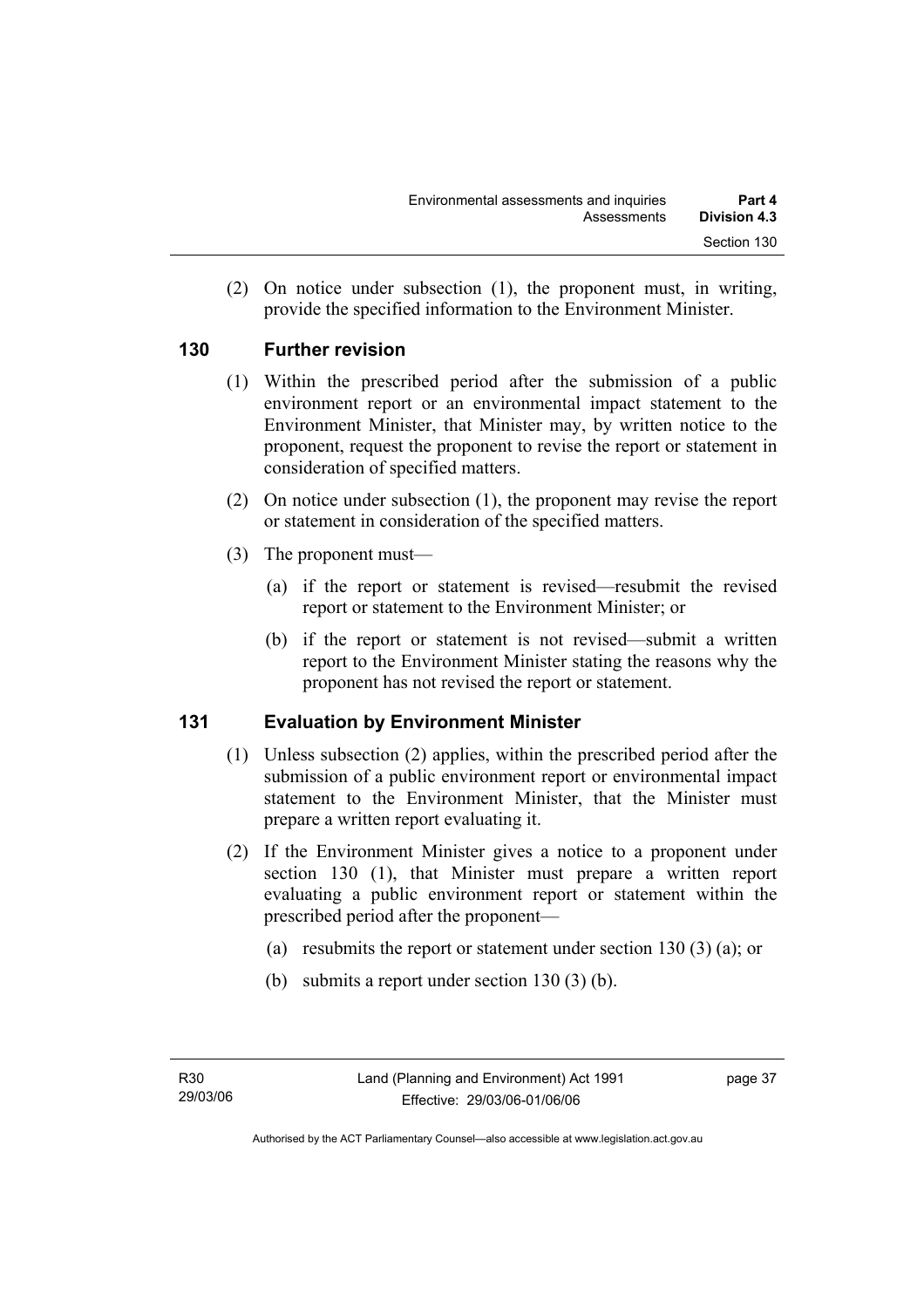- (3) A report under subsection (1) must include—
	- (a) a statement about whether, in the opinion of the Environment Minister, the public environment report or environmental impact statement has been prepared in accordance with this division, and with the relevant directions under this division; and
	- (b) any comment by that Minister about the environmental impact of the relevant proposal; and
	- (c) if that Minister has called a meeting under section 128—the report of that meeting referred to in section 128 (2); and
	- (d) any recommendation of that Minister about the conditions subject to which the proposal should be approved.

#### **132 Presentation to Legislative Assembly and public inspection**

- (1) Within 6 sitting days after the completion of a report mentioned in section 131, the relevant Minister must present to the Legislative Assembly a copy of—
	- (a) the relevant assessment; and
	- (b) any notice given by the Environment Minister under section 129 or section 130; and
	- (c) any report, comment or written information submitted to the Environment Minister under section 127, section 129 or section 130.
- (2) After an assessment is finished, the relevant Minister must make copies of the assessment, together with copies of any documents mentioned in subsection (1) (c), available to the public during office hours at places stated in a written notice prepared by the relevant Minister.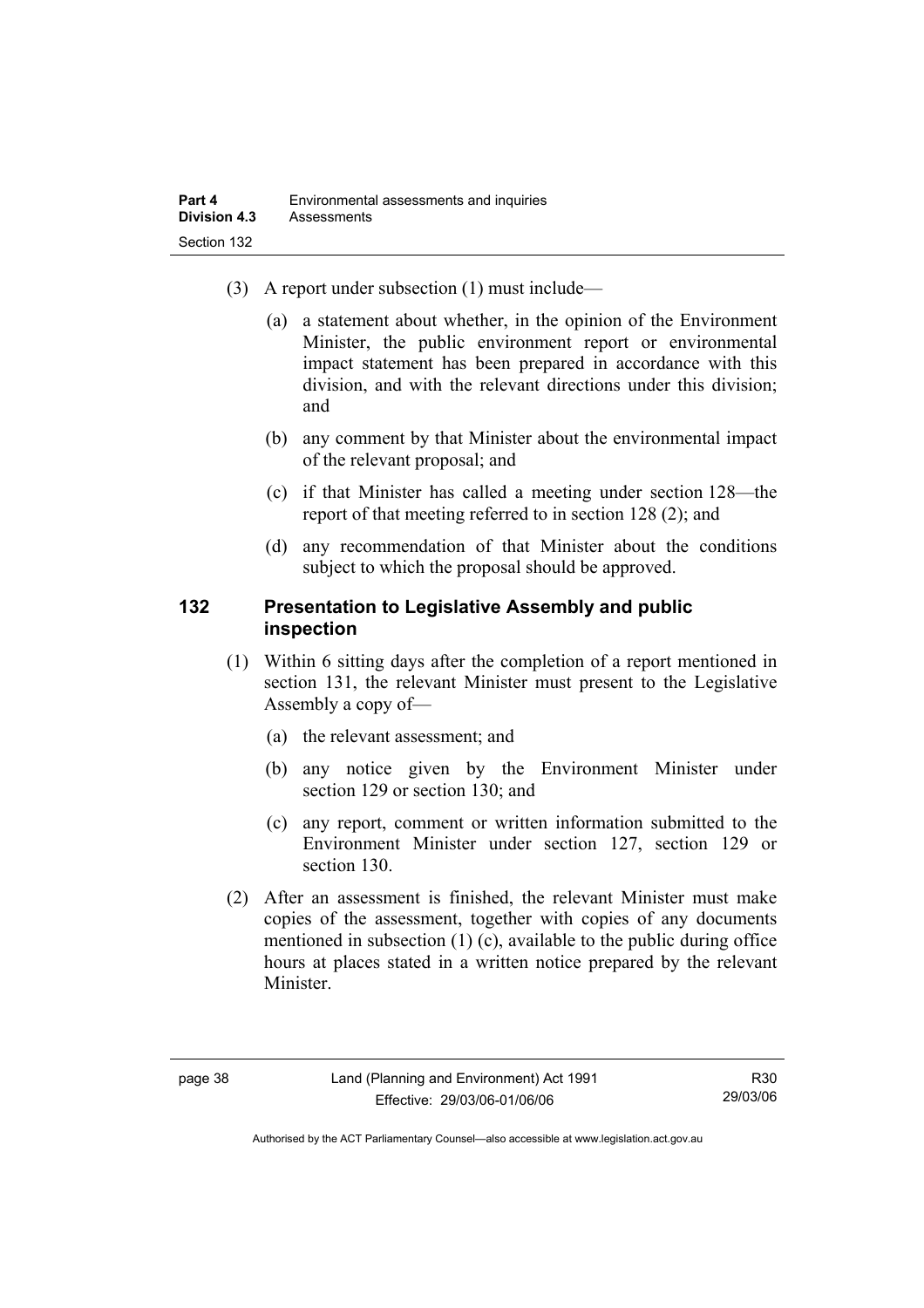(3) The notice under subsection (2) is a notifiable instrument.

*Note* A notifiable instrument must be notified under the Legislation Act.

(4) The relevant Minister must also publish the notice under subsection (2) in a daily newspaper.

#### **133 Exclusion of material**

- (1) If, in the relevant Minister's opinion, based on reasonable grounds—
	- (a) a part of an assessment contains information related to the personal or business affairs of a person—
		- (i) supplied to the proponent or that Minister in confidence; or
		- (ii) the publication of which would reveal a trade secret; and
	- (b) it would not be in the public interest for that part to be published;

the relevant Minister must exclude that part from the copy of the assessment presented to the Legislative Assembly, and from any copy of the assessment made available to the public or for public inspection.

 (2) If a part of an assessment is excluded from the copies of that assessment made available to the public or for public inspection, each copy must include a statement to the effect that an unspecified part of the assessment has been excluded for the purpose of protecting the confidentiality of information included in that part.

#### **134 Exemptions**

- (1) The Environment Minister may, in writing (by an *exemption*)—
	- (a) exempt a specified defined decision, or defined decisions of a specified class, from being the subject of an assessment directed under any Act or subordinate law; or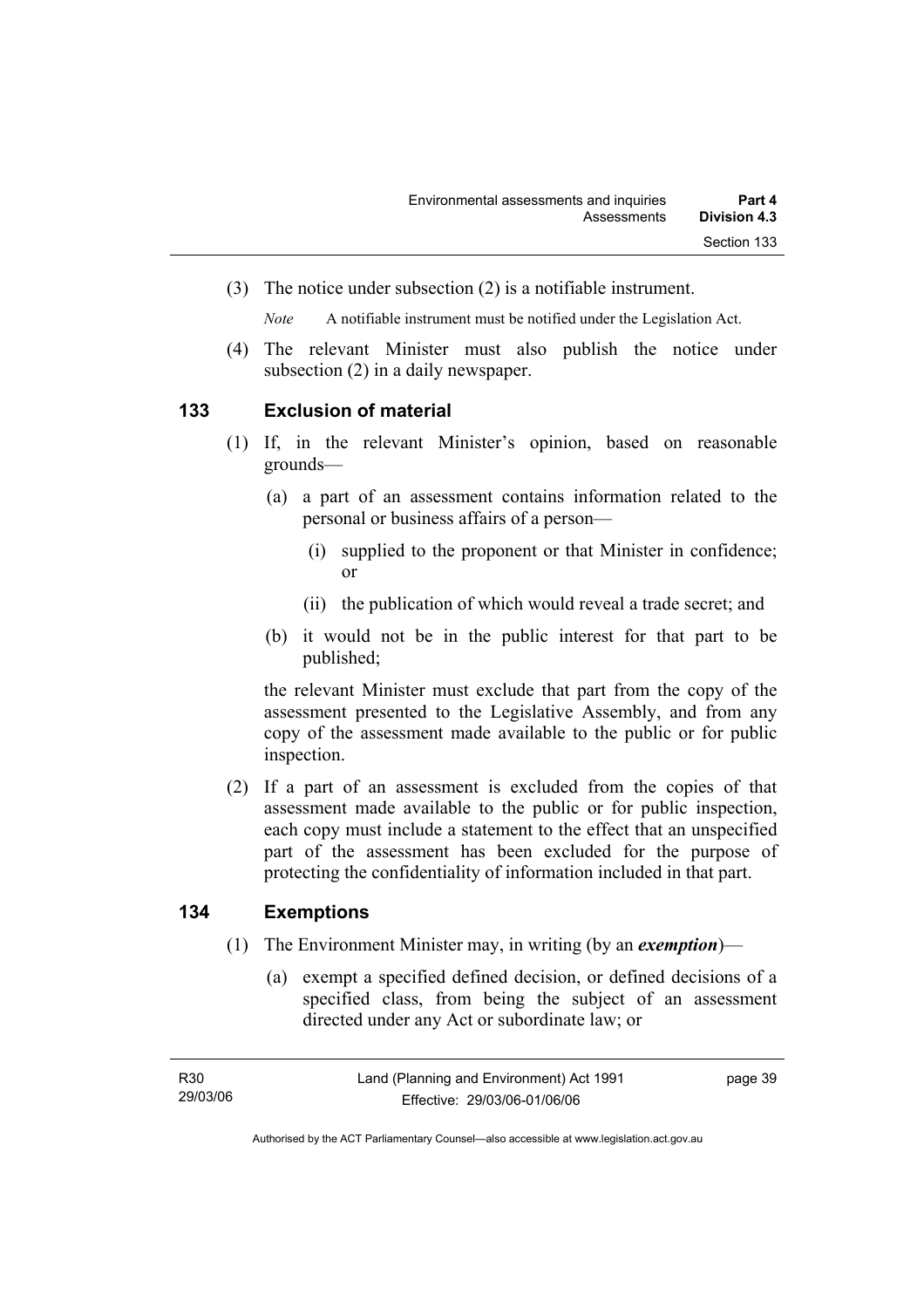- (b) declare that specified provisions of this division are not to apply in relation to a specified assessment, or to assessments of a specified class.
- (2) An exemption is a disallowable instrument.
	- *Note* A disallowable instrument must be notified, and presented to the Legislative Assembly, under the Legislation Act.
- (3) The Legislation Act, chapter 7 (Presentation, amendment and disallowance of subordinate laws and disallowable instruments) applies to an exemption as if each reference in that chapter to 6 sitting days were a reference to 5 sitting days.
- (4) Subject to any disallowance under the Legislation Act, chapter 7, the exemption commences—
	- (a) on the day after the 5th sitting day after the day it is presented to the Legislative Assembly under that chapter; or
	- (b) if the exemption provides for a later date or time of commencement—on that date or at that time.
- (5) The Environment Minister must notify an exemption in a daily newspaper.
- (6) The validity of an exemption is not affected by a failure to comply with subsection  $(5)$ .

# **Division 4.4 Inquiries**

### **Subdivision 4.4.1 Establishment of panels and terms of reference**

#### **135 Constitution**

 (1) If the relevant Minister in relation to a defined decision decides to establish a panel to inquire into the proposal that is the subject of that decision that Minister must, in writing, appoint a person or people to constitute a panel to conduct the inquiry.

R30 29/03/06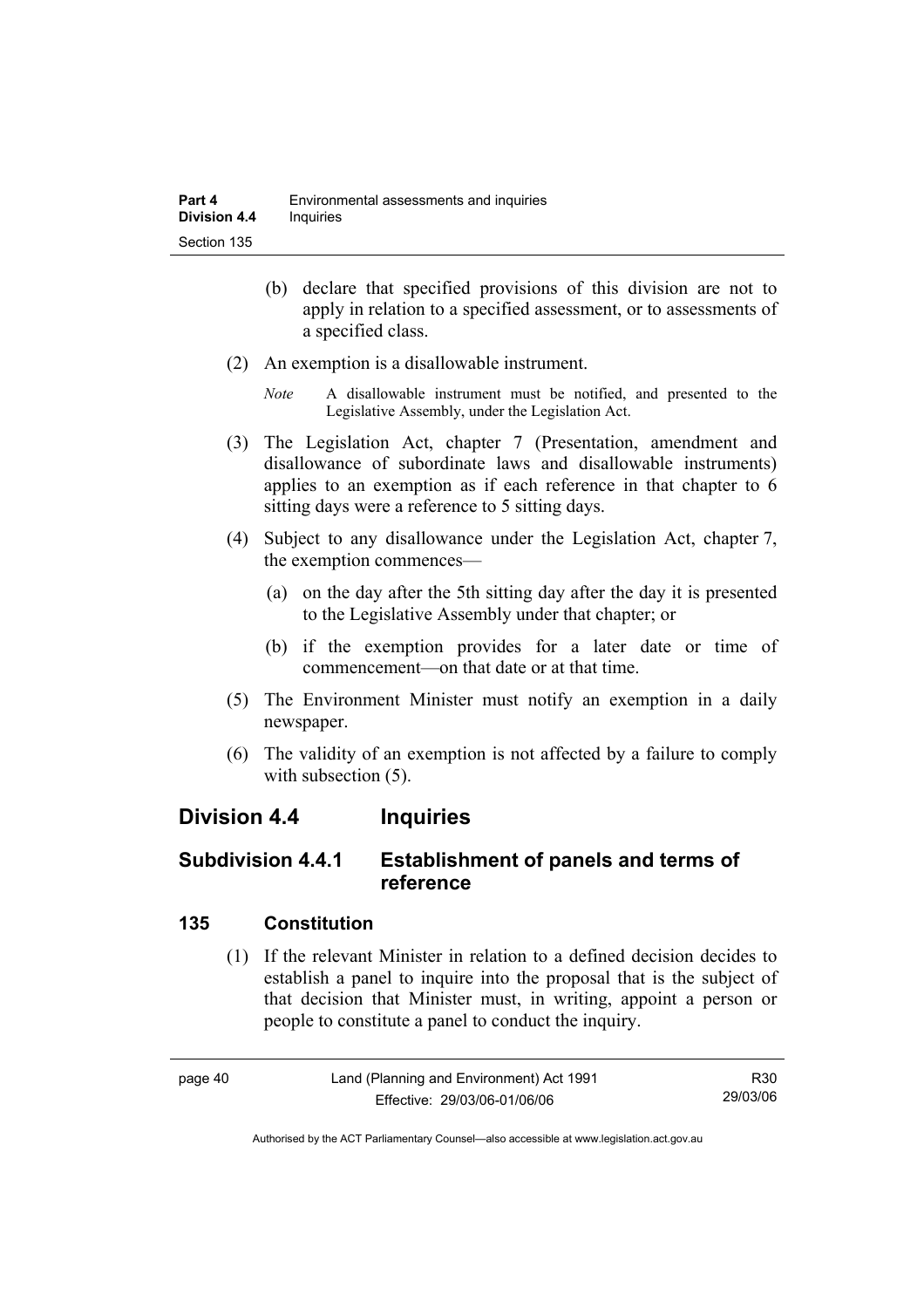(2) The relevant Minister must nominate 1 member (or, for a panel constituted by 1 member, that member) of the panel as the presiding member.

#### **136 Combined inquiries**

If 2 or more proposals, the subject of 2 or more defined decisions, would in the opinion of the Environment Minister have substantially interconnected effects, that Minister may, under section 135, with the consent of the relevant Minister in relation to each decision, establish a panel to conduct an inquiry into the potential combined effect of those proposals.

#### **138 Terms of reference**

- (1) The relevant Minister must, in writing, decide the terms of reference of an inquiry.
- (2) The terms of reference of an inquiry—
	- (a) must—
		- (i) specify the defined decision; and
		- (ii) require the panel to assess the potential costs and benefits to the community and to the Territory of the proposal that is the subject of that decision; and
		- (iii) specify a reasonable period within which the panel is to report; and
	- (b) may require the panel—
		- (i) to investigate specified aspects of that proposal; or
		- (ii) to consider any specified report.
- (3) The relevant Minister may, at the request of a panel, or on his or her own initiative, in writing, vary the terms of reference of the relevant inquiry.

page 41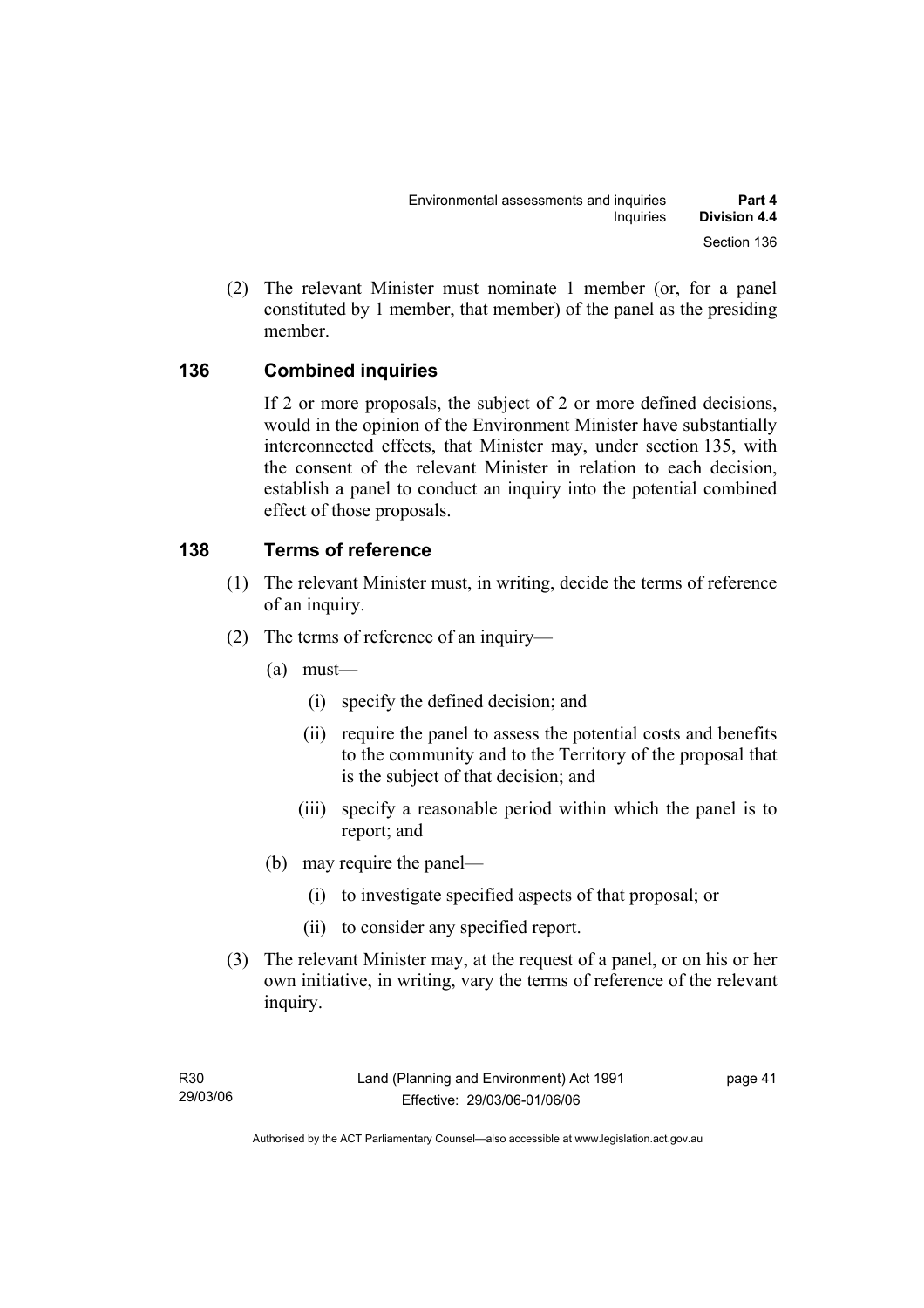(4) A variation of terms of reference is a notifiable instrument. *Note* A notifiable instrument must be notified under the Legislation Act.

#### **139 Notification**

- (1) The relevant Minister for an inquiry must, in writing, decide—
	- (a) the members of the panel, and the presiding member; and
	- (b) the terms of reference of the inquiry; and
	- (c) the period within which the panel is to report; and
	- (d) the other matters that Minister considers necessary.
- (2) A decision is a notifiable instrument.

*Note* A notifiable instrument must be notified under the Legislation Act.

# **Subdivision 4.4.2 Inquiry reports**

#### **140 Inquiry reports**

A panel must report its findings and recommendations in writing to the relevant Minister in accordance with the terms of reference decided under section 138.

### **141 Presentation to Legislative Assembly and public inspection**

- (1) The relevant Minister must present a copy of the report of a panel's findings and recommendations to the Legislative Assembly within 6 sitting days after the day the Minister receives the report.
- (2) After a report is completed, the relevant Minister must make copies of the report available to the public during office hours at places stated in a written notice prepared by the relevant Minister.
- (3) The notice is a notifiable instrument.

*Note* A notifiable instrument must be notified under the Legislation Act.

R30 29/03/06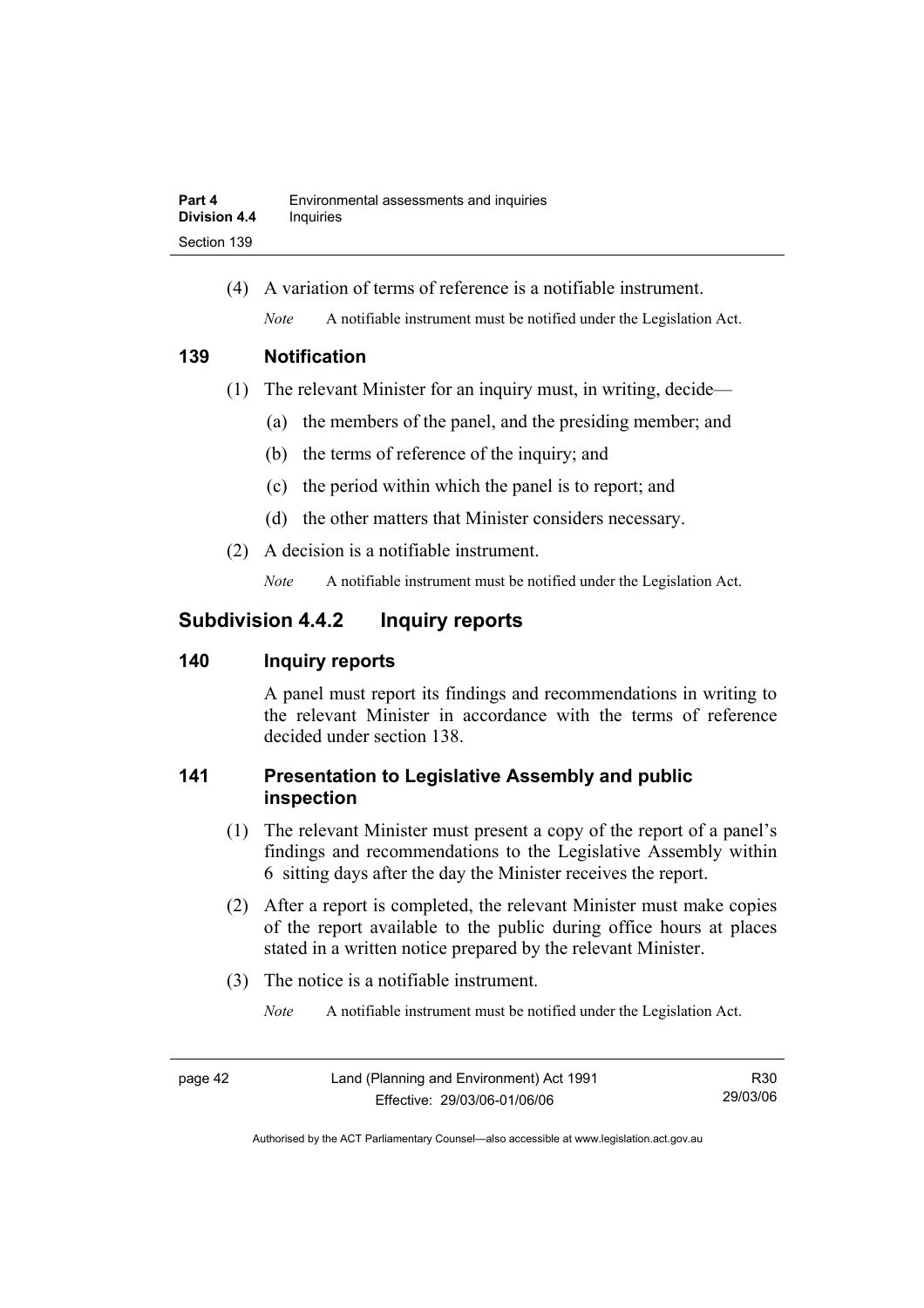(4) The relevant Minister must also publish the notice in a daily newspaper.

#### **142 Exclusion of material**

- (1) If, in the panel's opinion based on reasonable grounds and expressed in its report—
	- (a) a part of a report contains information related to the personal or business affairs of a person—
		- (i) supplied to the panel in confidence; or
		- (ii) the publication of which would reveal a trade secret; and
	- (b) it would not be in the public interest for that part to be published;

the relevant Minister may exclude that part from the copy of the report presented to the Legislative Assembly, and from any copy made available to the public or for public inspection.

 (2) If a part of a report is excluded under subsection (1), each copy of the report presented to the Legislative Assembly or made available to the public or for public inspection must include a statement to the effect that an unspecified part of the report has been excluded for the purpose of protecting the confidentiality of information included in that part.

# **Subdivision 4.4.3 Procedures and powers**

#### **143 Definitions for sdiv 4.4.3**

In this subdivision:

#### *authorised person* means—

- (a) a panel member; or
- (b) a person assisting a panel member in a way authorised in writing by the member.

page 43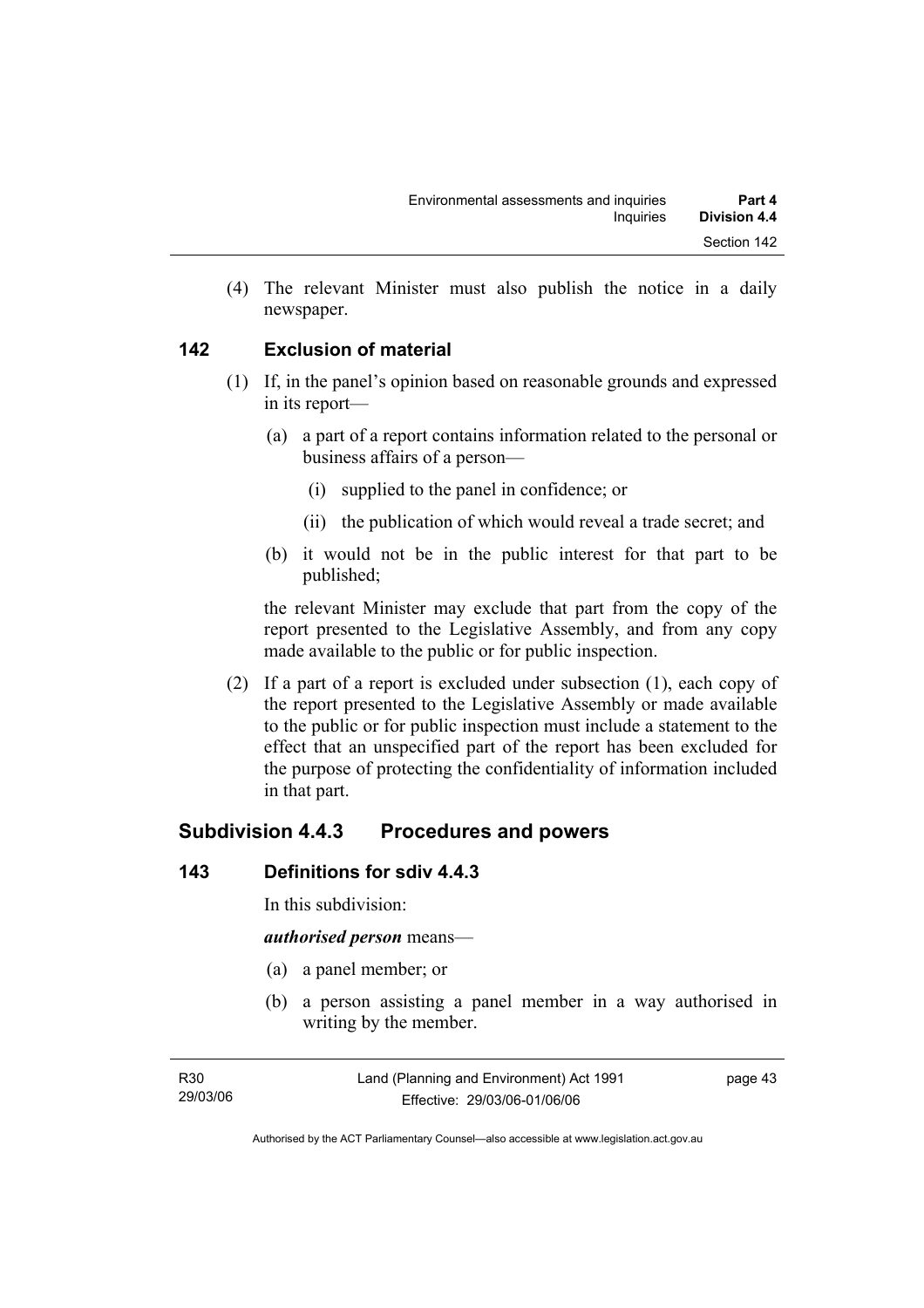*occupier*, of a place, includes—

- (a) a person believed, on reasonable grounds, to be an occupier of the place; and
- (b) a person apparently in charge of the place.

*place* includes premises, land, vehicle, aircraft or vessel.

#### **144 Notice of inquiry hearings**

- (1) At a reasonable time before the beginning of an inquiry, the presiding member of a panel must prepare a notice stating—
	- (a) the subject matter of the inquiry; and
	- (b) the time when, and place where, the inquiry is to begin.
- (2) The notice is a notifiable instrument.

*Note* A notifiable instrument must be notified under the Legislation Act.

(3) The presiding member must also publish the notice in a daily newspaper.

#### **145 Public hearings**

- (1) A panel must conduct its inquiry in public, except as provided by subsection (2).
- (2) A panel may—
	- (a) direct that the inquiry or any part of it be held in private, and give directions about who may be present during any private hearing; or
	- (b) give directions prohibiting or restricting the publication of evidence given before the inquiry, or of matters contained in documents lodged with the inquiry; or
	- (c) give directions prohibiting or restricting the disclosure to any specified person of such evidence or such matters.

R30 29/03/06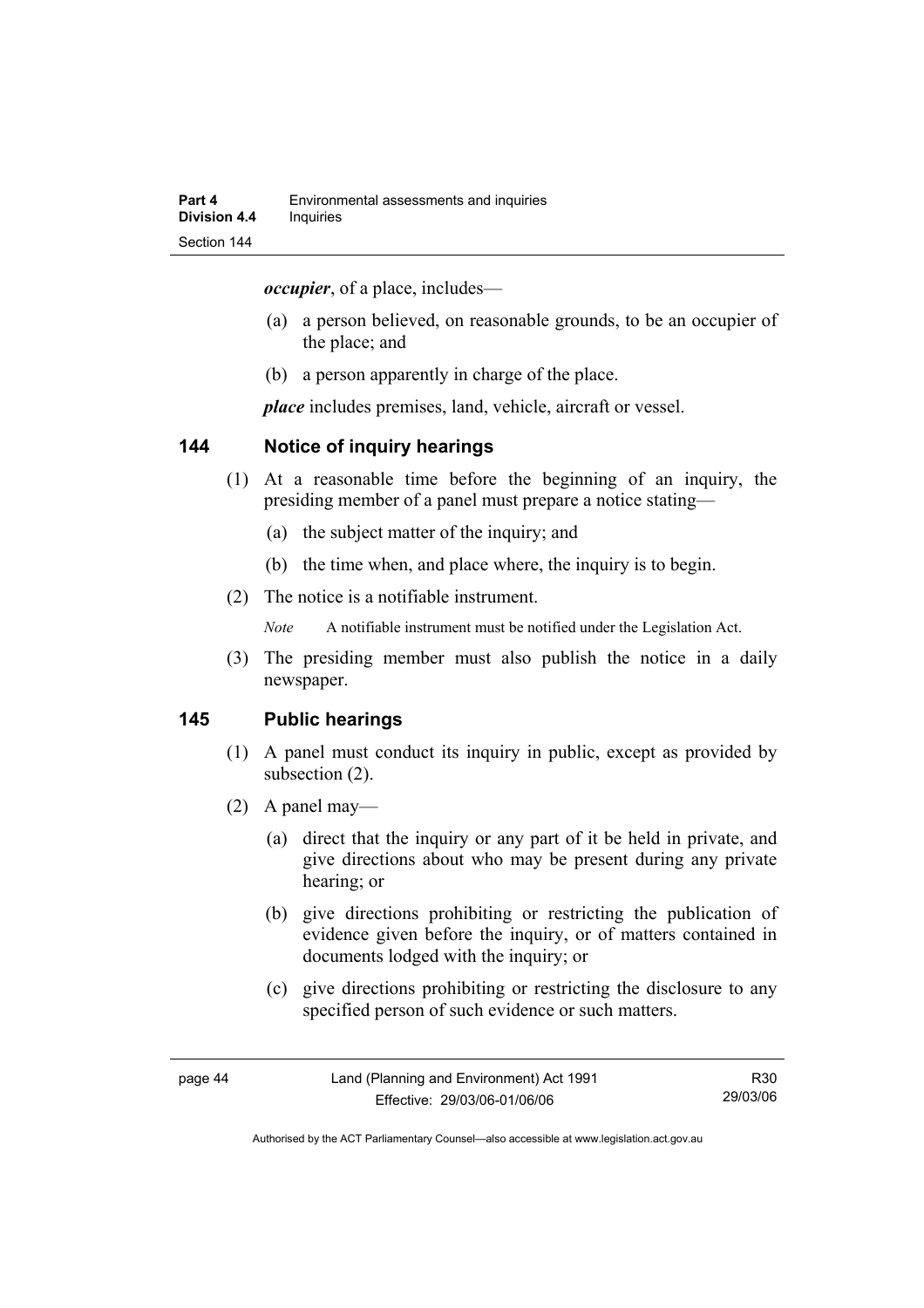- (3) In making a direction under subsection (2), a panel must consider—
	- (a) the principle that it is desirable that the inquiry should be held in public, and that evidence given before the inquiry, and documents lodged with the inquiry, should be available to interested people and to the public; and
	- (b) in the circumstances, whether confidentiality is required for the relevant proceedings, evidence or matter.
- (4) A panel may issue a direction under subsection (2) for a special hearing under section 147.

#### **146 General procedure**

- (1) At a hearing of an inquiry, the panel—
	- (a) must not conduct the hearing in an unduly formal way; and
	- (b) is not bound by the rules of evidence, and may inform itself—
		- (i) in any way it considers appropriate; and
		- (ii) without notice to any person who has made a submission to the inquiry; and
	- (c) may take evidence on oath; and
		- *Note Oath* includes affirmation and *take* an oath includes make an affirmation (see Legislation Act, dict, pt 1). For the taking of an oath or the making of an affirmation, see the *Oaths and Affirmations Act 1984.*
	- (d) may prohibit or regulate cross-examination; and
	- (e) subject to this subdivision, may otherwise decide its own procedures.
- (2) Unless otherwise required by the panel, a person may make a submission to an inquiry orally or in writing or partly orally and partly in writing.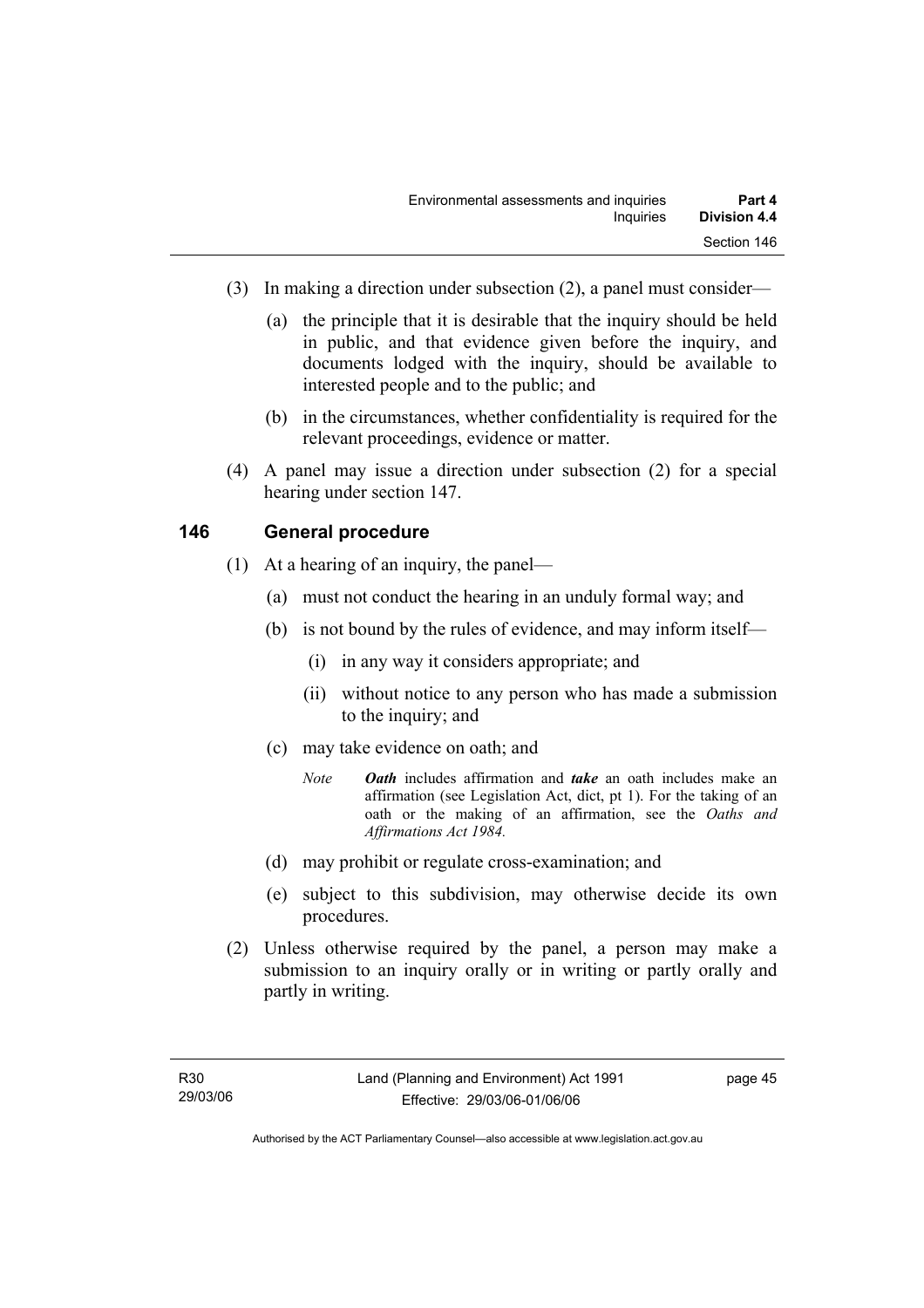(3) The panel may adjourn an inquiry from time to time and from place to place (whether within or outside the ACT).

#### **147 Special hearings—consultation with interested persons**

- (1) A panel may hold a special hearing of the inquiry to consult with—
	- (a) the proponent; and
	- (b) any other person that the panel believes on reasonable grounds to have an interest directly affected by the proposal; and
	- (c) any other person the panel considers appropriate;

for the purposes of—

- (d) clarifying the proposal; and
- (e) discussing ways in which the proposal could be modified to reduce or eliminate any potential environmental impact.
- (2) The panel must give each person mentioned in subsection (1) reasonable written notice of the special hearing.

*Note* For how documents may be given, see the Legislation Act, pt 19.5.

- (3) The panel must conduct a special hearing in an informal way.
- (4) The panel must include in the report of an inquiry a report stating—
	- (a) the outcome of the special hearing; and
	- (b) any influence the special hearing has had on the panel's recommendations in relation to the proposal.

#### **148 Assessments for purpose of inquiries**

 (1) For the purposes of an inquiry, the relevant Minister may, at the written request of the panel, or on his or her own initiative, direct that an assessment be made of the environmental impact of any aspect of the proposal that is the subject of the relevant defined decision.

R30 29/03/06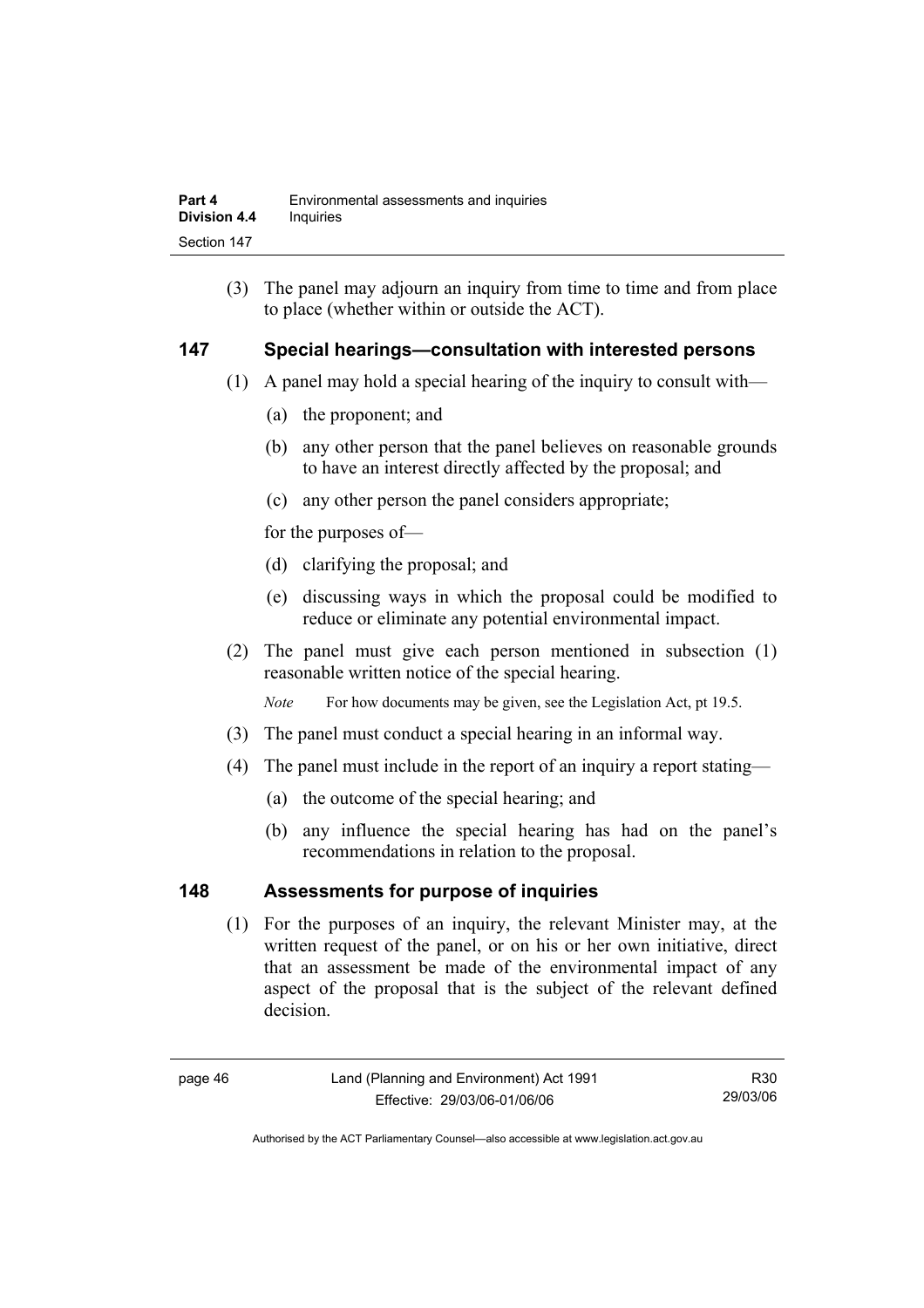- (2) An assessment under subsection (1) consists of a public environment report or an environmental impact statement, but does not include a report of the Environment Minister under section 131 evaluating the public environment report or environmental impact statement.
- (3) Section 127, section 128, section 129 and section 130 apply to an assessment under subsection (1) as if the references to the Environment Minister in those sections were references to the relevant Minister.
- (4) Section 131 does not apply in relation to an assessment under subsection  $(1)$ .
- (5) For section 132 (1), the relevant Minister must present a copy of an assessment under subsection (1), together with any notice, report, comment or information mentioned in section 132 (1) (b) or (c), to the Legislative Assembly within 6 sitting days after—
	- (a) receiving the assessment under section 127; or
	- (b) if the Minister issues a notice under section 129, but does not issue a notice under section 130—receiving the relevant information under section 129 (2); or
	- (c) if the Minister issues a notice under section 130—receiving the assessment or report under section 130 (3).

#### **149 Powers in relation to witnesses etc**

- (1) The presiding member of a panel, or a person authorised in writing by the presiding member, may, by written notice given to a person, require the person to appear before the panel at a hearing of the inquiry, at a stated time and place, to do either or both of the following:
	- (a) to give evidence;
	- (b) to produce a stated document or other thing relevant to the inquiry.

| R30      | Land (Planning and Environment) Act 1991 | page 47 |
|----------|------------------------------------------|---------|
| 29/03/06 | Effective: 29/03/06-01/06/06             |         |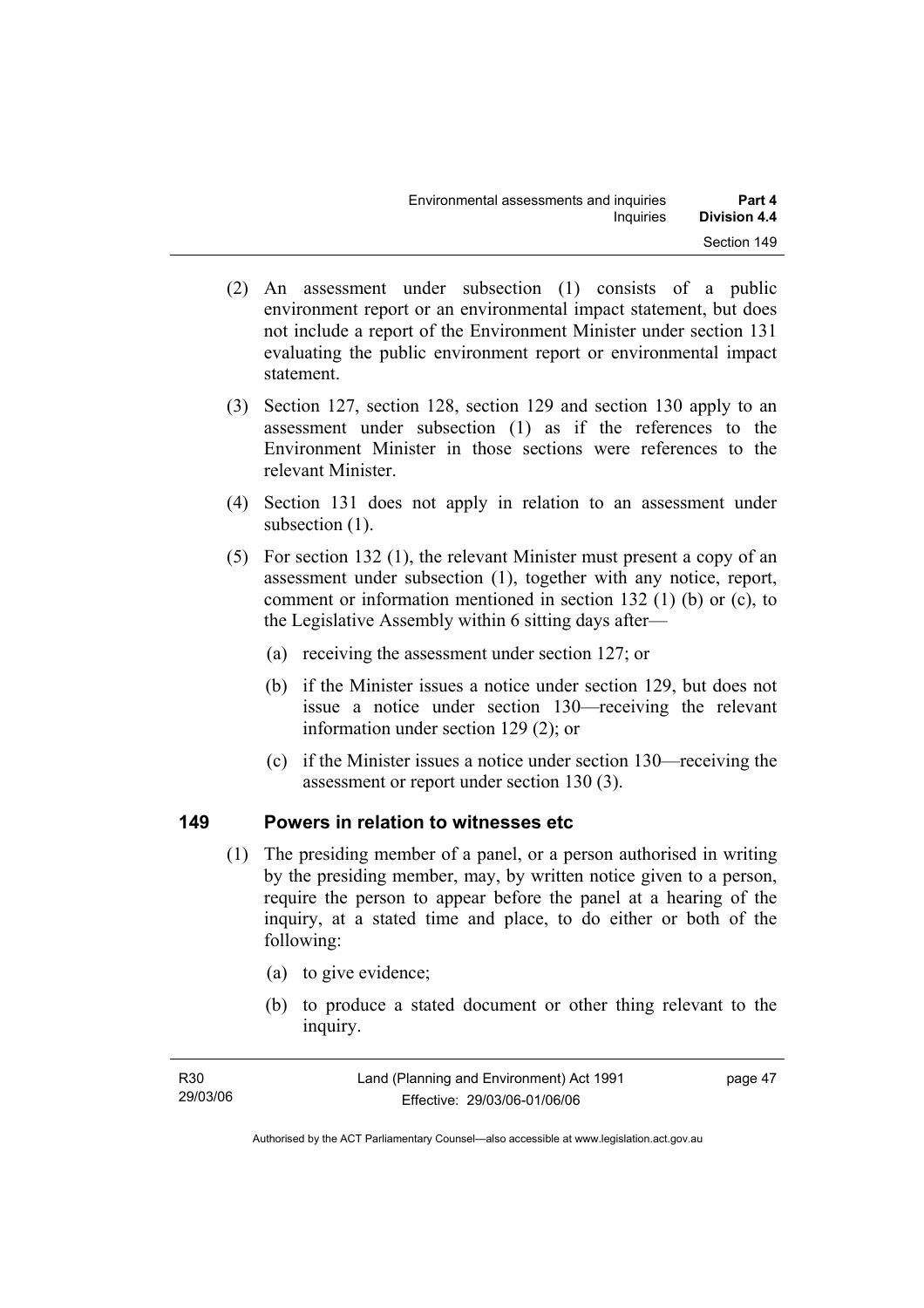| Part 4              | Environmental assessments and inquiries |  |
|---------------------|-----------------------------------------|--|
| <b>Division 4.4</b> | Inquiries                               |  |
| Section 151         |                                         |  |

- (2) A person attending before the panel under a notice under subsection (1) is entitled to be paid by the Territory the allowances prescribed by regulation.
- (3) The presiding member of the panel may require a witness appearing at a hearing before the panel to give evidence to do 1 or more of the following:
	- (a) to take an oath;
	- (b) to answer a question relevant to the hearing;
	- (c) to produce a stated document or other thing relevant to the hearing.
	- *Note Oath* includes affirmation and *take* an oath includes make an affirmation (see Legislation Act, dict, pt 1).

#### **151 Inspection of books and documents**

- (1) An authorised person may inspect any book or document given in evidence to the inquiry, and may make copies of, or copy extracts from, such a book or document.
- (2) A book or document given in evidence to an inquiry may be kept by the panel for the reasonable period the panel considers appropriate.
- (3) A panel must allow the owner of a book or document kept by the panel reasonable access to the book or document.

#### **152 Power of entry**

- (1) For an inquiry, an authorised person may enter any place—
	- (a) with the consent of the occupier; or
	- (b) under a warrant issued under section 153.
- (2) Before seeking the consent of the occupier of a place for subsection (1), an authorised person must—

R30 29/03/06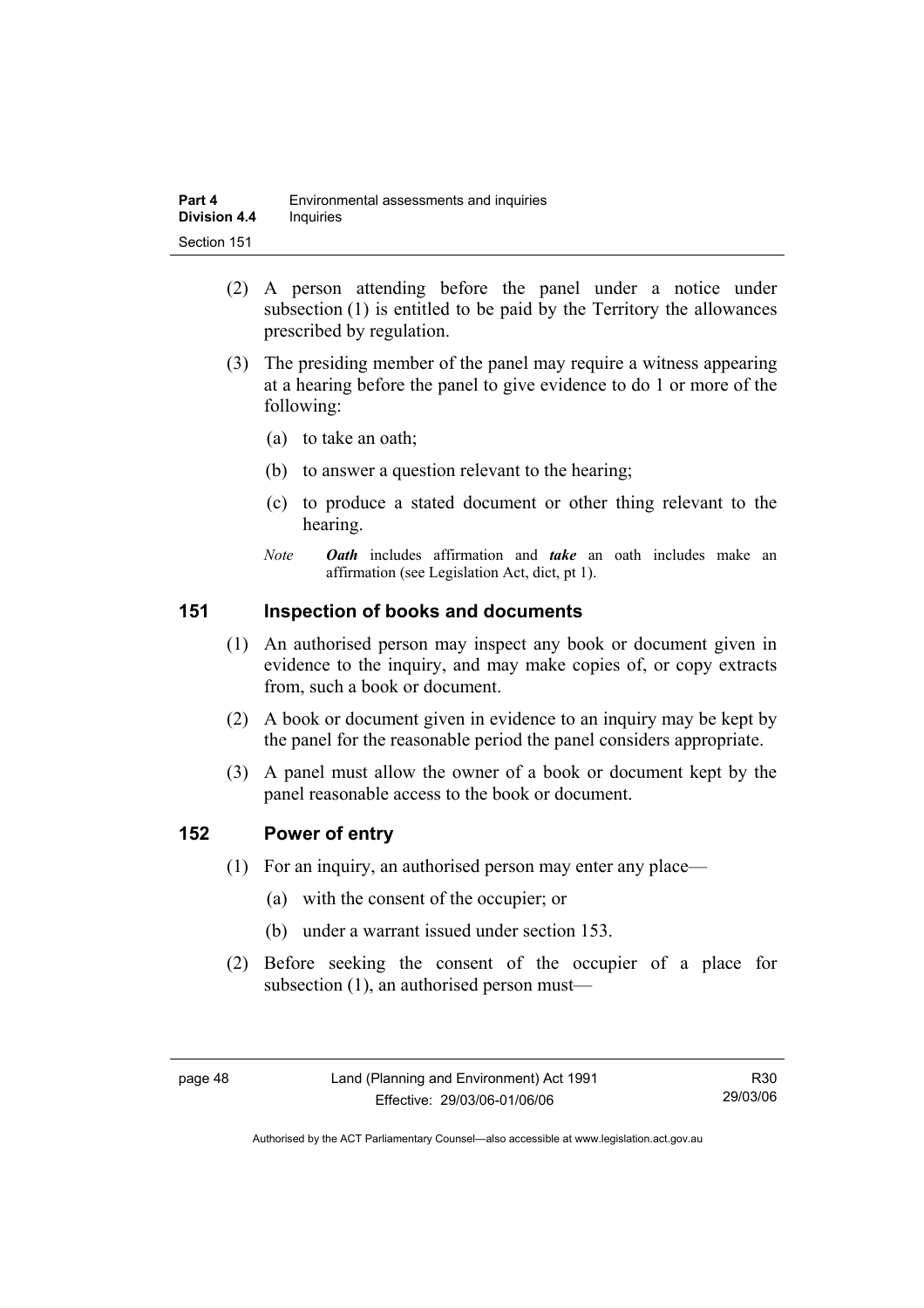- (a) if the authorised person is a panel member—produce written evidence of his or her appointment; and
- (b) if the authorised person is the assistant of a panel member produce written evidence of his or her authority; and
- (c) inform the occupier that the occupier may refuse to give consent.
- (3) If an authorised person obtains the consent of the occupier to enter a place under subsection (1), the authorised person must ask the occupier to sign a written acknowledgment—
	- (a) that the occupier has been informed that the occupier may refuse to so consent; and
	- (b) that the occupier has consented; and
	- (c) of the day and time when the occupier consented.
- (4) If it is material, in any proceedings, for a court to be satisfied that an occupier has consented to the entry of premises by an authorised person under subsection (1) and an acknowledgment in accordance with subsection (3) signed by the occupier is not produced in evidence, it must be presumed that the occupier did not consent, but that presumption is rebuttable.

#### **153 Search warrants**

- (1) If a panel member believes on reasonable grounds that it is necessary, for the inquiry, for an authorised person to enter and inspect any place and to search for and inspect anything or any kind of thing, within the next 28 days the member may—
	- (a) lay before a magistrate an information on oath setting out those grounds; and
	- (b) apply for the issue of a warrant to search the place for such a thing or things, and to inspect it or them.

page 49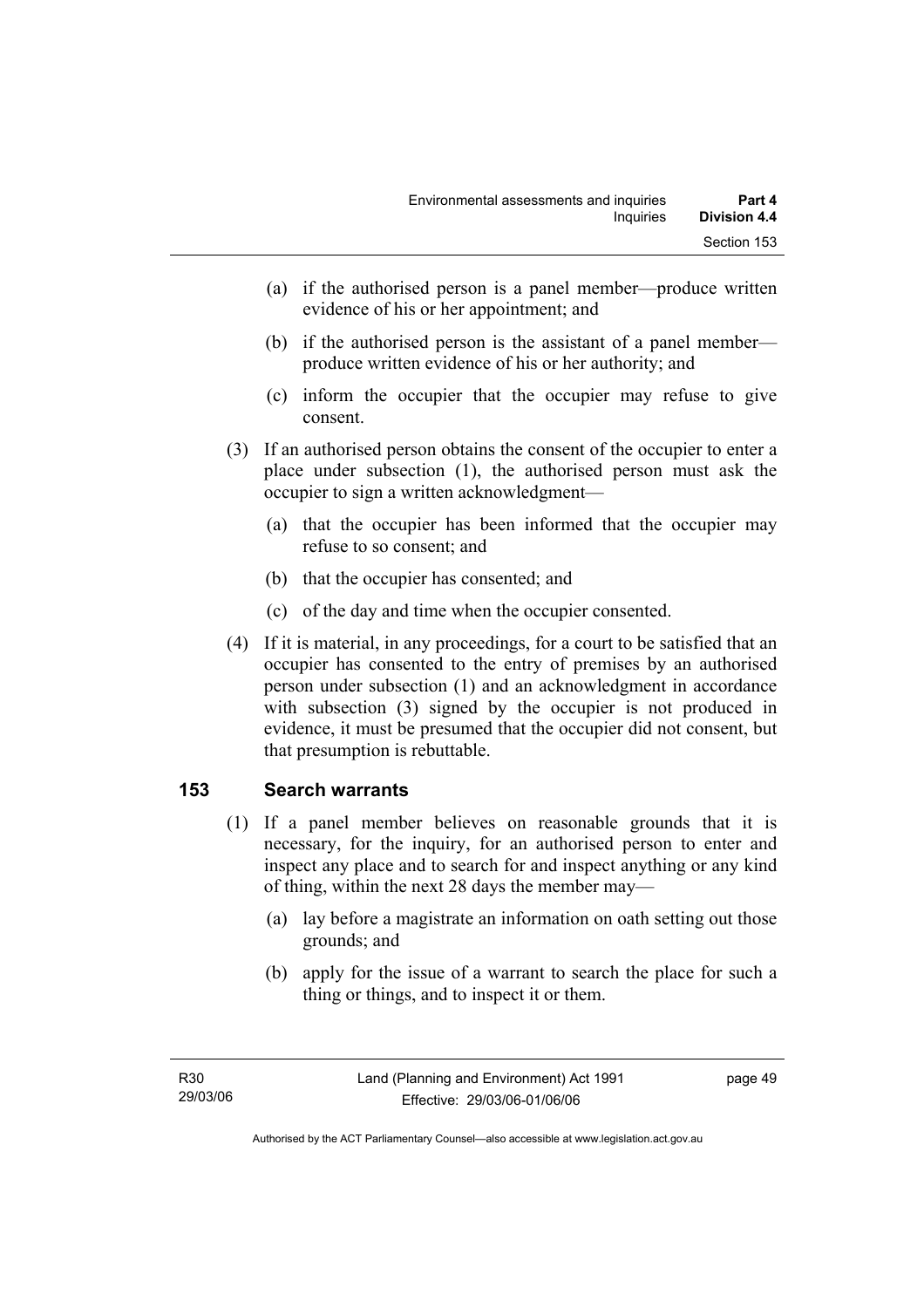- (2) On application under subsection (1), the magistrate may issue a warrant authorising the authorised person named in the warrant, with the assistance and by the force that is necessary and reasonable—
	- (a) to enter the place; and
	- (b) to search for any specified thing or anything of a specified kind; and
	- (c) to inspect any such thing.
- (3) A magistrate must not issue a warrant unless—
	- (a) the applicant or another person has given the magistrate, either orally or by affidavit, any further information that the magistrate requires about the grounds on which the issue of the warrant is sought; and
	- (b) the magistrate is satisfied that there are reasonable grounds for issuing the warrant.
- (4) A warrant must—
	- (a) specify the inquiry in relation to which the entry, search and inspection are authorised; and
	- (b) state the purpose for which it is issued; and
	- (c) specify particular hours during which the entry is authorised, or state that the entry is authorised at any time of the day or night; and
	- (d) include a description of the things, or kinds of things, in relation to which any power under section 154 may be exercised; and
	- (e) specify a date not later than 28 days after the date of issue of the warrant when the warrant ceases to have effect.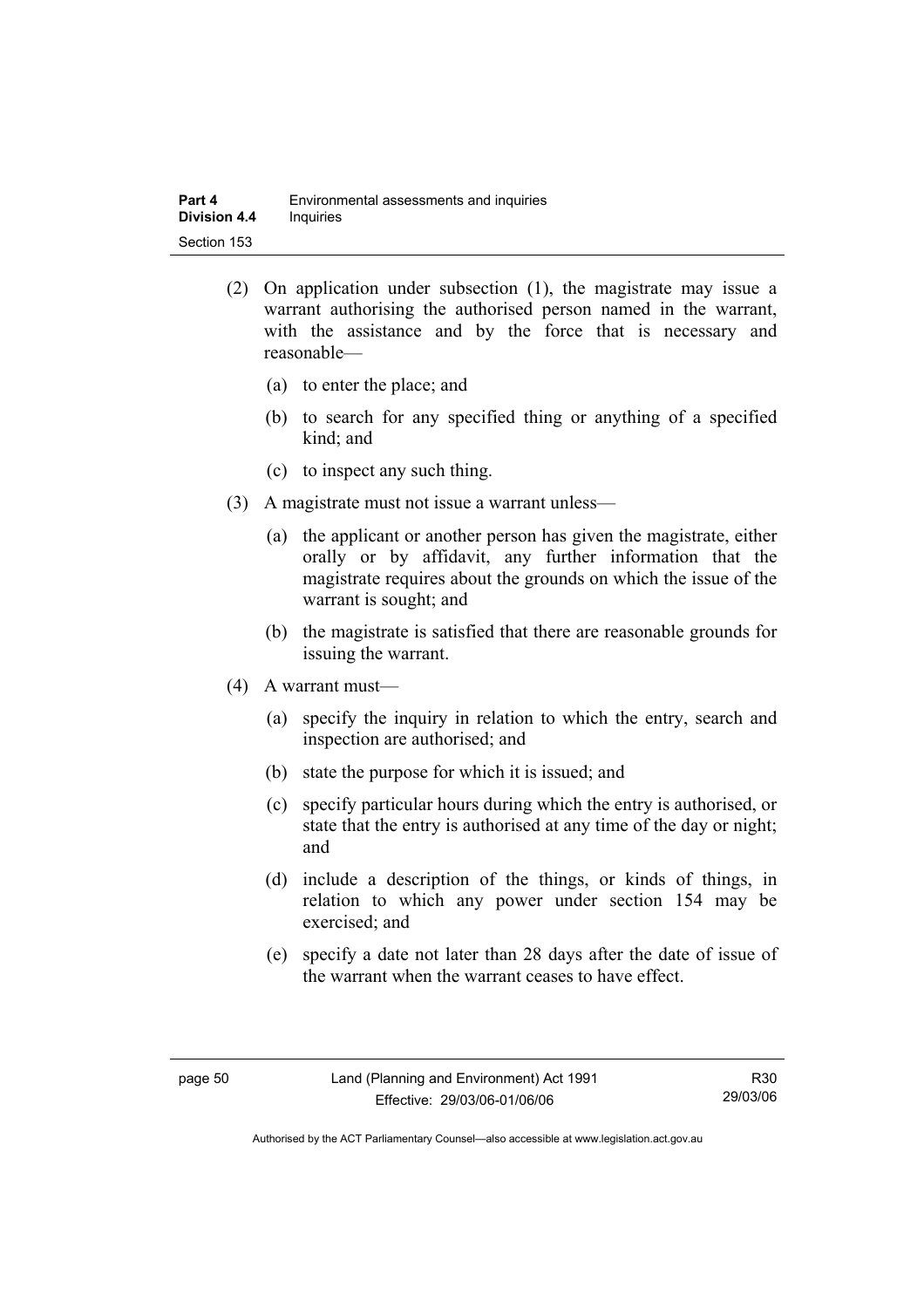#### **154 Powers of search and inspection**

- (1) Subject to the terms of any warrant issued under section 153, if an authorised person enters a place in accordance with section 152, the authorised person may, for the purposes of the inquiry—
	- (a) inspect the place; or
	- (b) search for and inspect anything; or
	- (c) require the occupier to give the authorised person the assistance that is reasonable to enable the authorised person to exercise his or her powers under this section.
- (2) A person must not, without reasonable excuse, contravene a requirement made of the person under subsection (1) (c).

Maximum penalty: 50 penalty units.

#### **155 Application of Criminal Code, ch 7**

A proceeding before a panel is a legal proceeding for the Criminal Code, chapter 7 (Administration of justice offences).

*Note* That chapter includes offences (eg perjury, falsifying evidence, failing to attend and refusing to be sworn) applying in relation to panel proceedings.

#### **156 Contempt of panel**

A person commits an offence if the person does something in the face, or within the hearing, of a panel that would be contempt of court if the panel were a court of record.

Maximum penalty: 100 penalty units, imprisonment for 1 year or both.

#### **157 Protection of panel members and witnesses**

 (1) A panel member has, in the exercise of the member's functions, the same protection and immunity as a judge of the Supreme Court.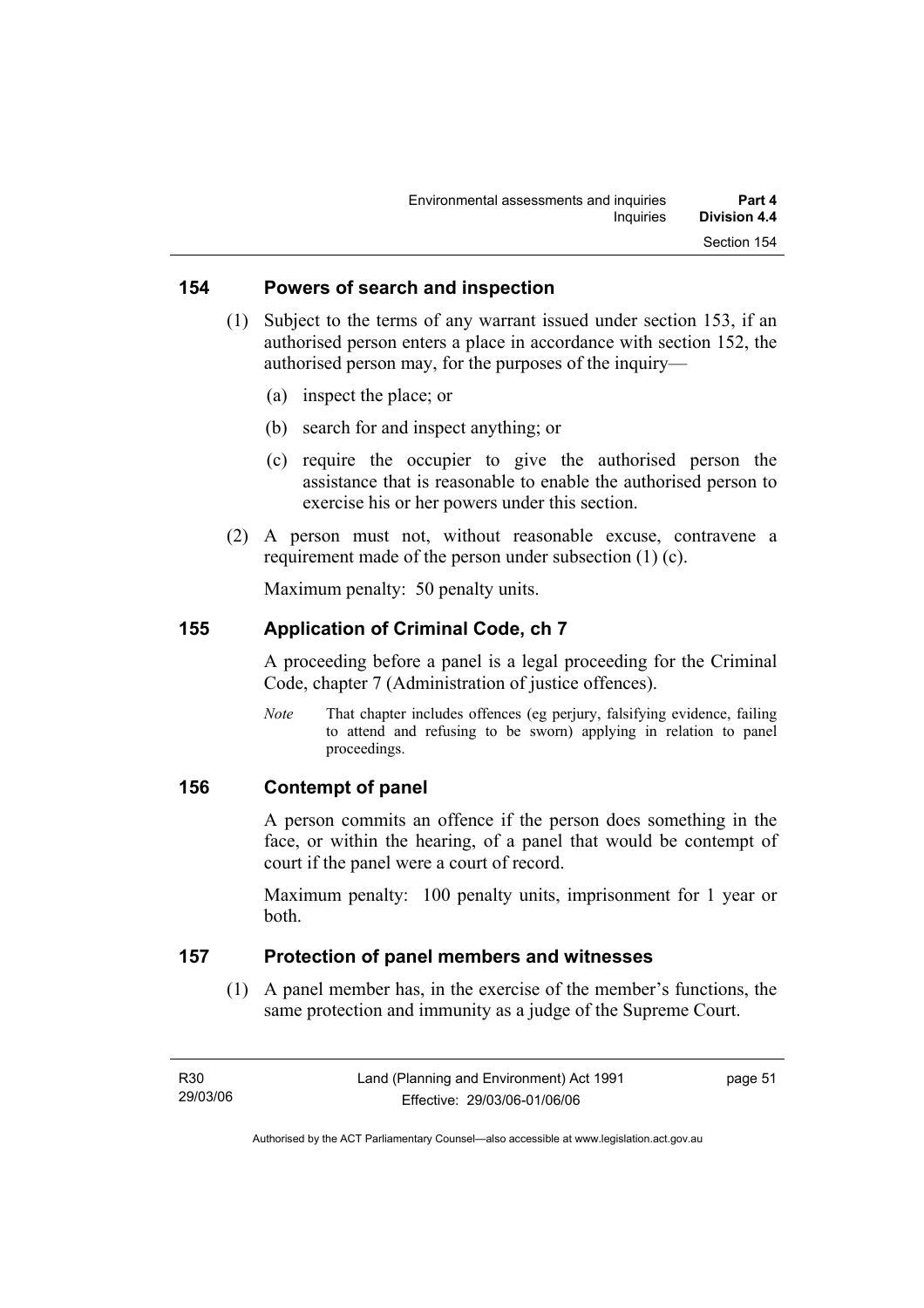| Part 4              | Environmental assessments and inquiries |
|---------------------|-----------------------------------------|
| <b>Division 4.4</b> | <b>Inquiries</b>                        |
| Section 157         |                                         |

 (2) Subject to this division, a person giving evidence to an inquiry has the same protection, and is subject to the same liabilities, in any civil or criminal proceeding as a witness in a proceeding in the Supreme Court.

page 52 Land (Planning and Environment) Act 1991 Effective: 29/03/06-01/06/06

R30 29/03/06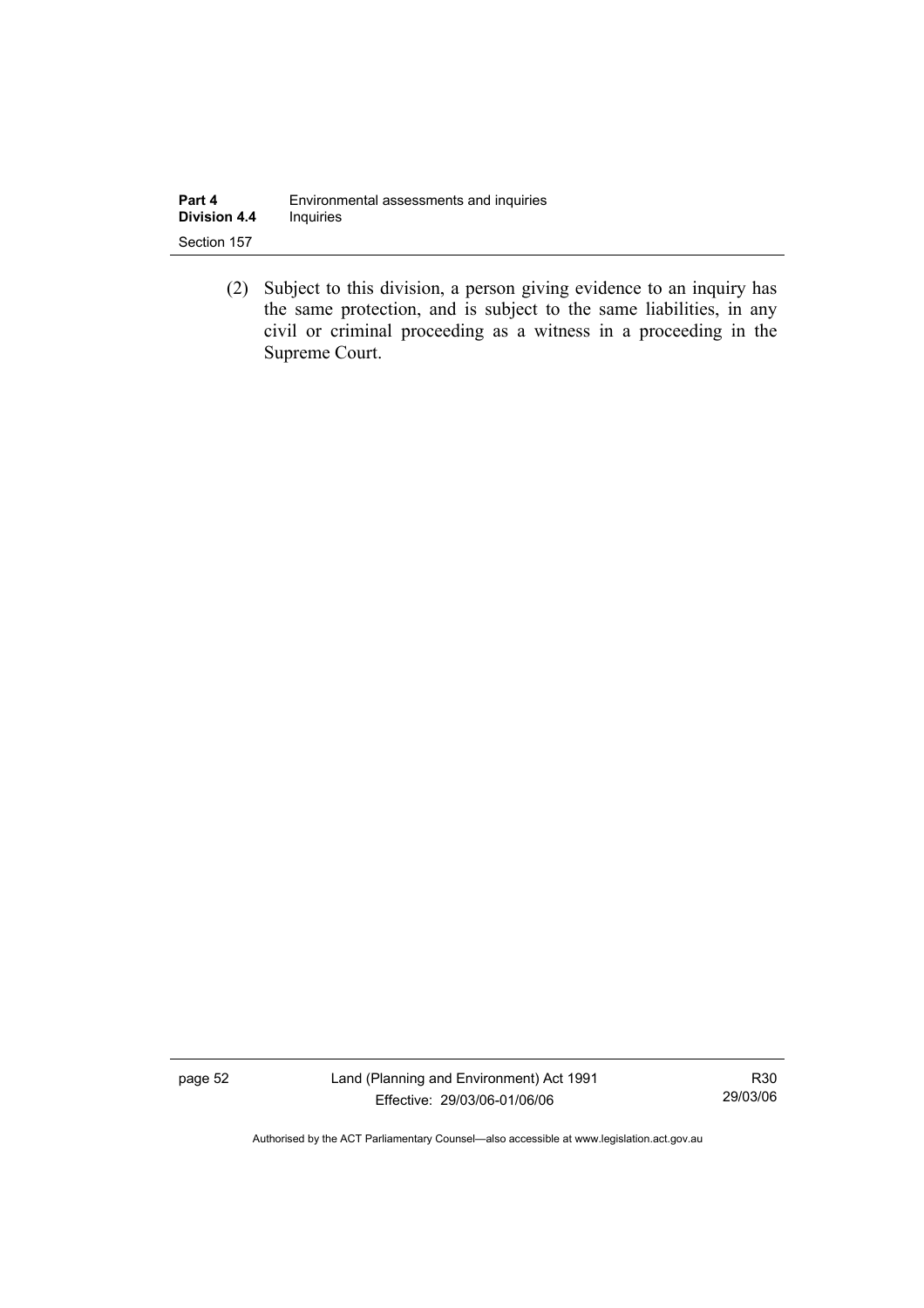# **Part 5 Land administration**

# **Division 5.1 Preliminary**

#### **159 Definitions for pt 5**

In this part:

*building and development provision*, in relation to a lease, means a provision of the lease that requires the lessee to carry out specified works on the land comprised in the lease or on any unleased territory land.

*consolidation* means the surrender of 2 or more leases held by the same lessee and the grant of a new lease or leases to that lessee for the purpose of consolidating the parcels of land comprised in the surrendered leases.

*lease* means a lease (other than a sublease)—

- (a) granted under this Act; or
- (b) that is taken under section 289 (Status of leases and licences) to have been granted under this Act; or
- (c) granted or arising under the *Unit Titles Act 2001*.

*lessee* means the person who is the proprietor of a lease, whether or not the person is the registered proprietor of the lease, and whether or not the lease was granted to the person or the lease passed to the person by assignment, transfer, devolution or operation of law.

*market value*, of a lease, means the amount that could be expected to be paid for the lease on the open market if it were sold by a willing but not anxious seller to a willing but not anxious buyer.

*nominal rent lease* means a lease of territory land for nominal rent.

R30 29/03/06 page 53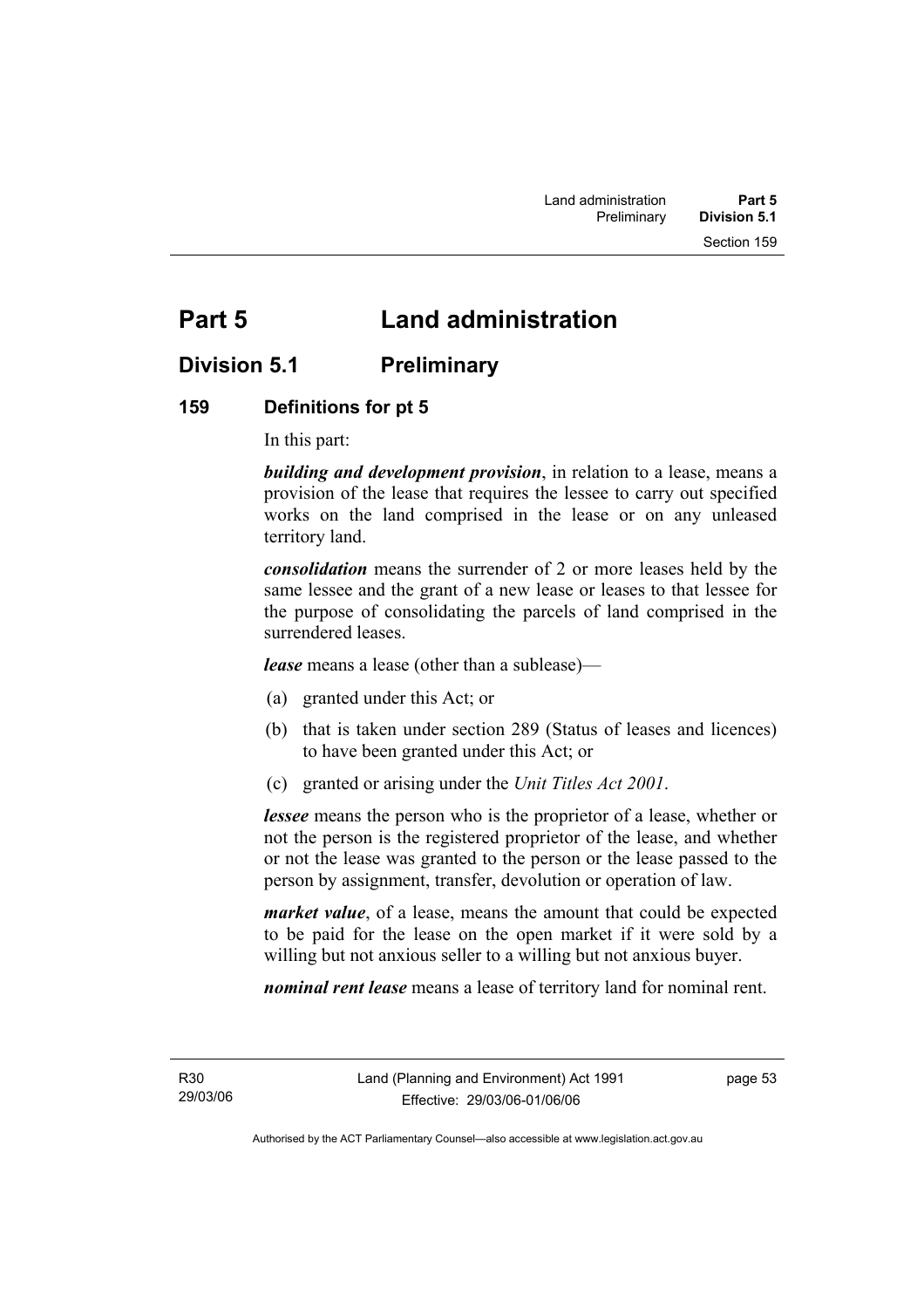| Part 5       | Land administration |
|--------------|---------------------|
| Division 5.1 | Preliminary         |
| Section 159  |                     |

*provision*, of a lease, includes a provision incorporated in the lease by reference and any other provision to which the lease is subject.

*public car park* means a road related area within the meaning of the *Road Transport (Safety and Traffic Management) Act 1999*, section 42 (Regulations about parking) that is available for use by the public for parking without the payment of money.

*registered lease* means a lease registered in the register kept under the *Land Titles Act 1925.*

*registered proprietor*, in relation to a lease, means the person who is registered under the *Land Titles Act 1925* as proprietor of the lease.

*rental lease* means a lease of territory land for rent in excess of nominal rent.

*residential lease* means a lease of territory land granted for residential purposes only.

*rural lease* means a lease of territory land granted for rural purposes or purposes including rural purposes.

*subdivision* means the surrender of 1 lease, or the surrender of more than 1 lease, held by the same lessee, and the grant of new leases to that lessee for the purpose of subdividing the parcel or parcels of land comprised in the surrendered lease or leases, but does not include the subdivision of land under the *Unit Titles Act 2001*.

*sublease* means a sublease of a parcel of land, or part of a parcel of land, subject to a lease, or of a building, or a part of a building, on a parcel of land subject to a lease.

*sublessee* means the person who is the proprietor of a sublease, whether the sublease was granted to the person or the sublease has passed to the person by assignment, transfer, devolution or operation of law.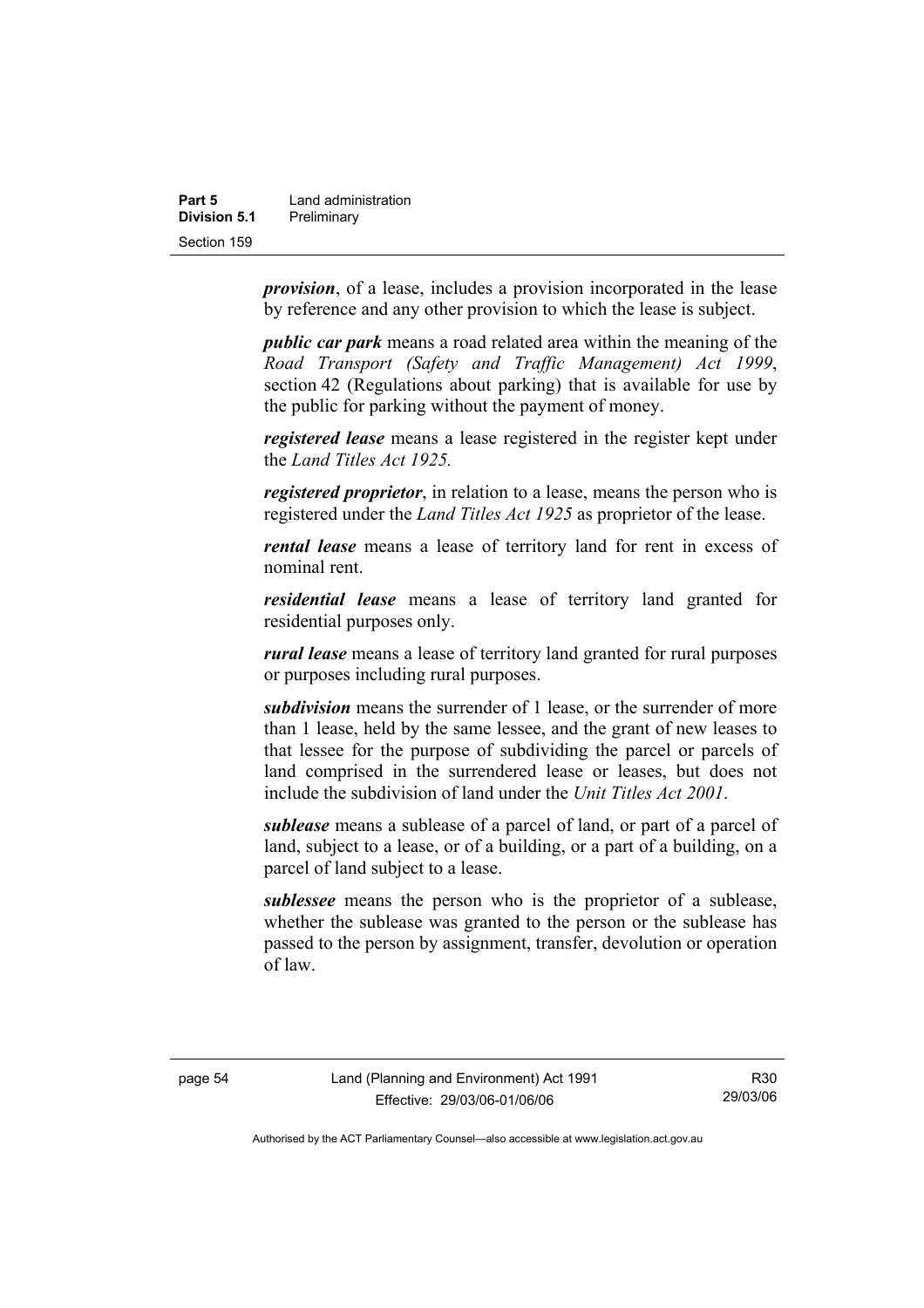#### **159A Meaning of** *concessional lease* **for Act**

(1) In this Act:

#### *concessional lease*—

- (a) means a lease granted for a consideration less than the full market value of the lease, or for no consideration, if neither of the following payments has been made to the Territory:
	- (i) an amount in relation to the grant of the lease that is equal to the lease's market value at the time of payment or, if the amount is paid in parts, at the time of the last payment;
	- (ii) an amount to reduce the rent payable under the lease to a nominal rent under section 186 (Variation of lease to pay out rent); and
- (b) includes the following leases:
	- (i) a consolidated or subdivided concessional lease;
	- (ii) a further concessional lease;
	- (iii) a regranted concessional lease; but
- (c) does not include—
	- (i) a consolidated or subdivided lease or a further or regranted lease, other than a lease mentioned in paragraph (b); or
	- (ii) a lease over land that, immediately before the grant of the lease, was owned, controlled or held by the commissioner for housing under the *Housing Assistance Act 1987*; or
	- (iii) a lease prescribed by regulation.
- (2) For subsection (1), definition of *concessional lease*, paragraph (a), it does not matter whether the consideration for the grant of the lease was paid as a lump sum or is payable under the lease as rent.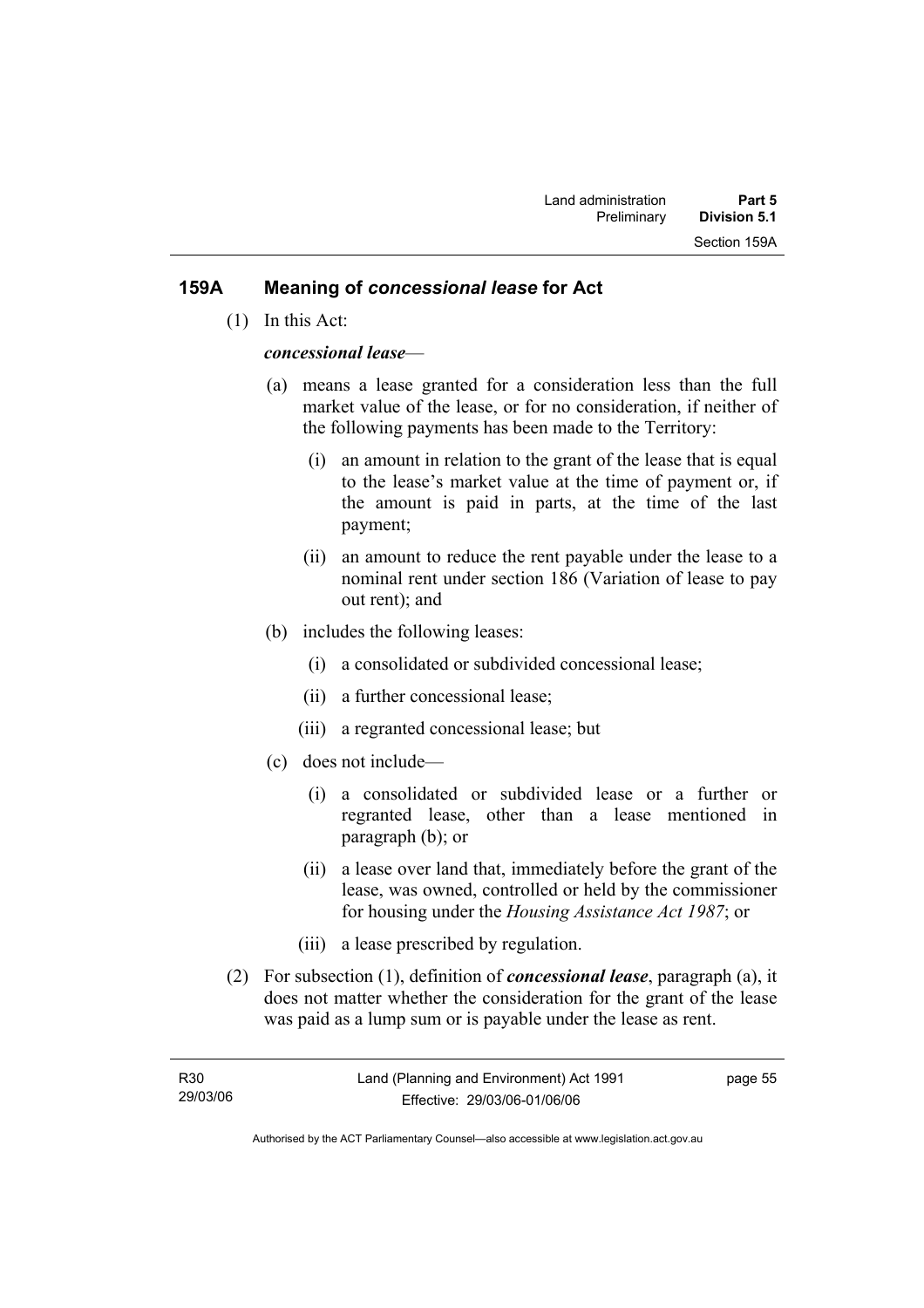| Part 5       | Land administration |
|--------------|---------------------|
| Division 5.2 | Leases              |
| Section 160  |                     |

(3) In this section:

*consolidated or subdivided concessional lease* means a lease granted during a consolidation or subdivision involving the surrender of 1 or more previous leases if 1 or more of the previous leases was a concessional lease.

*further concessional lease* means a further lease if the surrendered lease was a concessional lease.

*regranted concessional lease* means a regranted lease (whether the regrant is on the same or different conditions) if the surrendered lease was a concessional lease.

#### **160 Application of pt 5**

- (1) This part applies to the grant of an interest in territory land by the planning and land authority on behalf of the Executive.
- (2) This part does not apply to a transfer by the Territory of a registered lease of which the Territory is the registered proprietor.

### **Division 5.2 Leases**

#### **160A Effect qualified**

This division has effect subject to division 5.4 (Restrictions on rural leases).

#### **160B Planning and land authority may grant leases**

- (1) The planning and land authority is authorised to grant, on behalf of the Executive, leases that the Executive may grant on behalf of the Commonwealth.
- (2) In this section:

*lease* means a lease of territory land.

R30 29/03/06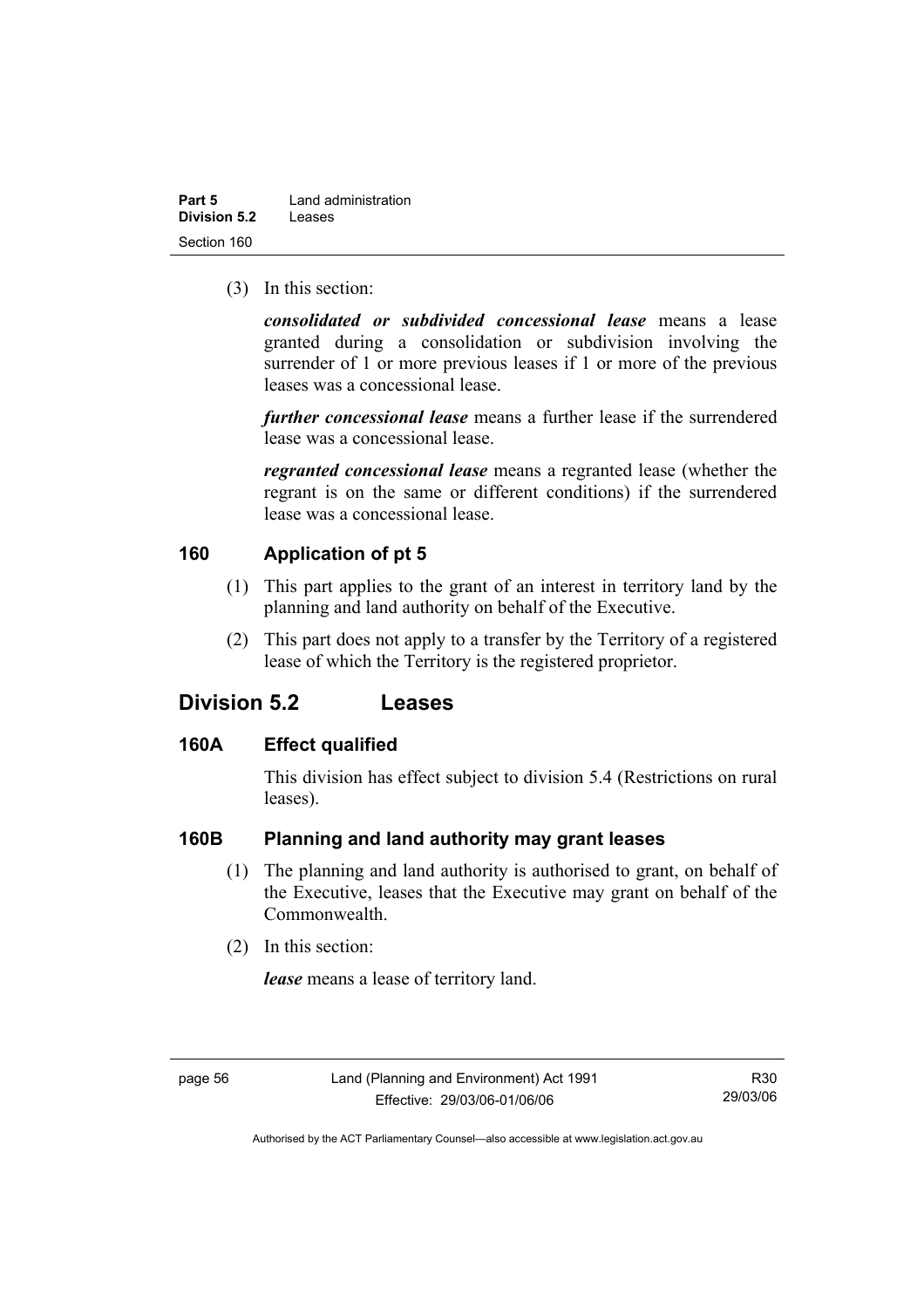#### **161 Granting of leases**

- (1) The planning and land authority may grant a lease by—
	- (a) auction; or
	- (b) tender; or
	- (c) ballot; or
	- (d) direct grant.

*Note* A fee may be determined under s 287 for this section.

- (2) A lease granted under this section may include provisions—
	- (a) requiring the lessee to develop the land comprised in the lease, or any unleased territory land, in a specified way; or
	- (b) requiring the lessee to give security for the performance of any of his or her obligations under the lease.
- (3) The planning and land authority may restrict the people eligible for the grant of a lease under subsection  $(1)$   $(a)$ ,  $(b)$  or  $(c)$  by specifying, in the relevant notice of auction, tender or ballot, a class of people eligible or ineligible for the grant of a lease under the auction, tender or ballot.
- (4) If, under a restriction imposed under subsection (3), only 1 person is eligible for the grant of a lease under subsection  $(1)$   $(a)$ ,  $(b)$  or  $(c)$ , the planning and land authority may grant a lease to that person under subsection (1) (d) without auctioning the lease, calling tenders or conducting a ballot.
- (5) A lease granted under subsection (1) (d) must be granted subject to the provisions that are agreed between the planning and land authority and the applicant for the lease.
- (6) The planning and land authority must not grant a lease of territory land under subsection (1) (d) otherwise than in accordance with criteria specified under subsection (7).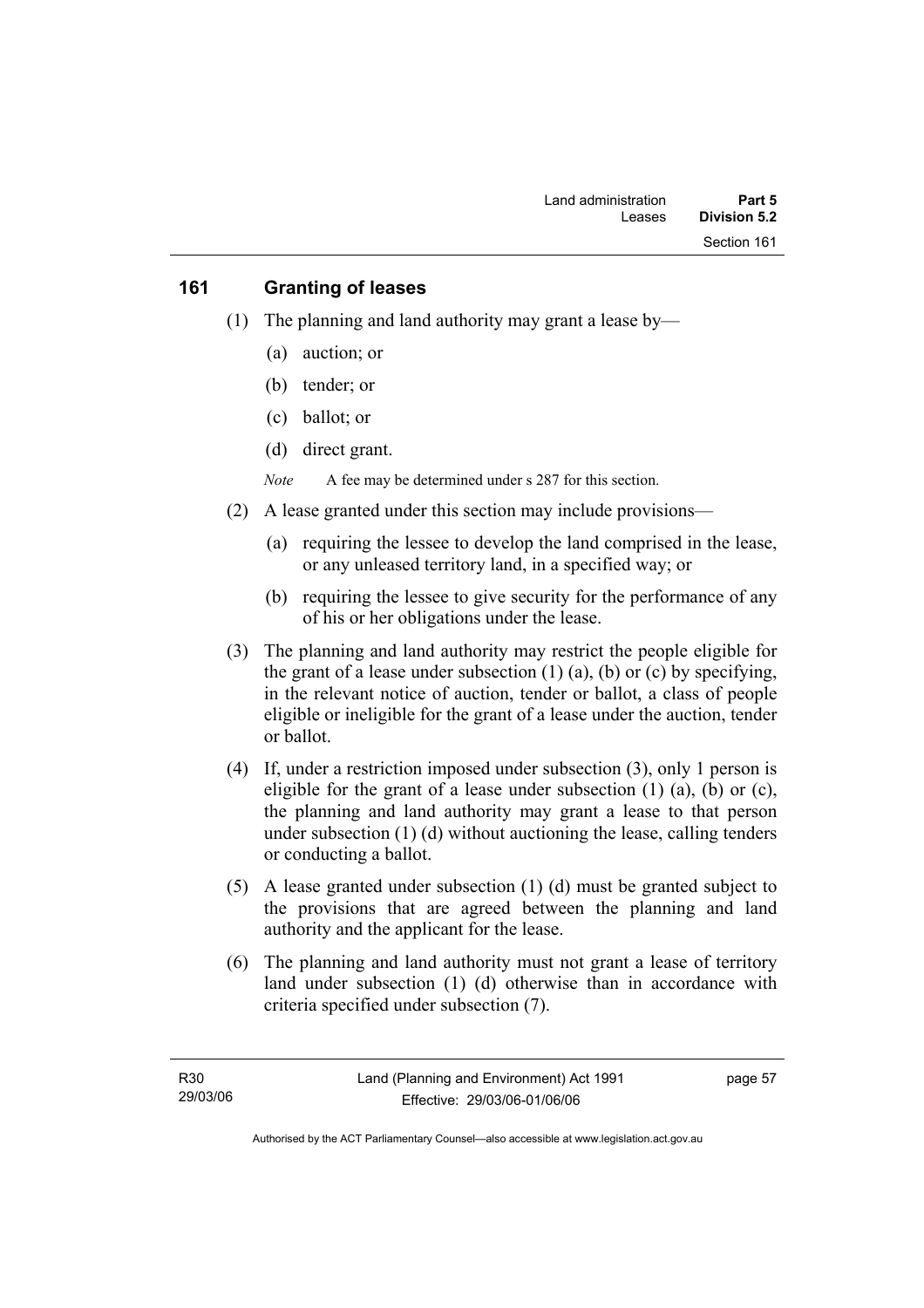- (7) The Executive may, for this section, in writing—
	- (a) specify criteria for the granting of leases under subsection (1) (d); or
	- (b) amend or revoke criteria so specified.
- (8) An instrument under subsection (7) is a disallowable instrument.
	- *Note* A disallowable instrument must be notified, and presented to the Legislative Assembly, under the Legislation Act.

#### **163 Leases to community organisations**

(1) In this section:

*community organisation* means a corporation that—

- (a) has as its principal purpose the provision of a service, or a form of assistance, to people living or working in the ACT; and
- (b) is not carried on for the pecuniary profit or gain of its members; and
- (c) does not hold a club licence under the *Liquor Act 1975*.
- (2) The planning and land authority may grant a lease of territory land to a community organisation without charge or for a charge that is less than the market value of the lease.
- (3) The planning and land authority must not grant a lease under this section otherwise than in accordance with criteria for the granting of leases to community organisations specified under subsection (4).
- (4) The Executive may, for this section, in writing—
	- (a) specify criteria for the granting of leases to community organisations; or
	- (b) amend or revoke criteria so specified.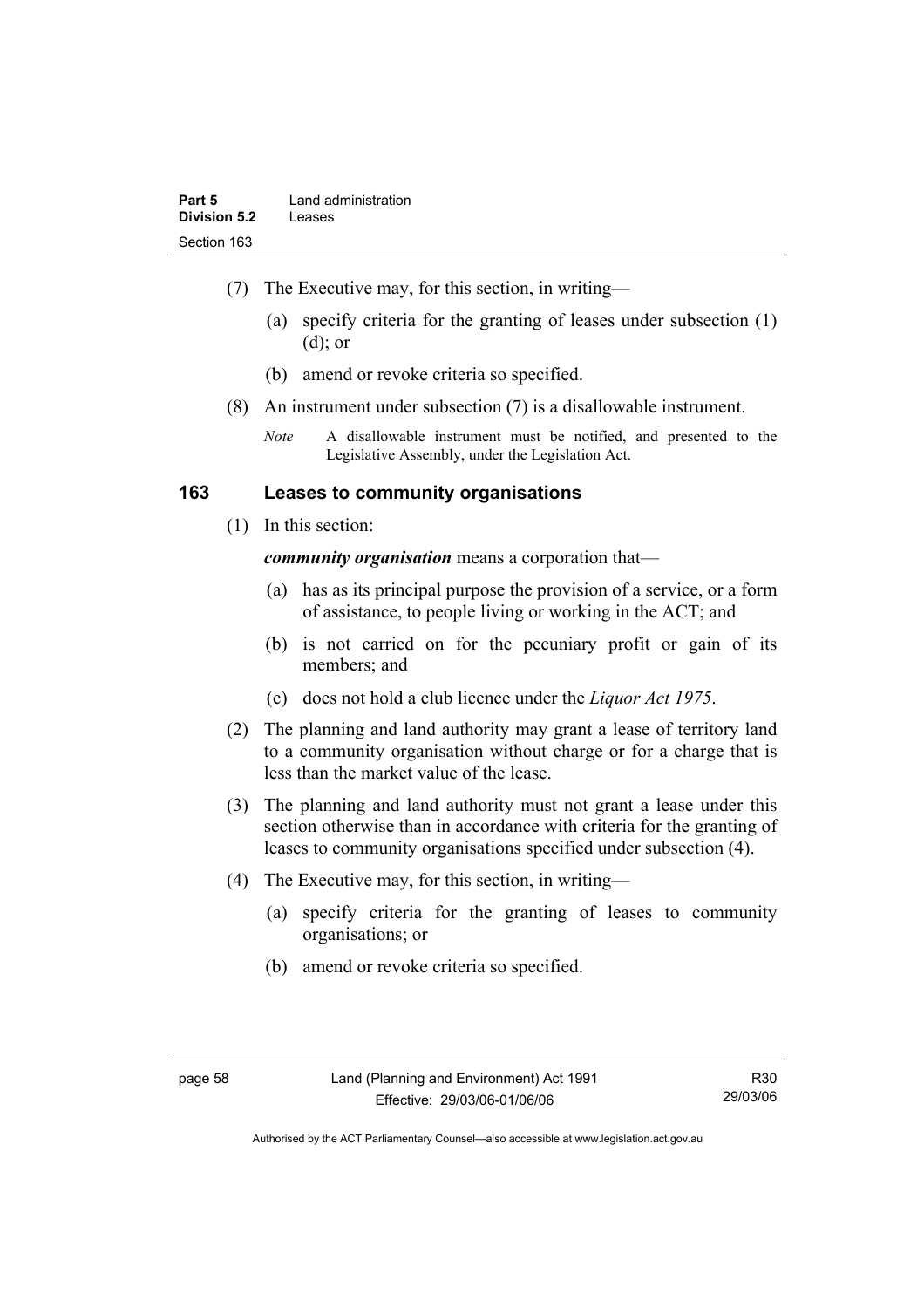- (5) An instrument under subsection (4) is a disallowable instrument.
	- *Note* A disallowable instrument must be notified, and presented to the Legislative Assembly, under the Legislation Act.
- (6) A community organisation must not transfer a lease granted under this section and a purported transfer of such a lease is of no effect.
- (7) This section does not limit the power of the planning and land authority to grant a lease of territory land to a community organisation otherwise than under this section.

#### **164 Special leases**

- (1) The planning and land authority may grant a lease of territory land for a charge that is less than the market value of the lease if the authority is satisfied it is desirable and in the public interest to do so to facilitate—
	- (a) the economic development of the ACT; or
	- (b) the development of business in the ACT.
- (2) The planning and land authority must not grant a lease of territory land under this section otherwise than in accordance with criteria for the granting of special leases specified under subsection (3).
- (3) The Executive may, for this section, in writing—
	- (a) specify criteria for the granting of special leases; or
	- (b) amend or revoke criteria so specified.
- (4) An instrument under subsection (3) is a disallowable instrument.
	- *Note* A disallowable instrument must be notified, and presented to the Legislative Assembly, under the Legislation Act.
- (5) The lessee under a lease to which this section applies must not, for a period of 5 years after the day when the lease is granted—
	- (a) assign or transfer the lease; or

page 59

Authorised by the ACT Parliamentary Counsel—also accessible at www.legislation.act.gov.au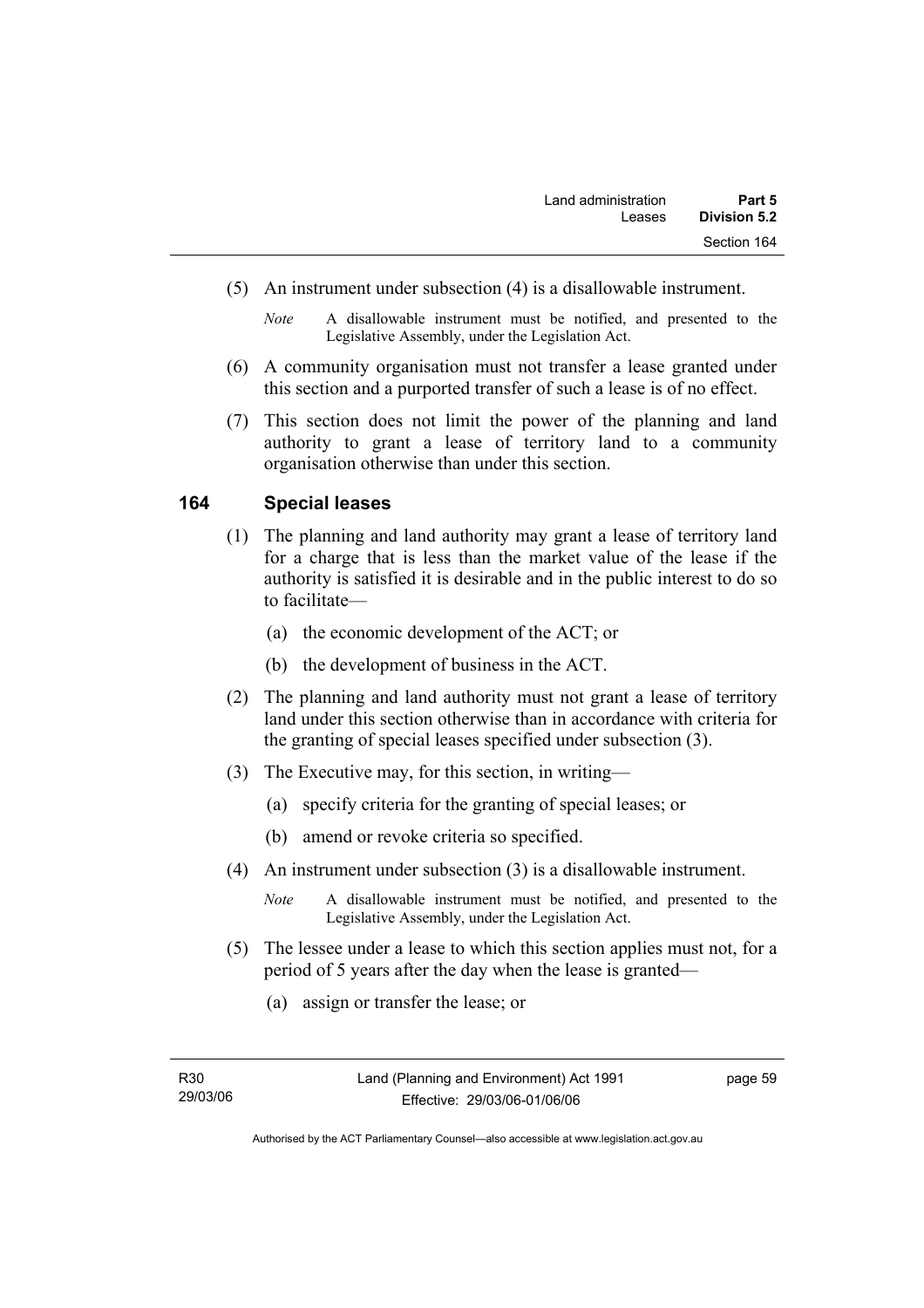- (b) sublet the land comprised in the lease or any part of it; or
- (c) part with possession of the land comprised in the lease or any part of it;

without having obtained the written consent of the planning and land authority and any assignment, transfer, sublease, agreement or arrangement made or entered into in contravention of this subsection is of no effect.

- (6) The planning and land authority must not consent to the lessee under a lease to which this section applies—
	- (a) assigning or transferring the lease; or
	- (b) subletting the land comprised in the lease or any part of it; or
	- (c) parting with possession of the land comprised in the lease or any part of it;

unless it is satisfied that the person to whom it is proposed that the lease should be assigned or transferred, the person to whom it is proposed that a sublease should be granted or the person to whom it is proposed that possession of the land should be given is a person who satisfies the criteria of eligibility specified under subsection (2) in relation to the class of leases in which the lease is included.

## **166 Inquiries and assessments in relation to granting of leases**

If it is proposed that a lease of territory land be granted, the Minister may—

- (a) establish a panel to conduct an inquiry into whether the proposed lease should be granted; or
- (b) direct that an assessment be made into the possible environmental impact of a decision to grant the lease.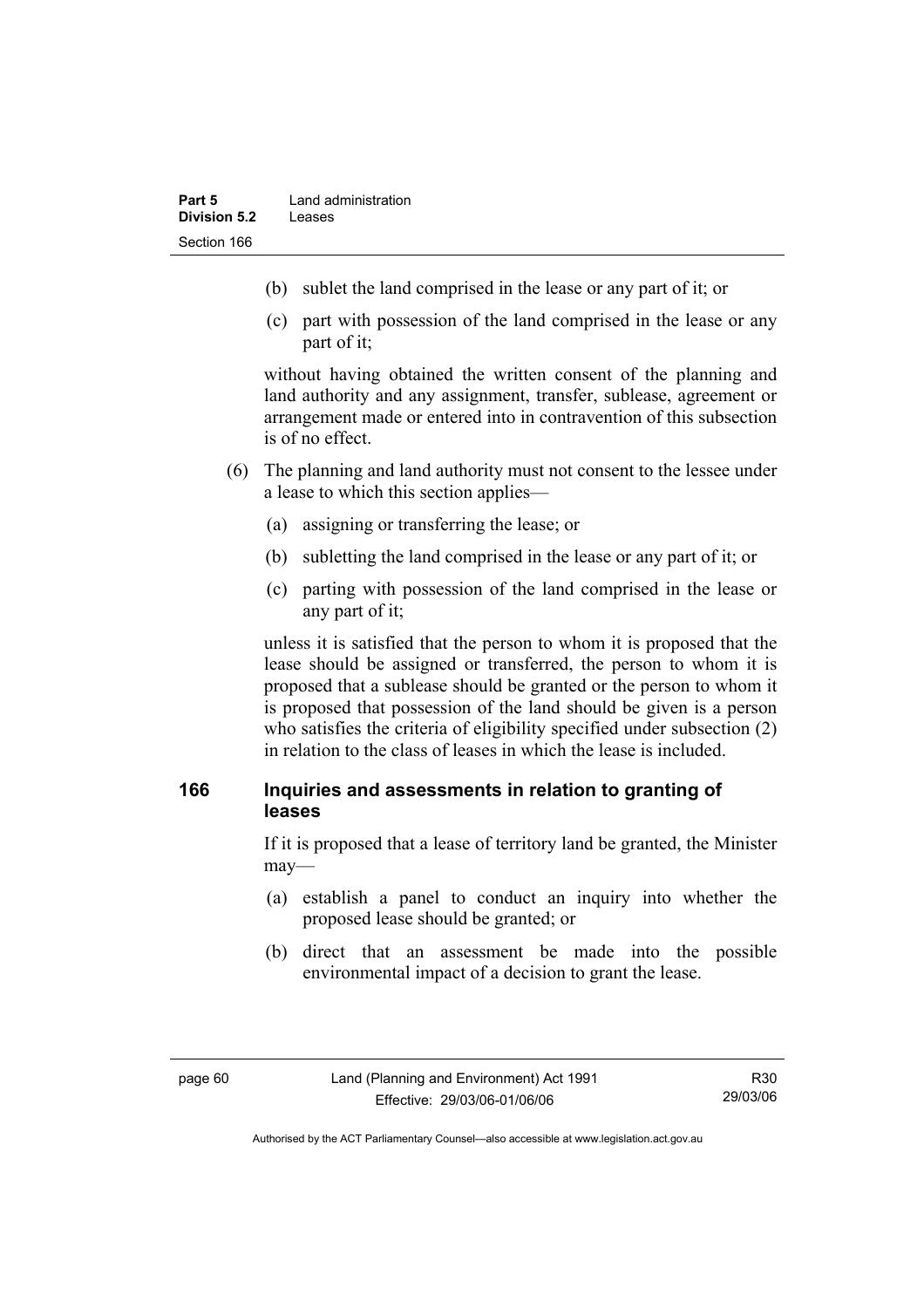## **166A Grants of leases after inquiries or assessments**

- (1) This section applies if the Minister, under section 166, establishes a panel to conduct an inquiry, or directs that an assessment be made, in relation to the proposed grant of a lease.
- (2) The Minister must—
	- (a) consider the report of the panel or the assessment; and
	- (b) review the provisions of the proposed lease taking the report or assessment into account; and
	- (c) direct the planning and land authority—
		- (i) to grant the proposed lease; or
		- (ii) to grant the proposed lease as varied in accordance with the direction; or
		- (iii) to refuse to grant the proposed lease.
- (3) The planning and land authority may grant the proposed lease only in accordance with a direction of the Minister under subsection  $(2)$   $(c)$ .

## **167 Eligibility for certain classes of leases**

- (1) The Executive may, in writing—
	- (a) declare a specified class of leases to be leases to which this section applies; or
	- (b) specify, in relation to a class of leases declared under paragraph (a) to be leases to which this section applies, criteria for deciding whether a person is eligible to hold the land comprised in a lease included in that class; or
	- (c) amend or revoke a declaration under paragraph (a) or criteria specified under paragraph (b).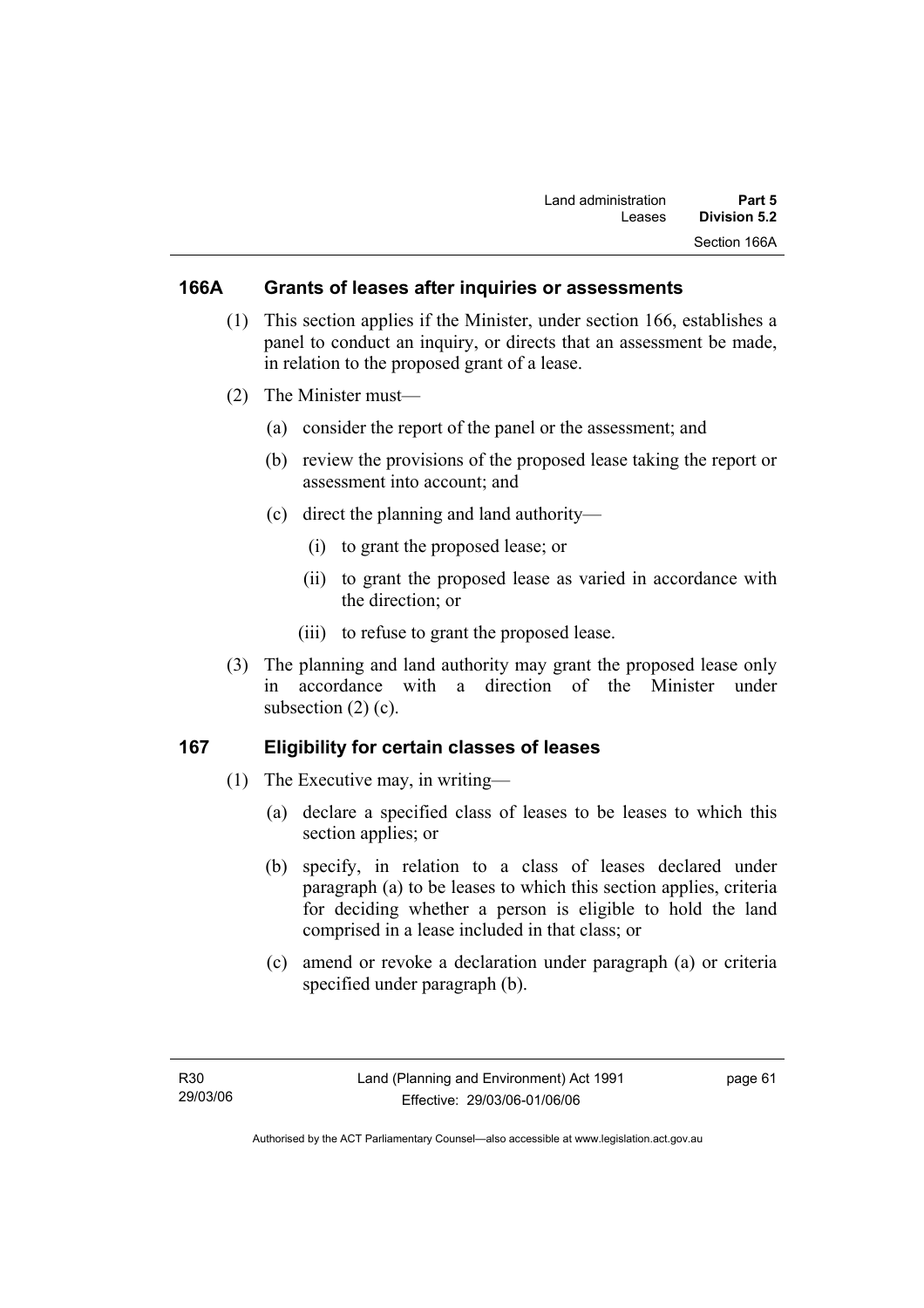- (2) An instrument under subsection (1) is a disallowable instrument.
	- *Note* A disallowable instrument must be notified, and presented to the Legislative Assembly, under the Legislation Act.
- (3) The planning and land authority must not grant a lease to which this section applies to a person who does not satisfy the criteria specified under subsection (1) (b) in relation to the class of leases in which the lease is included.
- (4) The validity of a lease to which this section applies is not taken to be affected by a failure to comply with subsection (3).
- (5) The lessee under a lease to which this section applies, or any other person having an interest in such a lease, must not—
	- (a) assign or transfer the lease; or
	- (b) sublet the land comprised in the lease or any part of it; or
	- (c) part with possession of the land comprised in the lease or any part of it;

without having obtained the written consent of the planning and land authority and any assignment, transfer, sublease, agreement or arrangement made or entered into in contravention of this subsection is of no effect.

- (6) The planning and land authority must not consent to the lessee under a lease to which this section applies, or to any other person having an interest in such a lease—
	- (a) assigning or transferring the lease; or
	- (b) subletting the land comprised in the lease or any part of it; or
	- (c) parting with possession of the land comprised in the lease or any part of it;

unless it is satisfied that the person to whom it is proposed that the lease should be assigned or transferred, the person to whom it is proposed that a sublease should be granted or the person to whom it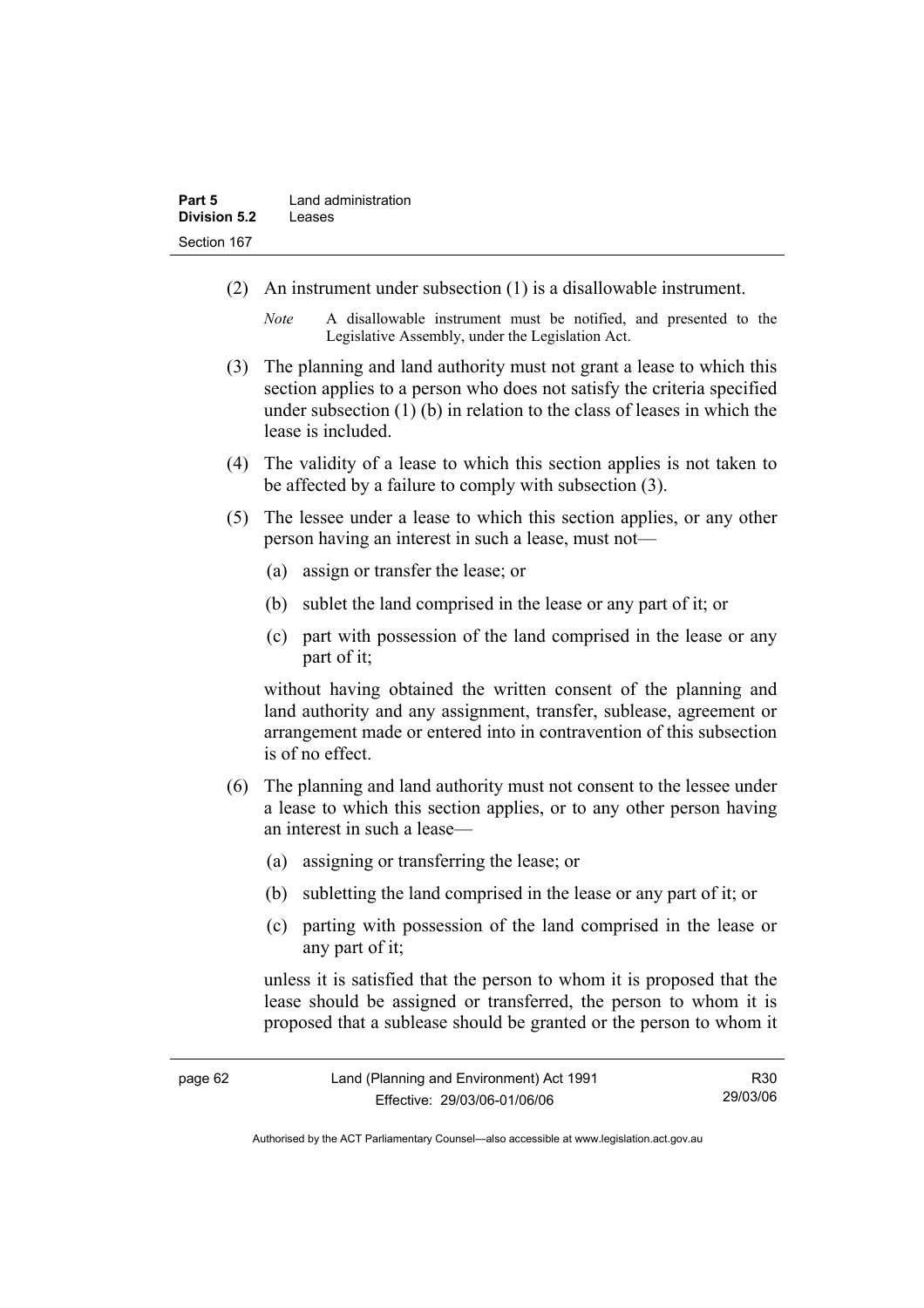is proposed that possession of the land should be given is a person who satisfies the criteria of eligibility specified under subsection (1) (b) in relation to the class of leases in which the lease is included.

## **168 Authority need not grant lease**

- (1) The planning and land authority need not grant a lease of territory land to an applicant, even if applications for the lease have been invited.
- (2) If applications for a lease have been invited subject to conditions, the planning and land authority may, without granting a lease, invite fresh applications for the lease subject to the same or other conditions.

## **169 Payment for leases**

- (1) Subject to subsection (2), the planning and land authority must not grant a lease of territory land otherwise than for payment of an amount that is not less than the market value of the lease.
- (2) Subsection (1) does not apply in relation to—
	- (a) a lease granted for a rent that is the full market rental value of the lease; or
	- (b) a lease granted under section 161 (1) (d), section 163, section 164, section 171, section 171A or section 172.

## **170 Failure to accept and execute lease**

- (1) Subject to subsection (2), if a person who is entitled to the grant of a lease of territory land under this part fails to—
	- (a) accept and execute the lease; or
	- (b) pay any amount that he or she is required to pay before being granted the lease;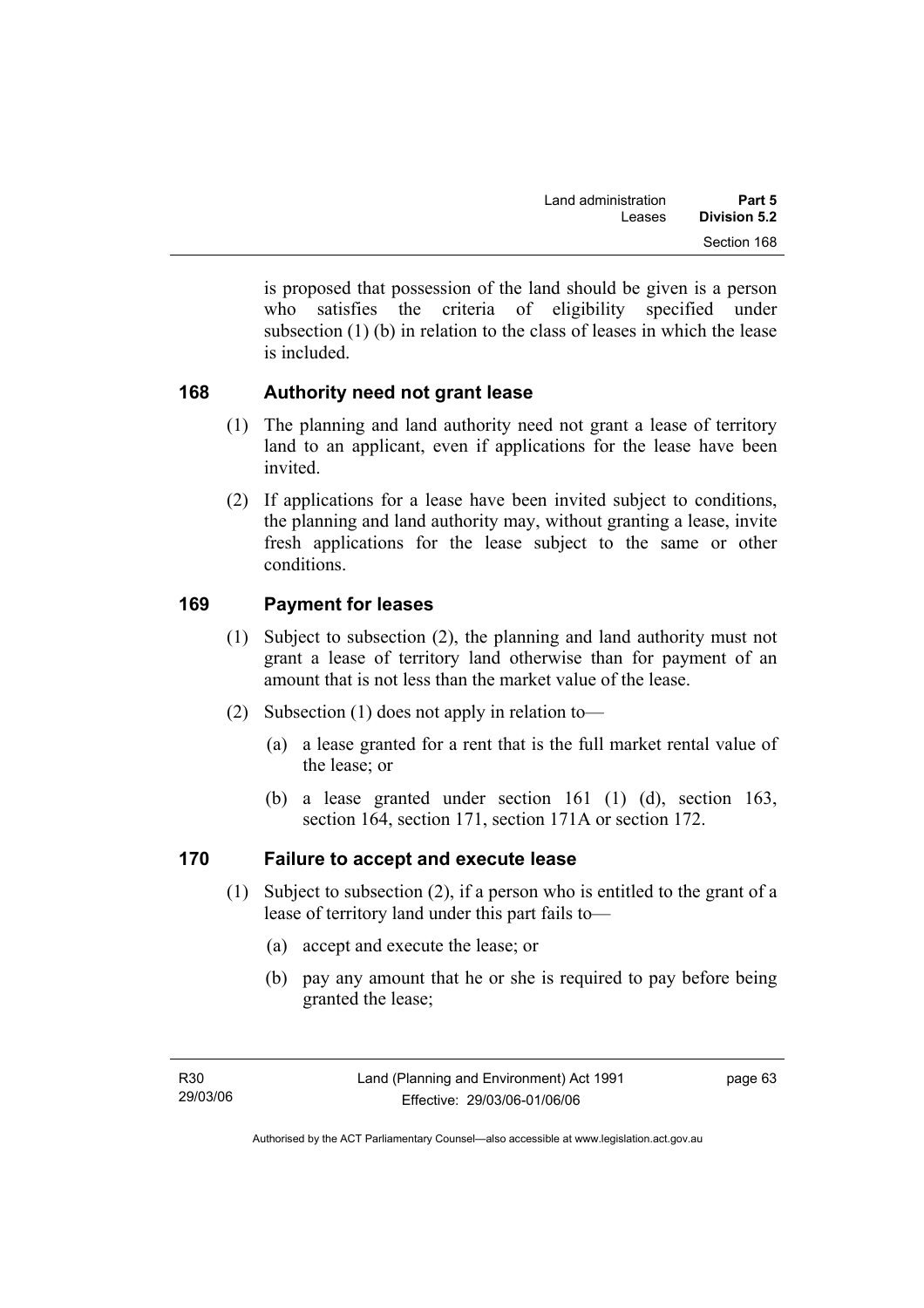| Part 5       | Land administration |
|--------------|---------------------|
| Division 5.2 | Leases              |
| Section 171  |                     |

within the prescribed period, the planning and land authority may, by instrument served on the person, terminate his or her right to the grant of the lease.

- (2) An instrument under subsection (1) must—
	- (a) specify the ground on which it is given; and
	- (b) state that it takes effect on the day 28 days after the day it is served.
- (3) An instrument under subsection (1) may be served on a person by—
	- (a) giving it to the person personally; or
	- (b) sending it to the person by post; or
	- (c) if the residential address of the person is not known to the planning and land authority—publishing a copy of the instrument in a daily newspaper.
- (4) An instrument under subsection (1) takes effect on the day 28 days after the day it is served.
- (5) A person whose right to the grant of a lease has been terminated under this section does not have any claim for compensation in relation to the termination of the right or for the recovery of any money paid to the planning and land authority in relation to the grant of the lease.

#### **171 Grant of further residential leases**

- (1) This section applies if—
	- (a) the holder of a residential lease of land applies to the planning and land authority for the grant of a further residential lease of the land; and
	- (b) neither the Territory nor the Commonwealth needs the land for a public purpose; and

Authorised by the ACT Parliamentary Counsel—also accessible at www.legislation.act.gov.au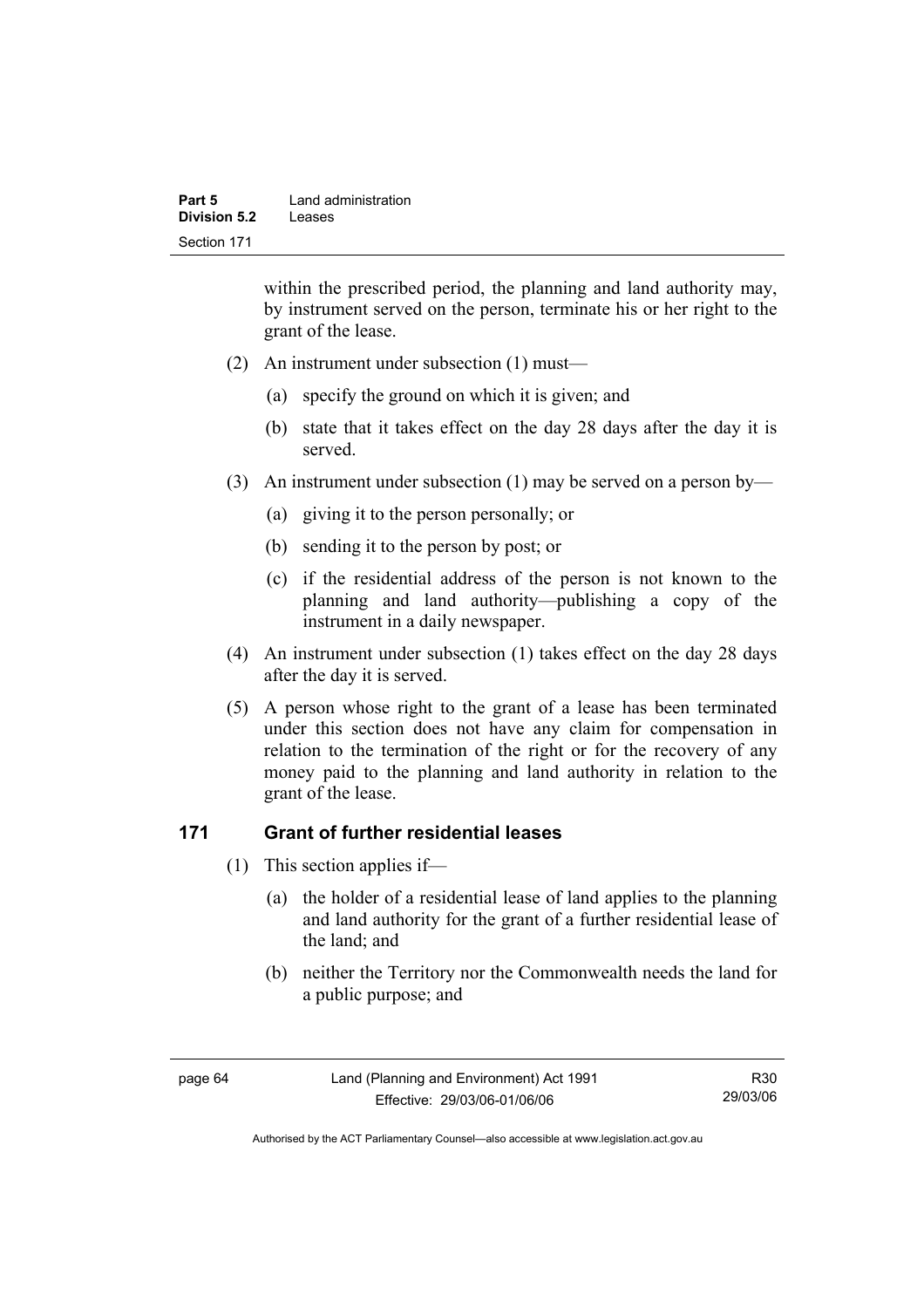- (c) the lessee pays the fee worked out under the determination under subsection (3); and
- (d) the lessee surrenders the existing lease.
- (2) The planning and land authority must grant the lessee a further residential lease of the land for a term not longer than 99 years to begin on the day after the day the existing lease is surrendered.
- (3) The Minister may make a determination, in writing, for subsection  $(1)(c)$ .
- (4) If the term of a further lease granted under subsection (2) is not longer than the term of the existing lease, the fee payable under subsection (1) (c) must not be more than the cost of granting the lease.
- (5) A determination under subsection (3) is a disallowable instrument.
	- *Note* A disallowable instrument must be notified, and presented to the Legislative Assembly, under the Legislation Act.

## **171A Grant of further rural leases**

- $(1)$  If—
	- (a) the holder of a rural lease applies to the planning and land authority for the grant of a further rural lease of the same land; and
	- (b) neither the Territory nor the Commonwealth requires the land for a public purpose; and
	- (c) all rent due under the existing lease is paid; and
	- (d) the lessee pays the determined fee; and
	- (e) the lessee surrenders the existing lease;

the authority must grant the lessee a further rural lease of that land for a term not longer than the maximum set out in the determination under subsection (2), and subject to any conditions set out in that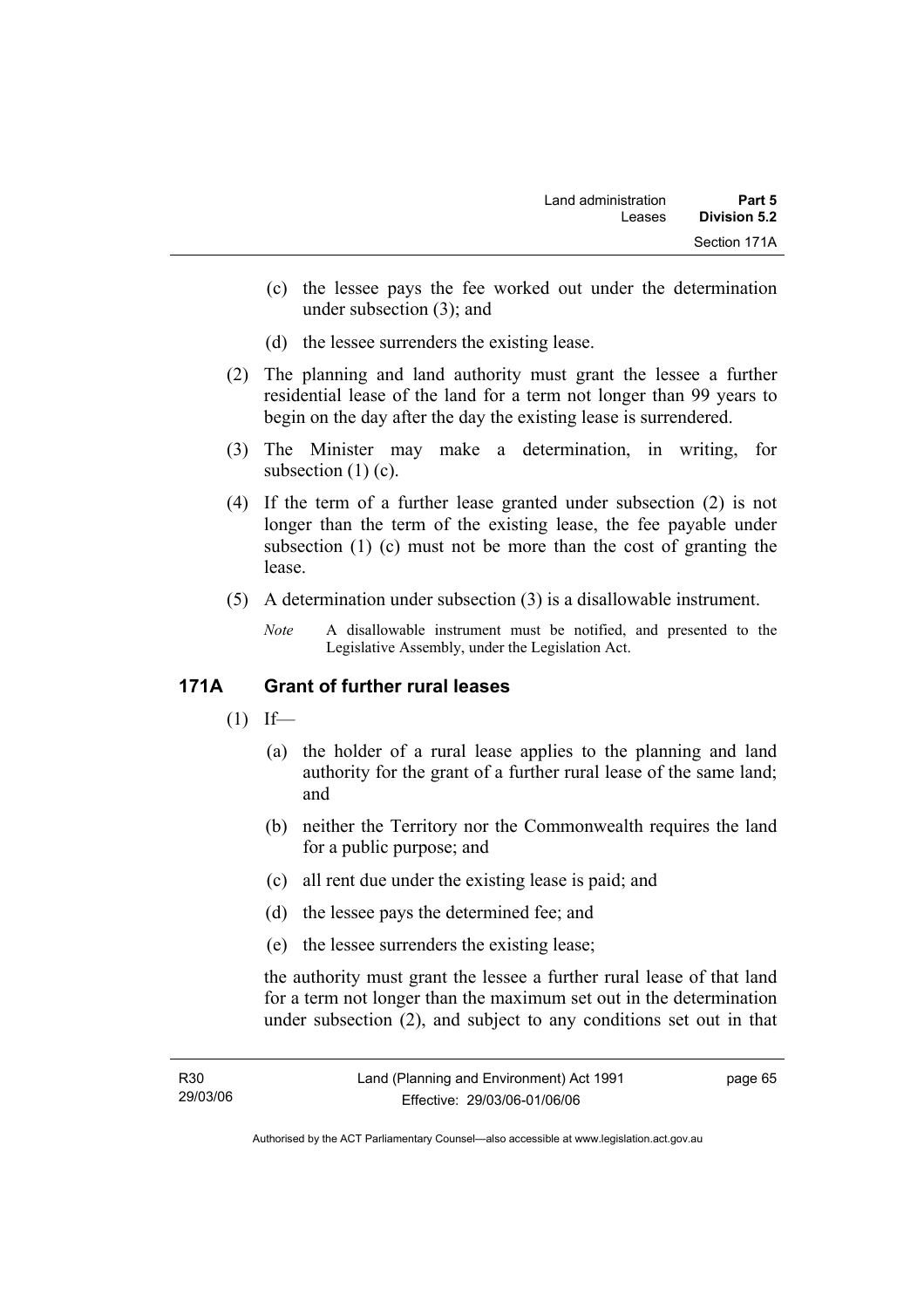determination, to begin on the day immediately following the date of surrender of the existing lease.

- (2) The Minister may make a determination, in writing, for subsection (1).
- (3) A determination under subsection (2) may—
	- (a) include a condition that a lessee pays, for the grant of a further lease—
		- (i) an amount stated in, or worked out in accordance with, the determination (an *amount condition*); or
		- (ii) the market value of the lease; and
	- (b) provide that an amount condition ceases to apply to a lessee if the lessee—
		- (i) has not applied for the grant of a further rural lease under subsection (1) within the period stated in the determination for applying for such a grant; and
		- (ii) has not accepted in writing an offer for the grant of such a lease within the period stated in the determination for accepting such an offer.
- (4) A provision mentioned in subsection (3) (b) may apply to an amount condition of a determination made before or after the commencement of that subsection.
- (5) If the national capital authority has set a maximum term for a rural lease of land in a designated area, a determination under subsection (2) relating to the land must not set a term for a further rural lease of the land that is longer than the maximum term.
- (6) In subsection (5):

*designated area*—see the *Australian Capital Territory (Planning and Land Management) Act 1988* (Cwlth), section 4.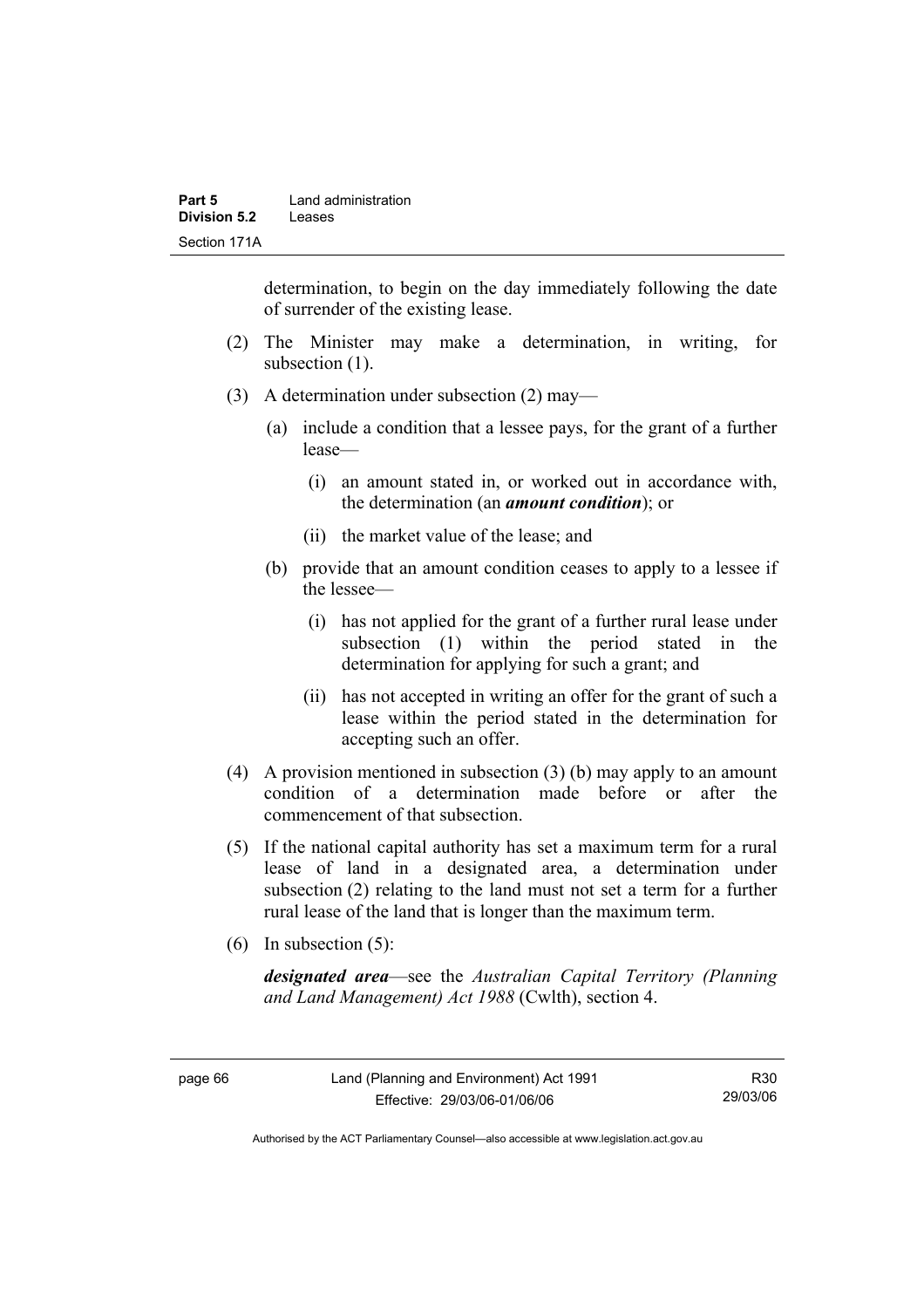- (7) If the term of a further lease granted under subsection (1) does not exceed the term of the existing lease, the fee payable under subsection (1) (d) must not exceed the cost of granting the lease.
- (8) A determination under subsection (2) is a disallowable instrument.
	- *Note* A disallowable instrument must be notified, and presented to the Legislative Assembly, under the Legislation Act.

### **172 Grant of further leases for purposes other than residential or rural**

- (1) This section applies if—
	- (a) the holder of a lease of territory land other than a residential lease or a rural lease applies to the planning and land authority for the grant of a further lease of the land for the same purposes; and
	- (b) neither the Territory nor the Commonwealth needs the land for a public purpose; and
	- (c) all rent due under the existing lease is paid; and
	- (d) the lessee pays the fee worked out under the determination under subsection (3); and
	- (e) the lessee surrenders the existing lease.
- (2) The planning and land authority must grant the lessee a further lease of the land for the same purposes for a term not longer than 99 years to begin on the day after the day the existing lease is surrendered.
- (3) The Minister may make a determination, in writing, for subsection  $(1)$   $(d)$ .
- (4) If the term of a further lease granted under subsection (2) is not longer than the term of the existing lease, the fee payable under subsection (1) (d) must not be more than the cost of granting the lease.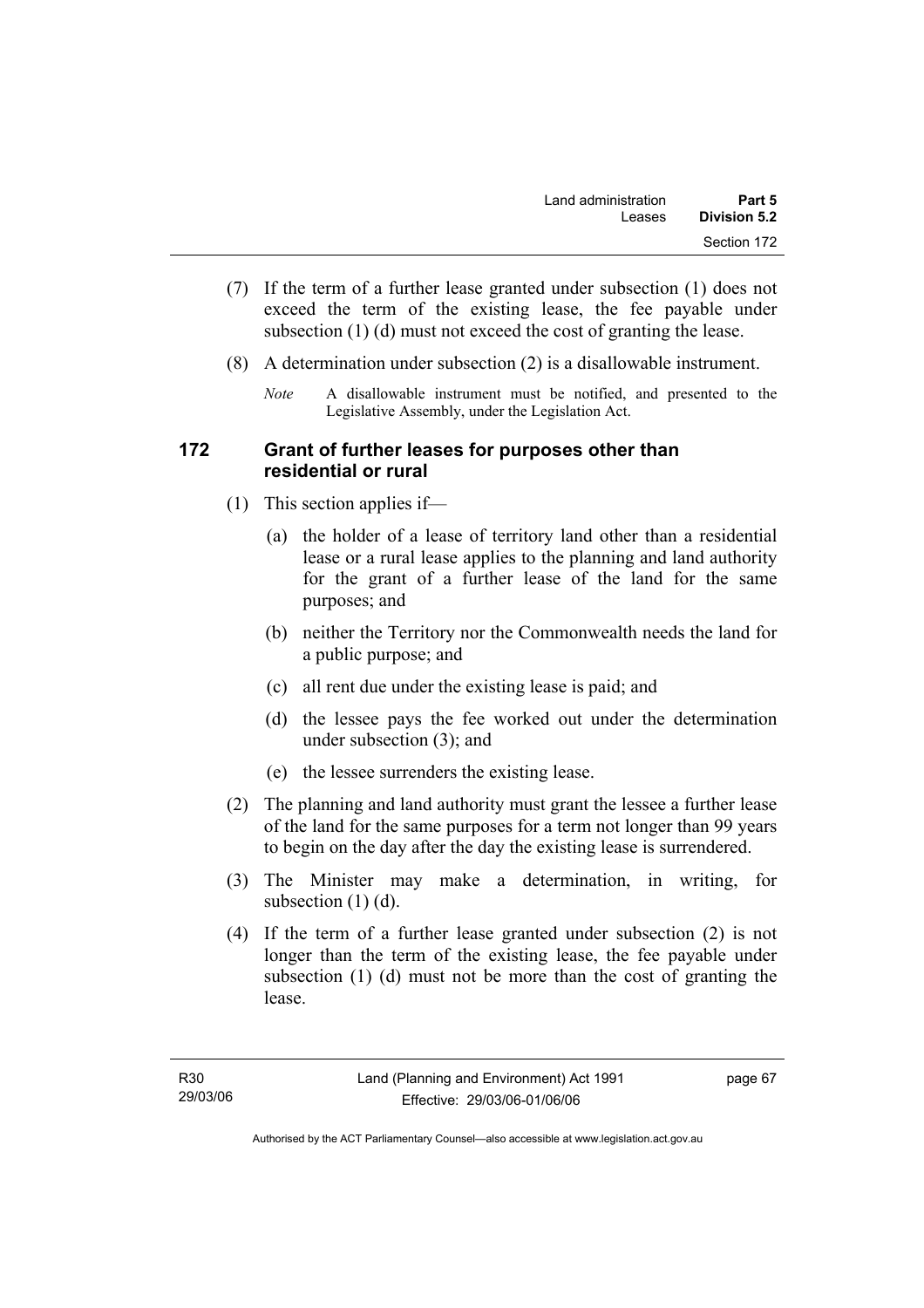- (5) A determination under subsection (3) is a disallowable instrument.
	- *Note* A disallowable instrument must be notified, and presented to the Legislative Assembly, under the Legislation Act.

#### **172A Grant of further lease—unit titles**

- (1) The planning and land authority may grant a further lease of a unit, or the common property, under a units plan only on an application by the owners corporation.
- (2) The planning and land authority may grant a further lease of a unit, or the common property, under a units plan only if—
	- (a) the authority grants further leases for all the units and the common property; and
	- (b) the further leases are all granted for the same term.
- (3) An application must be supported by an ordinary resolution of the owners corporation.
- (4) A certificate under the *Unit Titles Act 2001*, section 109 about the resolution must be attached to the application.
- (5) In this section:

*further lease* means a lease under section 171, section 171A or section 172.

*units plan* means a units plan under the *Unit Titles Act 2001*, section 7.

#### **172B Grant of further lease—community title**

- (1) The planning and land authority may grant a further lease of a lot in a community title scheme only on an application by the body corporate of the scheme.
- (2) The planning and land authority may grant a further lease of a lot in a community title scheme only if—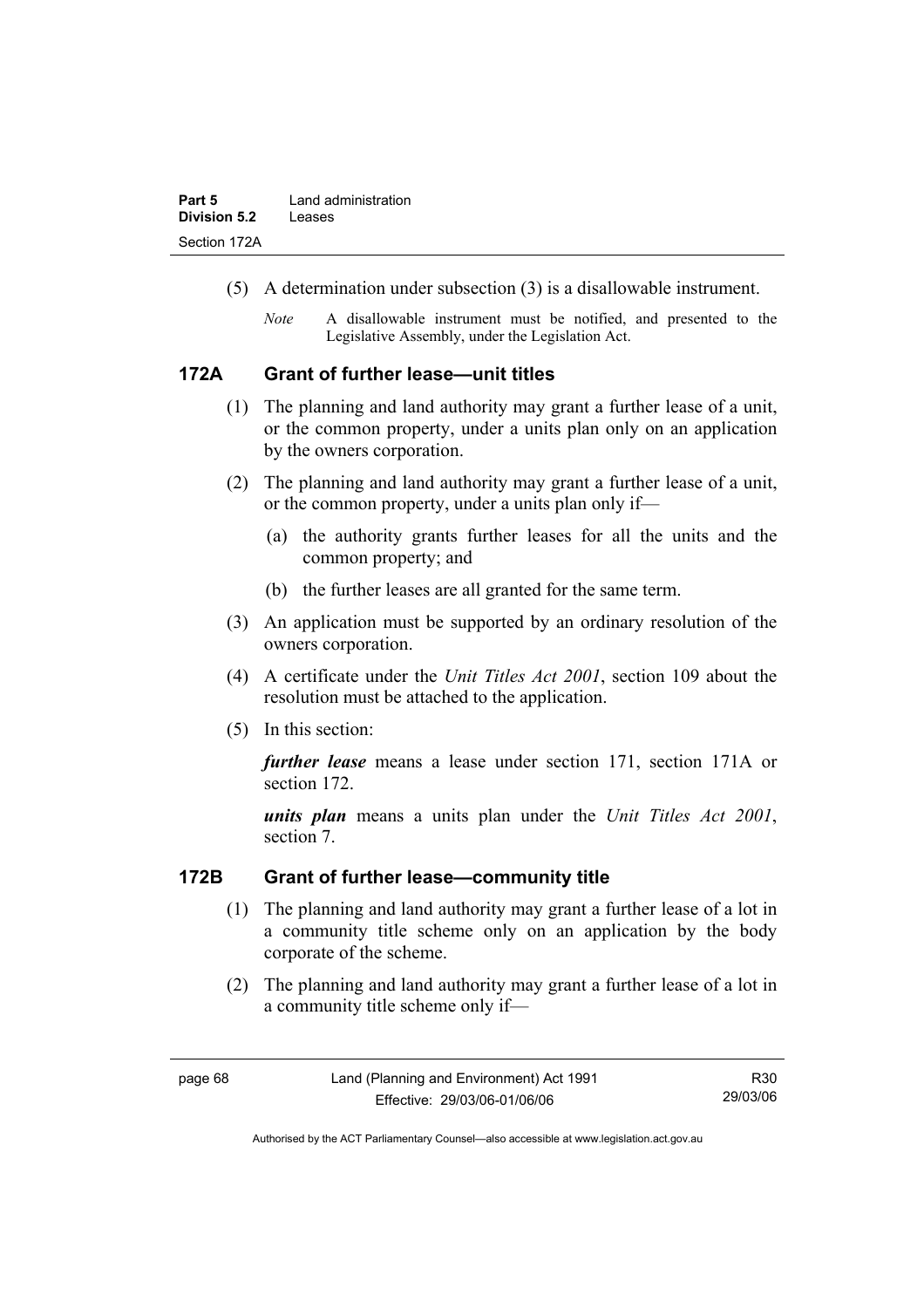- (a) the authority grants further leases for all the lots in the scheme; and
- (b) the further leases are all granted for the same term.
- (3) An application must be supported by an ordinary resolution of the body corporate.
- (4) An application must have attached to it a certificate under the seal of the body corporate that states that at a general meeting of the body corporate held on a stated day a resolution was passed for subsection (3) in the terms set out in the certificate.

## **172C No right to use, flow and control of water**

 A lease or further lease of territory land granted under this division after the commencement of this section must not be taken to give a right to the use, flow and control of water (including water containing impurities) under the land the subject of the lease.

## **173 Lessee's rights in relation to improvements**

(1) In this section:

*improvement*, in relation to land, means—

- (a) a building or a structure on the land; or
- (b) in relation to land held under a rural lease—
	- (i) a building or structure on or under the land; or
	- (ii) any improvement to the land reasonably undertaken for rural purposes.

*lessee,* for a lease that has been surrendered or ended, or the term of that has ended, means the person who was the lessee under the lease at the time of the surrender or ending.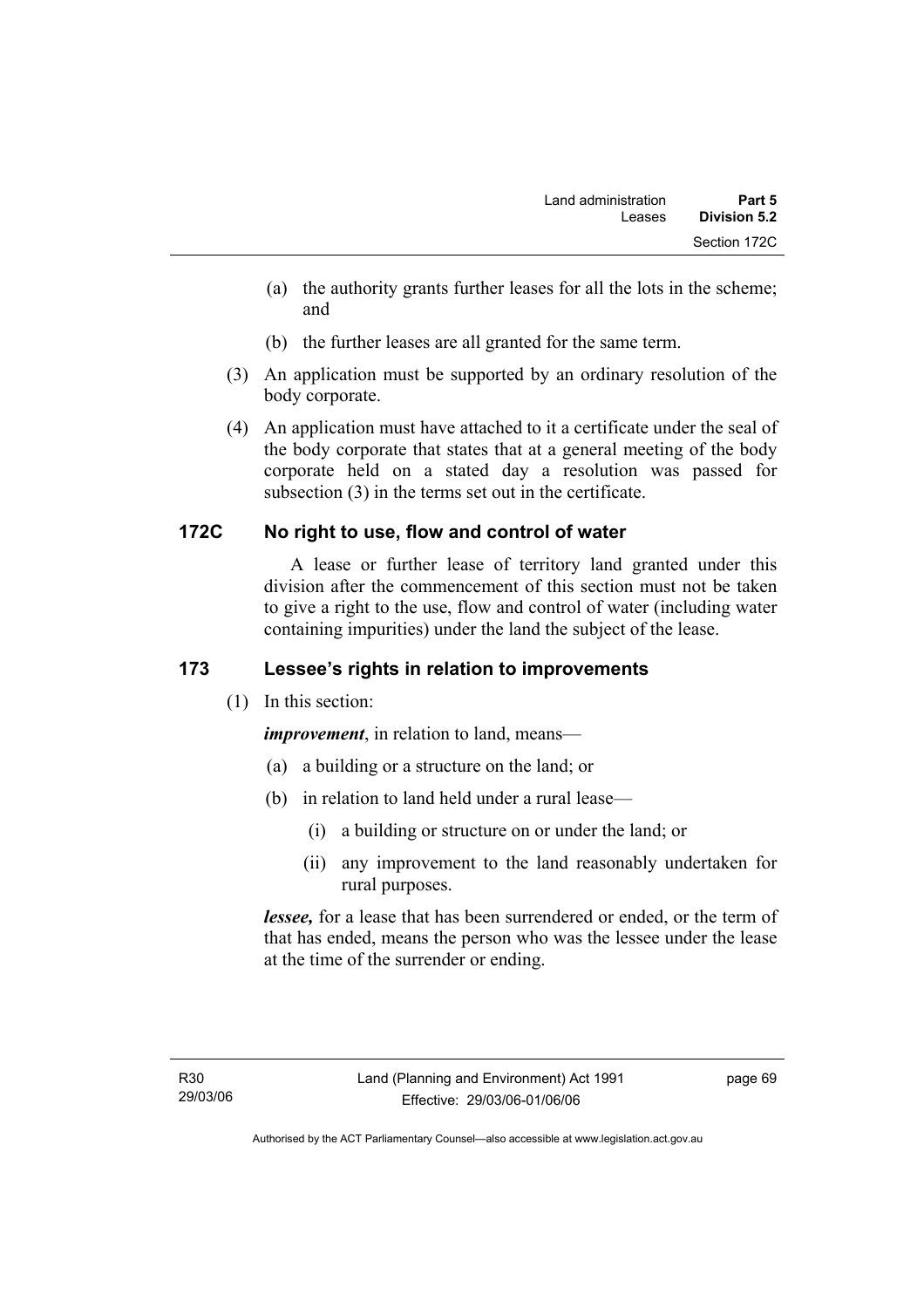| Part 5       | Land administration |
|--------------|---------------------|
| Division 5.2 | Leases              |
| Section 173  |                     |

*undertaken*, in relation to an improvement that is a building or structure, means the construction, erection or installation of the building or structure.

- (2) This section applies only to the following improvements to land:
	- (a) an improvement undertaken in a way consistent with the law of the Territory, and with any lease over the land, except—
		- (i) an improvement undertaken by the Territory or the Commonwealth (subject to paragraph (b)); or
		- (ii) an improvement acquired by the Territory or the Commonwealth (subject to paragraph (c));
	- (b) an improvement undertaken by the Territory or the Commonwealth, if the Territory or the Commonwealth has received, or is entitled to receive, payment for that improvement;
	- (c) an improvement acquired by the Territory or the Commonwealth, if the Territory or the Commonwealth has received, or is entitled to receive, payment for the improvement.
- (3) If, on the expiry of the term of a lease of territory land on which there are improvements to which this section applies, the lessee is granted a further lease of that land or any part of it, the lessee is not liable to make any payment to the planning and land authority for the improvements on the land or part of the land.
- (4) Subject to subsections (5) and (12), if, on the expiry of the term of a lease of territory land on which there are improvements to which this section applies, the lessee is not granted a further lease of the land, or is granted a lease of part only of the land, the planning and land authority is liable to pay the lessee—
	- (a) if no further lease of the land is granted to the lessee—the amount decided by the planning and land authority to be the value of the improvements on the land; or

| page 70 | Land (Planning and Environment) Act 1991 | R <sub>30</sub> |
|---------|------------------------------------------|-----------------|
|         | Effective: 29/03/06-01/06/06             | 29/03/06        |

Authorised by the ACT Parliamentary Counsel—also accessible at www.legislation.act.gov.au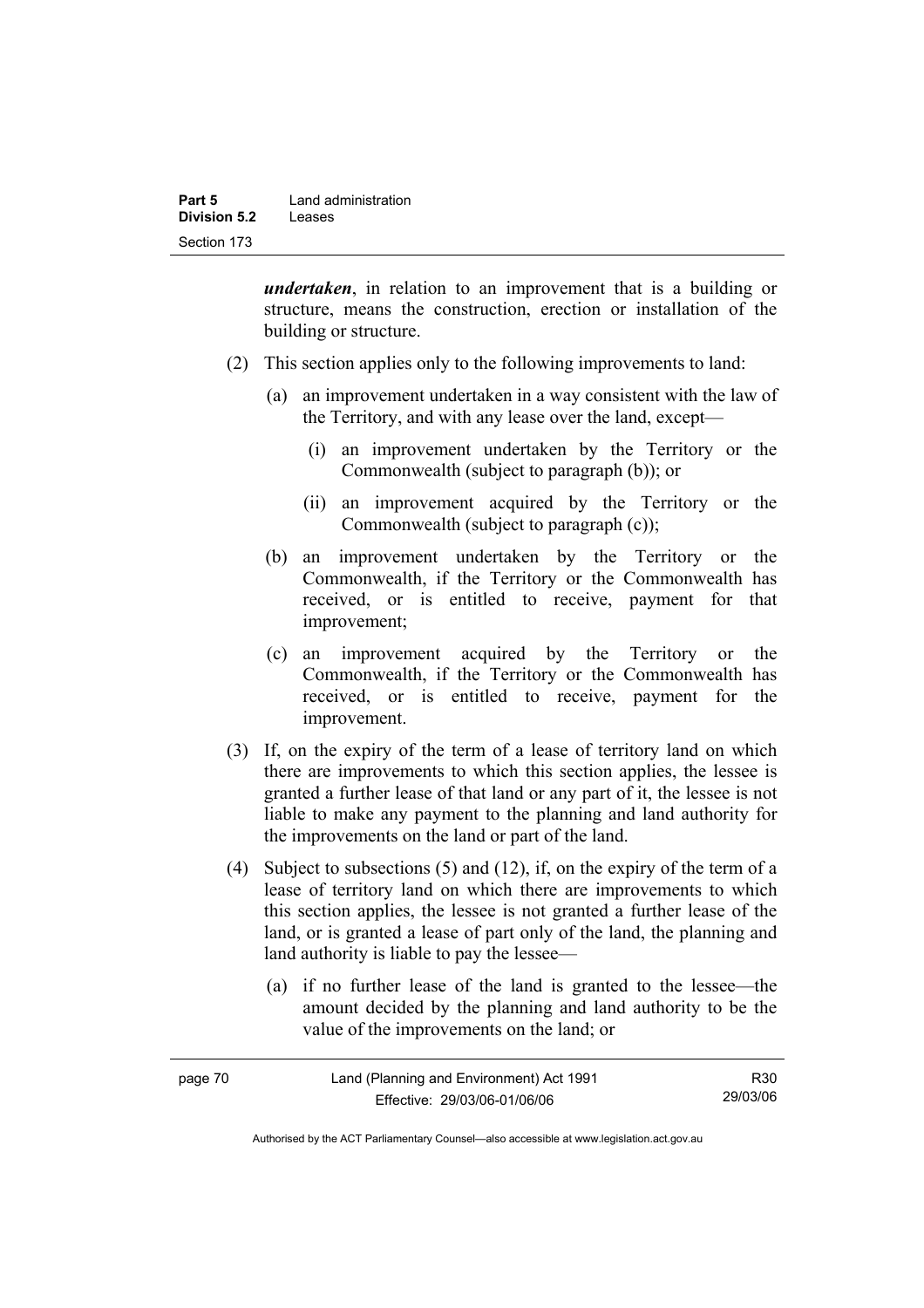- (b) if a further lease of part only of the land is granted to the lessee—the amount decided by the planning and land authority to be the value of the improvements to which this section applies on the part of the land not so leased.
- (5) Before the end of the term of a lease of territory land, the planning and land authority may declare that the land comprised in the lease, or part of the land, is available for a further lease.
- (6) If the lessee does not elect to take a further lease of the land, or part of the land, declared to be available within 6 months after the end of the term of the lease, the amount of any expenditure reasonably incurred by the Territory, the planning and land authority or both, in relation to the grant of a lease of the land, or part of the land, to anyone else must be deducted from the amount payable to the lessee under this section.
- (7) Subject to subsections (9), (10) and (12), if a lease is surrendered or ended, the provisions of this section relating to the payment to the lessee of the value of the improvements on the land comprised in the lease on the expiration of the term apply (so far as applicable) as if the term of the lease had expired on the day of the surrender or ending.
- (8) Subject to subsections (9) and (12), if, before the expiry of the term of a lease of territory land, the planning and land authority withdraws all or part of the leased land from the lease under a provision of the lease, the provisions of this section relating to the payment to the lessee of the value of the improvements on the land on the expiry of the term apply (so far as applicable) as if the term of the lease had expired on the day of the withdrawal.
- (9) Subsection (7) or (8) applies in relation to a lease only if the lessee has fully complied with the provisions (if any) of the lease relating to the erection of a building on the land comprised in the lease.
- (10) If a lease is surrendered or ended, the planning and land authority may work out the amount of the expenditure reasonably incurred by

| R30      | Land (Planning and Environment) Act 1991 | page 71 |
|----------|------------------------------------------|---------|
| 29/03/06 | Effective: 29/03/06-01/06/06             |         |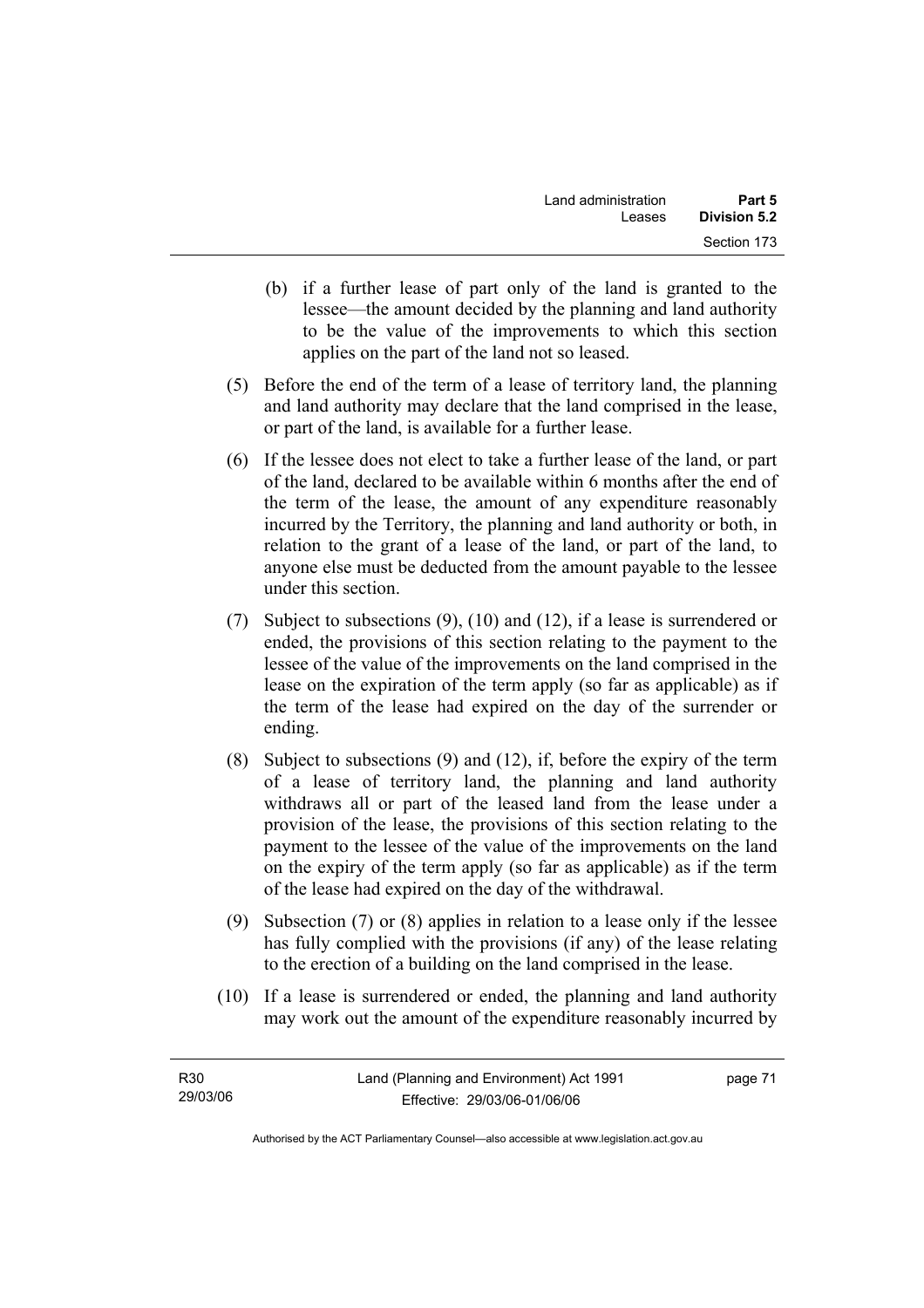the Territory, the planning and land authority or both, in relation to—

- (a) the surrender or ending of the lease; and
- (b) any grant of a further lease of the land or part of the land.
- (11) The amount worked out under subsection (10) must be deducted from any amount payable under subsection (7) to the lessee of the surrendered or ended lease.
- (12) Subsections (4), (7) and (8) apply in relation to a lease subject to any provisions of the lease that preclude or limit the right of the lessee to payment in relation to improvements on the land comprised in the lease.

## **174 Deciding value of improvements**

(1) In this section:

*assessment day* means—

- (a) in relation to land a lease of which has expired—the day of expiry; or
- (b) in relation to land a lease of which has been terminated or surrendered—the day of termination or surrender; or
- (c) in relation to land that has been withdrawn from a lease—the day of withdrawal.

*lessee*—see section 173.

*market value*, in relation to improvements on land, means the amount by which the improvements increase the value of the lease of the land, assuming that the lease, together with the improvements, were offered for sale on the open market on the day immediately before the prescribed day on the reasonable terms and conditions that a genuine seller might require.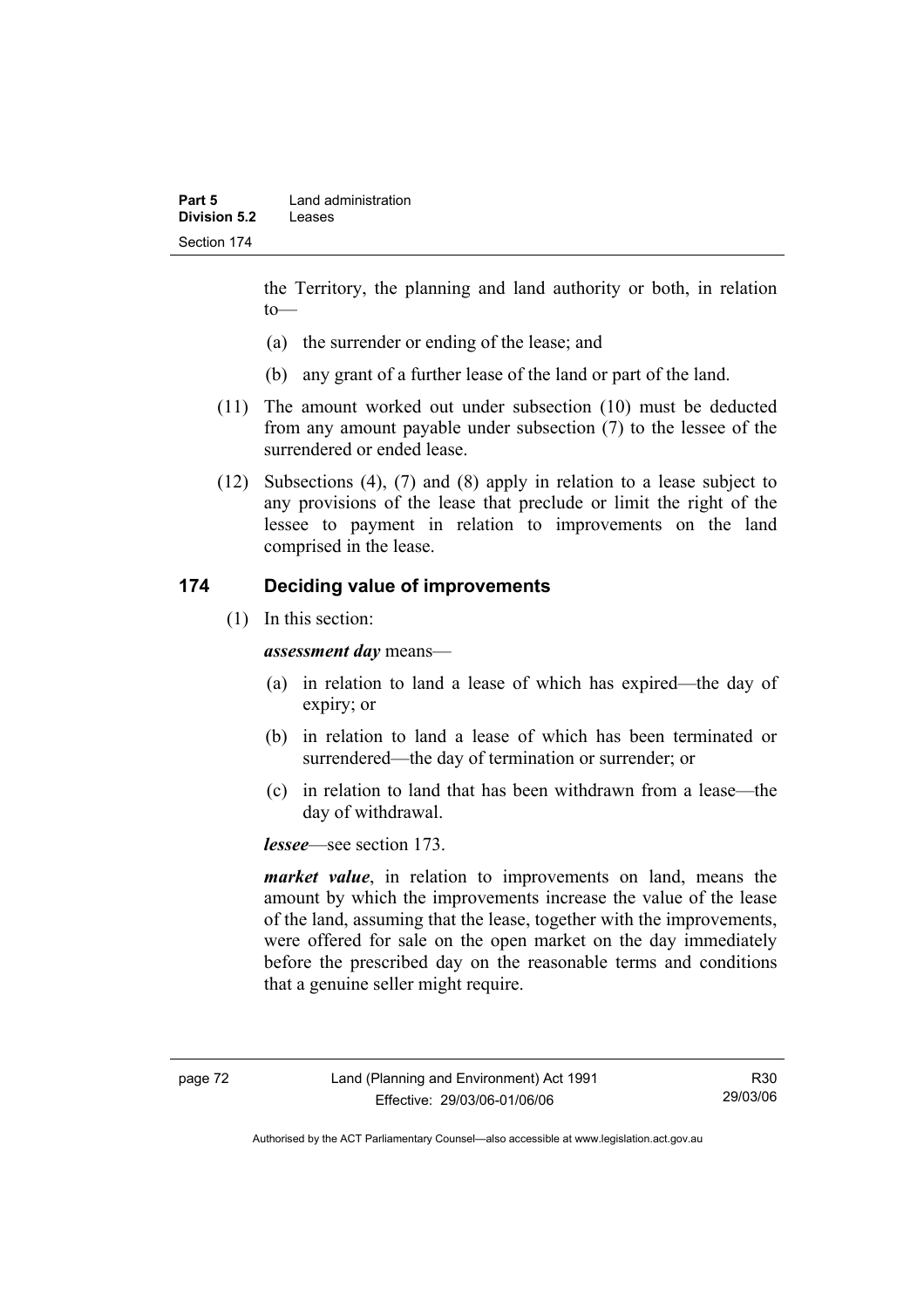- (2) If compensation is payable under section 173 in relation to improvements, the planning and land authority must, as soon as practicable after the assessment day in relation to the land where the improvements are situated, in writing, decide, in accordance with this section, the market value of the improvements on the land as at the assessment day.
- (3) If compensation is payable under section 173 (4), the planning and land authority must, in valuing the improvements, assume that a further lease of the land had been granted subject to the same provisions, and for the same term, as the lease that has expired.
- (4) If compensation is payable under section 173 (7), the planning and land authority must, in valuing the improvements, assume that the lease of the land had not been terminated or surrendered.
- (5) If compensation is payable under section 173 (8), the planning and land authority must, in valuing the improvements, assume that the leased land or part of the leased land had not been withdrawn from the lease.

## **175 Use of land for leased purpose**

- (1) Territory land in relation to which a lease has been granted, whether before or after the commencement of this part, must not be used for any purpose other than a purpose authorised by the lease, subject to this section.
- (2) Despite the lease of territory land for residential purposes, the land may also be used—
	- (a) for a home occupation within the meaning of the plan; or
	- (b) for a home business within the meaning of the plan, in accordance with an approval under part 6.
- (3) Despite the purpose permitted by a lease of territory land, the land may be used—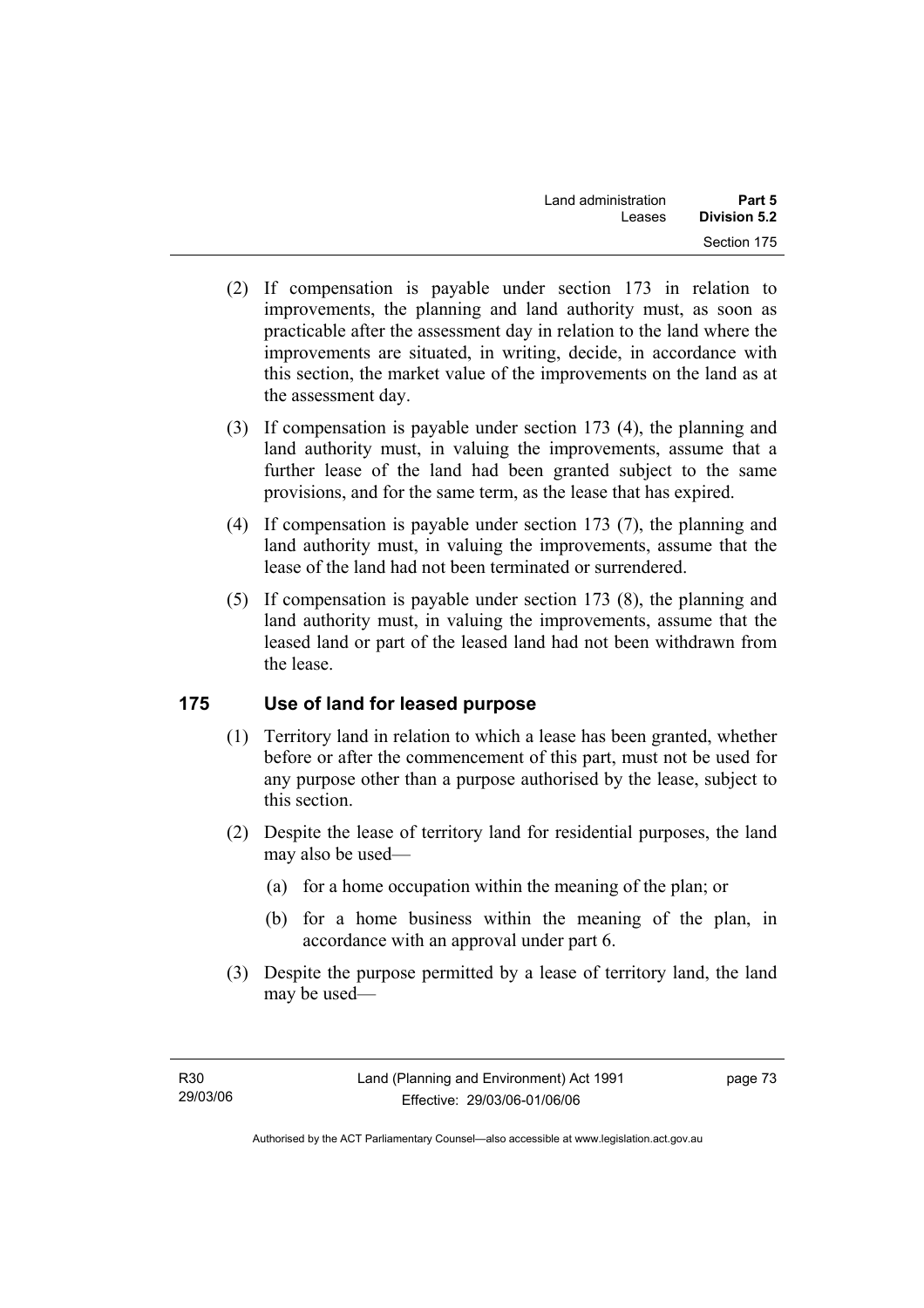| Part 5       | Land administration |
|--------------|---------------------|
| Division 5.2 | Leases              |
| Section 176  |                     |

- (a) for a development of a type prescribed by regulation, in accordance with an approval under part 6; or
- (b) for any other activity prescribed by regulation.

## **176 Variation of rent**

- (1) If the rent payable under a lease of territory land is varied in accordance with the provisions of the lease, the planning and land authority must give the lessee written notice of the variation by post.
- (2) A variation of rent mentioned in a notice under subsection (1) must come into operation on—
	- (a) the day 28 days after the day the notice is given; or
	- (b) if the lease under which the variation is made provides that the variation comes into operation on a later day—that later day.

### **177 Review of variations of rent**

- $(1)$  If—
	- (a) the rent payable under a lease of territory land is varied in accordance with the provisions of the lease; and
	- (b) the lease does not provide for the submission to arbitration of differences between the parties to the lease regarding variation of the rent;

the lessee may, within 28 days after receiving the notice under section 176 (1) relating to the variation, serve on the planning and land authority a written request that the authority review the variation.

- (2) The making of a request under subsection (1) does not affect the operation of the variation to which the request relates or prevent the taking of action to implement the variation.
- (3) If a request is made under subsection (1) in relation to a variation, the planning and land authority must review the variation and may

| page 74 | Land (Planning and Environment) Act 1991 | R30      |
|---------|------------------------------------------|----------|
|         | Effective: 29/03/06-01/06/06             | 29/03/06 |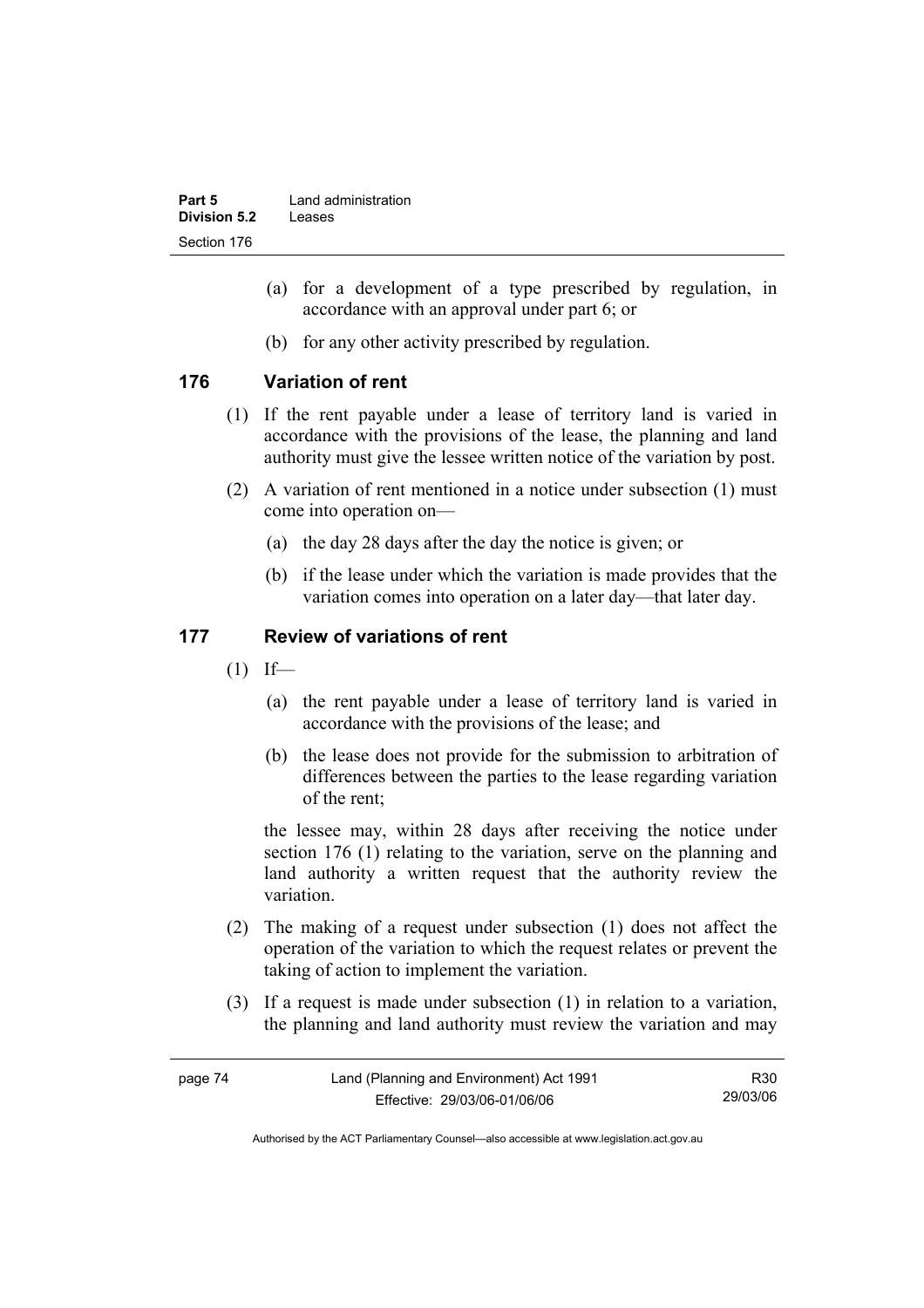confirm the variation or set it aside and substitute any other variation the authority considers appropriate.

## **178 Refund on lease surrender or termination**

- (1) This section applies if a lease of territory land is surrendered or terminated under this Act.
- (2) On application by the person surrendering the lease or the person whose lease has been terminated, the planning and land authority may authorise payment of the amount prescribed by regulation to the person.

*Note* A fee may be determined under s 287 for this provision.

- (3) The planning and land authority must not authorise the payment of an amount under this section otherwise than in accordance with criteria under subsection (4) for the authorisation of payments.
- (4) The Minister may, in writing, determine criteria for the authorisation of payments under this section.
	- *Note* The power to make a statutory instrument (including the statement of criteria) includes power to amend or repeal the instrument (see Legislation Act, s 46).
- (5) A determination is a disallowable instrument.
	- *Note* A disallowable instrument must be notified, and presented to the Legislative Assembly, under the Legislation Act.

## **179 Certificates of compliance**

 (1) Subject to subsection (4), if a building and development provision of a lease of territory land has been fully complied with, the planning and land authority must, on application by the lessee, issue a certificate of compliance to the effect that the provision has been so complied with.

*Note* A fee may be determined under s 287 for this subsection.

R30 29/03/06 page 75

Authorised by the ACT Parliamentary Counsel—also accessible at www.legislation.act.gov.au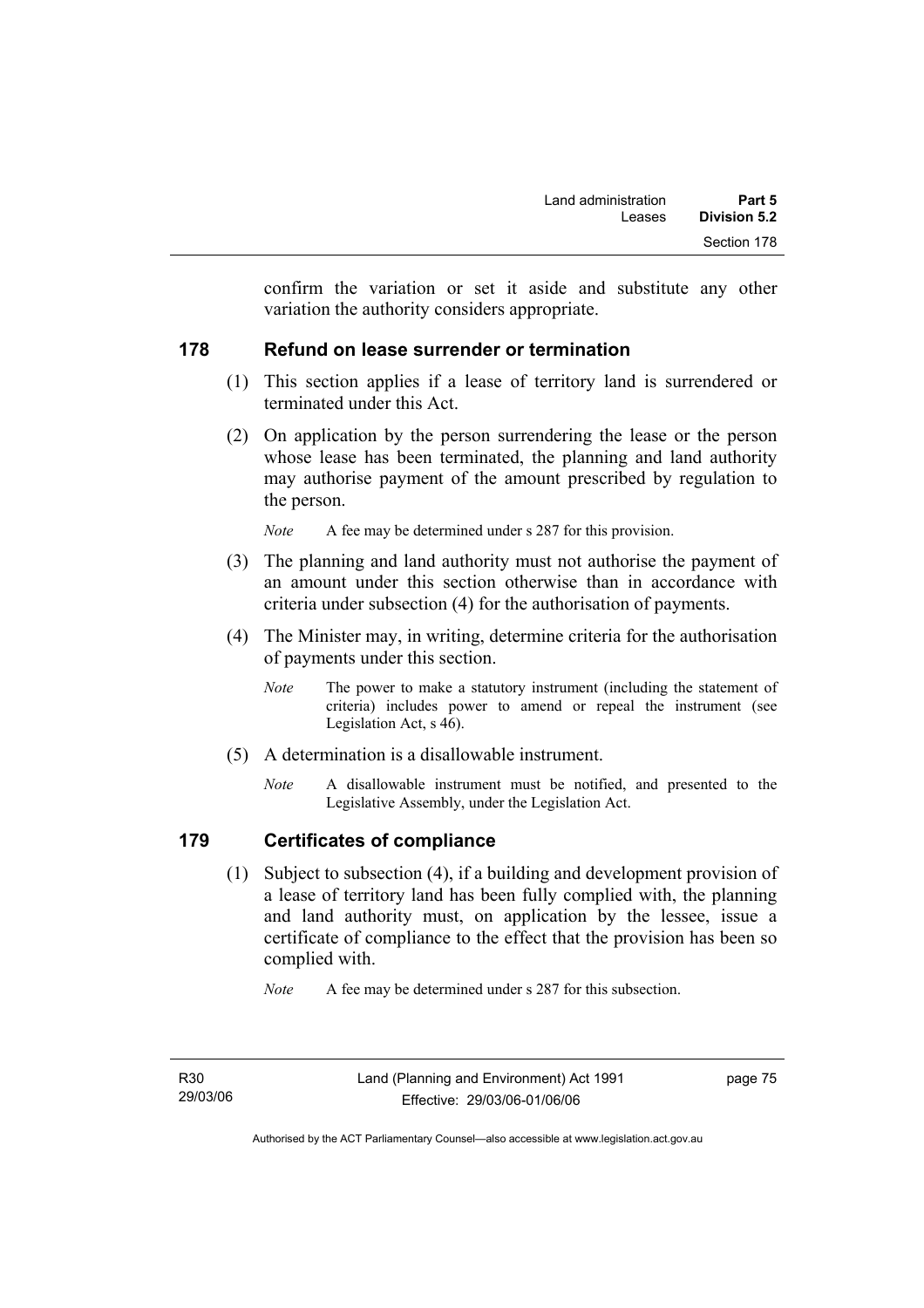| Part 5       | Land administration |
|--------------|---------------------|
| Division 5.2 | Leases              |
| Section 179  |                     |

- (2) Subject to subsection (4), if a building and development provision of a lease of territory land has been partially complied with, the planning and land authority may issue a certificate of compliance to that effect.
- (3) A certificate of compliance under subsection (2) may be issued subject to a condition (specified in the certificate) that the lessee provide security in a specified form against failure to complete specified outstanding work.
- (4) The planning and land authority must not issue a certificate of compliance in relation to a building and development provision to which a lease under the *Unit Titles Act 2001* is subject unless the other requirements of this section are satisfied and the authority is satisfied—
	- (a) for every other lease in relation to the same subdivision under the *Unit Titles Act 2001* that is subject to a building and development provision—that the provision has been complied with, or a certificate of compliance has been issued under this section in relation to that provision; or
	- (b) that the occupier of the unit that is held under the lease will not, as occupier, be substantially inconvenienced by works being carried out, or that are to be carried out, in compliance with a building and development provision to which the lease of the common property or another unit contained in the same subdivision under the *Unit Titles Act 2001* is subject.
- (5) For subsection (4), an occupier is substantially inconvenienced by works being, or to be, carried out if the works are being, or are to be, carried out to the common property, or another unit, in the same stage of the development as the occupier's unit.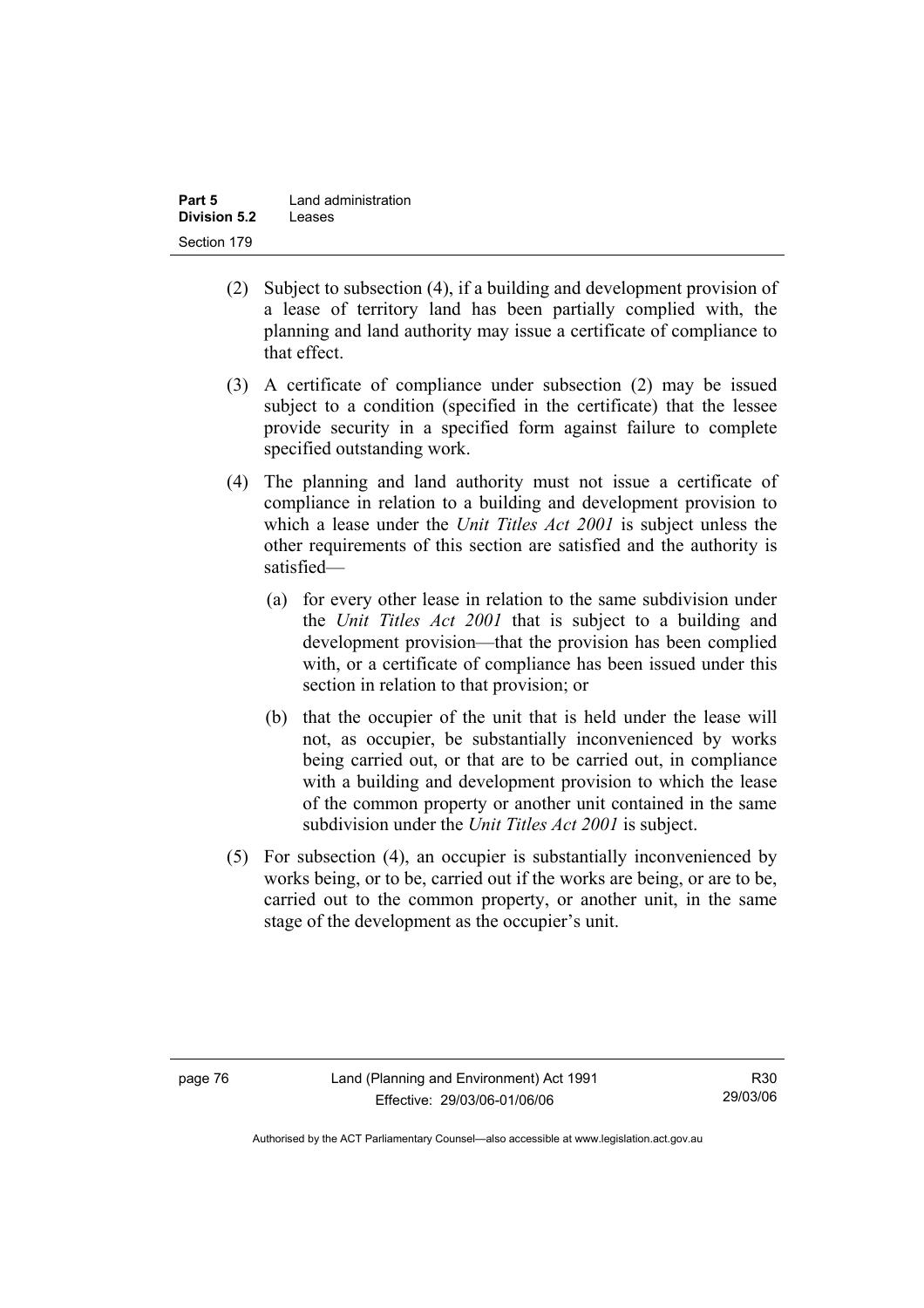## **180 Transfer of land subject to building and development provision**

- (1) If a lease of territory land contains a building and development provision, the lease, or an interest in the lease, is not capable of being assigned or transferred, either at law or in equity unless—
	- (a) the lessee has died; or
	- (b) the transfer or assignment is made under any of the following orders:
		- (i) an order of the Family Court;
		- (ii) an order of another court having jurisdiction under the *Family Law Act 1975* (Cwlth);
		- (iii) an order under the *Domestic Relationships Act 1994,*  part 3.2 adjusting the property interests of the parties in a domestic relationship; or
	- (c) the transfer or assignment happens by operation of, or under, bankruptcy or insolvency; or
	- (d) the lessee has obtained—
		- (i) a certificate of compliance under section 179; or
		- (ii) the consent of the planning and land authority under subsection  $(2)$  or  $(3)$ .
	- *Note* A consent under the *City Area Leases Ordinance 1936* may be taken to be a consent under s (2) (see s 292).
- (2) The planning and land authority may, in writing, consent to a legal or equitable assignment or transfer of a lease, or an interest in a lease, mentioned in subsection (1) if—
	- (a) the authority—
		- (i) is satisfied that the proposed assignee or transferee intends to comply with the building and development provision; and

| R30      | Land (Planning and Environment) Act 1991 | page 77 |
|----------|------------------------------------------|---------|
| 29/03/06 | Effective: 29/03/06-01/06/06             |         |

Authorised by the ACT Parliamentary Counsel—also accessible at www.legislation.act.gov.au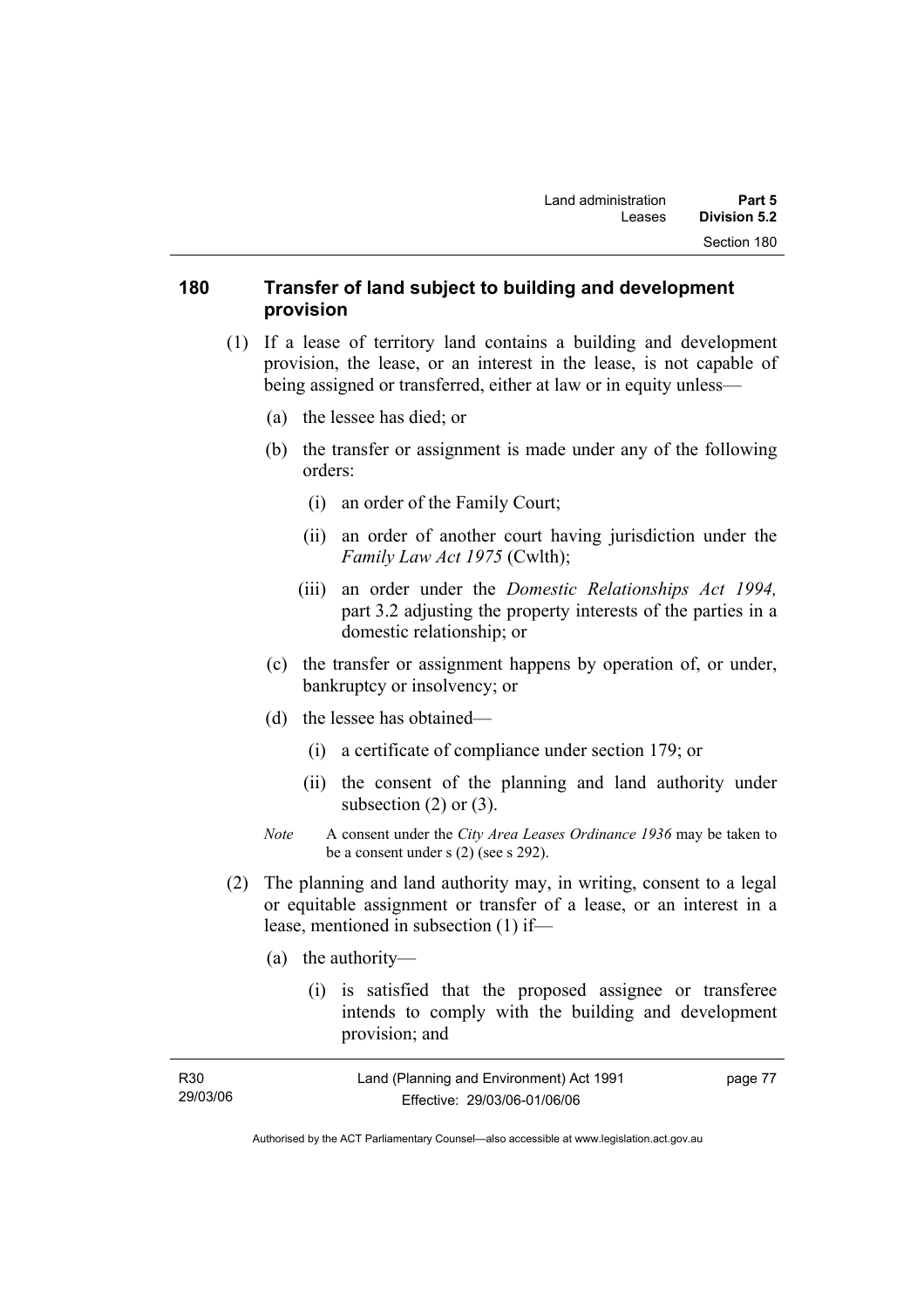| Part 5       | Land administration |
|--------------|---------------------|
| Division 5.2 | Leases              |
| Section 180  |                     |

- (ii) has been given the security (if any) required by the authority for compliance with the provision by the proposed assignee or transferee; and
- (b) either—
	- (i) the authority is satisfied that the lessee cannot, for personal or financial reasons, comply with the building and development provision; or
	- (ii) the proposed transferee or assignee (the *homebuyer*) has a contract with the person (the *builder*) proposing to transfer or assign the lease and, under the contract, the builder is required to build a home on the leased land for the homebuyer.
- *Note* A fee may be determined under s 287 for this provision.
- (3) The planning and land authority may also, in writing, consent to a transfer of a lease, or an interest in a lease, mentioned in subsection (1) if the proposed transfer is the first sale of an individual lease of undeveloped land by the person who provided the infrastructure on, and subdivided, the holding lease of which the individual lease is a subdivision.

*Note* A fee may be determined under s 287 for this provision.

- (4) In deciding under subsection (2) or (3) whether to consent to an assignment or transfer of a lease, the planning and land authority must take into consideration any matters determined by the Minister, in writing, for the subsection.
- (5) A determination under subsection (4) is a disallowable instrument.
	- *Note* A disallowable instrument must be notified, and presented to the Legislative Assembly, under the Legislation Act.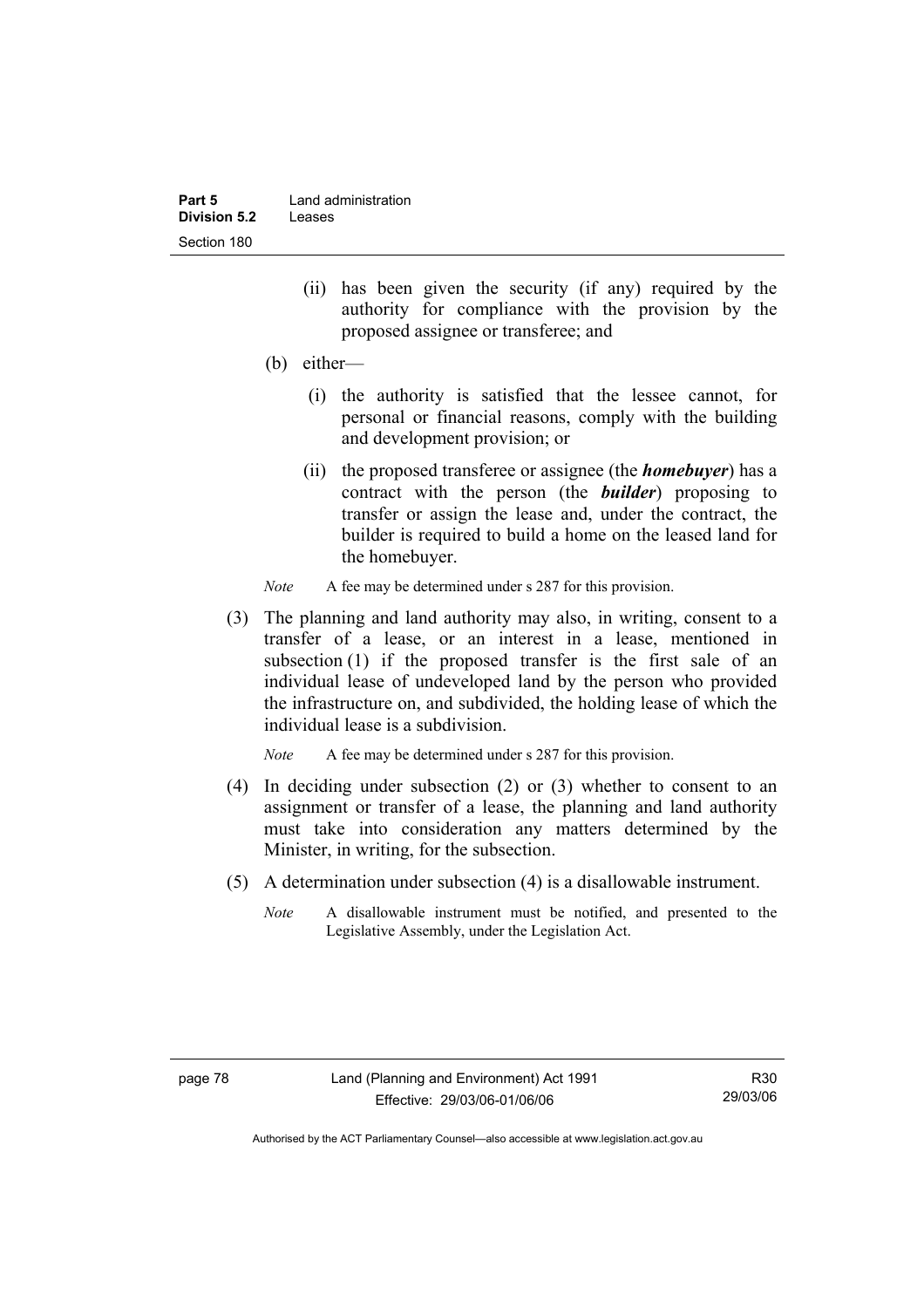## **181 Mortgage of leasehold subject to building and development provision**

If a lease contains a building and development provision, the lease, or an interest in the lease, is not capable of being mortgaged unless—

- (a) the lessee has obtained a certificate of compliance under section 179; or
- (b) the mortgage is required by the lessee—
	- (i) to enable the lessee to repay money borrowed by the lessee for the purpose of acquiring the lease or interest; or
	- (ii) to secure money borrowed by the lessee for the purpose of acquiring the lease or interest; or
	- (iii) to enable the lessee to comply with a building and development provision of the lease.

## **182 Land leased to be held as undivided parcel**

- (1) Subject to section 183, the land comprised in a lease of territory land must at all times be held and occupied by or under the lessee as 1 undivided parcel.
- (2) Subject to this part, the land comprised in a lease of territory land may be sublet and the lease and any interest in it may be assigned, transferred or mortgaged.

## **183 Power of lessee to sublet part of building or land in certain cases**

- (1) Any part of a building erected on land comprised in a lease of territory land may, subject to the lease and any sublease of the land, be sublet separately from the remainder of that building.
- (2) If a part of a building is sublet separately from the remainder of the building, any part of the parcel of land where the building is erected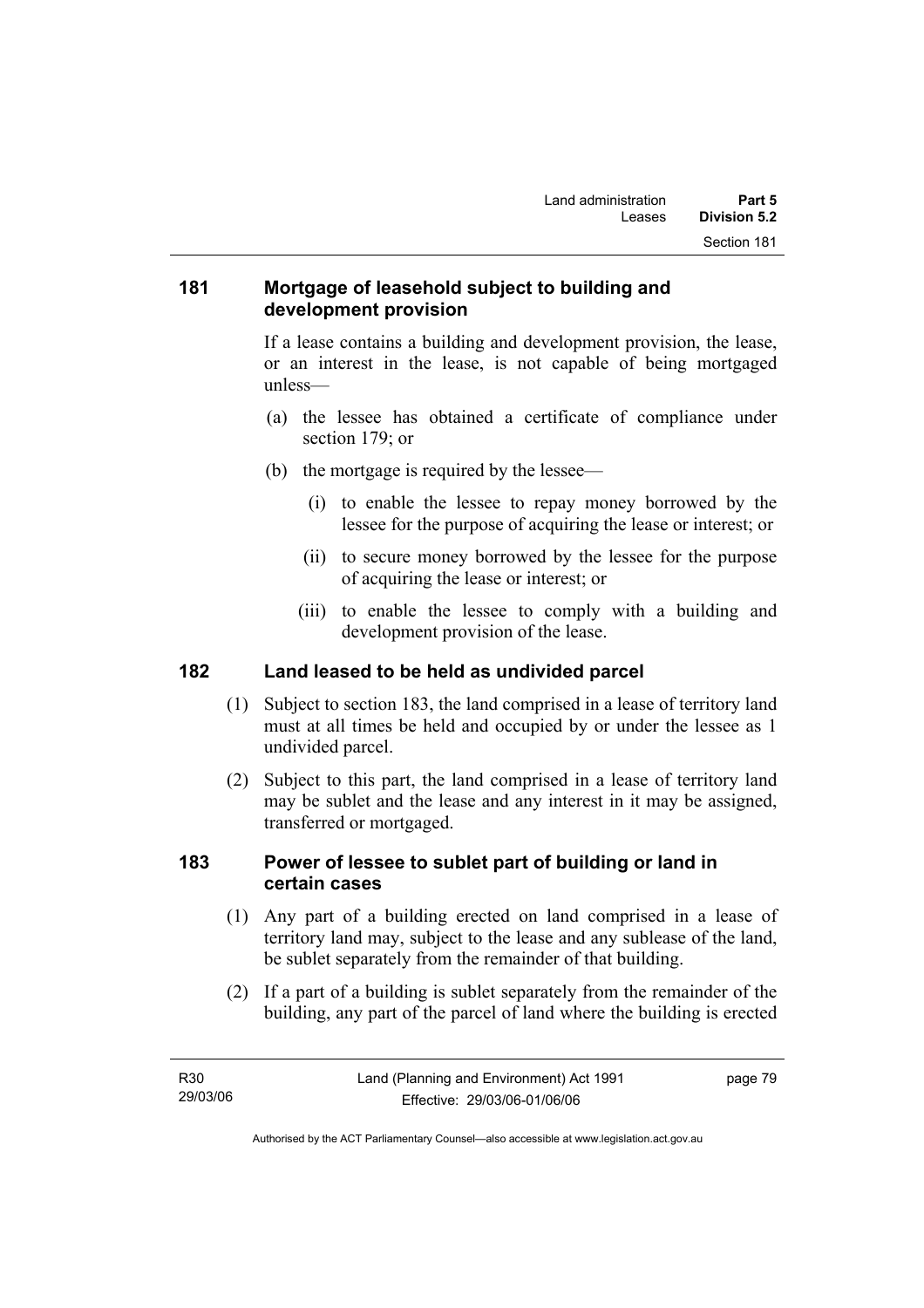| Part 5       | Land administration |
|--------------|---------------------|
| Division 5.3 | Variation of leases |
| Section 183A |                     |

may be sublet with the part of the building separately from the remainder of the parcel of land, provided that the part of the parcel of land so sublet adjoins that part of the parcel of land where the building is erected.

- $(3)$  If—
	- (a) a lease of territory land authorises the use of the land comprised in the lease as a mobile home park; and
	- (b) any part of the land is being used, or intended to be used, for the siting of a mobile home;

that part may, subject to the lease and any sublease of the land, be sublet separately from the remainder of the land.

(4) In subsection (3):

*mobile home* means a dwelling (whether or not on wheels) capable of being transferred from place to place and re-erected.

*mobile home park* means land used for the purpose of accommodating mobile homes or caravans, and includes a caravan park or camping ground.

# **Division 5.3 Variation of leases**

### **183A Effect qualified**

This division has effect subject to division 5.4 (Restrictions on rural leases).

### **184 Application to surrender and regrant of leases**

A reference in this division to the *variation* of a lease includes a reference to the surrender of a lease and the grant of a new lease to the same lessee, subject to different provisions, over land—

 (a) that is the whole or part of the land comprised in the surrendered lease; and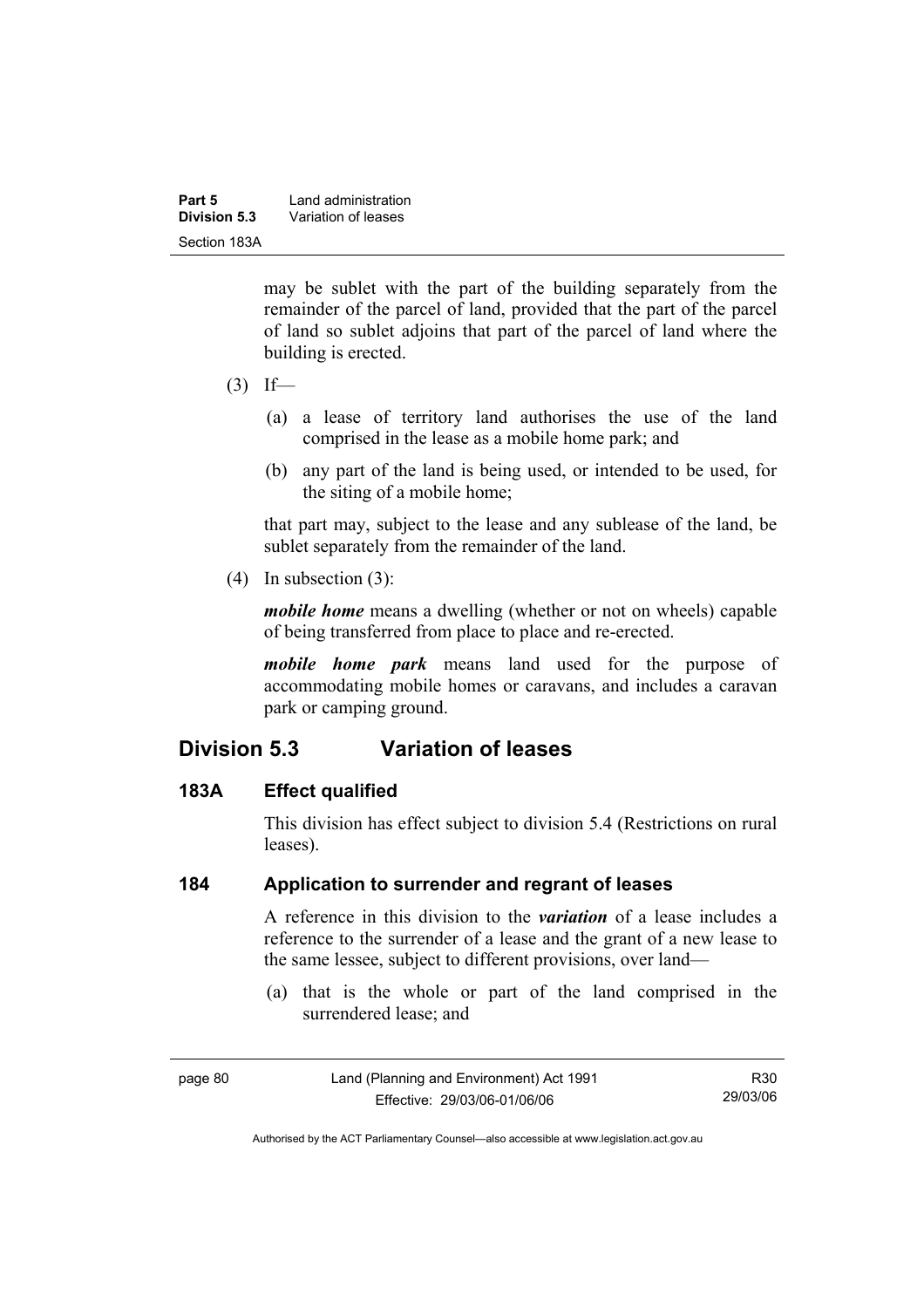(b) that is not defined land within the meaning of subdivision 2.3.4;

except if a lease is surrendered and a further lease is granted under section 171, section 171A or section 172.

#### **184A Variation of nominal rent lease—change of use charge**

- (1) The planning and land authority must not execute a variation of a nominal rent lease unless the lessee has paid the Territory any change of use charge decided by the authority under subsection (2), subject to any remission or increase under section 184C.
- (2) The planning and land authority must decide the change of use charge for a variation of a nominal rent lease in accordance with the formula—

$$
CUC = (V_1 - V_2) \times 75\%
$$

(3) In subsection (2):

*CUC* means the change of use charge payable for the variation of the lease.

 $V_1$  means the capital sum that the lease might be expected to realise if—

- (a) the lease were to be varied as proposed; and
- (b) the lease were offered for sale in good faith immediately after the variation on the reasonable terms and conditions that a genuine seller would require; and
- (c) the rent payable throughout the term of the lease were a nominal rent.

 $V_2$  means the capital sum that the lease might be expected to realise if—

 (a) the lease were not to be varied during the remainder of its term; and

| R <sub>30</sub> | Land (Planning and Environment) Act 1991 | page 81 |
|-----------------|------------------------------------------|---------|
| 29/03/06        | Effective: 29/03/06-01/06/06             |         |
|                 |                                          |         |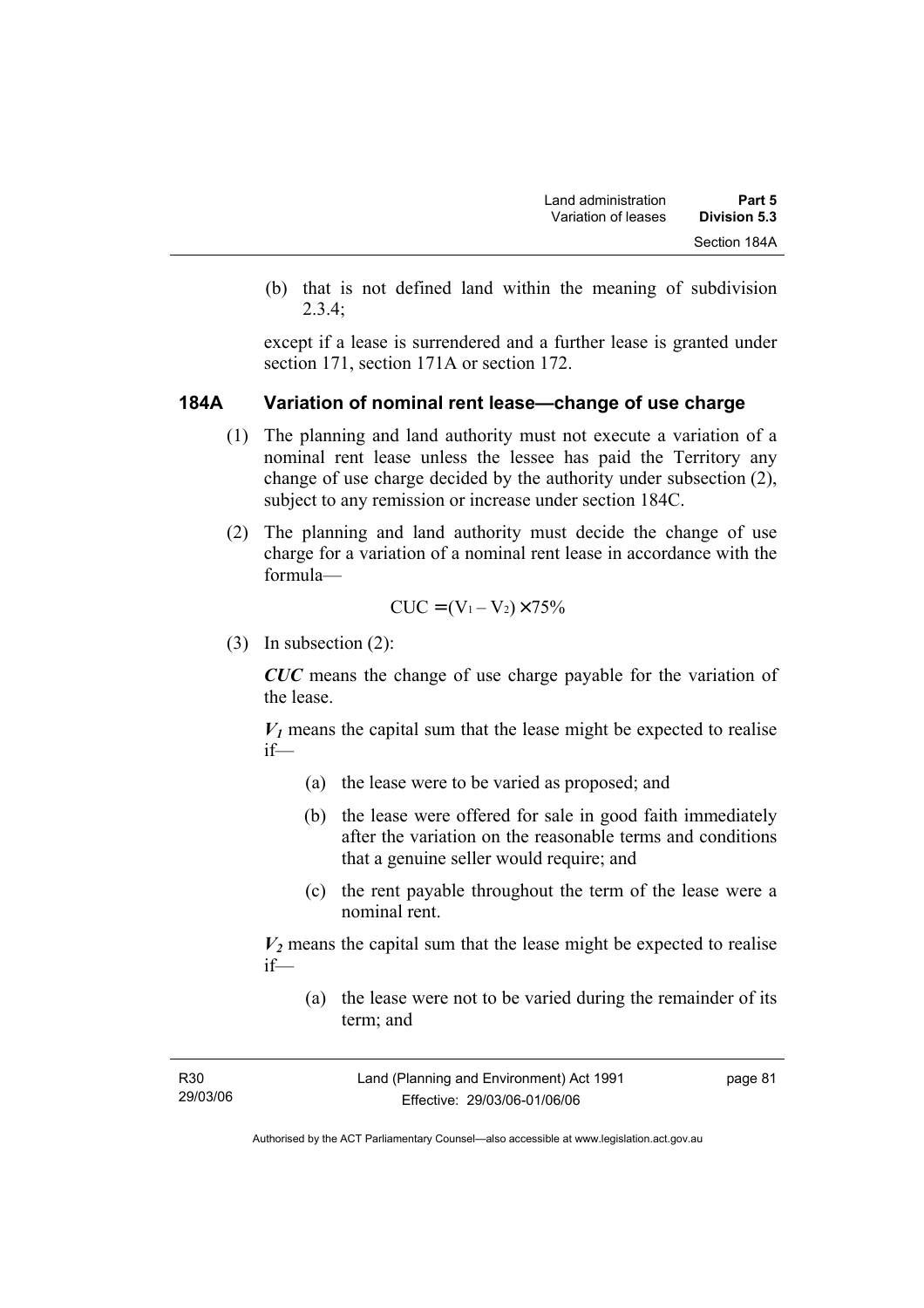- (b) the lease were offered for sale in good faith immediately before the variation on the reasonable terms and conditions that a genuine seller would require; and
- (c) the rent payable throughout the term of the lease were a nominal rent.
- (4) If the capital value assessed as  $V_1$  under subsection (3) is equal to or less than the capital value assessed as  $V_2$  under that subsection, no change of use charge is payable under subsection (1).
- (5) So far as this section applies, because of section 184, to the surrender of a lease and the grant of a new lease—
	- (a) the reference in subsection (3), definition of  $V_I$ , paragraph (c) to the term of the lease is a reference to the term of the new lease; and
	- (b) the reference in subsection (3), definition of  $V_2$ , paragraph (c) to the term of the lease is a reference to the term of the lease to be surrendered.
- (6) A variation of a lease has no effect if the change of use charge payable under subsection (1) for the variation is not paid.

## **184C Change of use charge for variations of nominal rent leases**

- (1) On application by the lessee of a nominal rent lease who applies for a variation of the lease, the planning and land authority must remit a change of use charge under section 184A (Variation of nominal rent lease—change of use charge) in circumstances prescribed by regulation.
- (2) The planning and land authority must increase a change of use charge under section 184A in circumstances prescribed by regulation.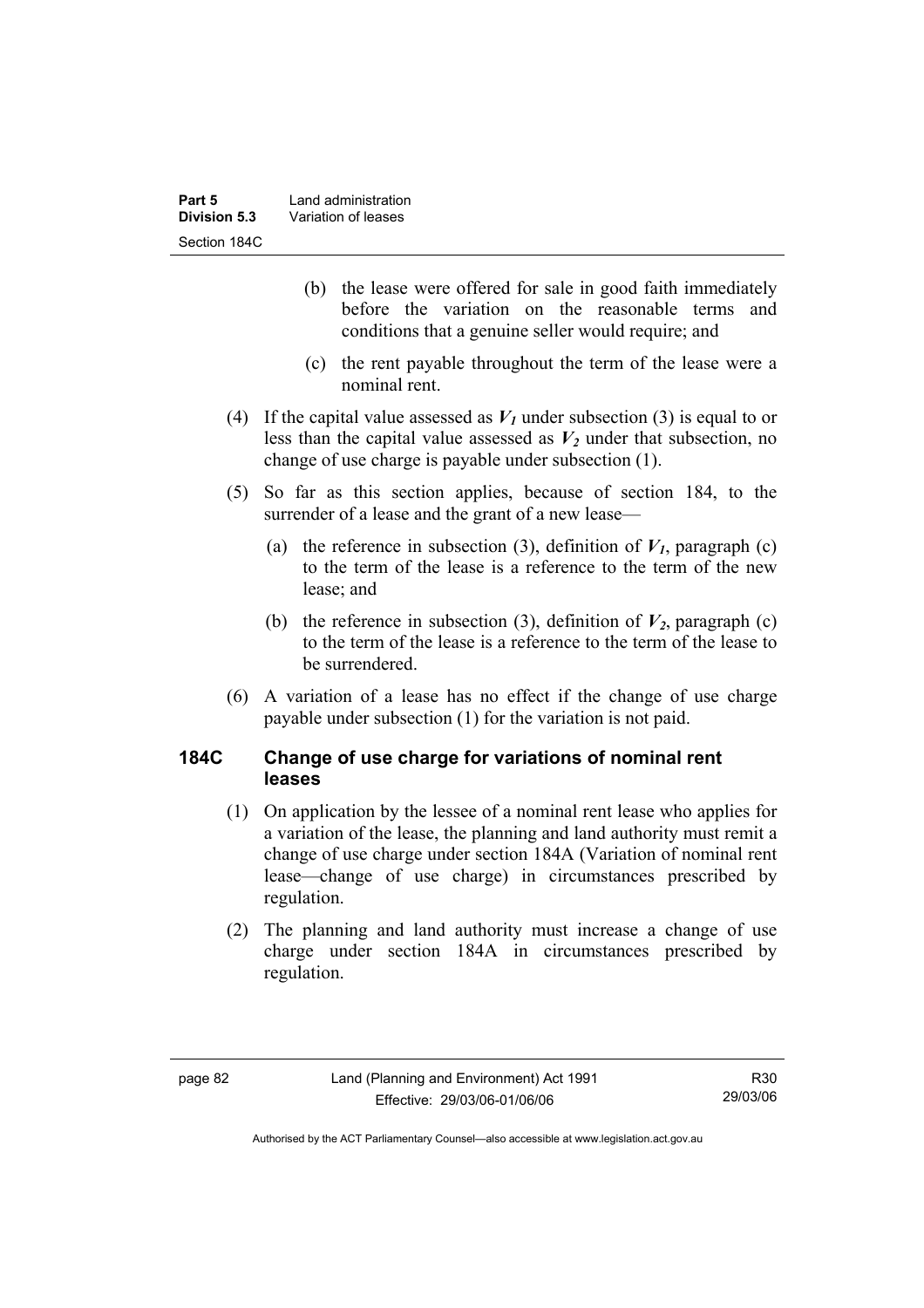#### **184D Variation of rental leases**

- (1) The planning and land authority must not execute a variation of a rental lease unless any rent and additional rent payable under the lease up to the day of variation has been paid.
- (2) If the planning and land authority executes a variation of a rental lease, the authority must reappraise the rent payable under the lease, following (to the extent possible) the method provided by the rental provisions of the lease.
- (3) If the planning and land authority executes a variation of a rental lease, the rent payable under the lease is to be adjusted in accordance with the reappraisal under subsection (2) with effect from the date of variation.
- (4) Subsections (2) and (3) do not apply to a variation of a rental lease—
	- (a) to reduce the rent payable to a nominal rent; or
	- (b) otherwise affecting the rental provisions of the lease.

#### **185 Advice of rent payable on variation of lease**

If the planning and land authority agrees to a variation of a lease of territory land, being a lease under which rent or additional rent is payable, it must—

- (a) calculate the amount that would be payable under the lease for rent and additional rent up to the day when it expects the variation to be executed; and
- (b) give the lessee written notice of—
	- (i) the amount calculated for rent and additional rent under paragraph (a); and
	- (ii) the day up to which the amount payable for rent and additional rent has been calculated; and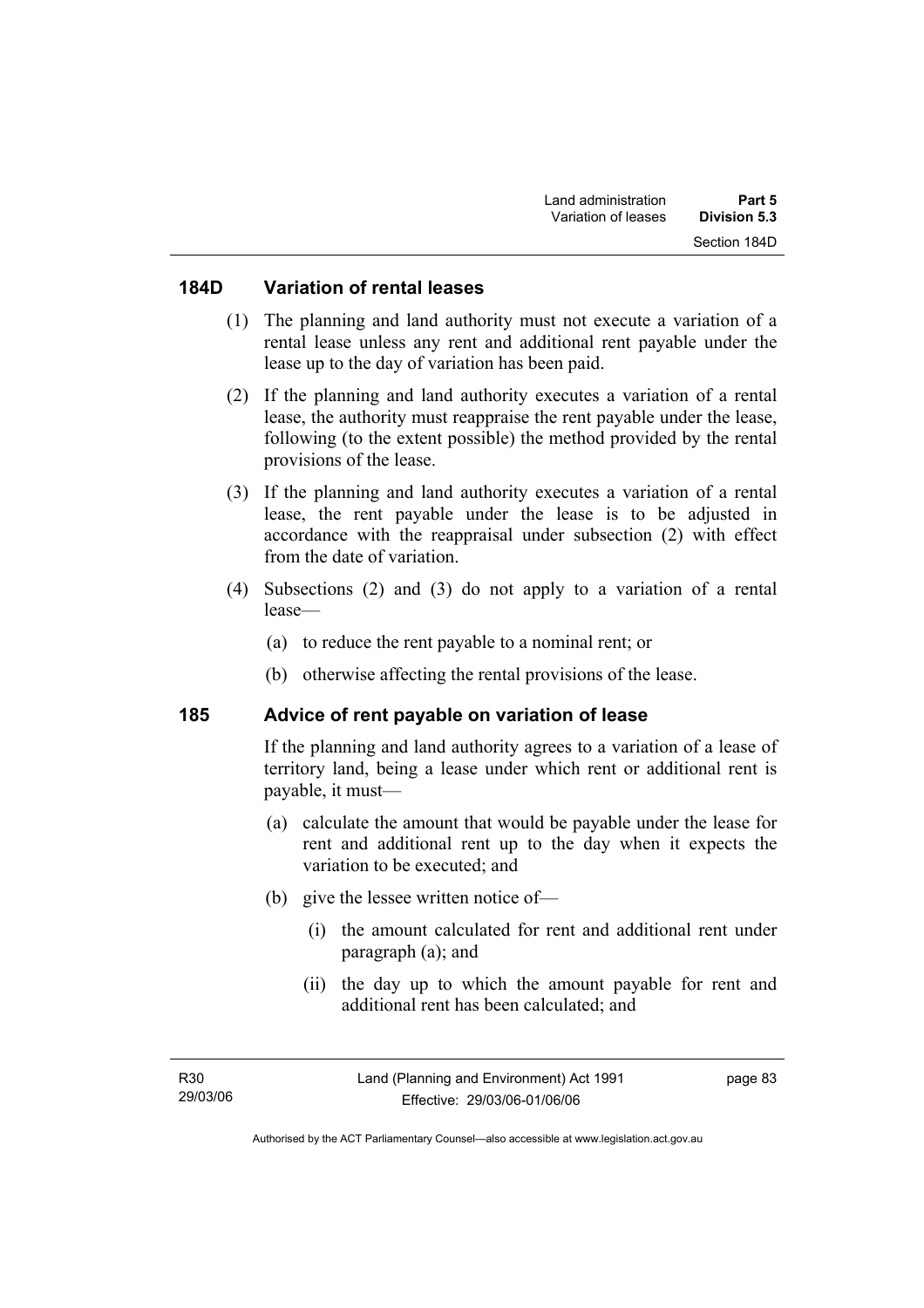| Part 5       | Land administration |
|--------------|---------------------|
| Division 5.3 | Variation of leases |
| Section 186  |                     |

 (iii) the day by which the authority requires payment of the amount specified under subparagraph (i) to enable the variation of the lease to be executed on the day specified under subparagraph (ii).

#### **186 Variation of lease to pay out rent**

- (1) A lease must not be varied to reduce the rent payable to a nominal rent unless—
	- (a) the lease is included in a prescribed class of leases; and
	- (b) all amounts payable to the Territory up to the day of variation of the lease for rates and land tax levied in relation to the land comprised in the lease have been paid; and
	- (c) the provisions of the lease requiring the lessee to develop the land comprised in the lease have been complied with up to the day of the variation; and
	- (d) the lessee has paid the Territory an amount decided by the planning and land authority by reference to any policy direction made under subsection (2).
- (2) The Minister may, in writing, make policy directions for subsection  $(1)$   $(d)$ .
- (3) A policy direction under subsection (2) is a disallowable instrument.

- (4) If a lease of Territory land is varied to reduce the rent payable to a nominal rent, the lease as varied must provide that the lessee is to pay a rent of 5 cents per annum if and when that rent is demanded.
- (5) The requirements of this section are in addition to, and not in substitution for, the requirements of the other provisions of this Act relating to the variation of leases.

*Note* A disallowable instrument must be notified, and presented to the Legislative Assembly, under the Legislation Act.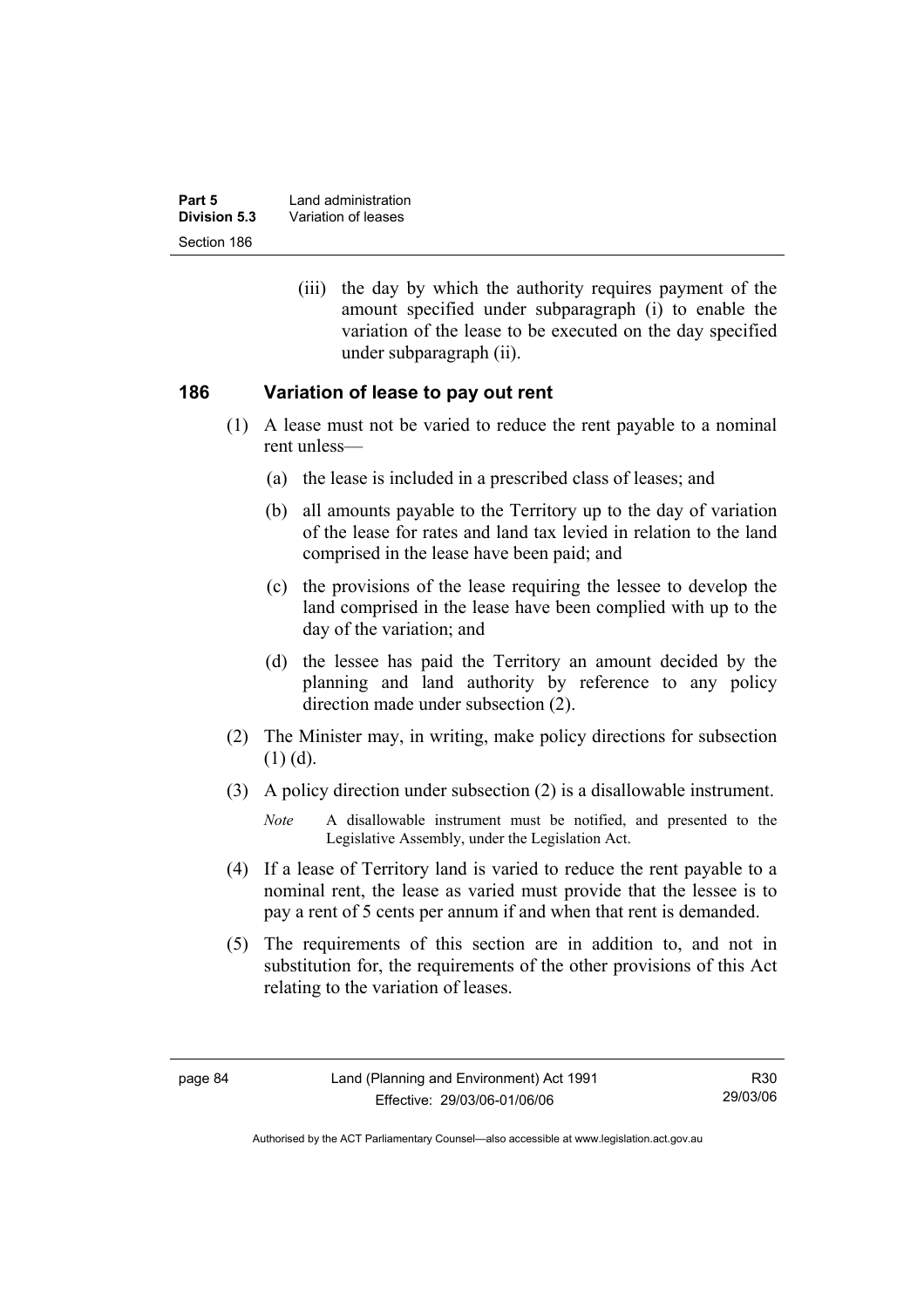#### **186A No variations to extend term**

The planning and land authority must not execute a variation of a lease of territory land to extend the term of the lease.

## **Division 5.4 Restrictions on rural leases**

#### **186B Definitions for div 5.4**

In this division:

*dealing*, in relation to a lease, means—

- (a) assigning or transferring the lease; or
- (b) subletting the land comprised in the lease or any part of it; or
- (c) parting with possession of the land comprised in the lease or any part of it.

#### *discharge amount—*

- (a) in relation to a special Pialligo lease—means an amount decided in accordance with section 186F; or
- (b) in any other case—means an amount decided in accordance with section 186E.

*earlier index number***,** for a lease, means the last index number issued before the lease was granted under section 161 or section 171A.

*holding period* is a period ending—

- (a) in relation to a long lease—10 years after the lease is granted; or
- (b) in relation to a short lease—at the end of  $\frac{1}{3}$  the term of the lease.

*index number*—see section 186G.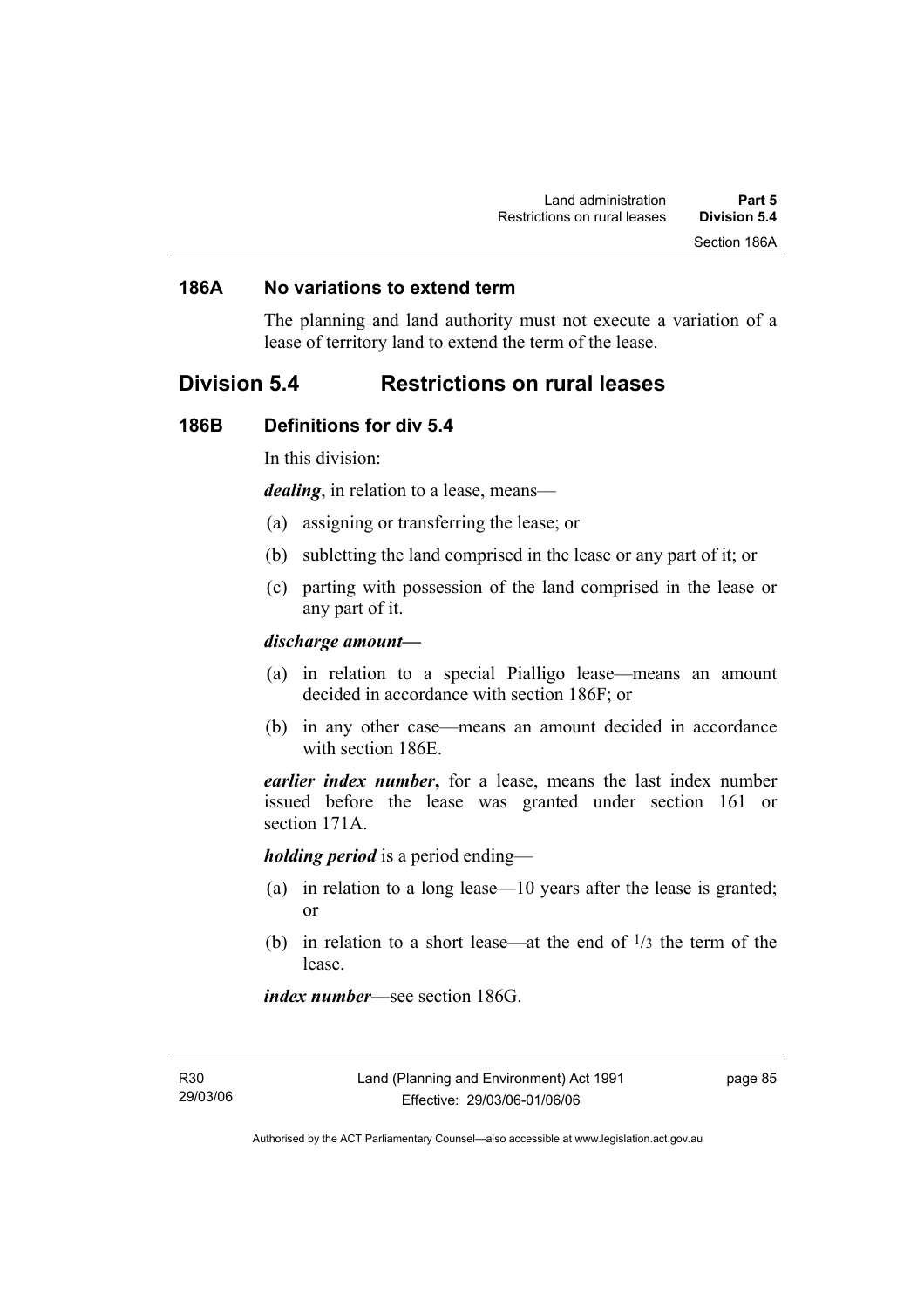#### *later index number* means—

- (a) for a special Pialligo lease—the last index number issued before the discharge amount is to be paid; or
- (b) for any other lease—the last index number issued before the last amount is worked out under section 186E.

*long lease* means a lease for a term of at least 21 years.

*short lease* means a lease for a term less than 21 years.

*special Pialligo lease* means a lease comprising land in block 6, 12, 13, 14, 15, 19, 20 or 52 of section 2 of the district of Majura.

## **186C Land management agreements**

- (1) The planning and land authority may—
	- (a) grant a rural lease; or
	- (b) grant a further rural lease; or
	- (c) vary a rural lease; or
	- (d) consent to the assignment or transfer of a rural lease;

only if the person to whom the lease is to be granted, assigned or transferred, or the person whose lease is to be varied, (the *relevant person*) has entered into an agreement that complies with this section with the Territory about managing the rural land subject to the lease.

- (2) An agreement complies with this section if it is—
	- (a) in accordance with a form approved by the Minister under section 287A (Approved forms) for this section; and
	- (b) signed by—
		- (i) the conservator; and
		- (ii) the relevant person.

page 86 Land (Planning and Environment) Act 1991 Effective: 29/03/06-01/06/06

Authorised by the ACT Parliamentary Counsel—also accessible at www.legislation.act.gov.au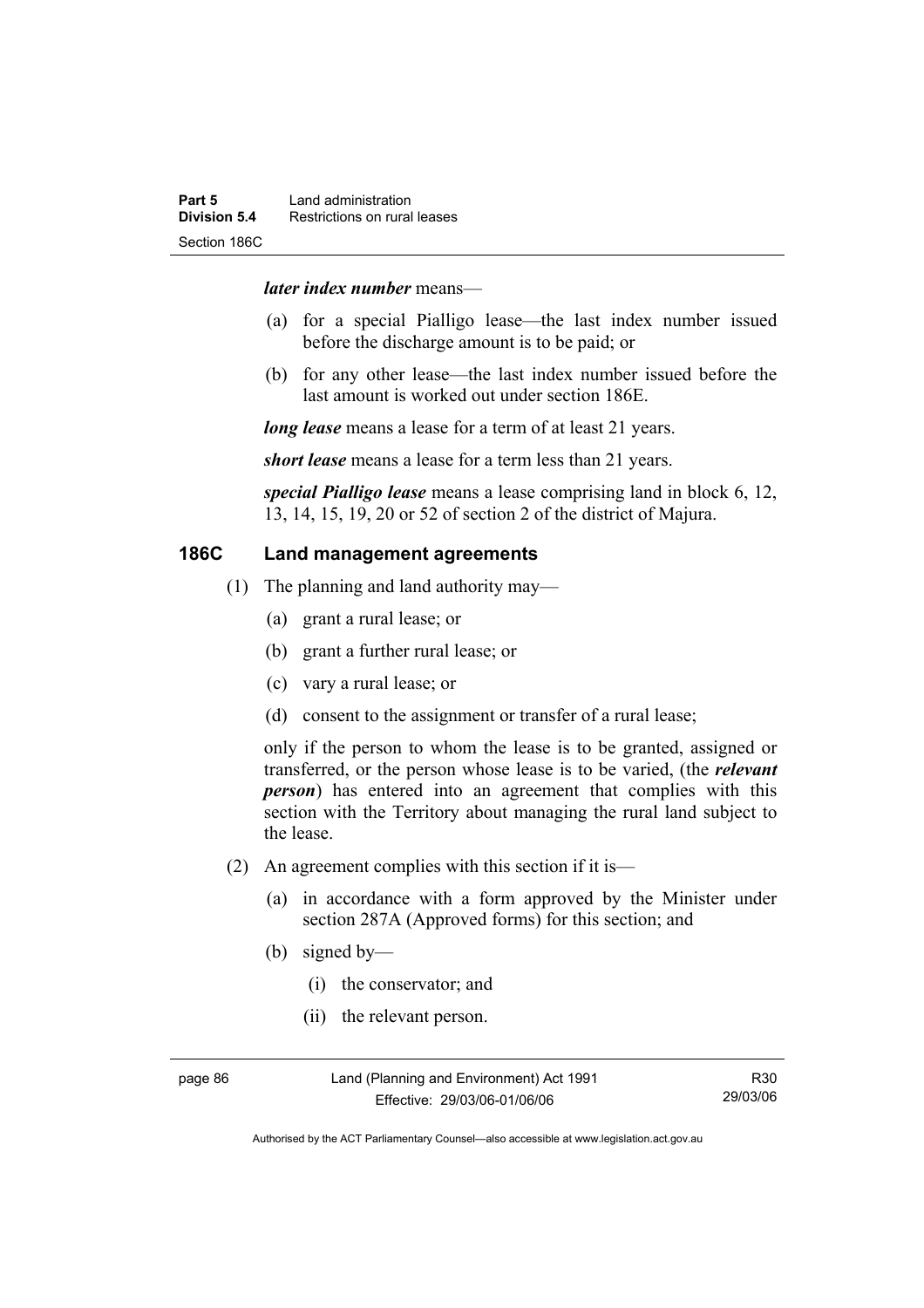(3) An agreement may contain a provision allowing the agreement to be varied other than by agreement between the parties.

## **186D Dealings with rural leases**

- (1) This section applies to—
	- (a) a rural lease granted under section 161 (Granting of leases) after 15 December 1999 for consideration less than the market value of the lease; and
	- (b) a lease granted under section 171A (Grant of further rural leases) after 15 December 1999 on the payment of an amount worked out on the application of an amount condition mentioned in section 171A (3) (a).
- (2) However, this section does not apply to a lease mentioned in subsection (1) (b) that was granted on the surrender of a lease for which a discharge amount had been paid.
- (3) A lessee, or other person with an interest in the lease, may deal with a lease to which this section applies within the holding period only with the written consent of the planning and land authority.
- (4) A dealing in relation to a lease made or entered into without consent has no effect.
- (5) The planning and land authority must consent under this section to a dealing if—
	- (a) the person to whom—
		- (i) the lease is being assigned or transferred; or
		- (ii) the land comprised in the lease, or part of it, is sublet; or
		- (iii) possession of the land comprised in the lease, or part of it, is being given;

is the lessee's domestic partner or child; or

(b) the discharge amount has been paid in relation to the lease;

| R30      | Land (Planning and Environment) Act 1991 | page 87 |
|----------|------------------------------------------|---------|
| 29/03/06 | Effective: 29/03/06-01/06/06             |         |

Authorised by the ACT Parliamentary Counsel—also accessible at www.legislation.act.gov.au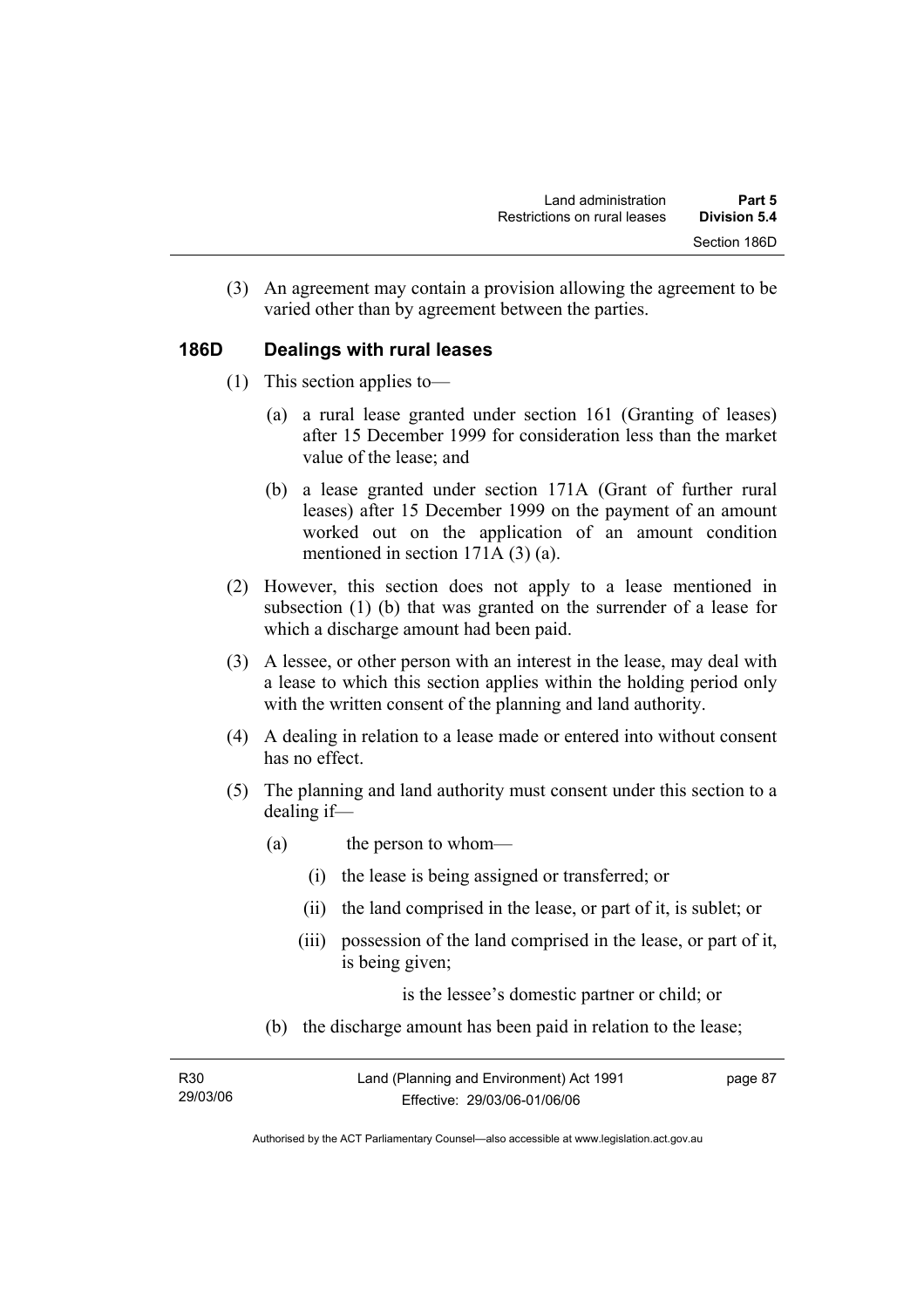but may not consent otherwise.

- (6) The validity of a dealing made or entered into with the consent of the planning and land authority under subsection (5) is not affected—
	- (a) by a defect or irregularity in relation to the giving of the consent; or
	- (b) because a ground, or all grounds, for the consent had not arisen.
- (7) In this section:

*child*, of a lessee, includes a child of the lessee's domestic partner.

## **186E Discharge amount**

 (1) The discharge amount for a lease (other than a special Pialligo lease) is the amount decided in accordance with the formula—

 $(y) \times 50\%$  + owed amount earlier index no ((last amount - (first amount  $\times \frac{\text{later index no}}{\text{in} \cdot \cdot \cdot \cdot}$ )) $\times$  50%) +

(2) In this section:

*earlier index no*—see section 186B, definition of *earlier index number*.

*first amount* means—

- (a) in relation to a nominal rent lease—the consideration for the lease when granted under section 161 or section 171A; or
- (b) in relation to a short lease—the value of the lease decided when the lease was granted under section 161 or section 171A; or
- (c) in relation to any other lease—any consideration for the lease when granted under section 161 or section 171A plus any amount to be paid under the lease;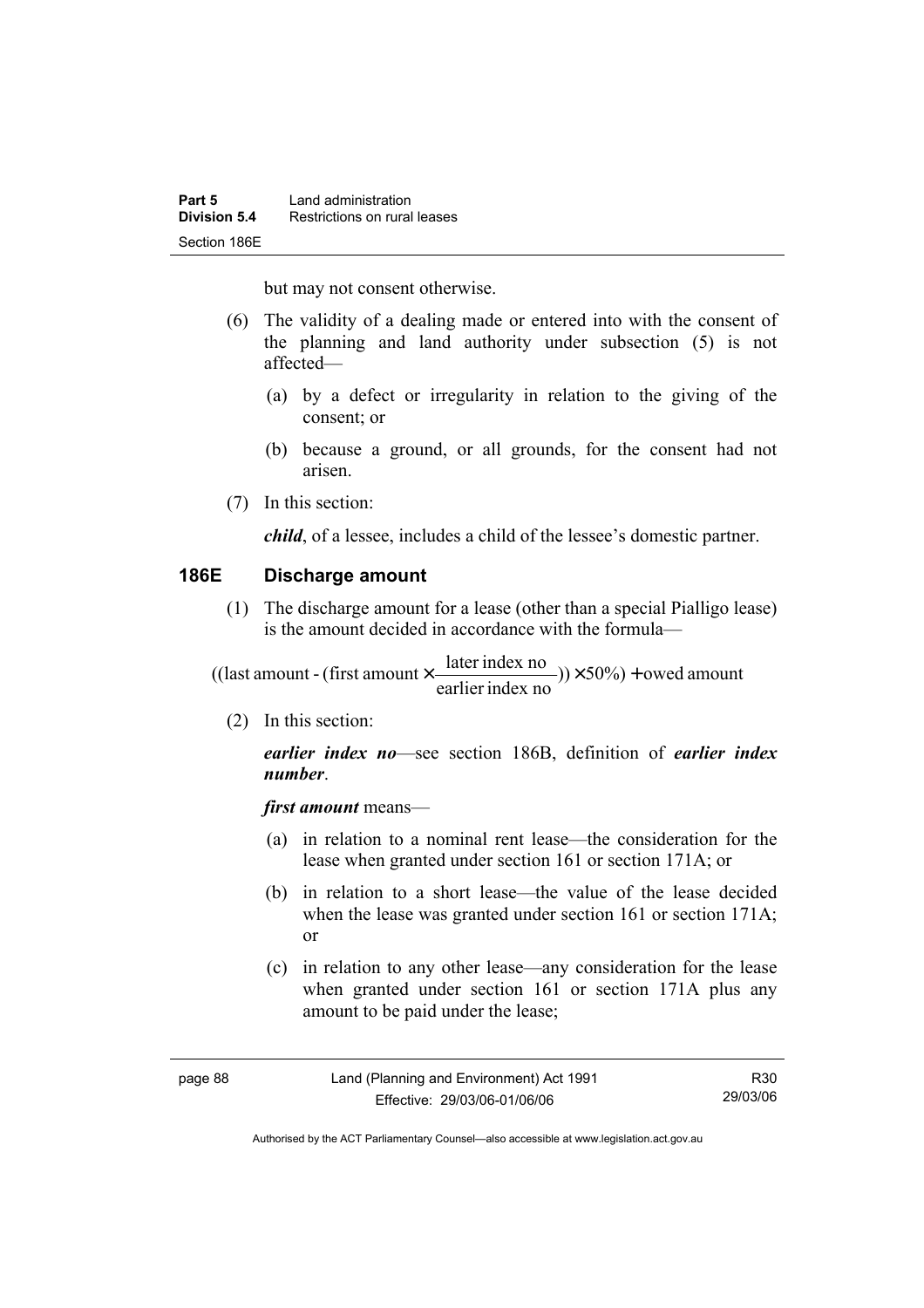other than an amount attributable to lessee-owned improvements to the land comprised in the lease.

*last amount*, in relation to a lease, means—

- (a) the consideration for the dealing with the lease, not including any amount attributable to lessee-owned improvements to the land comprised in the lease; or
- (b) if—
	- (i) there is no consideration; or
	- (ii) the dealing relates to only part of the land comprised in the lease; or
	- (iii) the consideration is less than the market value of the lease;

 the market value of the lease, not including any amount attributable to the lessee-owned improvements to the land comprised in the lease.

#### *later index no*—see section 186B, definition of *later index number*.

#### *owed amount* means—

- (a) in relation to a long lease—any amount remaining to be paid under the lease, even if the amount is not owing; or
- (b) in relation to a short lease—any rent and additional rent payable under the lease up to the day of the dealing with the lease.

## **186F Discharge amount—special Pialligo leases**

 (1) The discharge amount for a special Pialligo lease granted less than 1 year before the discharge amount is to be paid is an amount equal to the total of the amount paid and the owed amount for the lease.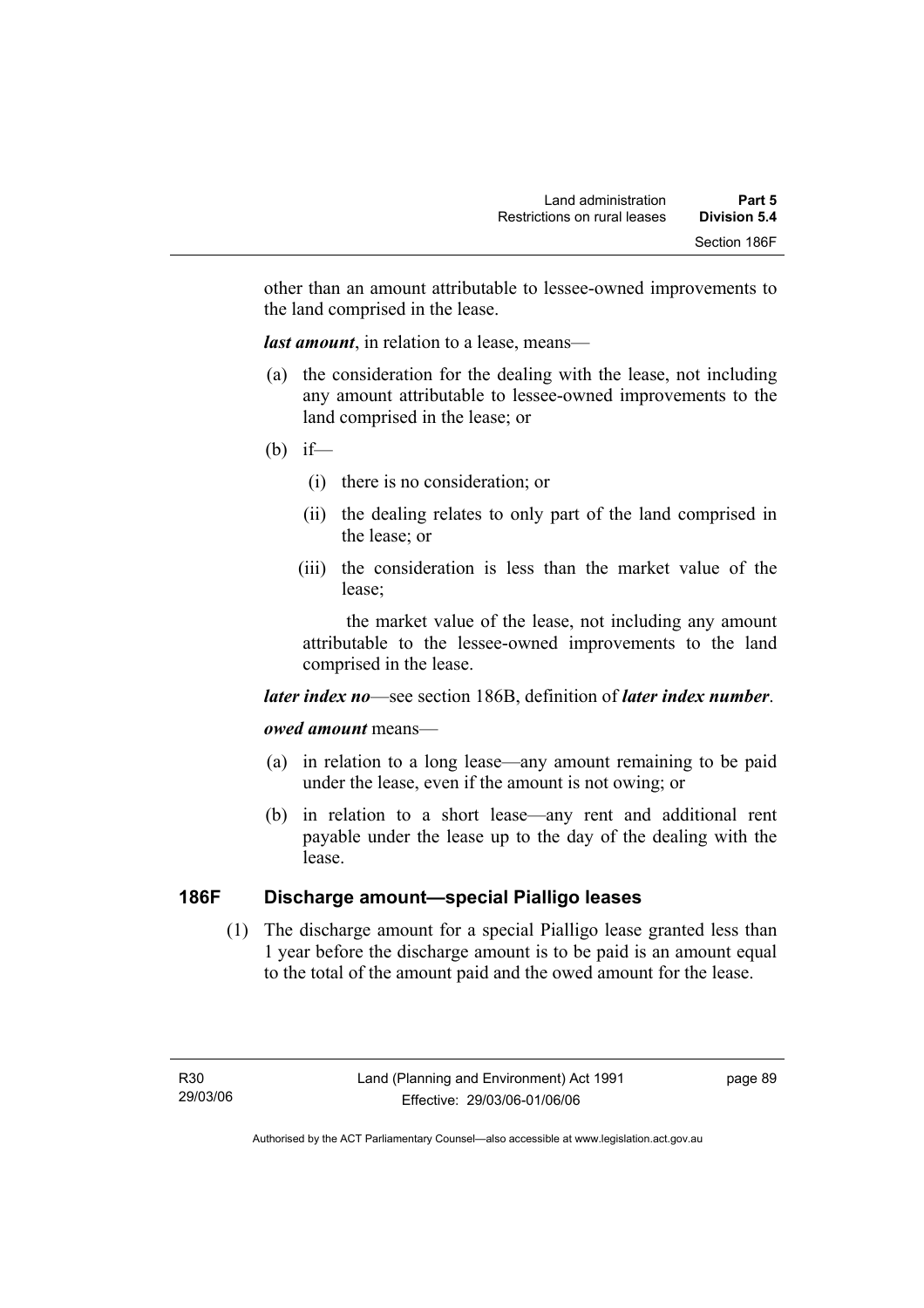(2) The discharge amount for a special Pialligo lease granted at least 1 year before the discharge amount is to be paid is the amount decided in accordance with the formula—

 $) +$  owed amount 10 amount paid - (cpi adjusted amount  $\times \frac{\text{years since grant}}{10}$ ) +

 (3) The cpi adjusted amount in relation to a lease is the amount decided in accordance with the formula—

> earlier index number amount paid  $\times \frac{\text{later index number}}{\text{lintermax}}$

(4) In this section:

*amount paid* means—

- (a) in relation to a nominal rent lease—the consideration for the lease when granted under section 161 or section 171A; or
- (b) in relation to any other lease—any consideration for the lease when granted under section 161 or section 171A plus any amount to be paid under the lease;

other than an amount attributable to lessee-owned improvements to the land comprised in the lease.

*years since grant*, in relation to a lease, means the number of whole years since the lease was granted under section 161 or section 171A.

*owed amount*, in relation to a lease, means any amount remaining to be paid under the lease, even if the amount is not owing.

### **186G Index numbers**

(1) In this division:

*index number* means the All Groups Consumer Price Index number, being the weighted average of the 8 capital cities, published by the Australian Statistician from time to time.

page 90 Land (Planning and Environment) Act 1991 Effective: 29/03/06-01/06/06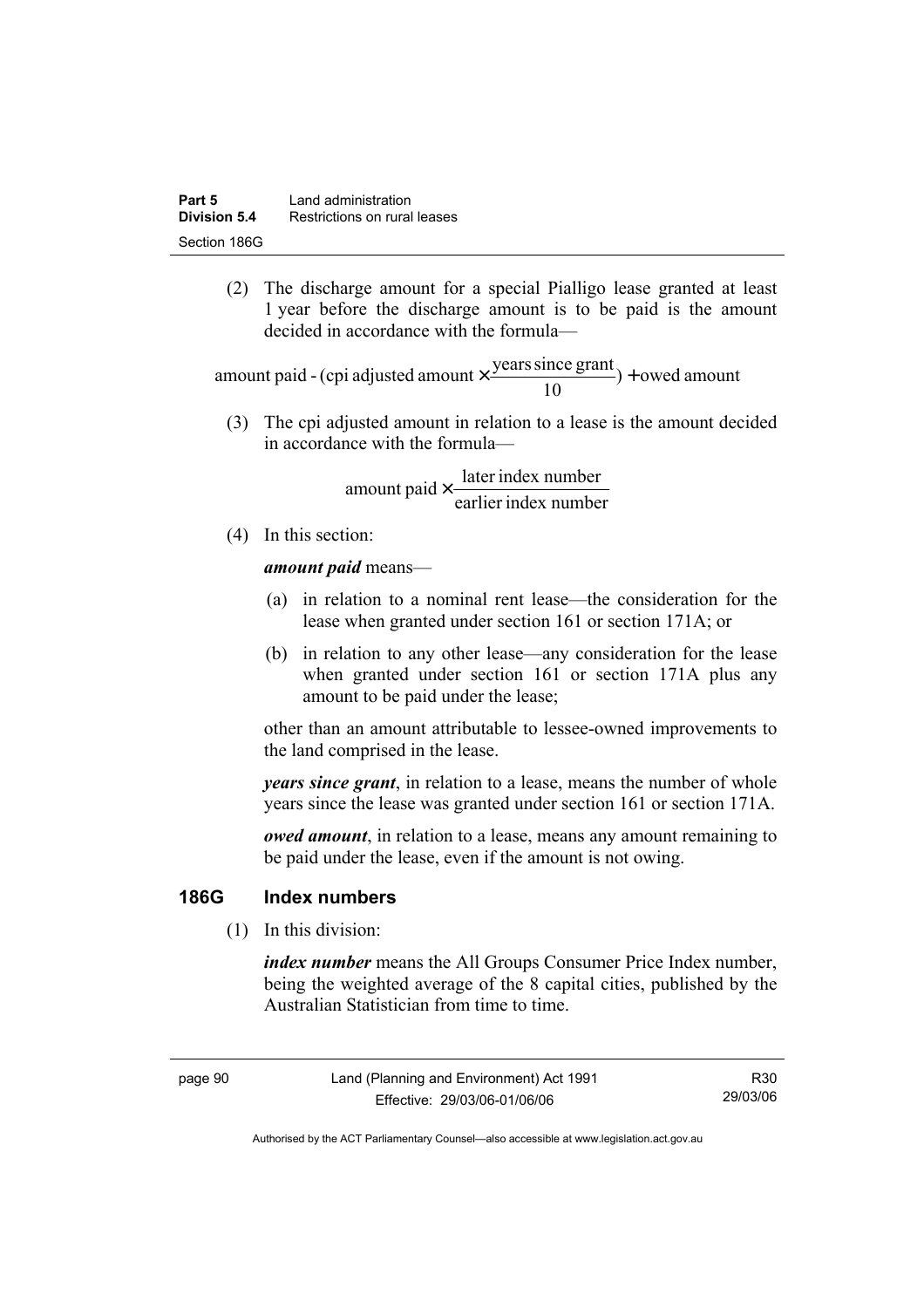- (2) However, in deciding index numbers for this division—
	- (a) if the Australian Statistician revises the calculation of an index number for a reason other than a change in the reference base for the All Groups Consumer Price Index and, as a result of the calculation, publishes an index number for a period in substitution for the previous index number—the later index number is disregarded; and
	- (b) if the Australian Statistician changes the reference base for the consumer price index after the lease is granted but before the calculation of the later index number—the earlier index number is the index number that would have been applicable if the new reference base had been in effect when the lease was granted.

## **186H No subdivision or consolidation**

The planning and land authority may not consent to the consolidation or subdivision of a lease to which section 186D applies during the holding period.

# **Division 5.5 Consolidation and subdivision**

## **187AA Effect qualified**

This division has effect subject to division 5.4 (Restrictions on rural leases).

## **187 Application—nominal rent leases of territory land**

This division applies only in relation to the consolidation and subdivision of nominal rent leases.

#### **187A Consolidation and subdivision—change of use charge**

 (1) The planning and land authority must not execute a consolidation or a subdivision unless the lessee has paid the Territory any change of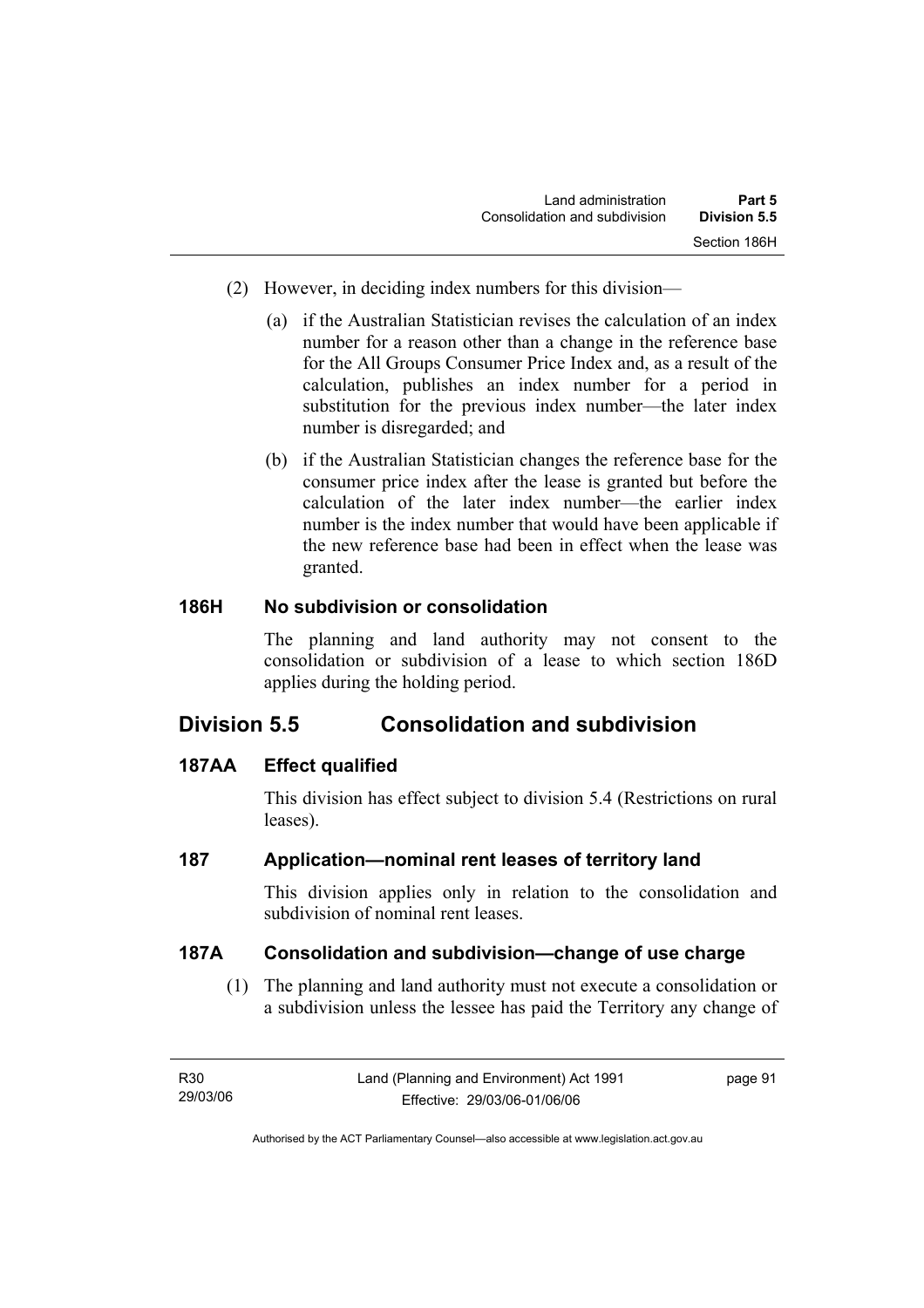use charge decided by the authority under subsection (2), subject to any remission or increase under section 187C.

 (2) The planning and land authority must decide the change of use charge for a consolidation or a subdivision in accordance with the formula—

$$
CUC = (V_1 - V_2) \times 75\%
$$

(3) In subsection (2):

*CUC* means the change of use charge payable for the consolidation or subdivision.

 $V_1$  means the capital sum that the new lease or leases to be granted under the consolidation or subdivision might be expected to realise if—

- (a) the consolidation or subdivision were to take place as proposed; and
- (b) the new lease or leases were offered for sale in good faith immediately after the variation on the reasonable terms and conditions that a genuine seller would require; and
- (c) the rent payable throughout the term of the new lease or leases were a nominal rent.

 $V_2$  means the capital sum that the lease or leases to be surrendered under the consolidation or subdivision might be expected to realise if—

- (a) no consolidation or subdivision were to take place during the remainder of the term of the surrendered lease or leases; and
- (b) the lease or leases were offered for sale in good faith immediately before the consolidation or subdivision on the reasonable terms and conditions that a genuine seller would require; and

| page 92 | Land (Planning and Environment) Act 1991 | R30      |
|---------|------------------------------------------|----------|
|         | Effective: 29/03/06-01/06/06             | 29/03/06 |

Authorised by the ACT Parliamentary Counsel—also accessible at www.legislation.act.gov.au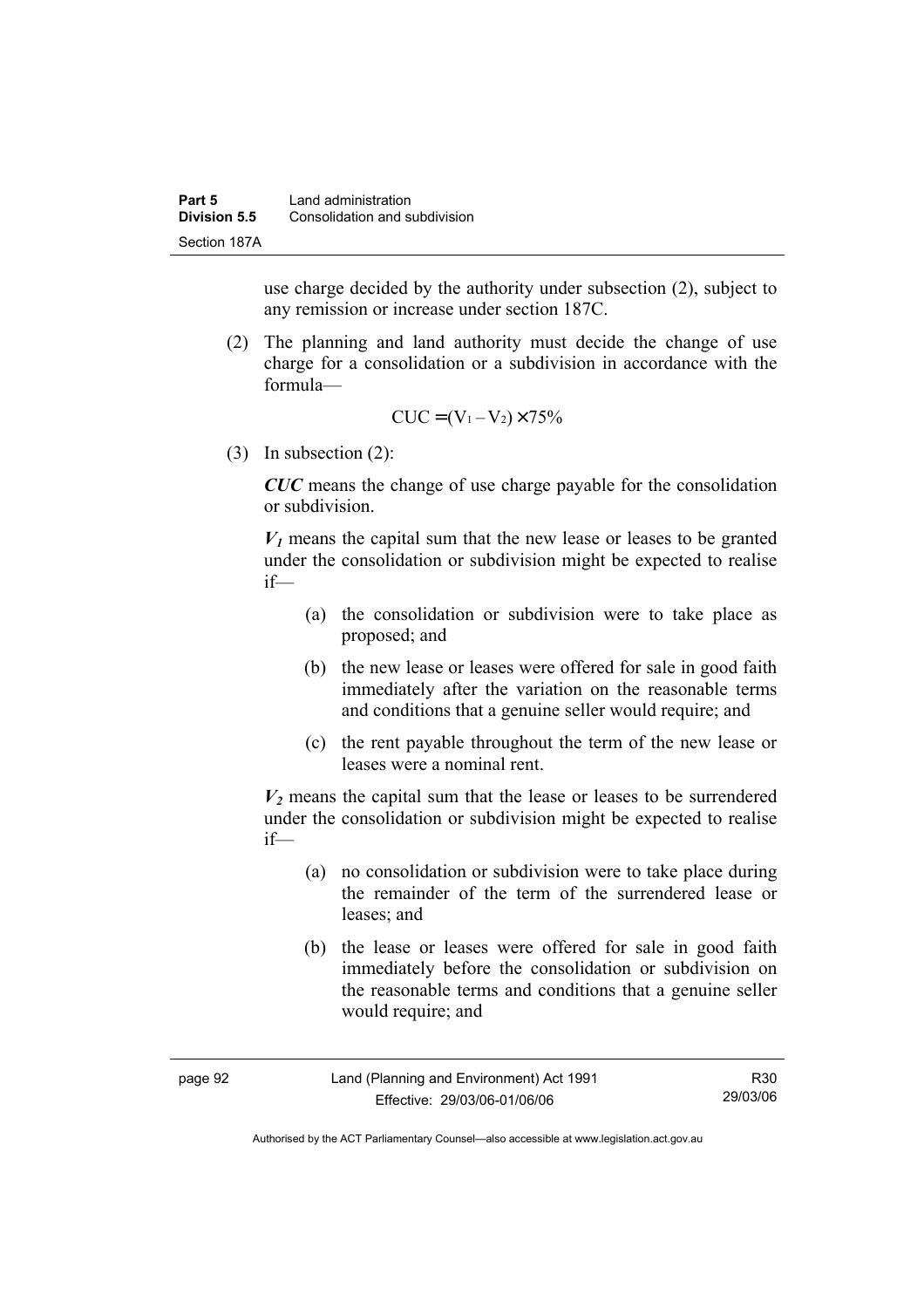- (c) the rent payable throughout the term of the lease or leases to be surrendered were a nominal rent.
- (4) If the capital value assessed as  $V_I$  under subsection (3) is equal to or less than the capital value assessed as  $V_2$  under that subsection, no change of use charge is payable under subsection (1).
- (5) A consolidation or subdivision has no effect if the change of use charge payable under subsection (1) for the consolidation or subdivision is not paid.

## **187C Change of use charge for consolidations and subdivisions**

- (1) On application by a lessee who applies for a consolidation or subdivision of a lease or leases, the planning and land authority must remit a change of use charge under section 187A (Consolidation and subdivision—change of use charge) in circumstances prescribed by regulation.
- (2) The planning and land authority must increase a change of use charge under section 187A in circumstances prescribed by regulation.

# **Division 5.6 Recovery of land**

## **188 Termination of leases**

- (1) Subject to subsection (6), if a lessee of territory land contravenes this part or the lease, the planning and land authority may, by written notice served on the lessee by post, terminate the lease.
- (2) A notice under subsection (1) takes effect on the day 14 days after the day it is served.
- (3) The planning and land authority must serve a copy of a notice of the termination of a lease of territory land under subsection (1) on—
	- (a) the registrar-general; and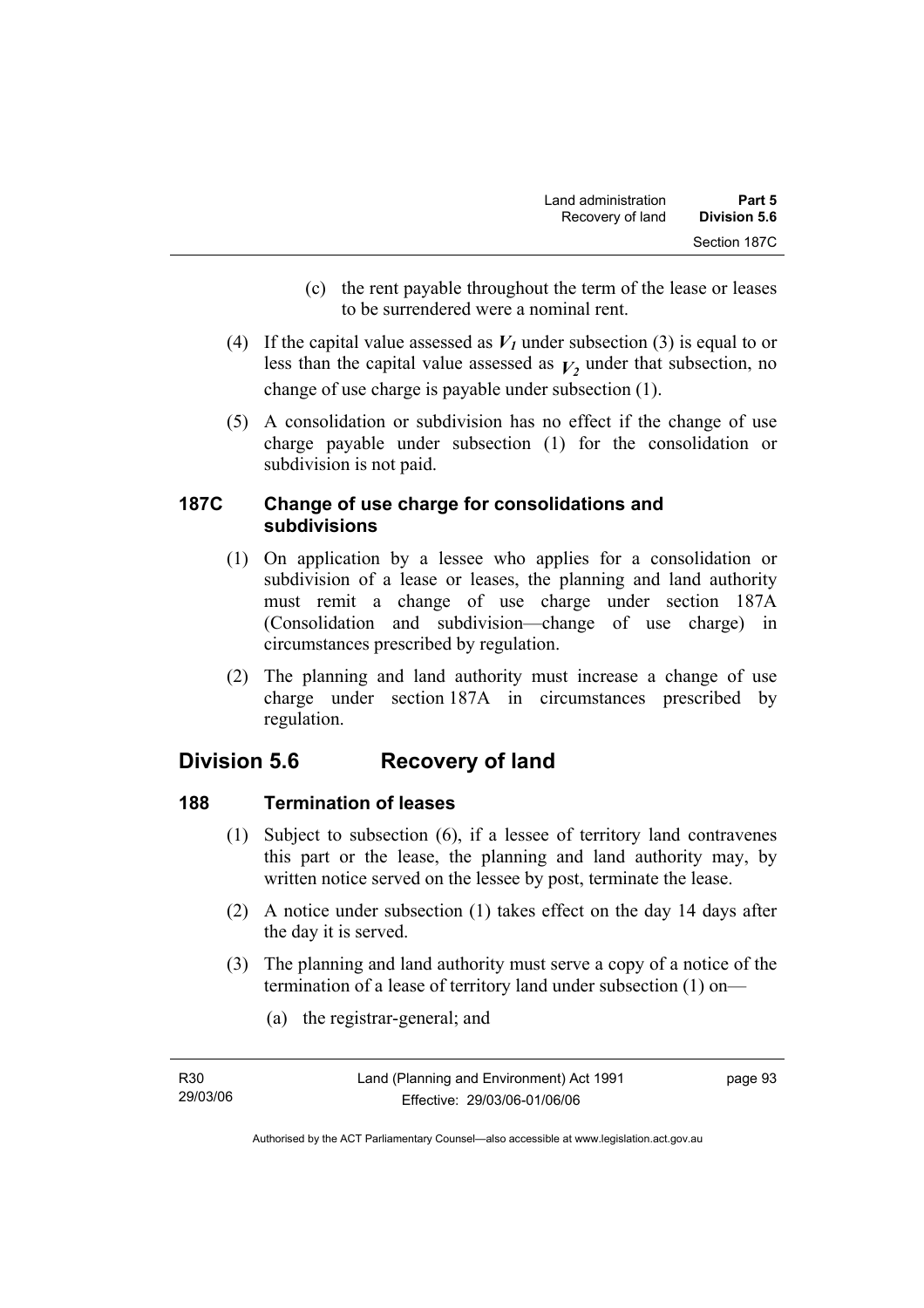| Part 5       | Land administration |
|--------------|---------------------|
| Division 5.6 | Recovery of land    |
| Section 188  |                     |

 (b) any person having an interest in the land that is registered under the *Land Titles Act 1925*;

at the same time as, or as soon as practicable after, the notice under subsection (1) is served.

- (4) Subject to subsection (6), if a person who occupies territory land under a licence from the Commonwealth or the Territory contravenes this part or the licence, the planning and land authority may, by written notice served on the licensee by post, terminate the licence.
- (5) A notice under subsection (4) takes effect on the day 7 days after the day it is served.
- (6) The planning and land authority must not terminate a lease or a licence under this section unless it has—
	- (a) by written notice served on the lessee or licensee by post—
		- (i) informed the lessee or licensee that it is considering terminating the lease or licence; and
		- (ii) specified the grounds on which it is considering taking that action; and
		- (iii) invited the lessee or licensee to notify the authority in writing within 21 days after the date of the notice of any reasons why the lessee or licensee considers that the lease or licence should not be terminated; and
	- (b) taken into account any reasons for not terminating the lease or licence notified to the authority by the lessee or licensee in accordance with the notice served on the lessee or licensee under paragraph (a).
- (7) The validity of the termination of a lease is not affected by a failure to comply with subsection (3).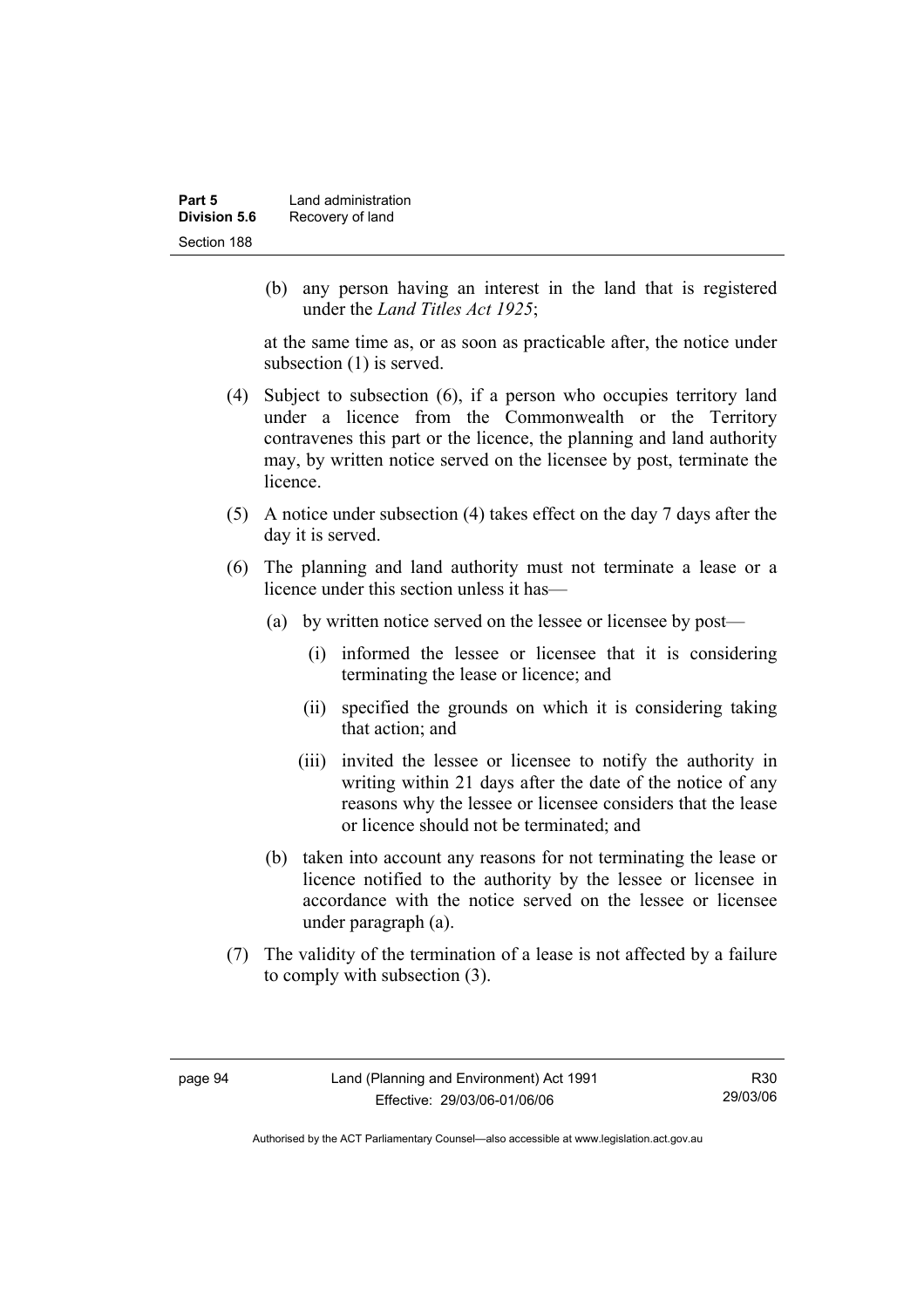#### **189 How land may be recovered**

- (1) This section applies if—
	- (a) a person who has been a lessee of territory land remains in possession of the land after—
		- (i) the term of the lease has ended; or
		- (ii) the lease has been surrendered or ended; or
	- (b) a person who has been a licensee of territory land remains in possession of the land after—
		- (i) the term of the licence has ended; or
		- (ii) the licence has been surrendered or ended.
- (2) The Executive may, by written notice to the person (the *unlawful occupier*), demand that the unlawful occupier give possession of the land to the Executive within the reasonable period stated in the demand.
- (3) If a demand is not complied with—
	- (a) the Executive may apply to the Magistrates Court for an order that possession of the land be given to the Executive; and
	- (b) the court may issue a warrant authorising a police officer, within 30 days after the day the warrant is issued, to enter the land with the assistance and by the force that is reasonable, and give possession of the land to the Executive.
- (4) The planning and land authority is authorised to do any of the following on behalf of the Executive:
	- (a) make a demand under subsection (2);
	- (b) make an application to the Magistrates Court under subsection  $(3)$   $(a)$ ;
	- (c) take possession of land under this section.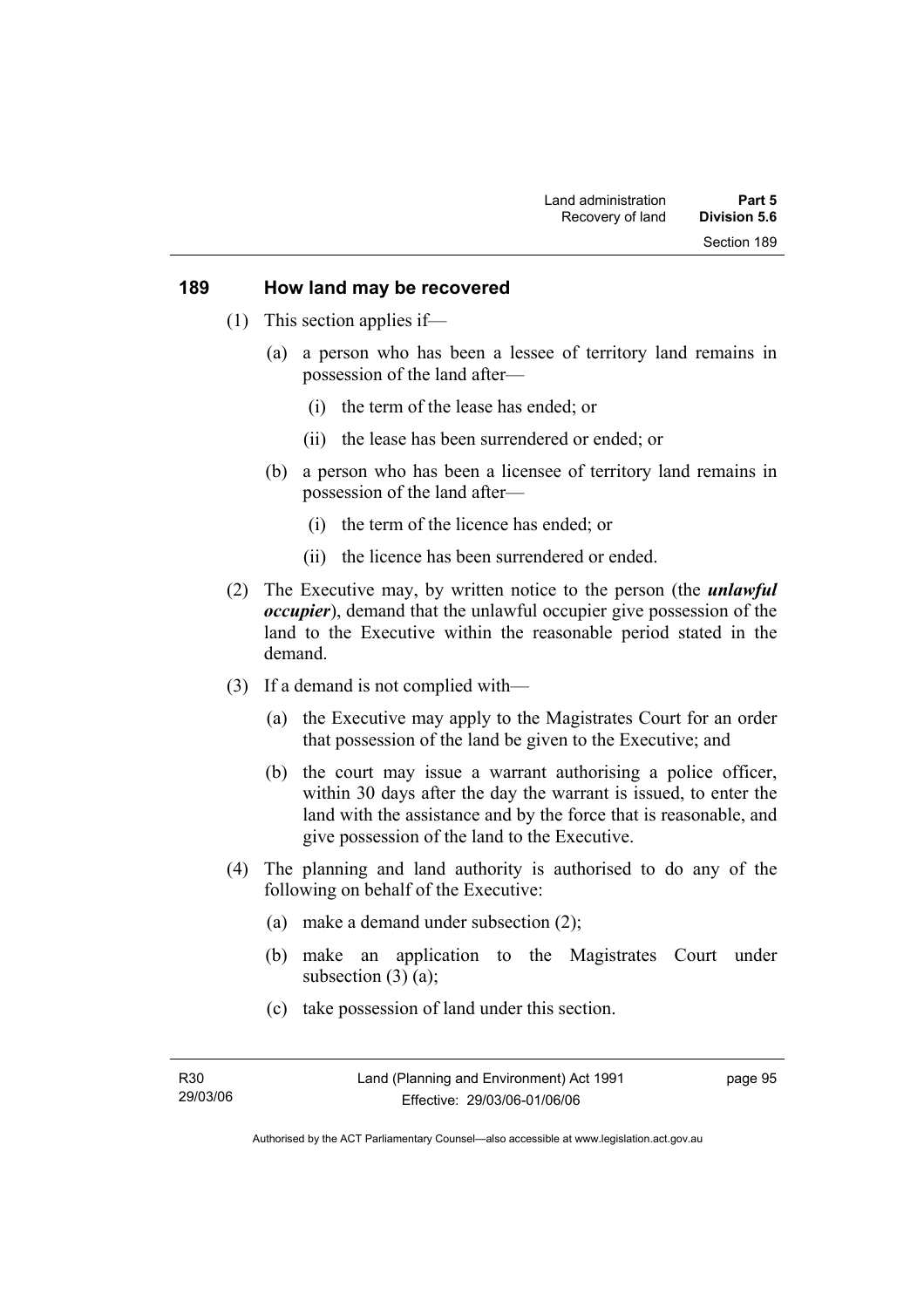| Part 5       | Land administration |
|--------------|---------------------|
| Division 5.7 | Public land         |
| Section 190  |                     |

(5) In this section:

*licence* means a licence granted by the Territory, the Commonwealth or the planning and land authority.

#### **190 Evidence of ending of lease**

- (1) The planning and land authority may certify in writing that a lease of territory land mentioned in the certificate has ended.
- (2) A certificate under subsection (1) is evidence of the matter it states.
- (3) A document that purports to be a certificate under subsection (1) is taken to be such a certificate, unless the contrary is proved.

# **Division 5.7 Public land**

# **Subdivision 5.7.1 Preliminary**

#### **191 Definitions for div 5.7**

In this division:

*plan of management* means a plan of management prepared under subdivision 5.7.4, as varied and in effect from time to time.

*variation*, in relation to a plan of management, includes the revocation of the plan and its substitution with a new plan.

# **Subdivision 5.7.2 Public land**

#### **192 Recommendations to planning and land authority**

The conservator may, in writing, recommend to the planning and land authority that the plan be varied to provide for—

- (a) the identification of an area of land as public land and its reservation for a purpose mentioned in section 193; or
- (b) in relation to an area already identified in the plan as public land—

| page 96 | Land (Planning and Environment) Act 1991 | R30      |
|---------|------------------------------------------|----------|
|         | Effective: 29/03/06-01/06/06             | 29/03/06 |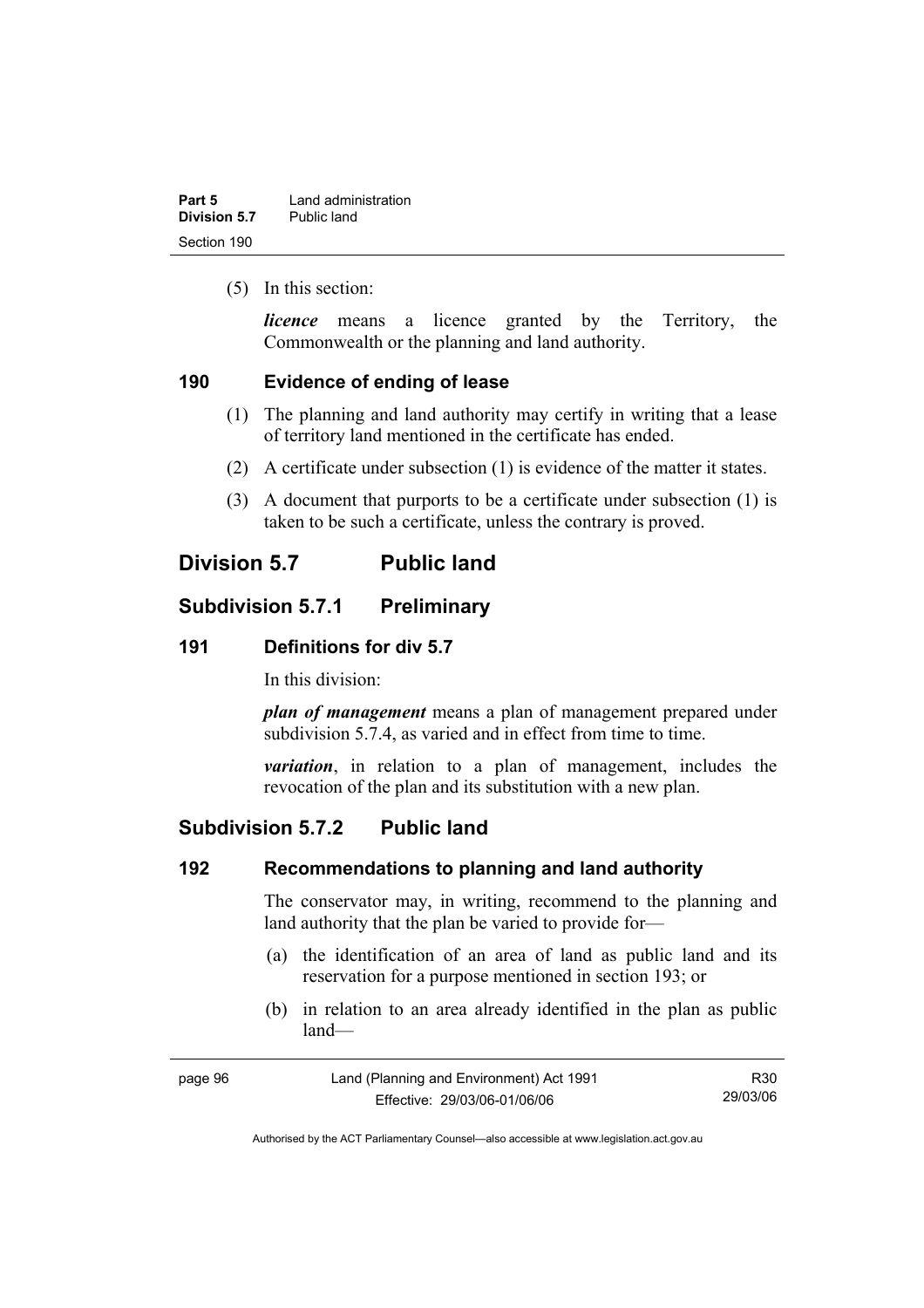- (i) the variation of its boundaries to reduce or increase the size or the area, or to alter the shape of the area; or
- (ii) the variation of the purpose for which it is reserved; or
- (iii) the cessation of its designation as public land.

# **Subdivision 5.7.3 Management of public land**

# **193 Reserved areas**

Public land may be reserved by the plan under section 7 (3) (d) for any of the following purposes:

- (a) a wilderness area;
- (b) a national park;
- (c) a nature reserve;
- (d) a special purpose reserve;
- (e) an urban open space;
- (f) a cemetery or burial ground;
- (g) a lake;
- (h) a sport and recreation reserve;
- (i) a heritage area.

### **194 Management**

An area of public land must be managed in accordance with—

- (a) the management objectives applying to the area; and
- (b) the plan of management (if any) for the area.

**195 Management objectives** 

 (1) For section 194, the management objectives for an area of public land reserved for a particular purpose are—

| R30      | Land (Planning and Environment) Act 1991 | page 97 |
|----------|------------------------------------------|---------|
| 29/03/06 | Effective: 29/03/06-01/06/06             |         |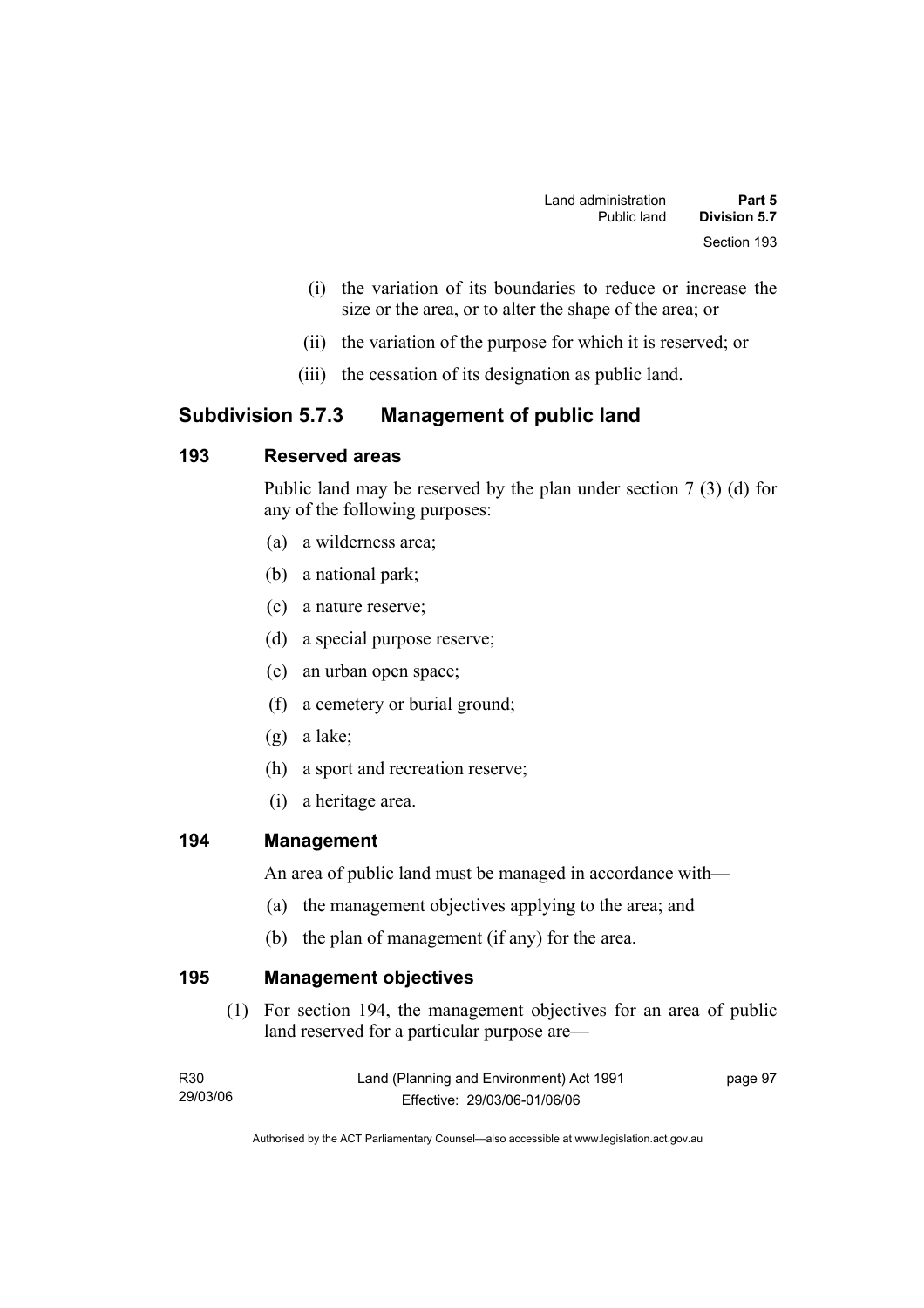- (a) objectives specified in schedule 1; and
- (b) objectives specified by the conservator under subsection (2);

in relation to areas of land reserved for that purpose.

- (2) The conservator may, in writing, determine management objectives for an area of public land reserved for a purpose mentioned in schedule 1.
	- *Note* A power given under an Act to make a statutory instrument (including a determination of management objectives) includes power to amend or repeal the instrument (see Legislation Act, s 46 (1)).
- (3) A determination of management objectives is a disallowable instrument.
	- *Note 1* A disallowable instrument must be notified, and presented to the Legislative Assembly, under the Legislation Act.
	- *Note 2* An amendment or repeal of a determination of management objectives is also a disallowable instrument (see Legislation Act, s 46 (2))*.*
- (4) If there is an inconsistency between the application of 2 management objectives specified in schedule 1 in relation to an area of public land, the objective appearing later in the schedule is to be read subject to the other objective.
- (5) If there is an inconsistency between the application of a management objective specified in schedule 1 and a management objective specified by the conservator under subsection (2) in relation to an area of public land, the objective specified by the conservator is to be read subject to the other objective.
- (6) In schedule 1:

*natural environment* means all biological, physical and visual elements of the earth and its atmosphere, whether natural or modified.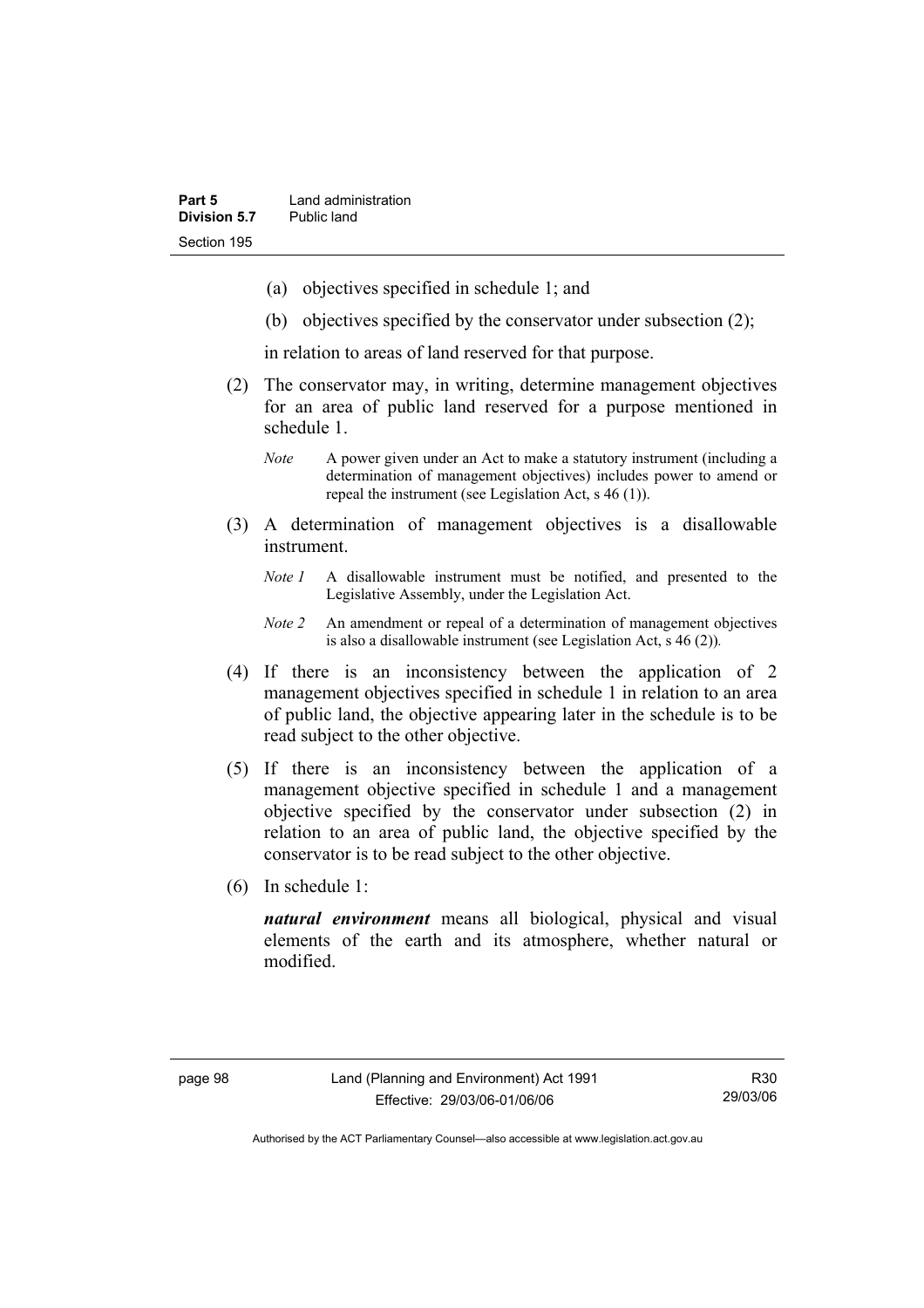# **Subdivision 5.7.4 Plans of management**

# **196 Content**

A plan of management includes—

- (a) a description of the area of public land to which it applies; and
- (b) how the relevant management objectives mentioned in section 195 (1) are to be implemented or promoted in that area.

# **197 Preparation**

- (1) The conservator must prepare a draft plan of management for an area of public land as soon as practicable after the area is identified as such in the plan.
- (2) In preparing a draft plan of management, the conservator must consider any recommendation submitted by the authority.

# **198 Variations**

- (1) The conservator may prepare a draft variation of a plan of management in the same way as a draft plan of management.
- (2) This subdivision applies to a draft variation of a plan of management as if it were a draft plan of management.

# **199 Environmental assessments and inquiries**

- (1) At the written request of the conservator, or on his or her own initiative, at any time before a draft plan of management is approved under section 204 (a), the Minister may—
	- (a) direct that an assessment be made; or
	- (b) establish a panel to conduct an inquiry;

about any aspect of the draft plan.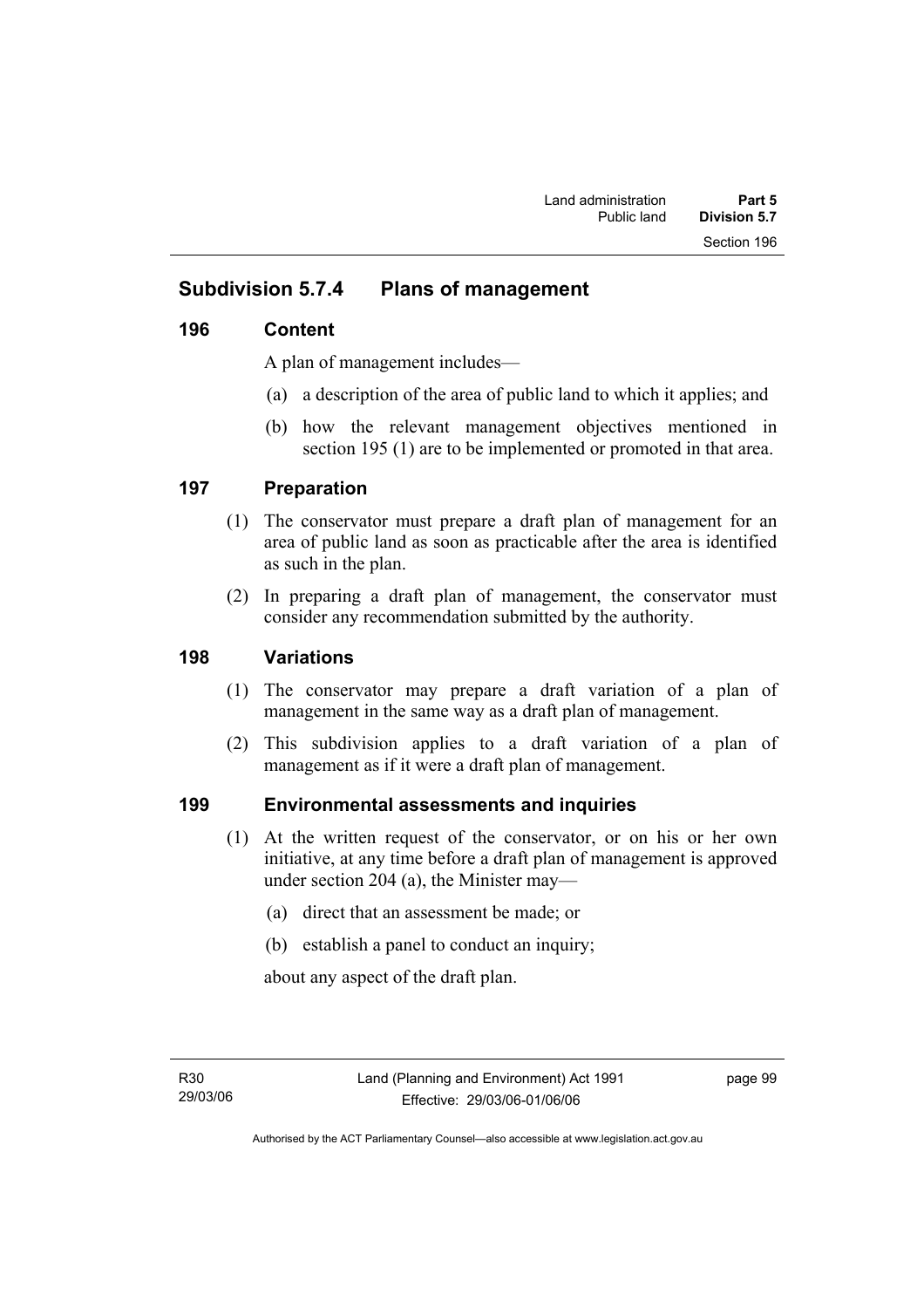| Part 5              | Land administration |
|---------------------|---------------------|
| <b>Division 5.7</b> | Public land         |
| Section 200         |                     |

 (2) In preparing or revising a draft plan of management, the conservator must consider any relevant assessment or the report of any relevant inquiry.

#### **200 Public consultation**

- (1) This section applies to a draft plan of management for an area of public land if—
	- (a) no corresponding preliminary draft plan of management for that area has been notified under section 19; or
	- (b) if such a preliminary draft has been so notified—the firstmentioned draft plan of management differs significantly from that preliminary draft.
- (2) The conservator must make copies of a draft plan of management to which this section applies available to an appropriate committee of the Legislative Assembly.
- (3) The conservator must make copies of a draft plan of management to which this section applies available for public inspection during office hours at the places specified in a written notice prepared by the conservator.
- (4) A notice under subsection (3) must include a statement inviting people to submit written comments about the draft plan of management to the conservator at a specified address and within a specified period of not less than 21 days from the date of the notice.
- (5) A notice under subsection (3) is a notifiable instrument.

*Note* A notifiable instrument must be notified under the Legislation Act.

(6) The conservator must also publish the notice in a daily newspaper.

#### **201 Revision**

The conservator may revise a draft plan of management—

page 100 Land (Planning and Environment) Act 1991 Effective: 29/03/06-01/06/06

R30 29/03/06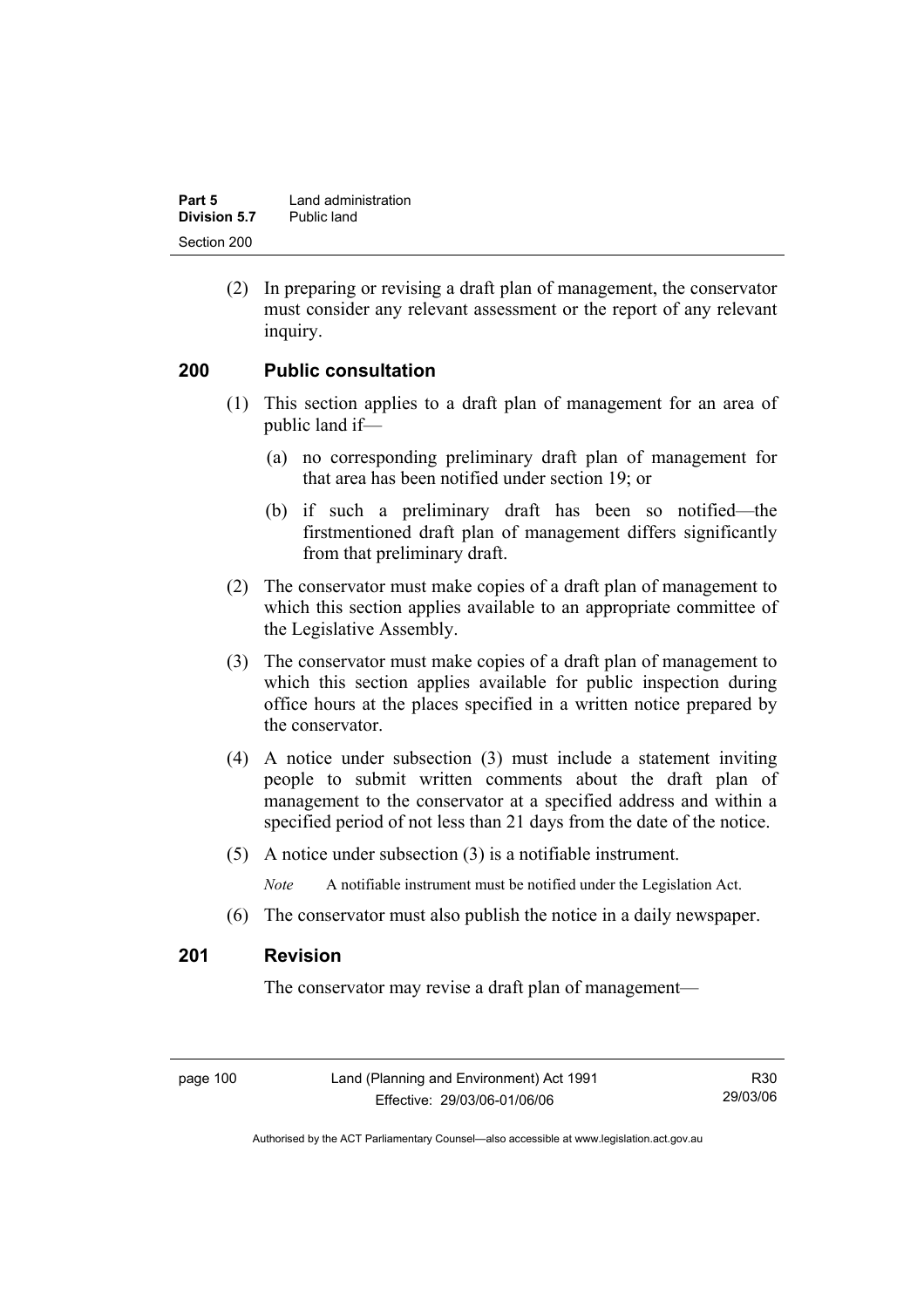- (a) in consideration of any written comments received from any person about the draft plan; or
- (b) to correct any formal error.

### **202 Submission to Minister**

The conservator must submit a draft plan of management (as revised under section 201) to the Minister for approval, together with—

- (a) a written report setting out the issues raised in any written comments submitted to the conservator in relation to the draft; and
- (b) a written report about the conservator's consultation with the public and with any other person or authority about the draft.

# **203 Consideration of plan of management by Legislative Assembly committee**

If the conservator submits a draft plan of management to the Minister under section 202, the Minister must, within 7 days of receiving the draft plan give—

- (a) a copy of the draft plan; and
- (b) a copy of the reports mentioned in section 202 (a) and (b) relating to the draft plan; and
- (c) all other documents relating to the draft plan submitted to the Minister by the conservator;

to an appropriate committee of the Legislative Assembly.

#### **204 Minister's powers**

 (1) On receipt of a draft plan of management submitted under section 202 or section 205 for approval, the Minister must consider any recommendation relating to the draft by a committee of the Legislative Assembly that considers the draft under section 203 and—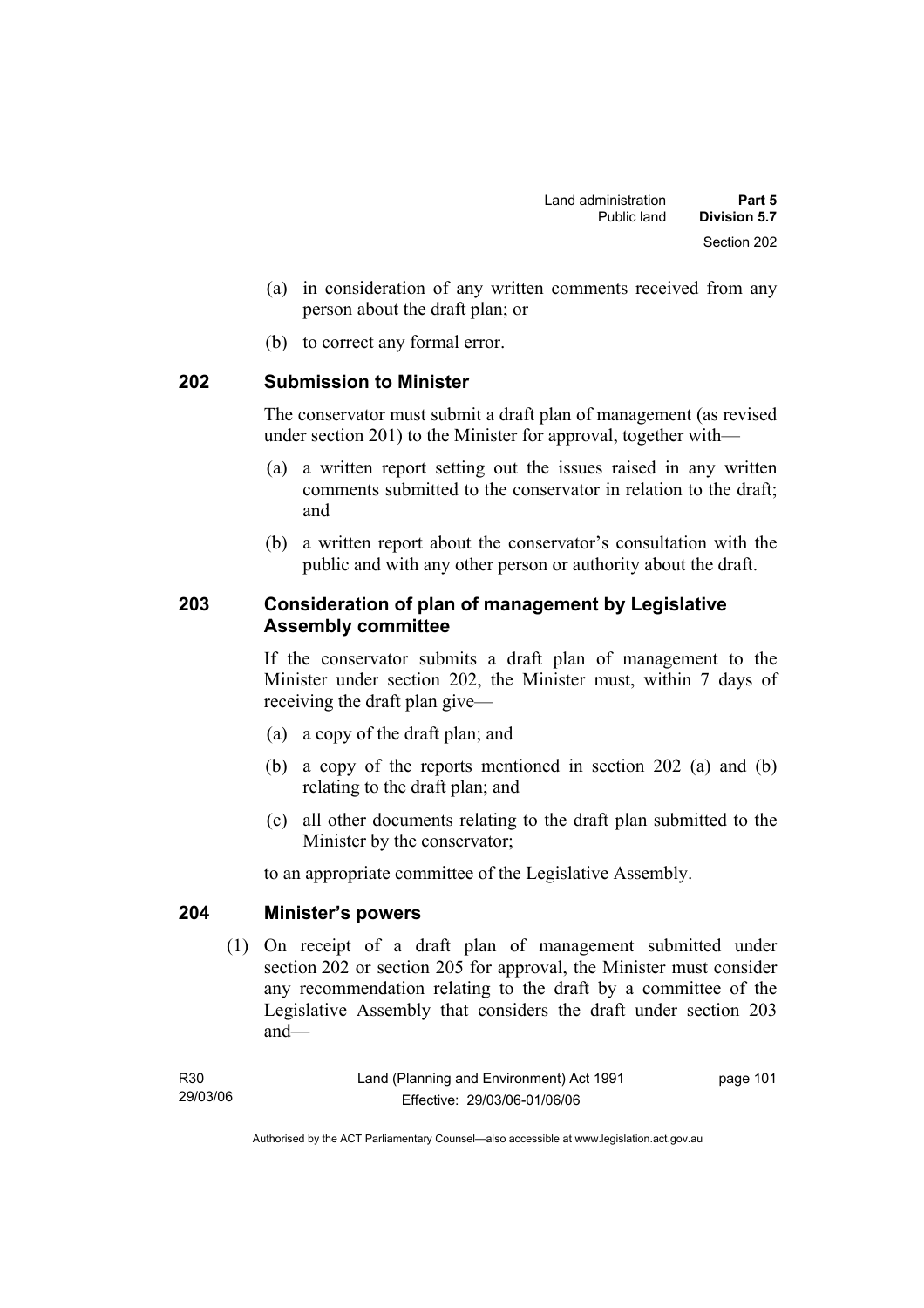- (a) in writing, approve a plan of management in the form in which the draft is submitted; or
- (b) refer the draft to the conservator together with any of the following written directions:
	- (i) to conduct further specified consultation;
	- (ii) to consider any revision suggested by the Minister;
	- (iii) to revise the draft in a specified way;
	- (iv) to defer, in writing, until a specified date or the happening of a specified event, the resubmission of the draft to the Minister;
	- (v) to withdraw the draft in writing.
- (2) The following are notifiable instruments:
	- (a) a deferral directed under subsection (1) (b) (iv);
	- (b) a withdrawal directed under subsection  $(1)$  (b)  $(v)$ .
	- *Note* A notifiable instrument must be notified under the Legislation Act.

#### **205 Referral back to conservator**

If the Minister refers a draft plan of management to the conservator under section 204 (1) (b), the conservator must—

- (a) comply with the Minister's directions; and
- (b) if the Minister gives a direction under section 204 (1) (b) (i) or (ii)—if the conservator considers appropriate, revise the draft plan; and
- (c) revise the draft to correct any formal error; and
- (d) resubmit the draft plan of management (as revised) to the Minister for approval together with a written report about the conservator's compliance with the Minister's directions and about any revision of the draft under paragraph (c).

| page 102 | Land (Planning and Environment) Act 1991 | R30      |
|----------|------------------------------------------|----------|
|          | Effective: 29/03/06-01/06/06             | 29/03/06 |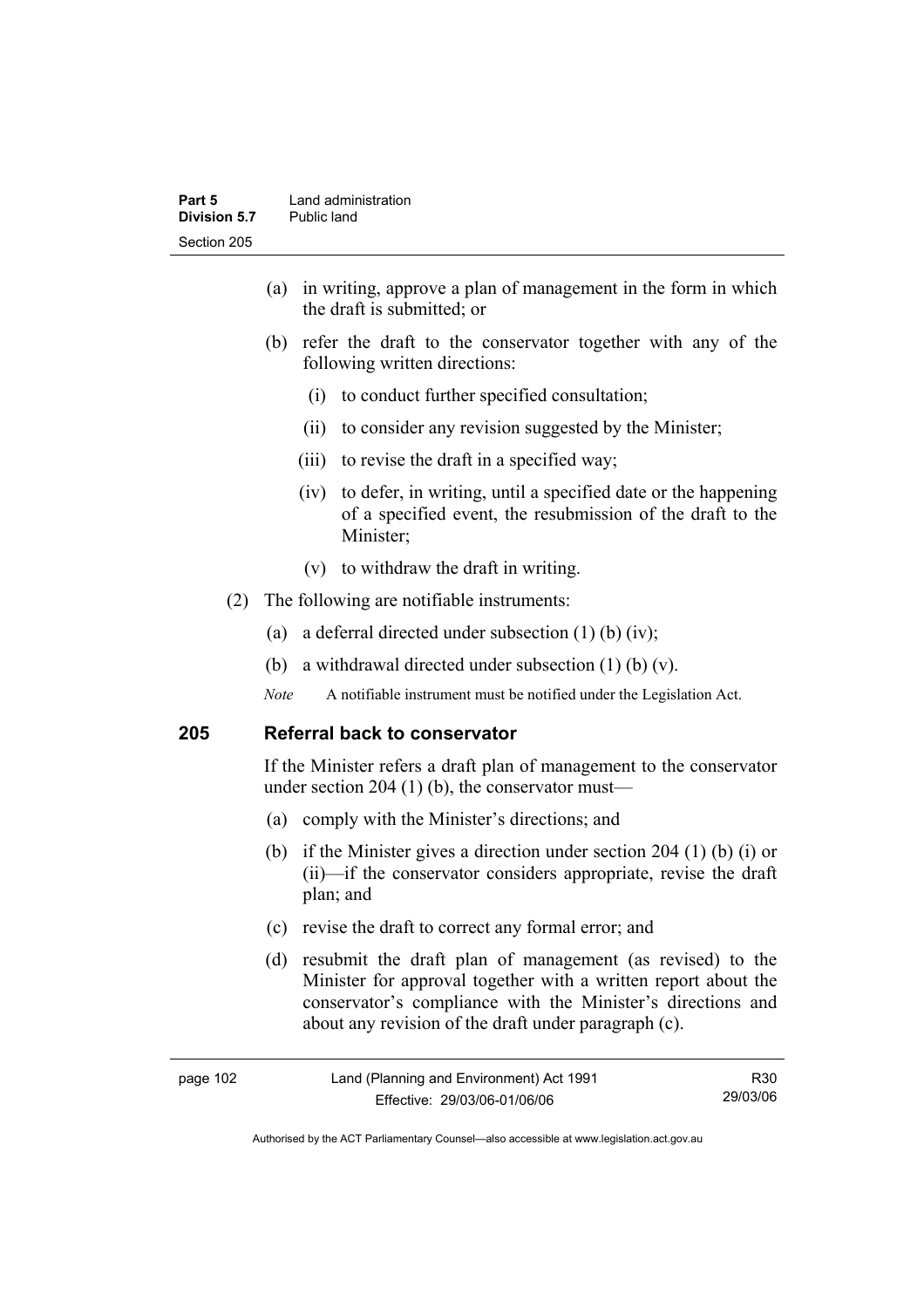### **206 Notice of revival of deferred draft plan of management**

- (1) If the conservator defers a draft plan of management as directed under section 204 (1) (b) (iv) (Minister's powers), on the day stated in the deferral, or as soon as possible after the event mentioned in the deferral, the conservator must prepare a written notice stating that the draft plan of management is revived.
- (2) A notice is a notifiable instrument.

*Note* A notifiable instrument must be notified under the Legislation Act.

(3) The conservator must also publish the notice in a daily newspaper.

#### **207 Notification, presentation, disallowance and date of effect**

- (1) A plan of management, as approved by the Minister under section 204, is a disallowable instrument.
	- *Note* A disallowable instrument must be notified, and presented to the Legislative Assembly, under the Legislation Act.
- (2) The Legislation Act, chapter 7 (Presentation, amendment and disallowance of subordinate laws and disallowable instruments) applies to a plan of management as if each reference in that chapter to 6 sitting days were a reference to 5 sitting days.
- (3) Subject to any disallowance under the Legislation Act, chapter 7, the plan of management commences—
	- (a) on the day after the 5th sitting day after the day it is presented to the Legislative Assembly under that chapter; or
	- (b) if the plan provides for a later date or time of commencement—on that date or at that time.

### **Subdivision 5.7.5 Leases and licences**

# **208 Leases—generally**

 (1) Except as provided by section 209, the planning and land authority must not grant a lease—

| R30      | Land (Planning and Environment) Act 1991 | page 103 |
|----------|------------------------------------------|----------|
| 29/03/06 | Effective: 29/03/06-01/06/06             |          |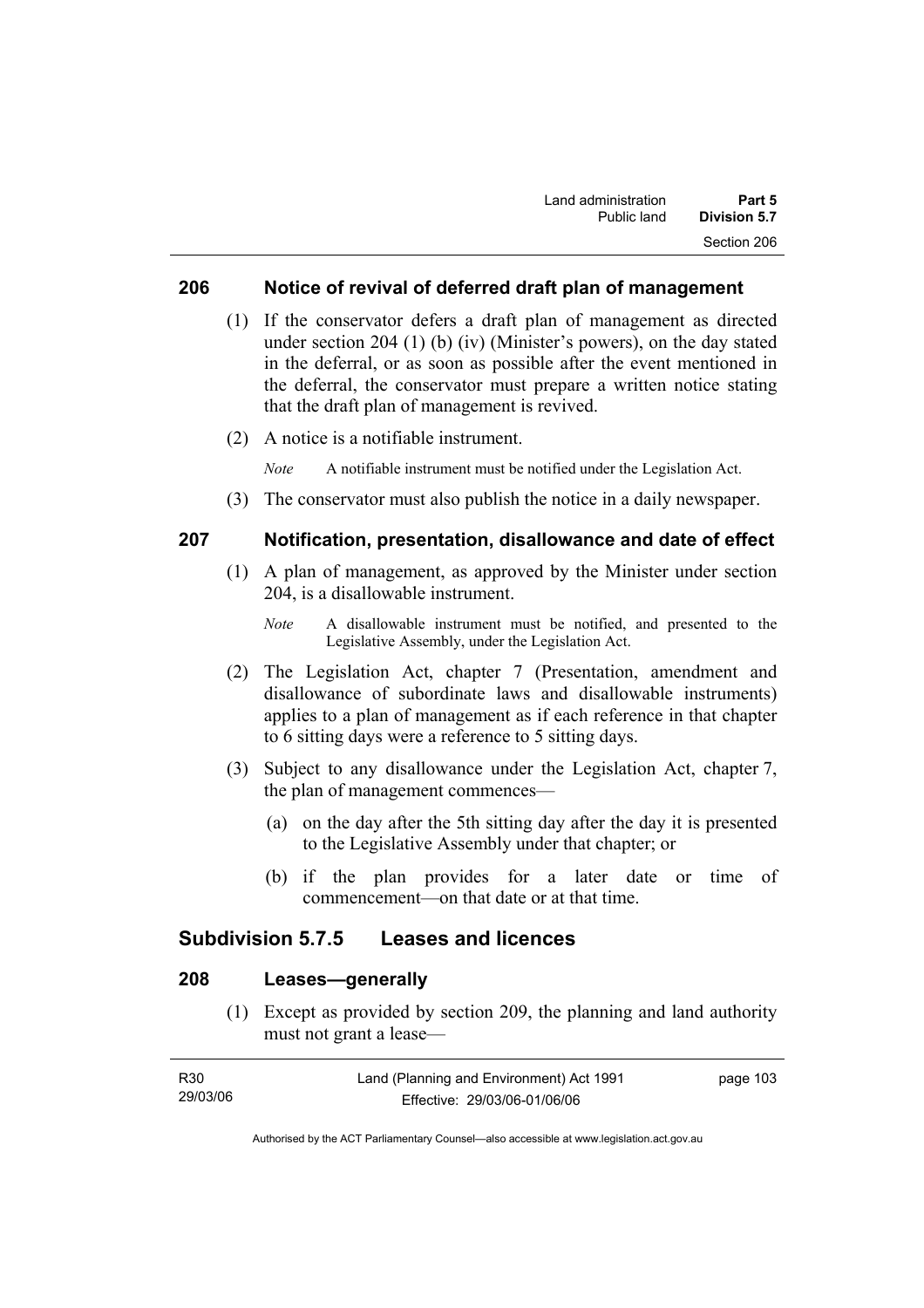| Part 5       | Land administration |
|--------------|---------------------|
| Division 5.7 | Public land         |
| Section 209  |                     |

- (a) of public land; or
- (b) during the defined period, of land designated, in a draft variation of the plan notified under section 19, to become public land.
- (2) In subsection (1):

*defined period*, in relation to land designated, in a draft variation of the plan, to become public land, means the period of interim effect, under part 2, of that draft variation.

#### **209 Grant of leases**

- (1) On the written recommendation of the conservator, the planning and land authority may grant a lease of an area, or part of an area, of public land except if that area is reserved under the plan as a wilderness area.
- (2) On the written recommendation of the conservator, the planning and land authority may during the defined period mentioned in section 208 (2), grant a lease of an area, or part of an area, of land designated in a draft variation of the plan to become public land except if it is proposed in that draft variation that the area be reserved as a wilderness area.

#### **210 Licences**

 (1) The planning and land authority may, on the written recommendation of the conservator, grant a licence to a person to occupy or use an area of unleased public land.

#### **Example of when a licence might be given to a person**

to allow a building (including a fitting attached to the building) owned or occupied by the person to encroach onto, over or under an area of unleased public land

*Note* An example is part of the Act, is not exhaustive and may extend, but does not limit, the meaning of the provision in which it appears (see Legislation Act, s 126 and s 132).

| page 104 | Land (Planning and Environment) Act 1991 | R30      |
|----------|------------------------------------------|----------|
|          | Effective: 29/03/06-01/06/06             | 29/03/06 |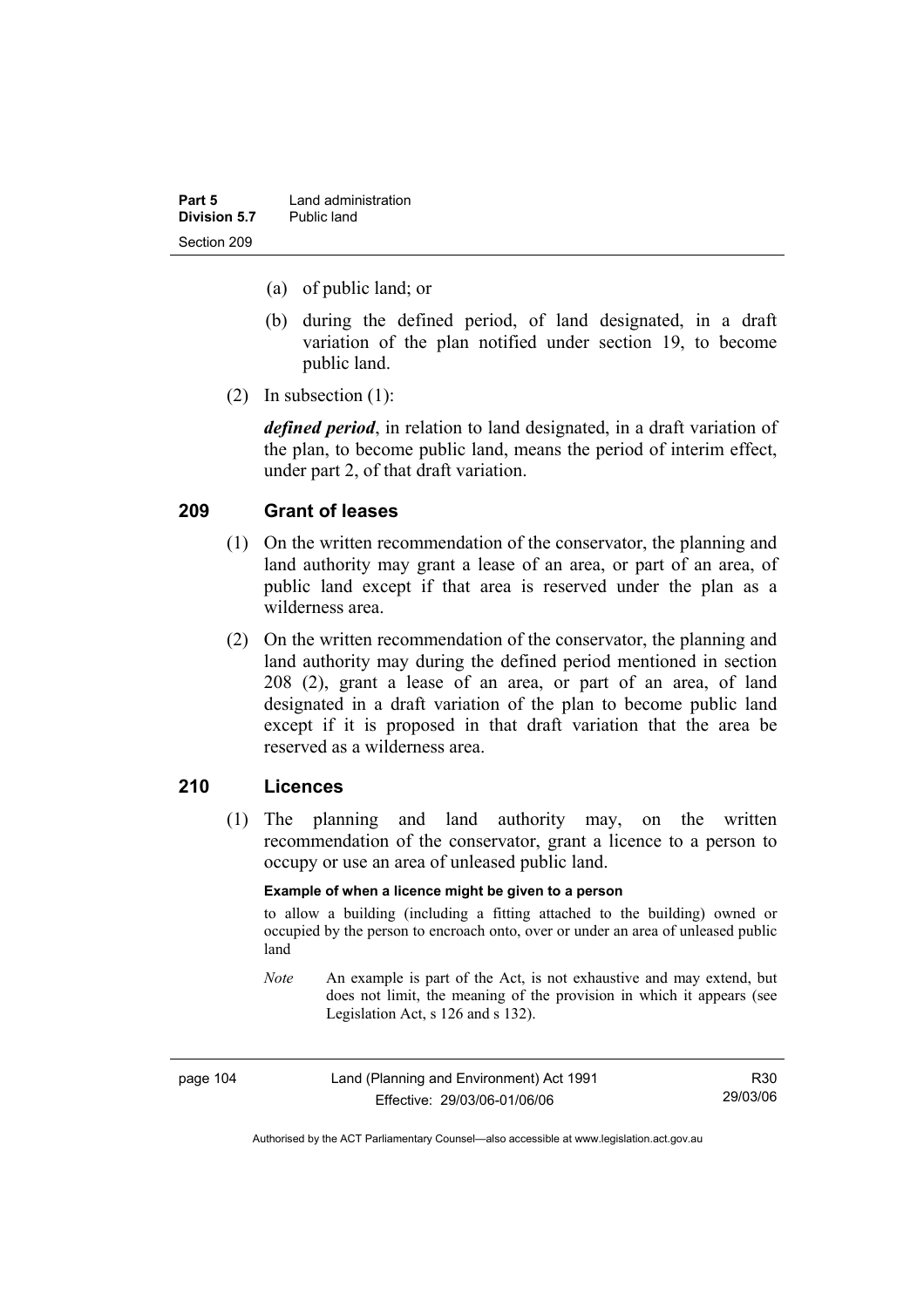- (2) An application for a licence under subsection (1) must—
	- (a) be in writing signed by the applicant; and
	- (b) specify—
		- (i) the land in relation to which the licence is sought; and
		- (ii) the period for which the licence is sought; and
		- (iii) the purposes for which it is proposed that the land should be used under the licence.

*Note* A fee may be determined under s 287 for this subsection.

- (3) A licence under subsection (1) must—
	- (a) be in writing; and
	- (b) apply to the person to whom it is granted and to all other people to whom it is expressed to apply; and
	- (c) specify the period for which it is granted; and
	- (d) be subject to the conditions (if any) specified in the licence.
- (4) A person is not required to hold a licence under this section to occupy or use an area of unleased public land if—
	- (a) the person holds a permit under the *Roads and Public Places Act 1937* to place an object in, over or across the area; and
	- (b) the area is being occupied or used in accordance with the permit; and
	- (c) for an occupation or use that requires an approval under division 6.2 (Approvals)—
		- (i) the occupation or use has been approved under that division; and
		- (ii) the person is complying with any conditions under section 245 (Conditional approvals) that apply to the approval.

R30 29/03/06 page 105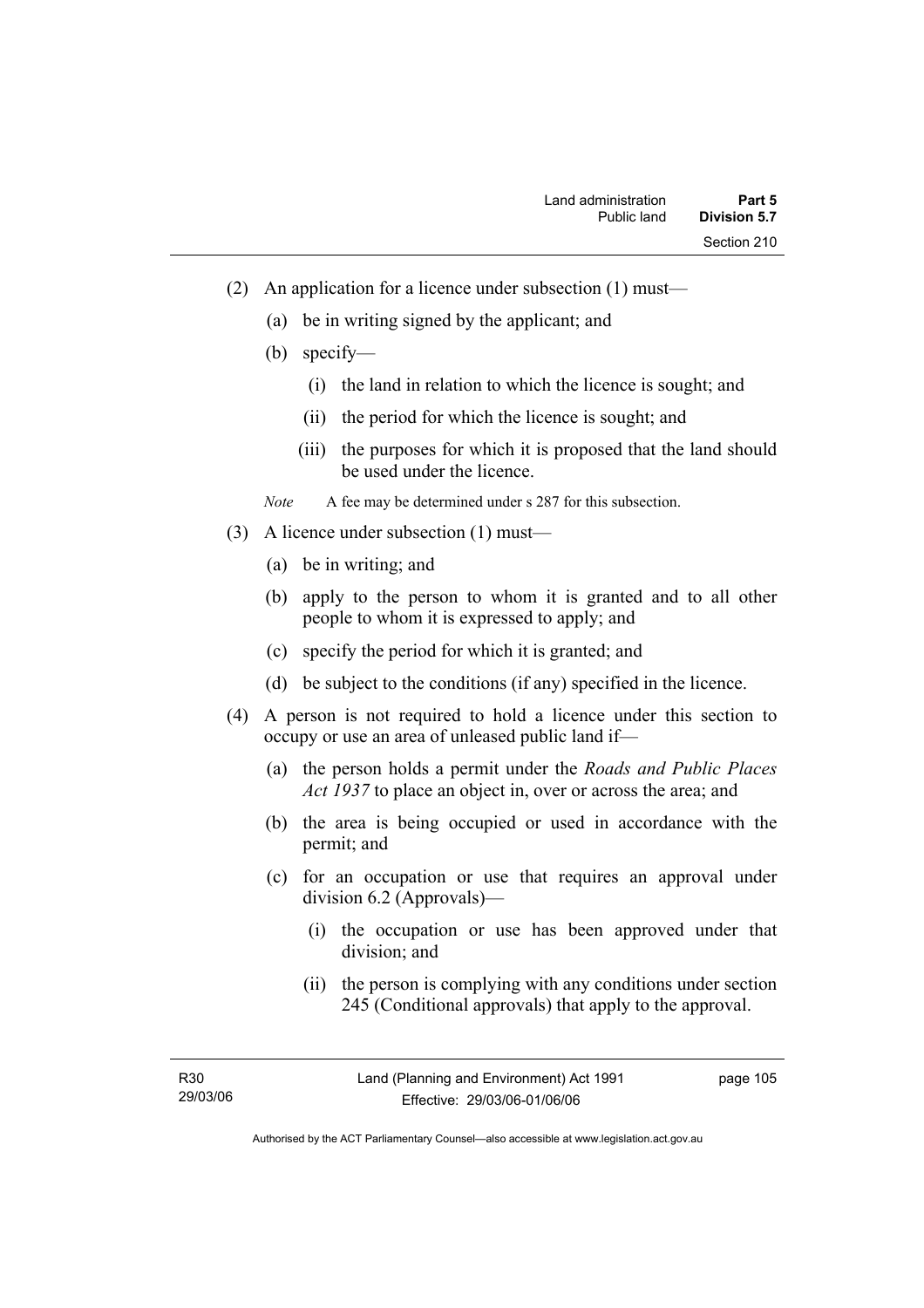| Part 5              | Land administration |
|---------------------|---------------------|
| <b>Division 5.8</b> | Miscellaneous       |
| Section 211         |                     |

# **211 Miner's rights in relation to public land**

A miner's right must not be granted in relation to public land.

# **Division 5.8 Miscellaneous**

### **214 Lessee may surrender lease or part of lease**

- (1) A person who holds a lease of territory land may, at any time, with the consent of the planning and land authority, surrender the lease or any part of the land comprised in the lease.
- (2) The planning and land authority may agree to accept the surrender of a lease, or part of the land comprised in a lease, under subsection (1) either unconditionally or subject to any condition the authority considers appropriate.
- (3) The surrender of a lease, or of part of the land comprised in a lease, does not entitle the lessee to a refund or remission of any rent already paid or owing.

# **215 Reduction of rent and relief from provisions of lease**

- (1) The planning and land authority may approve—
	- (a) a reduction of the rent payable under a lease of territory land, or of the amount payable, in relation to any occupation of territory land; or
	- (b) the grant of relief, to a lessee or occupier of territory land, from compliance, completely or partly, with any provision to which the person's lease or occupation is subject.
- (2) The reduction or grant of relief may be for any period (including a period before the commencement of this section or any other period before the approval).
- (3) If the planning and land authority gives an approval under subsection (1), the liability or obligation of the lessee or occupier under the lease, or in relation to the person's occupation, is

| page 106 | Land (Planning and Environment) Act 1991 | R30      |
|----------|------------------------------------------|----------|
|          | Effective: 29/03/06-01/06/06             | 29/03/06 |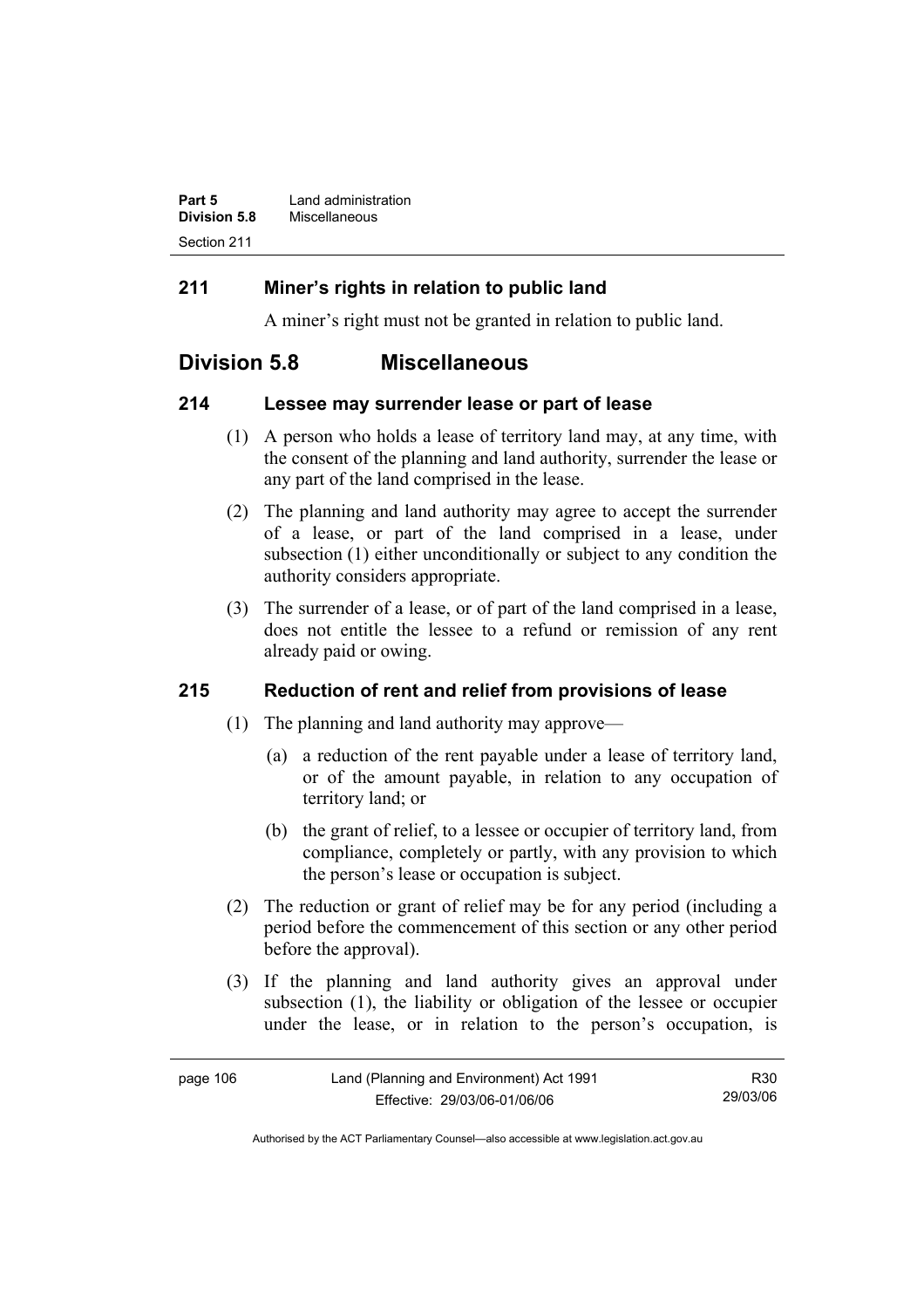discharged for the period approved, to the extent of the reduction or grant of relief approved.

- (4) An approval under subsection (1) may be made subject to conditions.
- (5) If the planning and land authority approves a grant of relief to a lessee or occupier under subsection (1), it must give to the lessee or occupier notice of the reduction of rent or other grant of relief approved.

*Note* For how documents may be given, see the Legislation Act, pt 19.5.

# **216 Access to leased land from roads and road related areas**

- (1) The planning and land authority may grant a lease of territory land only if satisfied that the lessee will, during the term of the lease, have—
	- (a) direct access to the leased land from a road or road related area; or
	- (b) access to the leased land from a road or road related area by way of an access road or track, or in another way, that the lessee may use without charge and for all purposes at any hour of the day or night.
- (2) A way of access to leased land provided by the planning and land authority because of subsection (1) (b)—
	- (a) must not interfere with a building, garden or stockyard on the land at the time the way of access is provided; and
	- (b) must be located in a way that causes as little damage or inconvenience to the lessee as possible.
- (3) The validity of a lease granted under this part is not affected by a failure to comply with this section.
- (4) In this section: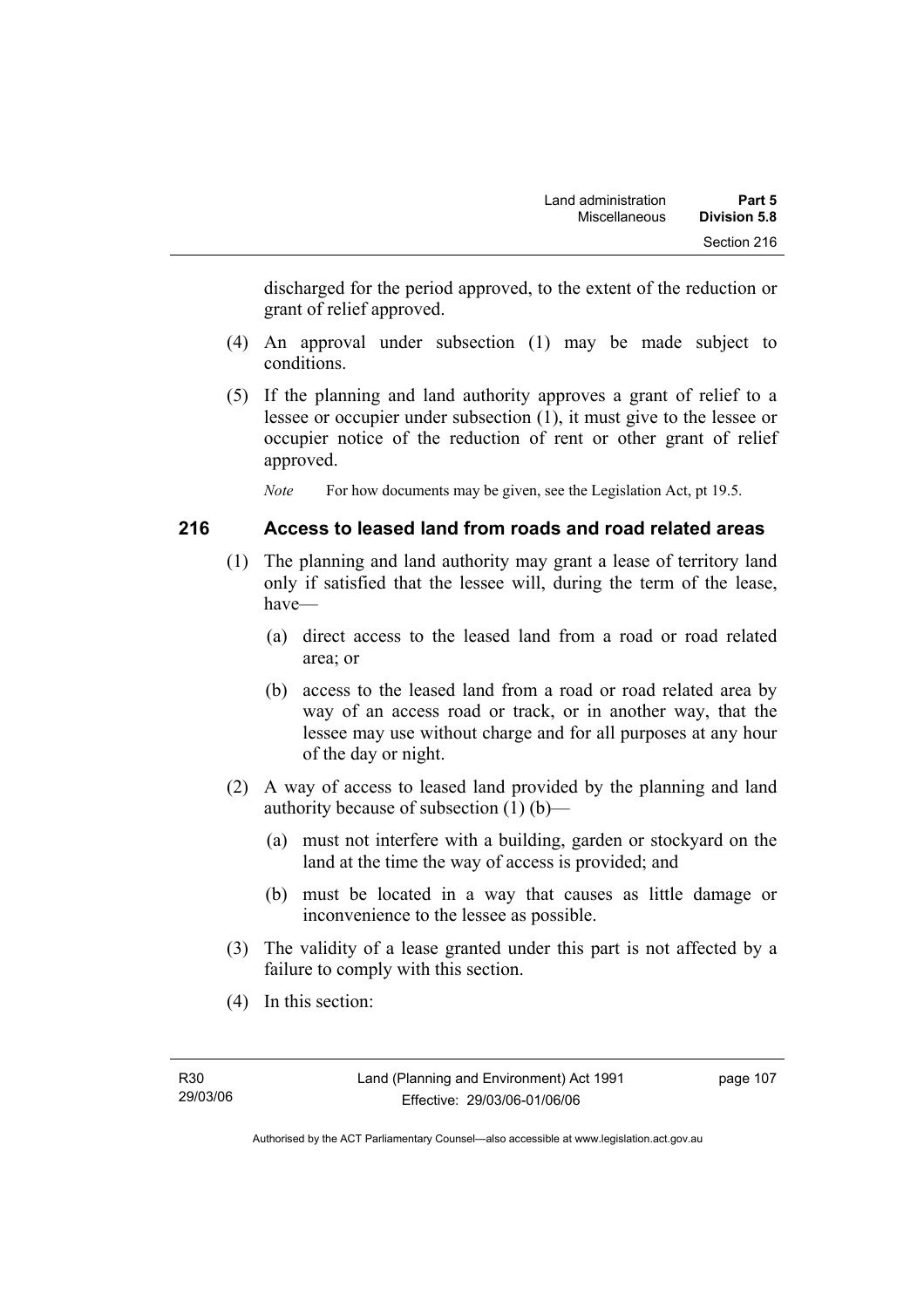| Part 5       | Land administration |
|--------------|---------------------|
| Division 5.8 | Miscellaneous       |
| Section 216A |                     |

*road*—see the *Road Transport (General) Act 1999*, dictionary.

*road related area*—see the *Road Transport (General) Act 1999*, dictionary.

### **216A Notification of certain leases**

- (1) This section applies if, during a quarter, the planning and land authority grants a lease—
	- (a) by direct grant; or
	- (b) under section 163 (Leases to community organisations), section 164 (Special leases) or section 209 (Grant of leases).
- (2) The planning and land authority must, within 5 working days after the end of the quarter, give the Minister a statement that sets out, in relation to any lease mentioned in subsection (1) granted during the quarter—
	- (a) the name of the lessee; and
	- (b) a description of the land comprised in the lease in accordance with the *Districts Act 2002*, section 9 (Description of parcel of land for dealings); and
	- (c) the amount (if any) paid for the grant of the lease; and
	- (d) the provision of this Act under which the lease was granted.
- (3) The Minister must present to the Legislative Assembly a copy of a statement received under subsection (2) within 5 sitting days after the day the Minister receives it.
- (4) The validity of a lease is not affected by a failure to comply with subsection  $(2)$  or  $(3)$ .
- (5) In this section—

*quarter* means a period of 3 months beginning on 1 January, 1 April, 1 July or 1 October in a year.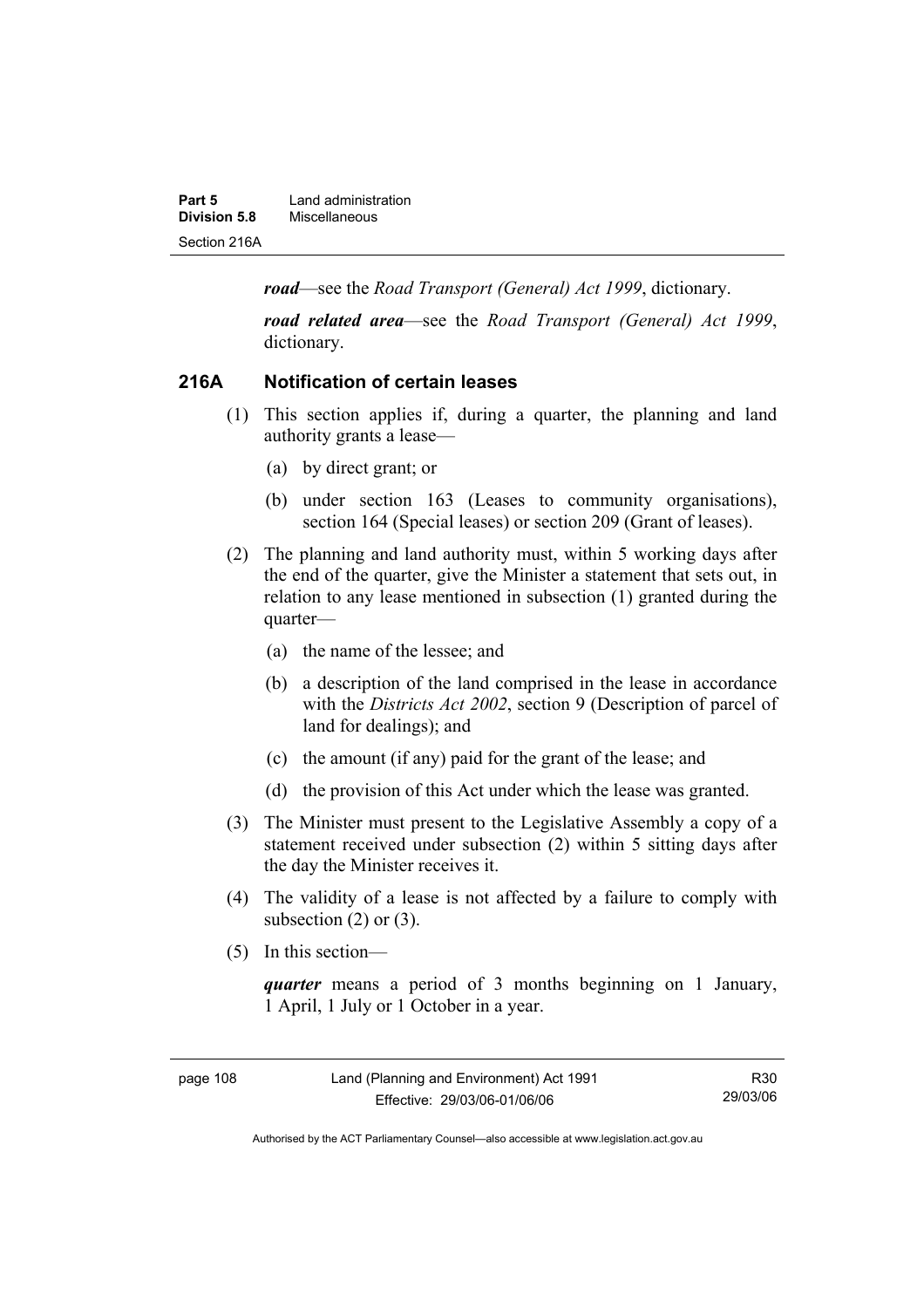# **217 Licences in relation to land that is not public land**

 (1) A person may apply to the planning and land authority for a licence to occupy or use an area of unleased territory land that is not public land.

#### **Example of when a licence might be given to a person**

to allow a building (including a fitting attached to the building) owned or occupied by the person to encroach onto, over or under an area of unleased territory land that is not public land

- *Note* An example is part of the Act, is not exhaustive and may extend, but does not limit, the meaning of the provision in which it appears (see Legislation Act, s 126 and s 132).
- (2) An application under subsection (1) must—
	- (a) be in writing signed by the applicant; and
	- (b) specify—
		- (i) the land in relation to which the licence is sought; and
		- (ii) the period for which the licence is sought; and
		- (iii) the purposes for which it is proposed that the land should be used under the licence.
	- *Note* A fee may be determined under s 287 for this subsection.
- (3) On receiving an application under subsection (1) the planning and land authority may grant the applicant a licence to occupy or use the land specified in the application for the purposes and period specified in the application.
- (4) A licence under subsection (1) must—
	- (a) be in writing; and
	- (b) apply to the person to whom it is granted and to all other people to whom it is expressed to apply; and
	- (c) specify the period for which it is granted; and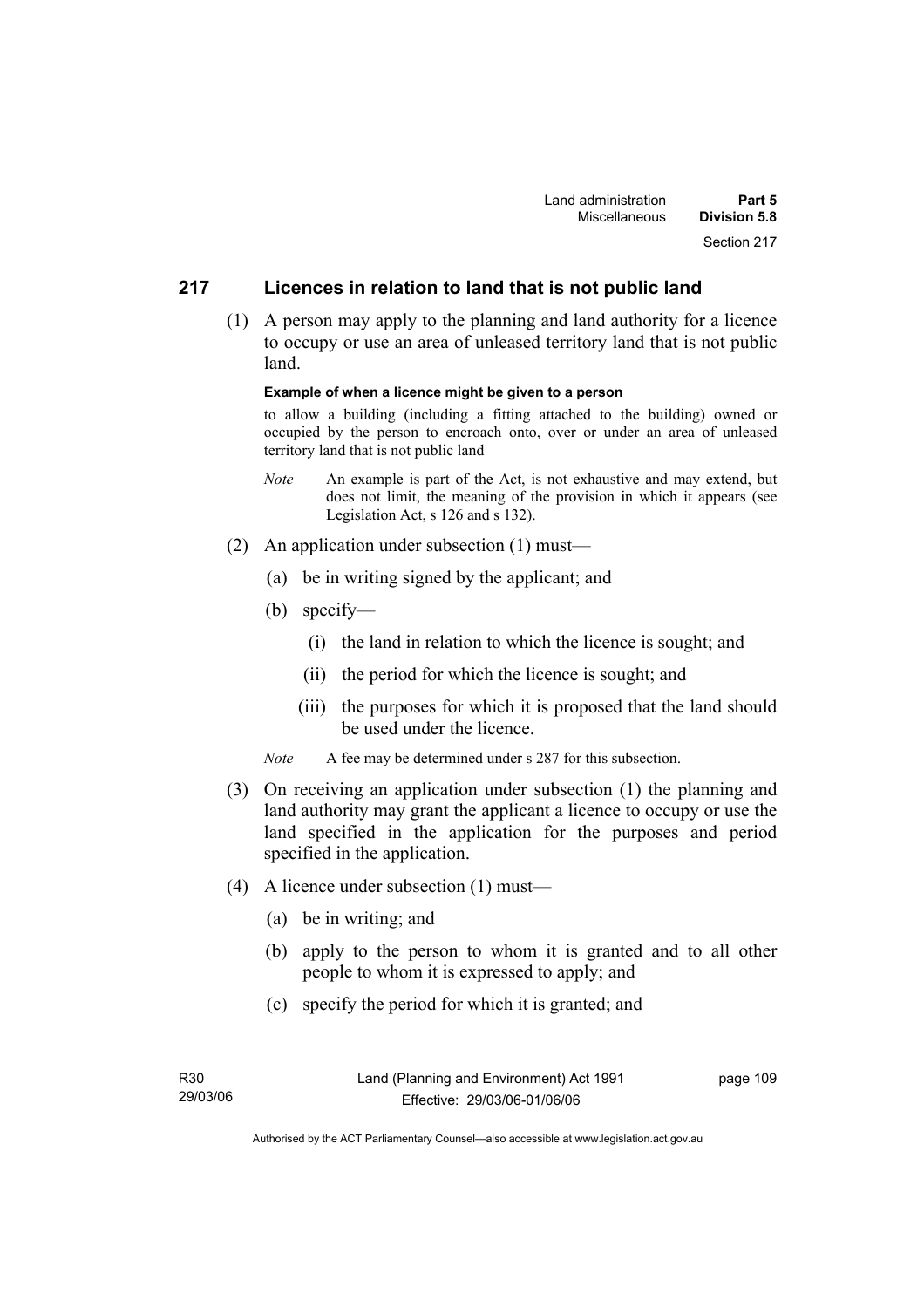| Part 5       | Land administration |
|--------------|---------------------|
| Division 5.8 | Miscellaneous       |
| Section 218  |                     |

- (d) be subject to the conditions (if any) that are specified in the licence.
- (5) A person is not required to hold a licence under this section to occupy or use an area of unleased territory land that is not public land if—
	- (a) the person holds a permit under the *Roads and Public Places Act 1937* to place an object in, over or across the area; and
	- (b) the area is being occupied or used in accordance with the permit; and
	- (c) for an occupation or use that requires an approval under division 6.2 (Approvals)—
		- (i) the occupation or use has been approved under that division; and
		- (ii) the person is complying with any conditions under section 245 (Conditional approvals) that apply to the approval.

# **218 Reservation of minerals**

A reservation of minerals contained in a lease of territory land must be read as a reservation of all minerals and mineral substances in or on the land, including gold, silver, copper, tin, other metals, ores and substances containing metals, gems, precious stones, coal, limestone, shale, mineral oils, valuable earths and substances, stone, clay, gravel and sand.

## **219 Rights to extract minerals**

- (1) The planning and land authority may, by a lease or other agreement, grant a person the right to extract minerals from specified territory land.
- (2) The provisions of a lease or other agreement entered under subsection (1) are the provisions agreed between the parties.

page 110 Land (Planning and Environment) Act 1991 Effective: 29/03/06-01/06/06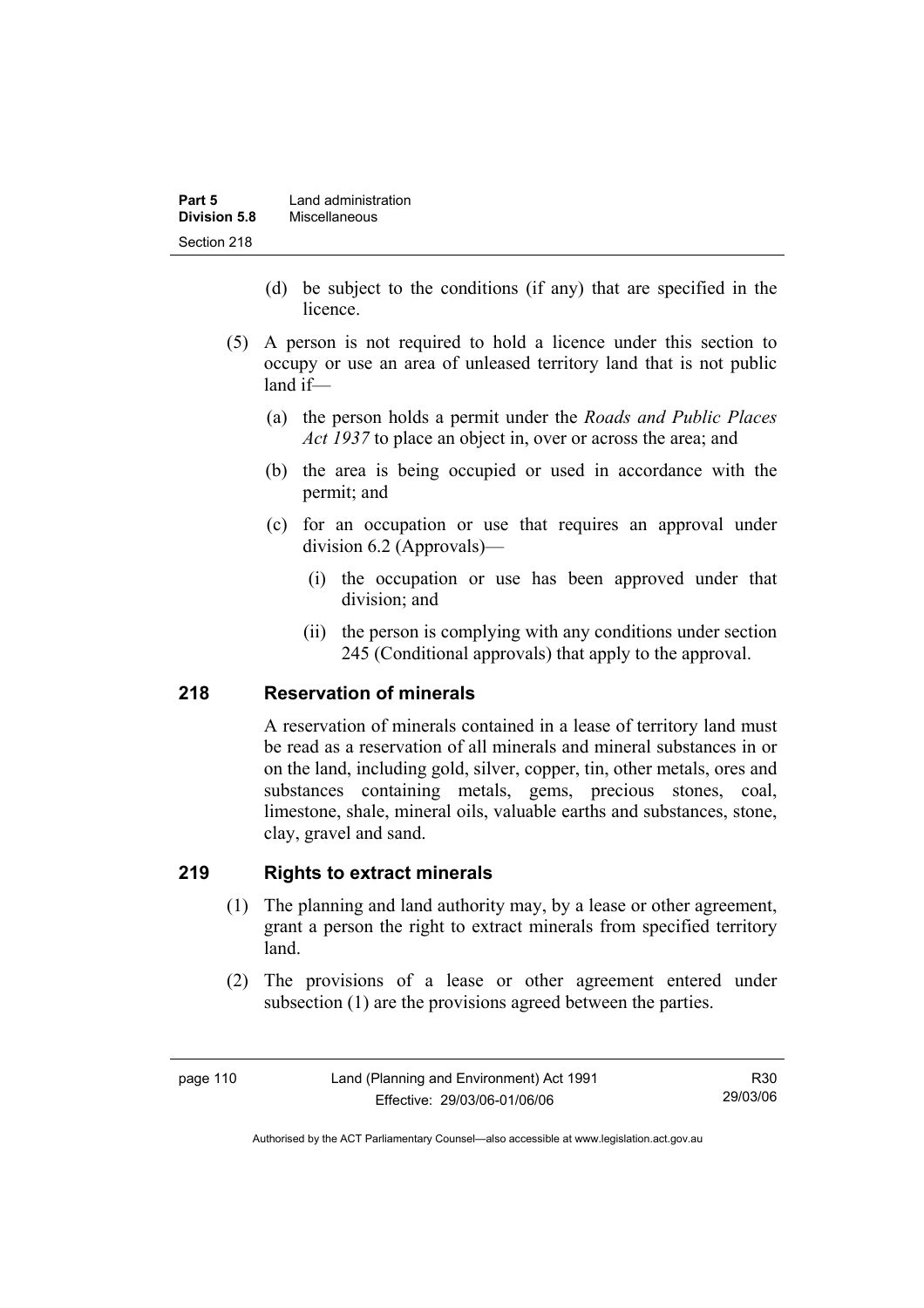# **220 Access to lease documents and development agreements**

- (1) The *Freedom of Information Act 1989*, section 11 (2) does not apply to a document that is—
	- (a) a lease; or
	- (b) a variation of a lease; or
	- (c) a renewal of a lease;

if the document became a document of a Commonwealth agency before 1 January 1977.

- (2) A document that is—
	- (a) a lease; or
	- (b) a variation of a lease; or
	- (c) a renewal of a lease;

is taken not to be an exempt document for the *Freedom of Information Act 1989*.

 (3) A reference in this section to a *lease* is a reference to a lease of territory land.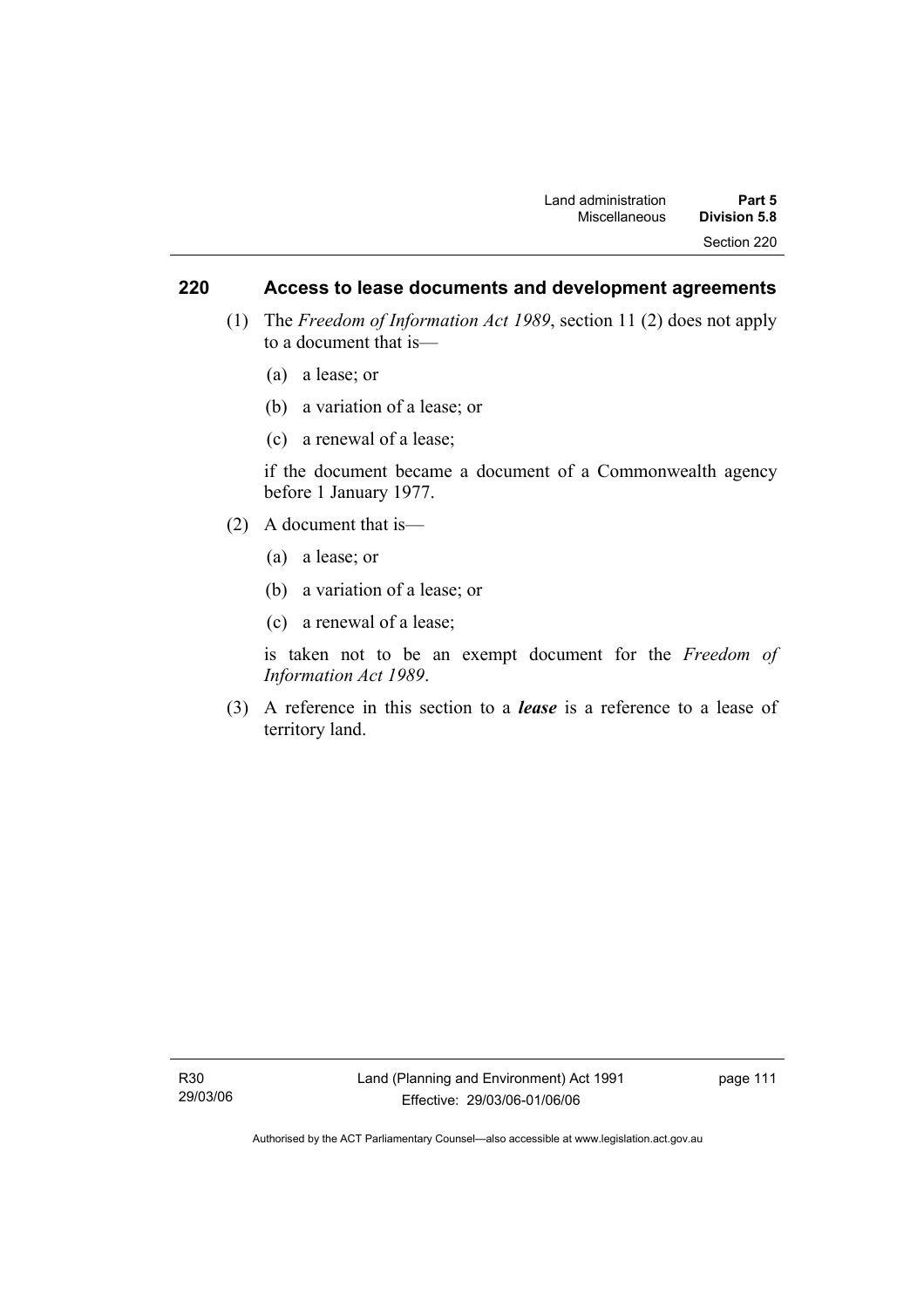**Part 6 Approvals and orders**<br>**Division 6.1 Preliminary Division 6.1** Preliminary Section 222

# **Part 6 Approvals and orders**

# **Division 6.1 Preliminary**

#### **222 Definitions for pt 6**

In this part:

*application* means an application for approval to undertake a development.

*approval* means—

- (a) an approval under section 230 (Approvals); or
- (b) if, on reconsideration of an original decision, an application for development is approved—an approval on reconsideration.

*Note* Div 6.2.4 deals with reconsideration of original decisions.

#### *building* includes—

- (a) an addition to a building; and
- (b) a structure attached to a building; and
- (c) a part of a building.

*building work*—see the *Building Act 2004*, section 6.

*consolidation*—see section 159.

*damage* a protected tree—see the *Tree Protection Act 2005*, section 12

*declared site*—see the *Tree Protection Act 2005*, dictionary.

*development* means activity in relation to land that consists of 1 or more of the following activities:

 (a) the erection, alteration or demolition of a building or structure on or under the land;

| page 112 | Land (Planning and Environment) Act 1991 | R30      |
|----------|------------------------------------------|----------|
|          | Effective: 29/03/06-01/06/06             | 29/03/06 |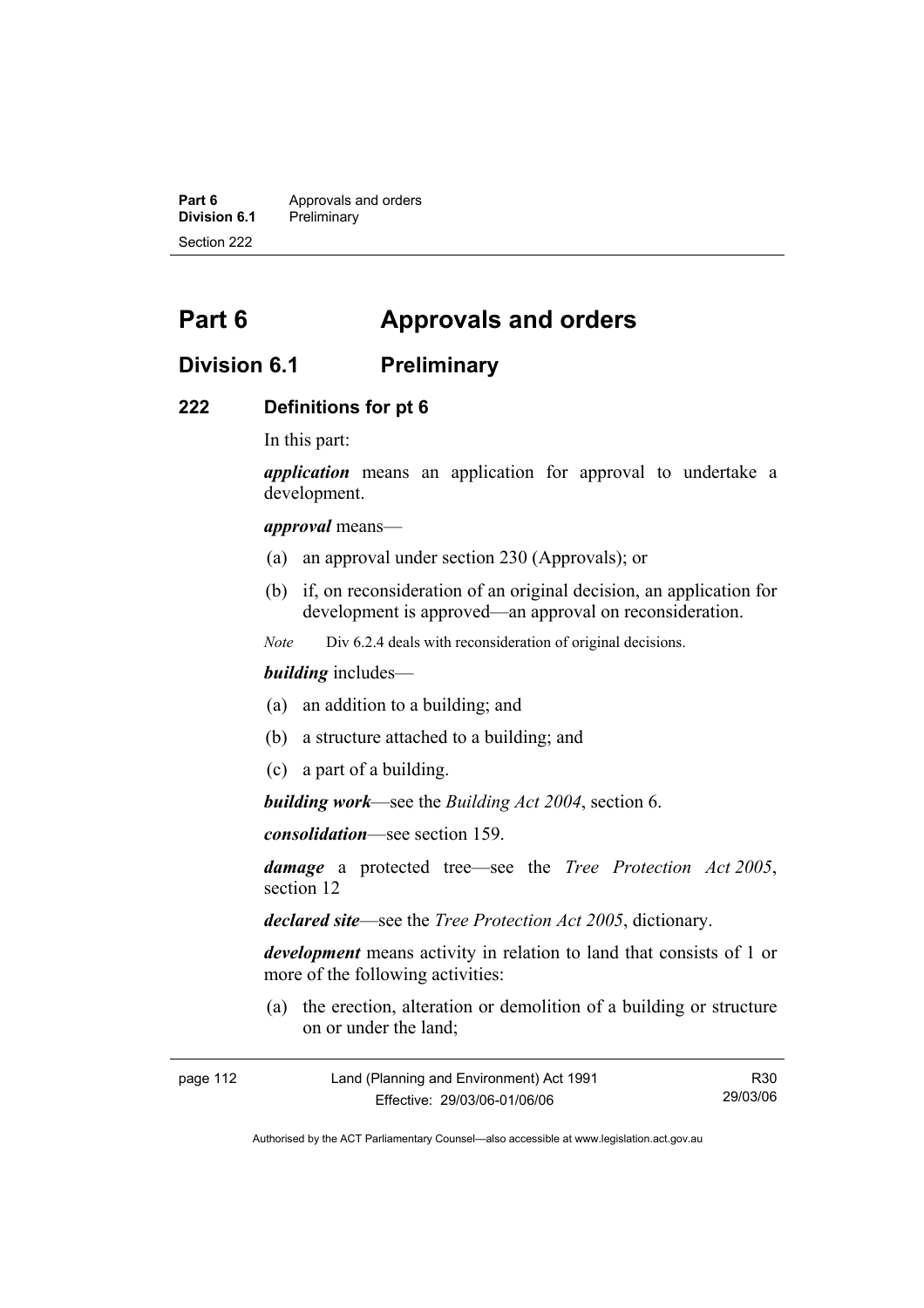- (b) the carrying out of earthworks or other construction work on or under the land;
- (c) the carrying out of work that would affect the landscape of the land except if the land—
	- (i) is leased for residential purposes only; and
	- (ii) is not registered, or nominated for provisional registration, under the *Heritage Act 2004*;
- (d) a use of the land for a business—
	- (i) that is a home business within the meaning of the plan; and
	- (ii) that is not expressly authorised by a current lease;
- (e) a use of the land for an activity—
	- (i) that is prescribed for section  $175(3)(a)$ ; and
	- (ii) that is not expressly authorised by a current lease;
- (f) if the land is unleased territory land—a use of the land that is not authorised by a current licence or permit granted for the land under an Act;
- (g) the erection, fixing or displaying of a sign or advertising material on the land, or on a structure or building on the land, otherwise than in accordance with a right to do so expressly given by a current licence granted under this Act, a current lease or a current permit under the *Roads and Public Places Act 1937*;
- (h) a variation of a lease of the land;
- (i) an activity declared by another Act to be a development activity for this part;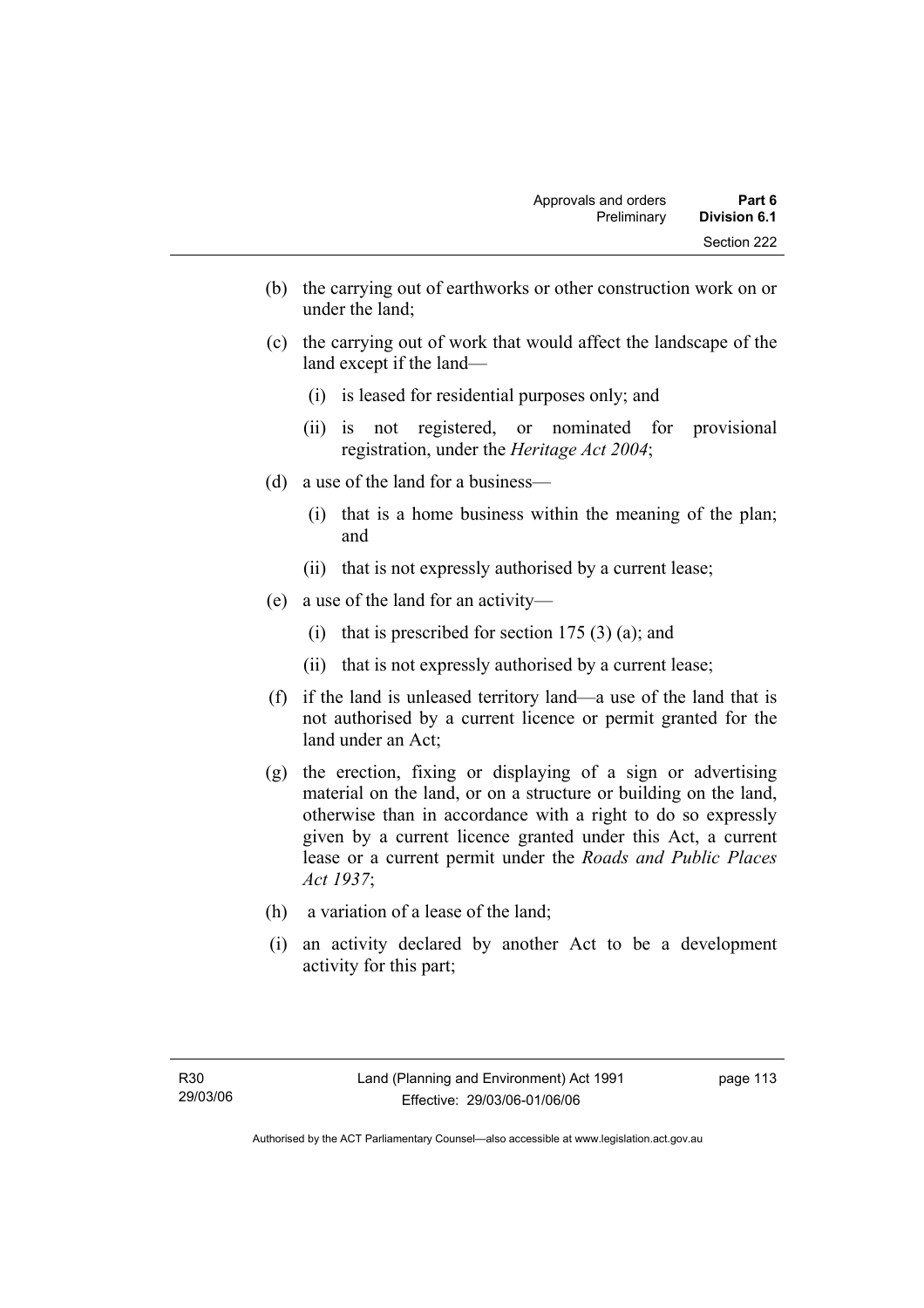| Part 6       | Approvals and orders |
|--------------|----------------------|
| Division 6.1 | Preliminary          |
| Section 222  |                      |

but does not include a use of unleased territory land by or on behalf of the Territory for a purpose for which it was used before the commencement of this Act.

*Executive* includes a Minister acting on behalf of the Executive.

*inspector* means a person appointed as an inspector under section 263 (1).

*lease*—see section 159.

*lessee*—see section 159.

*objection* means an objection under section 237.

*order* means—

- (a) an order under division 6.3; or
- (b) a decision under another Act that is declared by an Act to be an order for this part.

*original decision*—see section 246 (1).

*prescribed period* means the period specified in, or ascertained in accordance with, a regulation.

*prohibited groundwork*—see the *Tree Protection Act 2005*, section 14.

*prohibition notice*—see section 260 (1).

*protected tree*—see the *Tree Protection Act 2005*, section 8.

*protection zone*, for a protected tree—see the *Tree Protection Act 2005*, section 11.

*registered tree*—see the *Tree Protection Act 2005*, dictionary.

*regulated tree*—see the *Tree Protection Act 2005*, dictionary.

*relevant authority*, in relation to an application, means—

R30 29/03/06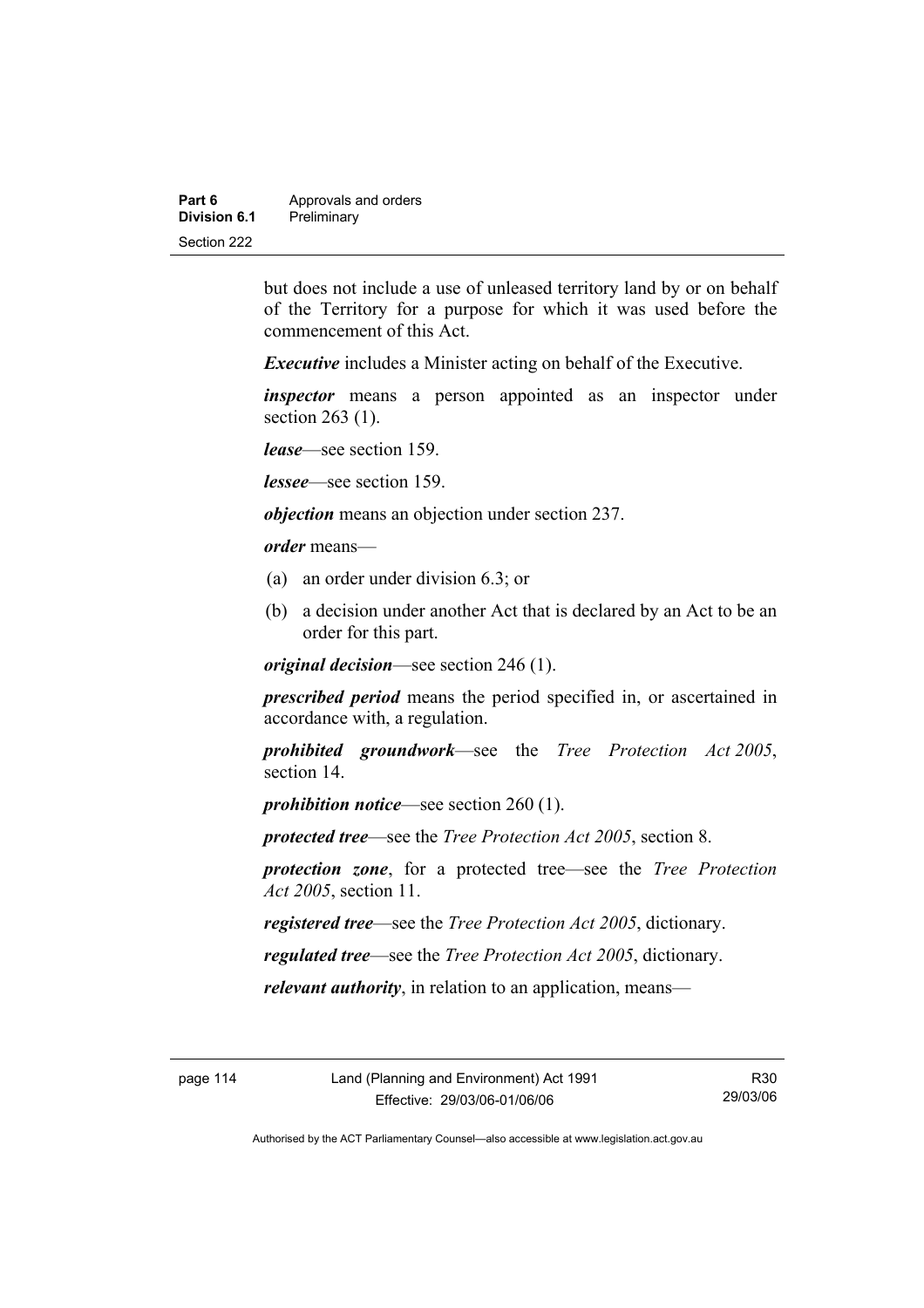- (a) if the Minister has, under section 229B (Minister may decide some applications), decided to consider an application—the Minister; or
- (b) the planning and land authority.

*structure* includes a fence, mast, antenna, aerial, road, footpath, driveway, carpark, culvert or service conduit or cable.

*subdivision—*see section 159.

*tree management plan*—see the *Tree Protection Act 2005*, dictionary.

*variation*, of a lease—see section 223.

# **223 Meaning of** *variation* **for pt 6**

- (1) In this part, *variation*, of a lease, includes—
	- (a) the surrender of a lease and the granting of a new lease subject to different provisions to the same lessee over all or part of the land comprised in the surrendered lease; and
	- (b) a consolidation; and
	- (c) a subdivision.
- (2) However, the *variation* of a lease does not include the surrender of a lease and the granting of a new lease to the same lessee over all or part of the land comprised in the surrendered lease if—
	- (a) the land is defined land within the meaning of section 31; or
	- (b) the new lease is granted under any of the following provisions:
		- (i) section 171 (Grant of further residential leases);
		- (ii) section 171A (Grant of further rural leases);
		- (iii) section 172 (Grant of further leases for purposes other than residential or rural).

Authorised by the ACT Parliamentary Counsel—also accessible at www.legislation.act.gov.au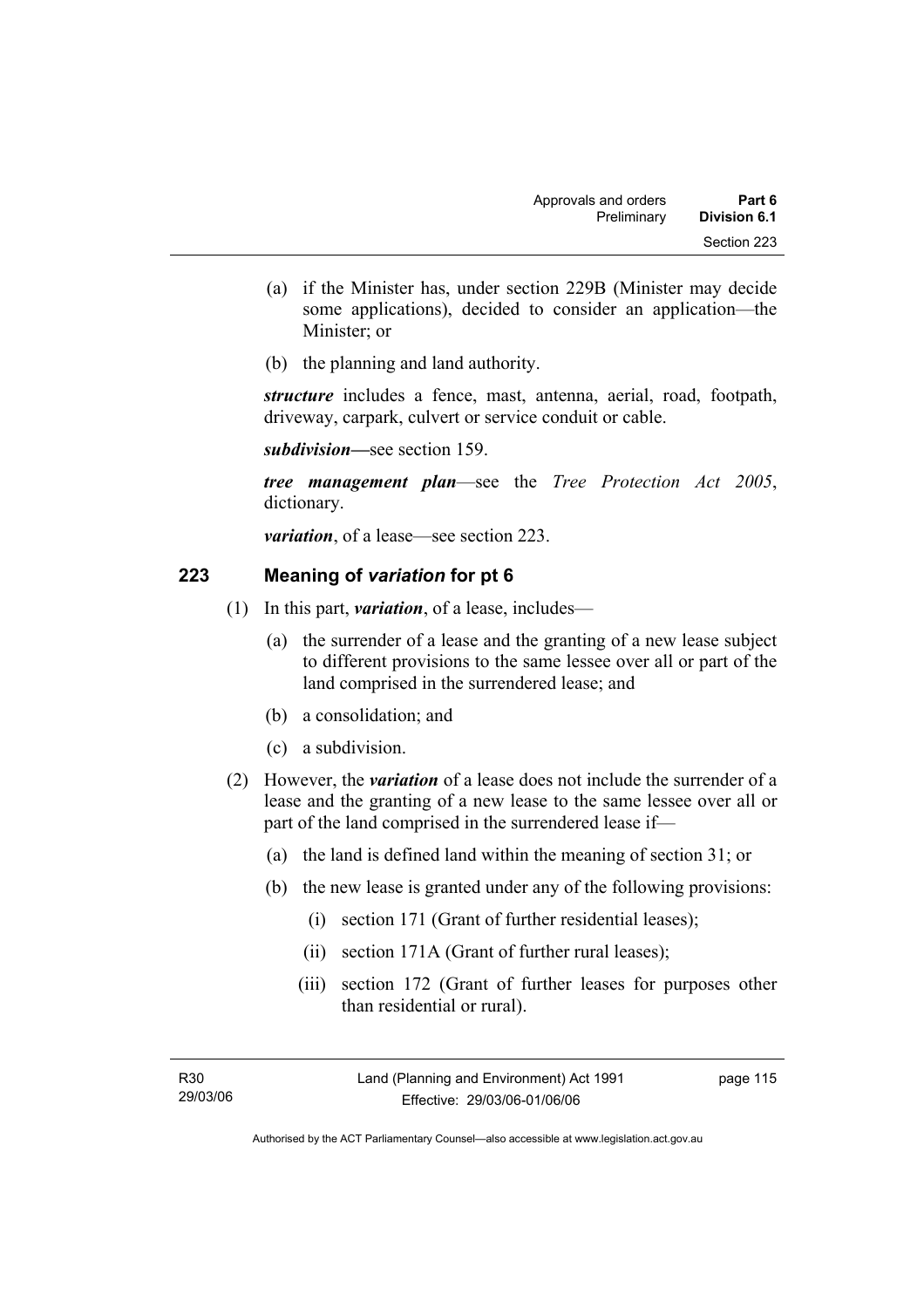**Part 6 Approvals and orders Division 6.2** Approvals Section 225

# **Division 6.2 Approvals**

# **Subdivision 6.2.1 General**

### **225 Offence—development**

 (1) A person must not, without reasonable excuse, undertake a development otherwise than in accordance with an approval.

Maximum penalty: 50 penalty units.

 (2) A territory authority must not, without reasonable excuse, undertake a development except in accordance with an approval.

# **226 Application to undertake development**

- (1) An application for approval must—
	- (a) be signed by the applicant; and
	- (b) if the application is for approval of a variation of a lease—be accompanied by an assessment by an accredited valuer that sets out the amounts of the values represented by  $V_1$  and  $V_2$ in—
		- (i) for a variation that is not a consolidation or subdivision section 184A; or
		- (ii) for a variation consisting of a consolidation or subdivision—section 187C.
	- *Note 1* A fee may be determined under s 287 for this subsection.
	- *Note 2* If a form is approved under s 287A for an application or a declaration, the form must be used.
- (2) If the development to which the application relates requires construction work to be carried out on land that has previously been developed, and that is not leased for rural purposes, the application must be accompanied by a survey certificate given by a registered surveyor that shows—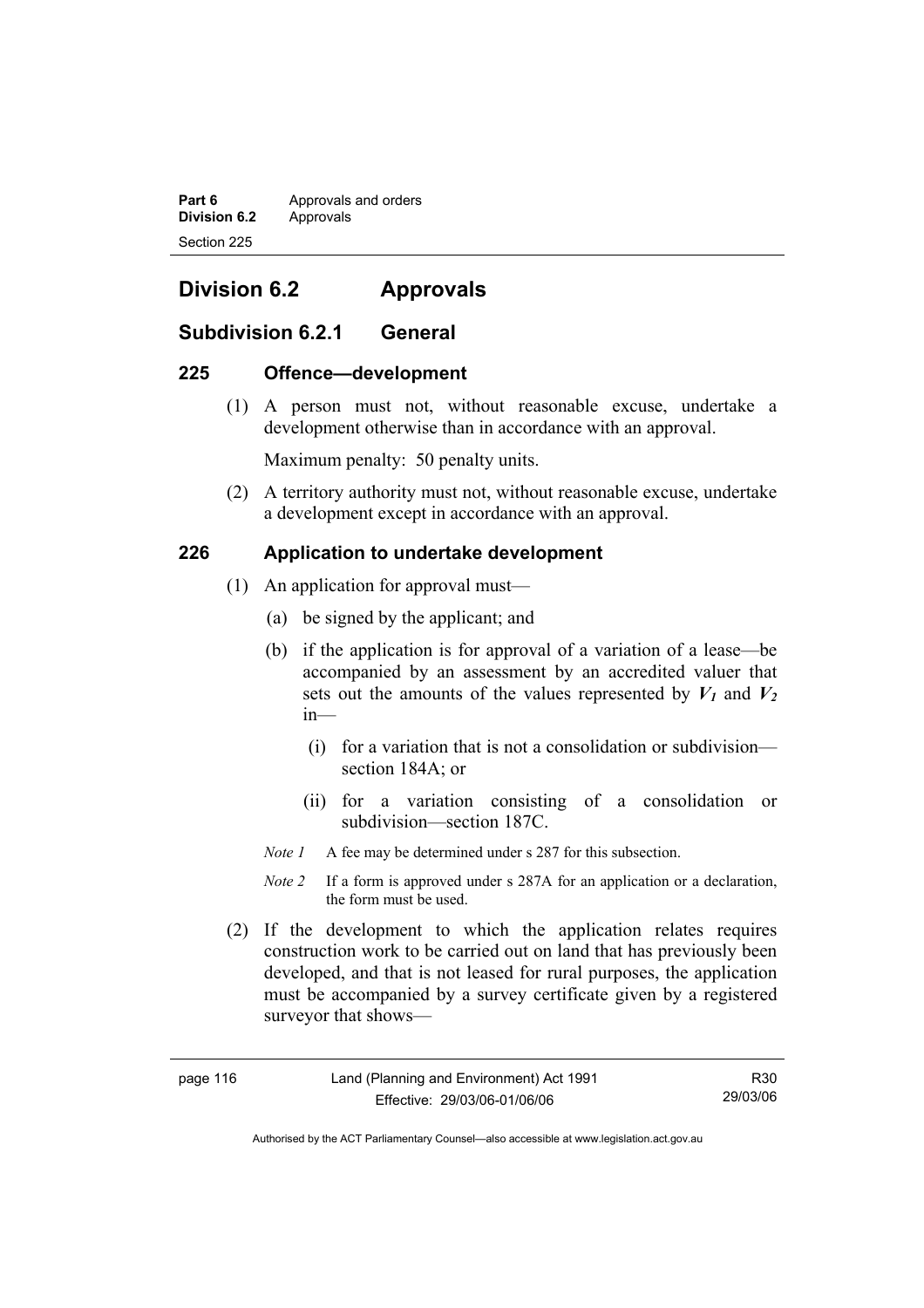- (a) the boundaries of the land where the development is to be undertaken; and
- (b) the location of each building or structure on the land; and
- (c) the existing contours of the land.
- (3) A person is not entitled to apply to undertake a development of a rural lease if—
	- (a) the development is a variation of the lease that is a consolidation or subdivision; and
	- (b) the planning and land authority may not consent to the consolidation or subdivision under section 186H.
- (4) If an application is made by a person who is not the lessee of the place to which the application relates, the application must, in addition to being signed by the person by whom it is made, be signed by—
	- (a) if the place to which the application relates is subject to a lease—the lessee of the place; or
	- (b) in any other case—the planning and land authority.
- (5) A lessee may, by writing, appoint a person to act on his or her behalf in relation to an application.
- (6) A person who signs an application under subsection (4) (a) is taken to be an applicant in relation to the application.
- (7) The planning and land authority may—
	- (a) correct a formal error in an application; or
	- (b) at the request of the applicant, make an alteration to an application.
- (8) If the planning and land authority makes an alteration or correction under subsection (7), the authority must—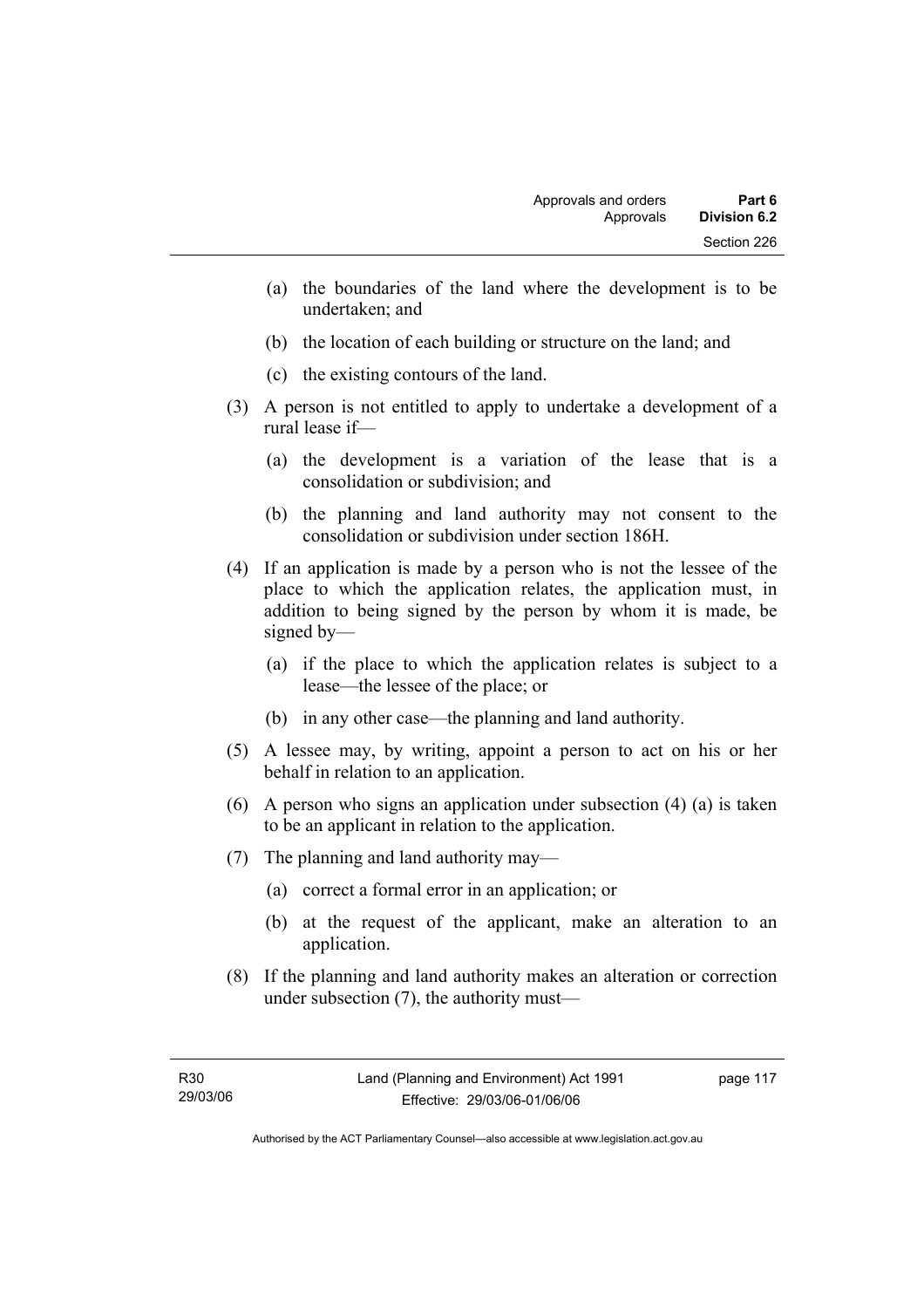| Part 6       | Approvals and orders |
|--------------|----------------------|
| Division 6.2 | Approvals            |
| Section 227  |                      |

- (a) advise the applicant, or if there is more than 1, each applicant, that the alteration or correction has been made; and
- (b) if notice has been given under section 229 of the making of the application—give notice in accordance with that section of the application as so altered or corrected.
- (9) An application may be made under this section in relation to a development that has been undertaken without approval.
- (10) The Minister may, in writing, exempt developments mentioned in subsection (2) from the application of the subsection.
- (11) An exemption is a disallowable instrument.
	- *Note* A disallowable instrument must be notified, and presented to the Legislative Assembly, under the Legislation Act.
- (12) In this section:

*accredited valuer* means a person who is—

- (a) registered, licensed or approved under the law of the Commonwealth or a State to carry out valuations of property; or
- (b) accredited as a certified practising valuer by the body known as the Australian Property Institute.

# **227 Register of applications, approvals, orders and lease and development conditions**

- (1) The planning and land authority must keep a register of—
	- (a) each alteration or correction to an application made under section 226 (7); and
	- (b) each application that has not been withdrawn, or that is not to be taken to have been withdrawn and in relation to which the period for making an application under section 275 or section 276 has not ended; and

| page |  |  |
|------|--|--|
|------|--|--|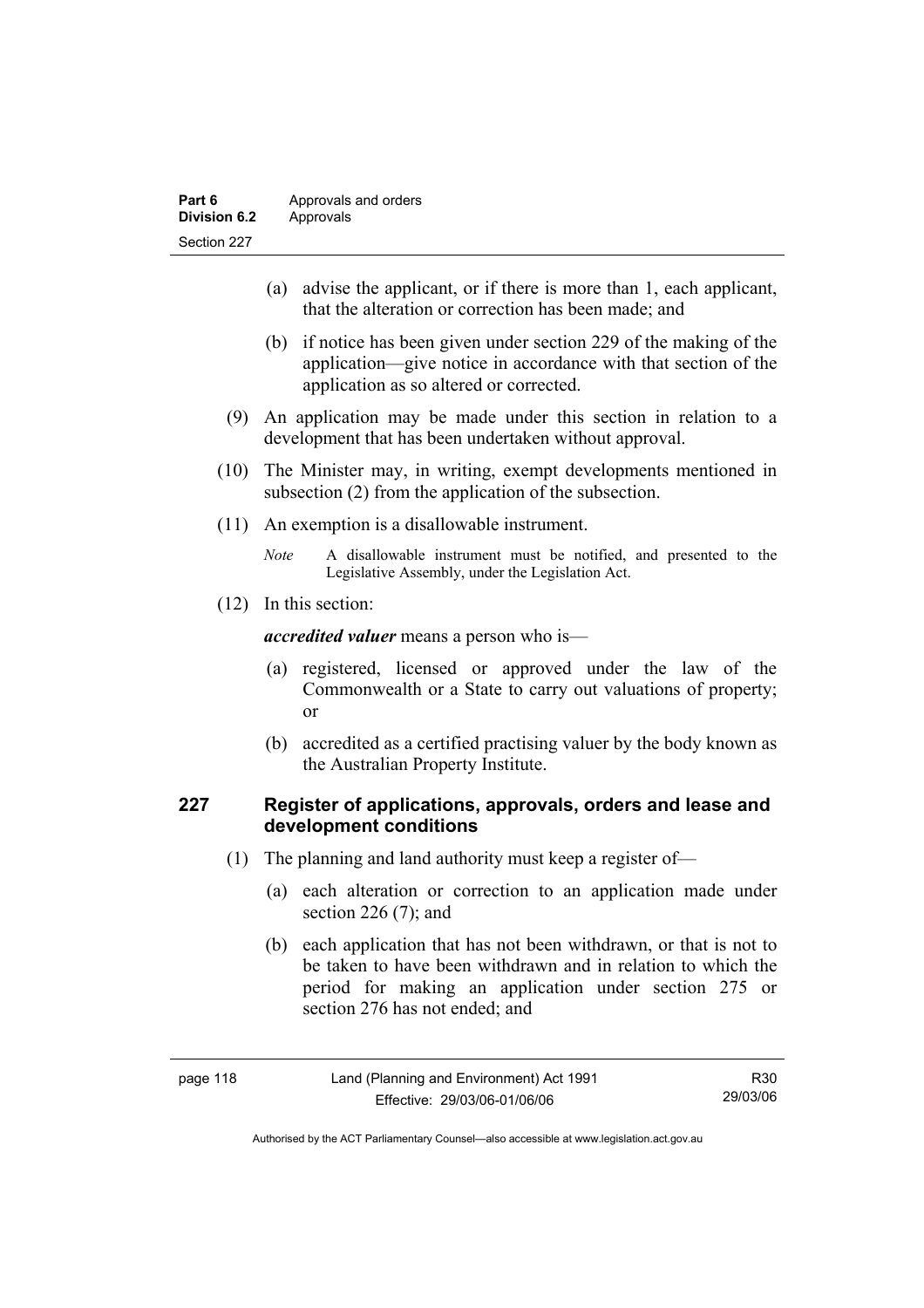- (c) each notice given to the heritage council under section 229 of a development application that relates to a place or object registered, or nominated for provisional registration, under the *Heritage Act 2004*; and
- (d) each advice given to the planning and land authority by the heritage council under the *Heritage Act 2004*, section 60 (Advice about effect of development on heritage significance); and
- (e) each notice of a development application given to the conservator under section 229 (4) (b); and
- (f) each advice given to the planning and land authority by the conservator under the *Tree Protection Act 2005*, section 82 (Advice about tree protection on land subject to development); and
- (g) each approval in relation to which the period for making an application under section 275 or section 276 has not ended; and
- (h) each approval, for the period for which it remains in force; and
- (i) each order, for the period for which it remains in effect; and
- (j) the lease and development conditions (if any) applicable to a lease granted after the commencement of this paragraph; and
- (k) any comments of the planning and land authority or the planning and land council given to the planning and land authority for the Minister's consideration of an application under section 229B (Minister may decide some applications); and
- (l) if an application has been reconsidered under subdivision 6.2.4—the date and details of the decision on reconsideration; and
- (m) details of any minor amendment made under section 247.

page 119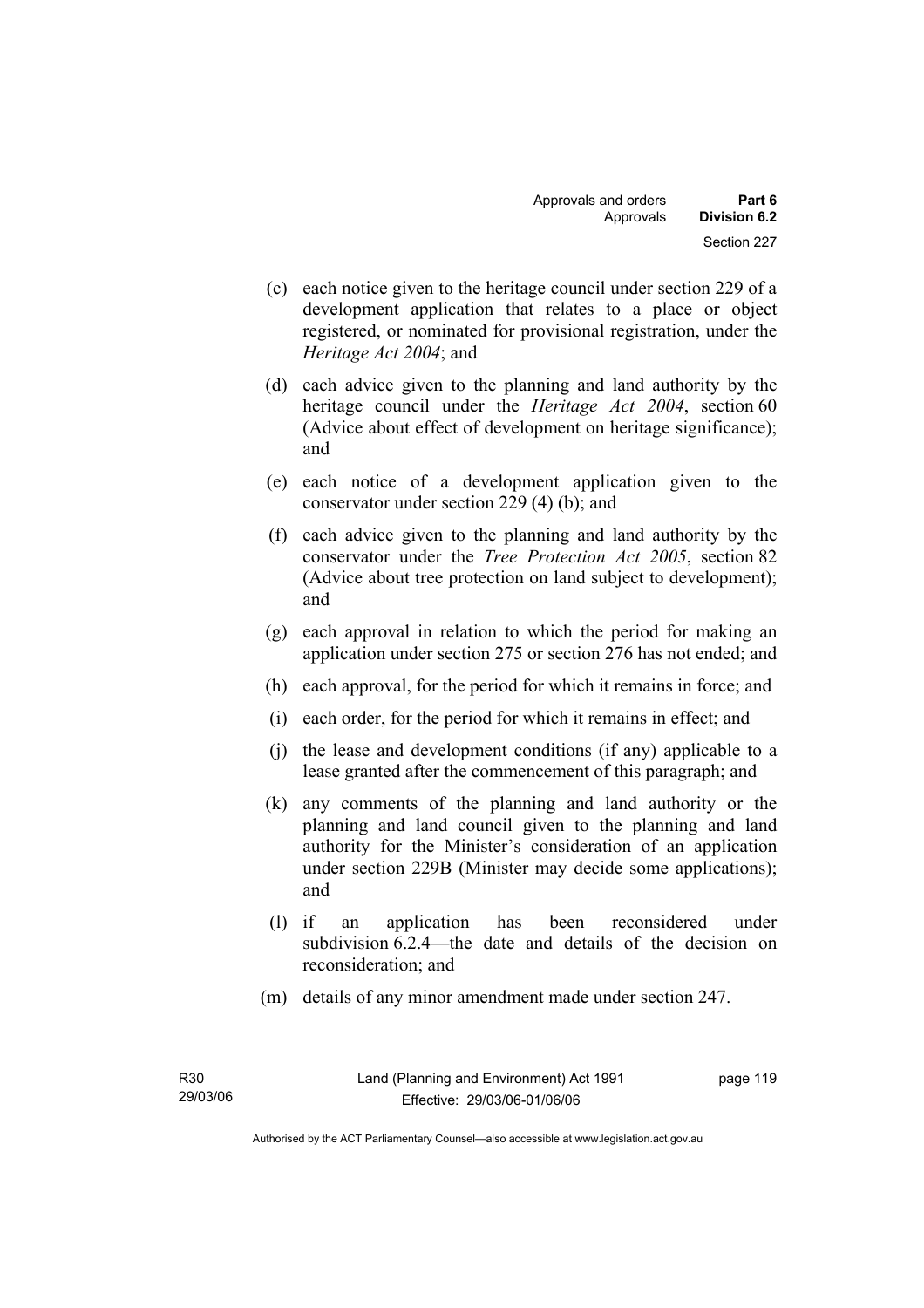| Part 6       | Approvals and orders |
|--------------|----------------------|
| Division 6.2 | Approvals            |
| Section 228  |                      |

- (2) The planning and land authority may enter in the register details of lease and development conditions applicable to a lease granted before the commencement of subsection (1) (j).
- (3) A person may, during office hours—
	- (a) inspect the register; and
	- (b) make copies of, or take extracts from, the register or any part of a document relevant to an application.
	- *Note* A fee may be determined under s 287 for par (b).
- (4) In this section:

*lease and development condition*, for a lease, means a condition, other than a condition contained in the lease, that—

- (a) was approved by the Territory when the lease was granted; and
- (b) regulates the development or use of the land that is subject to the lease.

### **228 Restrictions on inspection of applications**

- (1) An applicant for approval to undertake a development may apply in writing to the planning and land authority for a part of any copy of the application to be excluded from being made available to the public or for public inspection.
- (2) The planning and land authority may approve or refuse to approve an application under subsection (1).
- (3) The planning and land authority must approve an application if satisfied that—
	- (a) the part of the application for approval to undertake a development to which the application under subsection (1) relates contains information—
		- (i) about the personal or business affairs of a person; or

| page 120 |  |  |
|----------|--|--|
|----------|--|--|

Authorised by the ACT Parliamentary Counsel—also accessible at www.legislation.act.gov.au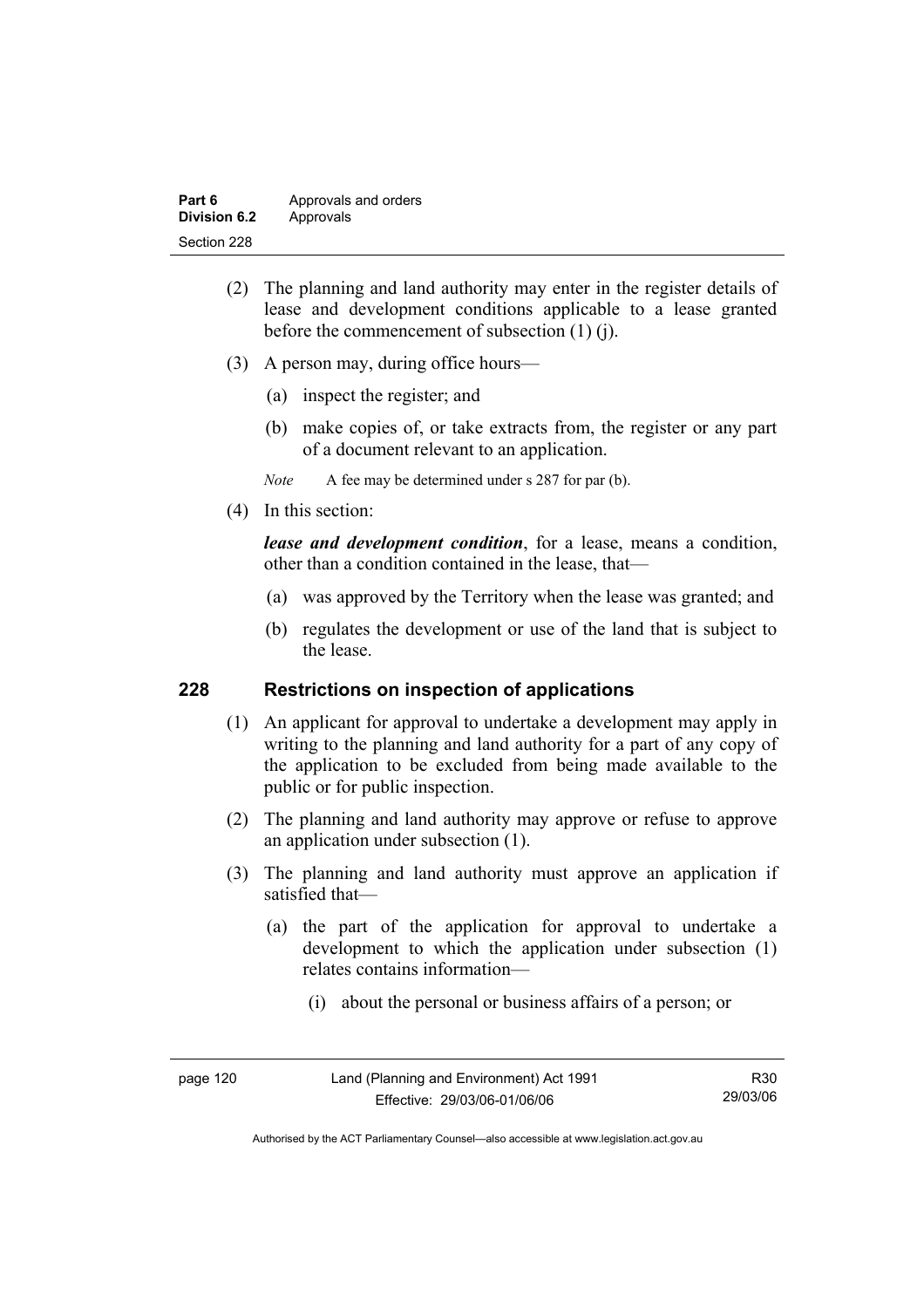- (ii) that has been given to the authority in confidence; or
- (iii) the publication of which would disclose a trade secret; or
- (iv) the disclosure of which is likely to affect the conduct of a person's lawful business affairs; and
- (b) it would not be in the public interest for the part to be published.
- (4) If a part of an application is excluded from the copies of that application made available to the public or for public inspection, each copy must include a statement to the effect that an unspecified part of the application has been excluded for the purpose of protecting the confidentiality of information included in that part.

# **229 Notice of application**

- (1) The planning and land authority must—
	- (a) if a place other than unleased land adjoining the place to which an application relates—
		- (i) is occupied—give notice by post of the making of the application to the lessee of the adjoining place at the address of the adjoining place; or
		- (ii) is unoccupied—give notice by post to the lessee of the adjoining place at the address of the lessee last-known to the authority; and
	- (b) publish notice of the making of each application in a daily newspaper.
- (2) Subsection (1) (a) does not apply—
	- (a) if, in the opinion of the planning and land authority, the number of places adjoining the place to which the application relates is such that it would be impractical to give notice by post to the lessee of each place; or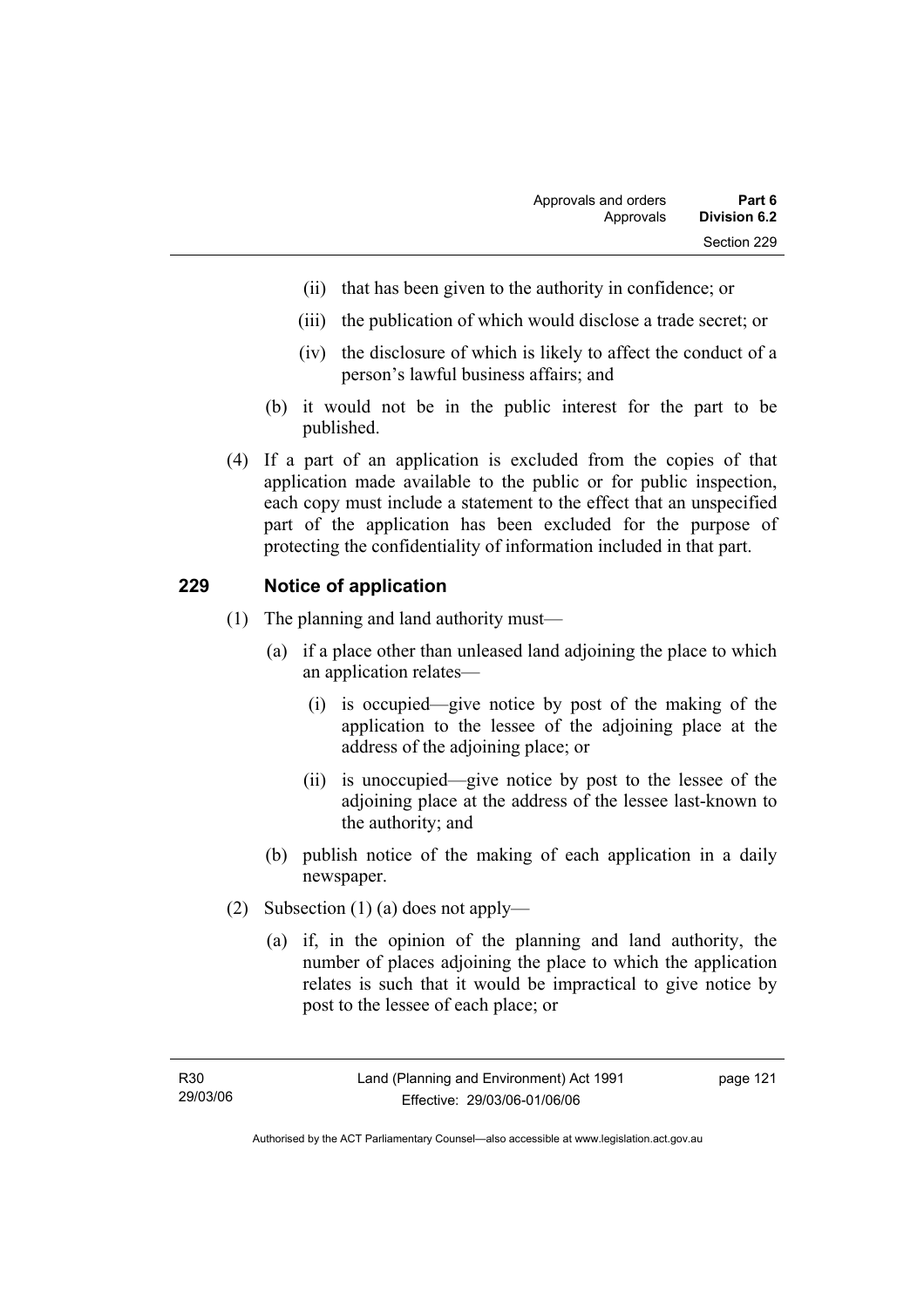| Part 6       | Approvals and orders |
|--------------|----------------------|
| Division 6.2 | Approvals            |
| Section 229  |                      |

- (b) in relation to a place adjoining the place to which the application relates that is leased by the applicant or a person for whom the applicant has been appointed to act as agent.
- (3) The planning and land authority must, if the application relates to a development that is or includes a variation of a lease, give written notice of the making of the application to each person having an estate or interest in the land subject to the lease to be varied (being an estate or interest that is registered under the *Land Titles Act 1925*).

*Note* For how documents may be given, see the Legislation Act, pt 19.5.

- (4) The planning and land authority
	- (a) must give the heritage council—
		- (i) notice of each application that relates to a place or object registered, or nominated for provisional registration, under the *Heritage Act 2004*; and
		- (ii) a copy of each application mentioned in subparagraph (i); and
		- (iii) a copy of each objection, or document containing comments about the development, received by the authority that relate to the effect of the development on the heritage significance of the place or object; and
	- (b) must give the conservator—
		- (i) a copy of each application that relates to land that includes all or part of—
			- (A) the protection zone for a protected tree; or
			- (B) a declared site; and
		- (ii) if a tree management plan approved under the *Tree Protection Act 2005*, part 4, a proposed tree management plan, or a proposed amendment of a tree management

| page 122 | Land (Planning and Environment) Act 1991 | R30      |
|----------|------------------------------------------|----------|
|          | Effective: 29/03/06-01/06/06             | 29/03/06 |

Authorised by the ACT Parliamentary Counsel—also accessible at www.legislation.act.gov.au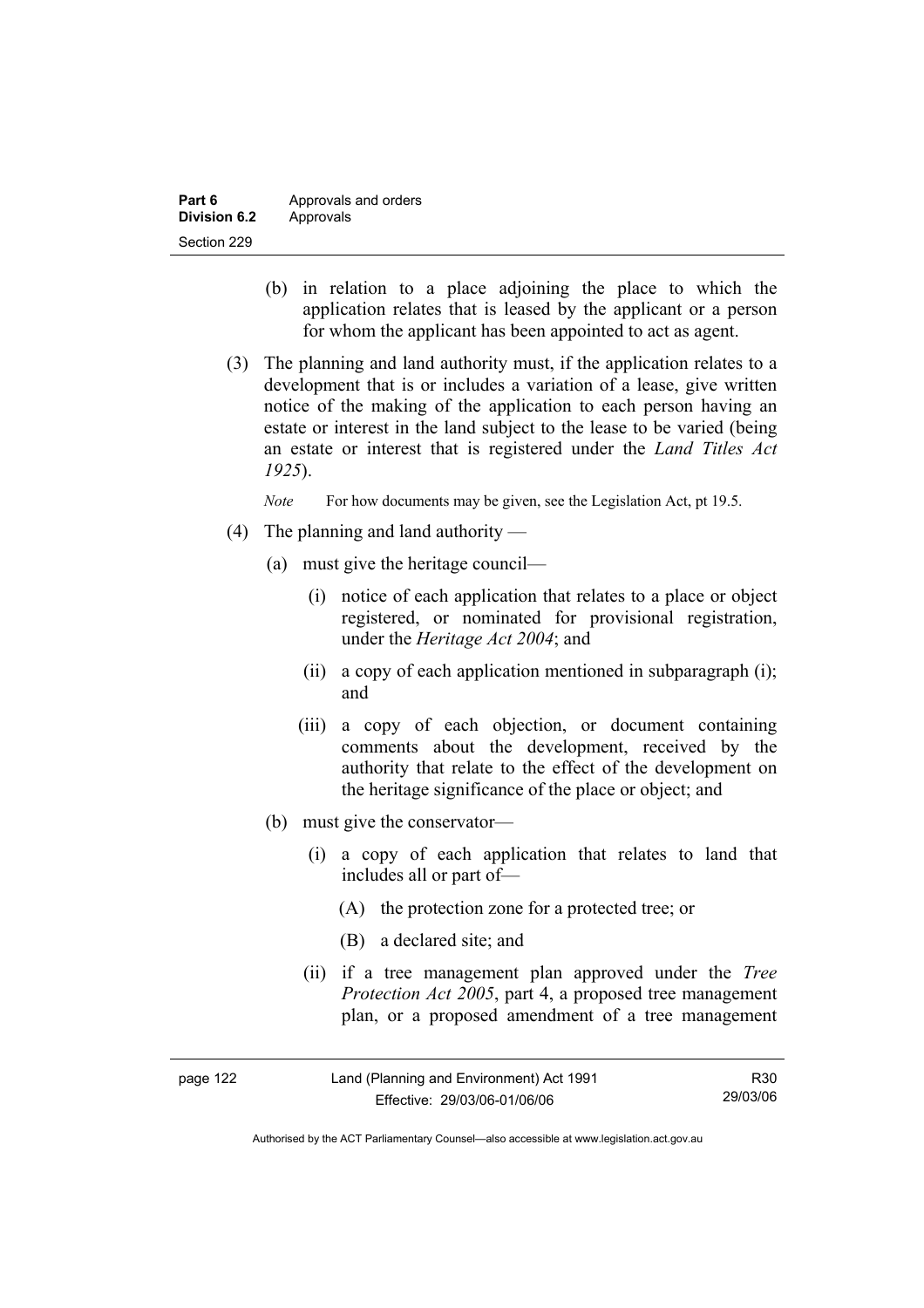plan, is included with the application—a copy of the plan or proposed plan or amendment; and

- (iii) a statement that the application is referred to the conservator under this paragraph; and
- (c) must give to the conservator for comment a copy of each application that relates to public land; and
- (d) may give a copy of an application to any other entity for comment.
- (5) The planning and land authority must give the environment protection authority written notice of an application in relation to a development—
	- (a) listed in the *Environment Protection Act 1997*, schedule 1; or
	- (b) that has the potential to cause serious or material environmental harm within the meaning of that Act.
- (6) The planning and land authority must erect on the place to which an application relates a sign that specifies the development proposed to be undertaken in relation to that place.
- (7) A person must not, without lawful excuse, move, deface, damage, obscure or otherwise interfere with a sign erected under subsection  $(6)$ .

Maximum penalty: 5 penalty units.

 (8) A person must not, without reasonable excuse, prevent or restrict access to a sign erected under subsection (6).

Maximum penalty: 5 penalty units.

- (9) The validity of an approval is not affected by a failure by the planning and land authority to comply with subsection (6).
- (10) A reference in subsection (1) to a *lessee* is a reference to the person registered as lessee in the register kept under the *Land Titles Act 1925* in relation to the place to which the application relates.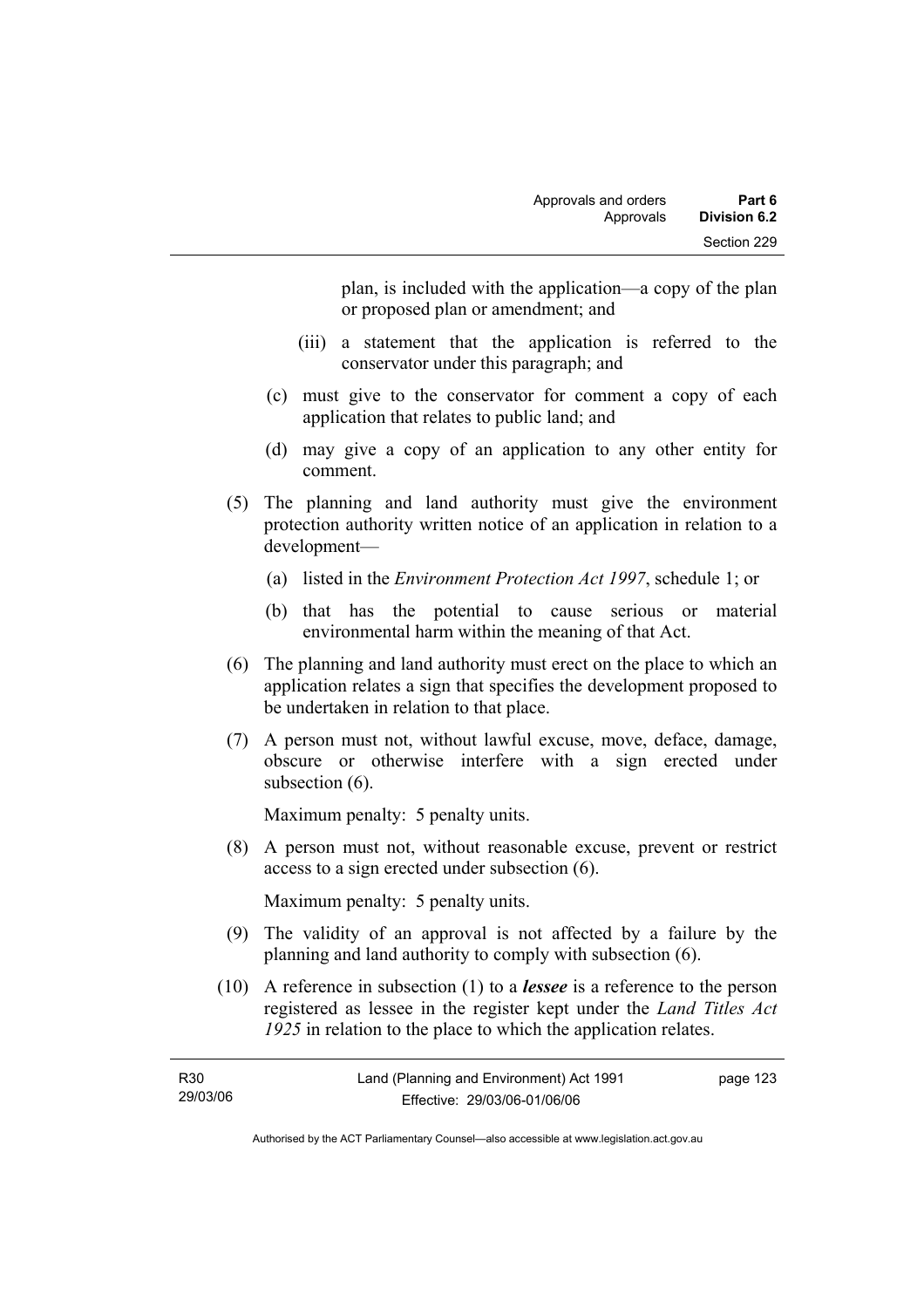| Part 6              | Approvals and orders |  |
|---------------------|----------------------|--|
| <b>Division 6.2</b> | Approvals            |  |
| Section 229A        |                      |  |

# **229A Direction that applications be submitted to Minister**

- (1) The Minister may, in writing, direct the planning and land authority to refer to the Minister an application that has not been decided by the authority.
	- *Note* The *Planning and Land Act 2002*, s 10 provides that the planning and land authority must comply with directions given to it under a territory law.
- (2) If the application relates to a place or object registered, or nominated for provisional registration, under the *Heritage Act 2004*, the planning and land authority must give a copy of the direction to the heritage council.
- (3) The planning and land authority must give a copy of the direction to the conservator if the application relates to land that includes all or part of the tree protection zone for a protected tree or a declared site.
- (4) When complying with the direction, the planning and land authority must also give the Minister—
	- (a) the information and documents received by the authority in relation to the application, including—
		- (i) any advice under the *Heritage Act 2004*, section 60 (Advice about effect of development on heritage significance); and
		- (ii) any advice under the *Tree Protection Act 2005*, section 82 (Advice about tree protection on land subject to development); and
	- (b) any other relevant information and documents held by the authority.
- (5) If the Minister gives a direction under subsection (1) in relation to an application, the planning and land authority must take no further action that would lead to a decision by the authority on the application.

| page |  |
|------|--|
|------|--|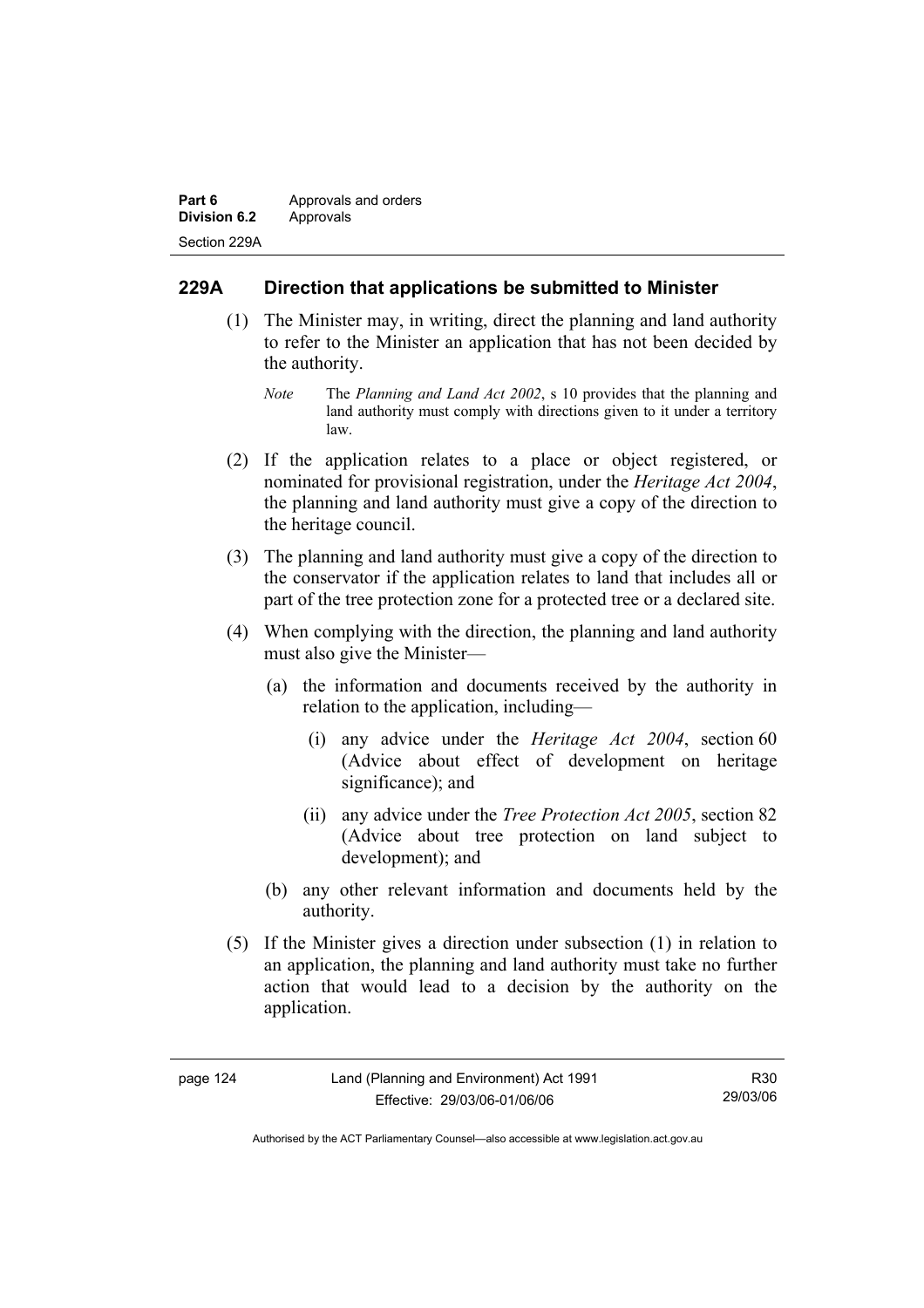#### **229B Minister may decide some applications**

- (1) This section applies in relation to an application referred to the Minister under section 229A.
- (2) The Minister may decide to consider the application if, in the Minister's opinion—
	- (a) the application raises a major policy issue; or
	- (b) the application seeks approval for a development that may have a substantial effect on the achievement or development of objectives of the territory plan; or
	- (c) the approval or refusal of the application would provide a substantial public benefit.
- (3) If the Minister decides to consider an application, the Minister must tell the planning and land authority in writing about the decision.
- (4) An advice under subsection (3) is a notifiable instrument.

*Note* A notifiable instrument must be notified under the Legislation Act.

- (5) An advice under subsection (3) must be notified under the Legislation Act within 3 weeks after the day it is given.
- (6) If the Minister decides to consider an application, the Minister must—
	- (a) tell the applicant in writing about the decision and the grounds on which the decision was made; and
	- (b) if the application relates to a place or object registered, or nominated for provisional registration, under the *Heritage Act 2004*—ensure that the Minister has the advice of the heritage council under that Act, section 60 (Advice about effect of development on heritage significance); and
	- (c) for an application mentioned in section 229A (3)—ensure that the Minister has the advice of the conservator under the *Tree*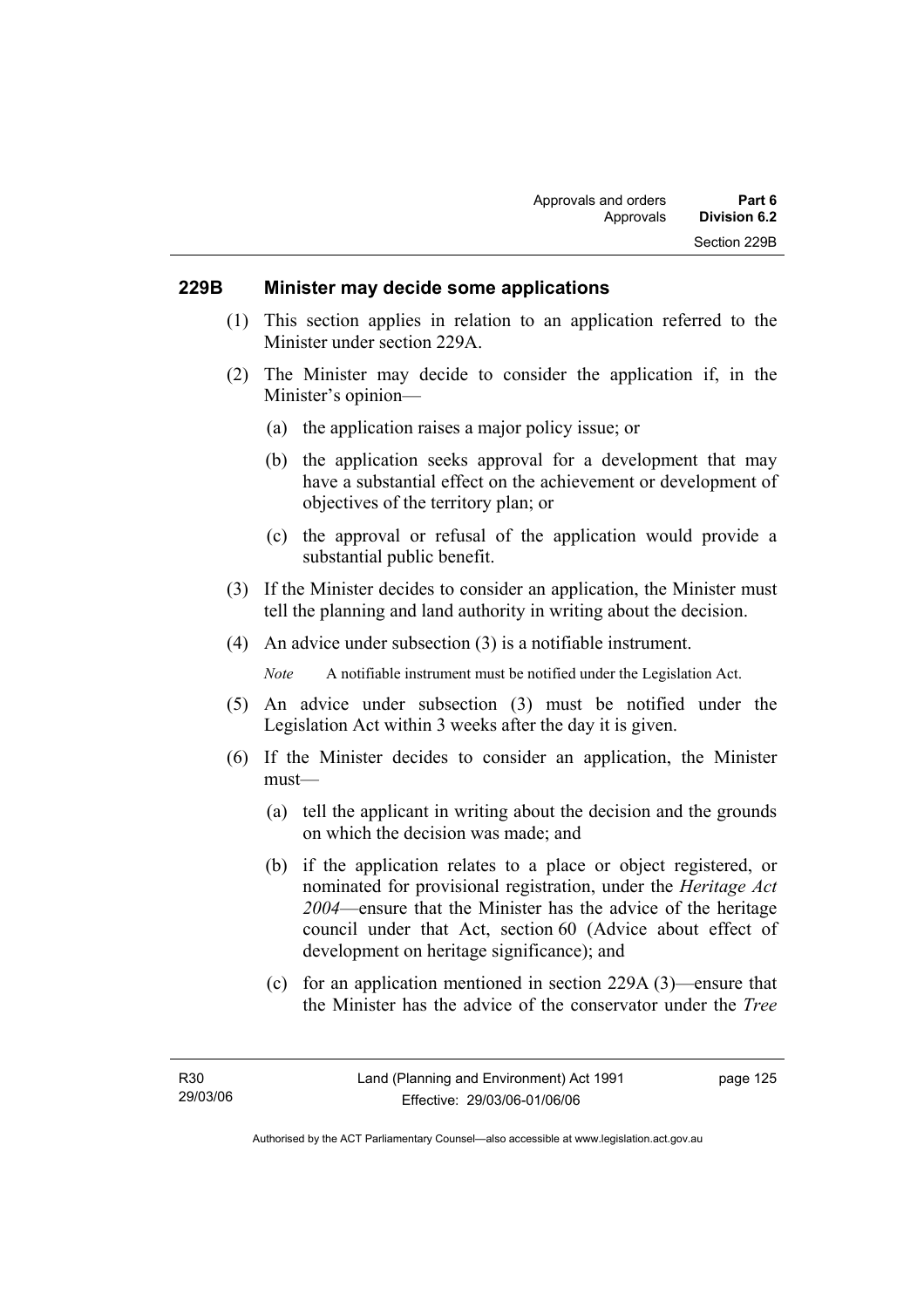| Part 6              | Approvals and orders |
|---------------------|----------------------|
| <b>Division 6.2</b> | Approvals            |
| Section 230         |                      |

*Protection Act 2005*, section 82 (Advice about tree protection on land subject to development); and

- (d) ensure that the Minister has the comments of the planning and land authority and the planning and land council on the application; and
- (e) approve or refuse the application under section 230.
- (7) Within 3 sitting days after the day the Minister decides an application, the Minister must present to the Legislative Assembly a statement containing—
	- (a) a description of the development to which the application relates; and
	- (b) details of the land where the development is proposed to take place; and
	- (c) the applicant's name; and
	- (d) details of the Minister's decision; and
	- (e) the grounds for the decision.
- (8) The statement under subsection (7) must be accompanied by a copy of the comments of the planning and land council on the application to which the statement relates.
- (9) If the Minister is satisfied that the Minister should not consider the application, the Minister must refer the application back to the planning and land authority for decision.

### **230 Approvals**

- (1) The relevant authority may approve or refuse to approve an application.
- (2) The relevant authority is taken to have refused to approve an application if the authority fails to make a decision in relation to the application before the end of the prescribed period.

| page 126 | Land (Planning and Environment) Act 1991 | R30      |
|----------|------------------------------------------|----------|
|          | Effective: 29/03/06-01/06/06             | 29/03/06 |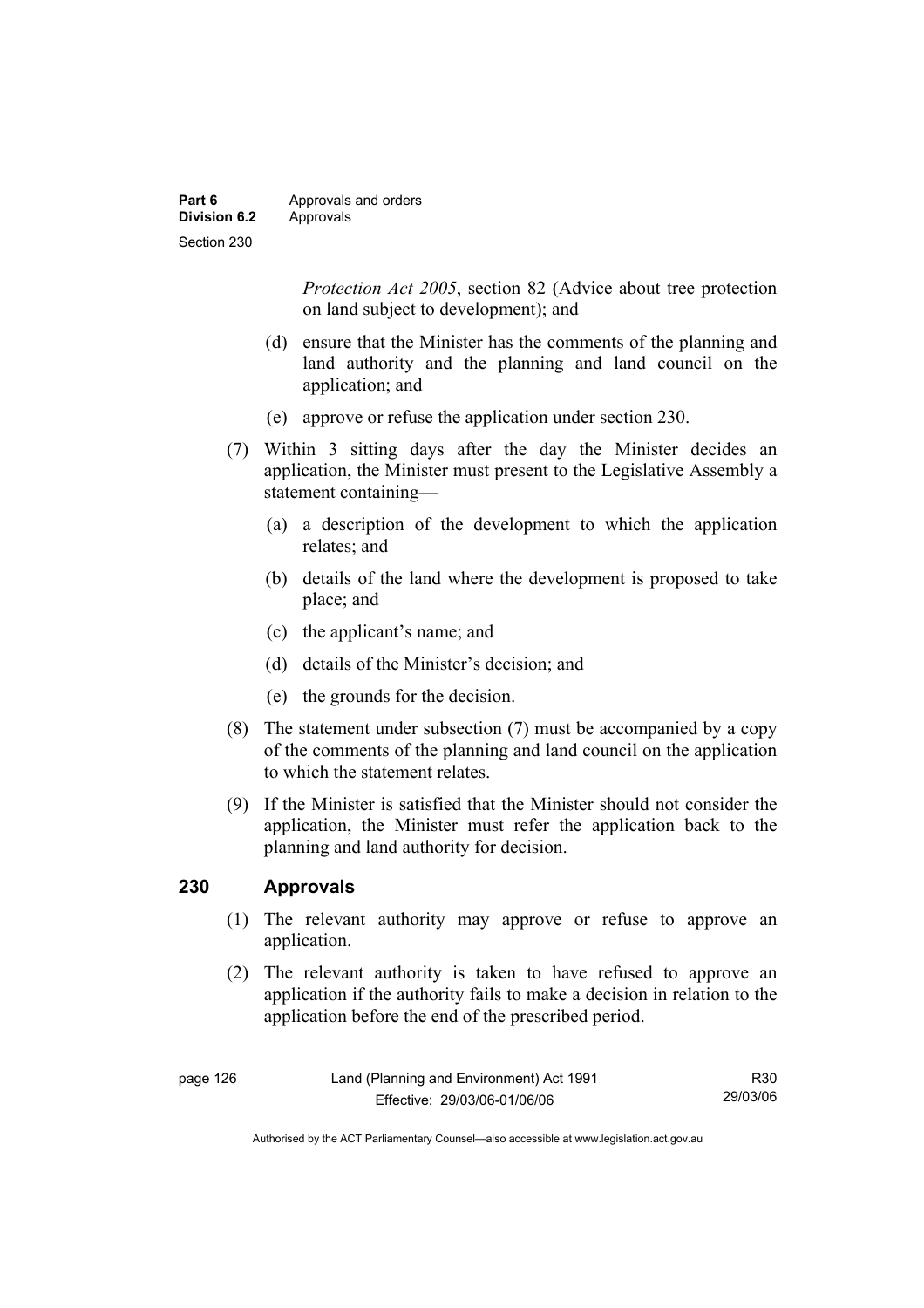- (3) However, the relevant authority may approve an application at any time until the earliest of the following dates:
	- (a) the date when the administrative appeals tribunal has finally dealt with an application under section 275 to review the relevant authority's deemed refusal under subsection (2) of this section;
	- (b) 6 months after the date of the application, unless paragraph (c) applies;
	- (c) if an assessment or a variation to the plan is required in relation to the application—12 months after the date of the application.
- (4) If the relevant authority approves an application to undertake a development that includes an activity that is not permitted by a lease of the land where the activity is to be carried out, the approval must not take effect in relation to that activity until the lease is varied to permit the activity.
- (5) Subsection (4) does not apply in relation to—
	- (a) an activity mentioned in section 222 (1), definition of *development*, paragraph (c); or
	- (b) an activity included in a development of a type prescribed for section 175 (3) (a); or
	- (c) an activity prescribed for section 175 (3) (b).

# **231 Matters to be considered by relevant authority**

- (1) In approving or refusing to approve an application, the relevant authority must consider the following:
	- (a) the comments of any entity to which the authority referred the application for comment;
	- (b) each objection or other submission received by the authority in relation to the application that has not been withdrawn;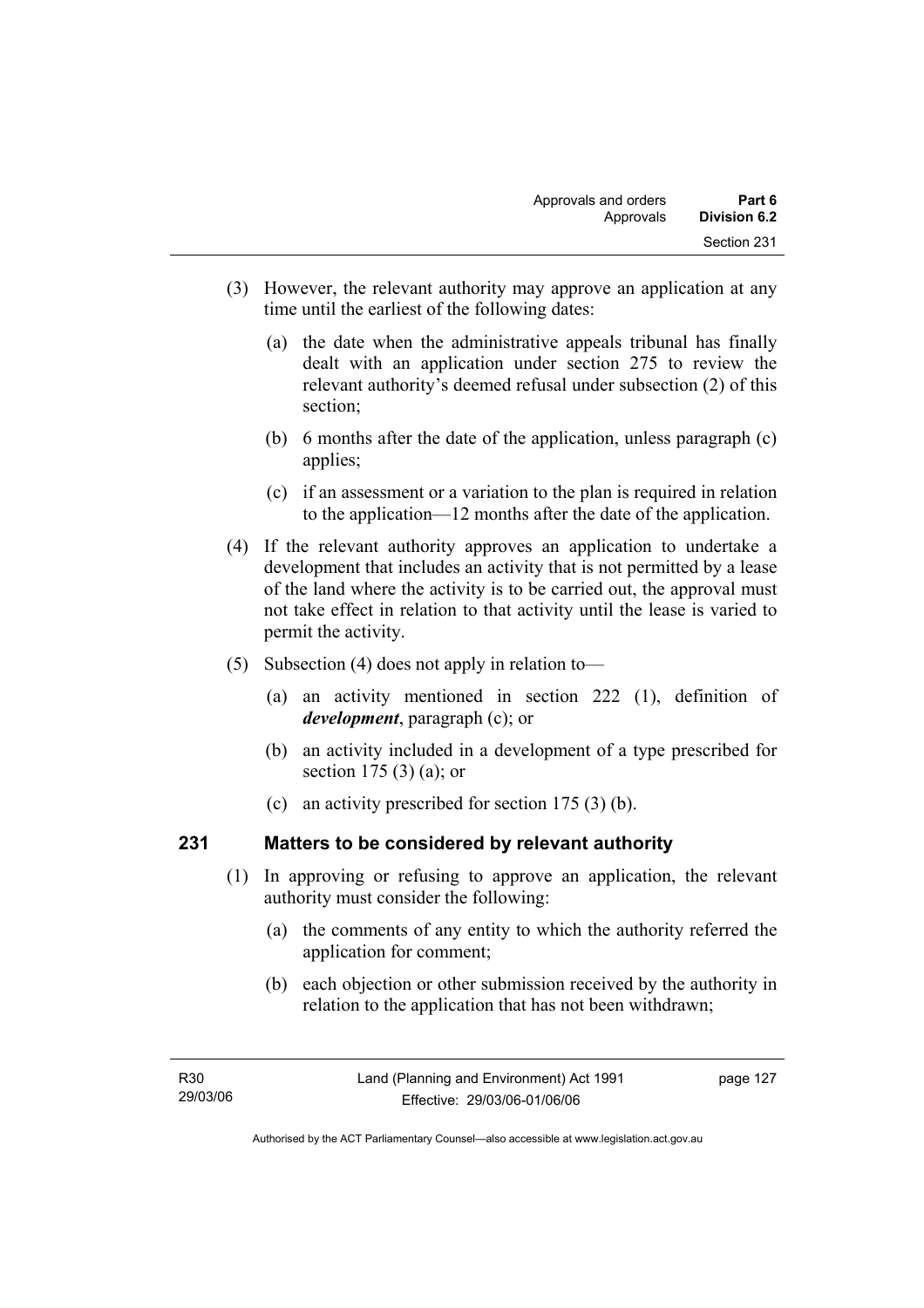| Part 6       | Approvals and orders |
|--------------|----------------------|
| Division 6.2 | Approvals            |
| Section 231  |                      |

- (c) a preliminary assessment under division 4.2, or a report under section 128, in relation to the environmental impact of the proposed development;
- (d) any assessment made, or the report of any inquiry conducted, in relation to the proposed development;
- (e) any advice given to the authority by the heritage council under the *Heritage Act 2004*, section 60 (Advice about effect of development on heritage significance) within 15 working days after the day the council is given notice of the application by the authority;
- (f) any advice given to the authority by the conservator under the *Tree Protection Act 2005*, section 82 (Advice about tree protection on land subject to development) within 30 working days after the day the conservator is given notice of the application by the authority;
- (g) if the relevant authority is the Minister—the comments of the planning and land authority and the planning and land council.
- (2) The relevant authority may make a decision under section 230 that is inconsistent with any heritage council advice under the *Heritage Act 2004*, section 60 only if satisfied that—
	- (a) the following have been considered—
		- (i) all applicable heritage guidelines;
		- (ii) all reasonable development options and design solutions;
		- (iii) any prudent and feasible alternative to the proposed development, or relevant aspects of it; and
	- (b) as far as practicable, the decision avoids or minimises any adverse impact on the heritage significance of the place; and
	- (c) on balance, the decision is consistent with the objects of the territory plan.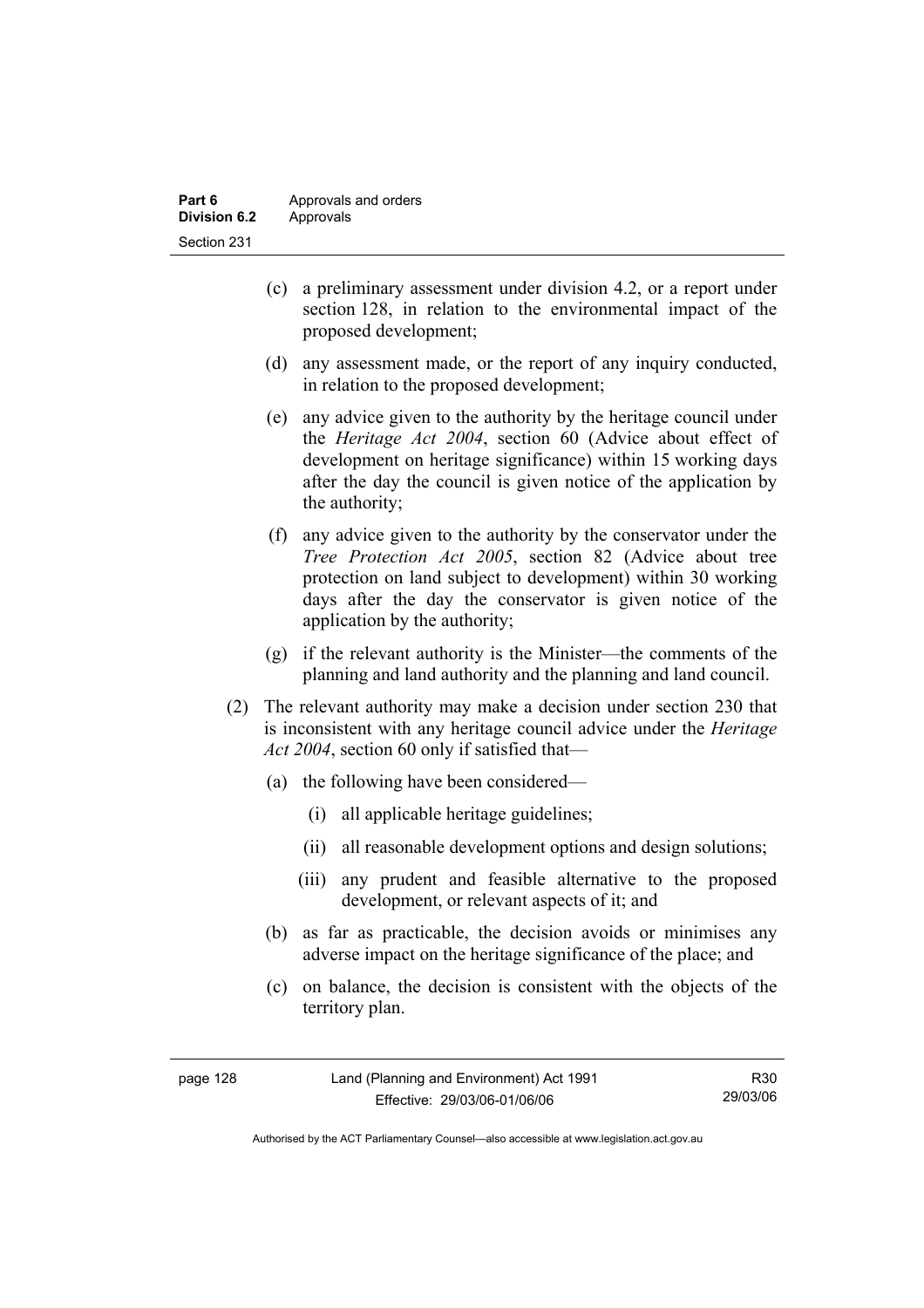- (3) Also, if the proposed development would be affected by heritage guidelines relating to the heritage significance of an Aboriginal place or object registered, or nominated for provisional registration, under the *Heritage Act 2004*, the relevant authority must consult each representative Aboriginal organisation and consider any further comments by the heritage council about the development.
- (4) The relevant authority must not make a decision under section 230 that is inconsistent with the advice of the conservator under the *Tree Protection Act 2005*, section 82 in relation to a registered tree or a declared site.
- (5) The relevant authority may make a decision under section 230 that is inconsistent with the advice of the conservator under the *Tree Protection Act 2005*, section 82 in relation to a regulated tree only if the authority is satisfied, having regard to the broader strategic objectives of the territory plan, that all reasonable development options and design solutions have been considered to avoid or minimise the need to damage the tree or undertake prohibited groundwork.
- (6) In making a decision under section 230 that relates to a regulated tree, the relevant authority may, under this section—
	- (a) if a tree management plan is already in force for the tree approve an amendment of, or replacement for, the tree management plan; or
	- (b) in any other case—approve a tree management plan for the tree.
- (7) A decision mentioned in subsection (5) must not be made by a person acting as delegate of the planning and land authority.
- (8) In this section:

*Aboriginal object*—see the *Heritage Act 2004*, section 9. *Aboriginal place*—see the *Heritage Act 2004*, section 9.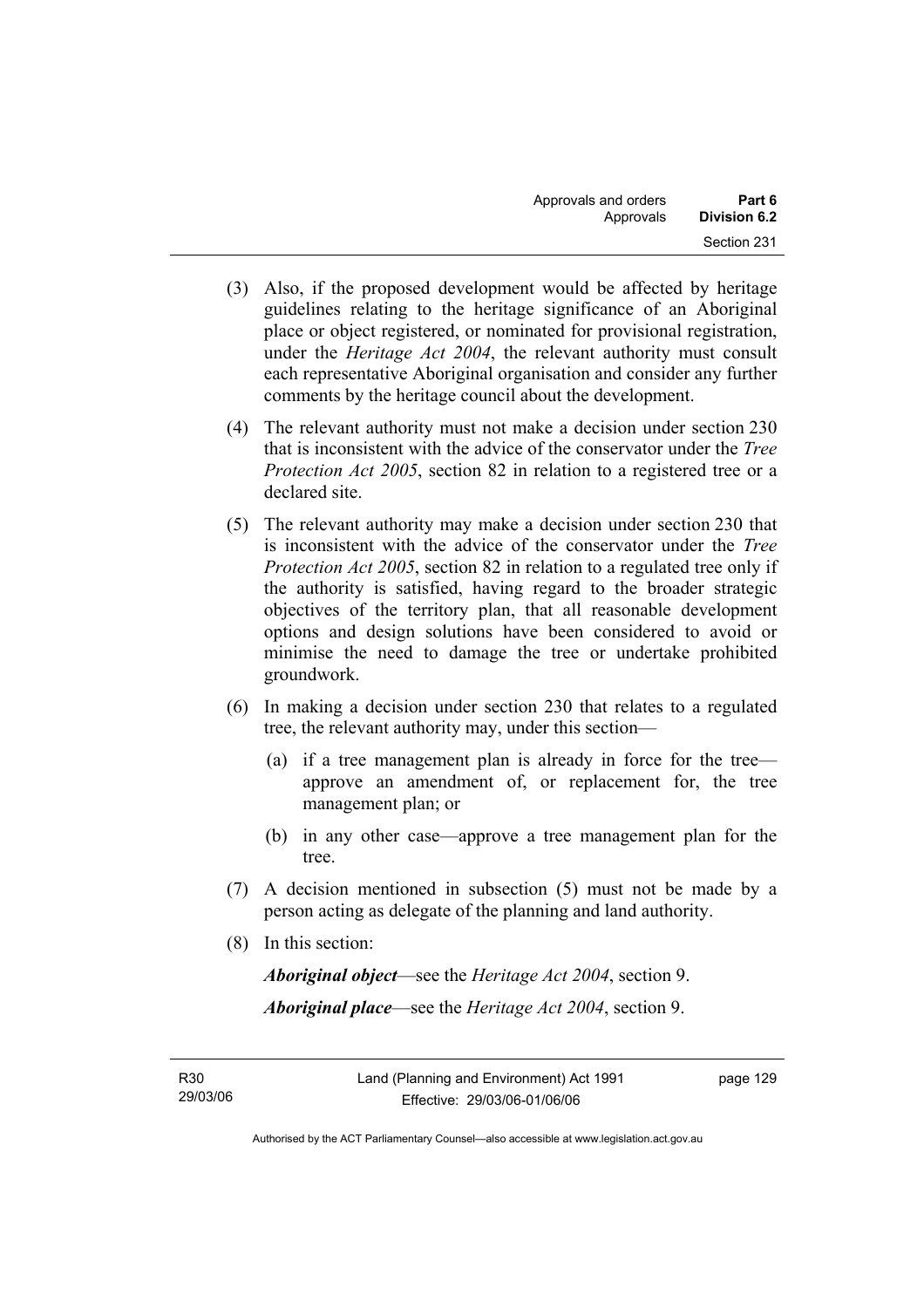| Part 6       | Approvals and orders |
|--------------|----------------------|
| Division 6.2 | Approvals            |
| Section 232  |                      |

*representative Aboriginal organisations*—see the *Heritage Act 2004*, section 14.

# **232 Duty of applicants**

- (1) The planning and land authority may direct an applicant—
	- (a) to give the notice of the application that the authority would, apart from this section, be required to give; and
	- (b) to give notice to any other person.
- (2) The planning and land authority need not give notice of an application under section 229 (Notice of application) or another Act if the authority gives a direction under subsection (1).
- (3) If an applicant fails to comply with a direction under subsection (1), the application is to have been withdrawn.
- (4) The applicant must pay the cost of a notice given in accordance with a direction under subsection (1).
- (5) If the planning and land authority publishes a notice under section 229 (1) (b), the reasonable cost of the notice is a debt payable by the applicant to the Territory.
	- *Note* If a form is approved under s 287A for a notice under par (a) or (b), the form must be used.

### **233 More information**

- (1) The planning and land authority may, by written notice, require an applicant to give to the authority, within the period specified in the notice (of not less than 28 days), either orally or in writing, the further information relating to the application that is specified in the notice.
- (2) An applicant may, at any time before the end of the period specified in a notice under subsection (1), apply to the planning and land authority for an extension of the period within which the applicant is to give information.

| page 130 | Land (Planning and Environment) Act 1991 | R30      |
|----------|------------------------------------------|----------|
|          | Effective: 29/03/06-01/06/06             | 29/03/06 |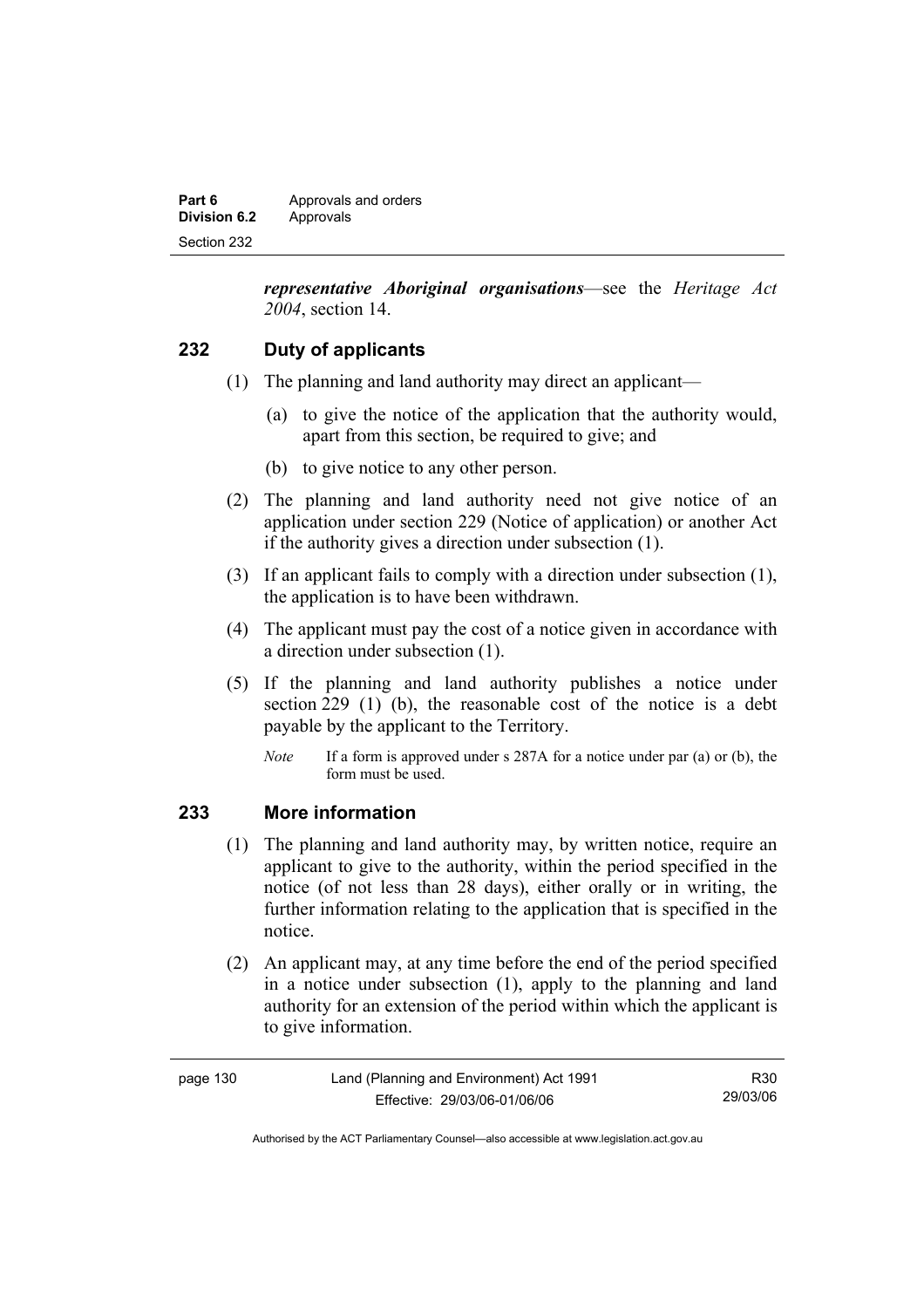(3) On receipt of an application under subsection (2), the planning and land authority may grant an extension of the period of not more than 6 months.

## **234 Effect of failure to give further information**

If a person fails to give information in accordance with a notice under section 233 (1), the planning and land authority must, for the purposes of enabling an application to be made to the administrative appeals tribunal under section 275, be taken to have made a decision refusing the application for approval to undertake the development.

## **236 Environmental assessments and inquiries**

The Minister may—

- (a) direct that an assessment be made; or
- (b) establish a panel to conduct an inquiry;

about any aspect of an application.

# **Subdivision 6.2.2 Objections**

## **237 Objections—general**

- (1) Any person who may be affected by the approval of an application may, within the prescribed period (or that period as extended under this section), object to the grant of the approval.
- (2) The planning and land authority may, by notice published in a daily newspaper, extend or further extend the period allowed under subsection (1) for the objection to the grant of an approval of an application.
- (3) The power under subsection (2) may be exercised after the end of the period to be extended.
- (4) An objection must be made to the planning and land authority in writing and must set out the grounds of the objection.

| R30      | Land (Planning and Environment) Act 1991 | page 131 |
|----------|------------------------------------------|----------|
| 29/03/06 | Effective: 29/03/06-01/06/06             |          |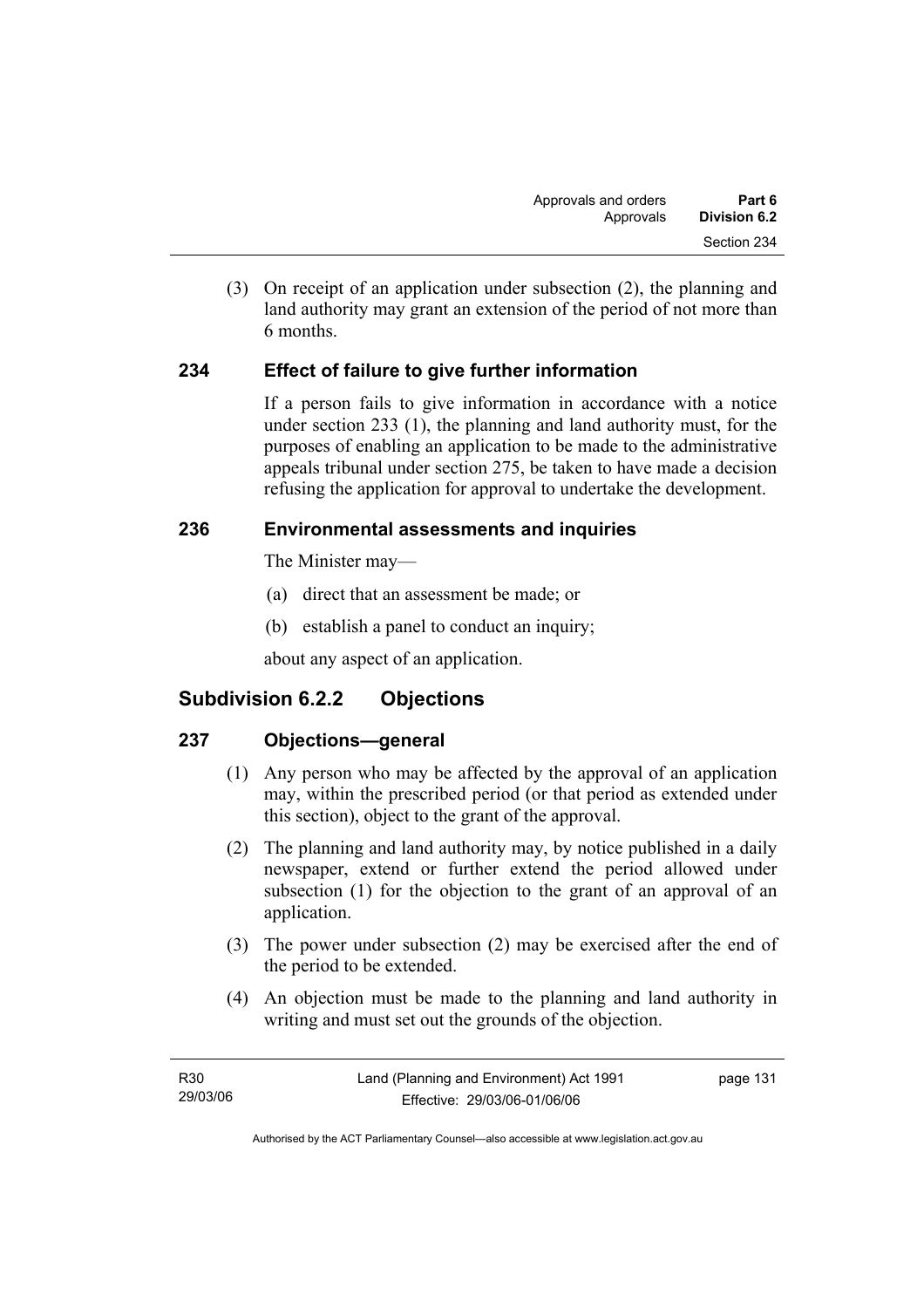| Part 6              | Approvals and orders |
|---------------------|----------------------|
| <b>Division 6.2</b> | Approvals            |
| Section 238         |                      |

- (5) The planning and land authority must give an applicant for approval to undertake a development a copy of each objection to the application, and any other submission received by the authority in relation to the application, that has not been withdrawn.
- (6) In this section:

*person* includes an unincorporated association.

## **238 Inspection of objections**

The planning and land authority must make a copy of each objection available for inspection by members of the public during office hours until the end of the period during which application may be made to the administrative appeals tribunal for a review of a decision in relation to the application.

### **239 Identity of objectors**

The planning and land authority may, on request by a person making an objection, exclude the identity of the objector from being made available under section 237 (5) or section 238 if, in the authority's opinion, based on reasonable grounds, it would not be in the public interest for that identity to be published.

# **Subdivision 6.2.3 Approvals**

### **242 Approvals—notices to applicants and registrar-general**

- (1) If an application is approved, the planning and land authority must give written notice—
	- (a) to the applicant; and
	- (b) if the application approved relates to a variation of a lease—to the registrar-general for notification under the *Land Titles Act 1925*.
	- *Note* An application may be approved under s 246A on reconsideration of an original refusal (see s 222 (1), def *approval*).

| page 132 | Land (Planning and Environment) Act 1991 | R30      |
|----------|------------------------------------------|----------|
|          | Effective: 29/03/06-01/06/06             | 29/03/06 |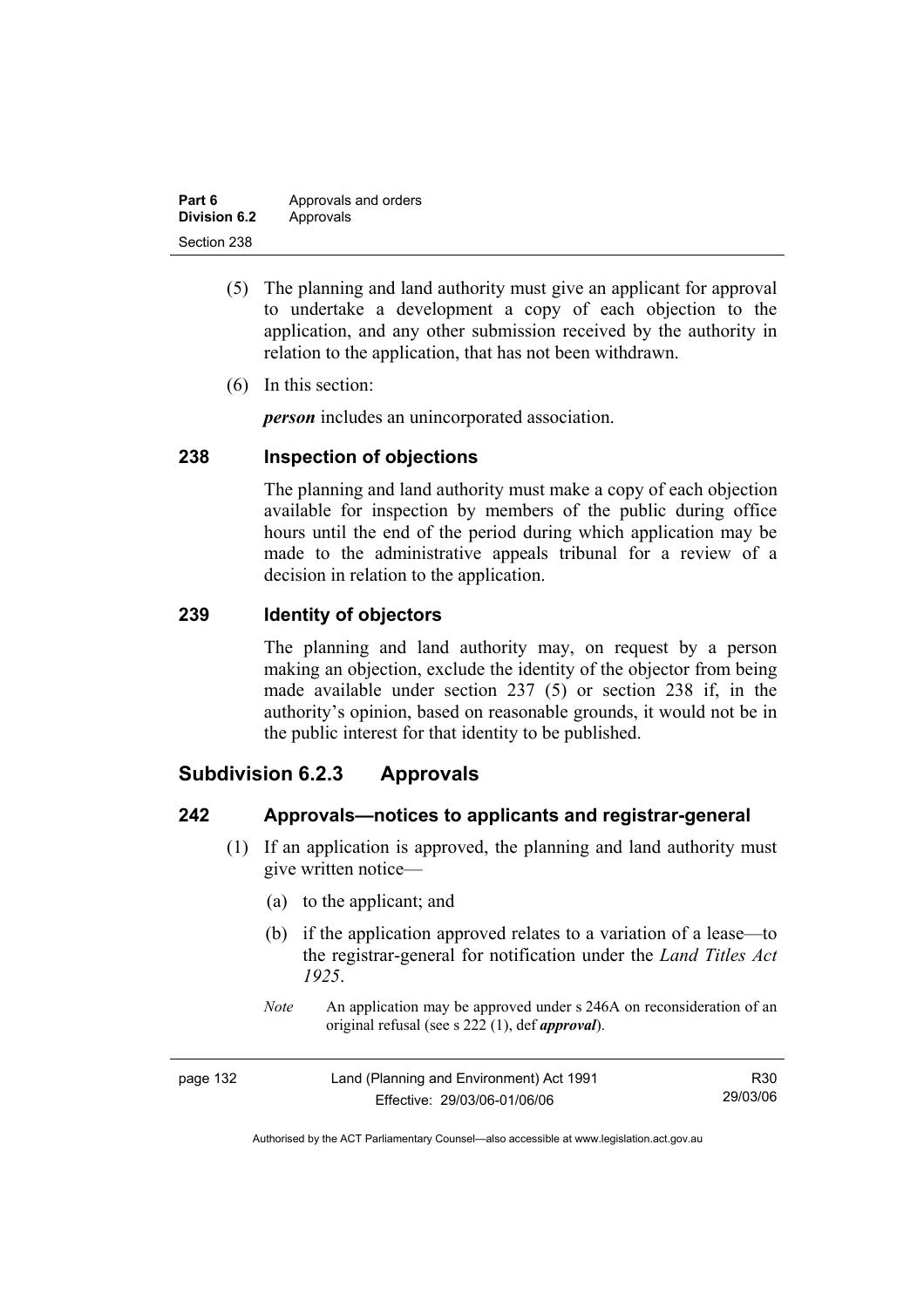(2) A notice to an applicant must state the date the approval takes effect.

*Note* For date of effect of an approval, see s 249.

## **243 Notification of approval or refusal of application**

 (1) If an application is approved, the planning and land authority must give each person who objected under section 237 (1) written notice of the approval.

- (2) Subsection (1) does not apply to an approval for which the planning and land authority has issued a certificate that an environmental impact statement made, or an inquiry conducted, under part 4 has substantially dealt with the matters forming the basis of the decision to approve the application.
- (3) A notice under subsection (1) must—
	- (a) contain—
		- (i) a description of the place to which the decision relates; and
		- (ii) a brief description of the development the subject of the decision; and
	- (b) set out the decision and the reasons for the decision; and
	- (c) specify—
		- (i) the place where, and times when, a copy of the application and the decision may be inspected; and
		- (ii) how application may be made to the administrative appeals tribunal for a review of the decision.
- (4) If an application is refused, the planning and land authority must give written notice of the refusal to the applicant and each person who objected under section 237 (1).

*Note* An application may be approved under s 246A on reconsideration of an original refusal (see s 222 (1), def *approval*).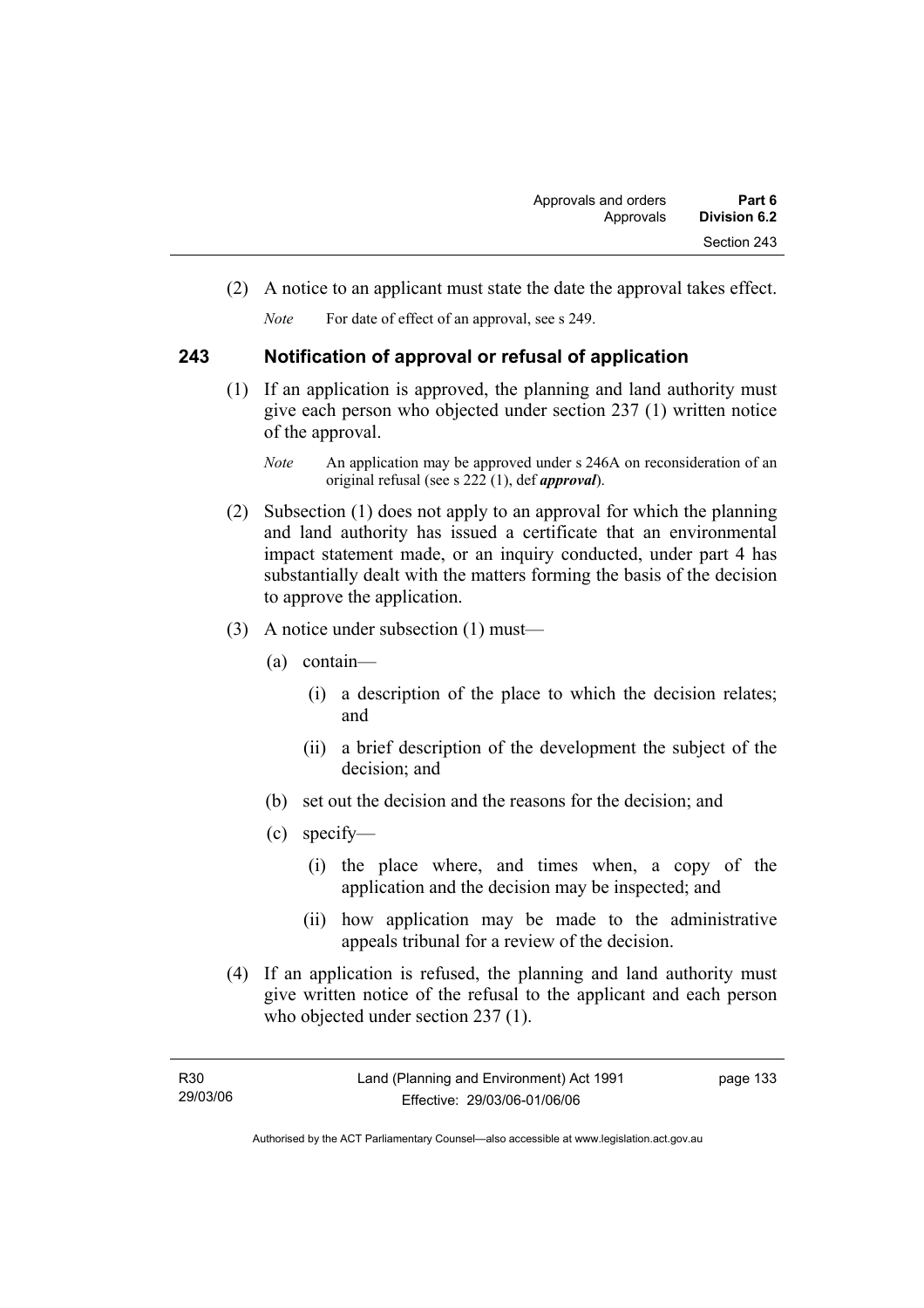| Part 6              | Approvals and orders |
|---------------------|----------------------|
| <b>Division 6.2</b> | Approvals            |
| Section 244         |                      |

(5) In this section:

*refused*, for an application, includes confirming a decision to refuse an application on reconsideration of the decision under subdivision 6.2.4.

- (6) A notice under subsection (4) must set out the reasons for the decision.
- (7) A notice under subsection (1) or (4) must comply with the requirements of the code of practice in force under the *Administrative Appeals Tribunal Act 1989*, section 25B (1).

### **244 Notification if more than 1 objector**

If a number of people make 1 objection, the planning and land authority is taken to have complied with section 243 (1) or (3) if the authority gives notice—

- (a) if the name and address of 1 of those people have been given as the person to whom notice of the decision is to be given—to that person; or
- (b) if no name and address has so been given—to 1 of the people who made that objection.

## **244A Notice of decision to heritage council**

If an application relates to a place registered, or nominated for provisional registration, under the *Heritage Act 2004*, the planning and land authority must give the heritage council—

- (a) written notice of the decision to approve or refuse the application; and
- (b) a copy of the decision.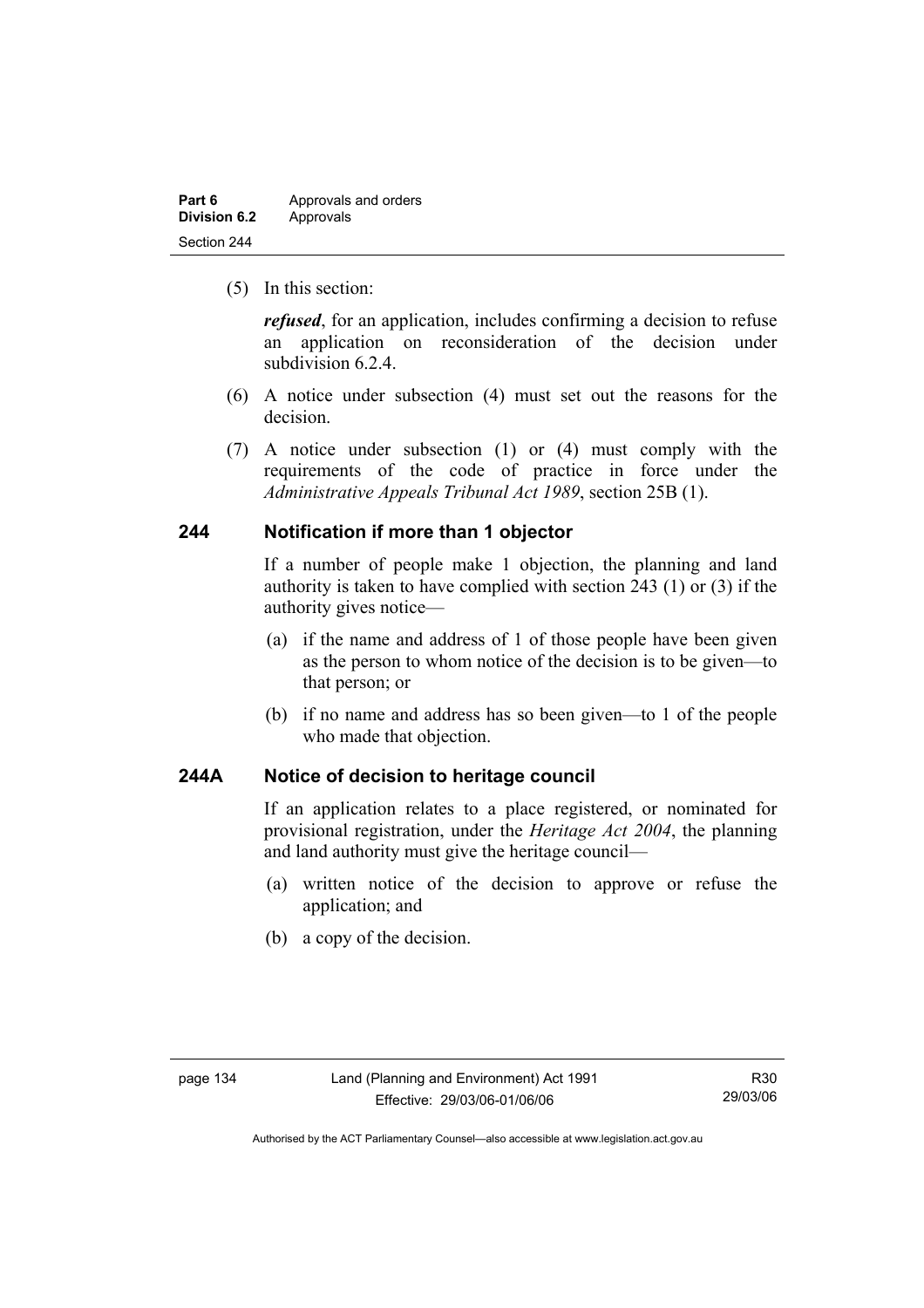#### **244B Notice of decision to conservator**

If an application relates to land that includes all or part of the protection zone for a protected tree, or all or part of a declared site, the planning and land authority must give the conservator—

- (a) written notice of the decision to approve or refuse the application; and
- (b) a copy of the decision.

#### **245 Conditional approvals**

- (1) An approval may be conditional.
- (2) The relevant authority—
	- (a) must include in an approval any condition that is required to be included by the plan; and
	- (b) must not include in an approval a condition inconsistent with a condition included under paragraph (a).
- (3) Without limiting subsection (1), the conditions subject to which an approval may be given may include a condition—
	- (a) that a development is to be carried out to the satisfaction of a specified entity; or
	- (b) requiring a development to be carried out in stages within the periods specified in or under the approval; or
	- (c) specifying a period in which a development or any stage of a development is to be carried out; or
	- (d) that an approval does not take effect unless a specified approval is revoked, amended or given; or
	- (e) in relation to an approval to carry out a development for a specified period—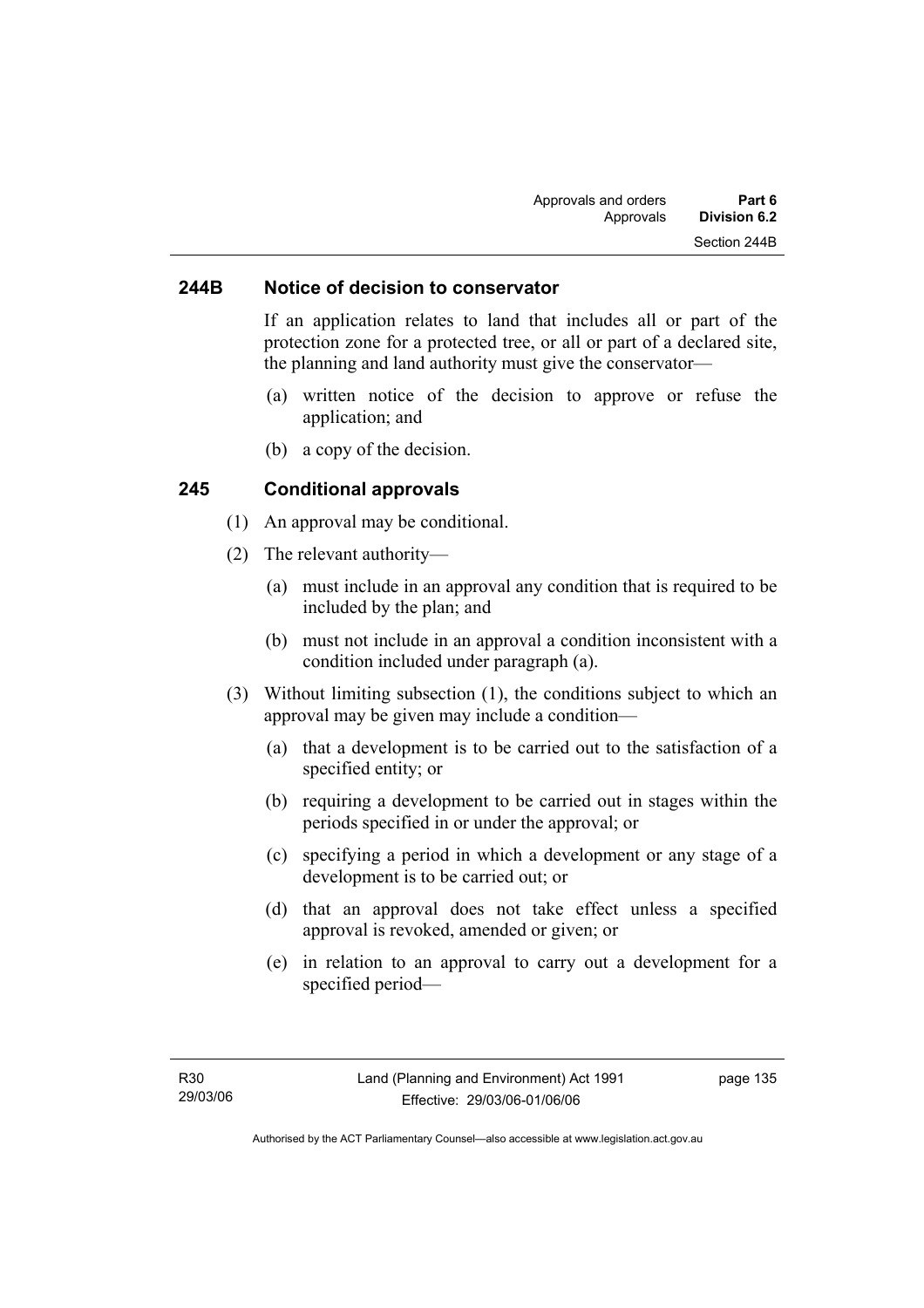| Part 6       | Approvals and orders |
|--------------|----------------------|
| Division 6.2 | Approvals            |
| Section 245  |                      |

- (i) that building works or other works carried out in or on a place the subject of the approval are to be removed at the end of that period; or
- (ii) that the place is to be restored to a specified state at the end of that period; or
- (f) that a bond be entered into securing performance against the conditions of an approval; or
- (g) if the approval is in relation to a place registered, or nominated for provisional registration, under the *Heritage Act 2004*—that the applicant enter into a heritage agreement under that Act for the conservation of the heritage significance of the place; or
- (h) that a development be carried out to a specified standard; or
- (i) that specified works, services or facilities that the relevant authority considers reasonable in the circumstances—
	- (i) be provided by the applicant on or to a place the subject of the approval, or on or to another place; or
	- (ii) be paid for in whole or in part by the applicant; or
	- (iii) be provided on or to a place the subject of the approval by agreement between the applicant and the Minister responsible for the provision of the works, services or facilities; or
- (j) that plans, drawings or other documents be prepared by the applicant and lodged with the planning and land authority for approval before the development or a specified part of it is begun; or
- (k) requiring changes to be made to any plan, drawing or other document forming part of the application for approval; or
- (l) that the applicant give to the planning and land authority a further assessment by a valuer that complies with section  $226(1)$  (b).

| page 136 | Land (Planning and Environment) Act 1991 | R30      |
|----------|------------------------------------------|----------|
|          | Effective: 29/03/06-01/06/06             | 29/03/06 |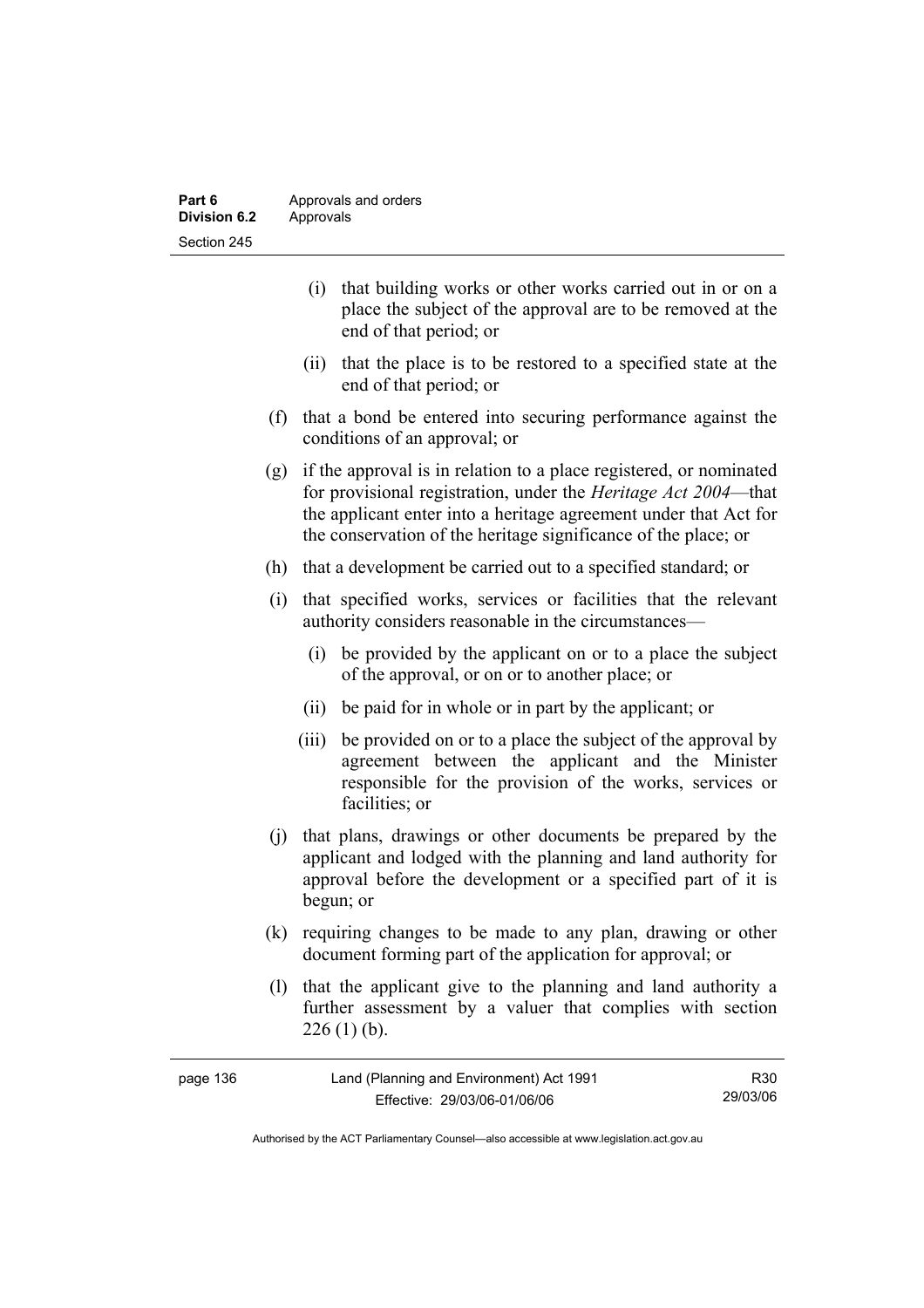(4) The planning and land authority may approve an amendment to a plan, drawing or other document approved under subsection (3) (j) if the amendment is not inconsistent with section 230 (4) or an approval under subsection (3) (j).

# **Subdivision 6.2.4 Reconsideration of applications for approval**

## **245A Definitions for sdiv 6.2.4**

In this subdivision:

*new application*—see section 246 (2).

*original application*—see section 246 (1) (a).

*original decision*—see section 246 (1) (a).

## **246 Applications for reconsideration**

- (1) This section applies if—
	- (a) an application (the *original application*) has been approved or refused (the *original decision*) by the planning and land authority; and
	- (b) either—
		- (i) an application has not previously been made under this section for reconsideration of the original decision; or
		- (ii) an application has been previously made and the original decision was taken to be confirmed under section 246B (No action by planning and land authority within time).
- (2) The applicant for the original application may apply (the *new application*) for reconsideration of the original decision.
- (3) The new application must be made within—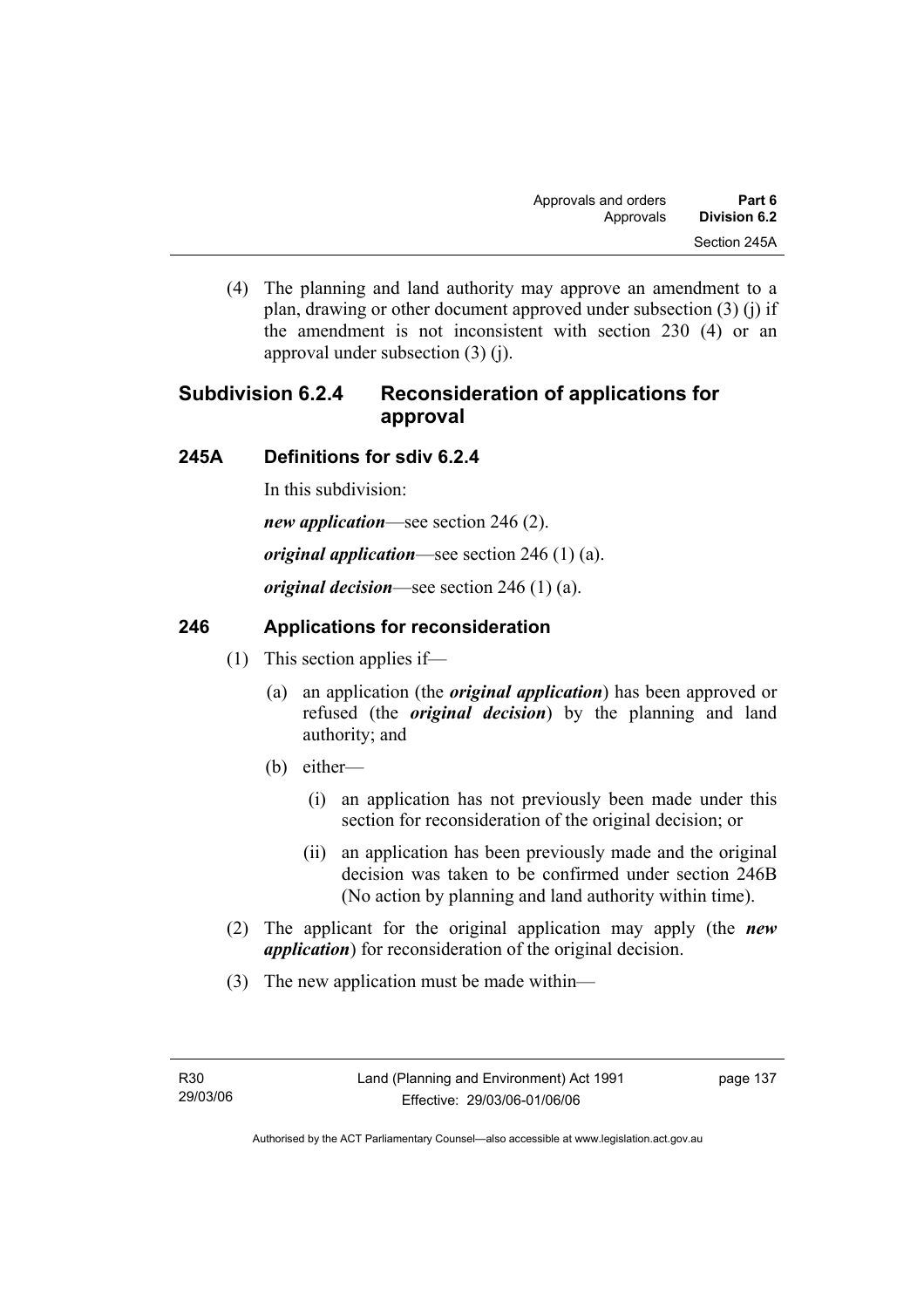| Part 6              | Approvals and orders |
|---------------------|----------------------|
| <b>Division 6.2</b> | Approvals            |
| Section 246A        |                      |

- (a) 4 weeks after the day the applicant is told about the decision by the planning and land authority; or
- (b) any longer period allowed by the planning and land authority, either before or after the end of the 4 weeks.
- (4) The application must set out the grounds on which reconsideration of the original decision is sought.
- (5) The making of the application for reconsideration of the original decision automatically stays the operation of the decision.

## **246A Reconsideration of decisions**

- (1) Within 4 weeks after the day the planning and land authority receives the new application, the authority must—
	- (a) reconsider the original decision; and
	- (b) after reconsideration—
		- (i) make any decision in substitution for the original decision that the authority could have made on the original application; or
		- (ii) confirm the original decision.
- (2) The 4 weeks mentioned in subsection (1) may be extended for a stated period by agreement between the planning and land authority and the applicant.
- (3) In reconsidering the original decision, the planning and land authority—
	- (a) need not give notice of the new application under section 229; but
	- (b) must give written notice of the new application to anyone who objected to the grant of approval for the original application, allow the person reasonable time (that is not shorter than 2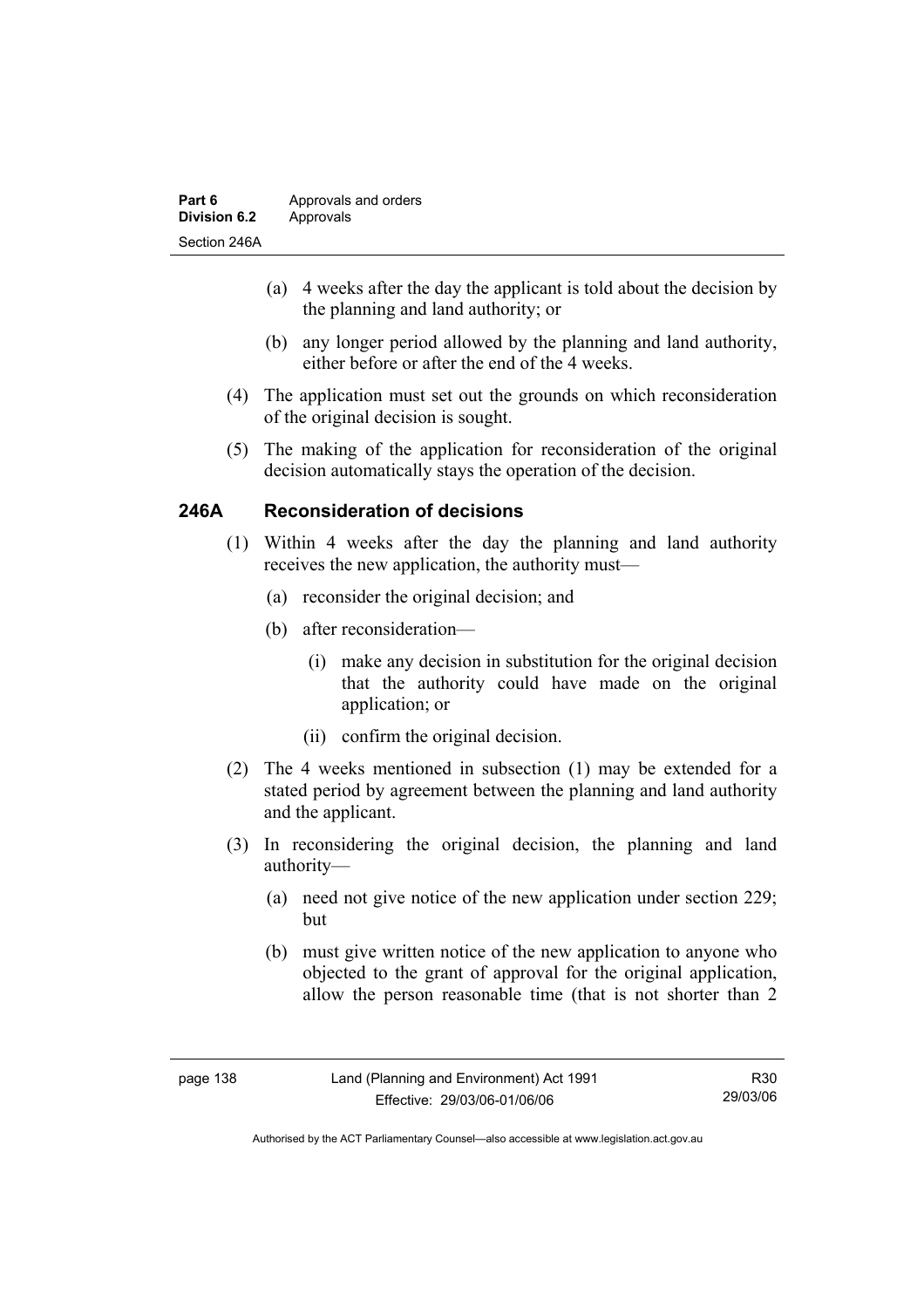weeks) to make a submission on the new application, and consider any submission made within the time allowed.

- (4) Also, in reconsidering the original decision, the planning and land authority—
	- (a) must consider any information available to it when it made the original decision and information given in the new application; and
	- (b) may consider any other relevant information.

#### **Examples of other relevant information**

- 1 information from submissions by objectors
- 2 information from an assessment or panel ordered under section 236
- *Note* An example is part of the Act, is not exhaustive and may extend, but does not limit, the meaning of the provision in which it appears (see Legislation Act, s 126 and s 132).
- (5) The planning and land authority must ensure that, if the original decision is made on its behalf by a person (the *original decision-maker*), the authority or someone other than the original decision-maker reconsiders the decision.

## **246B No action by planning and land authority within time**

If the planning and land authority does not make a substitute decision, nor confirm the original decision, within the 4 weeks mentioned in section 246A, the planning and land authority is taken to have confirmed the original decision.

### **246C Notice of decision on reconsideration**

 (1) As soon as practicable after reconsidering the original decision, the planning and land authority must give written notice of the decision on the reconsideration to the applicant and anyone who was given notice of the new application under section 246A (3) (b).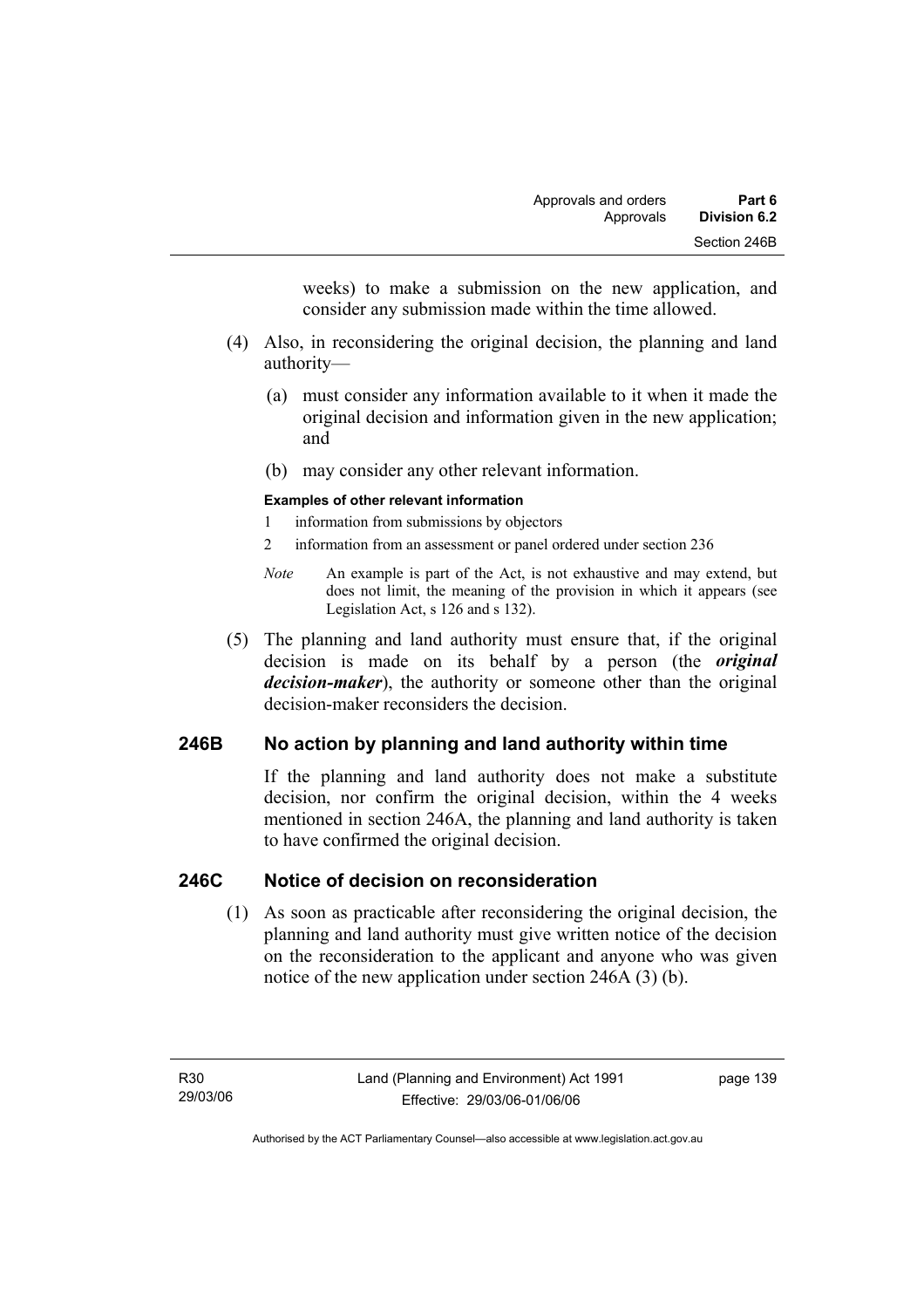| Part 6       | Approvals and orders |
|--------------|----------------------|
| Division 6.2 | Approvals            |
| Section 247  |                      |

 (2) The notice must be in accordance with the requirements of the code of practice in force under the *Administrative Appeals Tribunal Act 1989*, section 25B (1).

## **Subdivision 6.2.5 Approvals—miscellaneous**

#### **247 Minor amendments**

- (1) The lessee or an occupier of a place in relation to which an approval is in force may apply in writing to the planning and land authority for an amendment of it.
- (2) The planning and land authority may amend an approval, if satisfied that the amendment—
	- (a) does not change the effect of a condition subject to which the approval was given; and
	- (b) will not cause a significant increase in detriment to any person; and
	- (c) does not change the kind of development approved but only the activity permitted.
- (3) The planning and land authority must give notice of an amendment—
	- (a) to the person who made the application to amend; and
	- (b) if that person is not the lessee or occupier of the place to which the approval relates—to the lessee; and
	- (c) to each person who had objected under section 237 (Objections—general) to the grant of the approval; and
	- (d) to any relevant territory authority.
	- *Note* For how documents may be given, see the Legislation Act, pt 19.5.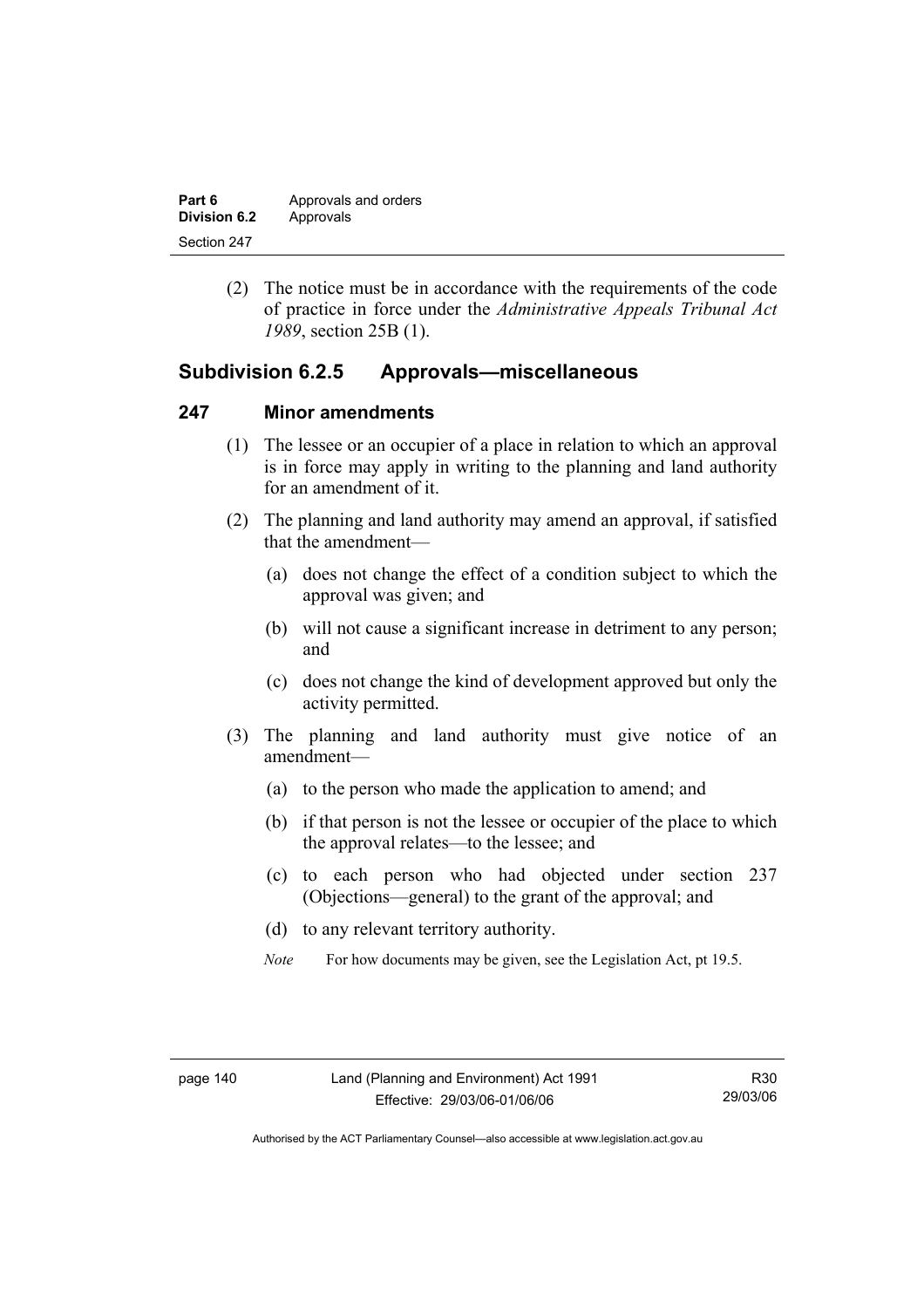#### **248 Corrections**

If the planning and land authority is satisfied that an approval contains a formal error, the authority must—

- (a) correct the approval; and
- (b) notify the applicant in writing.

#### **249 When approvals take effect**

- (1) This section is subject to section 230 (4) and section 245 (3) (d).
	- *Note* Section 230 (4) prevents an approval of a development application for an activity not permitted by the lease from taking effect until the lease is varied. Section 245 (3) (d) allows a condition to be included in an application for approval that the approval does not take effect until a specified approval is given, amended or varied.
- (2) An approval under section 230 (Approvals) takes effect—
	- (a) if no objection to the relevant application has been made under section 237—on the day the approval is given; or
	- (b) if an objection is made to the relevant application under section 237, but an application is not made to the AAT for review of the decision within 4 weeks after the day the person was notified of the decision—on the day after the end of the 4-week period; or
	- (c) if application is made to the AAT for a review of the decision to grant the approval and the tribunal decides to confirm the decision (whether or not a condition is varied, omitted or imposed)—on the day the tribunal makes its decision.
- (3) An approval on reconsideration under division 6.2.4 takes effect on the day the decision granting the approval is given.
- (4) However, the operation of an approval mentioned in subsection  $(2)$  (a) or  $(3)$  is stayed if application is made to the AAT for review of the decision to grant the approval.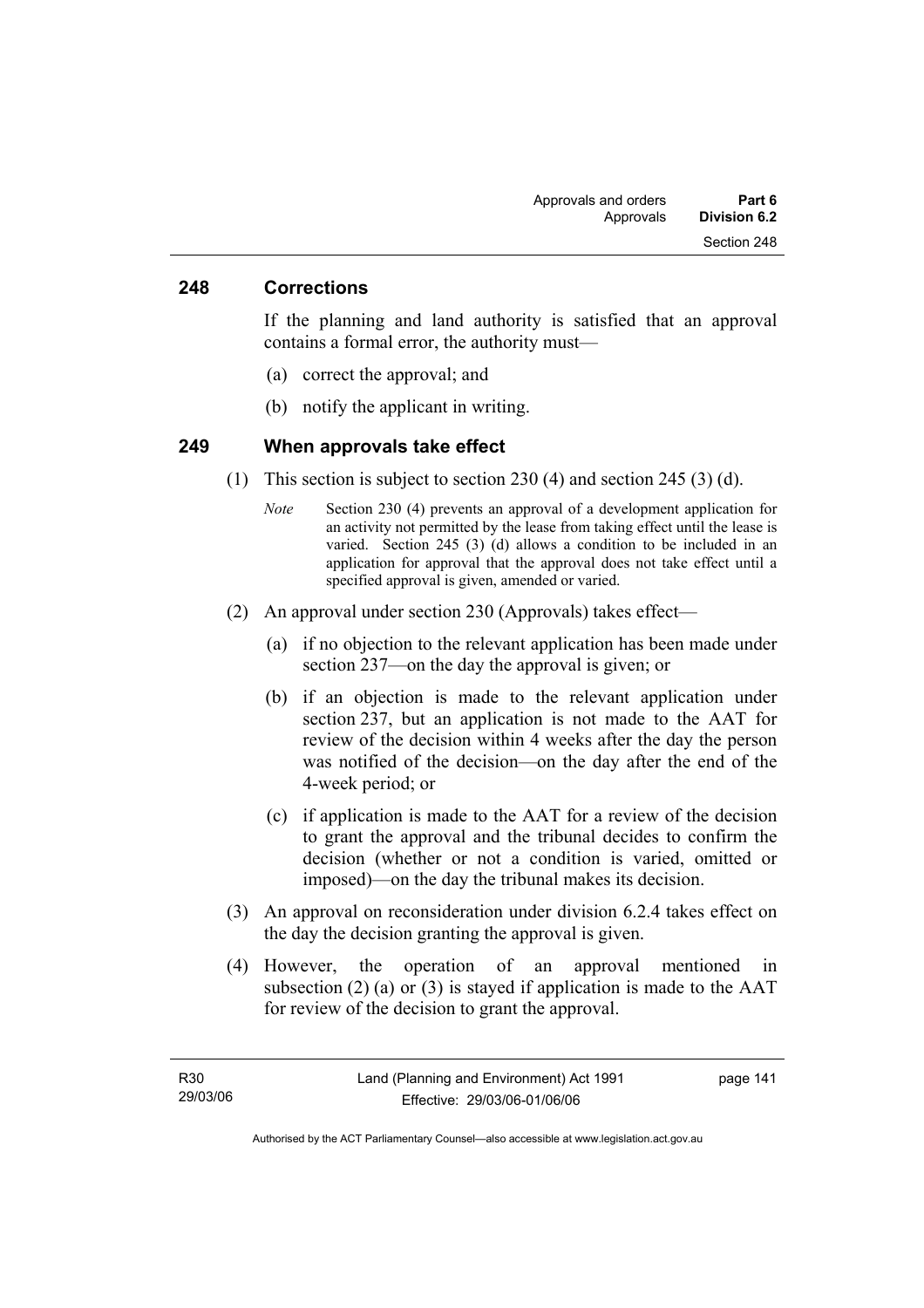| Part 6       | Approvals and orders |
|--------------|----------------------|
| Division 6.2 | Approvals            |
| Section 250  |                      |

 (5) The stay of the operation of the approval remains in force until the application for review is decided by the tribunal.

## **250 Execution of approvals for variations of leases**

Subject to division 5.3, if an approval to undertake a development takes effect under section 249 and the development consists of or includes a variation of a lease, the planning and land authority must vary the lease in accordance with the terms of the approval.

## **251 End of approvals**

- (1) An approval to undertake a development (other than a development that consists only of a variation of a lease) ends if—
	- (a) the development or any stage of the development is not begun within the period specified in the approval; or
	- (b) the development or any stage of the development is not completed within the period specified in the approval; or
	- (c) if no period is specified in an approval for the beginning of the development or any stage of the development—the development or stage of development is not begun within 2 years after the day the approval takes effect.

*Note* For when an approval takes effect, see s 249.

 (2) The end of an approval does not affect anything done under the approval before its end.

### **252 Extension of time**

 (1) The lessee or occupier of a place in relation to which an approval to undertake a development (other than a development that consists only of a variation of a lease) applies (being an approval that specifies the date for the completion of the development or any stage of the development) may, before the end of the approval, apply to the planning and land authority for an extension of the period within which to complete the development or any stage of it.

| page 142 | Land (Planning and Environment) Act 1991 | R30      |
|----------|------------------------------------------|----------|
|          | Effective: 29/03/06-01/06/06             | 29/03/06 |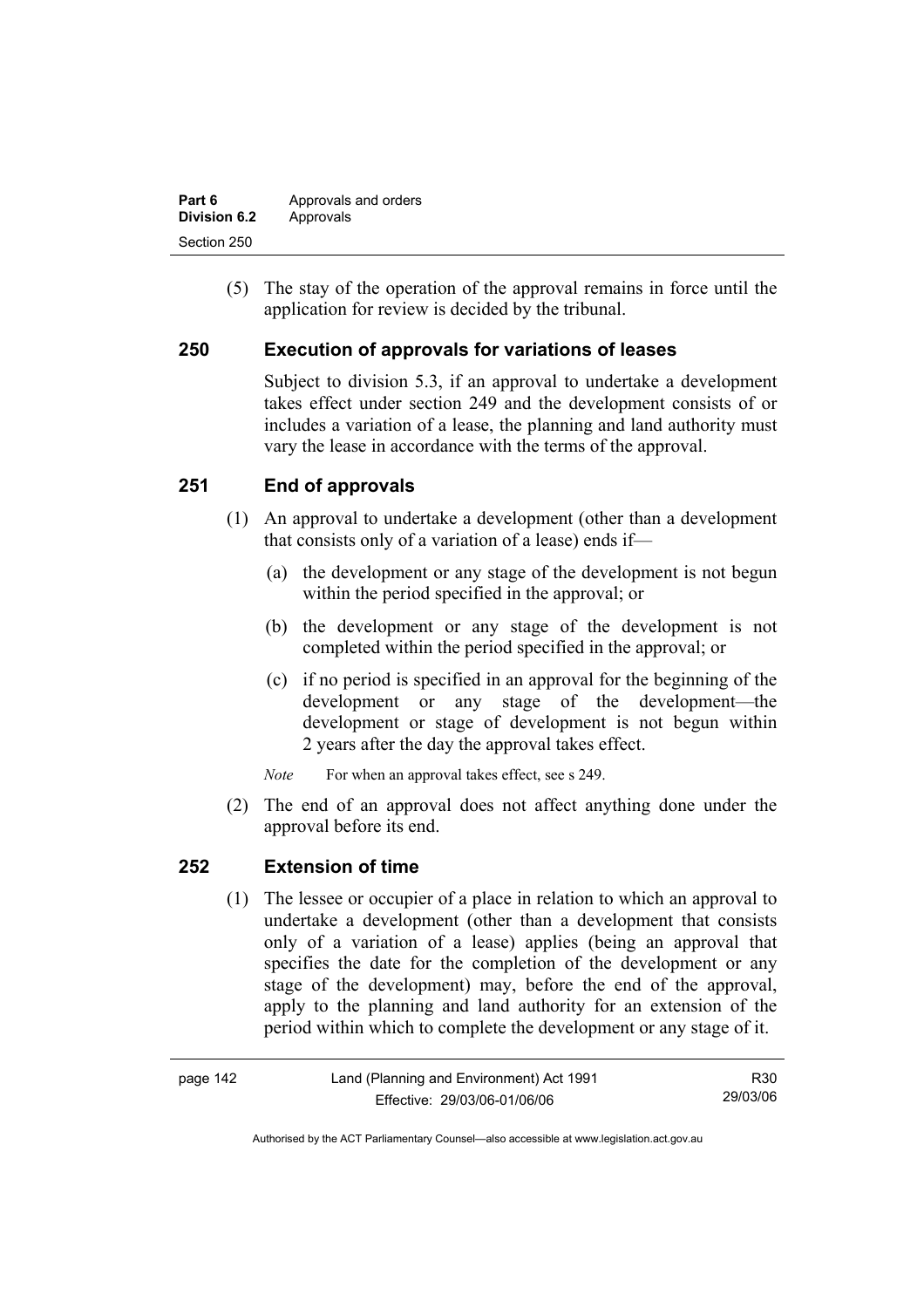(2) On receipt of an application under subsection (1), the planning and land authority may extend the period within which the development, or the stage of the development, is to be completed.

## **253 Revocation of approval**

A relevant authority may revoke an approval given by the authority if—

- (a) satisfied that the approval was obtained by fraud or misrepresentation; or
- (b) if the approval is in relation to a place registered, or nominated for provisional registration, under the *Heritage Act 2004*—the applicant is convicted of an offence against this part or the *Heritage Act 2004*.

# **Subdivision 6.2.6 Powers of Supreme Court**

## **253A Injunctions to require compliance with approvals**

- (1) This section applies if a person (the *relevant person*) has failed, is failing, or proposes to fail, to do something in accordance with the terms of an approval.
- (2) The planning and land authority or anyone else may apply to the Supreme Court for an injunction requiring the relevant person to do the thing.
- (3) On application under subsection (2), the Supreme Court may grant an injunction requiring the relevant person to do the thing.
- (4) The Supreme Court may grant an injunction requiring the relevant person to do a thing—
	- (a) if satisfied that the person has failed to do the thing, whether or not it appears to the court that the person intends to fail again, or to continue to fail, to do the thing; or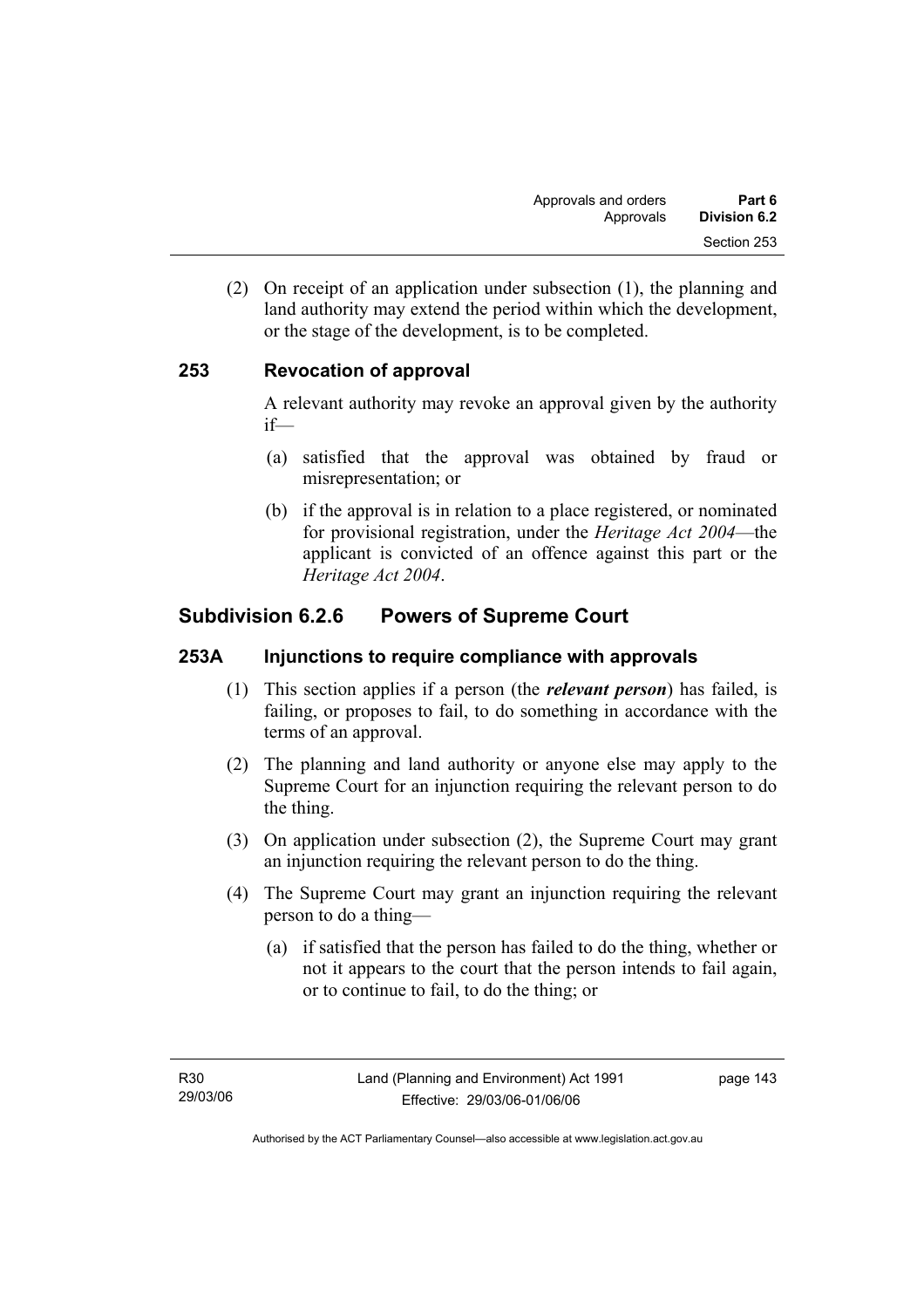| Part 6       | Approvals and orders |
|--------------|----------------------|
| Division 6.3 | Orders               |
| Section 254  |                      |

- (b) if it appears to the court that, if an injunction is not granted, it is likely the person will fail to do the thing, whether or not the person has previously failed to do the thing and whether or not there is an imminent danger of substantial damage to someone else if the person fails to do the thing.
- (5) This section applies whether or not a proceeding for an offence against this part has begun or is about to begin.

# **Division 6.3 Orders**

## **Subdivision 6.3.1 Making of orders**

## **254 Applications to planning and land authority for orders**

- (1) A person may apply to the planning and land authority for an order directed to 1 or more of the following:
	- (a) the lessee or occupier of a place where a controlled activity was, is being, or is to be, conducted;
	- (b) anyone by whom or on whose behalf a controlled activity was, is being, or is to be, conducted.
- (2) The application must state—
	- (a) the matter about which the order is sought; and
	- (b) the kind of order sought by the person; and
	- (c) each person to whom the order sought is to be directed; and
	- (d) the place in relation to which the order is sought; and
	- (e) the grounds on which the order is sought.
	- *Note* If a form is approved under s 287A for an application, the form must be used.
- (3) The planning and land authority must give written notice of the application to—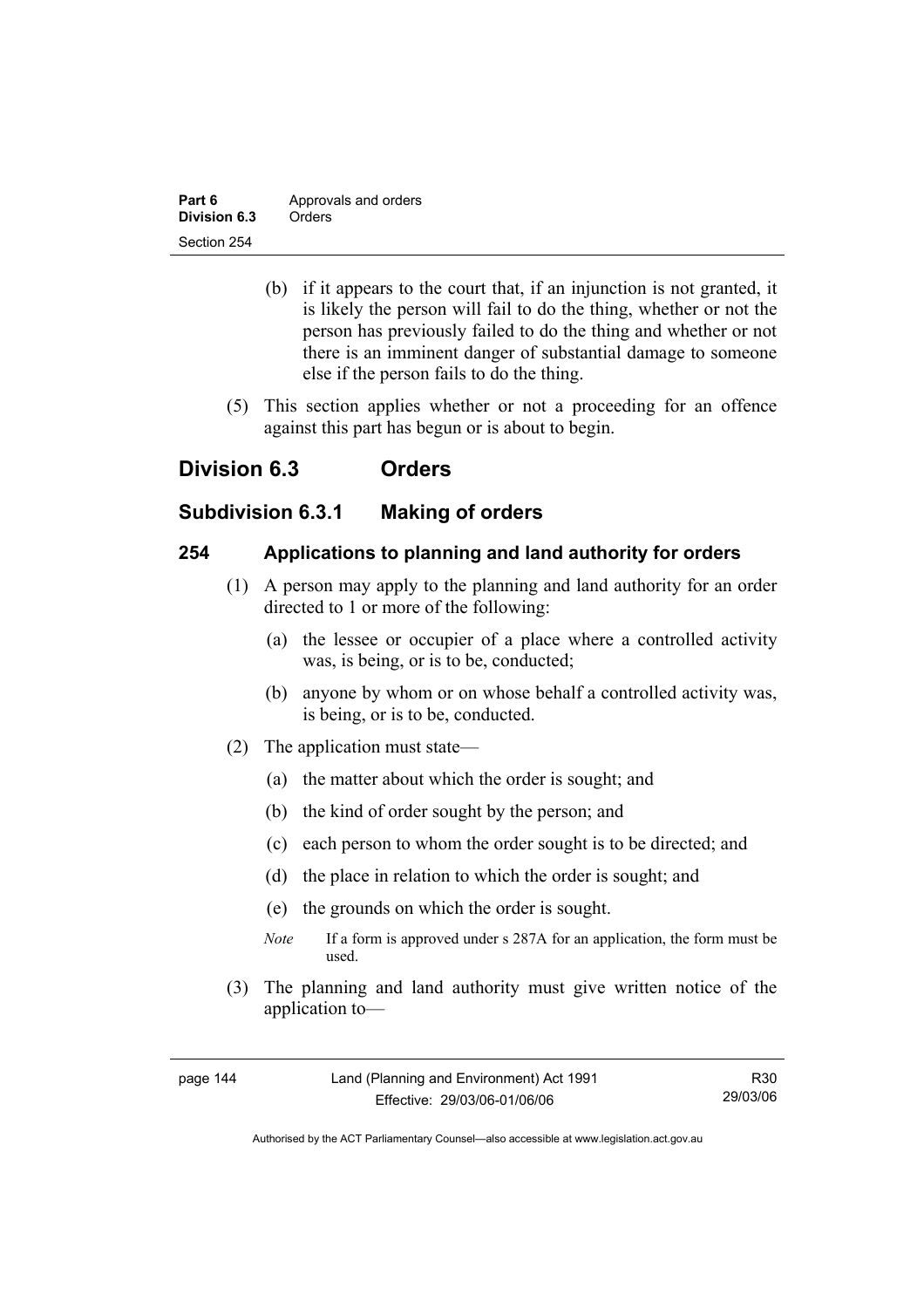- (a) each person to whom the order sought is to be directed; and
- (b) if different from the person or people mentioned in paragraph (a)—the lessee or occupier of the place in relation to which the order is sought; and
- (c) if the order sought relates to a place or object registered, or nominated for provisional registration, under the *Heritage Act 2004*—the heritage council; and
- (d) if the order sought relates to the pruning of a tree that is a protected tree under the *Tree Protection Act 2005*—the conservator; and
	- *Note* For restrictions on pruning etc a protected tree, see the *Tree Protection Act 2005*.
- (e) if the order sought relates to the parking of a heavy vehicle on residential land under the *Road Transport (Safety and Traffic Management) Regulation 2000*, division 3.1.3—the road transport authority.
- *Note* For how documents may be given, see the Legislation Act, pt 19.5.
- (4) The notice must—
	- (a) be accompanied by a copy of the application; and
	- (b) contain a statement to the effect that the person to whom it is given may, within 7 days after the day the person is given the notice, make a submission to the planning and land authority about the making of the order.
- (5) The notice may also include any other information that the planning and land authority considers appropriate.

## **254A Decision on application to planning and land authority for order**

 (1) Before deciding whether to make an order on an application under section 254, the planning and land authority must consider any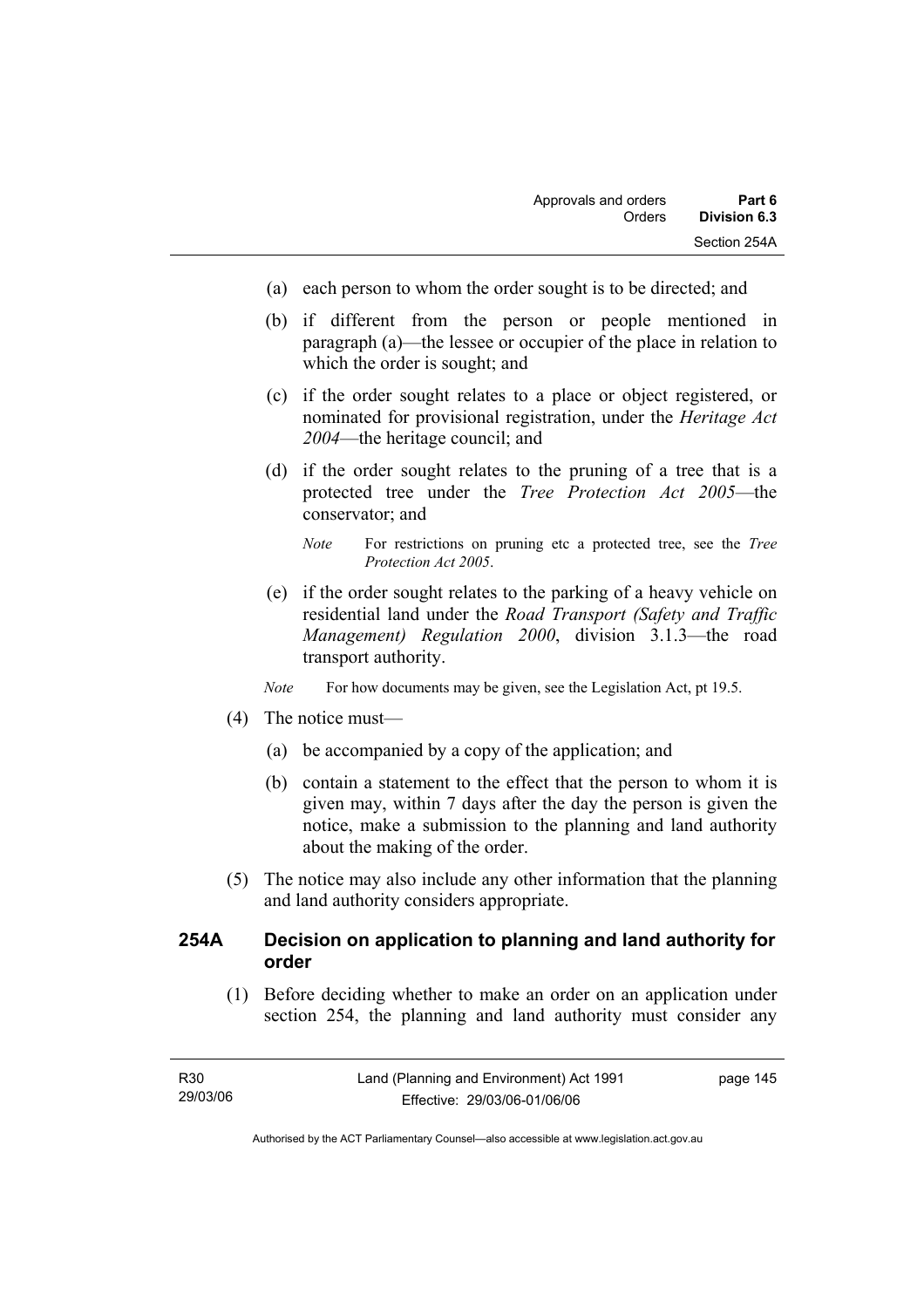submission made by a person within 7 days after the day the person was given notice of the application under that section.

- (2) The planning and land authority may decide—
	- (a) to make an order of the kind sought; or
	- (b) to make an order (including a different kind of order) that is not more onerous than the order sought; or
	- (c) not to make an order.

#### **Example of less onerous order—par (b)**

A person applies for an order for the demolition of an unapproved structure but the planning and land authority makes an order that a development application be lodged for the structure within a stated period and, if the application is not lodged within that period or is not approved, the structure is to be demolished.

- *Note* An example is part of the Act, is not exhaustive and may extend, but does not limit, the meaning of the provision in which it appears (see Legislation Act, s 126 and s 132).
- (3) An order may be directed to 1 or more of the following:
	- (a) the person against whom the order is sought to be directed;
	- (b) if the planning and land authority considers that the order would be more appropriately directed to someone else mentioned in section 254 (3) (a) or (b)—that person.
- (4) The planning and land authority is taken to have refused to make the order applied for under section 254 if the authority fails to decide the application before the end of the period prescribed by regulation.

## **255 Proposed orders on planning and land authority's own initiative**

- (1) This section applies if the planning and land authority proposes, on the authority's own initiative, to make an order (the *proposed order*) directed to 1 or more of the following:
	- (a) the lessee or occupier of a place where a controlled activity was, is being, or is to be, conducted;

| page 146 | Land (Planning and Environment) Act 1991 | R <sub>30</sub> |
|----------|------------------------------------------|-----------------|
|          | Effective: 29/03/06-01/06/06             | 29/03/06        |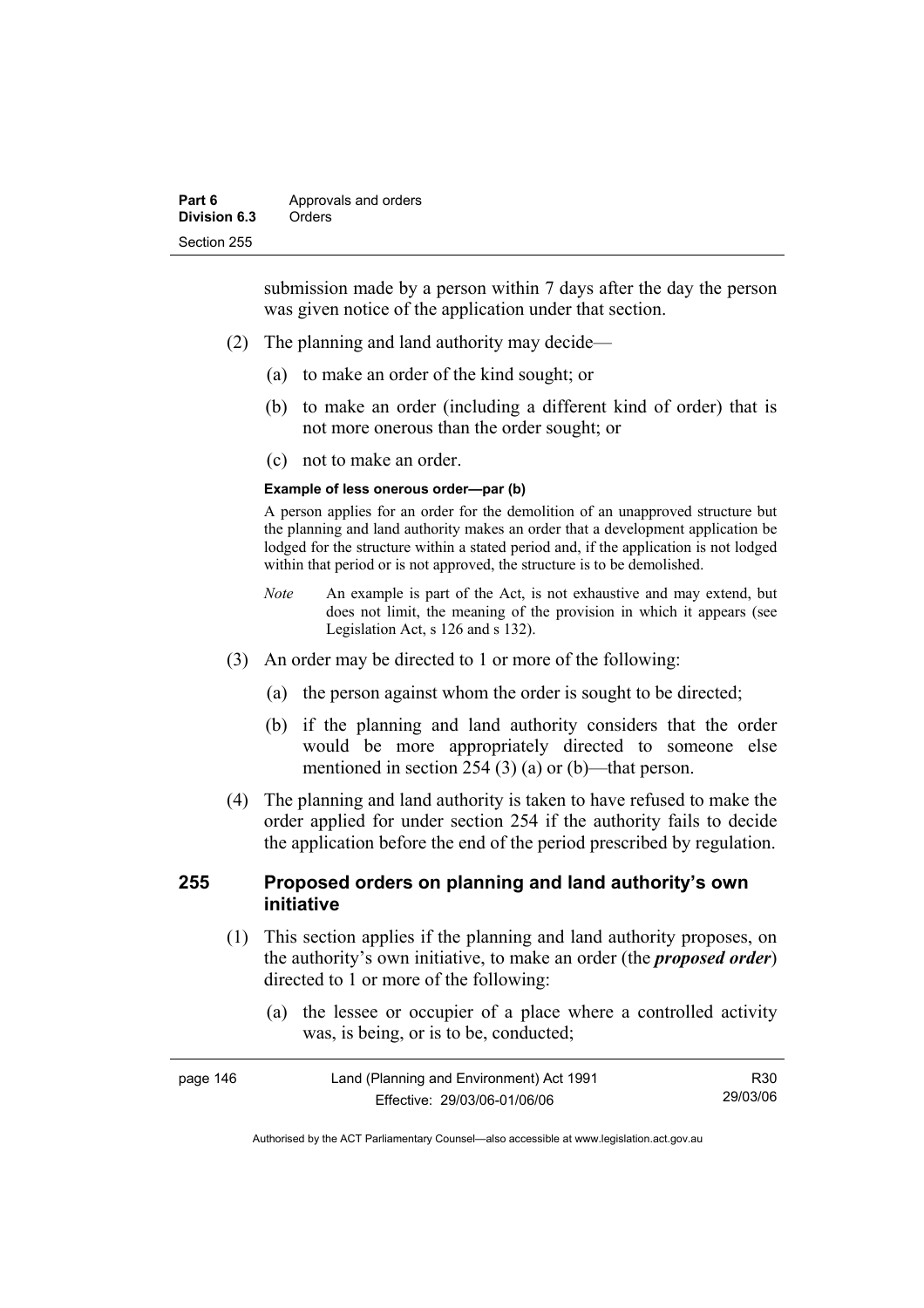- (b) anyone by whom or on whose behalf a controlled activity was, is being, or is to be, conducted.
- (2) The planning and land authority must give written notice of the proposed order to—
	- (a) each person to whom the proposed order is directed; and
	- (b) if different from the person or people mentioned in paragraph (a)—the lessee or occupier of the place in relation to which the proposed order is to apply; and
	- (c) if the proposed order relates to a place or object registered, or nominated for provisional registration, under the *Heritage Act 2004*—the heritage council; and
	- (d) if the proposed order relates to the pruning of a tree that is a protected tree under the *Tree Protection Act 2005*—the conservator; and
		- *Note* For restrictions on pruning etc a protected tree, see the *Tree Protection Act 2005*.
	- (e) if the proposed order relates to the parking of a heavy vehicle on residential land under the *Road Transport (Safety and Traffic Management) Regulation 2000*, division 3.1.3—the road transport authority.
	- *Note* For how documents may be given, see the Legislation Act, pt 19.5.
- (3) The notice must state—
	- (a) each person to whom the proposed order is directed; and
	- (b) the terms of the proposed order and the place in relation to which it is to apply; and
	- (c) the grounds for making the proposed order; and
	- (d) when the proposed order will take effect; and
	- (e) if appropriate—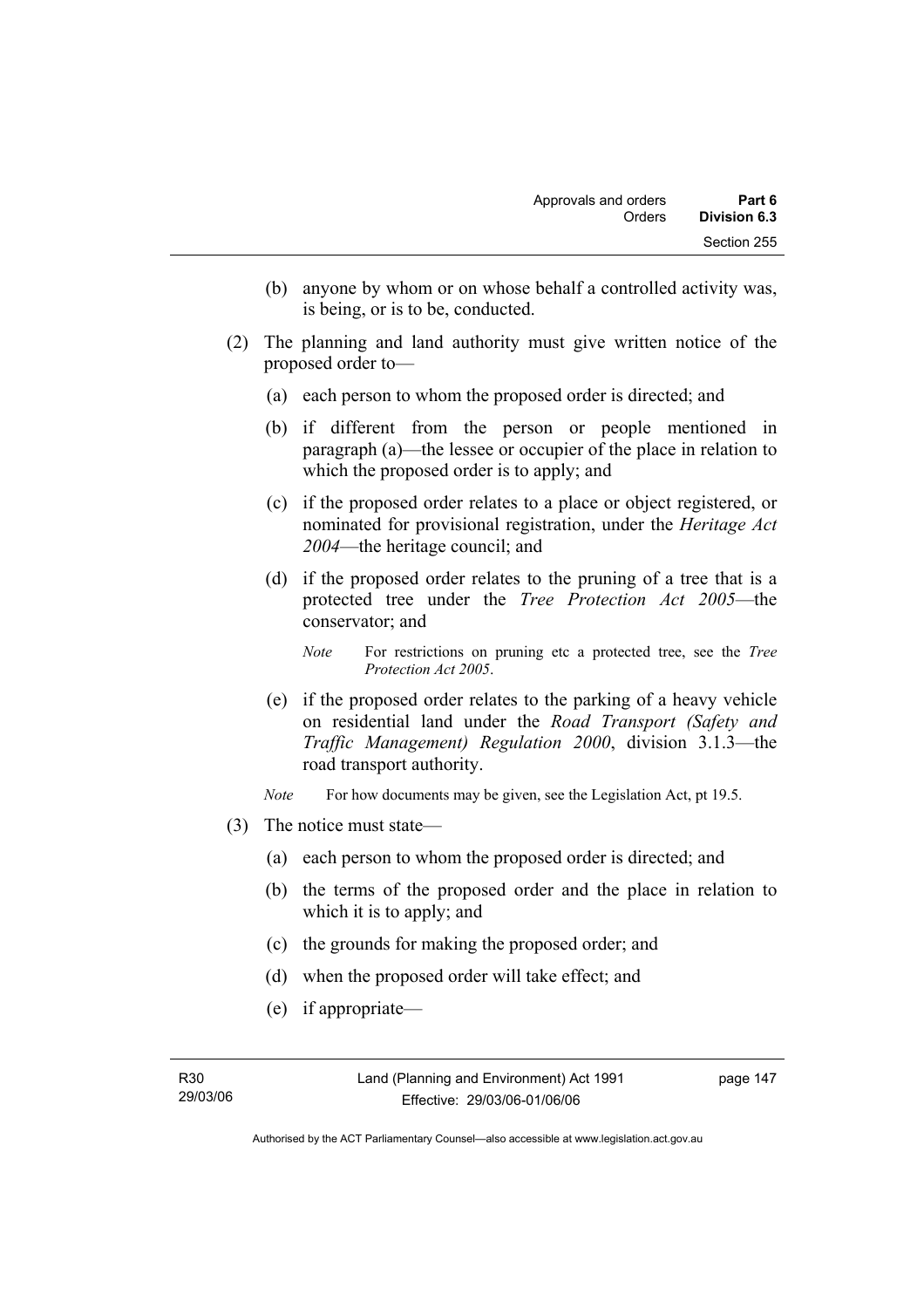- (i) the period for compliance with the proposed order; and
- (ii) when the proposed order will end (including, for example, on the happening of an event stated in the order).
- *Note* An example is part of the Act, is not exhaustive and may extend, but does not limit, the meaning of the provision in which it appears (see Legislation Act, s 126 and s 132).
- (4) Also, the notice must contain a statement to the effect that the person to whom it is given may, within 7 days after the day the person receives the notice, make a submission to the planning and land authority about the making of the proposed order.
- (5) Further, the notice may include any other information that the planning and land authority considers appropriate

#### **256 Decision on proposed order on planning and land authority's own initiative**

- (1) Before deciding whether to make the proposed order mentioned in section 255, the planning and land authority must consider any submission made by a person within 7 days after the day the person was given notice of the proposed order under section 255 (2).
- (2) The planning and land authority may decide—
	- (a) to make the proposed order; or
	- (b) to make an order (including a different kind of order) that is not more onerous than the proposed order; or
	- (c) not to make the proposed order.

#### **Example of less onerous order—par (b)**

an order that requires the doing of an act within a period longer than that stated in the proposed order

- *Note* An example is part of the Act, is not exhaustive and may extend, but does not limit, the meaning of the provision in which it appears (see Legislation Act, s 126 and s 132).
- (3) An order may be directed to 1 or more of the following:

| page 148 | Land (Planning and Environment) Act 1991 | R <sub>30</sub> |
|----------|------------------------------------------|-----------------|
|          | Effective: 29/03/06-01/06/06             | 29/03/06        |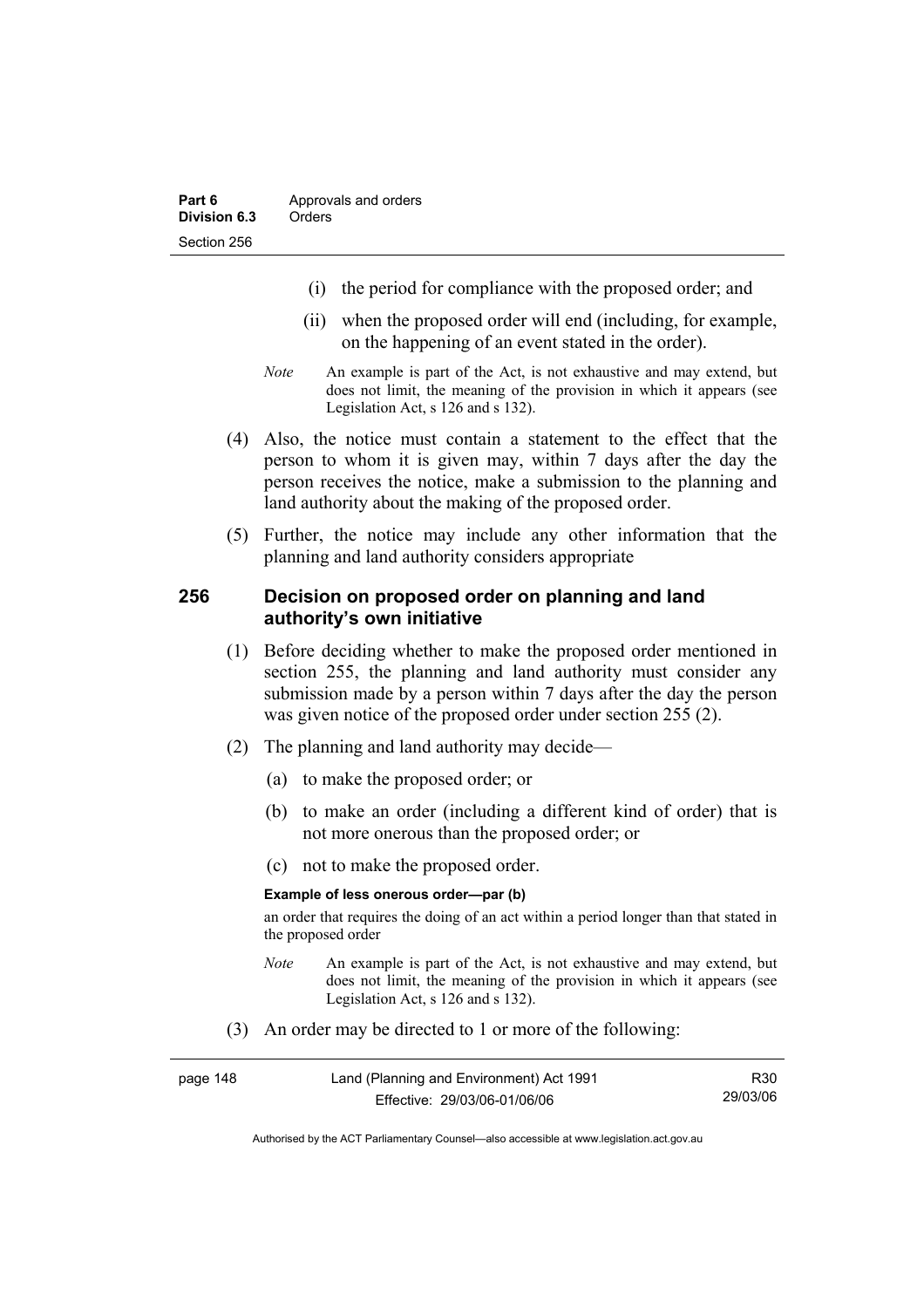- (a) the person against whom the proposed order is directed; or
- (b) if the planning and land authority considers that the order would be more appropriately directed to someone else mentioned in section 255 (2) (a) or (b)—that person.

#### **257 Content of orders**

(1) An order must state—

- (a) that it is an order under this Act made by the planning and land authority; and
- (b) each person to whom the order is directed; and
- (c) anyone else who is bound by the order (see section 257B); and
- (d) the terms of the order and the place in relation to which the order applies; and
- (e) the grounds on which the order is made; and
- (f) when the order takes effect; and
- (g) if appropriate—
	- (i) the period for compliance with the order; and
	- (ii) when the order ends (including, for example, on the happening of an event stated in the order).
- *Note* An example is part of the Act, is not exhaustive and may extend, but does not limit, the meaning of the provision in which it appears (see Legislation Act, s 126 and s 132).
- (2) An order must also contain a statement to the effect that the order operates until it is revoked or ends in accordance with the order.
- (3) An order may direct anyone to whom it is directed—
	- (a) not to begin a development without approval; or
	- (b) to stop carrying out a development without approval; or

| R30      |  |
|----------|--|
| 29/03/06 |  |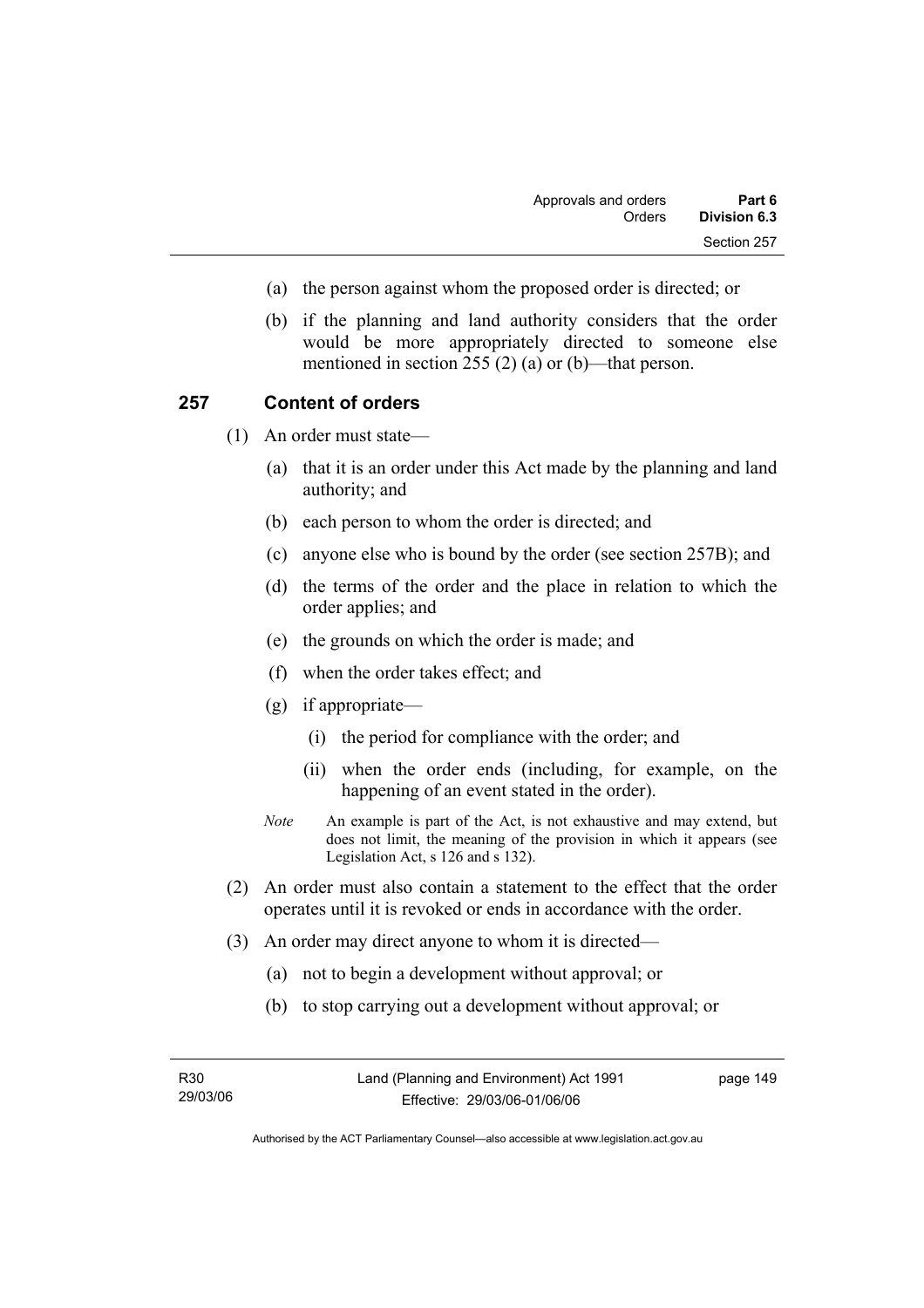- (c) to stop, or not begin, a controlled activity other than a development; or
- (d) to comply with the terms of an approval to undertake a development; or
- (e) to stop carrying out a development other than in accordance with the conditions under which an approval to carry out the development was given; or
- (f) to demolish a building or structure, or a part of a building or structure, that has been constructed or erected without approval or permission required under a territory law; or
- (g) to demolish a building or structure, or a part of a building or structure, that encroaches onto, over or under unleased territory land without approval granted under a territory law; or
- (h) to restore any land, building or structure that has been altered without approval or permission required under a territory law; or
- (i) to replace with an identical building or structure any building or structure that has been demolished without approval or permission required under a territory law; or
- (j) to clean up a leasehold; or
- (k) to prune, in a way stated in the order, a tree, sapling, plant or shrub that overhangs a public place; or
	- *Note* For restrictions on pruning etc a protected tree, see the *Tree Protection Act 2005*.
- (l) to stop carrying out an activity that is likely to cause soil erosion; or
- (m) to stop carrying out an activity that involves destroying, damaging, removing or otherwise interfering with vegetation (living or dead) or removing or otherwise interfering with soil that is—

| page 150 | Land (Planning and Environment) Act 1991 | R30      |
|----------|------------------------------------------|----------|
|          | Effective: 29/03/06-01/06/06             | 29/03/06 |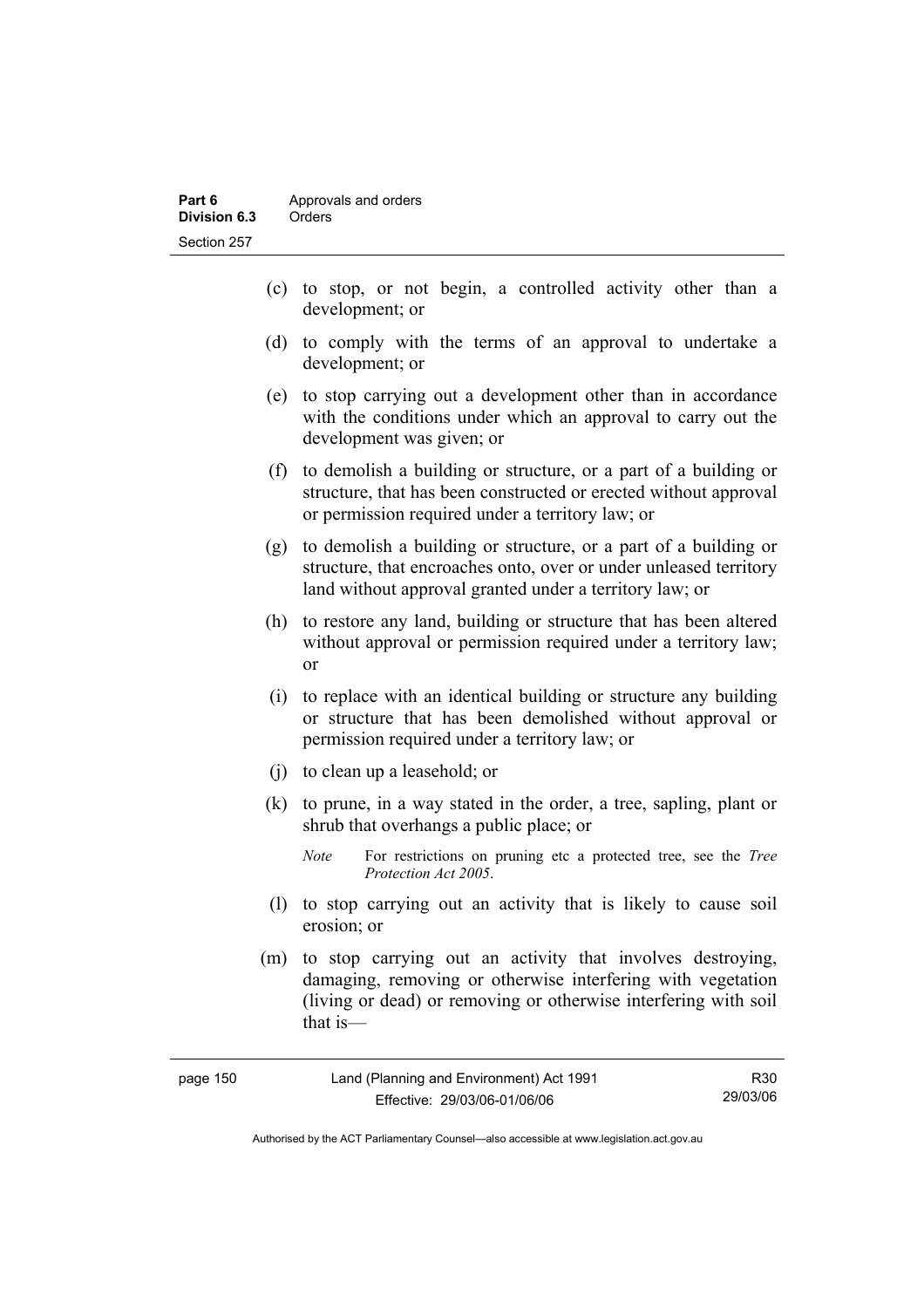- (i) between the banks of a watercourse; or
- (ii) within 20m of a bank of a watercourse; or
- (iii) on land having a slope of more than 18° from the horizontal; or
- (n) to manage land held under a rural lease in accordance with the land management agreement applying to it; or
- (o) if the person to whom the order is directed is bound by a land management agreement—to comply with the land management agreement.

#### **257A Notice of making of orders**

If the planning and land authority makes an order, the authority must give notice of the making of the order to the following:

- (a) each person to whom the order is directed;
- (b) the applicant (if any) for the order;
- (c) the lessee or occupier of the place in relation to which the order applies;
- (d) the registrar-general;
- (e) if the order relates to the pruning of a tree that is a protected tree under the *Tree Protection Act 2005*—the conservator; and
	- *Note* For restrictions on pruning etc a protected tree, see the *Tree Protection Act 2005*.
- (f) if the order relates to the parking of a heavy vehicle on residential land under the *Road Transport (Safety and Traffic Management) Regulation 2000*, division 3.1.3—the road transport authority;
- (g) anyone else whose interests the authority believes are adversely affected by the order.
- *Note* For how documents may be given, see the Legislation Act, pt 19.5.

| R30      | Land (Planning and Environment) Act 1991 | page 151 |
|----------|------------------------------------------|----------|
| 29/03/06 | Effective: 29/03/06-01/06/06             |          |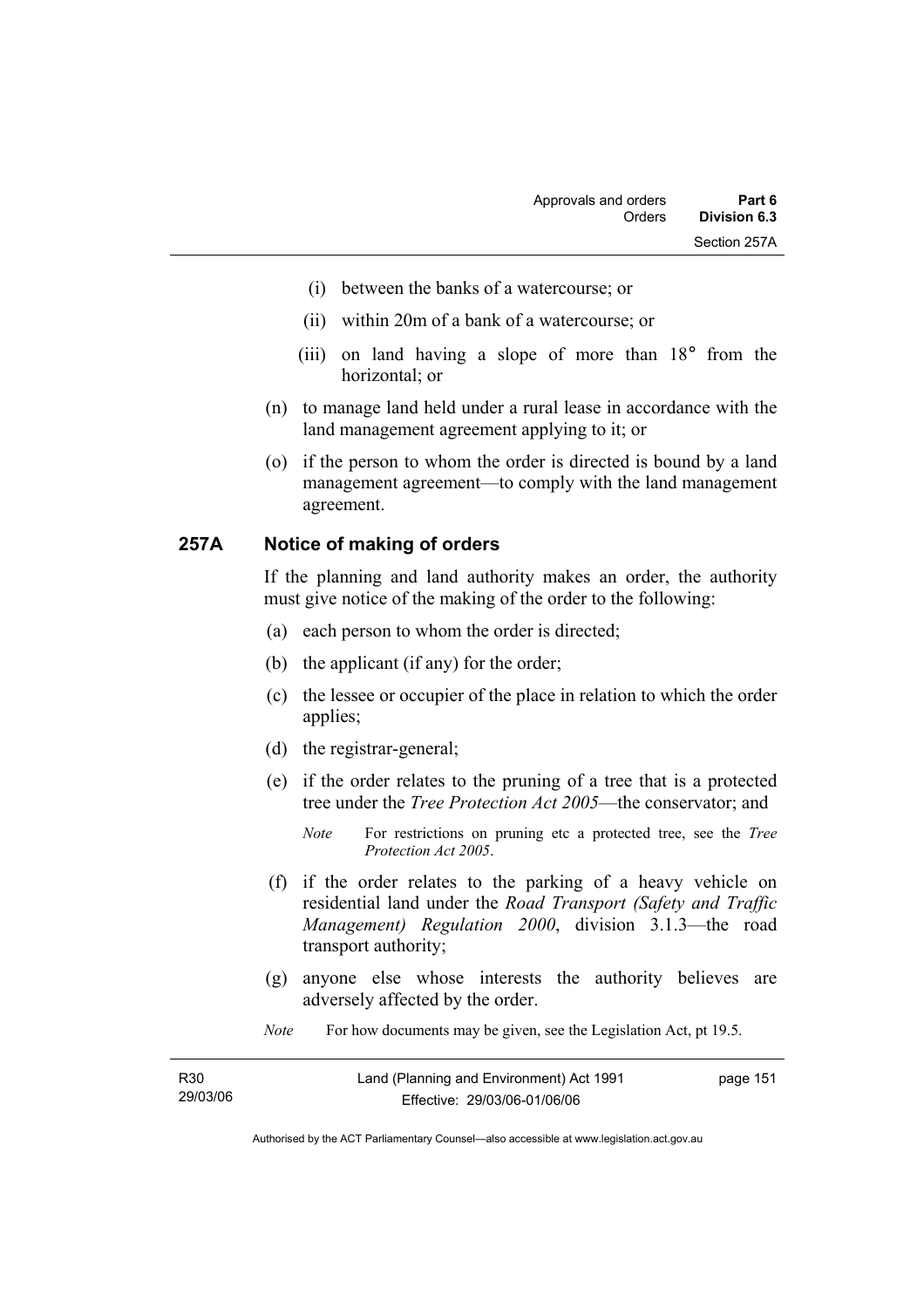## **257B Who is bound by an order?**

- (1) An order binds each person to whom it is directed.
- (2) If an order binds the lessee of the place to which the order applies, the order also binds anyone who becomes the lessee of the place after the order is made (a *future lessee*) to the same extent as if the order had been directed to that person.
- (3) If an order binds the occupier of the place to which the order applies, the order also binds anyone who becomes an occupier of the place after the order is made (a *future occupier*) to the same extent as if the order had been directed to that person.
- (4) However, subsection (2) or (3) does not apply to an order if the order states that it does not bind a future lessee or a future occupier (as appropriate) of the lease.

## **258 Contravening orders**

- (1) A person commits an offence if—
	- (a) the planning and land authority makes an order directed to the person; and
	- (b) the order requires the person to do, or not do, something stated in the order; and
	- (c) the person is given notice of the making of the order (whether by being given a copy of the order or otherwise); and
	- (d) the person contravenes the order.

Maximum penalty: the amount stated in schedule 5, column 3 in relation to the activity for which the order was made.

- *Note* A territory authority is not liable to be prosecuted for an offence against this section (see Legislation Act, s 121).
- (2) An offence against this section is a strict liability offence.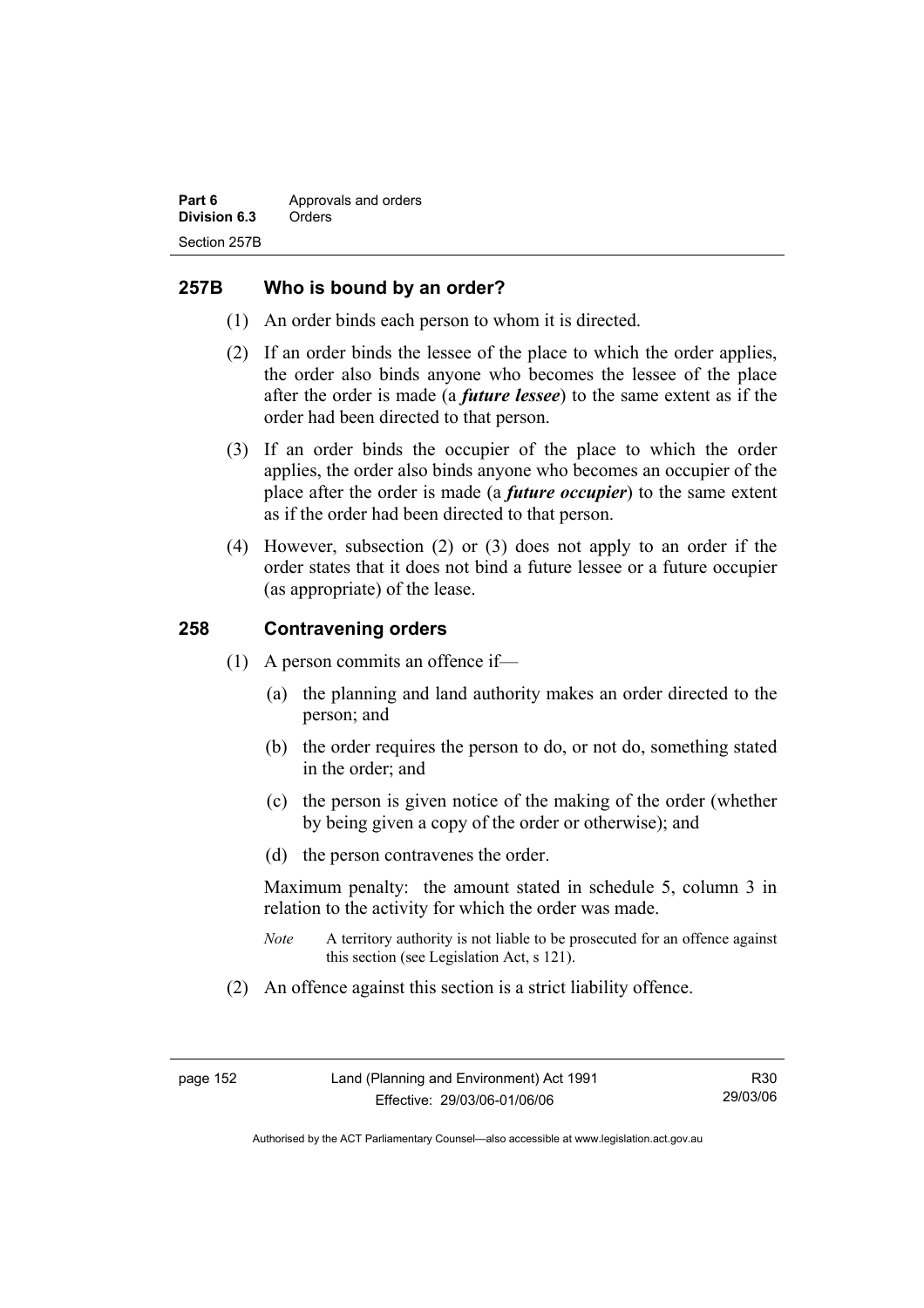## **258A Ending of orders**

- (1) An order operates until it is revoked or ends in accordance with the order.
- (2) A person who is bound by an order may, in writing, apply to the planning and land authority for the revocation of the order.
- (3) The application must state the grounds on which the revocation of the order is sought.
- (4) The planning and land authority may revoke the order if satisfied, on reasonable grounds, that the order is no longer necessary or appropriate.

## **258B Notice ending orders**

- (1) If an order ends otherwise than by being revoked, the planning and land authority must give written notice of the ending of the order to the registrar-general.
- (2) If the planning and land authority revokes an order, the authority must give written notice of the revocation to—
	- (a) each person to whom the order was directed; and
	- (b) if different from the person or people mentioned in paragraph (a)—the lessee or occupier of the place in relation to which the order applied; and
	- (c) the registrar-general.

## **Subdivision 6.3.2 Rectification work**

## **259 Definitions for sdiv 6.3.2**

In this subdivision:

*authorised person*—see section 259C (1).

page 153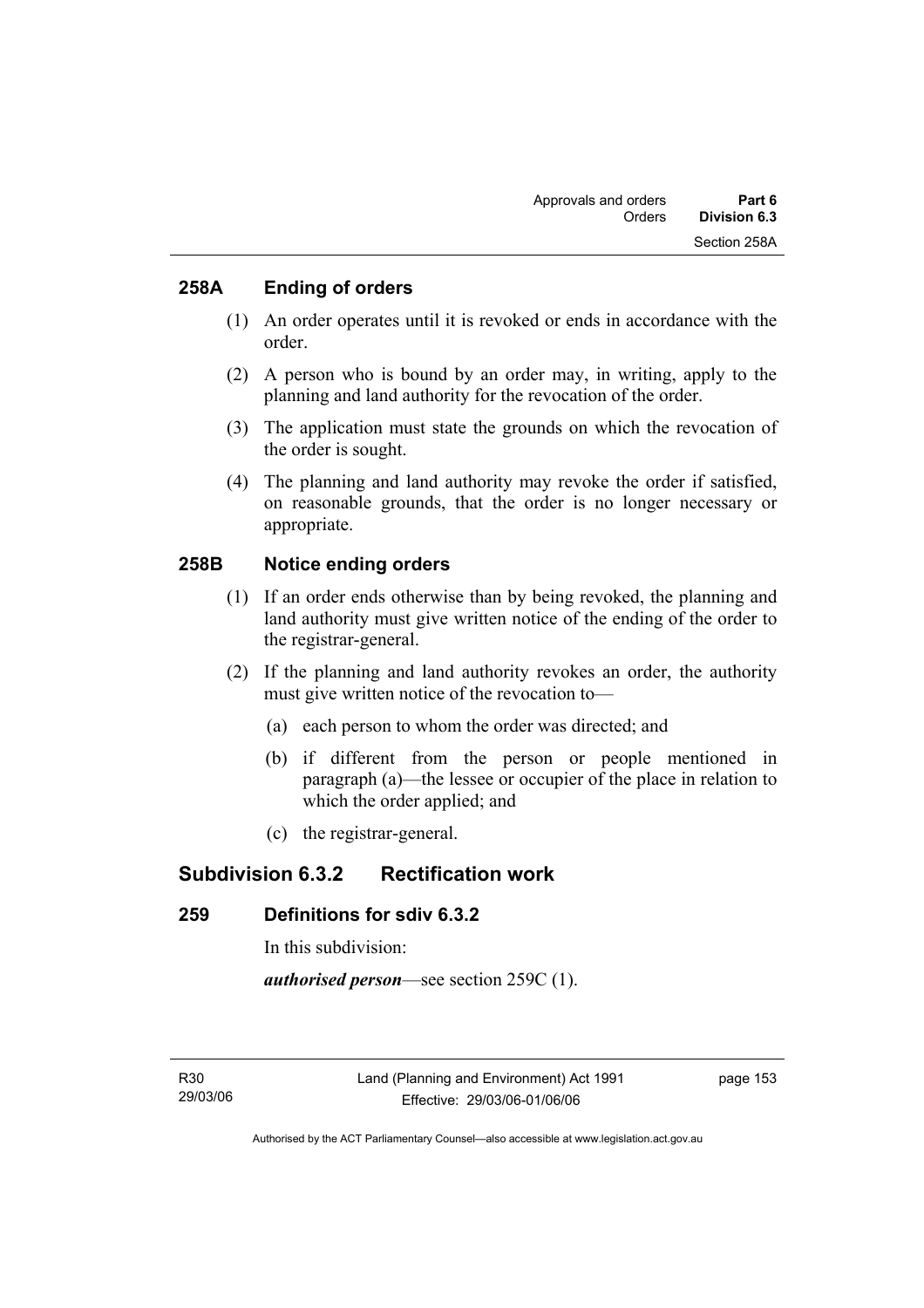| Part 6       | Approvals and orders |
|--------------|----------------------|
| Division 6.3 | Orders               |
| Section 259A |                      |

#### *rectification work* means—

- (a) work in relation to a place where a controlled activity is being conducted to ensure compliance with the approval for the activity; or
- (b) the conduct of an activity required under an order that was not carried out within the period stated in the order.

## **259A Direction to carry out rectification work**

- (1) The planning and land authority may direct 1 or more of the following to carry out rectification work in relation to a controlled activity:
	- (a) the lessee or occupier of a place where the activity was or is being conducted;
	- (b) anyone by whom or on whose behalf the activity was or is being conducted.
- (2) The planning and land authority must give notice of the direction  $to$ —
	- (a) the person who is required to comply with the direction; and
	- (b) if different from the person mentioned in paragraph (a)—the lessee or occupier of the place to which the direction applies.
	- *Note* For how documents may be given, see the Legislation Act, pt 19.5.
- (3) The notice must state—
	- (a) that it is a direction under this Act made by the planning and land authority; and
	- (b) the person who is required to comply with the direction; and
	- (c) the place in relation to which the direction applies; and
	- (d) the rectification work required; and
	- (e) the grounds on which the direction is made; and

| page 154 | Land (Planning and Environment) Act 1991 | R30      |
|----------|------------------------------------------|----------|
|          | Effective: 29/03/06-01/06/06             | 29/03/06 |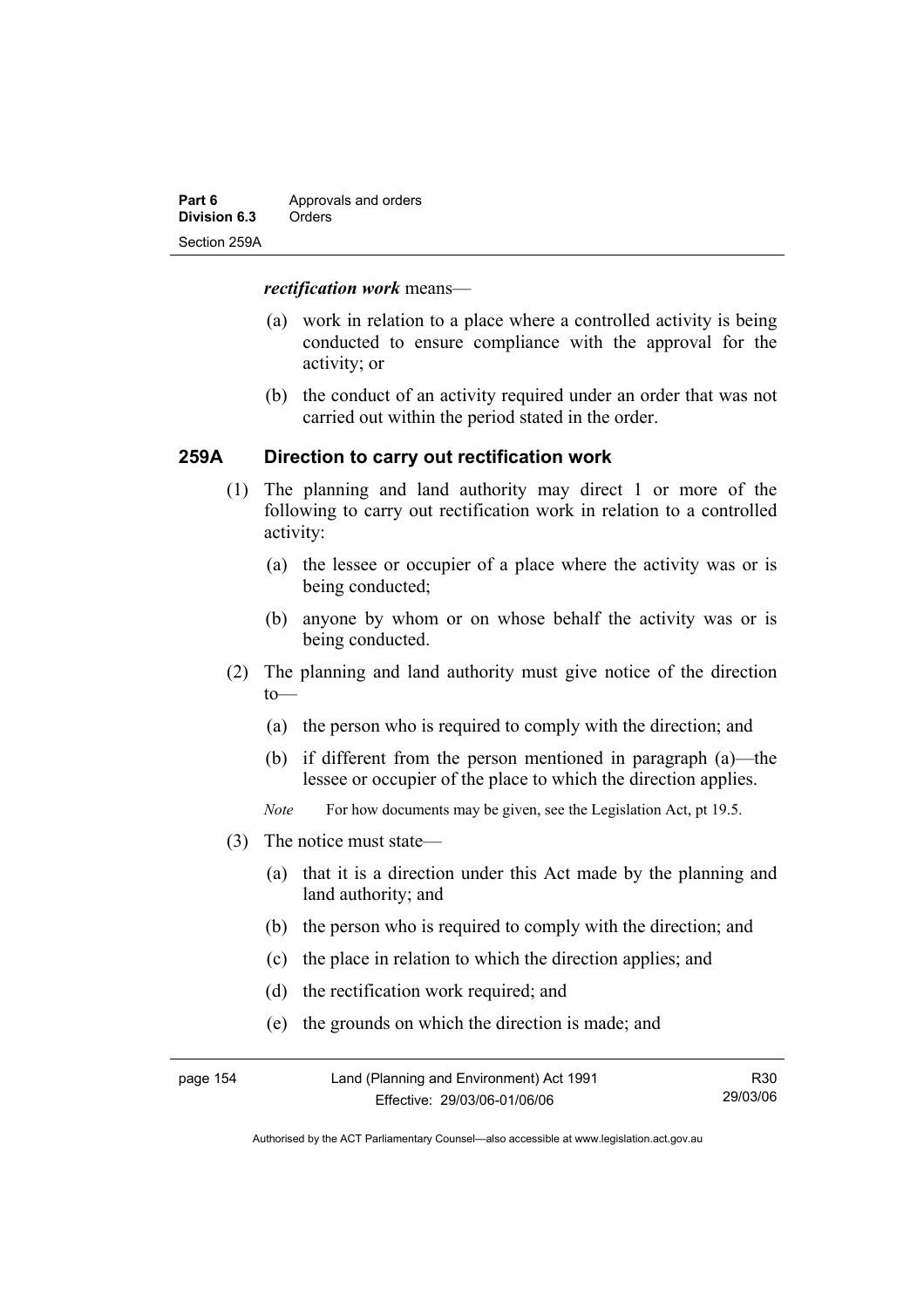- (f) that the rectification work must be completed within 7 days after the day the notice is given to the person or any longer period stated in the notice.
- (4) The notice must also contain a statement to the effect that, if the rectification work is not completed within the period required by the notice—
	- (a) the planning and land authority may authorise someone else to carry out the work; and
	- (b) the reasonable cost of carrying out the work is a debt to the Territory by the person who is required to comply with the direction.
- (5) This section applies whether or not a proceeding for an offence against this part has been begun or is about to begin.

## **259B Contravening direction to carry out rectification work**

- (1) A person commits an offence if—
	- (a) the planning and land authority makes a direction to carry out rectification work in relation to a controlled activity; and
	- (b) the person is required to comply with the direction; and
	- (c) the person is given notice of the making of the direction; and
	- (d) the person contravenes the direction.

Maximum penalty: 50 penalty units.

- *Note* A territory authority is not liable to be prosecuted for an offence against this section (see Legislation Act, s 121).
- (2) An offence against this section is a strict liability offence.

## **259C Authorisation to carry out rectification work**

 (1) The planning and land authority may authorise a person (an *authorised person*) to enter the place to which a direction under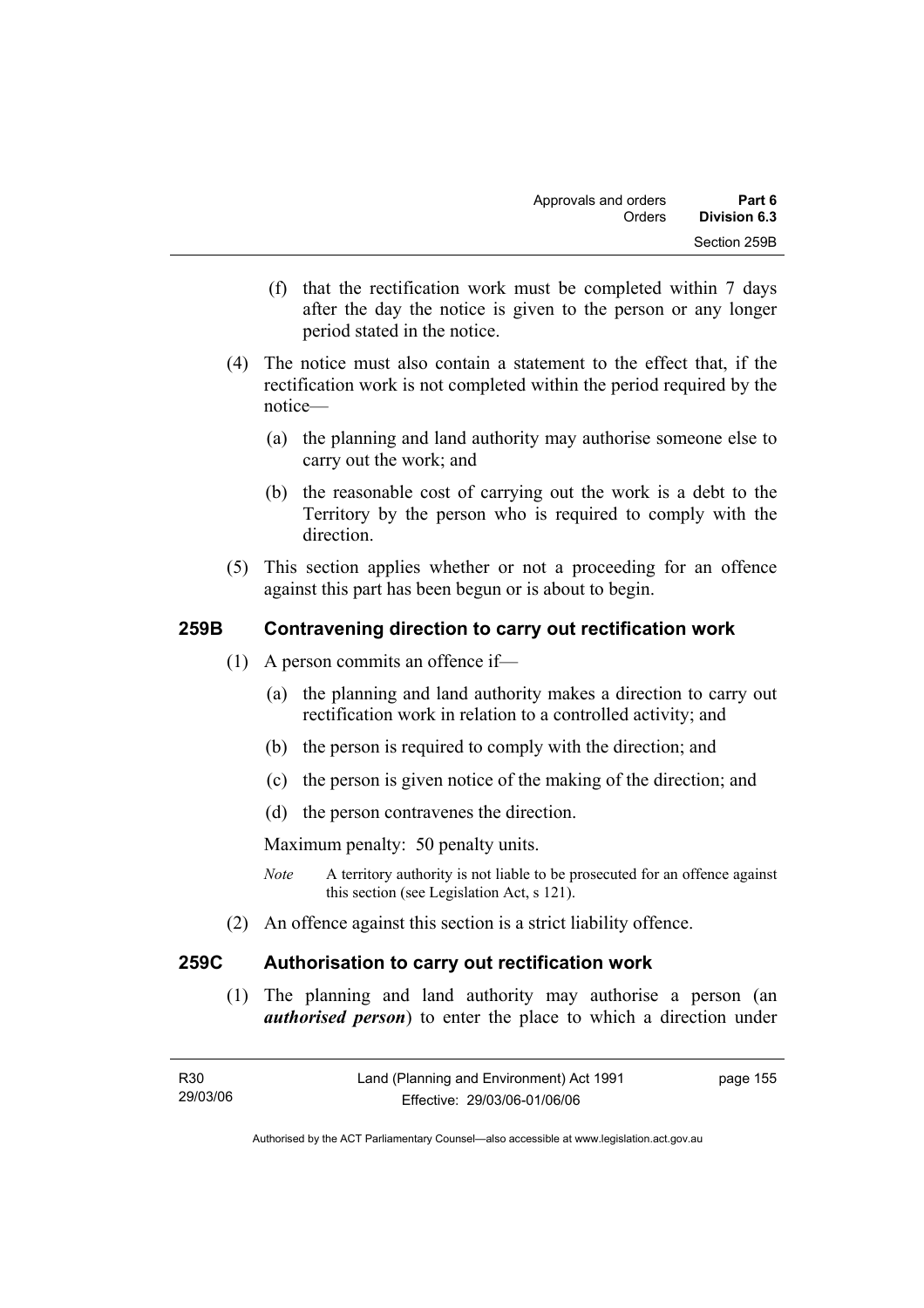| Part 6       | Approvals and orders |
|--------------|----------------------|
| Division 6.3 | Orders               |
| Section 259D |                      |

section 259A applies to carry out the rectification work required by the notice under that section if the work is not completed within the period required by the notice.

- (2) However, the planning and land authority must not give the authorisation—
	- (a) until the end of the period within which an application may be made to the administrative appeals tribunal for the review of the decision to make the order to which the rectification work relates; or
	- (b) if an application is made to the administrative appeals tribunal for a review of the decision—unless the decision is upheld or the application is withdrawn.
- (3) The authorised person must carry out the rectification work in accordance with the directions of an inspector.

## **259D Obstructing etc authorised people**

- (1) A person commits an offence if—
	- (a) the person knows that, or is reckless about the fact that, a person is an authorised person; and
	- (b) the person obstructs, hinders, intimidates or resists the authorised person in the exercise of the person's functions.

Maximum penalty: 50 penalty units, imprisonment for 6 months or both.

(2) Strict liability applies to subsection (1) (b).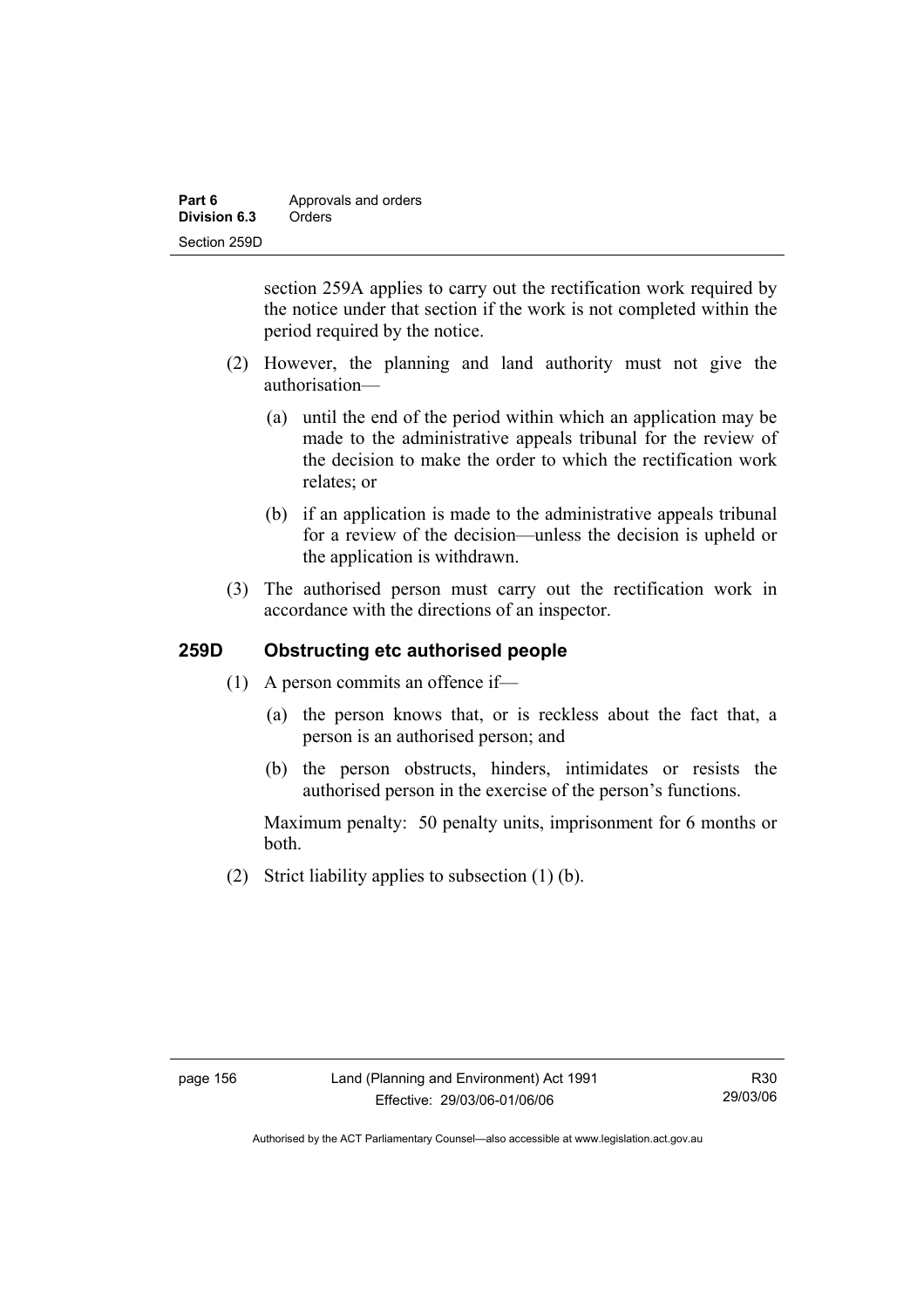### **259E Liability for cost of rectification work**

The person who is required to comply with a direction under section 259A (Direction to carry out rectification work) must pay to the Territory the reasonable cost of any rectification work carried out by an authorised person to which the direction related.

*Note* An amount owing under a law may be recovered as a debt in a court of competent jurisdiction (see Legislation Act, s 177).

## **259F Determination of criteria for deferral of rectification work cost**

- (1) The planning and land authority may, in writing, determine circumstances when the payment of all or part of the cost of rectification work carried out by an authorised person on a lessee's leasehold may be deferred by the lessee.
- (2) A determination under subsection (1) is a notifiable instrument.

*Note* A notifiable instrument must be notified under the Legislation Act.

#### **259G Application for deferral of rectification work cost**

- (1) A lessee who is required to pay the cost of rectification work carried out on the lessee's leasehold may, in writing, apply to the planning and land authority for the deferment of payment of all or part of the cost of the rectification work.
- (2) The application must state the grounds for the application.
	- *Note* If a form is approved under s 287A for an application, the form must be used.

#### **259H Deferral of rectification work cost**

 (1) The planning and land authority may, in writing, declare that all or part of the cost of rectification work payable by a lessee is deferred if satisfied that a circumstance determined under section 259F (1) applies to the lessee.

| R <sub>30</sub> | Land (Planning and Environment) Act 1991 | page 157 |
|-----------------|------------------------------------------|----------|
| 29/03/06        | Effective: 29/03/06-01/06/06             |          |

*Note* Interest is payable on the deferred amount, see s 259I.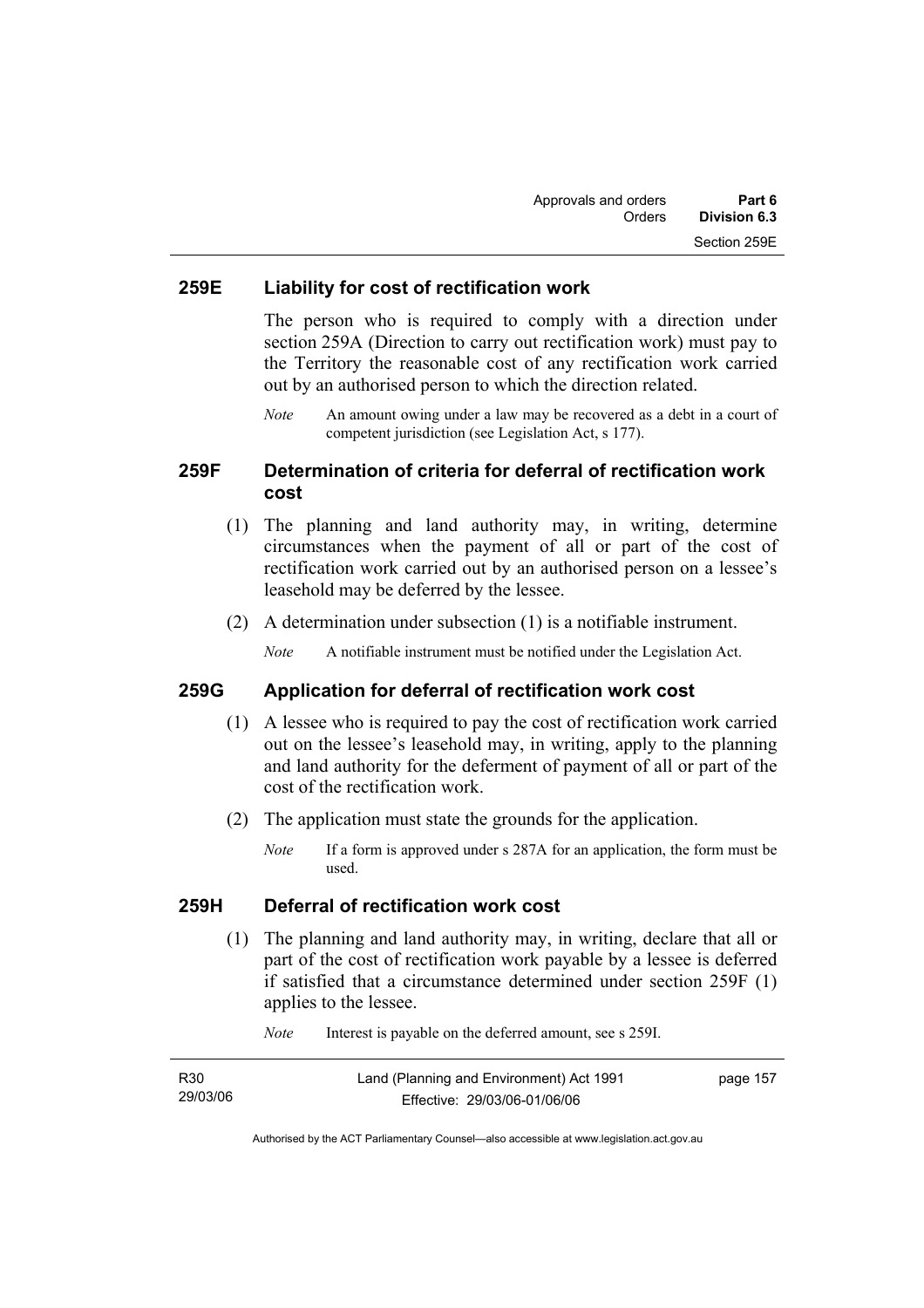| Part 6       | Approvals and orders |
|--------------|----------------------|
| Division 6.3 | Orders               |
| Section 2591 |                      |

- (2) The declaration must state—
	- (a) the leasehold to which the declaration relates; and
	- (b) the amount of the cost of the rectification work deferred.

#### **259I Security for deferred rectification work cost**

- (1) The planning and land authority must—
	- (a) lodge a copy of a declaration under section 259H with the registrar-general for registration under the *Land Titles Act 1925*; and
	- (b) give a copy of the declaration to the lessee of the leasehold to which the declaration relates and anyone else who has an interest in the leasehold.
- (2) For the *Land Titles Act 1925*, section 104 (1) (Lodging of caveat), the Territory is taken to be a person claiming an interest in the leasehold to which the declaration relates.
- (3) The registration under the *Land Titles Act 1925* of the copy of a declaration under section 259H creates a charge over the leasehold to which the declaration relates for—
	- (a) the amount stated in the declaration; and
	- (b) interest on the amount calculated on a daily basis at the interest rate applying from time to time under the *Taxation Administration Act 1999*, section 26 (Interest rate).

### **259J Payment of deferred rectification work cost**

- (1) If the full amount of the charge mentioned in section 259I (3) is paid to the Territory, the planning and land authority must—
	- (a) revoke the declaration to which the charge relates; and
	- (b) lodge a copy of the revocation with the registrar-general for registration under the *Land Titles Act 1925*; and

page 158 Land (Planning and Environment) Act 1991 Effective: 29/03/06-01/06/06 R30 29/03/06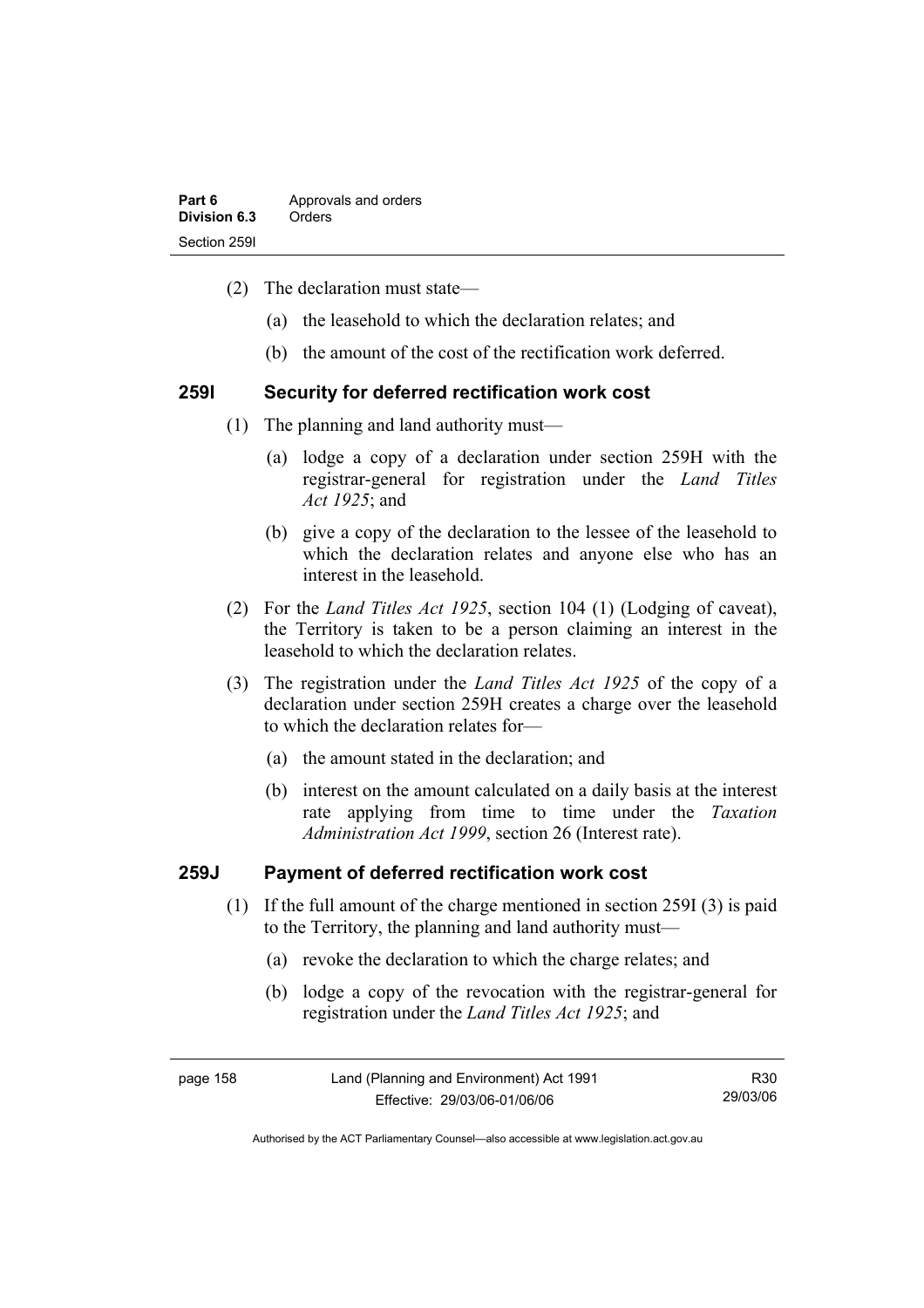- (c) give a copy of the revocation to the lessee of the charged leasehold and anyone else who has an interest in the leasehold.
- (2) The charge is discharged on the registration under the *Land Titles Act 1925* of the copy of the revocation of the declaration.
- (3) The lessees of a charged leasehold are liable separately and together for the payment to the Territory of the full amount of the charge.
- (4) A registered charge under this section does not give a power of sale over the leasehold to which it relates.

# **Subdivision 6.3.3 Prohibition notices and injunctions**

## **260 Prohibition notices—making**

- (1) This section applies if the planning and land authority believes, on reasonable grounds, that the giving of a notice under this section (a *prohibition notice*) is necessary to prevent or lessen a significant threat or likelihood of irreversible damage to a thing because of the conduct, or likely conduct, of a controlled activity.
- (2) Also, this section applies whether or not—
	- (a) an order has been made or is proposed to be made in relation to a controlled activity; or
	- (b) a proceeding for an offence against this part has begun or is about to begin.
- (3) The planning and land authority may give a prohibition notice to 1 or more of the following:
	- (a) the lessee or occupier of a place to which the controlled activity relates;
	- (b) anyone by whom or on whose behalf the activity—
		- (a) was, is being, or is to be, conducted; or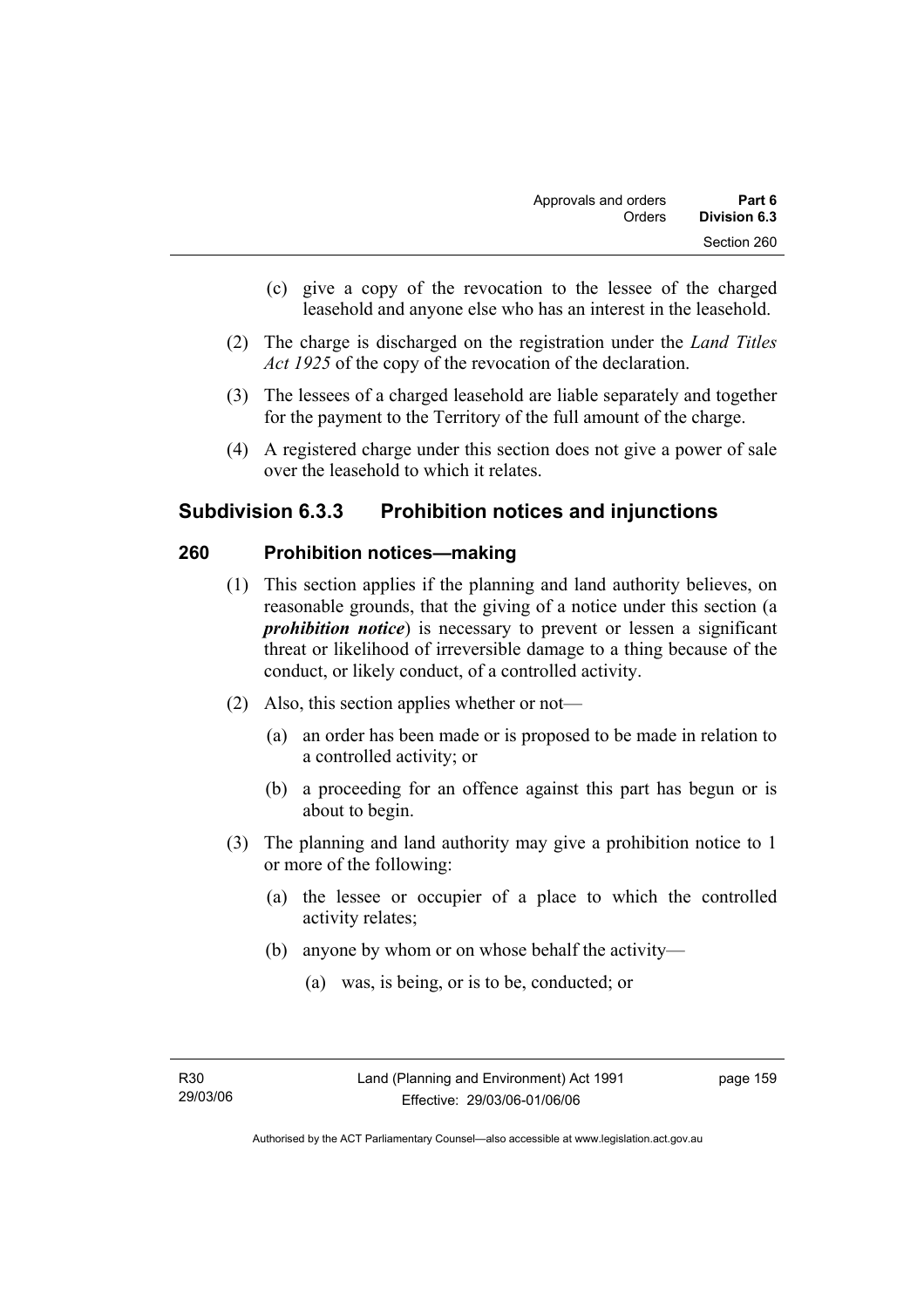(b) is likely to be conducted.

*Note* For how documents may be given, see the Legislation Act, pt 19.5.

- (4) The prohibition notice must state—
	- (a) that it is a prohibition notice under this Act; and
	- (b) each person to whom it is directed; and
	- (c) that the notice takes effect when it is given to a person to whom it is directed; and
	- (d) the grounds on which the notice is given; and
	- (e) the activity, and the place, in relation to which the notice applies; and
	- (f) that the activity—
		- (i) must not be carried on by the person; or
		- (ii) must not be carried on by the person except in accordance with the notice; and
	- (g) when the notice ends (including, for example, on the happening of an event stated in the notice).
	- *Note* An example is part of the Act, is not exhaustive and may extend, but does not limit, the meaning of the provision in which it appears (see Legislation Act, s 126 and s 132).
- (5) A prohibition notice takes effect when it is given to a person to whom it is directed.
- (6) To remove any doubt, 2 or more prohibition notices may be given in relation to the same activity.

## **260A Contravening prohibition notices**

- (1) A person commits an offence if—
	- (a) the planning and land authority gives a prohibition notice to the person; and

| page 160 | Land (Planning and Environment) Act 1991 | R30      |
|----------|------------------------------------------|----------|
|          | Effective: 29/03/06-01/06/06             | 29/03/06 |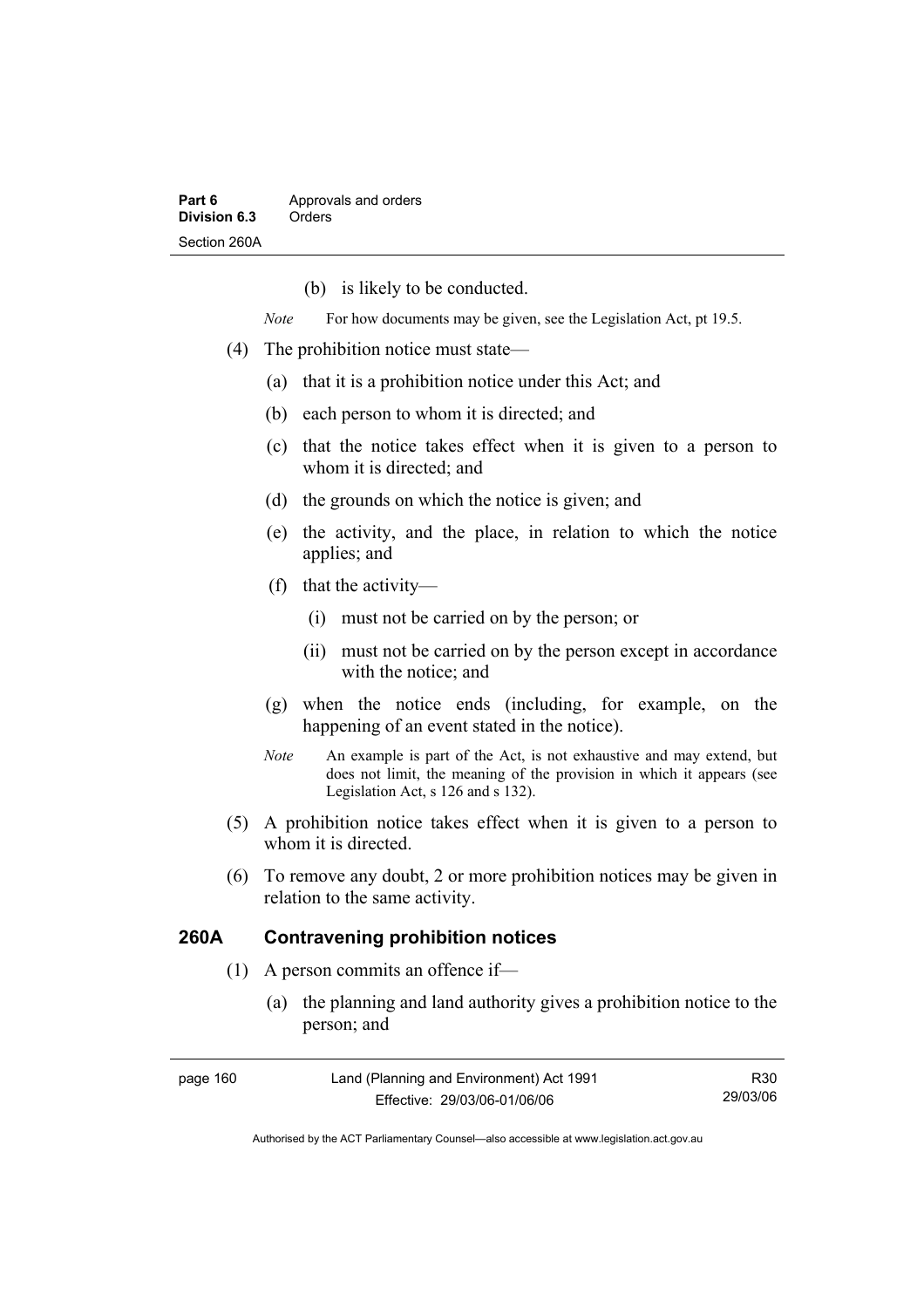- (b) the notice is directed to the person; and
- (c) the notice states that a controlled activity must not be carried on by the person in relation to a place; and
- (d) the person carries on the activity in relation to the place.

Maximum penalty: 50 penalty units, imprisonment for 6 months or both.

- *Note* A territory authority is not liable to be prosecuted for an offence against this section (see Legislation Act, s 121).
- (2) A person commits an offence if—
	- (a) the planning and land authority gives a prohibition notice to the person; and
	- (b) the notice is directed to the person; and
	- (c) the notice states that a controlled activity must not be carried on by the person in relation to a place except in accordance with the notice; and
	- (d) the person carries on the activity in relation to the place otherwise than in accordance with the notice.

Maximum penalty: 50 penalty units, imprisonment for 6 months or both.

(3) An offence against this section is a strict liability offence.

### **260B Prohibition notices—ending**

- (1) A prohibition notice remains in force until it ends in accordance with this section
- (2) A prohibition notice ends on the earlier of the following:
	- (a) 60 days after the day it is given to a person to whom the notice is directed;
	- (b) the notice ends in accordance with the notice;

| R30      | Land (Planning and Environment) Act 1991 | page 161 |
|----------|------------------------------------------|----------|
| 29/03/06 | Effective: 29/03/06-01/06/06             |          |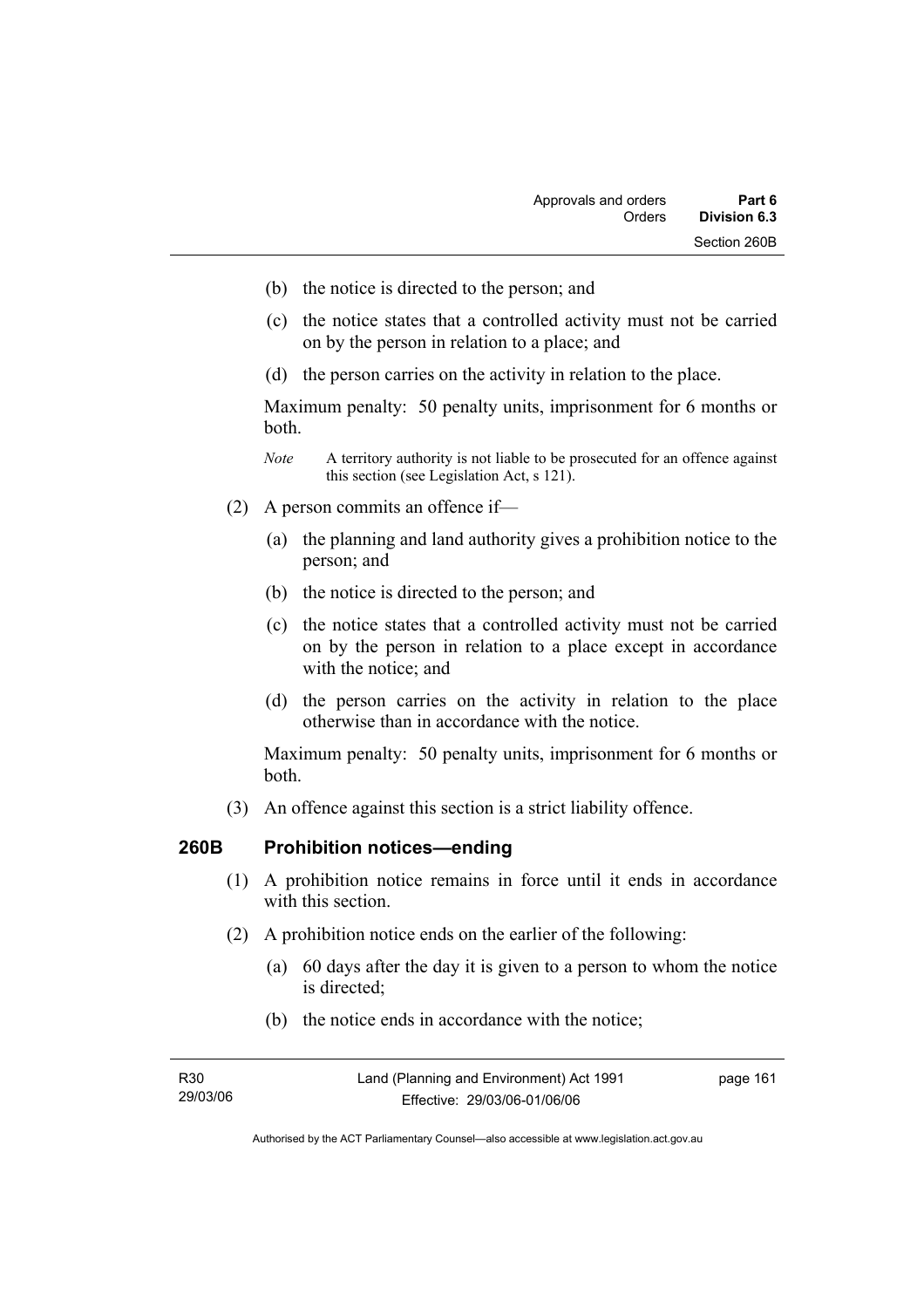- (c) the notice is revoked.
- (3) A person to whom a prohibition notice is directed may, in writing, apply to the planning and land authority for the revocation of the notice.
- (4) The application must state the grounds on which the revocation of the prohibition notice is sought.
- (5) The planning and land authority may revoke the prohibition notice if satisfied, on reasonable grounds, that the notice is no longer necessary or appropriate.

## **260C Injunctions to restrain contravention of orders or prohibition notices**

- (1) This section applies if a person (the *relevant person*) has engaged, is engaging, or proposes to engage, in conduct that was, is, or would be, a contravention of an order or a prohibition notice.
- (2) The planning and land authority or anyone else may apply to the Supreme Court for an injunction.
- (3) On application under subsection (2), the Supreme Court may grant an injunction—
	- (a) restraining the relevant person from engaging in the conduct; and
	- (b) if, in the court's opinion, it is desirable to do so, requiring the relevant person to do anything.
- (4) The Supreme Court may grant an injunction restraining a relevant person from engaging in conduct of a particular kind—
	- (a) if satisfied that the person has engaged in conduct of that kind, whether or not it appears to the court that the person intends to engage again, or to continue to engage, in conduct of that kind; or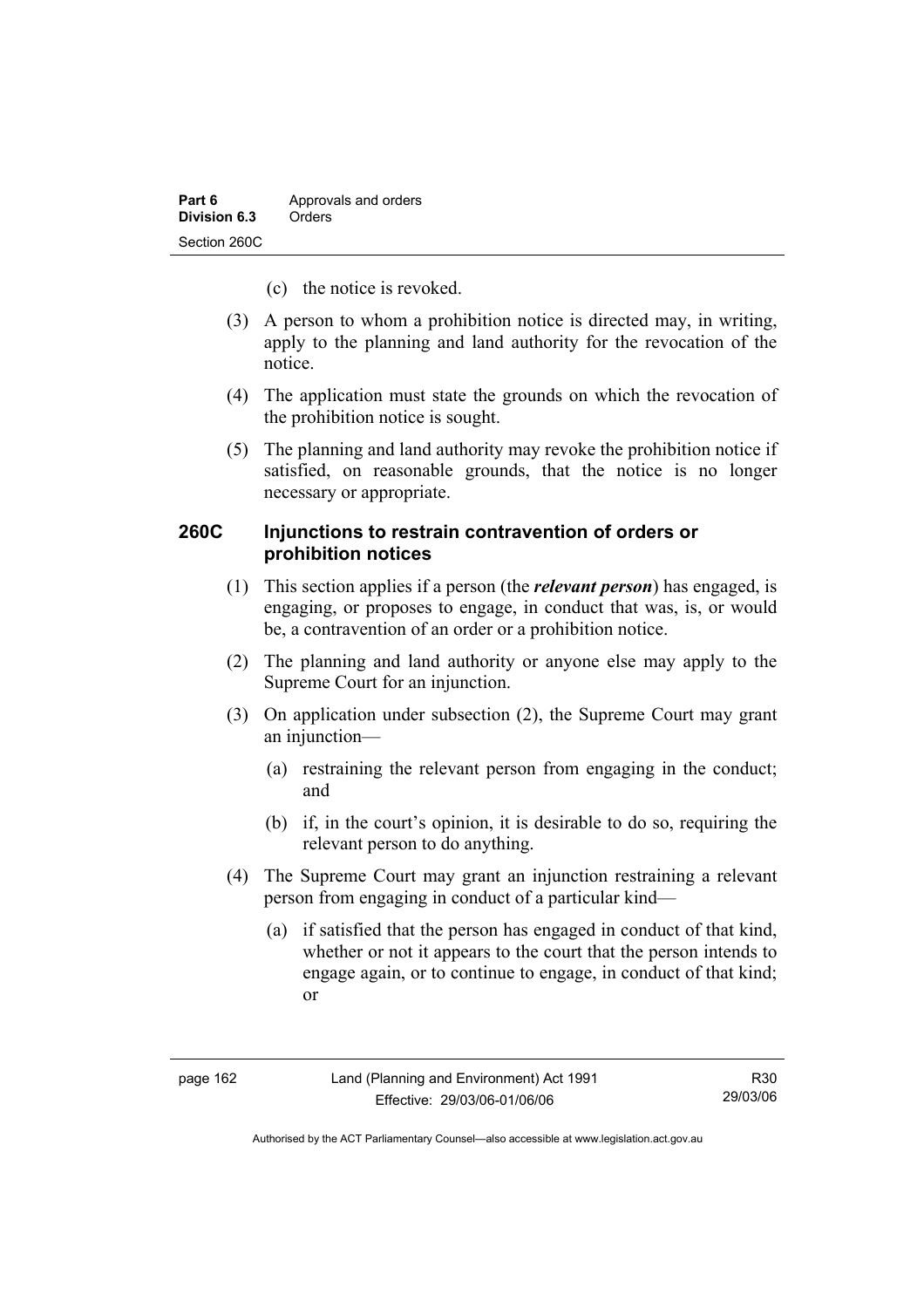- (b) if it appears to the court that, if an injunction is not granted, it is likely the person will engage in conduct of that kind, whether or not the person has previously engaged in conduct of that kind and whether or not there is an imminent danger of substantial damage to someone else if the person engages in conduct of that kind.
- (5) This section applies whether or not a proceeding for an offence against this part has begun or is about to begin.

# **Division 6.4 Inspection and seizure powers**

# **Subdivision 6.4.1 Preliminary**

## **262 Definitions for div 6.4**

In this division:

*connected*—a thing is *connected* with an offence if—

- (a) the offence has been committed in relation to it; or
- (b) it will provide evidence of the commission of the offence; or
- (c) it was used, is being used, or is intended to be used, to commit the offence.

*occupier*, of premises, includes—

- (a) a person believed, on reasonable grounds, to be an occupier of the premises; and
- (b) a person apparently in charge of the premises.

*offence* includes an offence that there are reasonable grounds for believing has been, is being, or will be committed.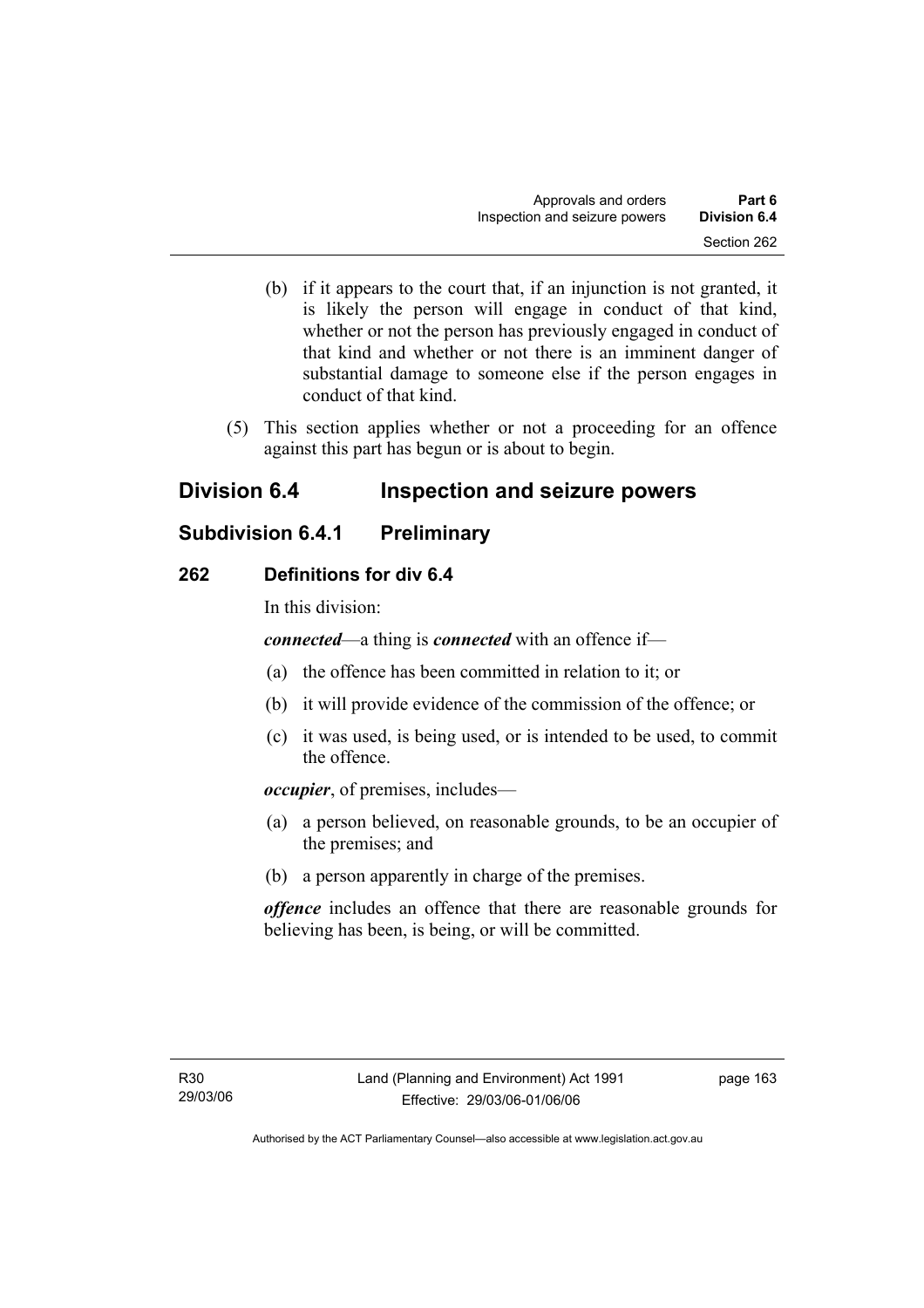## **263 Appointment of inspectors**

- (1) The planning and land authority may appoint a person as an inspector for this part.
	- *Note 1* For the making of appointments (including acting appointments), see the Legislation Act, div 19.3.
	- *Note 2* In particular, a person may be appointed for a particular provision of a law (see Legislation Act, s 7 (3)) and an appointment may be made by naming a person or nominating the occupant of a position (see s 207).
- (2) An inspector has the functions that the planning and land authority directs.

## **264 Identity cards**

- (1) The planning and land authority must give an inspector an identity card stating the person's name and that the person is an inspector.
- (2) The identity card must show—
	- (a) a recent photograph of the person; and
	- (b) the card's date of issue and expiry; and
	- (c) anything else prescribed by regulation.
- (3) A person commits an offence if—
	- (a) the person ceases to be an inspector; and
	- (b) the person does not return the person's identity card to the chief executive as soon as practicable (but within 7 days) after the day the person ceases to be an inspector.

Maximum penalty: 1 penalty unit.

(4) An offence against this section is a strict liability offence.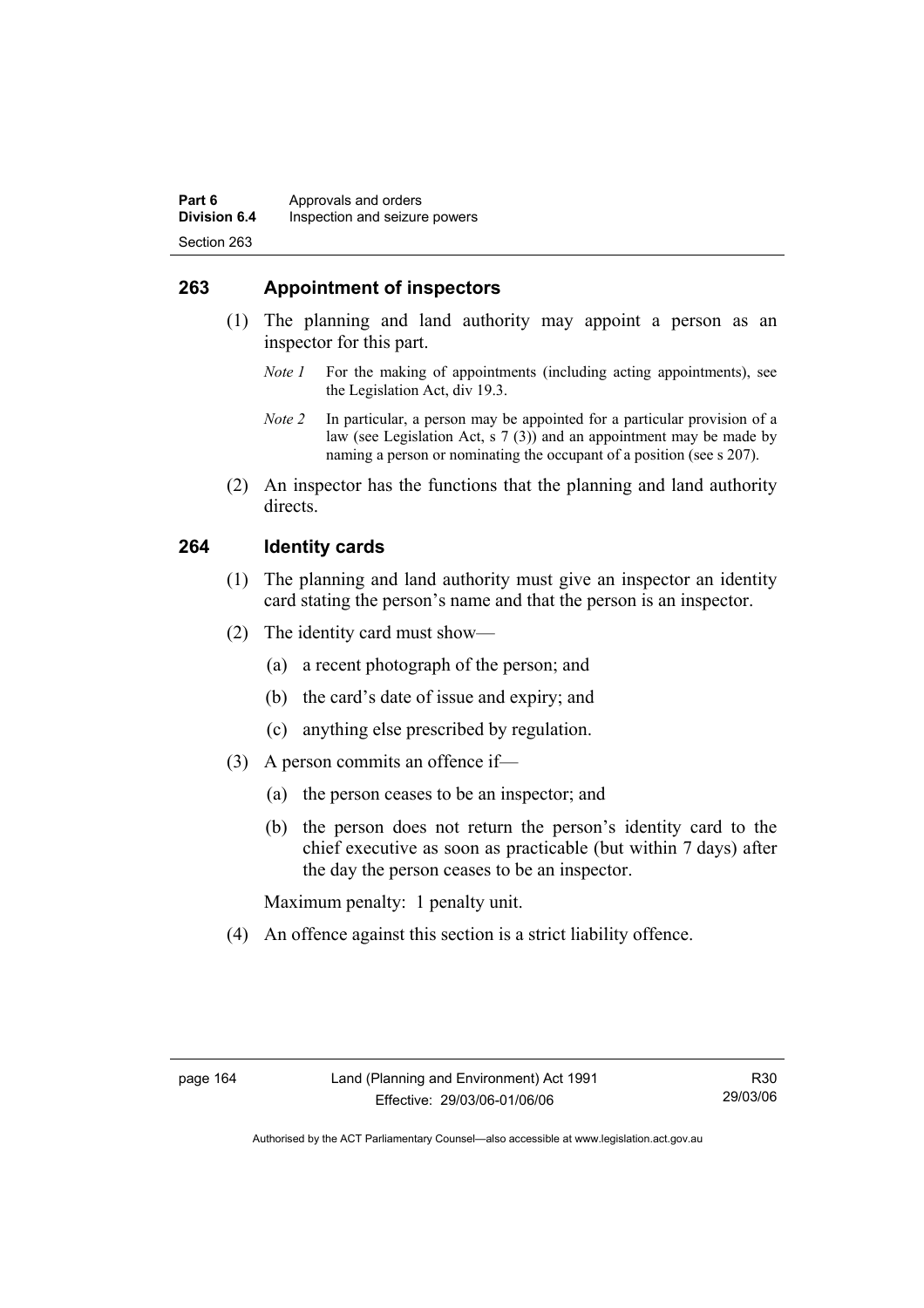## **265 Power not to be exercised before identity card shown**

An inspector may exercise a power under this Act in relation to a person only if the inspector first shows the person his or her identity card.

## **Subdivision 6.4.2 Inspection**

### **266 Inspections etc**

For the purposes of ascertaining whether or not a controlled activity is being conducted in or on any place—

- (a) in accordance with an approval; or
- (b) without an approval; or
- (c) contrary to the conditions of an approval; or
- (d) in accordance with, or in contravention of, an order;

an inspector may enter the place—

- (e) with the consent of the occupier of the place; or
- (f) under a warrant issued under section 273; or
- (g) with the assistance and by the force that is reasonable, if the inspector believes on reasonable grounds that the circumstances are of such seriousness and urgency as to require the immediate exercise of those powers without the authority of a warrant issued under section 273;

and, subject to section 268, exercise any power mentioned in section 269 if the inspector believes on reasonable grounds that a controlled activity is, or is intended to be, conducted in or on that place.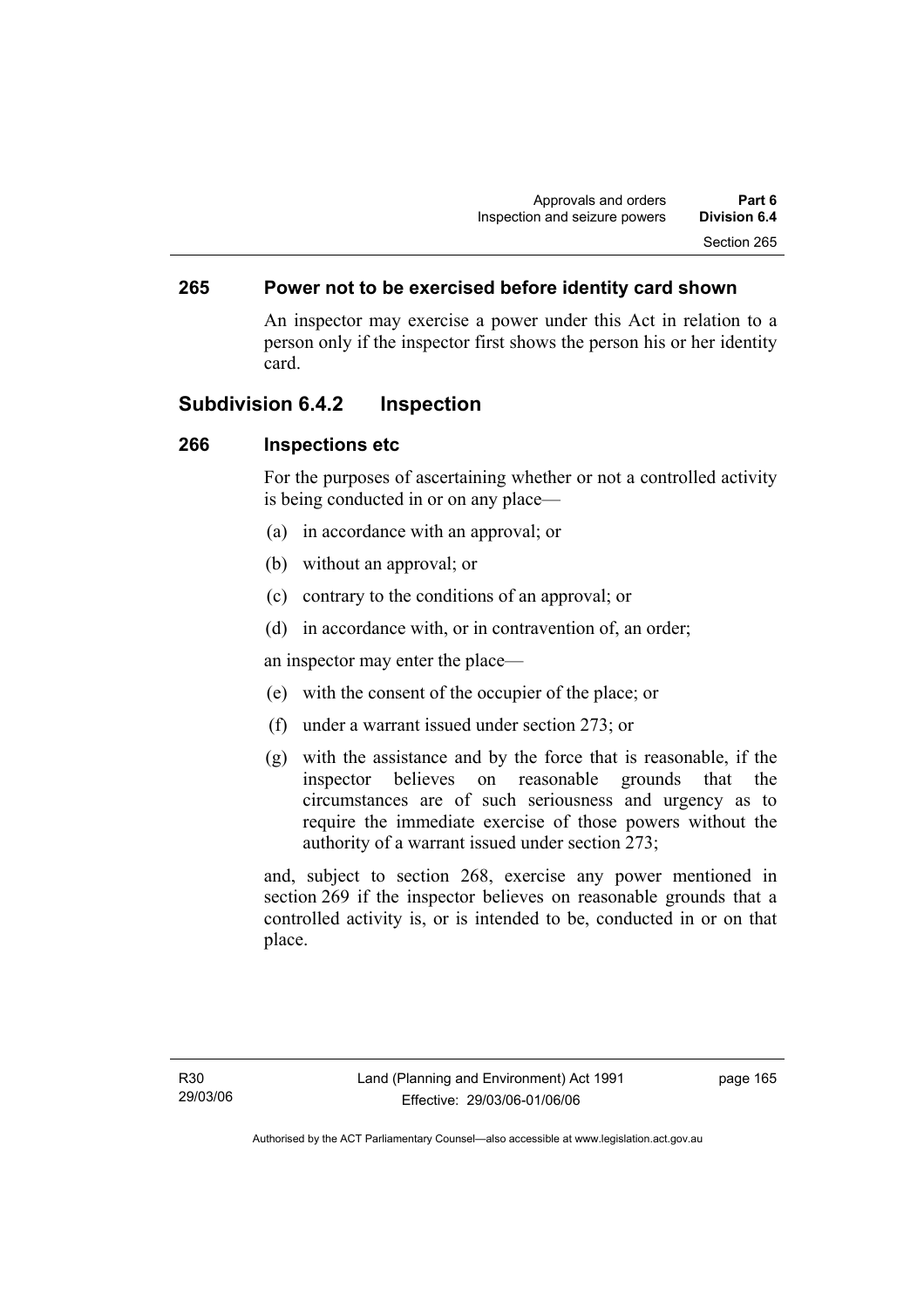| Part 6              | Approvals and orders          |
|---------------------|-------------------------------|
| <b>Division 6.4</b> | Inspection and seizure powers |
| Section 267         |                               |

## **267 Consent to entry**

- (1) Before seeking the consent of the occupier of a place for section 266, an inspector must inform the occupier that the occupier may refuse to give that consent.
- (2) If an inspector obtains the occupier's consent for those purposes, the inspector must ask the occupier to sign a written acknowledgment—
	- (a) that the occupier has been informed that the occupier may refuse to give consent, for section 266, for the inspector to enter the place and to exercise any power under section 269; and
	- (b) that the occupier has given the inspector that consent; and
	- (c) of the day and time when the consent was given.
- (3) If it is material, in any proceedings, for a court to be satisfied that an occupier has consented for section 266 and an acknowledgment, in accordance with subsection (2), signed by the occupier, is not produced in evidence, it must be presumed that the occupier did not consent, but that presumption is rebuttable.

### **269 Powers of inspection**

- (1) Subject to this part, an inspector who enters a place under section 266 may—
	- (a) inspect, examine, take measurements of, or conduct tests relating to, the premises or a controlled activity conducted in or on that place; and
	- (b) take the photographs, video recordings, or make the sketches or other recordings, that the inspector believes on reasonable grounds to be necessary; and
	- (c) take samples of anything that the inspector believes on reasonable grounds is connected with an offence against this part; and

| page 166 |  |
|----------|--|
|----------|--|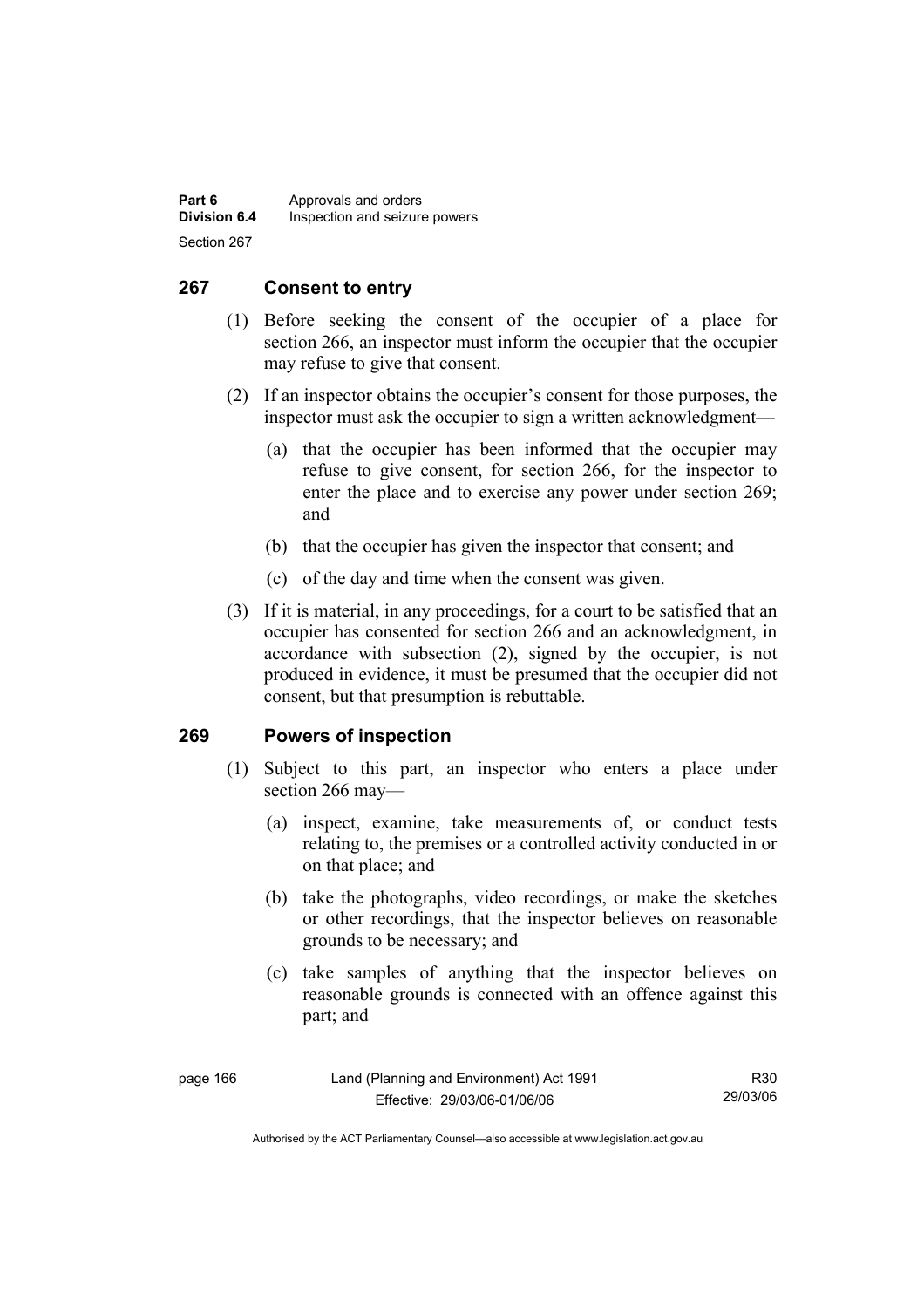- (d) seize anything that the inspector believes on reasonable grounds to be connected with an offence against this part; and
- (e) inspect, make copies of, or take extracts from, any document in or on that place that the inspector believes on reasonable grounds is connected with an offence against this part; and
- (f) require any person in or on the place—
	- (i) to give the inspector such information; or
	- (ii) to produce to the inspector any document containing such information;

relating to the use of the place in relation to the conduct of a controlled activity; and

- (g) require any person in or on the place to answer questions; and
- (h) require any person on the premises to give the inspector the assistance that is reasonable to enable the inspector to exercise his or her powers under this section.
- (2) A person shall not, without reasonable excuse, fail to comply with a requirement made of the person under subsection  $(1)$   $(f)$ ,  $(g)$  or  $(h)$ .

Maximum penalty: 50 penalty units.

## **271 Taking samples**

An inspector who takes samples under section 269 (1) (c) must—

- (a) ensure that the sample permits paragraph (c) to be complied with; and
- (b) give a receipt for the sample to the occupier of the place from where the sample was taken; and
- (c) divide the sample into 2 parts as nearly as practicable identical in size and composition to each other and each suitable for the purpose of analysis; and

page 167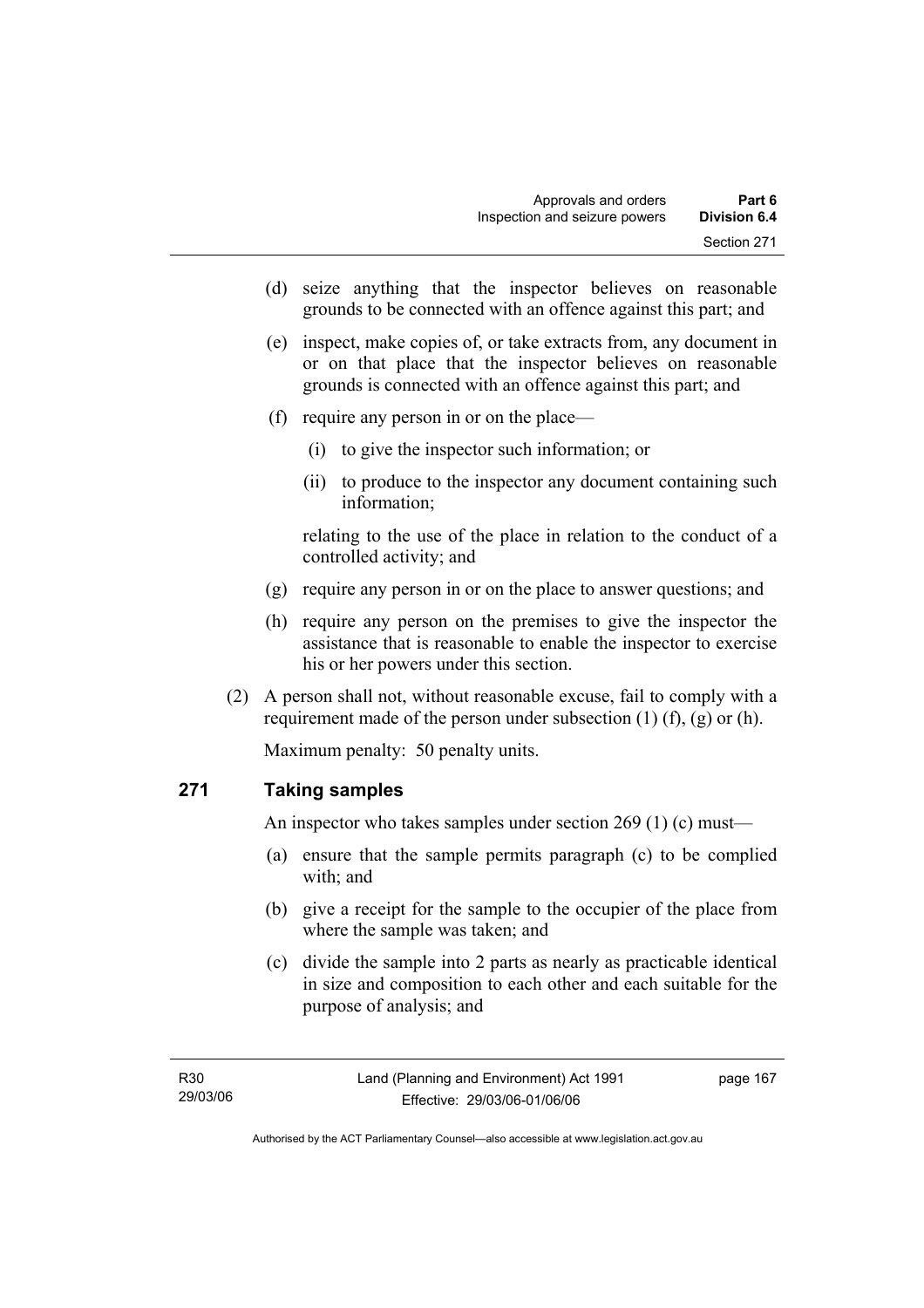| Part 6              | Approvals and orders          |
|---------------------|-------------------------------|
| <b>Division 6.4</b> | Inspection and seizure powers |
| Section 272         |                               |

- (d) place each of those parts in a separate container and seal each container; and
- (e) attach to each container a label bearing the signature of the inspector and particulars of the date and time when, and the place where, the sample was taken; and
- (f) give 1 container to the occupier of the place.

#### **272 Disposal of seized items**

- (1) If a thing has been seized under section 269 (1) (d) and—
	- (a) a prosecution for an offence against this part in relation to that thing has not been instituted within 90 days after the day of seizure; or
	- (b) a person is so charged but is not convicted;

subject to subsection (2), the planning and land authority must take all reasonably practical steps to give the thing to the person whom the authority reasonably believes to be entitled to it.

- (2) If a person is—
	- (a) convicted of an offence against this part; or
	- (b) dealt with under the *Crimes Act 1900*, section 402 in relation to an offence against this Act;

the court may order that anything seized under section 269 (1) (d) and connected with the offence—

- (c) be given to the person who appears to the court to be entitled to it; or
- (d) be forfeited to the Territory.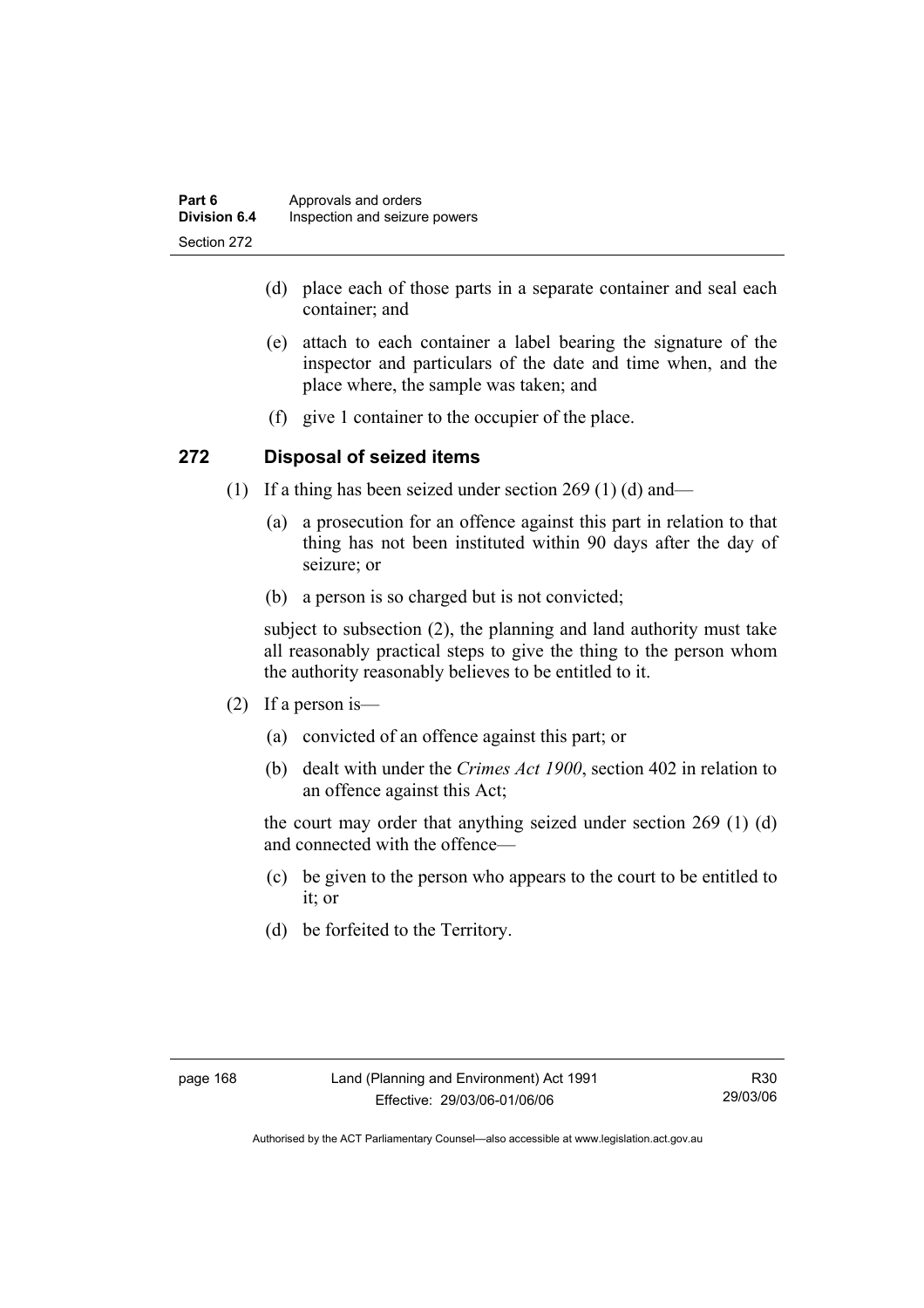#### **273 Search warrants**

- (1) If an inspector suspects on reasonable grounds that there is in or on any place a thing of a particular kind connected with a particular offence against this part or a regulation, the inspector may—
	- (a) lay before a magistrate an information on oath setting out those grounds; and
	- (b) apply for the issue of a warrant to search the place for things of that kind.
- (2) If an application is made under subsection (1) for a warrant to search a place, a magistrate may, subject to subsection (3), issue a warrant authorising an inspector named in the warrant, with the assistance and by the force that is necessary and reasonable—
	- (a) to enter the place; and
	- (b) to ascertain whether or not a controlled activity is being conducted in or on the place; and
	- (c) to search the place for things of the kind specified in the warrant; and
	- (d) to seize anything found in the course of the search that the inspector believes on reasonable grounds to be a thing of that kind connected with the relevant offence.
- (3) A magistrate shall not issue a warrant under subsection (2) unless—
	- (a) the informant or another person has given the magistrate, either orally or by affidavit, any further information that the magistrate requires about the grounds on which the issue of the warrant is being sought; and
	- (b) the magistrate is satisfied that there are reasonable grounds for issuing the warrant.
- (4) A warrant must—
	- (a) state the purpose for which it is issued; and

| R30      | Land (Planning and Environment) Act 1991 | page 169 |
|----------|------------------------------------------|----------|
| 29/03/06 | Effective: 29/03/06-01/06/06             |          |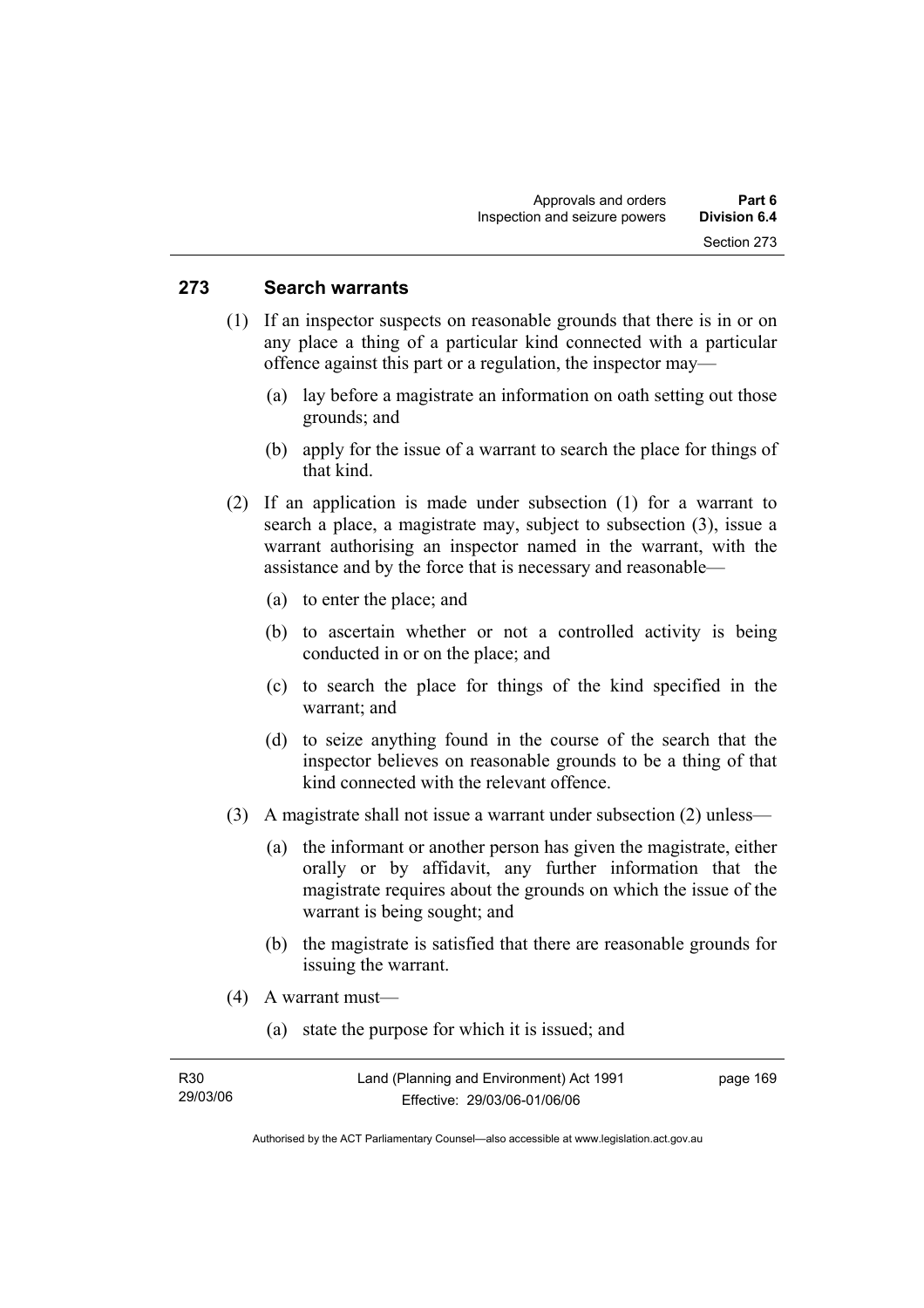| Part 6       | Approvals and orders |
|--------------|----------------------|
| Division 6.6 | Miscellaneous        |
| Section 275  |                      |

- (b) specify the nature of the relevant offence; and
- (c) specify particular hours during which the entry is authorised, or state that the entry is authorised at any time of the day or night; and
- (d) include a description of the kinds of things in relation to which the powers under the warrant may be exercised; and
- (e) specify the date (not later than 28 days after the date of issue of the warrant) when the warrant ceases to have effect.

# **Division 6.6 Miscellaneous**

# **Subdivision 6.6.1 Review of decisions**

#### **275 AAT review—general**

- (1) A person whose interests are affected by a decision mentioned in schedule 4, part 4.1, column 4 may apply to the AAT for review of the decision.
- (2) To remove any doubt, the heritage council may apply to the AAT for review of a decision mentioned in subsection (1).
- (3) A person mentioned in schedule 4, part 4.1, column 2 who makes a decision mentioned in column 4 of the item mentioning the person must give written notice to people whose interests the person believes are affected by the decision.
- (4) The notice under subsection (3) must comply with the requirements of the code of practice in force under the *Administrative Appeals Tribunal Act 1989*, section 25B (1).

## **275A Approvals subject to entity's satisfaction**

(1) This section applies if—

R30 29/03/06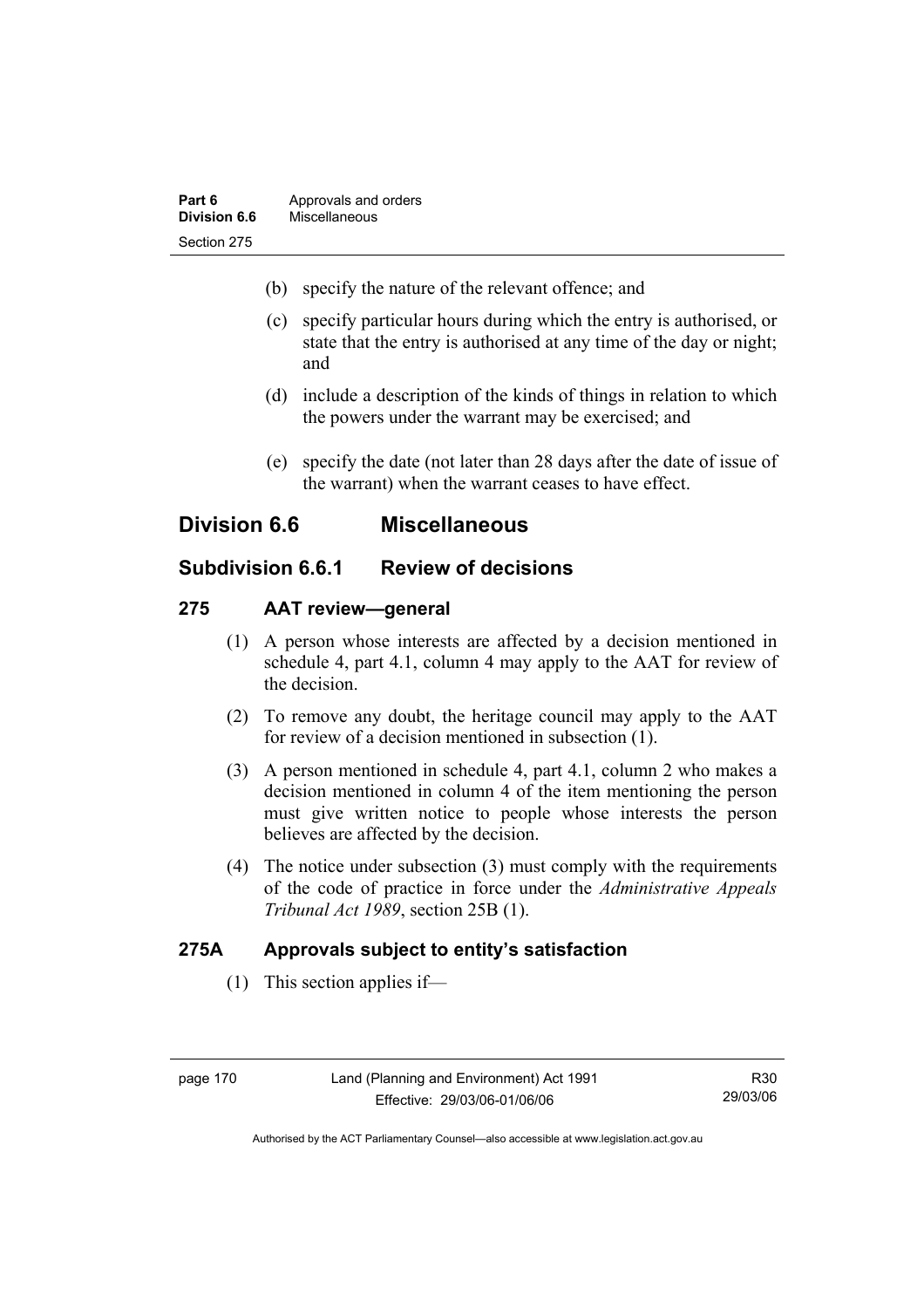- (a) an approval given to a person contains a condition that a development is to be carried out to the satisfaction of an entity mentioned in the approval; and
- (b) the entity decides that the development has not been carried out to its satisfaction.
- *Note* Section 245 (3) (a) allows a relevant authority to impose a condition of the kind mentioned in s (1) (a).
- (2) The entity must give the person written notice of the decision.
- (3) The notice must be in accordance with the requirements of the code of practice in force under the *Administrative Appeals Tribunal Act 1989*, section 25B (1).
- (4) A person whose interests are affected by a decision mentioned in subsection (1) (b) may apply to the AAT for review of the decision.

### **276 Review of decisions—objectors and third parties to approvals**

- (1) A person who is qualified under subsection (2) may apply to the AAT for review of a decision of the relevant authority to—
	- (a) approve an application under section 230 or section 246A; or
	- (b) include a condition in an approval.
	- *Note* Section 245 deals with inclusion of conditions.
- (2) A person is qualified to make an application under subsection (1) if—
	- (a) the person objected to the grant of the approval of the relevant application to undertake development under section 237; or
	- (b) the AAT is satisfied that the person had reasonable grounds for not objecting within the prescribed period.
- (3) An application under subsection (1) must be made within 4 weeks after the day the person was notified of the decision.

page 171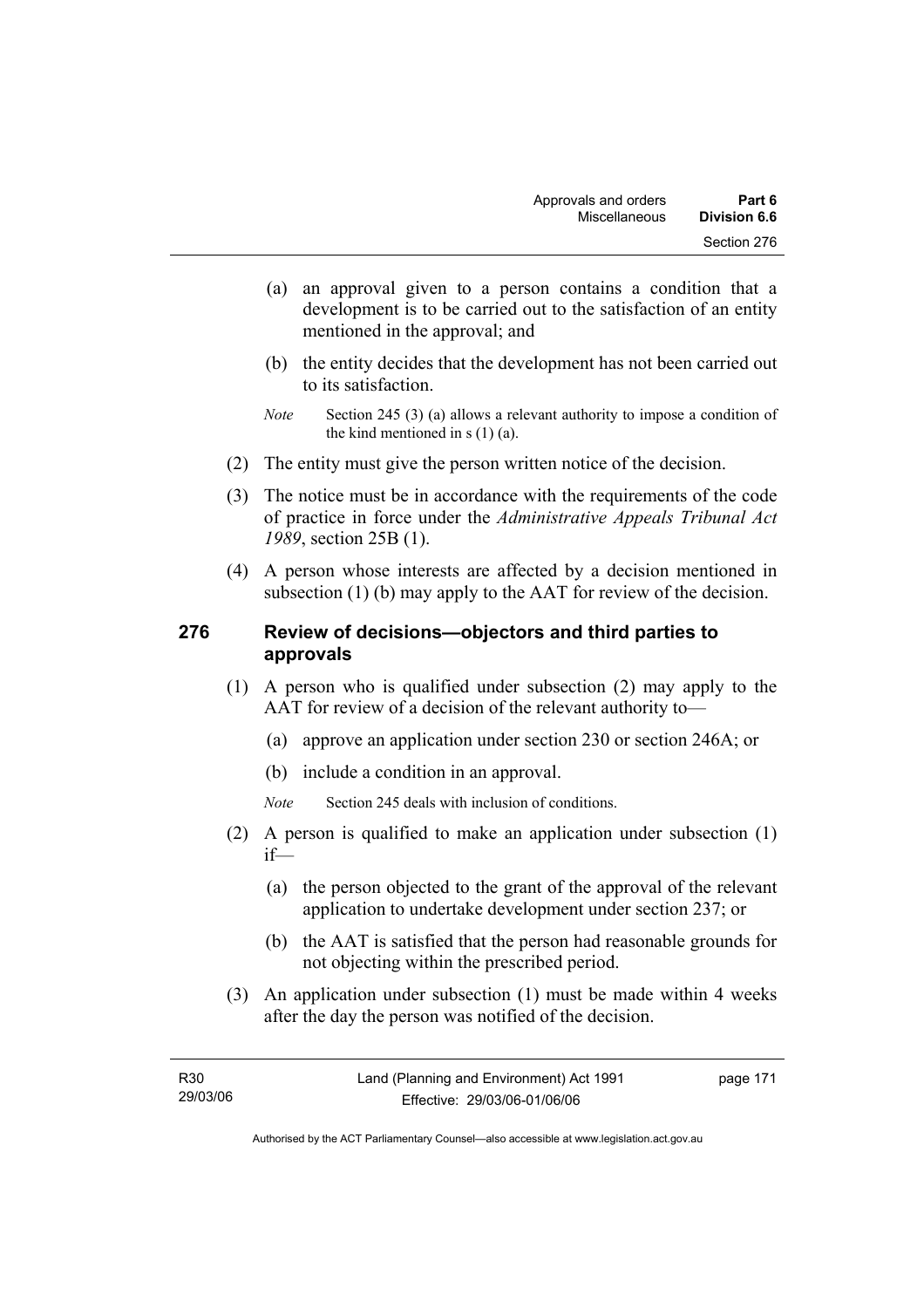| Part 6       | Approvals and orders |
|--------------|----------------------|
| Division 6.6 | Miscellaneous        |
| Section 277  |                      |

- (4) A notice given under section 243 to a person who objected under section 237 must be in accordance with the requirements of the code of practice in force under the *Administrative Appeals Tribunal Act 1989*, section 25B (1)*.*
- (5) At the hearing of a proceeding before the administrative appeals tribunal, the tribunal must have regard to—
	- (a) any decisions or recommendations of a committee of the Legislative Assembly in relation to; and
	- (b) any environmental impact statement made, or inquiry conducted into;

a matter that is in issue in the hearing.

(6) In this section:

*person* includes an unincorporated association.

 (7) For this section, an organisation or association of people, whether incorporated or not, must be taken to have interests that are affected by a decision if the decision relates to a matter included in the objects or purposes of the organisation or association.

#### **277 Review of decisions—orders and prohibition notices**

- (1) Application may be made to the administrative appeals tribunal for review of a decision of the planning and land authority—
	- (a) to make an order under section 254A (2) (Decision on application to planning and land authority for order) or section 256 (2) (Decision on proposed order on planning and land authority's own initiative); or
	- (b) not to make an order under section 254A (2); or
	- (c) to include in an order under section 254A (2) or section 256 (2) a direction of a kind mentioned in section 257 (3); or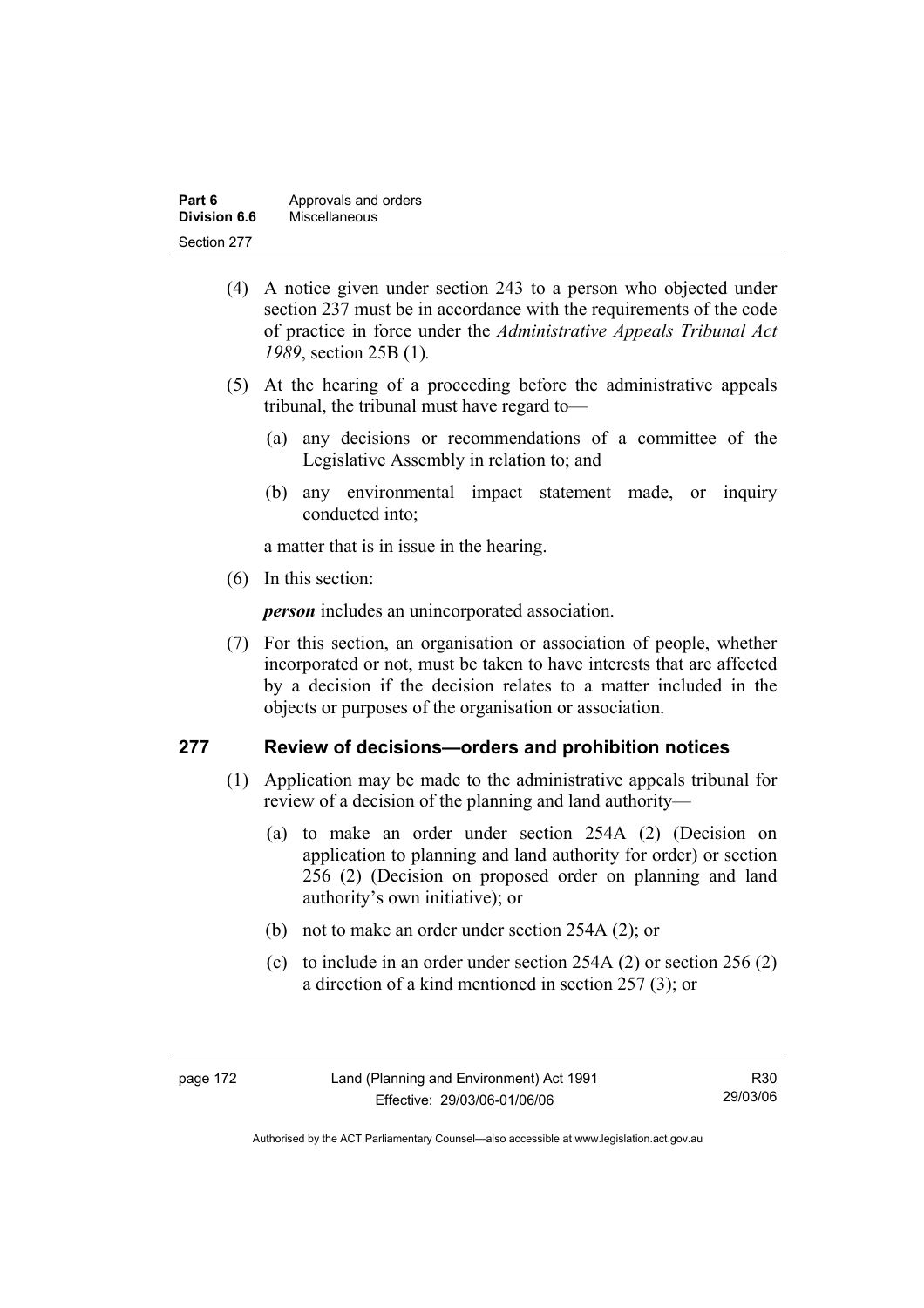- (d) to refuse, under section 258A (4) (Ending of orders), to revoke an order; or
- (e) to give a prohibition notice under section 260 (3) (Prohibition notices—making); or
- (f) to refuse, under section 260B (5) (Prohibition notices ending), to revoke a prohibition notice.
- (2) A notice given by the planning and land authority to a person in accordance with section 257A (a), (b), (c) or (f) (Notice of making of orders) must be in accordance with the requirements of the code of practice under the *Administrative Appeals Tribunal Act 1989*, section 25B (1).

## **278 Notification of objectors**

- (1) This section applies in relation to a decision mentioned in schedule 4, part 4.1.
- (2) The person who made the decision must, as soon as practicable, tell each person who, under section 237, objected to the application in relation to which the decision was made, in writing, about the application to the tribunal.
- (3) A notice under subsection (1) must include a statement to the effect that the person to whom it is given is entitled, on application to the administrative appeals tribunal, to be made a party to the proceedings for the review.
- (4) In this section:

*applicant* means—

- (a) for a decision mentioned in schedule 4, part 4.1, items 1 to  $7$ the applicant for the decision; or
- (b) for a decision mentioned in schedule 4, part 4.1 item 8—the person to whom the approval was granted.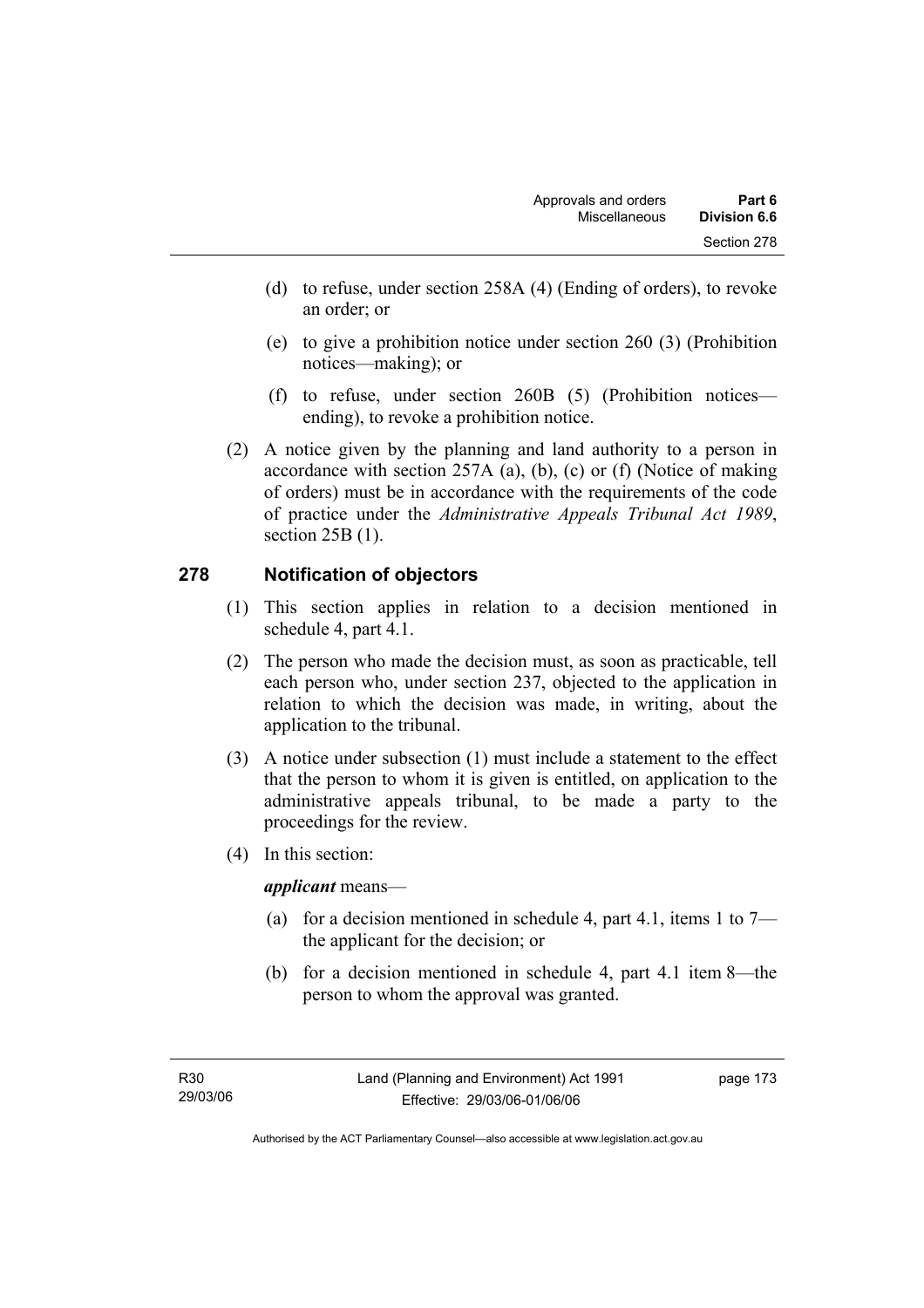| Part 6       | Approvals and orders |
|--------------|----------------------|
| Division 6.6 | Miscellaneous        |
| Section 279  |                      |

## **279 Application for review by objectors—notification to applicants**

- (1) If an objector makes an application under section 276 for the review of a decision, the objector must, at the same time, give notice to the person who made the application for approval of the decision in relation to which the objector has applied for review.
- (2) A notice under subsection (1) must include a statement to the effect that the person to whom it is given is entitled, on application to the administrative appeals tribunal, to be made a party to the proceedings for the review.
- (3) In subsection (1):

*objector* means a person mentioned in section 276 (2).

# **279A Challenge to validity of certain decisions**

- (1) The validity of a decision made by the Minister on an application to which section 229B (6) applies may not be questioned in any legal proceedings except those begun within 28 days after the date of the decision.
- (2) In this section:

*legal proceedings* does not include an application to the administrative appeals tribunal.

# **Subdivision 6.6.2 General**

## **282 Regulations for pt 6**

- (1) A regulation may make provision for—
	- (a) the lodging of applications; and
	- (b) the form and conditions of a bond mentioned in section 245 (3) (f), including the method of calculating the amount of the bond and the conditions of payment under the bond; and

| page 174 | Land (Planning and Environment) Act 1991 | R30      |
|----------|------------------------------------------|----------|
|          | Effective: 29/03/06-01/06/06             | 29/03/06 |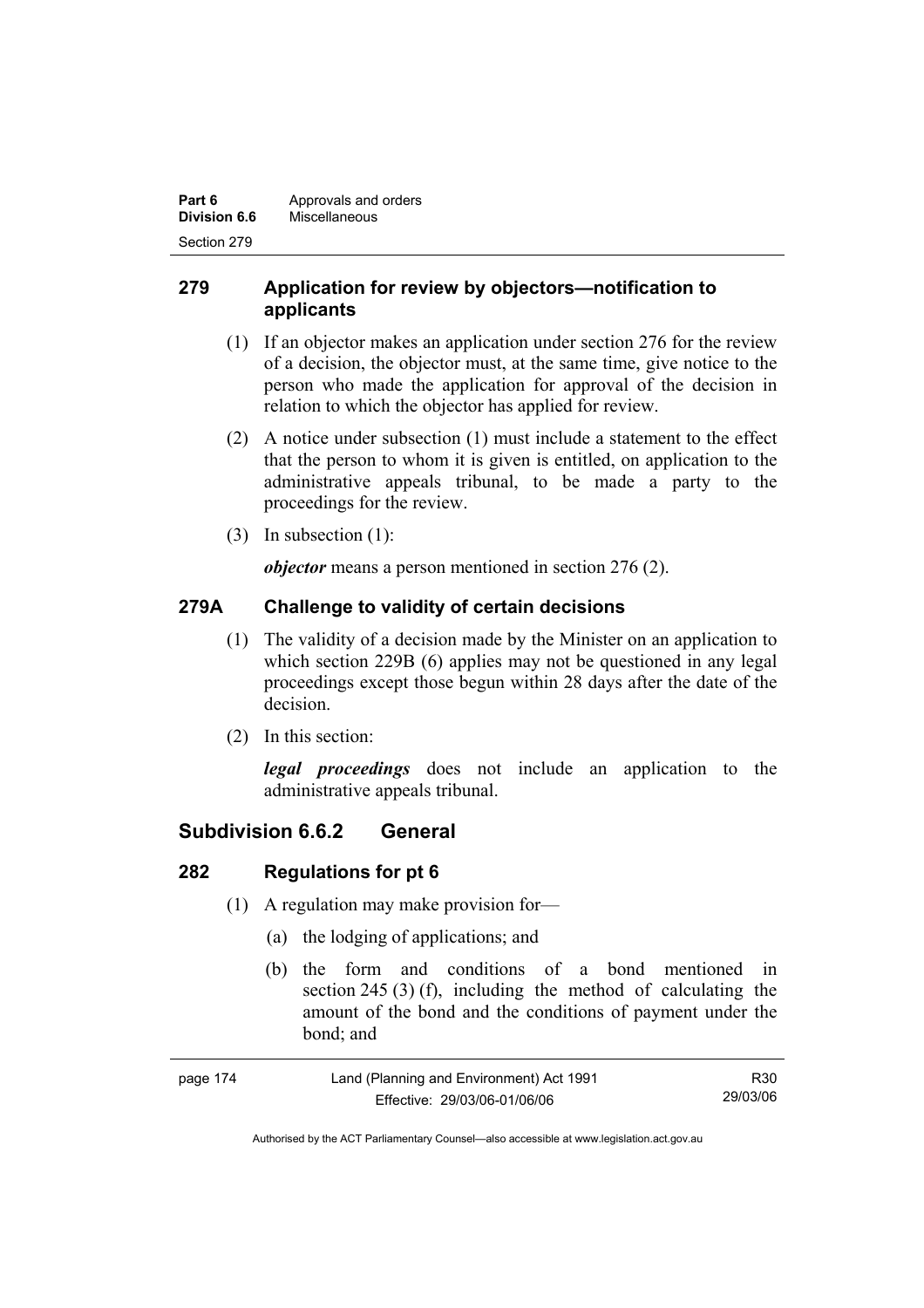- (c) the exemption of the Territory or a territory authority from the requirements of all or any of the provisions of this part; and
- (d) the circumstances, whether generally or in a particular case, in which an exemption under paragraph (c) applies; and
- (e) exempting a development of a kind specified by regulation, either absolutely or subject to conditions, from the application of this part or any provision of this part; and
- (f) exempting a controlled activity of a kind specified by regulation, either absolutely or subject to conditions, from the application of this part or any provision of this part; and
- (g) the extension of any period within which action is taken by the Minister, the planning and land authority or anyone else, under this part or a regulation.
- (2) A regulation may authorise the Minister to exempt from this part or any provision of this part a development that consists of the erection, fixing or displaying of a sign or advertising material on the land, otherwise than in accordance with a right to do so expressly given by a current licence granted under this Act or a current lease.
- (3) An exemption under a regulation mentioned in subsection (2) is a disallowable instrument.
	- *Note* A disallowable instrument must be notified, and presented to the Legislative Assembly, under the Legislation Act.
- (4) An exemption under subsection (1) or (2) that relates to a development mentioned in subsection (2) may be conditional.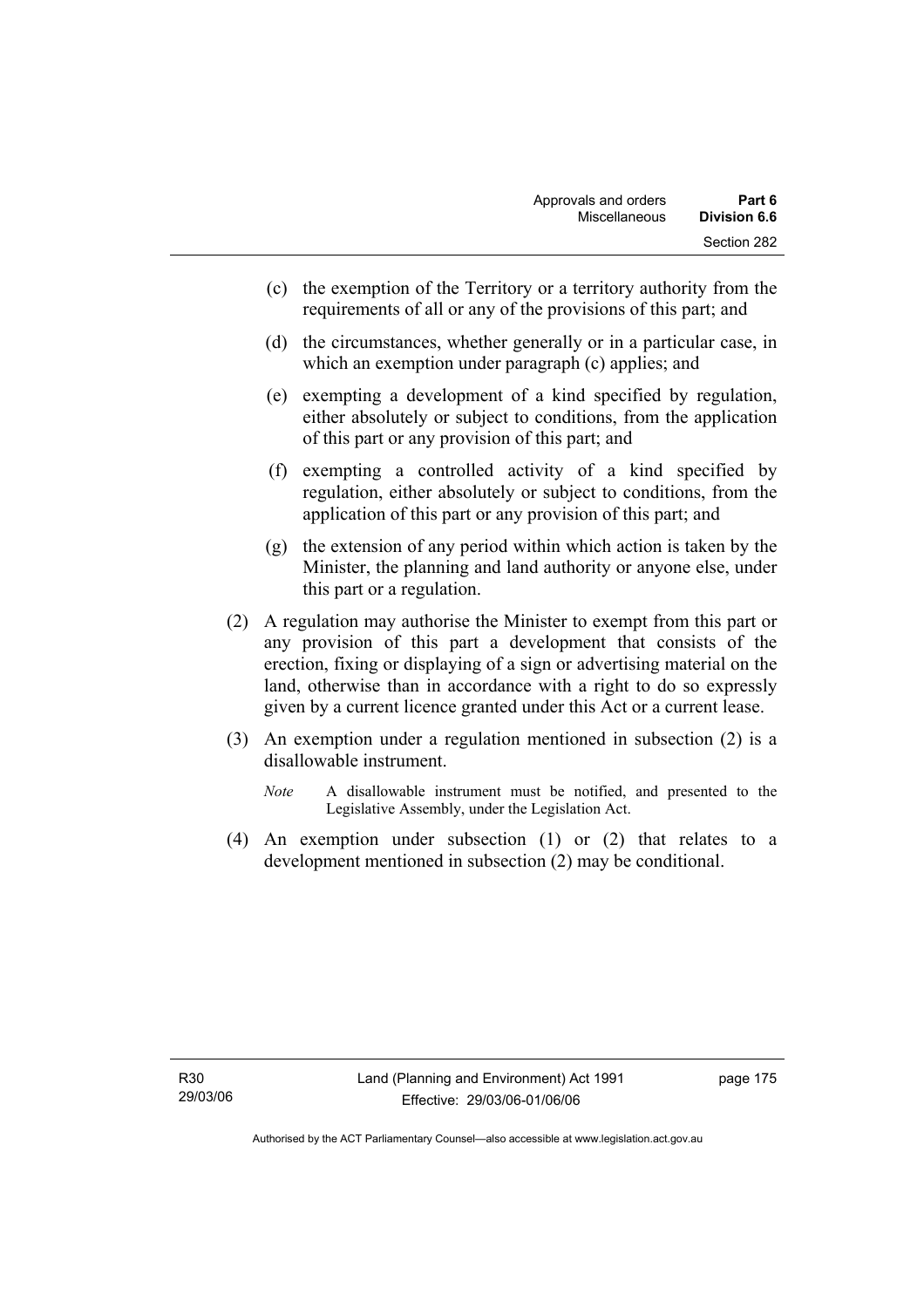#### **Part 7 Administrative appeals**

Section 282A

# **Part 7 Administrative appeals**

#### **282A AAT review of decisions**

- (1) Application may be made to the AAT for review of the following decisions:
	- (a) a decision mentioned in subsection (3) or (4);
	- (b) a decision mentioned in schedule 4, part 4.2, column 4.
- (2) A person mentioned in schedule 4, part 4.2, column 2, who makes a decision mentioned in column 4 of the item in which the person is mentioned must give written notice to people whose interests the person believes are affected by the decision.
- (3) If the Environment Minister, under section 125 (5), fixes a maximum price for the sale by a proponent of a copy of a draft environmental impact statement, the Environment Minister must give written notice of the decision to the proponent.
- (4) If the conservator decides to vary a land management agreement under a provision of the agreement mentioned in section 186C (3), the conservator must give written notice of the decision to the other party to the agreement.
- (5) A notice under subsection (2), (3) or (4) must comply with the requirements of the code of practice in force under the *Administrative Appeals Tribunal Act 1989*, section 25B (1).

R30 29/03/06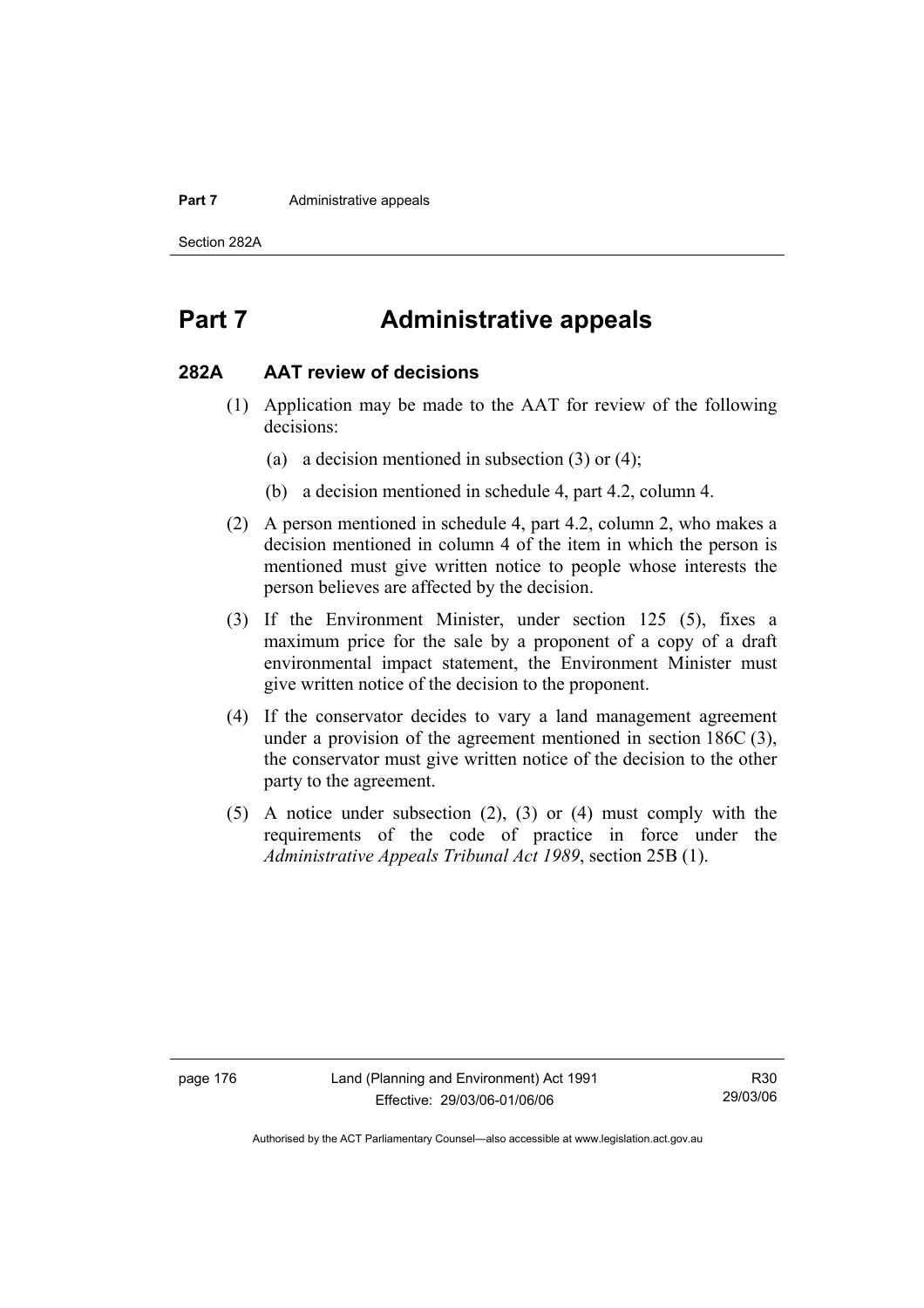# **Part 8 Miscellaneous**

### **283 Delegation by Executive**

- (1) The Executive may delegate to a person a function under part 2 (Planning) or part 5 (Land administration), other than a function under the following provisions:
	- section 163 (4) (Leases to community organisations)
	- section 164 (3) (Special leases)
	- section 167 (1) (Eligibility for certain classes of leases).

- (2) If, immediately before the commencement of this section, a person was authorised to act on the Executive's behalf in the exercise of a function mentioned in subsection (1), then, on the commencement of this section, the Executive is taken to have delegated the function to the person.
- (3) Subsection (2) is a law to which the Legislation Act, section 88 (Repeal does not end effect of transitional laws etc) applies.
- (4) Subsections (2) and (3) and this subsection expire 1 year after the day this section commences.

### **284 Power of administrative appeals tribunal and Supreme Court**

If a person appeals, or purports to appeal, under this Act—

- (a) to the administrative appeals tribunal; or
- (b) against a determination or decision of the administrative appeals tribunal to the Supreme Court;

and it appears to the tribunal or court—

R30 29/03/06 page 177

*Note* For the making of delegations and the exercise of delegated functions, see the Legislation Act, pt 19.4.

Authorised by the ACT Parliamentary Counsel—also accessible at www.legislation.act.gov.au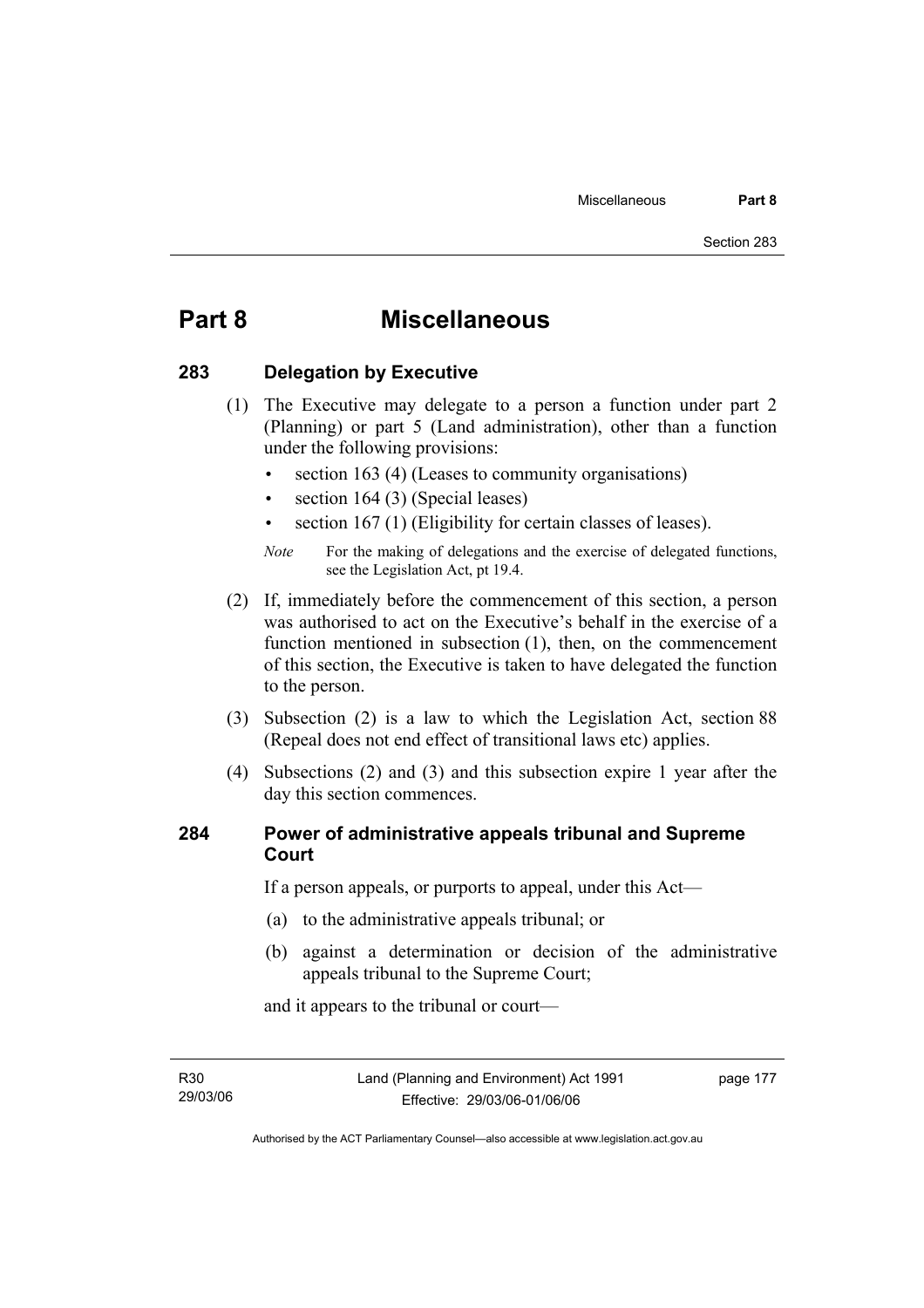#### **Part 8** Miscellaneous

- (c) that the appeal, or purported appeal, or the decision, or the purported decision, against which the appeal, or purported appeal, has been brought is affected by a failure to comply with a requirement of this Act; and
- (d) that to exercise the powers given by this section would not be unjust or inequitable;

the tribunal or court may order that, subject to any specified conditions, the requirement concerned be dispensed with to the necessary extent.

### **286 Acts and omissions of representatives**

(1) In this section:

*person* means an individual.

*Note* See the Criminal Code, pt 2.5 for provisions about corporate criminal responsibility.

*representative*, of a person, means an employee or agent of the person.

*state of mind*, of a person, includes—

- (a) the person's knowledge, intention, opinion, belief or purpose; and
- (b) the person's reasons for the intention, opinion, belief or purpose.
- (2) This section applies to a prosecution for any offence against this Act.
- (3) If it is relevant to prove a person's state of mind about an act or omission, it is enough to show—
	- (a) the act was done or omission made by a representative of the person within the scope of the representative's actual or apparent authority; and

| page | 78<br>-1 |
|------|----------|
|------|----------|

R30 29/03/06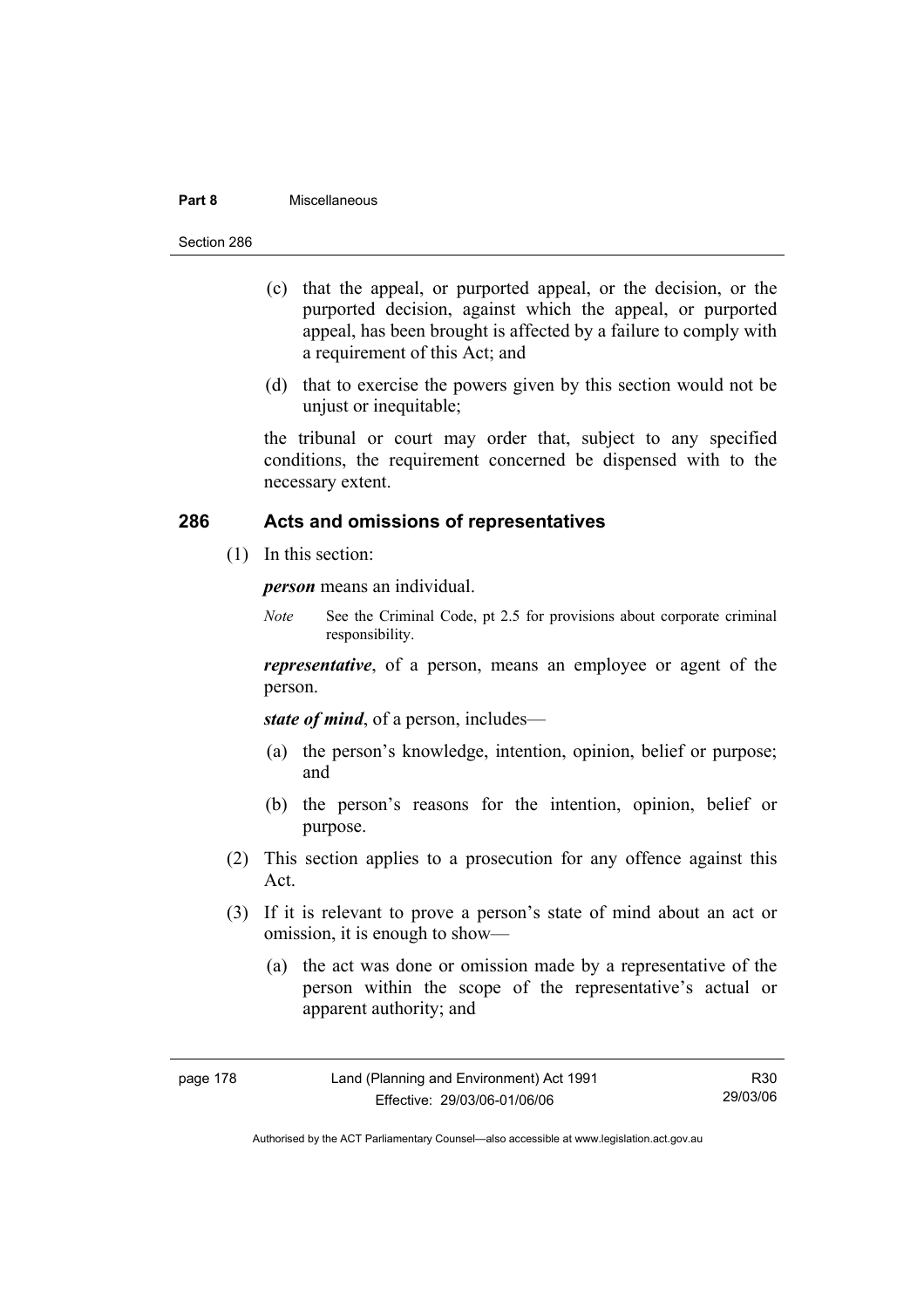- (b) the representative had the state of mind.
- (4) An act done or omitted to be done on behalf of a person by a representative of the person within the scope of the representative's actual or apparent authority is also taken to have been done or omitted to be done by the person.
- (5) However, subsection (4) does not apply if the person establishes that reasonable precautions were taken and appropriate diligence was exercised to avoid the act or omission.
- (6) A person who is convicted of an offence cannot be punished by imprisonment for the offence if the person would not have been convicted of the offence without subsection (3) or (4).

#### **287 Determination of fees**

- (1) The Minister may, in writing, determine fees for this Act.
	- *Note* The Legislation Act contains provisions about the making of determinations and regulations relating to fees (see pt 6.3).
- (2) A determination is a disallowable instrument.
	- *Note* A disallowable instrument must be notified, and presented to the Legislative Assembly, under the Legislation Act.

#### **287A Approved forms**

- (1) The Minister may, in writing, approve forms for section 186C (Land management agreements).
- (2) The planning and land authority may approve forms for any other provision of this Act.
- (3) If a form is approved for a particular purpose, the form must be used for that purpose.

page 179

*Note* For other provisions about forms, see Legislation Act, s 255.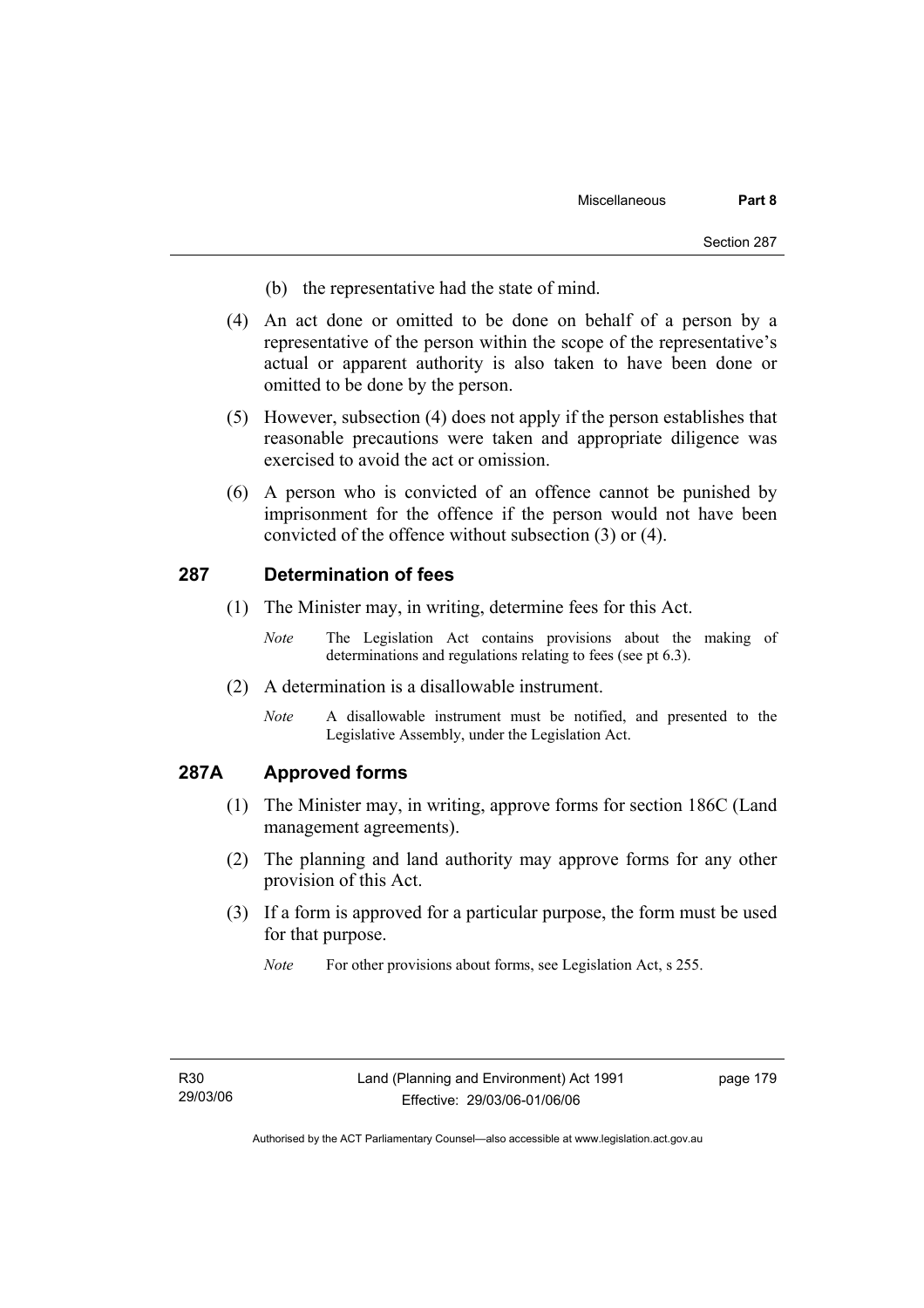#### **Part 8** Miscellaneous

Section 288

- (4) A form approved for section 186C is a disallowable instrument.
	- *Note* A disallowable instrument must be notified, and presented to the Legislative Assembly, under the Legislation Act.
- (5) A form approved for any other provision is a notifiable instrument.
	- *Note* A notifiable instrument must be notified under the Legislation Act.

#### **288 Regulation-making power**

- (1) The Executive may make regulations for this Act.
	- *Note* A regulation must be notified, and presented to the Legislative Assembly, under the Legislation Act.
- (2) A regulation may prescribe offences for contraventions of a regulation and prescribe maximum penalties of not more than 10 penalty units for offences against a regulation.

page 180 Land (Planning and Environment) Act 1991 Effective: 29/03/06-01/06/06

R30 29/03/06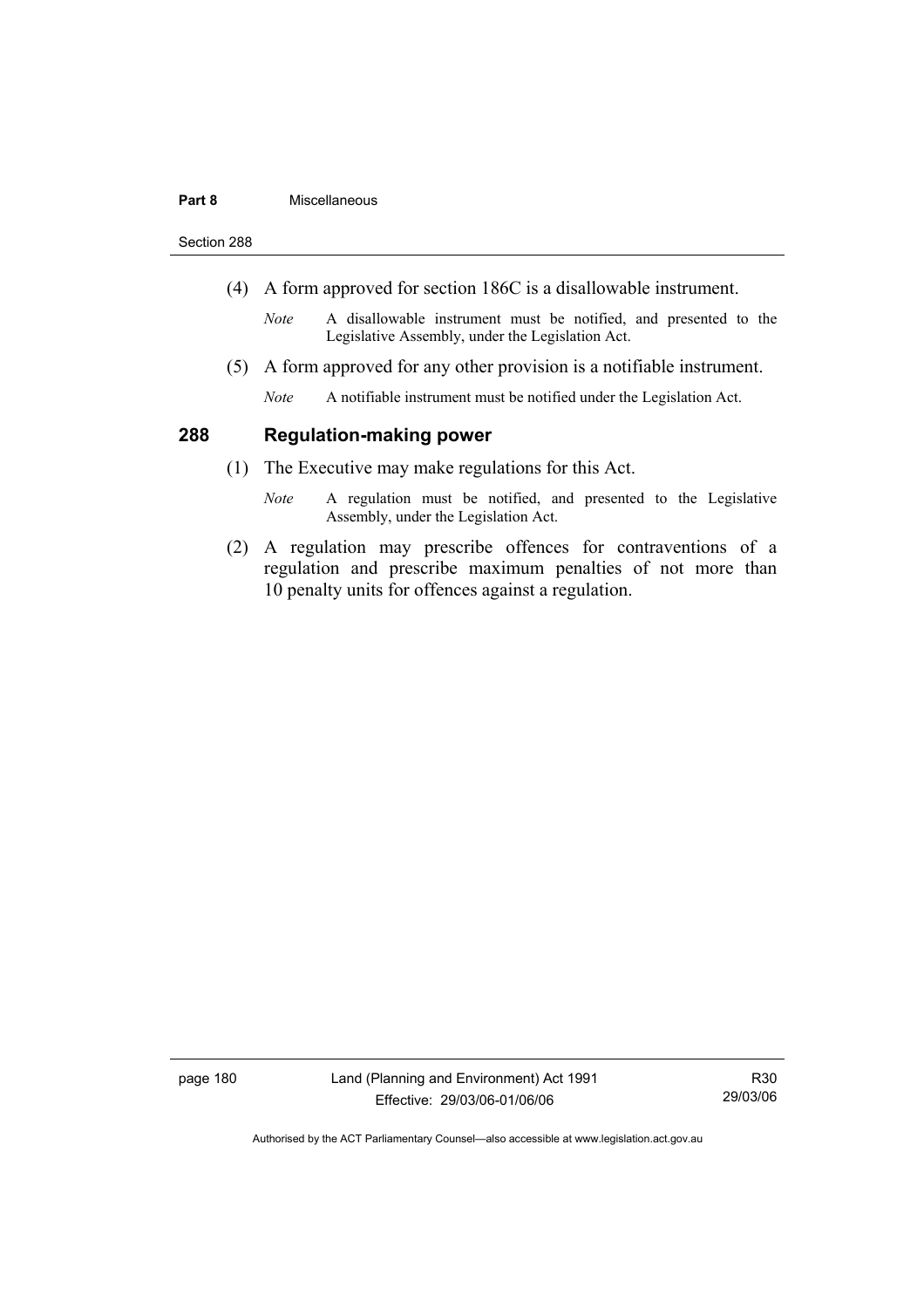# **Part 9 Transitional**

#### **289 Status of leases and licences**

- (1) Subject to section 290, a lease or licence granted or continued, or purported to have been granted or continued, under a repealed Act and in force immediately before 2 April 1992 is taken, on and after that day, to have been granted under this Act.
- (2) In this section:

*repealed Act* means any of the following Acts:

- (a) the *Leases Act 1918* No 2;
- (b) the *Leases (Special Purposes) Act 1925* No 11;
- (c) the *City Area Leases Act 1936* No 31.

### **290 Continued application of certain repealed Acts and provisions**

- (1) Despite the repeal of the *Australian National University (Leases) Act 1967*, that Act continues to apply in relation to a lease granted under, or continued in force by, that Act and in force immediately before 2 April 1992.
- (2) Despite the repeal of the *Canberra College of Advanced Education (Leases) Act 1977* and subject to subsection (3), that Act continues to apply in relation to a lease granted under that Act and in force immediately before 2 April 1992.
- (3) For subsection (2), the *Canberra College of Advanced Education (Leases) Act 1977*, section 5 is taken to apply as if that section had been amended by omitting 'in perpetuity'.
- (4) Despite the repeal of the *Church Lands Leases Act 1924*, that Act, sections 5, 6, 8 and 10 continue to apply in relation to a lease

page 181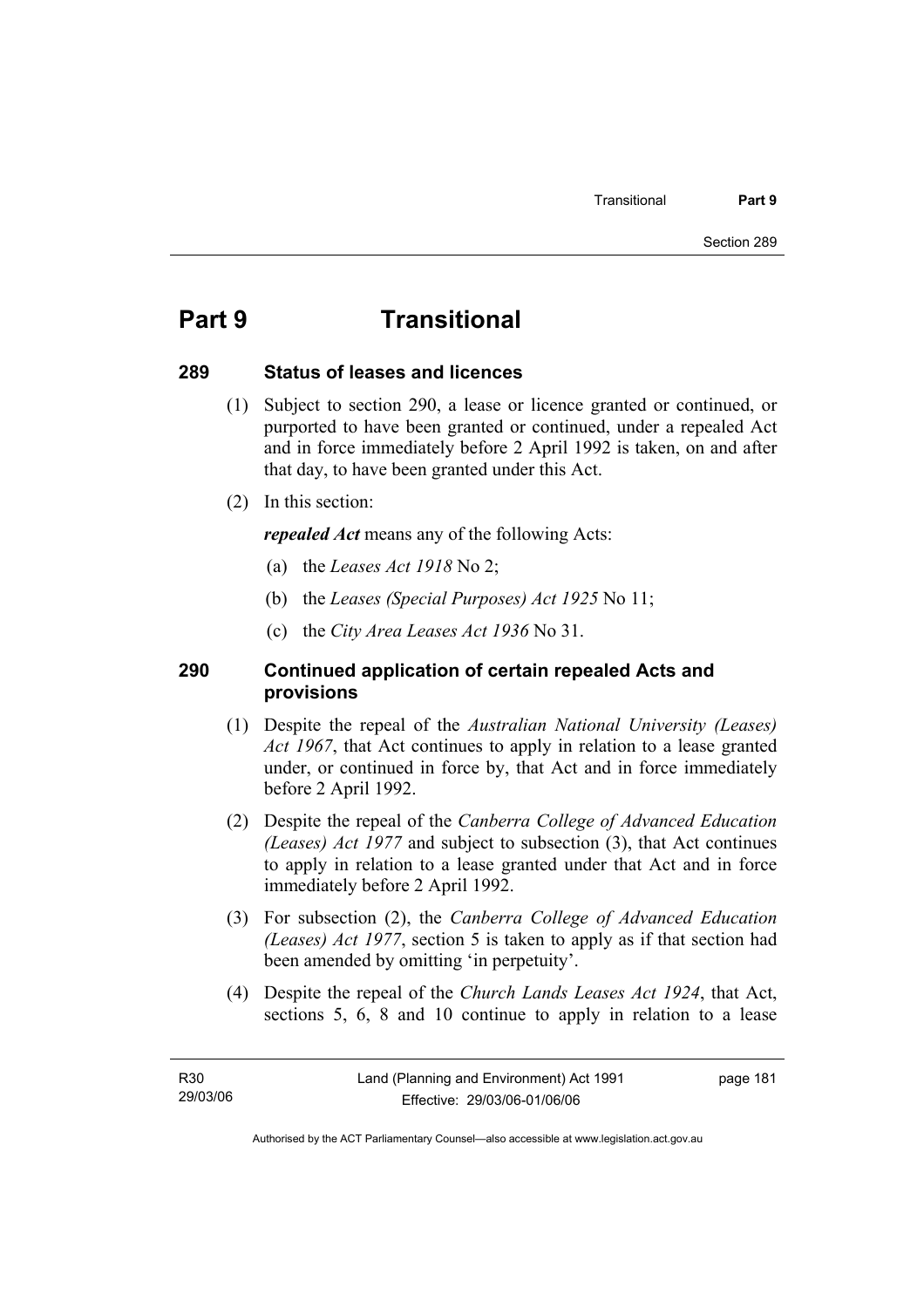#### **Part 9** Transitional

Section 290

granted under that Act and in force immediately before 2 April 1992.

- (5) In a continuing lease, a reference to *improvements* is a reference to improvements other than improvements by way of clearing, draining, grading, filling, excavating or levelling made by the Territory or the Commonwealth or the cost of which the Territory or the Commonwealth has paid.
- (6) Despite the repeal of the *City Area Leases Act 1936*, the following sections of that Act continue to apply:
	- (a) so far as the section relates to a continuing lease in which provision is made for the land comprised in the lease to be used for a purpose specified in that Act, section 8A (1)—section 8A;
	- (b) so far as the section relates to a variation of a continuing lease in relation to which notice under that Act, section 18A of that Act was given before the commencement day—section 18B;
	- (c) so far as the section relates to a continuing lease in relation to which notice under the section was given before the commencement day—section 22;
	- (d) so far as the section relates to a continuing lease specified in that Act, section 28A (1)—section 28A;
	- (e) so far as the section relates to a continuing lease specified in that Act, section 28DA (1)—section 28DA;
	- (f) so far as the section relates to a sublease specified in that Act, section 30A (2) and in force immediately before 2 April 1992—section 30A.
- (7) Despite the repeal of the *Leases (Special Purposes) Act 1925*, that Act, sections 5AC, 5AD, 5A and 5B continue to apply in relation to a lease of territory Land—
	- (a) granted under that Act, section 3 (2) as in force immediately before 11 May 1989; and

| page 182 | Land (Planning and Environment) Act 1991 | R30      |
|----------|------------------------------------------|----------|
|          | Effective: 29/03/06-01/06/06             | 29/03/06 |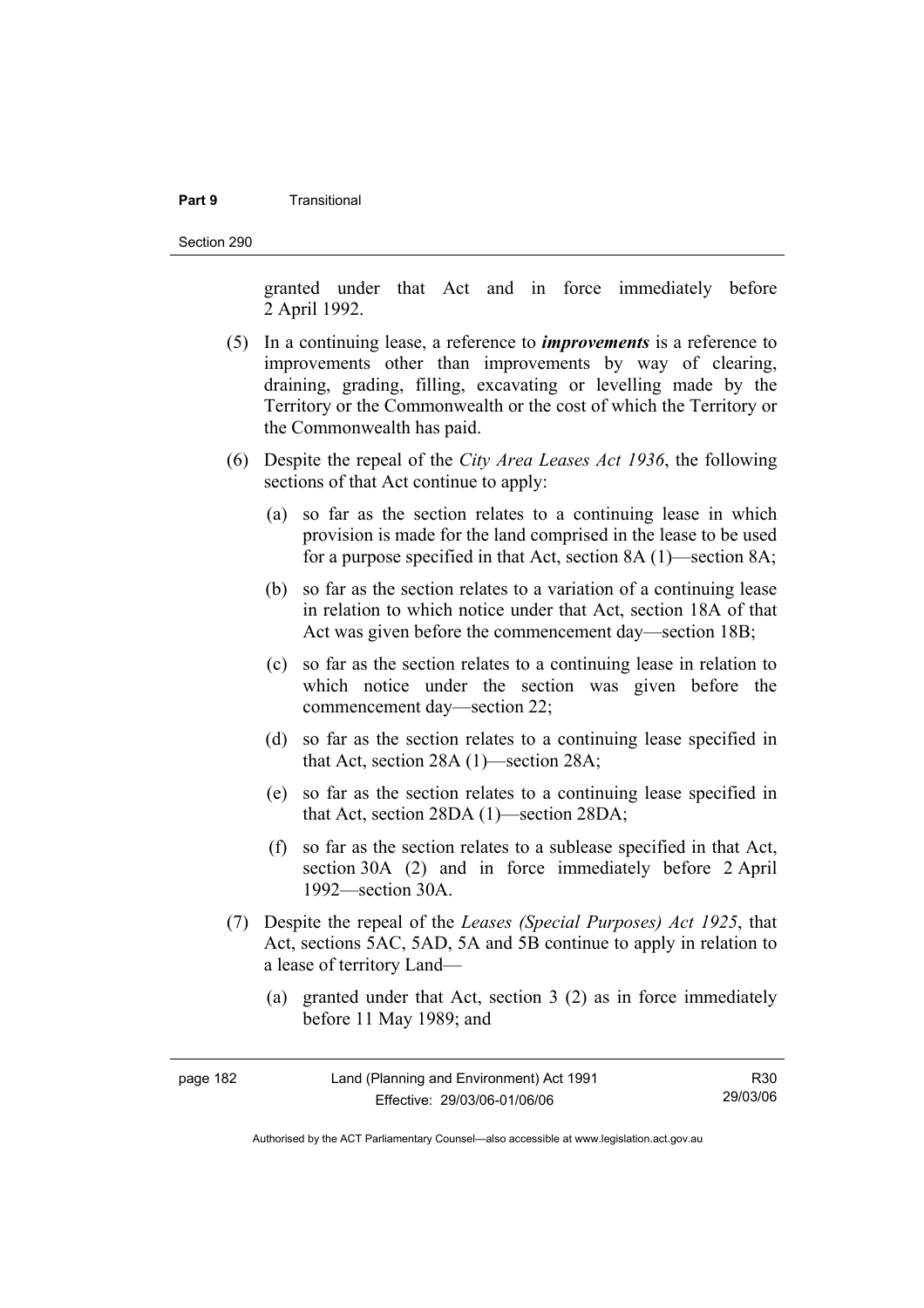- (b) in force immediately before 2 April 1992.
- (8) Despite the repeal of the *Leases (Special Purposes) Act 1925*, that Act, section 5BA (6) continues to apply in relation to a lease granted under that Act and in force immediately before 2 April 1992.
- (9) In this section:

*continuing lease* means a lease granted or continued, or purported to have been granted or continued, under the *City Area Leases Act 1936* and to which this Act, section 289 applies.

#### **291 Conversion of Commonwealth leases**

- (1) This section applies if—
	- (a) a declaration under the *Australian Capital Territory (Planning and Land Management) Act 1988* (Cwlth), section 27 (1) has been rescinded, revoked, amended or varied and as a consequence land that had been national land has ceased to be national land; and
	- (b) a lease had been granted under a prescribed law over all or part of that land and the lease was in force immediately before the rescission, revocation, amendment or variation of the declaration.
- (2) The lease is taken to have been granted under this Act from the day of the rescission, revocation, amendment or variation of the declaration.
- (3) In this section:

*prescribed law* means any of the following laws:

- (a) the *Leases Ordinance 1918*;
- (b) the *Leases (Special Purposes) Ordinance 1925*;
- (c) the *City Area Leases Ordinance 1936*;

page 183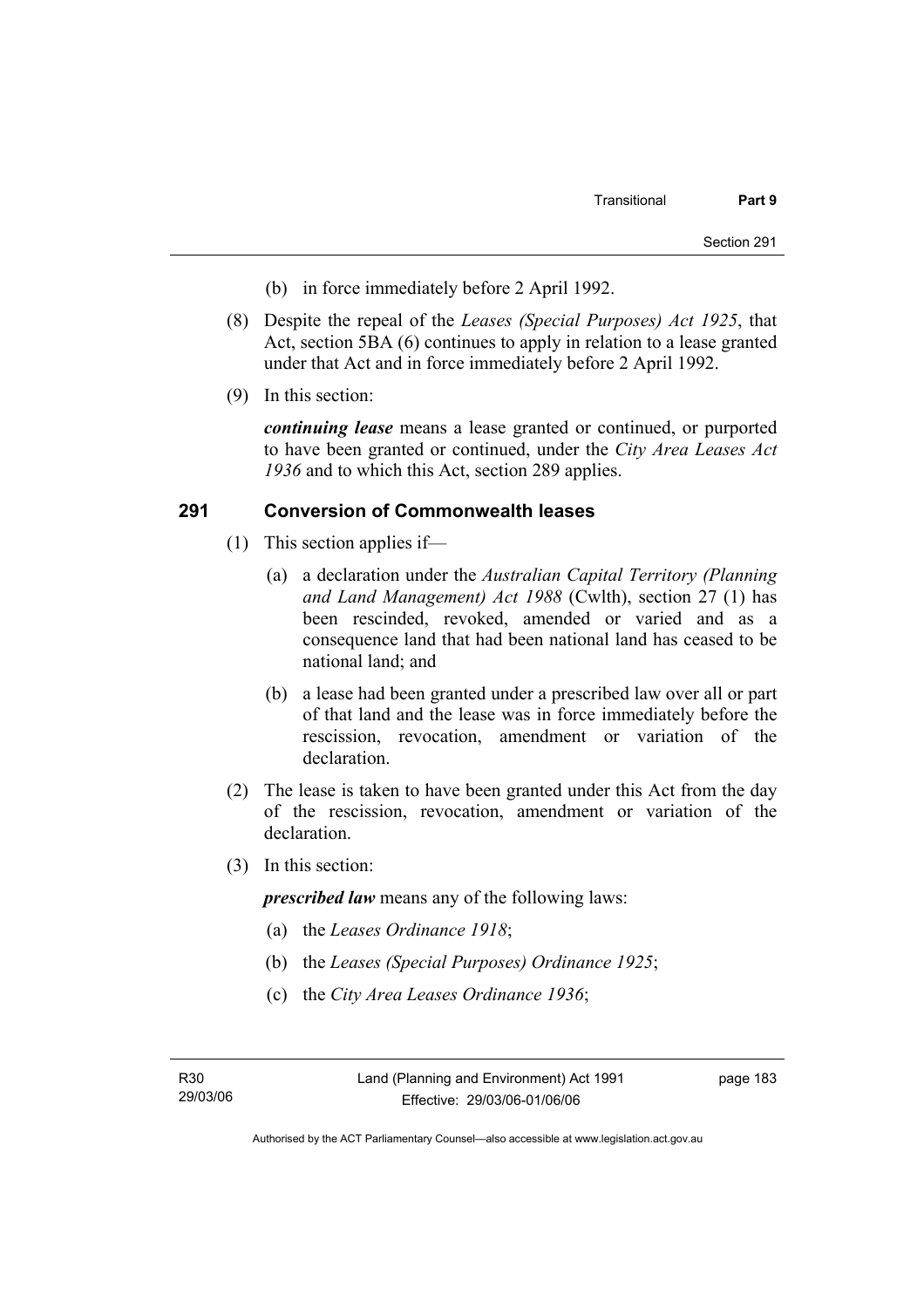#### **Part 9 Transitional**

Section 294

(d) the provisions of a law mentioned in paragraph (a), (b) or (c) as in effect under the *National Land Ordinance 1989*.

#### **294 Territory plan variation—omission of heritage places register**

- (1) The planning and land authority must, in writing, make amendments of the plan that are necessary or convenient because of the omission of the heritage places register by the *Heritage Act 2004*.
- (2) An instrument under subsection (1) is a disallowable instrument.
	- *Note* A disallowable instrument must be notified, and presented to the Legislative Assembly, under the Legislation Act.

page 184 Land (Planning and Environment) Act 1991 Effective: 29/03/06-01/06/06

R30 29/03/06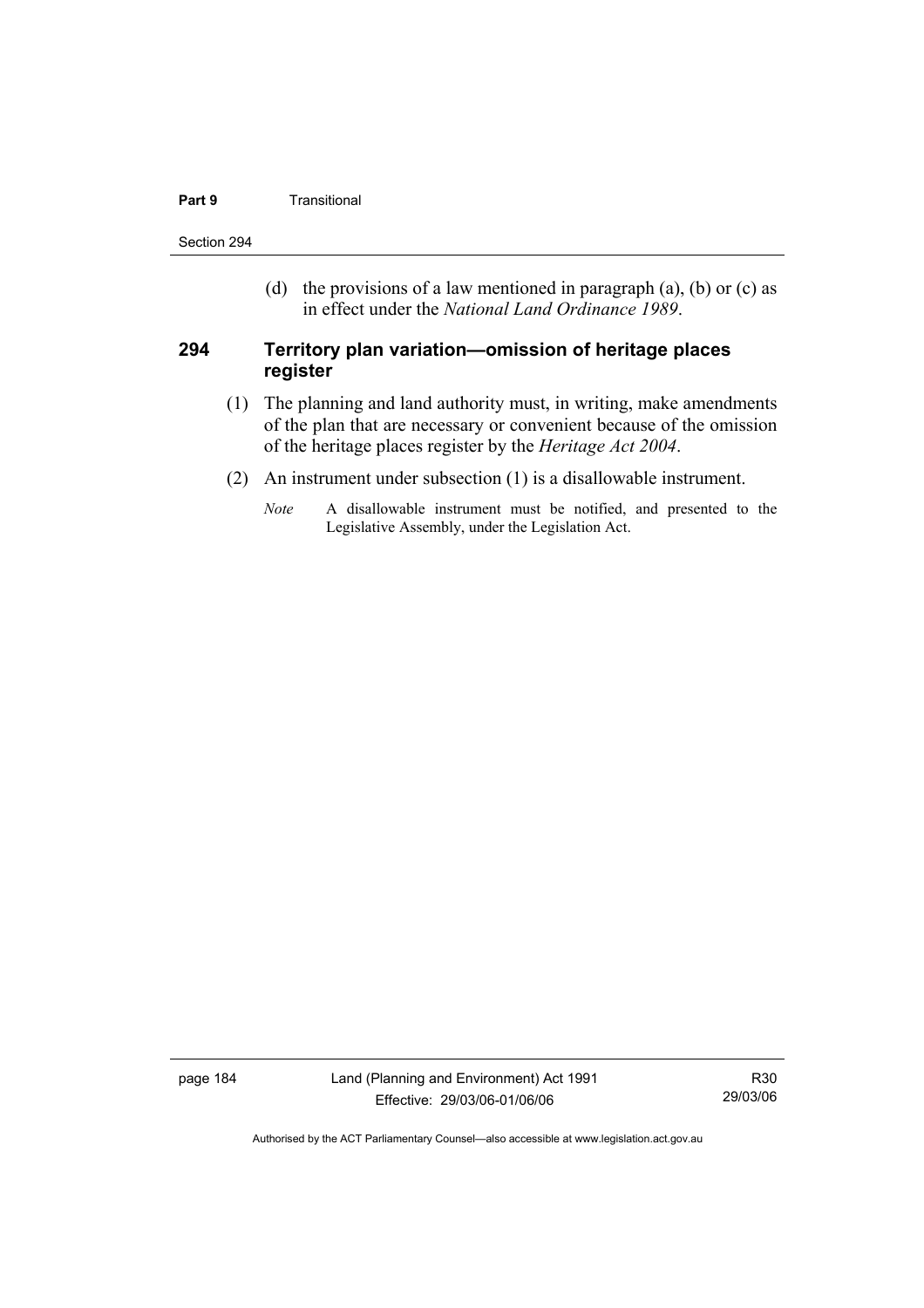# **Schedule 1 Management objectives for public land**

| (see s 195)    |                         |                       |                                                                                                                                                                                                                 |
|----------------|-------------------------|-----------------------|-----------------------------------------------------------------------------------------------------------------------------------------------------------------------------------------------------------------|
| column 1       | column <sub>2</sub>     |                       | column 3                                                                                                                                                                                                        |
| item           | reserve                 | management objectives |                                                                                                                                                                                                                 |
| $\mathbf{1}$   | wilderness area         | 1                     | to conserve the natural<br>environment in a way<br>ensuring that disturbance to<br>that environment is minimal                                                                                                  |
|                |                         | 2                     | to provide for the use of the<br>area (other than by vehicles<br>or other mechanised<br>equipment) for recreation by<br>limited numbers of people,<br>to ensure that opportunities<br>for solitude are provided |
| $\overline{2}$ | national park           | 1                     | to conserve the natural<br>environment                                                                                                                                                                          |
|                |                         | $\overline{2}$        | to provide for public use of<br>the area for recreation,<br>education and research                                                                                                                              |
| 3              | nature reserve          | 1                     | to conserve the natural<br>environment                                                                                                                                                                          |
|                |                         | $\overline{2}$        | to provide for public use of<br>the area for recreation,<br>education and research                                                                                                                              |
| 4              | special purpose reserve | $\mathbf{1}$          | to provide for public and<br>community use of the area<br>for recreation and education                                                                                                                          |

| R <sub>30</sub> | Land (Planning and Environment) Act 1991 | page 185 |
|-----------------|------------------------------------------|----------|
| 29/03/06        | Effective: 29/03/06-01/06/06             |          |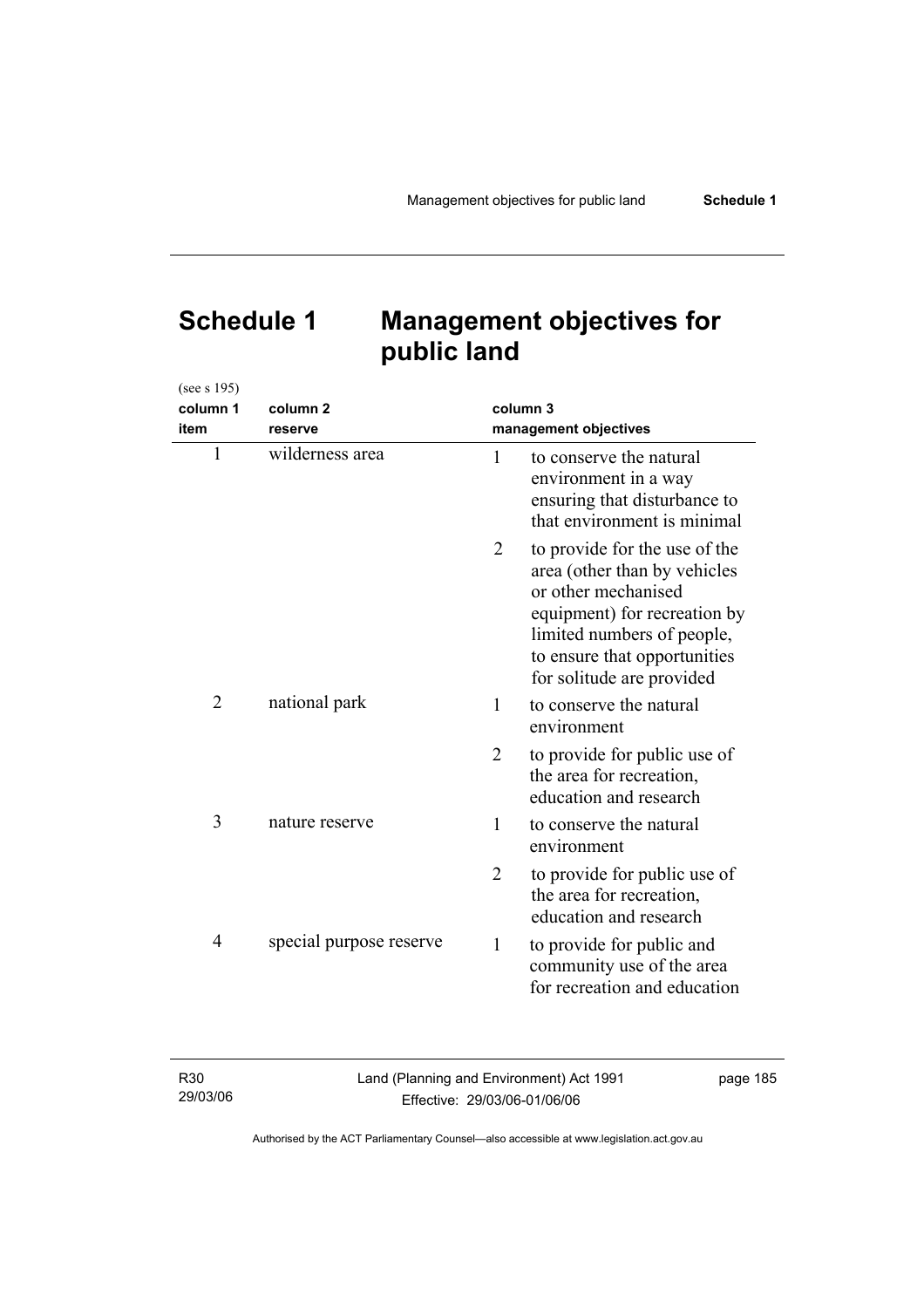# **Schedule 1** Management objectives for public land

| column 1<br>item | column <sub>2</sub><br>reserve |                | column <sub>3</sub><br>management objectives                                                                            |
|------------------|--------------------------------|----------------|-------------------------------------------------------------------------------------------------------------------------|
| 5                | cemetery or burial ground      | 1              | to provide for the interment<br>or cremation of human<br>remains and the interment of<br>the ashes of human remains     |
| 6                | sport and recreation reserve   | $\mathbf{1}$   | to provide for public and<br>community use of the area<br>for sport and recreation                                      |
| 7                | urban open space               | 1              | to provide for public and<br>community use of the area                                                                  |
|                  |                                | $\overline{2}$ | to develop the area for public<br>and community use                                                                     |
| 8                | lake                           | 1              | to prevent and control floods<br>by providing a reservoir to<br>receive flows from rivers,<br>creeks and urban run-offs |
|                  |                                | 2              | to prevent and control<br>pollution of waterways                                                                        |
|                  |                                | 3              | to provide for public use of<br>the lake for recreation                                                                 |
|                  |                                | 4              | to provide a habitat for fauna<br>and flora                                                                             |

page 186 Land (Planning and Environment) Act 1991 Effective: 29/03/06-01/06/06

R30 29/03/06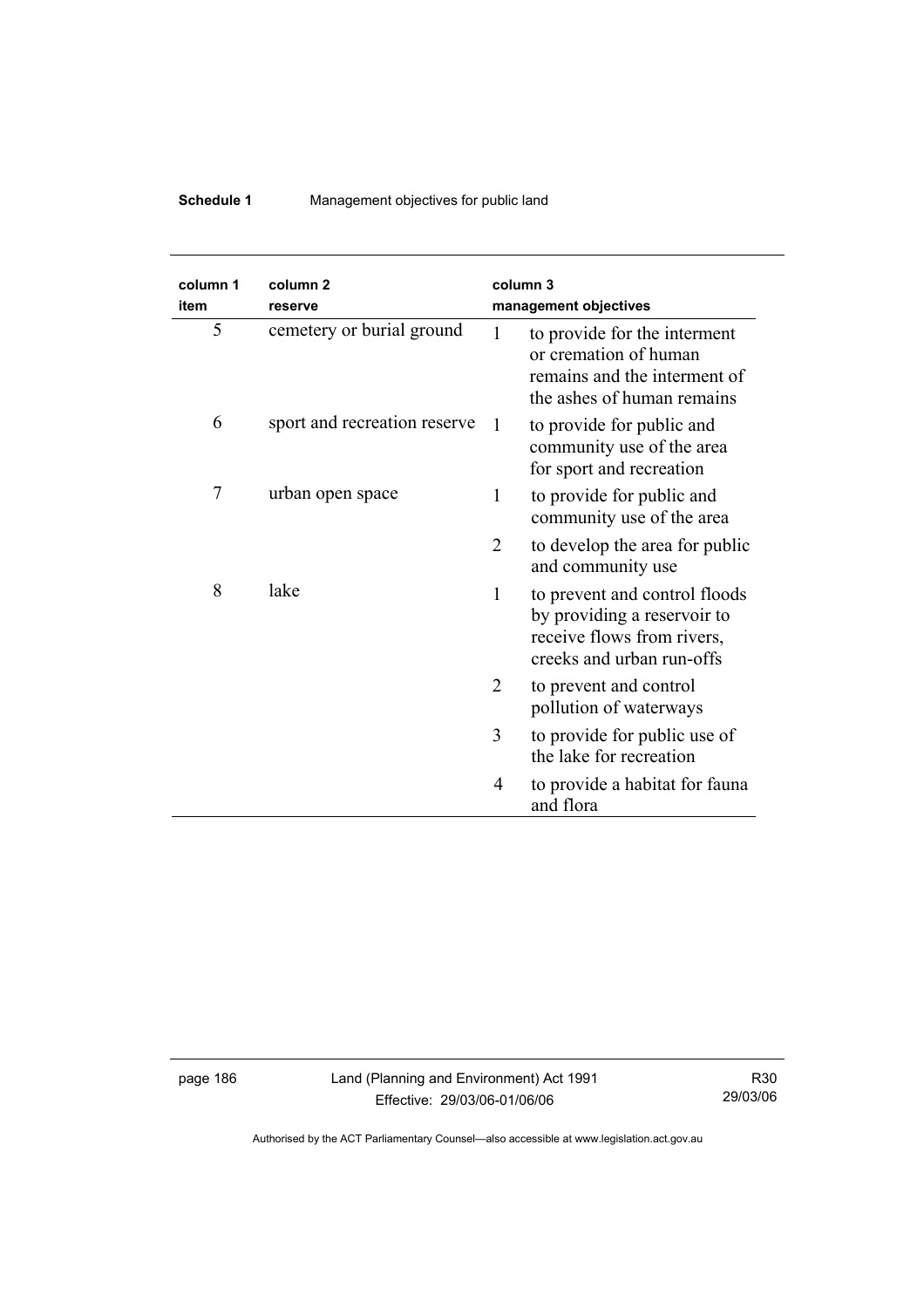# **Schedule 3 Content of preliminary assessments**

(see s 115)

- **1** The following format is to be used for a preliminary assessment required under section 115.
	- 1. **General Information**
	- 1.1 **Name and address of proponent** This is to include the details of any ACT government authority or agency.
	- 1.2 **Details of the contact** This is to include the contact officer within any ACT government authority or agency.
	- 1.3 **Status of the project** Advise the current position on the planning of the project, studies begun or planned and the proposed targets for planning, development or construction.

#### 1.4 **Location of the project**

- (a) project site description sufficient for precise location on a map or a map included to show the exact site location;
- (b) information on possible future extensions.

#### 1.5 **Description of the project**

- (a) the type and form of the project including supporting developments including those not the responsibility of the proponent;
- (b) the purpose and need for the project, intended utilisation and operation of the facilities;
- (c) the relationship of the project with surrounding development, to connected facilities and services or to other proposed projects.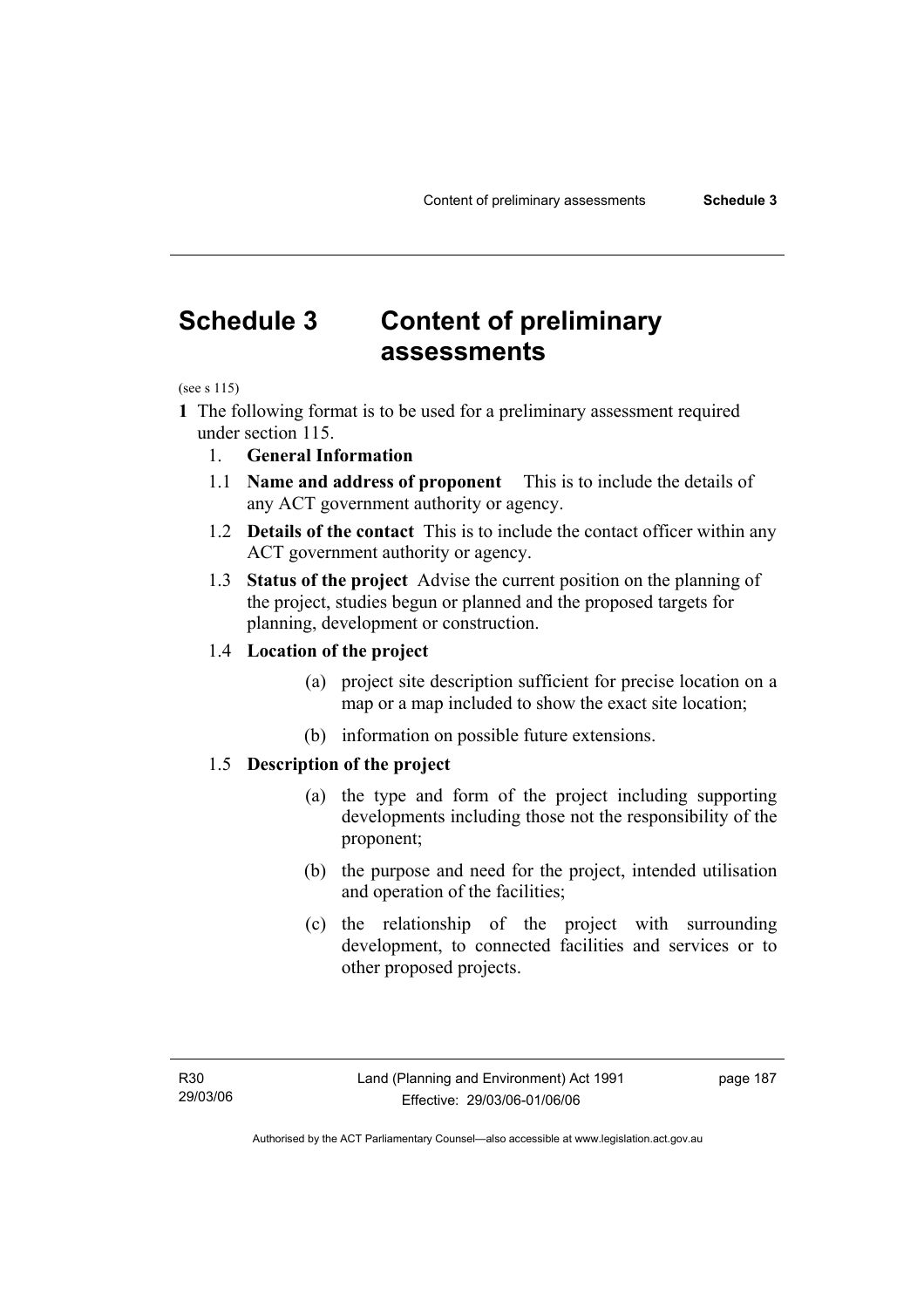## **2 Existing Environmental Conditions**

- 2.1 **Description of project site** A brief description of the overall appearance and current land use with mention made of any special features including the built and natural heritage factors (if any) of the site.
- 2.2 **Description of region surrounding the project site** Significant differences between the site and surrounding areas should be noted eg variation in population density, watershed, proximity to watercourses and water bodies.
- 2.3 **Current land use policy and lease conditions of the site**
- **3 Potential Impact of the Project on the Environment** 
	- 3.1 **On the physical environment**
	- 3.2 **On the human environment**
	- 3.3 **On the non-human biological environment**
	- 3.4 **Potentially beneficial impacts**
- **4 Summary and Conclusions** 
	- 4.1 A summary of the potential benefits and disadvantages of the project. Can the benefits to the community be said to offset any unavoidable permanent or temporary adverse effects?

page 188 Land (Planning and Environment) Act 1991 Effective: 29/03/06-01/06/06

R30 29/03/06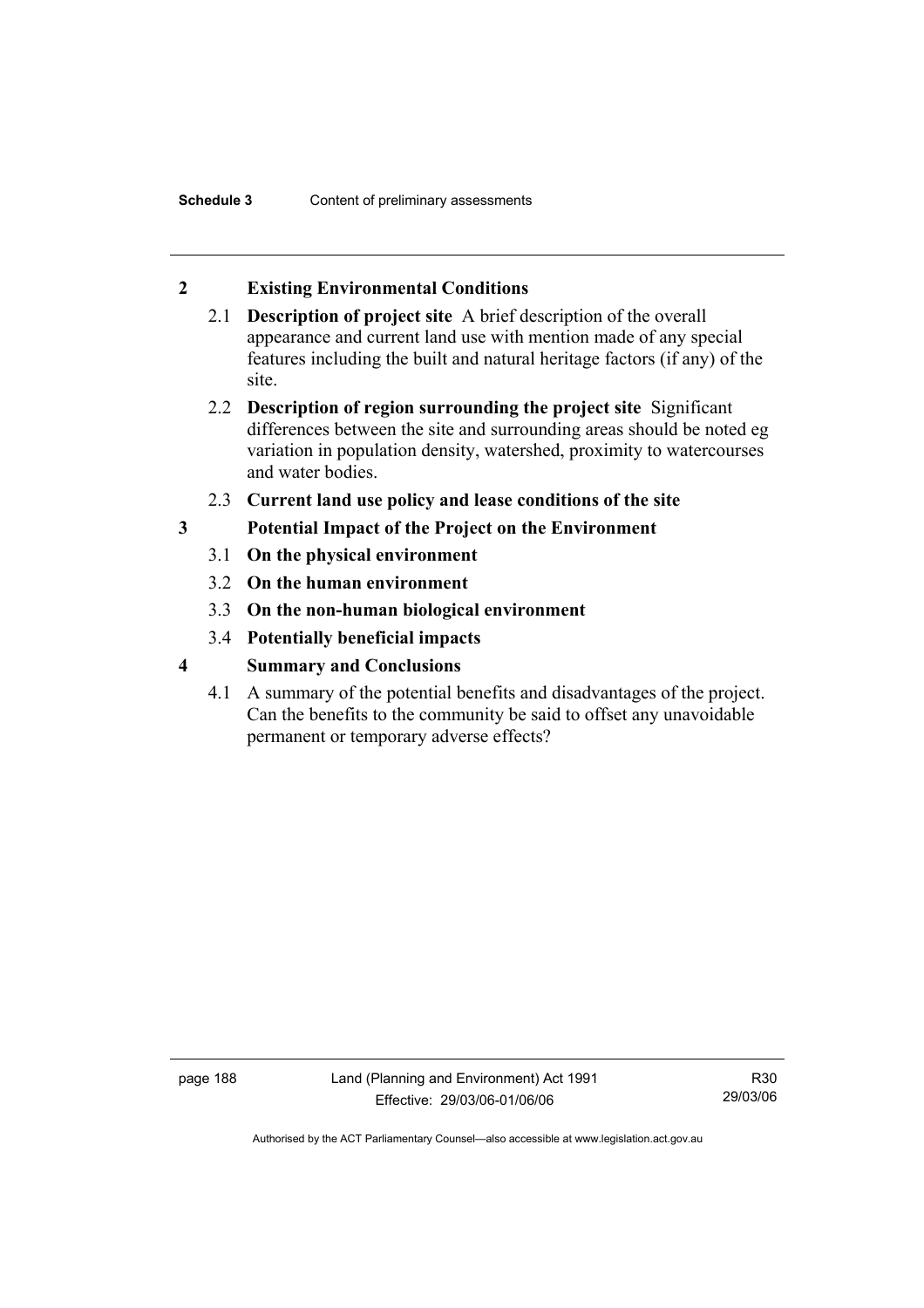# **Schedule 4 Decisions reviewable by AAT**

(see s 275, 282A)

# **Part 4.1 Reviewable decisions under part 6**

| column 1<br>item | column <sub>2</sub><br>decision-maker | column 3<br>provision of | column 4<br>decision                     |
|------------------|---------------------------------------|--------------------------|------------------------------------------|
|                  |                                       | Act                      |                                          |
| $\mathbf{1}$     | planning and land<br>authority        | 228(2)                   | refusing to approve<br>application       |
| $\overline{2}$   | relevant authority                    | 230                      | refusing to approve<br>application       |
| 3                | planning and land<br>authority        | 233(3)                   | refusing to grant extension of<br>period |
| 4                | relevant authority                    | 245                      | giving approval subject to<br>condition  |
| 5                | planning and land<br>authority        | 245(4)                   | refusing to approve<br>amendment         |
| 6                | planning and land<br>authority        | 246A                     | refusing to approve<br>application       |
| 7                | planning and land<br>authority        | 246A                     | giving approval subject to<br>condition  |
| 8                | planning and land<br>authority        | 247(2)                   | refusing to amend approval               |
| 9                | planning and land<br>authority        | 252(2)                   | refusing to extend period                |

R30 29/03/06 Land (Planning and Environment) Act 1991 Effective: 29/03/06-01/06/06

page 189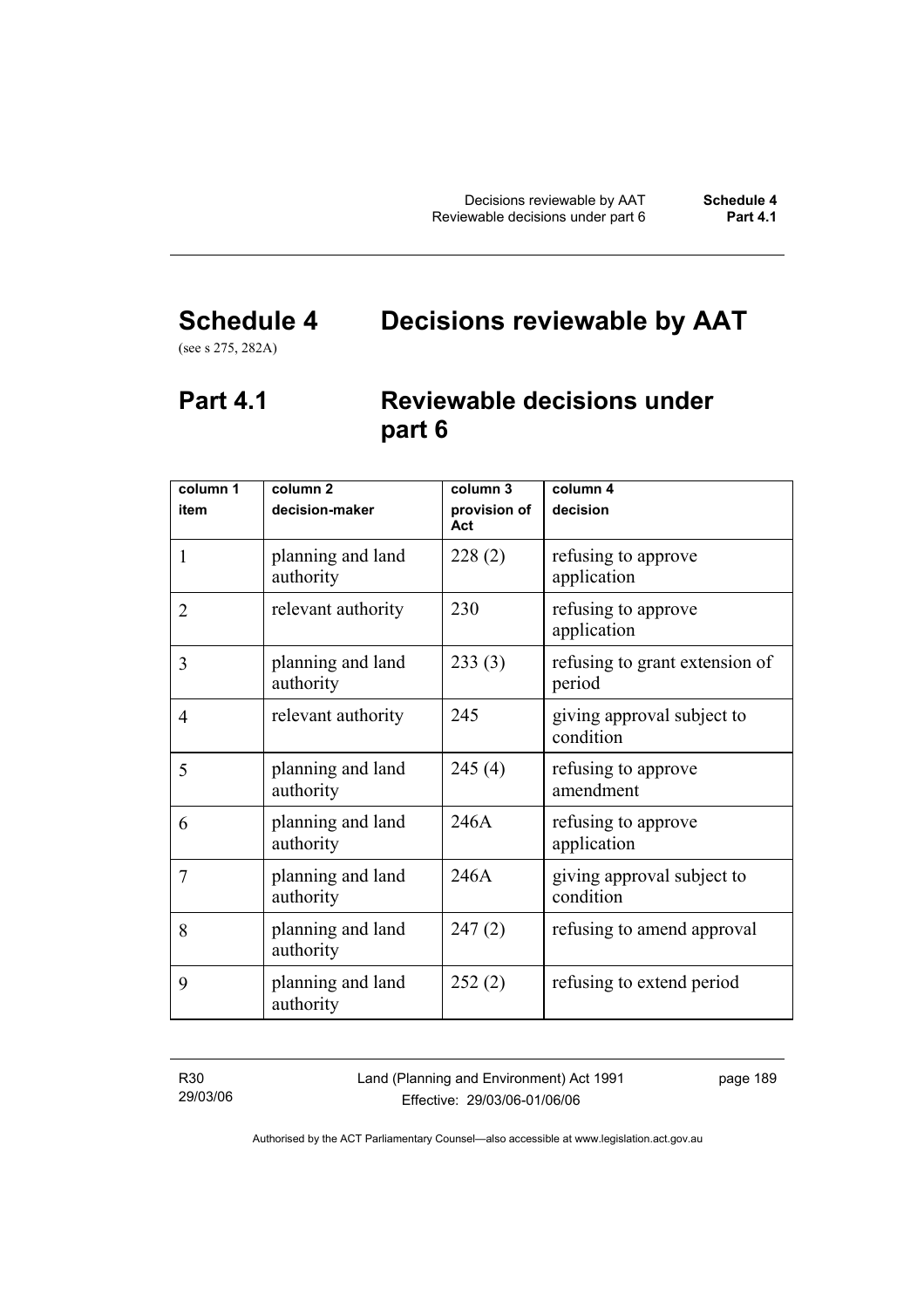| Schedule 4      | Decisions reviewable by AAT |
|-----------------|-----------------------------|
| <b>Part 4.2</b> | Other reviewable decisions  |

| column 1<br>item | column 2<br>decision-maker | column 3<br>provision of<br>Act | column 4<br>decision |
|------------------|----------------------------|---------------------------------|----------------------|
|                  | relevant authority         | 253                             | revoking approval    |

# **Part 4.2 Other reviewable decisions**

| column 1       | column 2                       | column 3            | column 4                                                                                                          |
|----------------|--------------------------------|---------------------|-------------------------------------------------------------------------------------------------------------------|
| item           | decision-maker                 | provision of<br>Act | decision                                                                                                          |
| $\mathbf{1}$   | planning and land<br>authority | 167(3)              | deciding that person not<br>eligible for grant of lease of<br>specified class                                     |
| $\overline{2}$ | planning and land<br>authority | 167(5)              | refusing to consent to<br>assignment, transfer or<br>subletting of lease or parting<br>of possession of leasehold |
| 3              | planning and land<br>authority | 170(1)              | terminating person's right to<br>grant of lease                                                                   |
| $\overline{4}$ | planning and land<br>authority | 171(2)              | refusing to grant further<br>residential lease                                                                    |
| 5              | planning and land<br>authority | 171A(1)             | refusing to grant further rural<br>lease                                                                          |
| 6              | planning and land<br>authority | 172(2)              | refusing to grant further lease<br>other than residential or rural<br>lease                                       |
| 7              | planning and land<br>authority | 174(2)              | deciding market value of<br>improvements                                                                          |
| 8              | planning and land<br>authority | 177(3)              | confirming variation of rent                                                                                      |

page 190 Land (Planning and Environment) Act 1991 Effective: 29/03/06-01/06/06

R30 29/03/06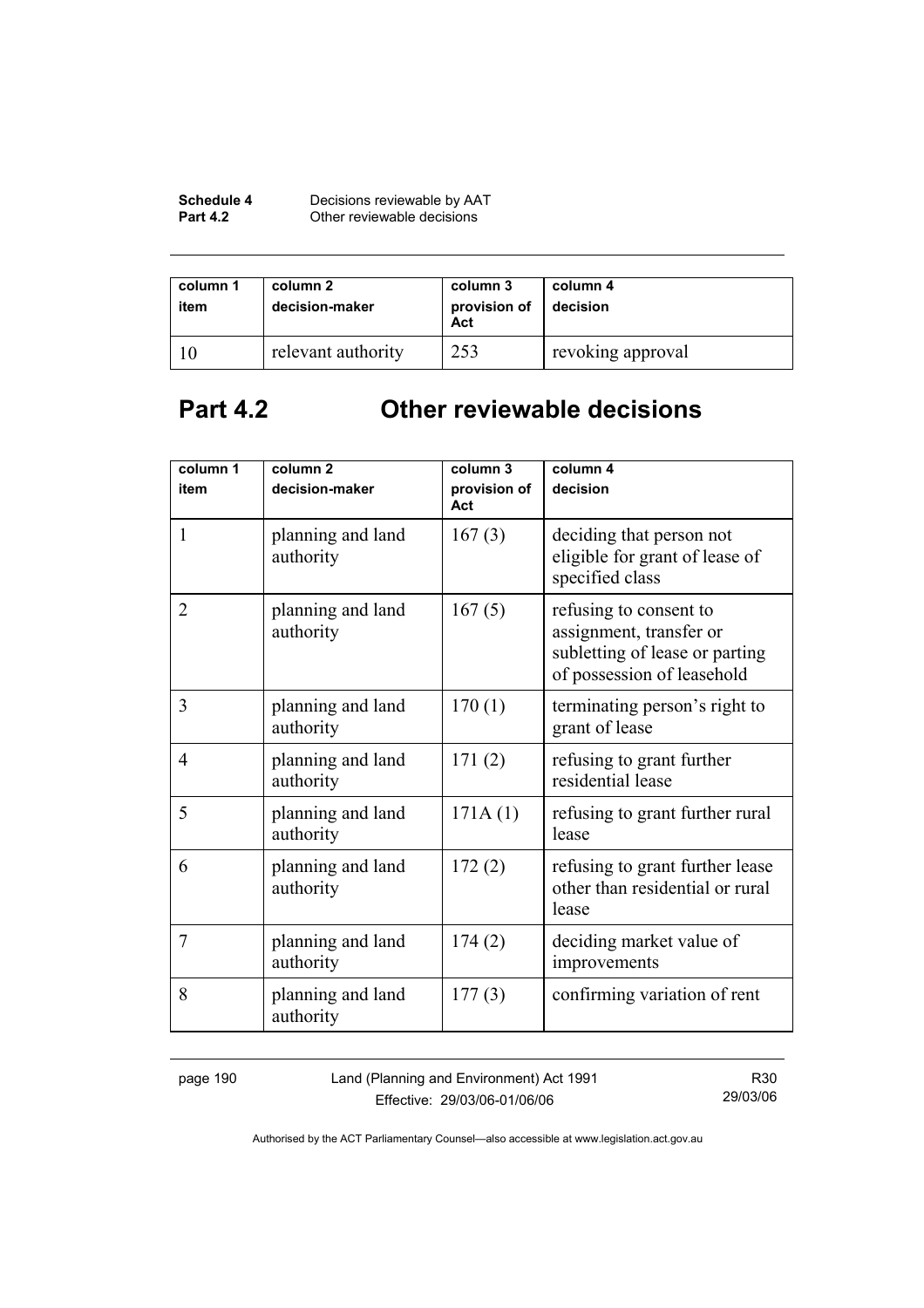| column 1<br>item | column <sub>2</sub><br>decision-maker | column 3<br>provision of<br>Act | column 4<br>decision                                                                                                                                          |
|------------------|---------------------------------------|---------------------------------|---------------------------------------------------------------------------------------------------------------------------------------------------------------|
| 9                | planning and land<br>authority        | 177(3)                          | on review of variation of rent,<br>substituting other variation                                                                                               |
| 10               | planning and land<br>authority        | 178(1)                          | refusing to authorise payment<br>of amount                                                                                                                    |
| 11               | planning and land<br>authority        | 179(1)                          | refusing to issue certificate of<br>compliance                                                                                                                |
| 12               | planning and land<br>authority        | 179(2)                          | on application for certificate of<br>compliance under s 179 (1)—<br>issuing certificate that building<br>and development condition<br>partially complied with |
| 13               | planning and land<br>authority        | 179(2)                          | refusing to issue certificate<br>that building and development<br>condition partially complied<br>with                                                        |
| 14               | planning and land<br>authority        | 179(2)                          | issuing certificate of<br>compliance subject to<br>condition under s 179 (3)                                                                                  |
| 15               | planning and land<br>authority        | 180(2)                          | refusing to consent to<br>assignment or transfer of lease<br>or interest in lease                                                                             |
| 16               | planning and land<br>authority        | 184A(2)                         | deciding change of use charge<br>for variation of nominal rent<br>lease                                                                                       |
| 17               | planning and land<br>authority        | 184C(1)                         | refusing to remit change of use<br>charge for variation of<br>nominal rent lease                                                                              |

R30 29/03/06 Land (Planning and Environment) Act 1991 Effective: 29/03/06-01/06/06

page 191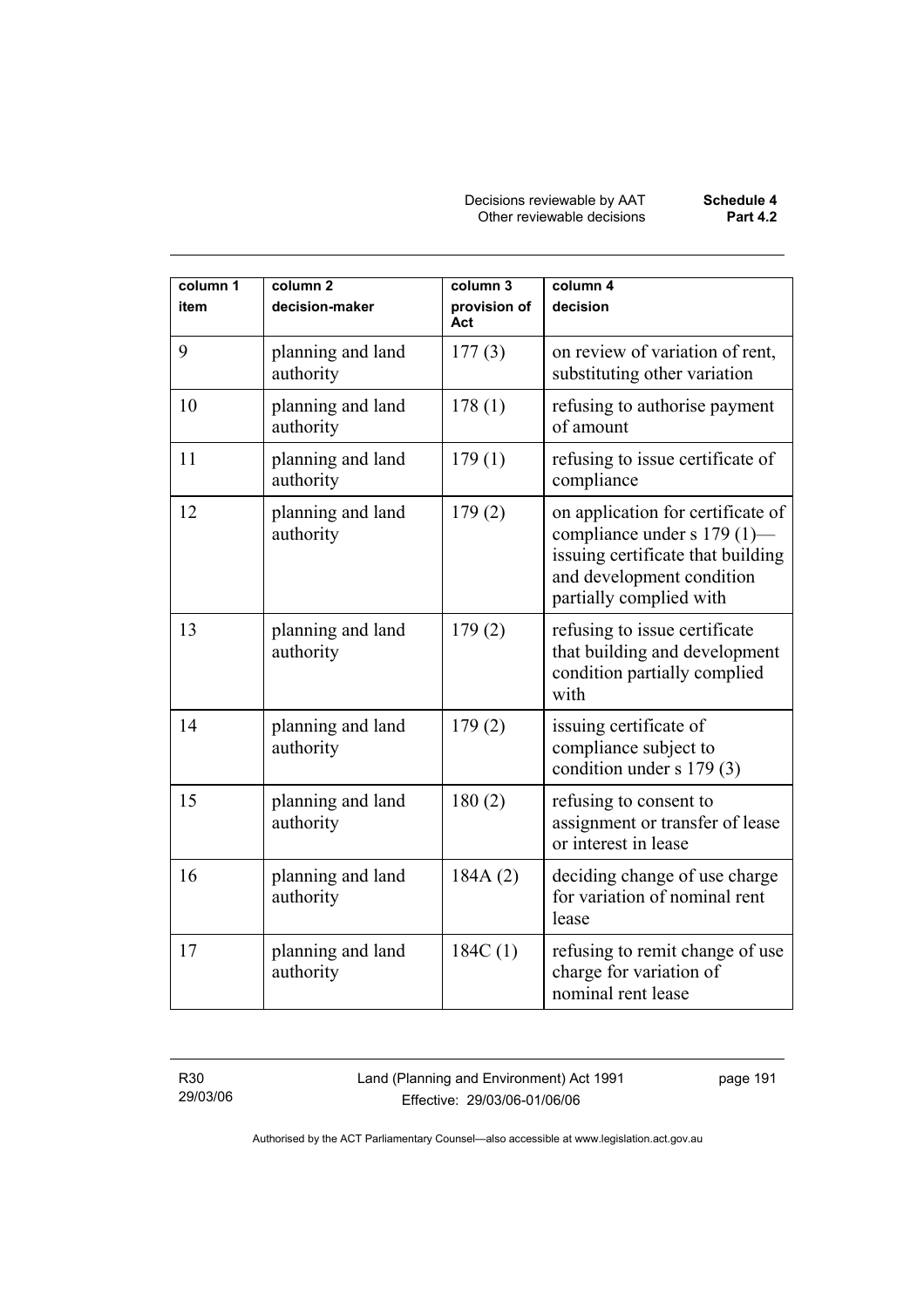#### **Schedule 4** Decisions reviewable by AAT **Part 4.2 Other reviewable decisions**

| column 1<br>item | column <sub>2</sub><br>decision-maker | column 3<br>provision of<br>Act | column 4<br>decision                                                                                               |
|------------------|---------------------------------------|---------------------------------|--------------------------------------------------------------------------------------------------------------------|
| 18               | planning and land<br>authority        | 184C(1)                         | remitting change of use charge<br>for variation of nominal rent<br>lease by amount less than<br>amount applied for |
| 19               | planning and land<br>authority        | 184C(2)                         | increasing change of use<br>charge for variation of<br>nominal rent lease                                          |
| 20               | planning and land<br>authority        | 184D(2)                         | reappraising rent payable<br>under rental lease                                                                    |
| 21               | planning and land<br>authority        | 186(1)(d)                       | deciding amount payable to<br>reduce lease rent to nominal<br>rent                                                 |
| 22               | planning and land<br>authority        | 187A(2)                         | deciding change of use charge<br>for consolidation or<br>subdivision                                               |
| 23               | planning and land<br>authority        | 187C(1)                         | refusing to remit change of use<br>charge for consolidation or<br>subdivision                                      |
| 24               | planning and land<br>authority        | 187C(1)                         | remitting change of use charge<br>for consolidation or<br>subdivision by amount less<br>than amount applied for    |
| 25               | planning and land<br>authority        | 187C(2)                         | increasing change of use<br>charge for consolidation or<br>subdivision                                             |
| 26               | planning and land<br>authority        | 188(1)                          | terminating lease                                                                                                  |

page 192 Land (Planning and Environment) Act 1991 Effective: 29/03/06-01/06/06

R30 29/03/06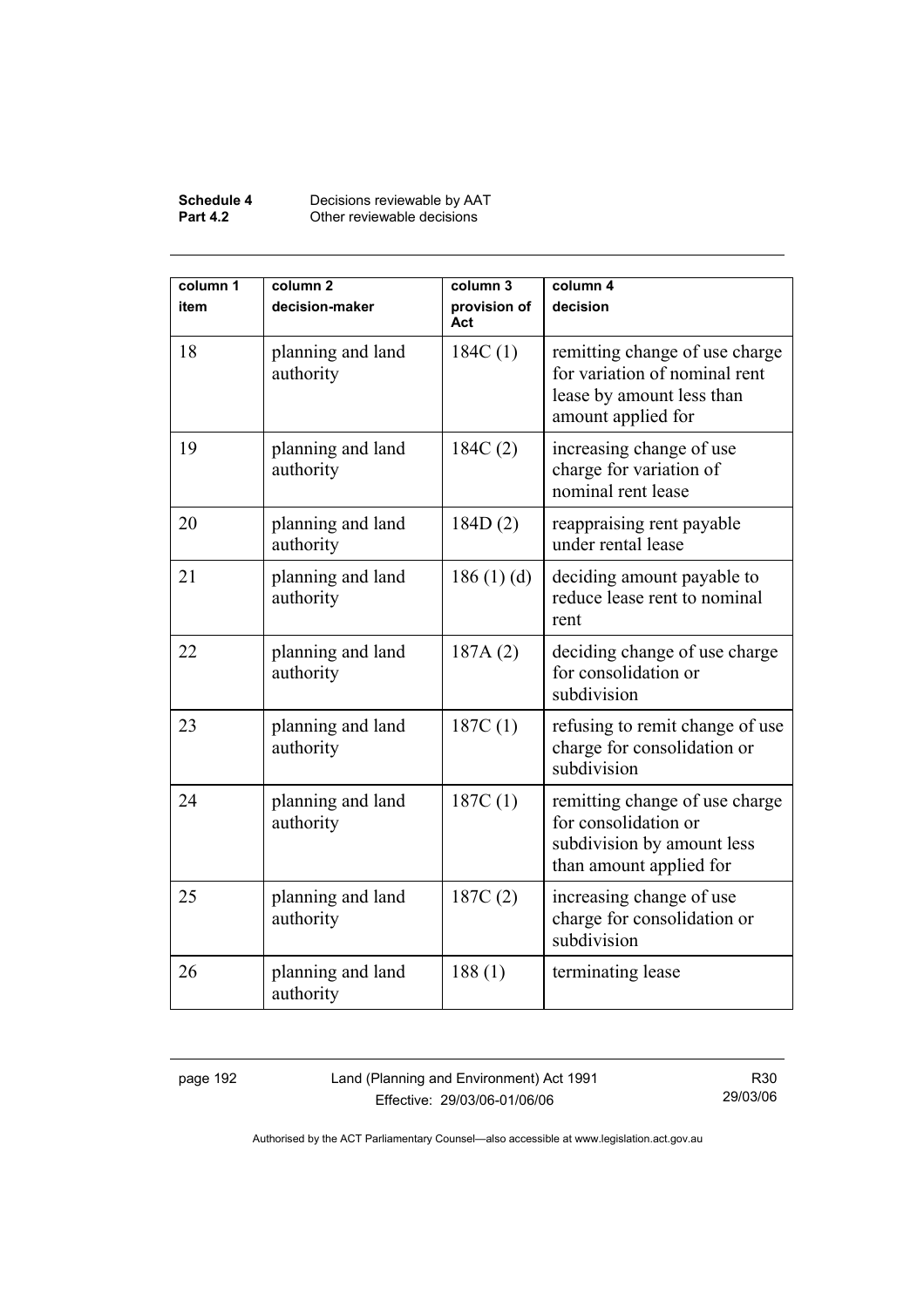| Decisions reviewable by AAT | Schedule 4      |
|-----------------------------|-----------------|
| Other reviewable decisions  | <b>Part 4.2</b> |

| column 1<br>item | column 2<br>decision-maker     | column 3<br>provision of<br>Act | column 4<br>decision                                                         |
|------------------|--------------------------------|---------------------------------|------------------------------------------------------------------------------|
| 27               | planning and land<br>authority | 188(4)                          | terminating licence                                                          |
| 28               | planning and land<br>authority | 214(1)                          | refusing consent to surrender<br>of lease or part of leasehold               |
| 29               | planning and land<br>authority | 214(2)                          | accepting surrender of lease or<br>part of leasehold subject to<br>condition |
| 30               | planning and land<br>authority | 219(1)                          | refusing to grant right to<br>extract minerals                               |

R30 29/03/06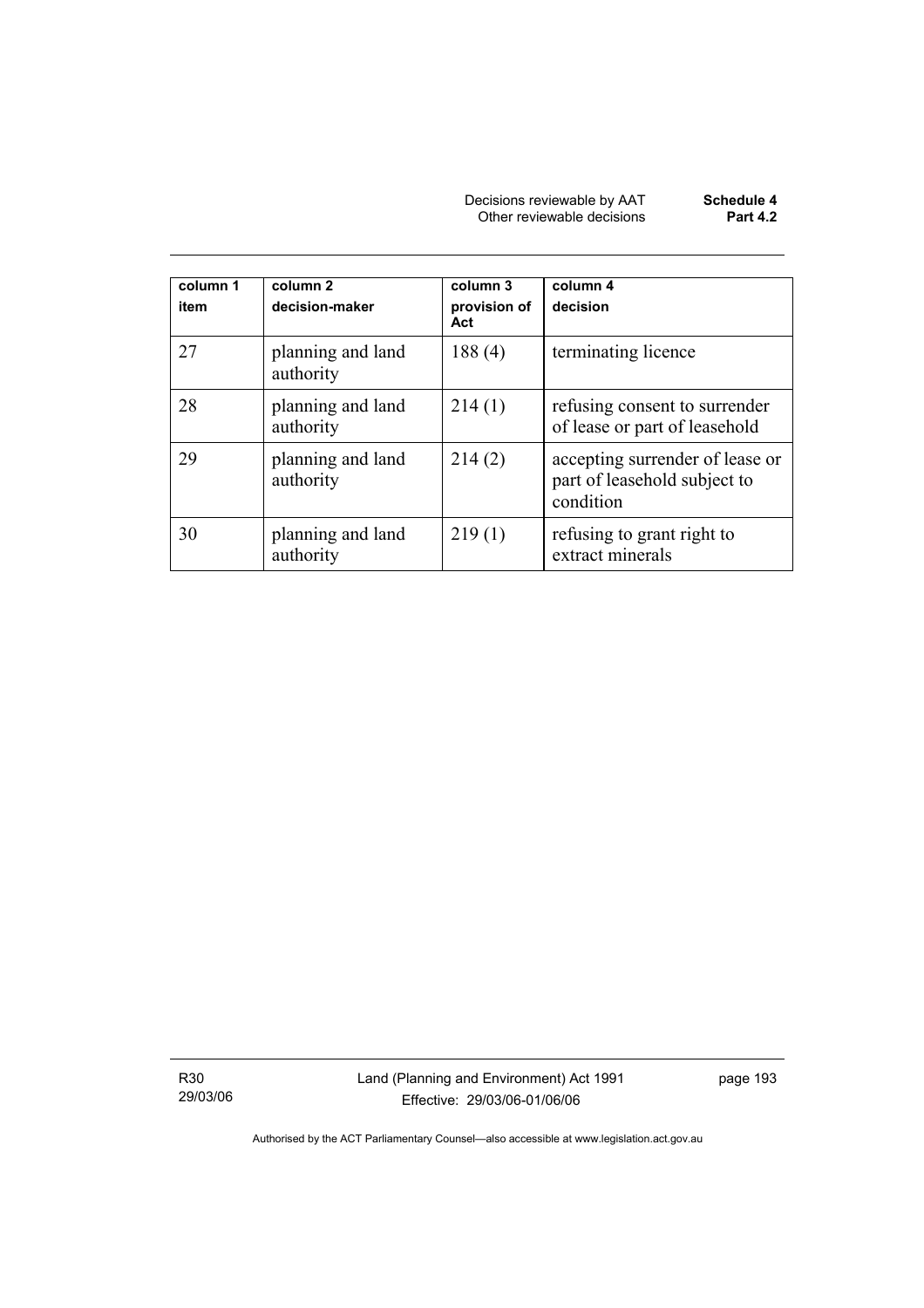# **Schedule 5 Activities subject to orders**

| (see s 4, s 258) |                                                                                                                                                                                                                                   |                      |
|------------------|-----------------------------------------------------------------------------------------------------------------------------------------------------------------------------------------------------------------------------------|----------------------|
| column 1         | column <sub>2</sub>                                                                                                                                                                                                               | column 3             |
| item             | activities                                                                                                                                                                                                                        | penalty              |
| 1                | work affecting a conservation<br>requirement under a heritage direction<br>conducted otherwise than in<br>accordance with an approval                                                                                             | 200 penalty<br>units |
| $\overline{2}$   | failure to comply with—<br>a lease; or<br>(a)<br>(b) if a lease is granted subject to<br>the lessee entering into a<br>development agreement and<br>the lessee has entered into such<br>an agreement—the<br>development agreement | 50 penalty<br>units  |
| 3                | failure to keep a leasehold clean                                                                                                                                                                                                 | 50 penalty<br>units  |
| 4                | undertaking a development                                                                                                                                                                                                         | 50 penalty<br>units  |
| 5                | having a building or structure that was<br>constructed or erected without<br>approval required by-<br>this Act, division $6.2$ ; or<br>(a)<br>the Buildings (Design and<br>(b)<br>Siting) Act 1964                                | 50 penalty<br>units  |
| 6                | permitting a tree, sapling, plant or<br>shrub to overhang a public place so as<br>to obstruct or inconvenience a person<br>in that place                                                                                          | 5 penalty units      |

page 194 Land (Planning and Environment) Act 1991 Effective: 29/03/06-01/06/06

R30 29/03/06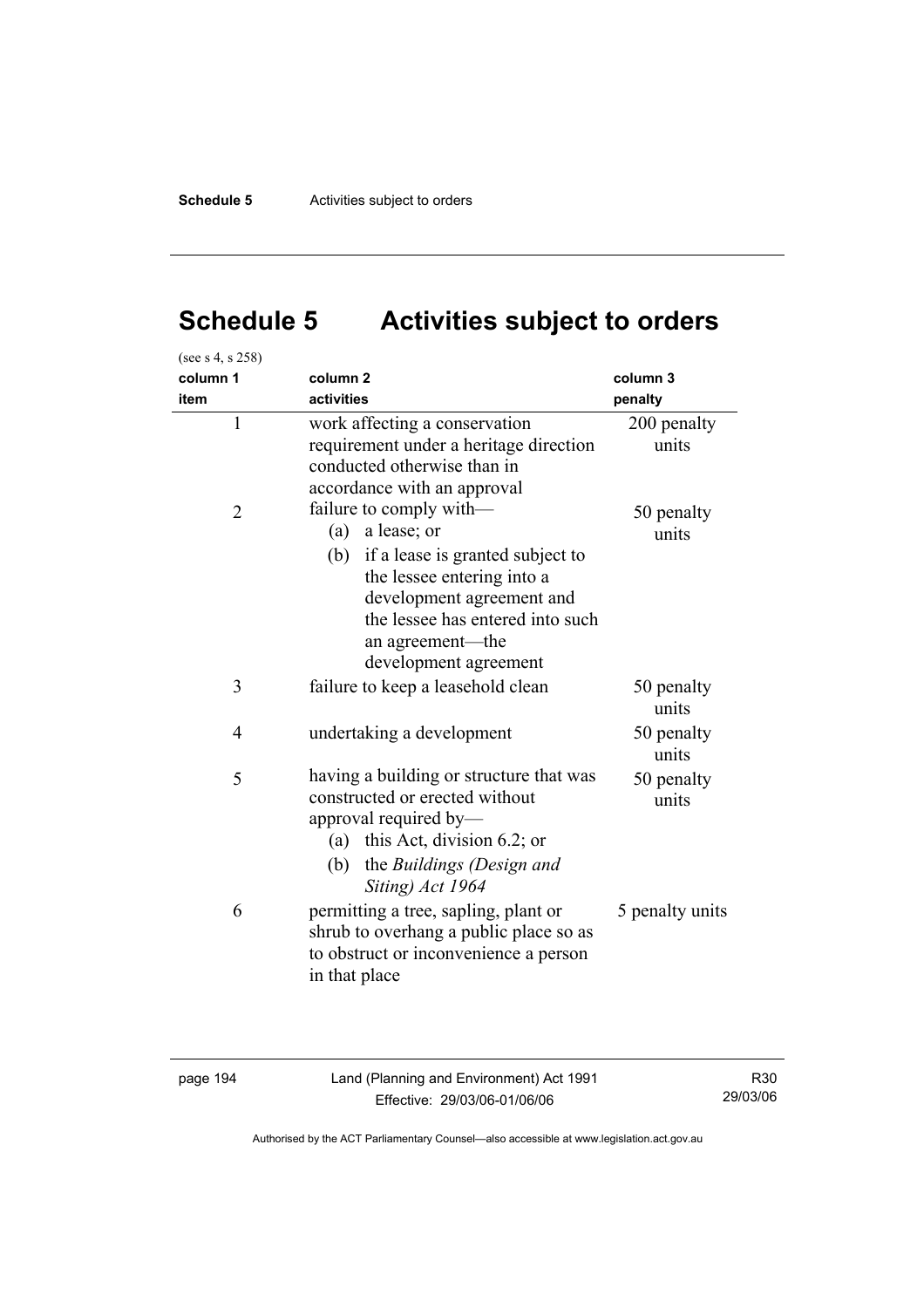# Activities subject to orders **Schedule 5**

| column 1<br>item | column <sub>2</sub><br>activities                                                                                                                                                                                                                                                                                                             | column 3<br>penalty  |
|------------------|-----------------------------------------------------------------------------------------------------------------------------------------------------------------------------------------------------------------------------------------------------------------------------------------------------------------------------------------------|----------------------|
| 7                | an activity that is likely to cause soil<br>erosion, or an activity that involves<br>destroying, damaging, removing or<br>otherwise interfering with vegetation<br>(living or dead) or soil between the<br>banks, or within 20m of the bank, of a<br>watercourse, or on land with a slope of<br>more than 18 <sup>°</sup> from the horizontal | 100 penalty<br>units |
| 8                | parking a heavy vehicle on residential<br>land in contravention of a code of<br>practice under the <i>Road Transport</i><br>(Safety and Traffic Management)<br>Regulation 2000, division 3.1.3 about<br>the parking of heavy vehicles                                                                                                         | 20 penalty<br>units  |
| 9                | managing land held under a rural lease<br>other than in accordance with the land<br>management agreement that applies to<br>it                                                                                                                                                                                                                | 50 penalty<br>units  |

R30 29/03/06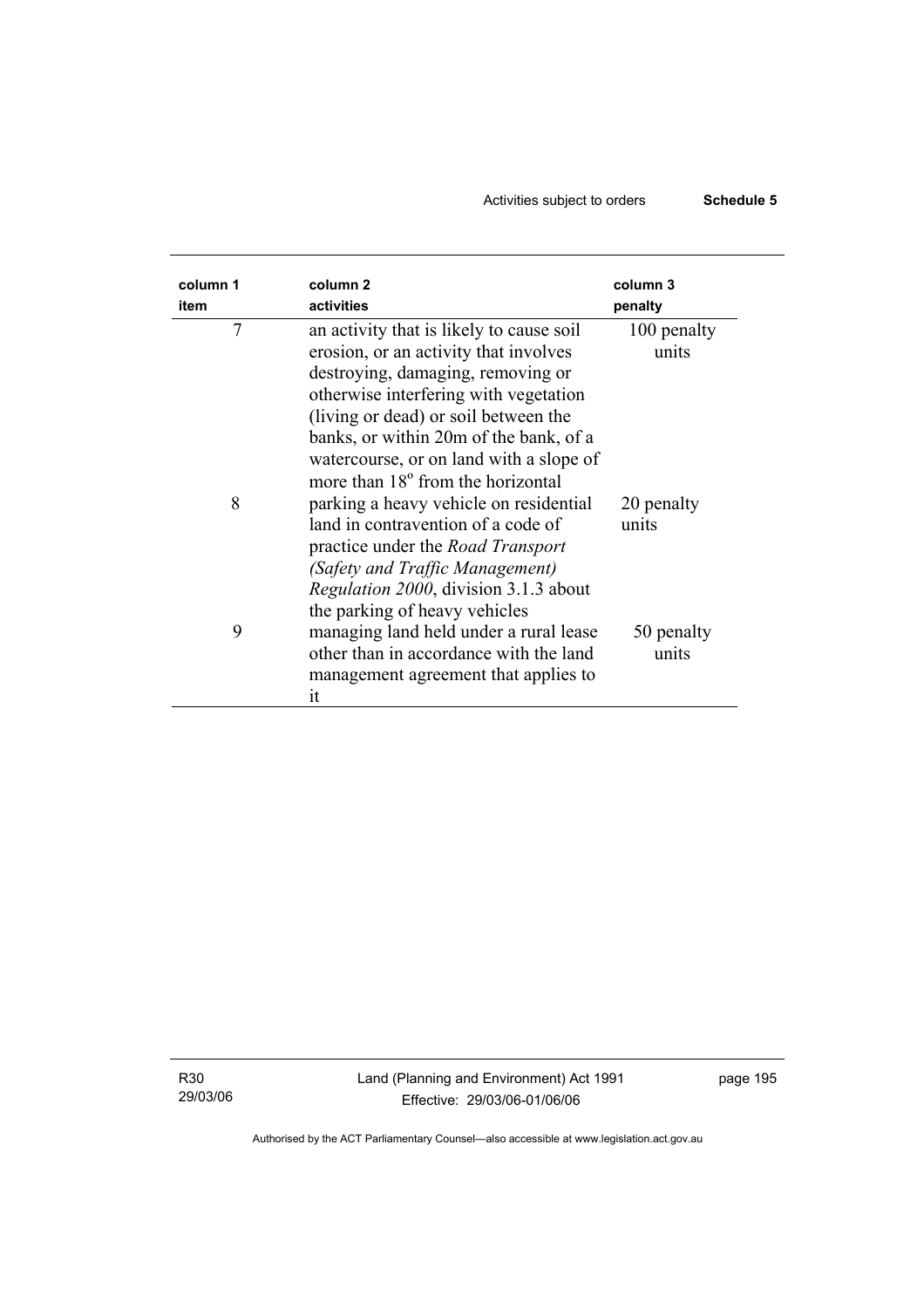# **Dictionary**

(see s 2)

- *Note 1* The Legislation Act contains definitions and other provisions relevant to this Act.
- *Note 2* For example, the Legislation Act, dict, pt 1, defines the following terms:
	- ΑΑΤ
		- administrative appeals tribunal
		- amend
		- appoint
		- change
		- conservator of flora and fauna
		- contravene
		- document
		- domestic partner (see s 169)
		- entity
		- exercise
		- function
		- month
		- national capital authority
		- penalty unit (see s 133)
		- the Territory.

*application*, for part 6 (Approvals and orders)—see section 222.

*approval*, for part 6 (Approvals and orders)—see section 222.

*assessment* means an assessment made under division 4.3

#### *authorised person*—

- (a) for subdivision 4.4.3 (Procedures and powers)—see section 143; and
- (b) for subdivision 6.3.2 (Rectification work)—see section 259C (1).

#### *background papers*, for part 2 (Planning)—see section 5.

| page 196 | Land (Planning and Environment) Act 1991 | R30      |
|----------|------------------------------------------|----------|
|          | Effective: 29/03/06-01/06/06             | 29/03/06 |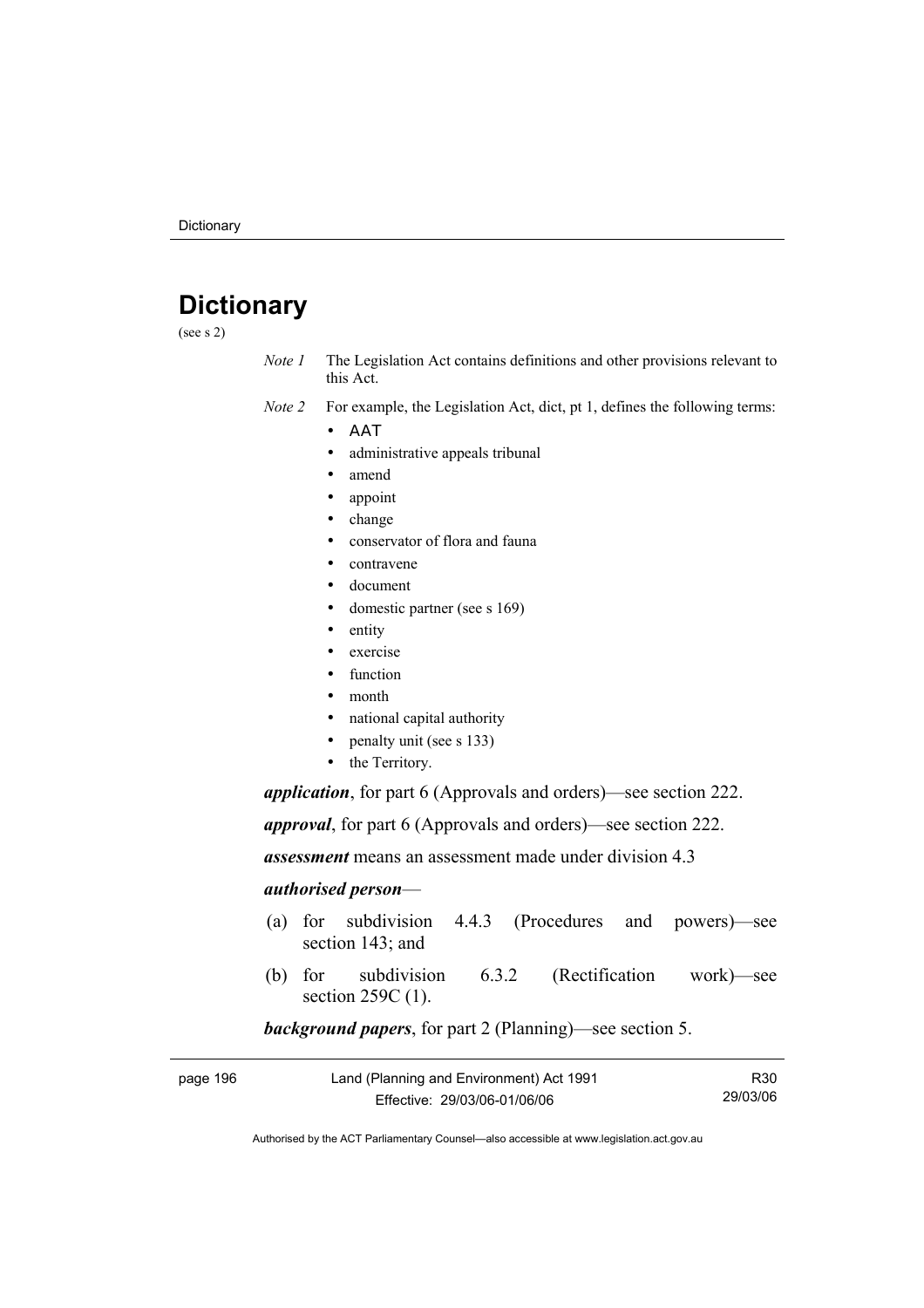*building*, for part 6 (Approvals and orders)—see section 222.

*building and development provision*, for part 5 (Land administration)—see section 159.

*building work*, for part 6 (Approvals and orders)—see section 222.

*cemetery* includes crematorium.

*concessional lease*—see section 159A.

*connected*, with an offence, for division 6.4 (Enforcement)—see section 262.

*conservator* means the conservator of flora and fauna*.*

#### *consolidation—*

- (a) for part 5 (Land administration)—see section 159; and
- (b) for part 6 (Approvals and orders)—see section 222.

*consultation notice*, for part 2 (Planning)—see section 19.

*controlled activity* means—

- (a) an activity of a kind mentioned in schedule 5; or
- (b) an activity under another Act that is declared by that Act to be a controlled activity for schedule 5.

*damage* a protected tree, for part 6 (Approvals and orders)—see section 222.

*dealing*, for division 5.4 (Restrictions on rural leases)—see section 186B.

*declared site*, for part 6 (Approvals and orders)—see section 222.

*defined decision*, for part 4 (Environmental assessments and inquiries)—see section 111.

*development*, in relation to land—

(a) for part 2 (Planning)—see section 5; and

page 197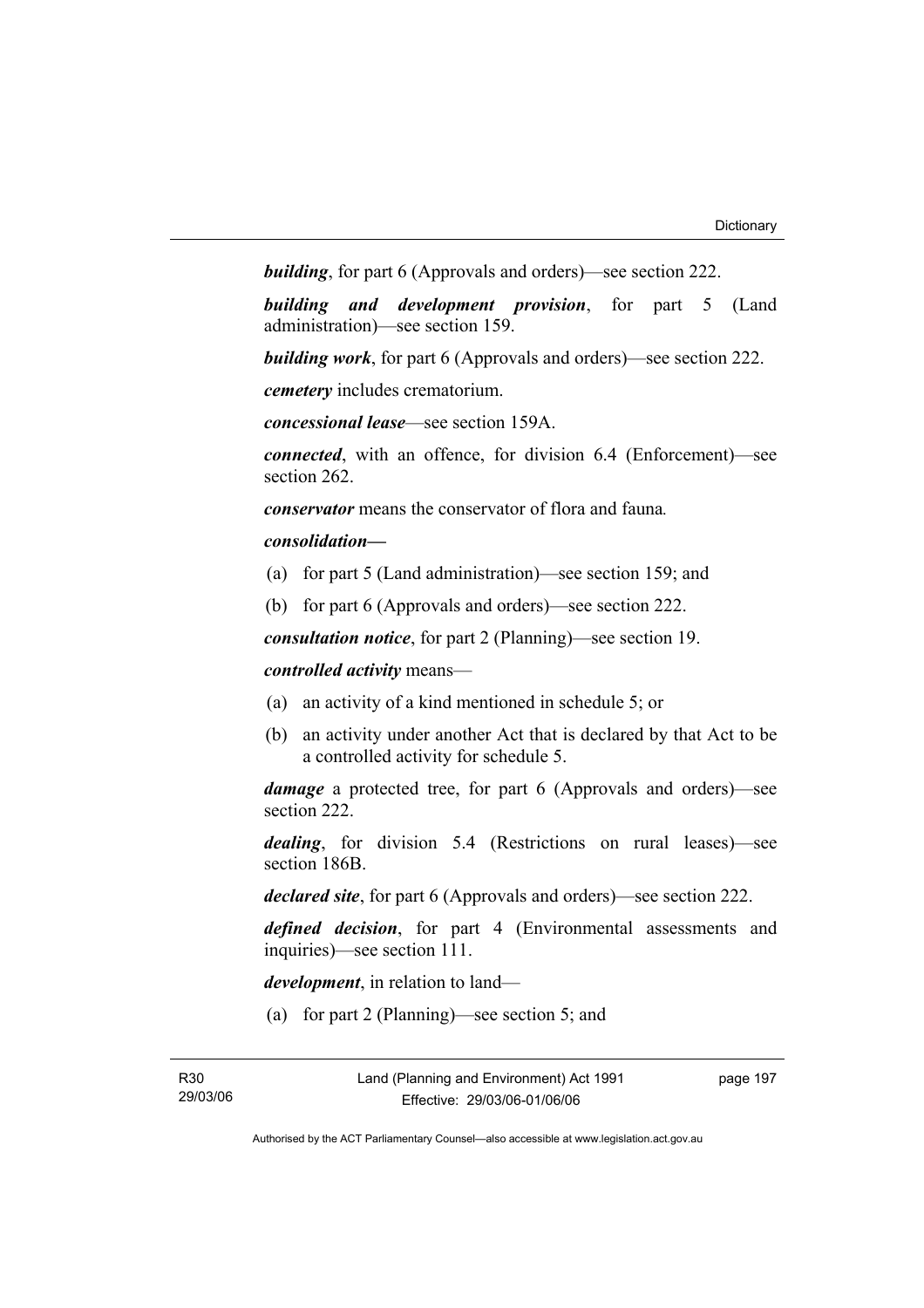(b) for part 6 (Approvals and orders)—see section 222.

*discharge amount*, for division 5.4 (Restrictions on rural leases) see section 186B.

*draft plan variation*, for part 2 (Planning)—see section 5.

*earlier index number*, for division 5.4 (Restrictions on rural leases)—see section 186B.

*environmental impact*, for part 4 (Environmental assessments and inquiries)—see section 111.

*environmental impact statement*, for part 4 (Environmental assessments and inquiries)—see section 111.

*environmental report*, for part 2 (Planning)—see section 5.

*Environment Minister* means the Minister administering part 4 (Environmental assessments and inquiries).

*Executive*, for part 6 (Approvals and orders)—see section 222.

*formal error* means—

- (a) a clerical error; or
- (b) an error arising from an accidental slip or omission; or
- (c) a defect of form.

*heritage direction*—see the *Heritage Act 2004*, section 62.

*heritage significance*—see the *Heritage Act 2004*, section 62.

*holding period*, for division 5.4 (Restrictions on rural leases)—see section 186B.

*index number*, for division 5.4 (Restrictions on rural leases)—see section 186G

*inquiry* means an inquiry conducted under division 4.4 (Inquiries).

*inspector*, for part 6 (Approvals and orders), means a person appointed as an inspector under section 263 (1).

| page 198 | Land (Planning and Environment) Act 1991 | R30      |
|----------|------------------------------------------|----------|
|          | Effective: 29/03/06-01/06/06             | 29/03/06 |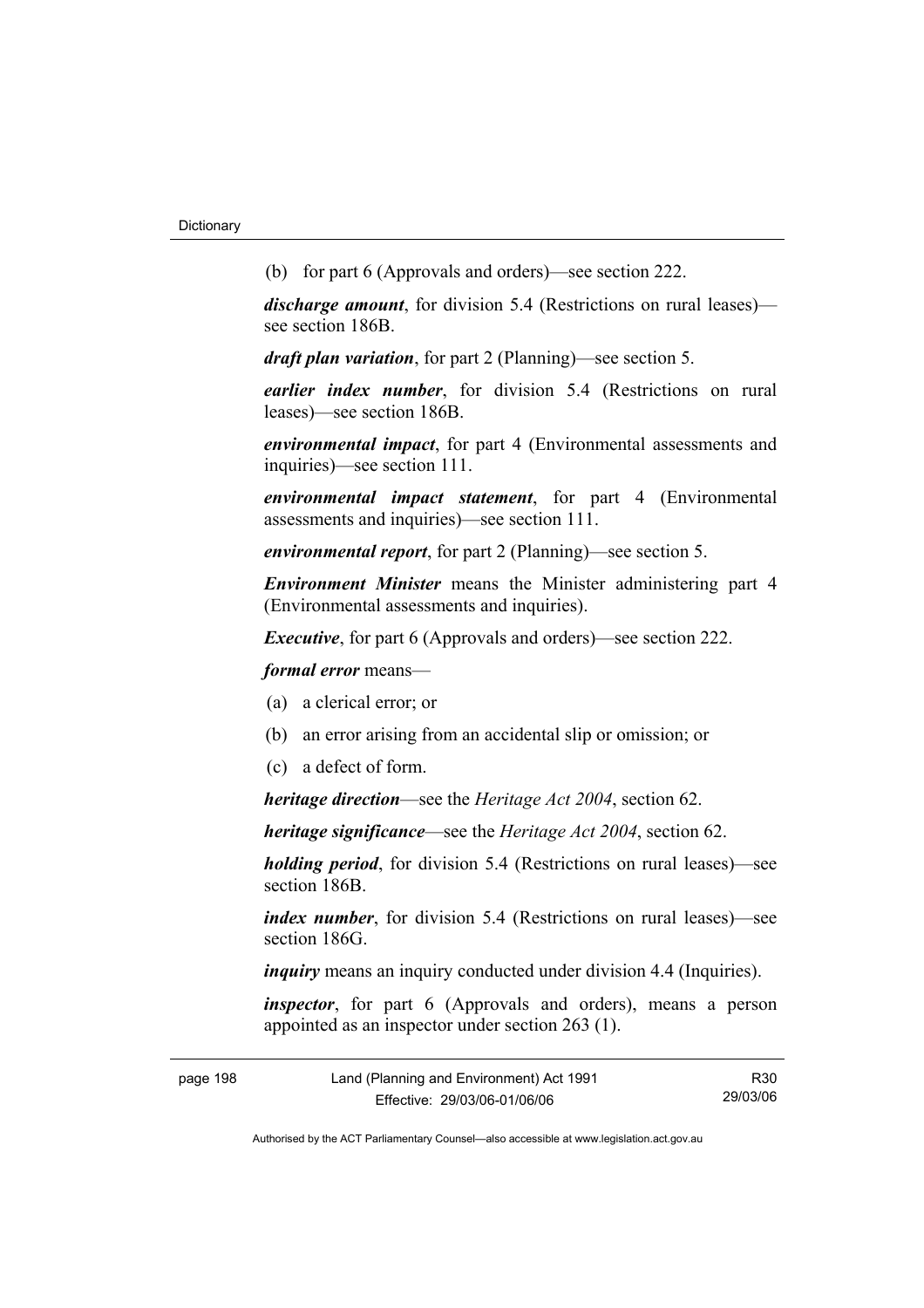#### *land*—

- (a) for part 2 (Planning)—see section 5; and
- (b) for part 4 (Environmental assessments and inquiries)—see section 111.

*land management agreement* means an agreement under section 186C.

*Note* A reference to an instrument (including a land management agreement) includes a reference to the instrument as originally made and as amended (see Legislation Act, s 102).

*later index number*, for division 5.4 (Restrictions on rural leases) see section 186B.

#### *lease—*

- (a) for part 5 (Land administration)—see section 159; and
- (b) for part 6 (Approvals and orders)—see section 222.

#### *lessee—*

- (a) for part 5 (Land administration)—see section 159; and
- (b) for part 6 (Approvals and orders)—see section 222.

*long lease*, for division 5.4 (Restrictions on rural leases)—see section 186B.

*market value*, for part 5 (Land administration)—see section 159.

*national capital plan*, for part 2 (Planning)—see section 5.

*natural environment*, for schedule 1 (Management objectives for public land)—see section 195 (6).

*new application*, for subdivision 6.2.4 (Reconsideration of applications for approval)—see section 245A.

*newspaper* means a newspaper published and circulating in the ACT.

page 199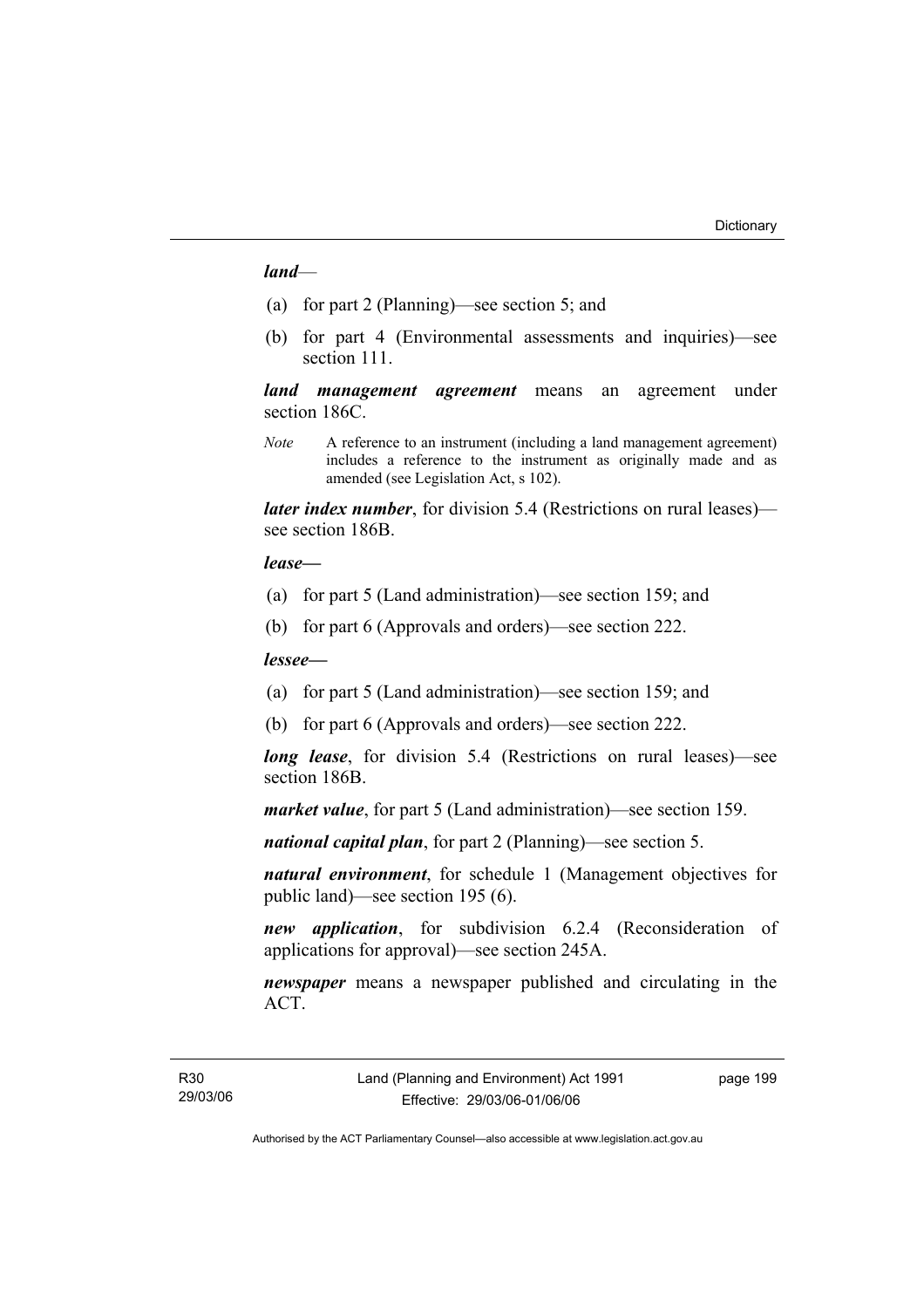*nominal rent lease*, for part 5 (Land administration)—see section 159.

*objection*, for part 6 (Approvals and orders)—see section 222.

#### *occupier*—

- (a) for subdivision 4.4.3 (Procedures and powers)—see section 143; and
- (b) for division 6.4 (Enforcement)—see section 262.

*offence*, for division 6.4 (Enforcement)—see section 262.

*order*, for part 6 (Approvals and orders)—see section 222.

*original application*, for subdivision 6.2.4 (Reconsideration of applications for approval)—see section 245A.

*original decision*, for subdivision 6.2.4 (Reconsideration of applications for approval)—see section 245A.

*panel*, for part 4 (Environmental assessments and inquiries)—see section 111.

*place*, for subdivision 4.4.3 (Procedures and powers)—see section 143.

*plan* means the territory plan.

*Note* A reference to an instrument (including the plan) includes a reference to the instrument as originally made and as amended (see Legislation Act, s 102).

*plan of management*, for division 5.7 (Public land)—see section 191.

*preliminary assessment*, for part 4 (Environmental assessments and inquiries)—see section 111.

*prescribed period*, for part 6 (Approvals and orders)—see section 222.

R30 29/03/06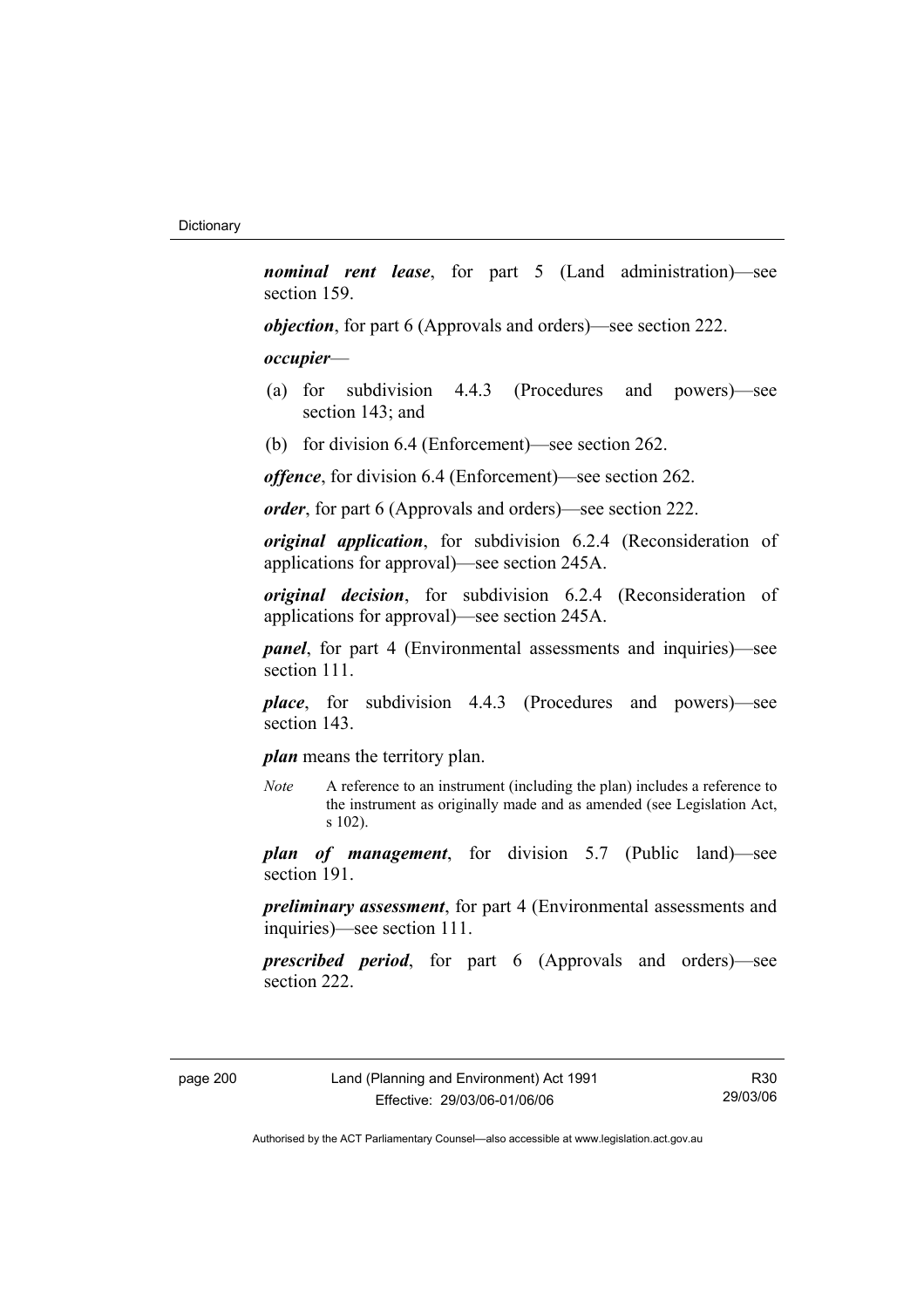*prohibited groundwork*, for part 6 (Approvals and orders)—see section 222.

*prohibition notice*, for part 6 (Approvals and orders)—see section 260 (1).

*proponent*, for part 4 (Environmental assessments and inquiries) see section 111.

*protected tree*, for part 6 (Approvals and orders)—see section 222.

*protection zone*, for a protected tree, for part 6 (Approvals and orders)—see section 222.

*provision*, of a lease, for part 5 (Land administration)—see section 159.

*public car park*, for part 5 (Land administration)—see section 159.

*public environment report*, for part 4 (Environmental assessments and inquiries)—see section 111.

*public land* means land identified by the plan as public land.

*rectification work*, for subdivision 6.3.2 (Rectification work)—see section 259.

*registered lease*, for part 5 (Land administration)—see section 159.

*registered proprietor*, for part 5 (Land administration)—see section 159.

*registered tree*, for part 6 (Approvals and orders)—see section 222.

*regulated tree*, for part 6 (Approvals and orders)—see section 222.

*relevant authority*, for part 6 (Approvals and orders)—see section 222.

*relevant Minister*, for part 4 (Environmental assessments and inquiries)—see section 111.

*rental lease*, for part 5 (Land administration)—see section 159.

R30 29/03/06 page 201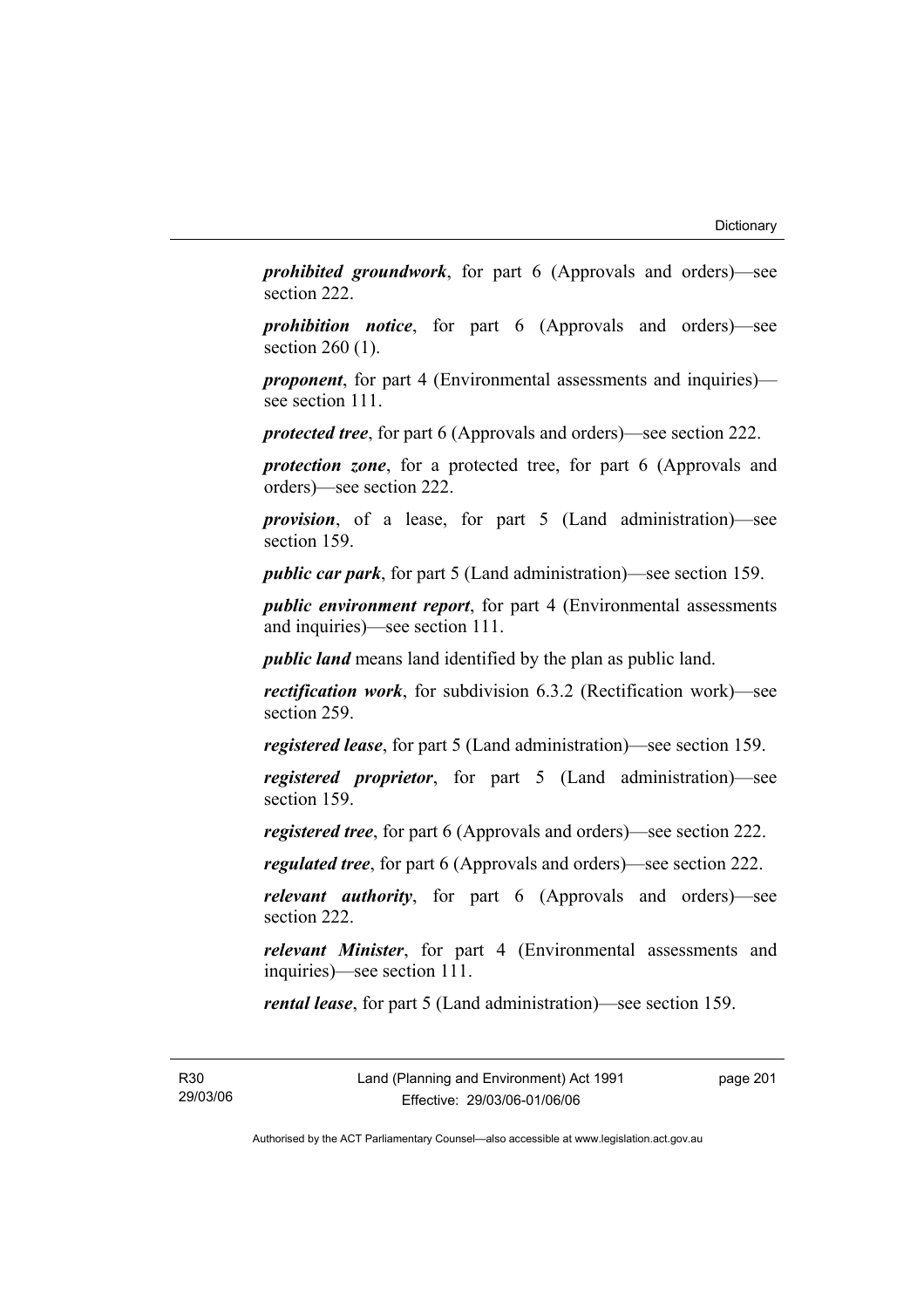*residential lease*, for part 5 (Land administration)—see section 159.

*rural lease*, for part 5 (Land administration)—see section 159.

*short lease*, for division 5.4 (Restrictions on rural leases)—see section 186B.

*special Pialligo lease*, for division 5.4 (Restrictions on rural leases)—see section 186B.

*structure*, for part 6 (Approvals and orders)—see section 222.

#### *subdivision—*

- (a) for part 5 (Land administration)—see section 159; and
- (b) for part 6 (Approvals and orders)—see section 222.

*sublease*, for part 5 (Land administration)—see section 159.

*sublessee*, for part 5 (Land administration)—see section 159.

#### *territory authority* means—

- (a) a body (whether or not incorporated) established by the Executive; or
- (b) the holder of a position established under an Act or by the Executive.

*variation*, of a lease—

- (a) for division 5.3 (Variation of leases)—see section 184; and
- (b) for part 6 (Approvals and orders)—see section 223.

*variation*, of the plan, for part 2 (Planning)—see section 5.

*variation*, of a plan of management, for division 5.7 (Public land) see section 191.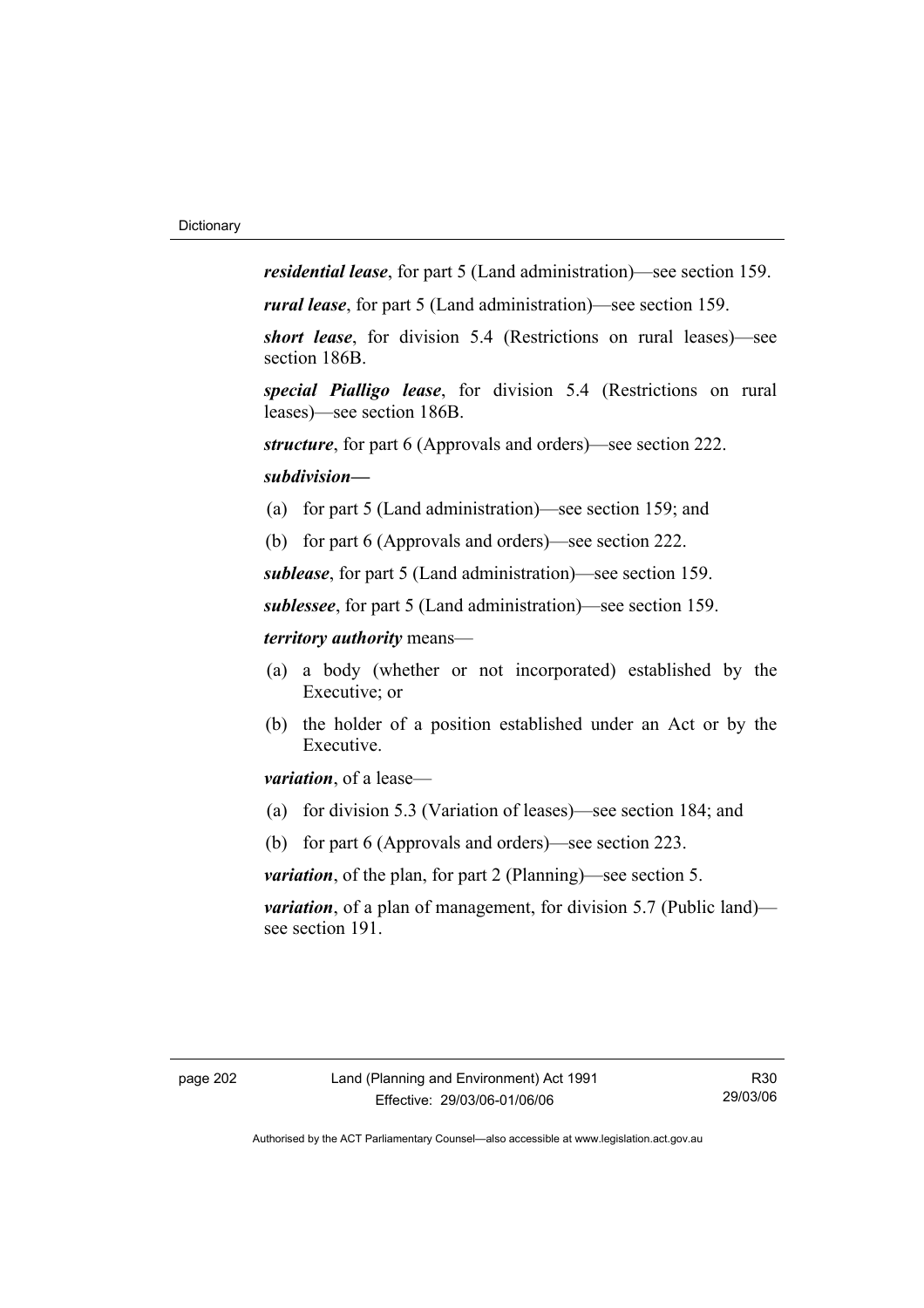## **Endnotes**

## **1 About the endnotes**

Amending and modifying laws are annotated in the legislation history and the amendment history. Current modifications are not included in the republished law but are set out in the endnotes.

Not all editorial amendments made under the *Legislation Act 2001*, part 11.3 are annotated in the amendment history. Full details of any amendments can be obtained from the Parliamentary Counsel's Office.

Uncommenced amending laws and expiries are listed in the legislation history and the amendment history. These details are underlined. Uncommenced provisions and amendments are not included in the republished law but are set out in the last endnote.

If all the provisions of the law have been renumbered, a table of renumbered provisions gives details of previous and current numbering.

The endnotes also include a table of earlier republications.

| $am = amended$                             | $ord = ordinance$                         |
|--------------------------------------------|-------------------------------------------|
| $amdt = amendment$                         | $orig = original$                         |
| $ch = chapter$                             | par = paragraph/subparagraph              |
| $def = definition$                         | pres = present                            |
| $dict = dictionary$                        | $prev = previous$                         |
| disallowed = disallowed by the Legislative | $(\text{prev})$ = previously              |
| Assembly                                   | $pt = part$                               |
| $div = division$                           | $r = rule/subrule$                        |
| $exp = expires/expired$                    | $remum = renumbered$                      |
| $Gaz = gazette$                            | reloc = relocated                         |
| $h dq =$ heading                           | $R[X]$ = Republication No                 |
| IA = Interpretation Act 1967               | $RI =$ reissue                            |
| ins = inserted/added                       | s = section/subsection                    |
| $LA =$ Legislation Act 2001                | $sch = schedule$                          |
| $LR =$ legislation register                | $sdiv = subdivision$                      |
| LRA = Legislation (Republication) Act 1996 | $sub =$ substituted                       |
| mod = modified/modification                | SL = Subordinate Law                      |
| $o = order$                                | underlining = whole or part not commenced |
| om = omitted/repealed                      | or to be expired                          |
|                                            |                                           |

## **2 Abbreviation key**

R30 29/03/06 Land (Planning and Environment) Act 1991 Effective: 29/03/06-01/06/06

page 203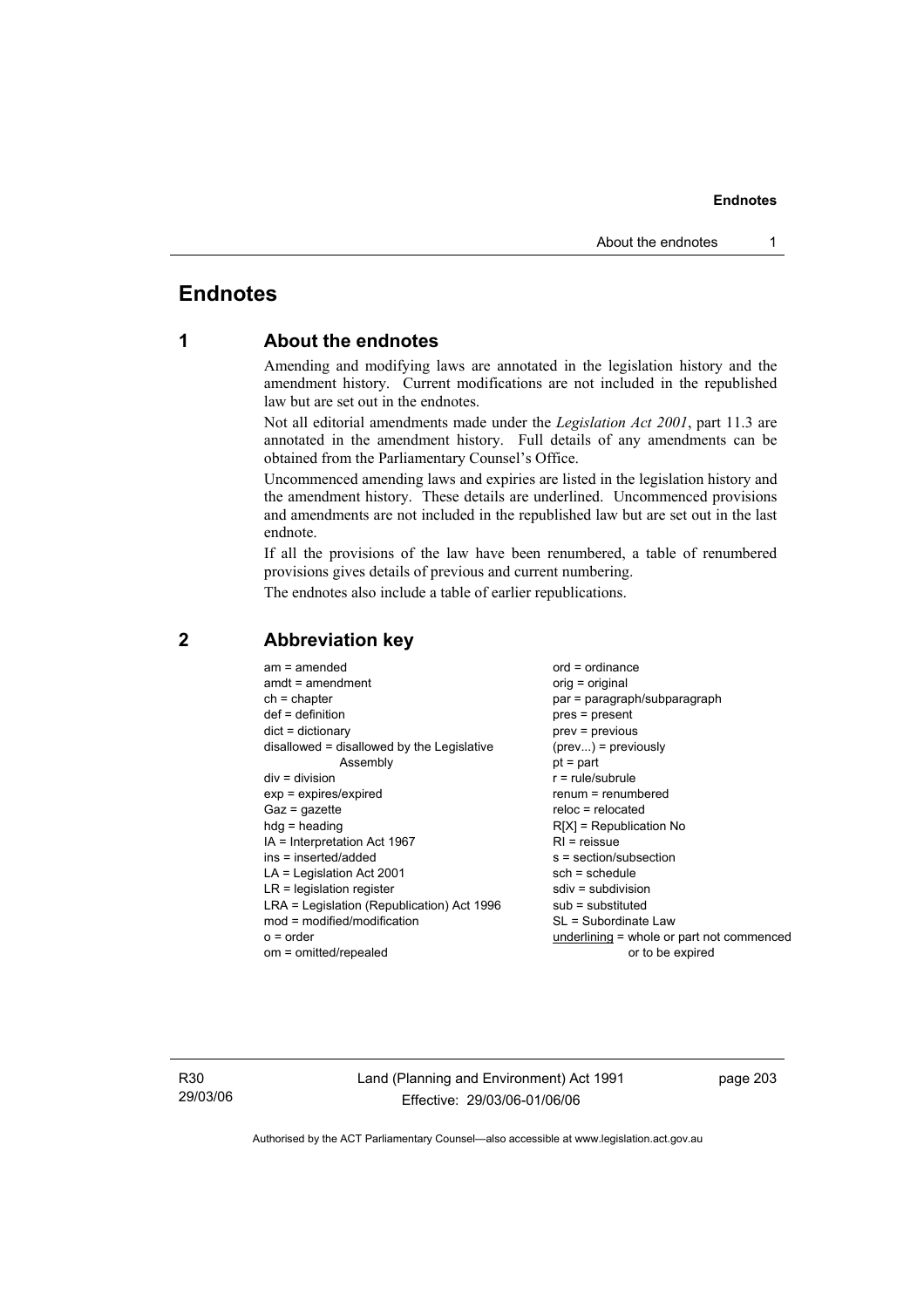| 3 | Legislation history |  |
|---|---------------------|--|
|---|---------------------|--|

## **3 Legislation history**

## **Land (Planning and Environment) Act 1991 No 100**  notified 15 January 1992 s 1, s 2 commenced 15 January 1992 remainder commenced 2 April 1992 as amended by **Land (Planning and Environment) (Amendment) Act 1992 No 32**  notified 3 July 1992 s 5 (1) taken to have commenced 2 April 1992 (s 5 (2)) remainder commenced 3 July 1992 **Land (Planning and Environment) (Amendment) Act 1993 No 11**  notified 1 March 1993 commenced 1 March 1993 **Acts Revision (Position of Crown) Act 1993 No 44 sch 2**  notified 27 August 1993 (Gaz 1993 No S165) sch 2 commenced 27 August 1993 (s 2) **Registrar-General (Consequential Provisions) Act 1993 No 64**  notified 6 September 1993 s 1, s 2 commenced 6 September 1993 remainder commenced 1 October 1993 (s 2 (2) and Gaz 1993 No S207) **Land (Planning and Environment) (Amendment) Act (No 2) 1993 No 75**  notified 2 November 1993 s 1, s 2 commenced 2 November 1993 remainder commenced 1 December 1993 (Gaz 1993 No S247)

**Land (Planning and Environment) (Amendment) Act (No 3) 1993 No 77** 

notified 2 November 1993 s 1, s 2 commenced 2 November 1993 remainder commenced 1 December 1993 (Gaz 1993 No S243)

R30 29/03/06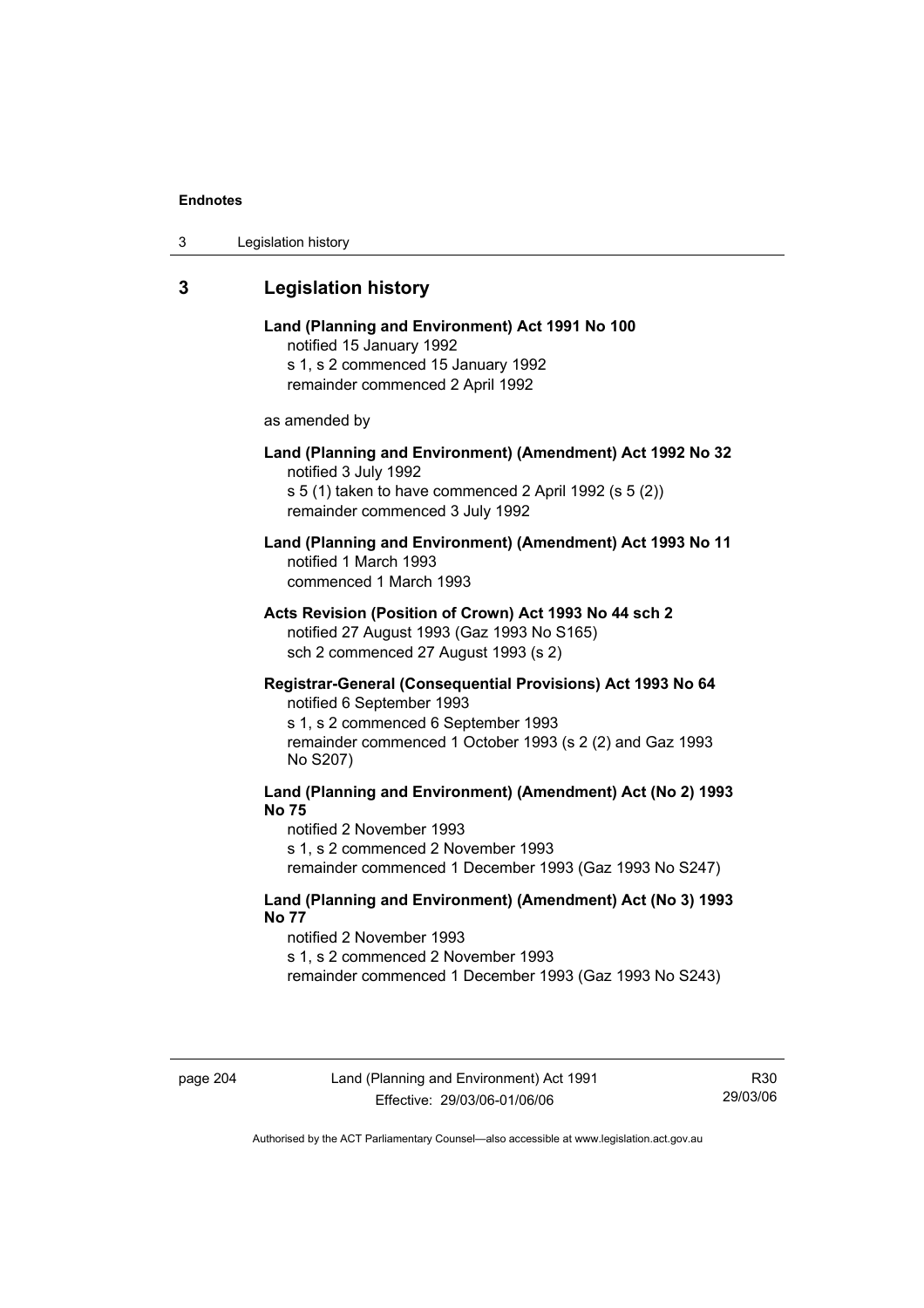|                                                                                                                                                                                                                 | Legislation history | 3 |
|-----------------------------------------------------------------------------------------------------------------------------------------------------------------------------------------------------------------|---------------------|---|
| Real Property (Consequential Provisions) Act 1993 No 90<br>notified 17 December 1993<br>s 1, s 2 commenced 17 December 1993<br>remainder commenced 1 January 1994 (s 2 (2) and Gaz 1993<br>No S270)             |                     |   |
| <b>Statute Law Revision Act 1994 No 26</b><br>notified 31 May 1994<br>commenced 31 May 1994                                                                                                                     |                     |   |
| <b>Public Sector Management (Consequential and Transitional</b><br>Provisions) Act 1994 No 38<br>notified 30 June 1994<br>s 1, s 2 commenced 30 June 1994<br>remainder commenced 1 July 1994 (Gaz 1994 No S142) |                     |   |
| Administrative Appeals (Consequential Amendments) Act 1994 No 60<br>notified 11 October 1994<br>s 1, s 2 commenced 11 October 1994<br>remainder commenced 14 November 1994 (s 2 (2) and Gaz 1994<br>No S250)    |                     |   |
| Statute Law Revision (Penalties) Act 1994 No 81<br>notified 29 November 1994<br>s 1, s 2 commenced 29 November 1994<br>remainder commenced 29 November 1994 (Gaz 1994 No S269)                                  |                     |   |
| <b>Statutory Offices (Miscellaneous Provisions) Act 1994 No 97</b><br>notified 15 December 1994<br>s 1, s 2 commenced 15 December 1994<br>remainder commenced 15 December 1994 (Gaz 1994 No S293)               |                     |   |
| Land (Planning and Environment) (Amendment) Act 1995 No 20<br>notified 5 September 1995<br>commenced 5 September 1995                                                                                           |                     |   |
| Land (Planning and Environment) (Amendment) Act (No 2) 1995<br><b>No 21</b><br>notified 5 September 1995<br>ss 1-3 commenced 5 September 1995<br>remainder commenced 1 January 1996 (Gaz 1995 No S316)          |                     |   |

R30 29/03/06 Land (Planning and Environment) Act 1991 Effective: 29/03/06-01/06/06

page 205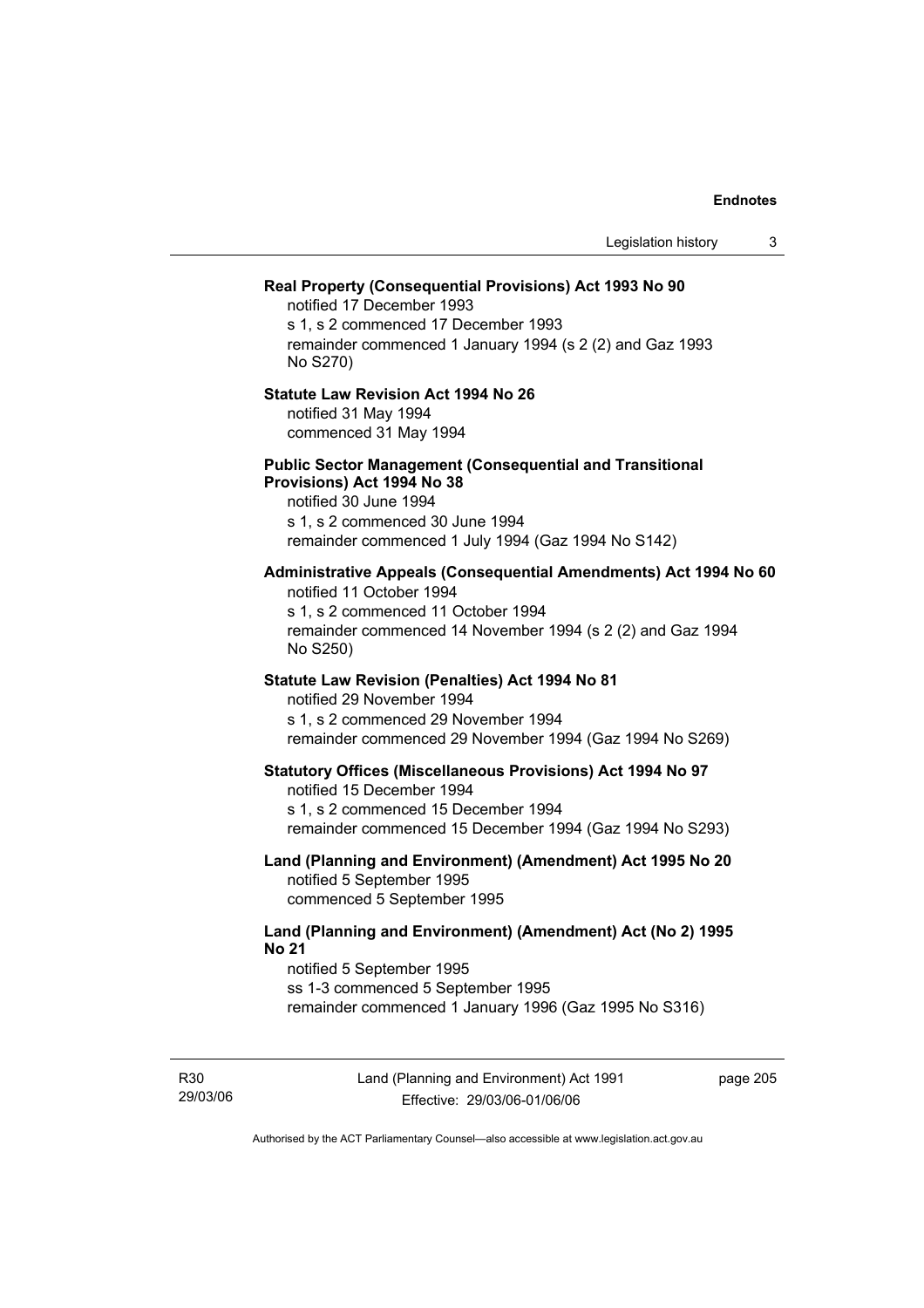| 3 | Legislation history |  |
|---|---------------------|--|
|---|---------------------|--|

## **Annual Reports (Government Agencies) (Consequential Provisions) Act 1995 No 25**

notified 5 September 1995 commenced 5 September 1995

#### **Land Titles (Consequential Amendments) Act 1995 No 54**

notified 20 December 1995 commenced 20 June 1996 (s 2)

### **Remuneration Tribunal (Consequential and Transitional Provisions) Act 1995 No 56**

notified 20 December 1995 commenced 21 December 1995 (s 2 and Gaz 1995 No S315)

### **Gungahlin Development Authority (Consequential Provisions) Act 1996 No 39**

notified 10 July 1996 commenced 19 August 1996 (s 2 and Gaz 1996 No S212)

#### **Land (Planning and Environment) (Amendment) Act 1996 No 62**  notified 3 December 1996 commenced 3 December 1996

#### **Land (Planning and Environment) (Amendment) Act (No 2) 1996 No 71**

notified 20 December 1996 ss 1-3 commenced 20 December 1996 remainder commenced 1 January 1997 (Gaz 1996 No S352)

### **Motor Traffic (Amendment) Act (No 3) 1996 No 83**

notified 20 December 1996 ss 1-3 commenced 20 December 1996 remainder commenced 1 January 1997 (Gaz 1996 No S353)

## **Land (Planning and Environment) (Amendment) Act (No 3) 1996 No 85**

notified 24 December 1996 s 1, s 2 commenced 24 December 1996 remainder commenced 24 June 1997

page 206 Land (Planning and Environment) Act 1991 Effective: 29/03/06-01/06/06

R30 29/03/06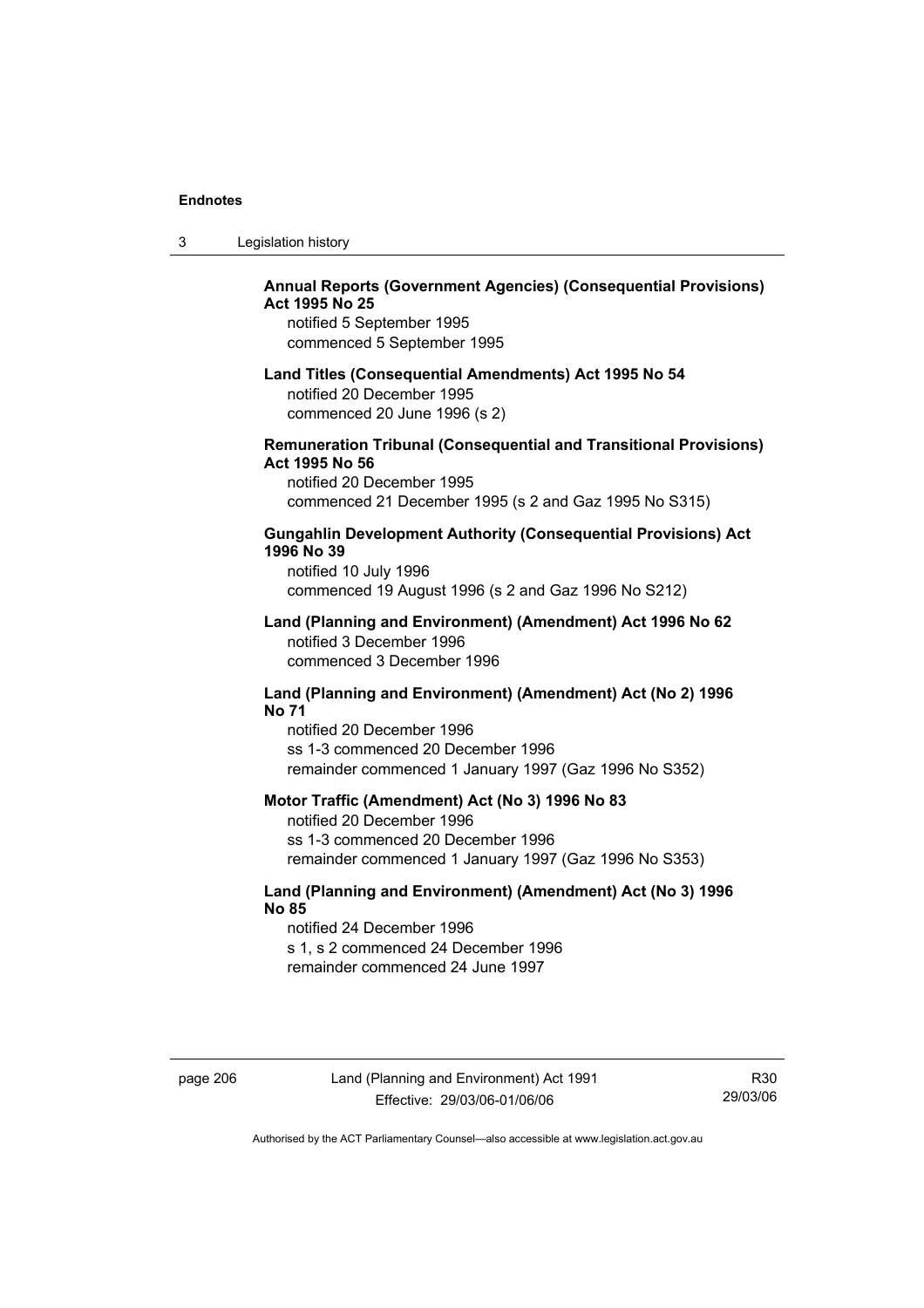## **Land (Planning and Environment) (Amendment) Act 1997 No 7**

notified 22 April 1997 ss 1-3 commenced 22 April 1997 remainder commenced 24 June 1997 (s 2 (2))

## **Remuneration Tribunal (Consequential Amendments) Act 1997 No 41 (as am by Act 2002 No 49 amdt 3.222)**

notified 19 September 1997 commenced 24 September 1997 (s 2 as am by Act 2002 No 49 amdt 3.222)

## **Environment Protection (Consequential Provisions) Act 1997 No 93**

notified 1 December 1997 s 1, s 2 commenced 1 December 1997 remainder commenced 1 June 1998

## **Land (Planning and Environment) (Amendment) Act (No 2) 1997 No 116**

notified 24 December 1997 commenced 24 December 1997

#### **Statute Law Revision (Penalties) Act 1998 No 54**

notified 27 November 1998 s 1, s 2 commenced 27 November 1998 remainder commenced 9 December 1998 (Gaz 1998 No 49)

## **Water Resources Act 1998 No 63 s 83**

notified 11 December 1998 (Gaz 1998 No S209) s 83 commenced 11 December 1998

## **Land (Planning and Environment) (Amendment) Act 1998 No 65**  notified 23 December 1998

commenced 23 December 1998

## **Land (Planning and Environment) (Amendment) Act 1999 No 40**  notified 16 July 1999 commenced 16 July 1999

## **Land Planning and Environment Amendment Act (No 2) 1999 No 73**  notified 15 December 1999 commenced 15 December 1999

R30 29/03/06 page 207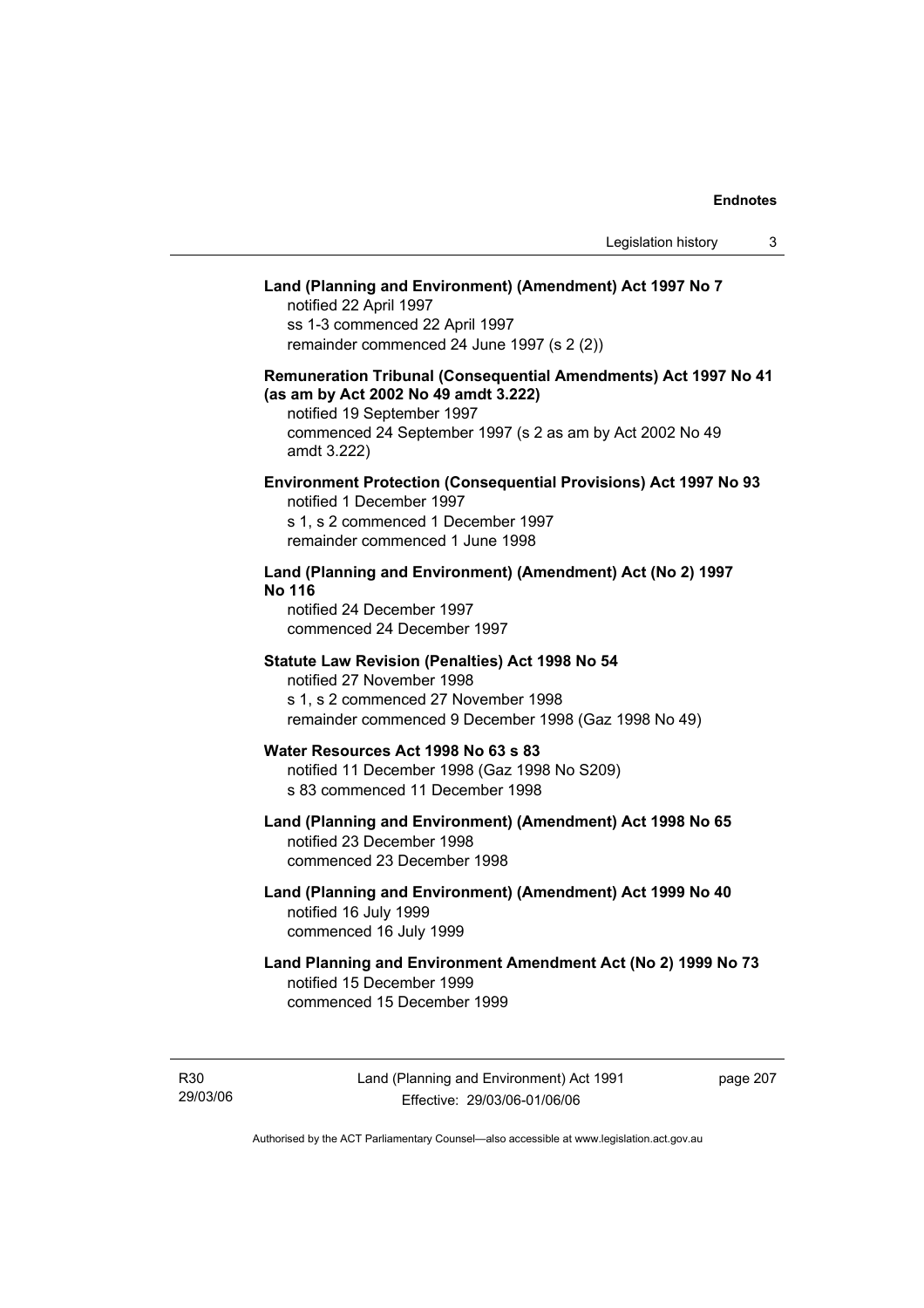$3<sub>1</sub>$ 

R30 29/03/06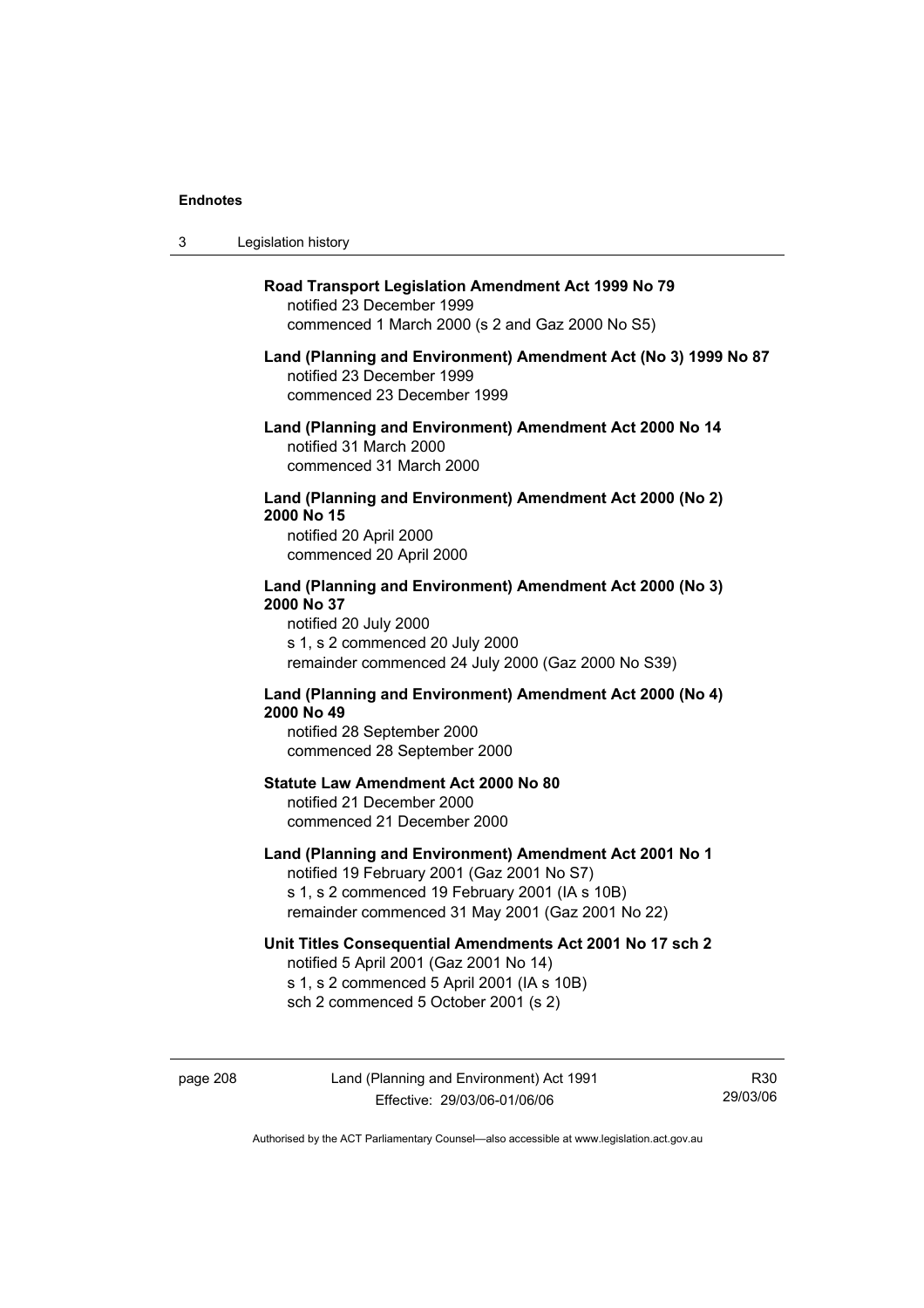#### **Tree Protection (Interim Scheme) Act 2001 No 20 s 54**

notified 3 April 2001 (Gaz 2001 No S16)

s 1, s 2 commenced 3 April 2001 (IA s 10B)

s 54 taken to have commenced 29 March 2001 (s 2)

#### **Land (Planning and Environment) Amendment Act 2001 (No 2) 2001 No 32**

notified 21 June 2001 (Gaz 2001 No S33) taken to have commenced 15 June 2001 (s 2)

#### **Legislation (Consequential Amendments) Act 2001 No 44 pt 207**

notified 26 July 2001 (Gaz 2001 No 30) s 1, s 2 commenced 26 July 2001 (IA s 10B) pt 207 commenced 12 September 2001 (s 2 and see Gaz 2001 No S65)

#### **Statute Law Amendment Act 2001 (No 2) 2001 No 56 pt 3.29**

notified 5 September 2001 (Gaz 2001 No S65) amdt 3.436 taken to have commenced 21 December 2000 (s 2 (2)) pt 3.29 remainder commenced 5 September 2001 (s 2 (1))

#### **Community Title Act 2001 No 58 s 101, s 102**

notified 10 September 2001 (Gaz 2001 No S66) s 1, s 2 commenced 10 September 2001 (IA s 10B) s 101, s 102 commenced 10 March 2002 (s 2 and LA s 79)

#### **Land (Planning and Environment) Amendment Act 2001 (No 3) 2001 No 73**

notified LR 12 September 2001 commenced 12 September 2001 (s 2)

## **Land (Planning and Environment) Amendment Act 2001 (No 4) 2001 No 80**

notified 10 September 2001 (Gaz 2001 No S66) s 1, s 2 commenced 10 September 2001 (IA s 10B) s 3, s 4 commenced 10 September 2001 (s 2 (1)) remainder commenced 12 September 2001 (s 2 (2))

## **Legislation Amendment Act 2002 No 11 pt 2.32**

notified LR 27 May 2002

s 1, s 2 commenced 27 May 2002 (LA s 75)

pt 2.32 commenced 28 May 2002 (s 2 (1))

R30 29/03/06 Land (Planning and Environment) Act 1991 Effective: 29/03/06-01/06/06

page 209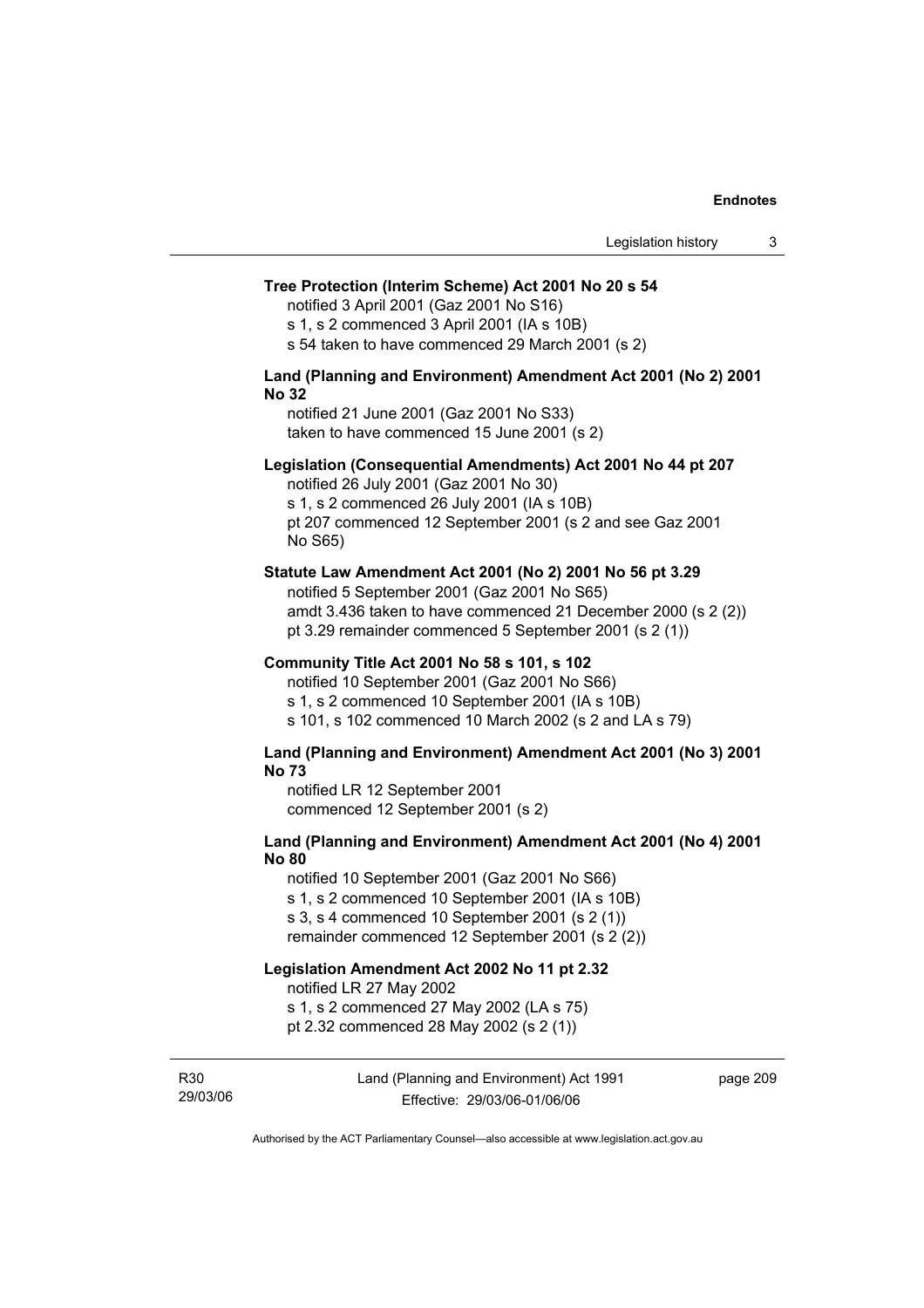| 3 | Legislation history |  |
|---|---------------------|--|
|---|---------------------|--|

## **Statute Law Amendment Act 2002 No 30 pt 3.38**

notified LR 16 September 2002 s 1, s 2 commenced 16 September 2002 (LA s 75) pt 3.38 commenced 17 September 2002 (s 2 (1))

#### **Land (Planning and Environment) Amendment Act 2002 No 37**

notified LR 10 October 2002

s 1, s 2 commenced 10 October 2002 (LA s 75 (1)) remainder commenced 11 October 2002 (s 2)

#### **Districts Act 2002 No 39 pt 1.4**

notified LR 10 October 2002

s 1, s 2 commenced 10 October 2002 (LA s 75 (1))

pt 1.4 commenced 11 October 2002 (s 2)

### **Statute Law Amendment Act 2002 (No 2) No 49 amdt 3.222**

notified LR 20 December 2002

s 1, s 2 taken to have commenced 7 October 1994 (LA s 75 (2)) amdt 3.222 commenced 24 September 1997 (s 2 (3))

*Note* This Act only amends the Remuneration Tribunal (Consequential Amendments) Act 1997 No 41.

#### **Planning and Land (Consequential Amendments) 2002 A2002-56 sch 1**

notified LR 20 December 2002 s 1, s 2 commenced 20 December 2002 (LA s 75 (1)) sch 1 commenced 1 July 2003 (s 2 and see Planning and Land Act 2002 A2002-55, s 2)

### **Cemeteries and Crematoria Act 2003 A2003-11 sch 1 pt 1.1**

notified LR 27 March 2003 s 1, s 2 commenced 27 March 2003 (LA s 75 (1)) sch 1 pt 1.1 commenced 27 September 2003 (s 2 and LA s 79)

## **Legislation (Gay, Lesbian and Transgender) Amendment Act 2003 A2003-14 sch 1 pt 1.20**

notified LR 27 March 2003 s 1, s 2 commenced 27 March 2003 (LA s 75 (1)) sch 1 pt 1.20 commenced 28 March 2003 (s 2)

R30 29/03/06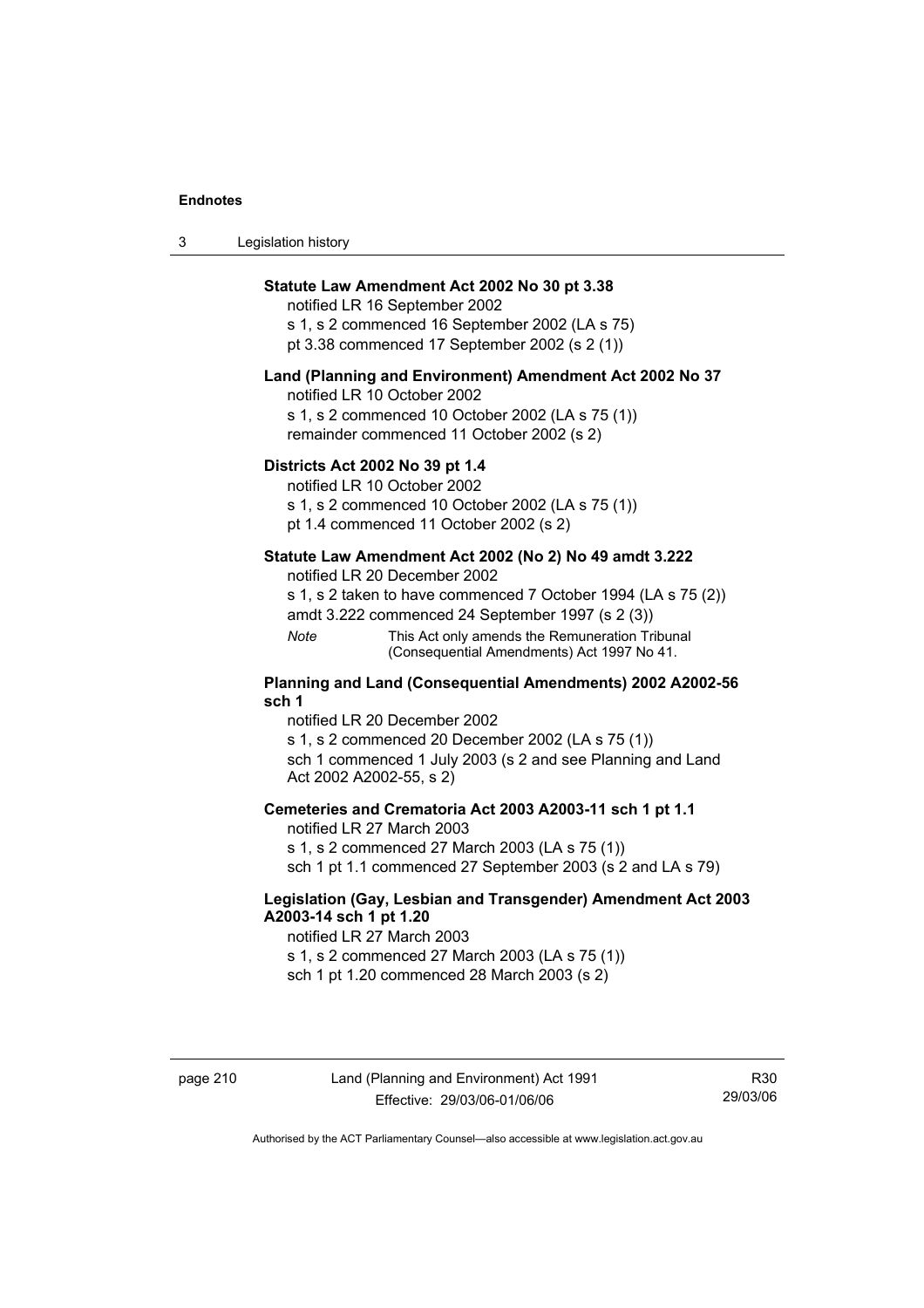## **Planning and Land Legislation Amendment Act 2003 A2003-30 sch 1 pt 1.1**

notified LR 30 June 2003

s 1, s 2 commenced 30 June 2003 (LA s 75 (1))

sch 1 pt 1.1 commenced 1 July 2003 (s 2 and see Planning and Land Act 2002 A2002-55, s 2)

#### **Land (Planning and Environment) (Compliance) Amendment Act 2003 A2003-34 pt 2, sch 1 pt 1.2, sch 2**

notified LR 7 July 2003

s 1, s 2 commenced 7 July 2003 (LA s 75 (1))

pt 2, sch 1 pt 1.2, sch 2 commenced 1 September 2003 (s 2 and CN2003-8)

## **Sexuality Discrimination Legislation Amendment Act 2004 A2004-2 sch 1 pt 1.9**

notified LR 18 February 2004

s 1, s 2 commenced 18 February 2004 (LA s 75 (1))

sch 1 pt 1.9 commenced 22 March 2004 (s 2 and CN2004-4)

#### **Construction Occupations Legislation Amendment Act 2004 A2004-13 sch 2 pt 2.16**

notified LR 26 March 2004

s 1, s 2 commenced 26 March 2004 (LA s 75 (1)) sch 2 pt 2.16 commenced 1 September 2004 (s 2 and see Construction Occupations (Licensing) Act 2004 A2004-12, s 2 and CN2004-8)

## **Criminal Code (Theft, Fraud, Bribery and Related Offences) Amendment Act 2004 A2004-15 sch 1 pt 1.27, sch 2 pt 2.48**

notified LR 26 March 2004

s 1, s 2 commenced 26 March 2004 (LA s 75 (1)) sch 1 pt 1.27, sch 2 pt 2.48 commenced 9 April 2004 (s 2 (1))

## **Gungahlin Drive Extension Authorisation Act 2004 A2004-27 s 16, s 17**

notified LR 26 May 2004

s 1, s 2 commenced 26 May 2004 (LA s 75 (1)) s 16, s 17 commenced 27 May 2004 (s 2)

page 211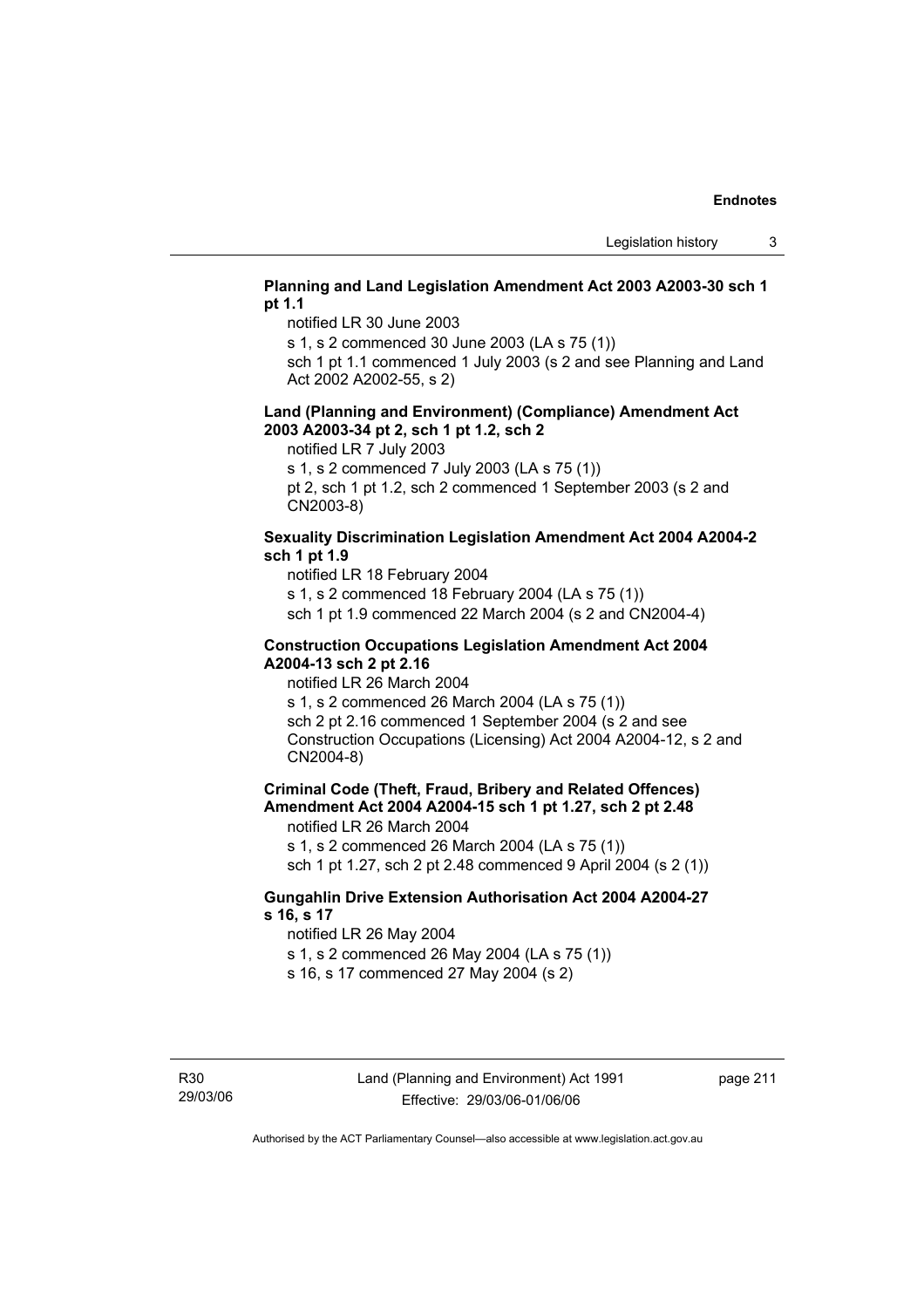| Legislation history<br>-3 |  |
|---------------------------|--|
|---------------------------|--|

#### **Statute Law Amendment Act 2004 A2004-42 sch 1 pt 1.3**

notified LR 11 August 2004 s 1, s 2 commenced 11 August 2004 (LA s 75 (1)) sch 1 pt 1.3 commenced 25 August 2004 (s 2 (1))

#### **Heritage Act 2004 A2004-57 sch 1 pt 1.5**

notified LR 9 September 2004 s 1, s 2 commenced 9 September 2004 (LA s 75 (1)) sch 1 pt 1.5 commenced 9 March 2005 (s 2 and LA s 79)

#### **Land (Planning and Environment) Amendment Act 2004 A2004-64**

notified LR 25 August 2004 s 1, s 2 commenced 25 August 2004 (LA s 75 (1)) remainder commenced 1 November 2004 (s 2 and CN2004-16)

#### **Statute Law Amendment Act 2005 A2005-20 sch 3 pt 3.31**

notified LR 12 May 2005 s 1, s 2 taken to have commenced 8 March 2005 (LA s 75 (2)) sch 3 pt 3.31 commenced 2 June 2005 (s 2 (1))

#### **Pest Plants and Animals Act 2005 A2005-21 sch 1 pt 1.1**

notified LR 12 May 2005 s 1, s 2 commenced 12 May 2005 (LA s 75 (1)) sch 1 pt 1.1 commenced 12 November 2005 (s 2 and LA s 79)

## **Unit Titles (Staged Development) Amendment Act 2005 A2005-37 sch 1 pt 1.1**

notified LR 26 August 2005 s 1, s 2 commenced 26 August 2005 (LA s 75 (1)) sch 1 pt 1.1 commenced 14 September 2005 (s 2 and CN2005-21)

#### **Land (Planning and Environment) Amendment Act 2005 A2005-49**

notified LR 6 September 2005 s 1, s 2 commenced 6 September 2005 (LA s 75 (1)) remainder commenced 7 September 2005 (s 2)

#### **Tree Protection Act 2005 A2005-51 sch 1 pt 1.3**

notified LR 29 September 2005 s 1, s 2 commenced 29 September 2005 (LA s 75 (1)) sch 1 pt 1.3 commenced 29 March 2006 (s 2 and LA s 79)

R30 29/03/06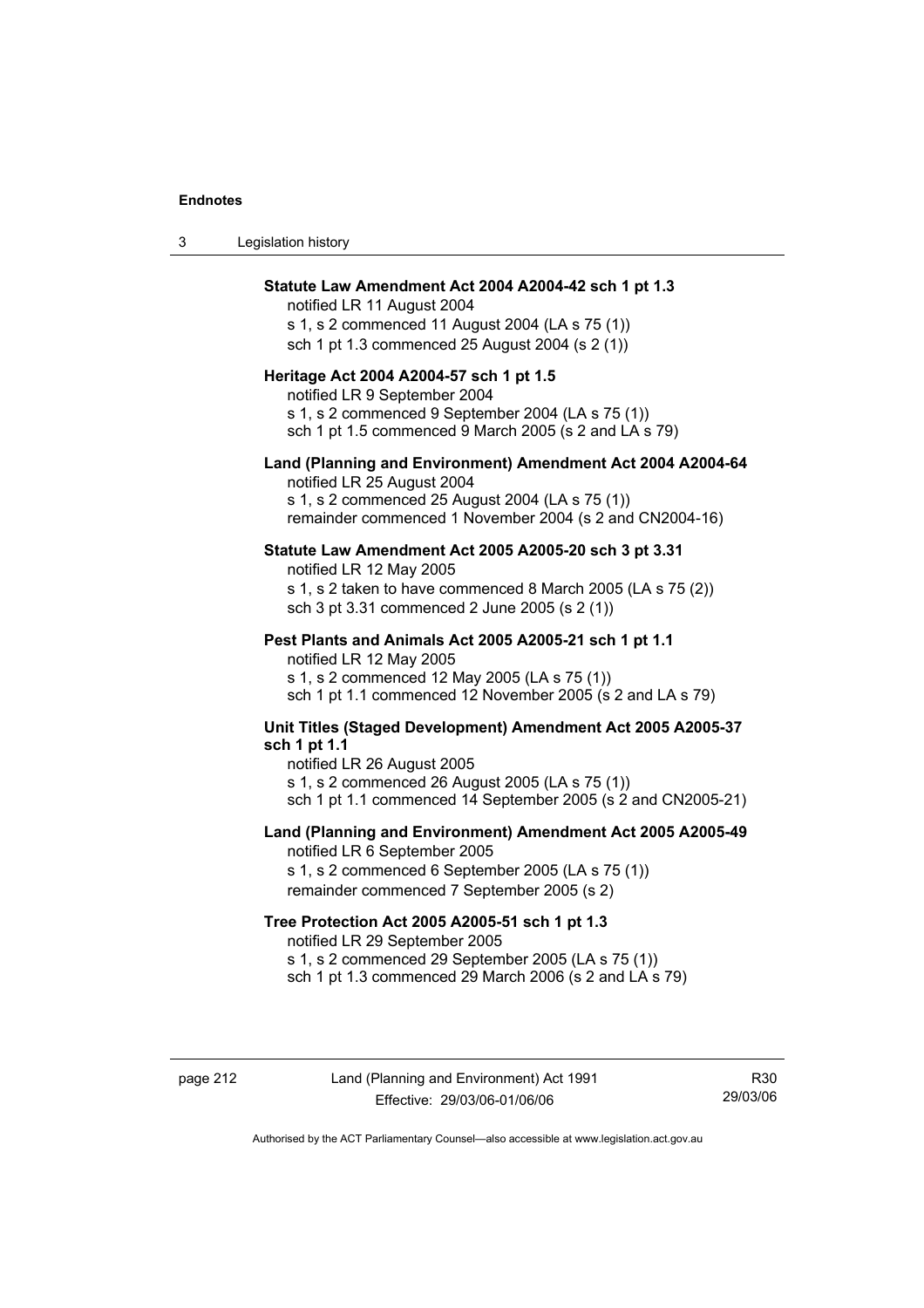## **Criminal Code (Administration of Justice Offences) Amendment Act 2005 A2005-53 sch 1 pt 1.17**

notified LR 26 October 2005

s 1, s 2 commenced 26 October 2005 (LA s 75 (1)) sch 1 pt 1.17 commenced 23 November 2005 (s 2)

## **Statute Law Amendment Act 2005 (No 2) A2005-62 sch 1 pt 1.2**

notified LR 21 December 2005

s 1, s 2 commenced 21 December 2005 (LA s 75 (1))

sch 1 pt 1.2 commenced 11 January 2006 (s 2 (1))

## **4 Amendment history**

| <b>Title</b><br>title         | am R23 LA                                                                             |
|-------------------------------|---------------------------------------------------------------------------------------|
| Name of Act<br>s <sub>1</sub> | sub 2002 No 30 amdt 3.404                                                             |
| <b>Dictionary</b>             |                                                                                       |
| s <sub>2</sub>                | om 2001 No 44 amdt 1.2333                                                             |
|                               | ins 2002 No 30 amdt 3.404                                                             |
| <b>Notes</b>                  |                                                                                       |
| s <sub>3</sub>                | om 1993 No 44                                                                         |
|                               | ins 2002 No 30 amdt 3.404                                                             |
|                               | <b>Offences against Act—application of Criminal Code etc</b>                          |
| s 4                           | om 2002 No 30 amdt 3.404                                                              |
|                               | def <i>appeals board</i> ins 1993 No 77 s 4                                           |
|                               | def commissioner ins 1996 No 85 s 4                                                   |
|                               | def conservator am 1994 No 97 sch                                                     |
|                               | def controlled activity am 1996 No 85 s 4                                             |
|                               | def determined fee om 2001 No 44 amdt 1.2334                                          |
|                               | def <i>Environment Minister</i> ins 1996 No 71 s 4                                    |
|                               | def Gungahlin central area ins 1996 No 39 s 8                                         |
|                               | def <i>land management agreement</i> ins 1999 No 73 s 4<br>sub 2001 No 44 amdt 1.2335 |
|                               | def <i>pest animal</i> ins 1997 No 7 s 4                                              |
|                               | def pest plant ins 1997 No 7 s 4                                                      |
|                               | def <i>plan</i> sub 2001 No 44 amdt 1.2335                                            |
|                               | def <i>public land</i> ins 1996 No 85 s 4                                             |
|                               | def <i>public street</i> ins 1996 No 85 s 4                                           |
|                               | om 1999 No 79 sch 3                                                                   |
|                               | def <i>registrar</i> ins 1993 No 77 s 4                                               |
|                               | def <i>public</i> works om 1993 No 75 s 4                                             |
|                               | pres s 4 ins A2003-34 amdt 2.1                                                        |
|                               |                                                                                       |

R30 29/03/06 Land (Planning and Environment) Act 1991 Effective: 29/03/06-01/06/06

page 213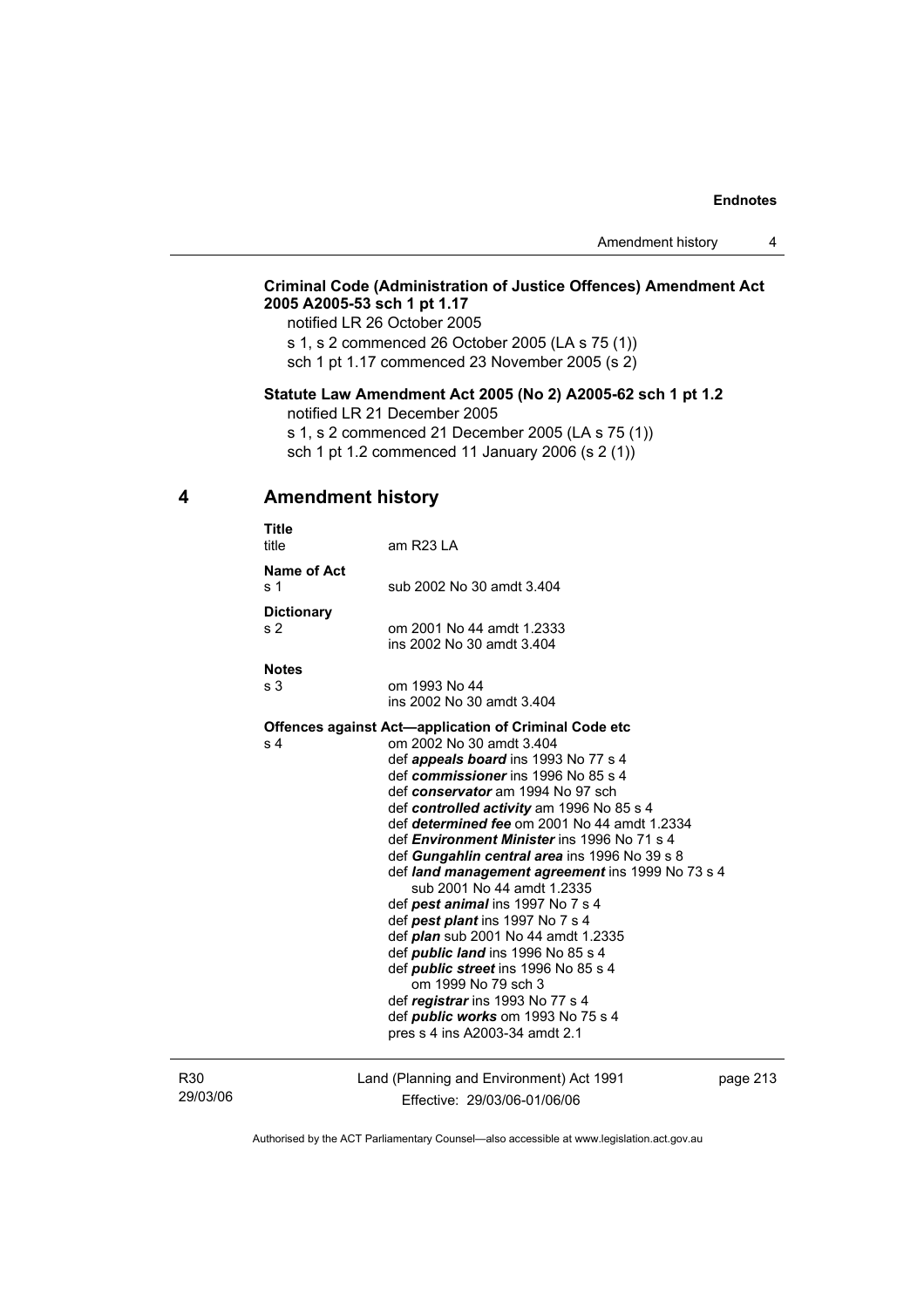4 Amendment history

```
Preliminary 
                  (prev pt 2 div 1 hdg) renum R6 LA
Definitions for pt 2 
s 5 am 1996 Nos 71 and 85 
                   def background papers am A2002-56 amdts 1.1-1.3, 
                   amdt 1.24; A2004-57 amdts 1.8-1.11; pars renum R23 LA 
                   (see A2004-57 amdt 1.12) 
                   def Commonwealth Planning Act om 2002 No 30 
                   amdt 3.405 
                   def consultation notice ins 2002 No 30 amdt 3.406 
                   def draft plan variation sub 2002 No 30 amdt 3.407, 
                   A2002-56 amdt 1.4 
                   def national authority om 2002 No 30 amdt 3.408 
                   def national capital plan sub 2002 No 30 amdt 3.409 
Stages and parts of the plan 
s 6 om 2002 No 30 amdt 3.410 
Territory plan—object and effect 
div 2.2 hdg (prev pt 2 div 2 hdg) renum R6 LA 
Object of Territory plan 
s 7 hdg sub A2004-57 amdt 1.13 
s 7 am 1996 No 85; 2002 No 30 amdt 3.411; A2004-57 amdt 1.14; 
                   pars renum R23 LA (see A2004-57 amdt 1.15) 
Effect of plan 
s 8 am 1993 No 77; 1996 No 85 
Effect of draft plan variation 
s 9 am 1996 No 85; 2000 No 37 s 4; 2001 No 44 amdt 1.2336; 
                   R6 LA (see 2001 No 44 amdt 1.2337); 2002 No 30 
                   amdt 3.412, amdt 3.413; ss renum R9 LA (see 2002 No 30 
                   amdt 3.414); A2002-56 amdt 1.5, amdt 1.6; pars renum R15 
                   LA; A2004-57 amdt 1.16; ss renum R23 LA (see A2004-57 
                   amdt 1.17) 
Effect of interim heritage places register 
s 10 am A2002-56 amdt 1.23, amdt 1.24 
                   om A2004-57 amdt 1.18 
Draft heritage places register and variations—lack of effect 
s 11 om A2004-57 amdt 1.18 
Territory plan—continuation and variation<br>div 2.3 hdg (prev pt 2 div 3 hdg) renu
                  (prev pt 2 div 3 hdg) renum R6 LA
Territory plan 
sdiv 2.3.1 hdg (prev pt 2 div 3 sdiv A hdg) renum R6 LA
```
page 214 Land (Planning and Environment) Act 1991 Effective: 29/03/06-01/06/06

R30 29/03/06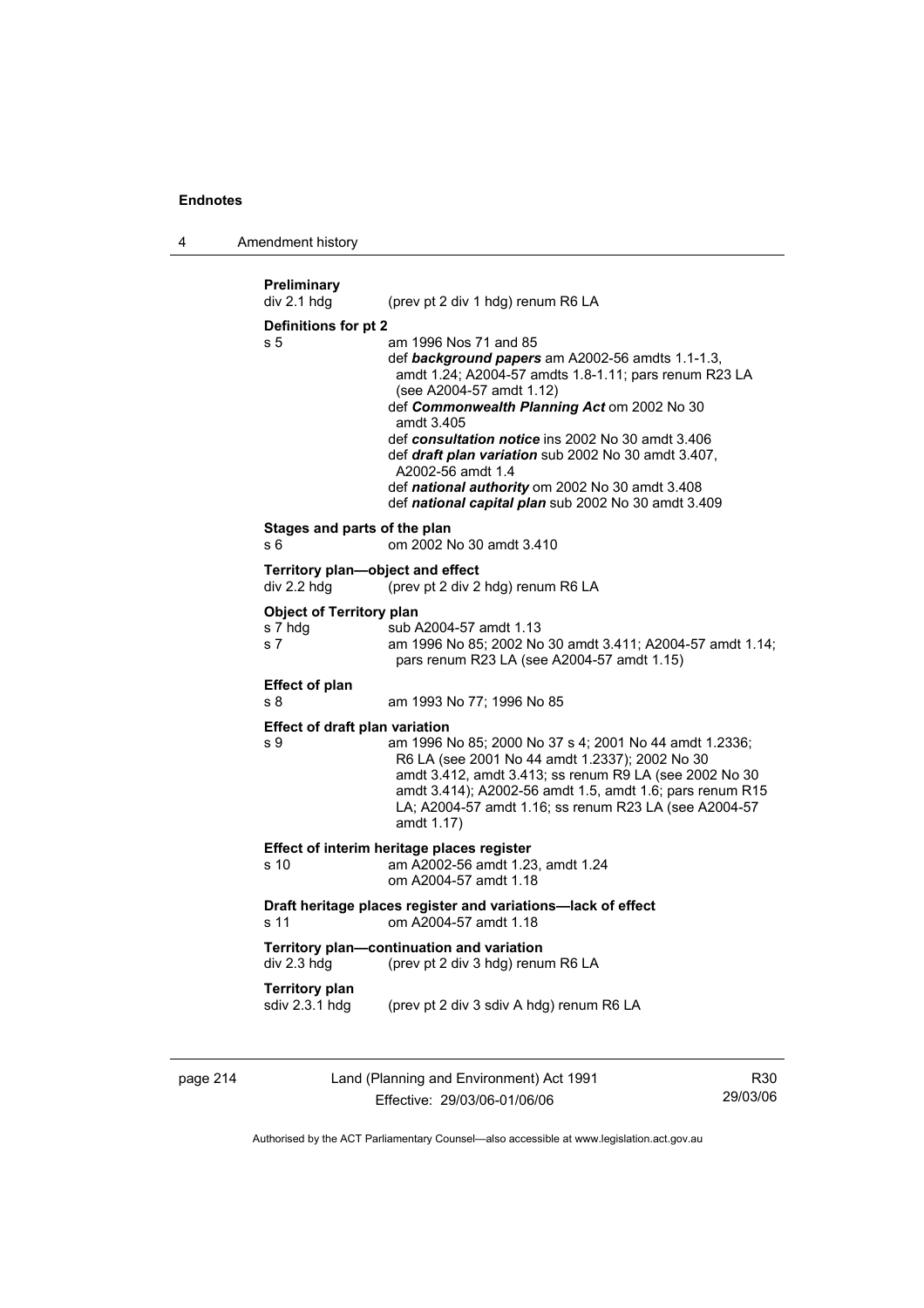| sdiv 2.3.2 hdg | (prev pt 2 div 3 sdiv B hdg) renum R6 LA                                                                                                                                                                     |
|----------------|--------------------------------------------------------------------------------------------------------------------------------------------------------------------------------------------------------------|
| s 15           | Preparation of plan variations<br>am 1996 No 85<br>sub A2002-56 amdt 1.7                                                                                                                                     |
| s 16           | <b>Consultation with conservator</b><br>sub 1996 No 85<br>am A2002-56 amdt 1.24                                                                                                                              |
| s 17           | <b>Consultation with heritage council</b><br>am 2001 No 44 amdt 1.2338, amdt 1.2339; 2002 No 30<br>amdt 3.415, amdt 3.508; A2002-56 amdt 1.24<br>sub A2004-57 amdt 1.19                                      |
| s 18           | <b>Environmental reports and inquiries</b><br>am 2002 No 30 amdt 3.416; A2002-56 amdt 1.24                                                                                                                   |
| s 19           | <b>Public consultation-notification</b><br>am 1993 No 75; 1996 No 85; 2000 No 37 s 5<br>sub 2001 No 44 amdt 1.2340<br>am 2002 No 30 amdt 3.417; A2002-56 amdt 1.8, amdt 1.23,<br>amdt 1.24                   |
| s 19A          | Public consultation-notice of interim effect etc<br>ins 2001 No 44 amdt 1.2340<br>am 2002 No 30 amdt 3.418; A2004-57 amdt 1.20                                                                               |
| s 19B          | Public consultation-availability of draft plan variation etc<br>ins 2001 No 44 amdt 1.2340<br>am 2002 No 30 amdt 3.419; A2002-56 amdt 1.9, amdt 1.10,<br>amdt 1.24; ss renum R12 LA (see A2002-56 amdt 1.11) |
| s 19C          | Draft plan variations that do not affect rights<br>ins 2001 No 44 amdt 1.2340<br>sub A2002-56 amdt 1.12                                                                                                      |
| s 20           | Consultation with national capital authority<br>am 2002 No 30 amdt 3.420<br>sub A2002-56 amdt 1.12                                                                                                           |
| s 21           | <b>Public inspection of comments</b><br>am 1996 No 85; 2002 No 30 amdt 3.421<br>sub A2002-56 amdt 1.13                                                                                                       |
| s 22           | Revision, deferral or withdrawal of draft plan variations<br>am 1996 No 85; 2001 No 44 amdts 1.2341-1.2345; R6 LA<br>(see 2001 No 44 amdt 1.2346); 2002 No 30 amdt 3.422;<br>A2002-56 amdt 1.23, amdt 1.24   |

R30 29/03/06 Land (Planning and Environment) Act 1991 Effective: 29/03/06-01/06/06

page 215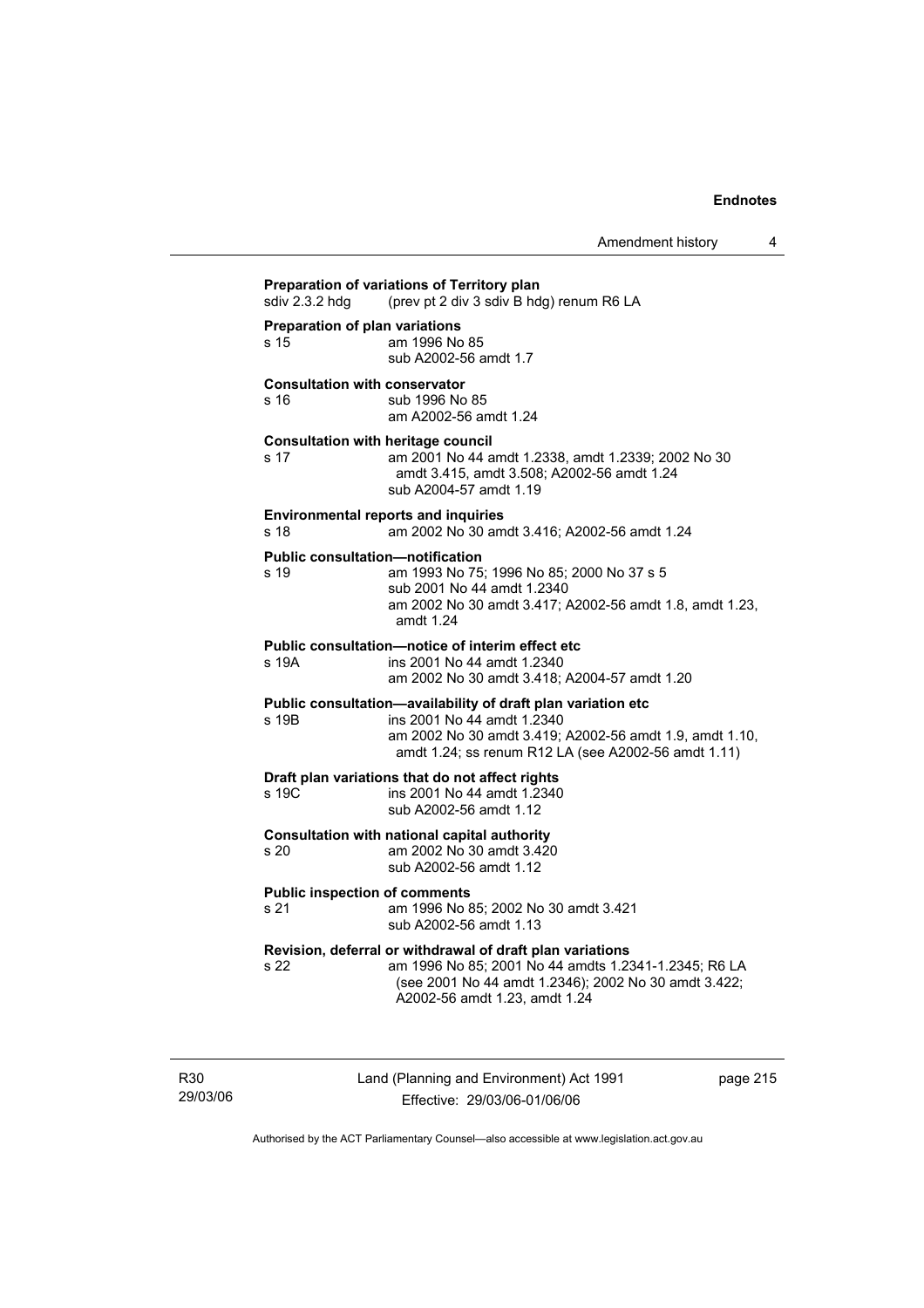| 4        | Amendment history                                                                                                                 |                                                                                                                                                                                                                                                                                               |     |
|----------|-----------------------------------------------------------------------------------------------------------------------------------|-----------------------------------------------------------------------------------------------------------------------------------------------------------------------------------------------------------------------------------------------------------------------------------------------|-----|
|          | <b>Executive approval and consideration by Legislative Assembly</b><br>sdiv 2.3.3 hdg<br>(prev pt 2 div 3 sdiv C hdg) renum R6 LA |                                                                                                                                                                                                                                                                                               |     |
|          | s 24                                                                                                                              | Submission of draft plan variation to Executive<br>am 1996 No 85; 2001 No 44 amdt 1.2347; 2002 No 30<br>amdt 3.422, amdt 3.423; A2002-56 amdt 1.23, amdt 1.24;<br>A2003-30 amdt 1.1; ss renum R12 LA (see A2003-30<br>amdt 1.2); A2004-57 amdt 1.21                                           |     |
|          | s 25                                                                                                                              | <b>Consideration by Legislative Assembly committee</b><br>am A2002-56 amdt 1.23                                                                                                                                                                                                               |     |
|          | <b>Minister's powers</b><br>$s$ 26 hdg<br>s 26                                                                                    | sub A2002-56 amdt 1.14<br>am 1996 No 85; 2001 No 44 amdts 1.2348-1.2350; 2002<br>No 30 amdt 3.424; A2002-56 amdts 1.15-1.17, amdt 1.23,<br>amdt 1.24                                                                                                                                          |     |
|          | s 27                                                                                                                              | Return of draft plan variation to authority<br>sub 2002 No 30 amdt 3.425<br>am A2002-56 amdt 1.18, amdt 1.19, amdt 1.23                                                                                                                                                                       |     |
|          | s 28                                                                                                                              | Notice of revival of deferred draft plan variation<br>am 2001 No 44 amdt 1.2351, amdt 1.2352; A2002-56<br>amdt 1.20, amdt 1.23, amdt 1.24                                                                                                                                                     |     |
|          | s <sub>29</sub>                                                                                                                   | <b>Consideration of plan variation by Legislative Assembly</b><br>am 1996 No 85; 2001 No 44 amdts 1.2353-1.2356,<br>amdt 1.2358; R6 LA (see 2001 No 44 amdt 1.2357); 2002<br>No 30 amdts 3.426-3.430; ss renum R9 LA (see 2002 No 30<br>amdt 3.431); A2002-56 amdt 1.20, amdt 1.21, amdt 1.23 |     |
|          | s 30                                                                                                                              | Rejection of plan variation by Legislative Assembly<br>om 2001 No 44 amdt 1.2359<br>ins 2001 No 44 amdt 1.2358<br>am A2002-56 amdt 1.21, amdt 1.24                                                                                                                                            |     |
|          | s 30A                                                                                                                             | Partial rejection of plan variation by Legislative Assembly<br>ins 2001 No 44 amdt 1.2358<br>am 2002 No 30 amdt 3.432                                                                                                                                                                         |     |
|          | s 30B                                                                                                                             | Partial rejection of plan variation-newspaper publication etc<br>ins 2001 No 44 amdt 1.2358<br>am A2002-56 amdt 1.21                                                                                                                                                                          |     |
|          | Plan variations-defined land<br>sdiv 2.3.4 hdg                                                                                    | (prev pt 2 div 3 sdiv D hdg) renum R6 LA                                                                                                                                                                                                                                                      |     |
|          | s 32                                                                                                                              | Plan variations in relation to defined land<br>am 1996 No 85; 2001 No 44 amdts 1.2360-1.2366; R6 LA<br>(see 2001 No 44 amdt 1.2367); am A2002-56 amdt 1.24                                                                                                                                    |     |
| page 216 |                                                                                                                                   | Land (Planning and Environment) Act 1991                                                                                                                                                                                                                                                      | R30 |

Authorised by the ACT Parliamentary Counsel—also accessible at www.legislation.act.gov.au

Effective: 29/03/06-01/06/06

29/03/06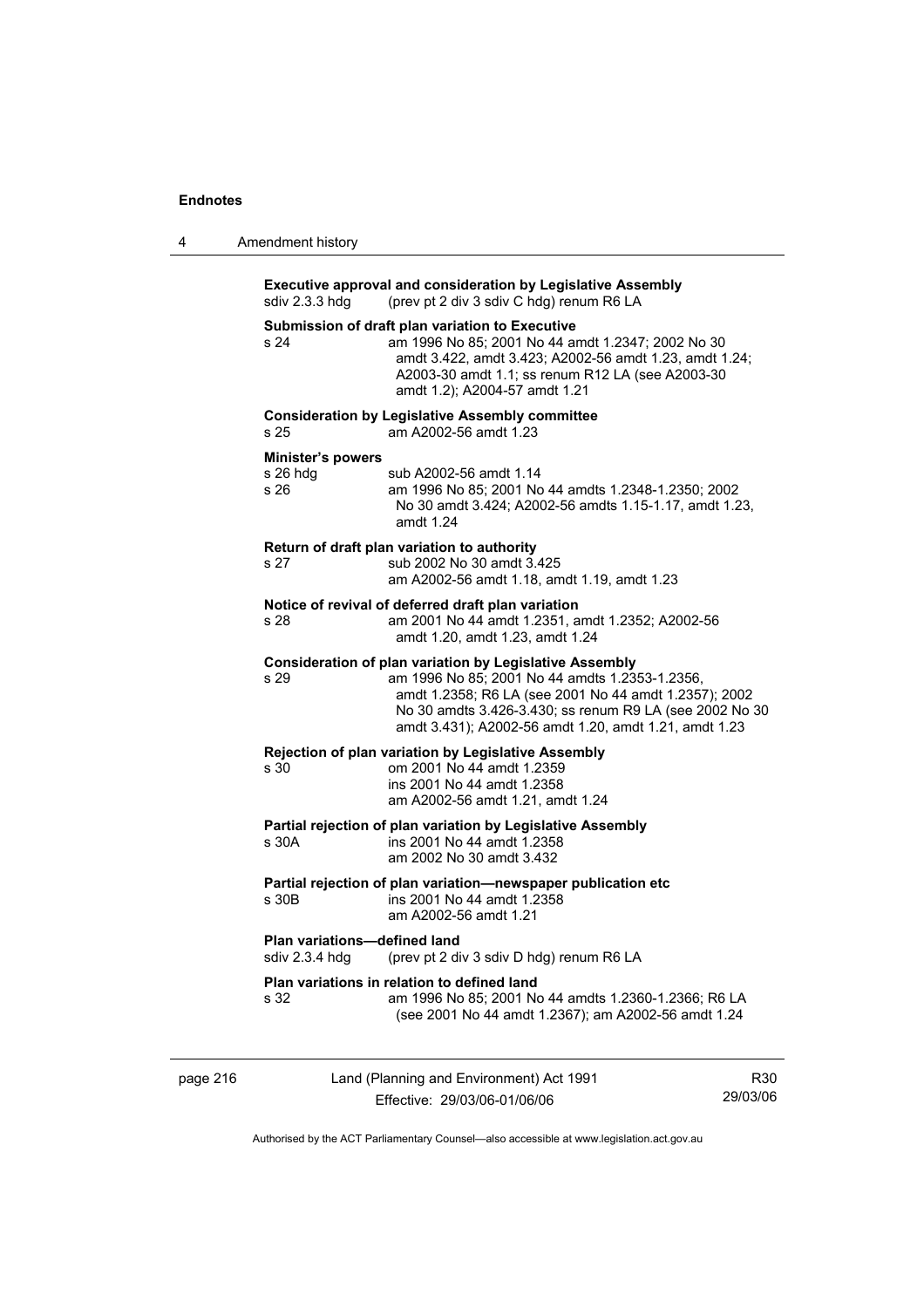| div 2.4 hdg                                              | <b>Australian Capital Territory Planning Authority</b><br>(prev pt 2 div 4 hdg) renum R6 LA<br>om A2002-56 amdt 1.22                     |
|----------------------------------------------------------|------------------------------------------------------------------------------------------------------------------------------------------|
| div 4 subdiv A hdg om 1996 No 85                         | Establishment, constitution, functions and powers                                                                                        |
| <b>Establishment of authority</b><br>s 33                | am 1996 No 85<br>sub 2002 No 30 amdt 3.433<br>om A2002-56 amdt 1.22                                                                      |
| <b>Constitution</b><br>s 34                              | om 1996 No 85                                                                                                                            |
| <b>Functions</b><br>s 36                                 | am 2002 No 30 amdt 3.434, amdt 3.435<br>om A2002-56 amdt 1.22                                                                            |
| <b>Executive policy directions</b><br>s 37               | am 1995 No 25; 1996 No 85; 2001 No 44 amdt 1.2368; R6 LA<br>(see 2001 No 44 amdt 1.2369); 2002 No 30 amdt 3.436<br>om A2002-56 amdt 1.22 |
| Power to enter into contracts<br>s 38                    | am 1994 No 38<br>sub 2002 No 30 amdt 3.437<br>om A2002-56 amdt 1.22                                                                      |
| <b>Annual report</b><br>s 39                             | om 1995 No 25                                                                                                                            |
| <b>Delegation</b>                                        |                                                                                                                                          |
| s 40                                                     | sub 2002 No 30 amdt 3.437<br>om A2002-56 amdt 1.22                                                                                       |
|                                                          |                                                                                                                                          |
|                                                          | am 2002 No 30 amdt 3.438<br>om A2002-56 amdt 1.22                                                                                        |
| Staff<br>s 41<br>s <sub>42</sub>                         | Effect of irregularity of appointment of chief planner<br>om 1996 No 85                                                                  |
| <b>Chief planner</b><br>div 4 subdiv B hdg om 1996 No 85 |                                                                                                                                          |
| Chief planner<br>s 43                                    | om 1996 No 85                                                                                                                            |

R30 29/03/06 Land (Planning and Environment) Act 1991 Effective: 29/03/06-01/06/06

page 217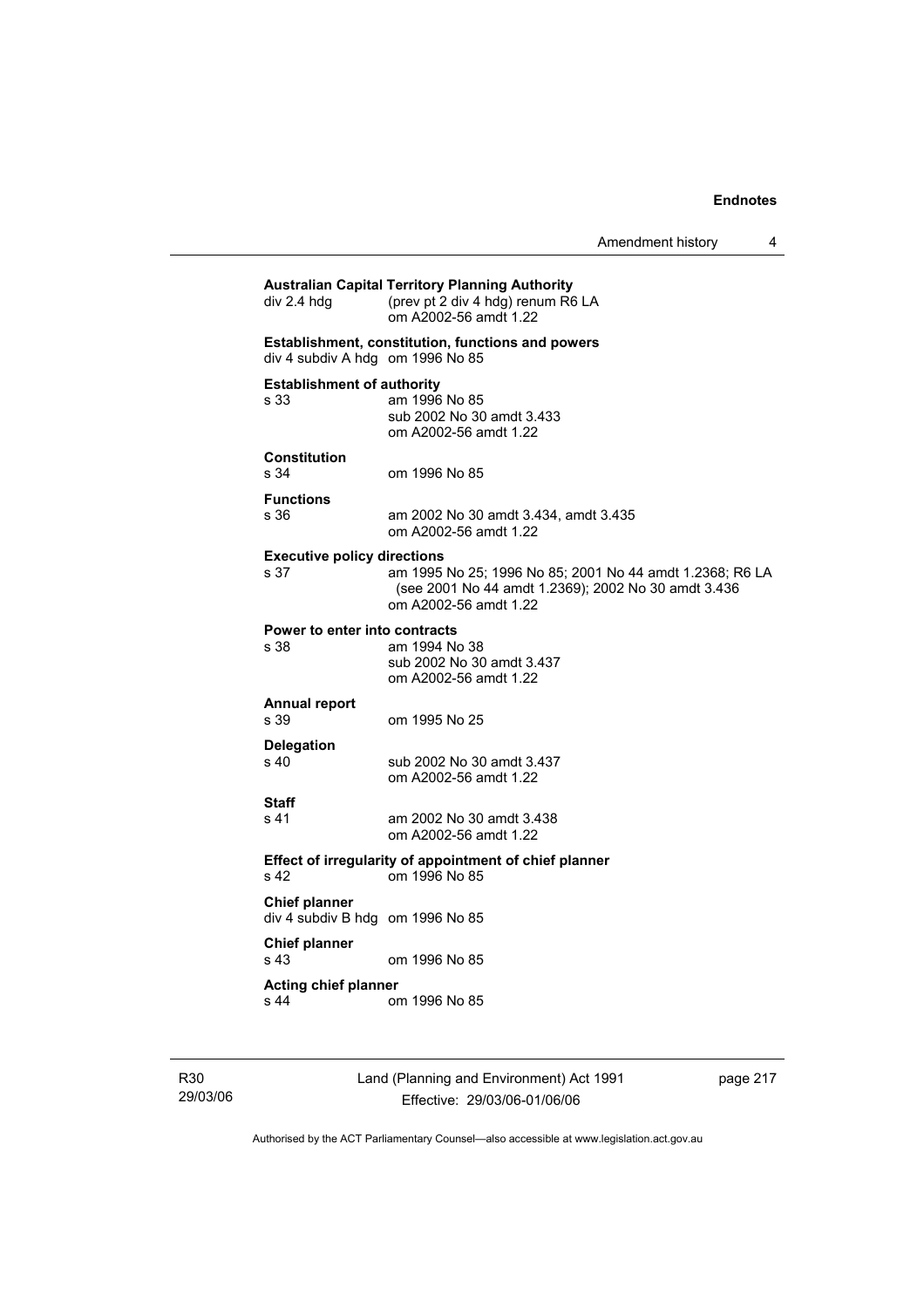4 Amendment history

page 218 Land (Planning and Environment) Act 1991 Effective: 29/03/06-01/06/06 **Remuneration and allowances**  am 1994 No 38 om 1995 No 56 **Leave of absence**  s 46 om 1996 No 85 **Disclosure of interests**  s 47 om 1996 No 85 **Other employment, remuneration, business etc**  s 48 om 1996 No 85 **Resignation**  om 1996 No 85 **Termination of appointment**  s 50 om 1996 No 85 **Miscellaneous**  div 2.5 hdg (prev pt 2 div 5 hdg) renum R6 LA **Heritage**  pt 3 hdg om A2004-57 amdt 1.22 **Preliminary**  div 3.1 hdg (prev pt 3 div 1 hdg) renum R6 LA om A2004-57 amdt 1.22 **Definitions for pt 3**  s 52 hdg sub 2002 No 30 amdt 3.439<br>s 52 am 2002 No 30 amdt 3.440, am 2002 No 30 amdt 3.440, amdt 3.442 om A2004-57 amdt 1.22 def *interim heritage places register* ins 2001 No 44 amdt 1.2370 am 2002 No 30 amdt 3.441 om A2004-57 amdt 1.22 def *interim variation* ins 2001 No 44 amdt 1.2371 om A2004-57 amdt 1.22 **Compliance with requirements for consultation or notification s 53** om 2001 No 44 amdt 1.2372 om 2001 No 44 amdt 1.2372 ins 2002 No 30 amdt 3.443 om A2004-57 amdt 1.22 **Heritages places register**  div 3.2 hdg (prev pt 3 div 2 hdg) renum R6 LA om A2004-57 amdt 1.22 **Content of heritage places register**  s 54 am 2002 No 30 amdt 3.444, amdt 3.445 om A2004-57 amdt 1.22

R30 29/03/06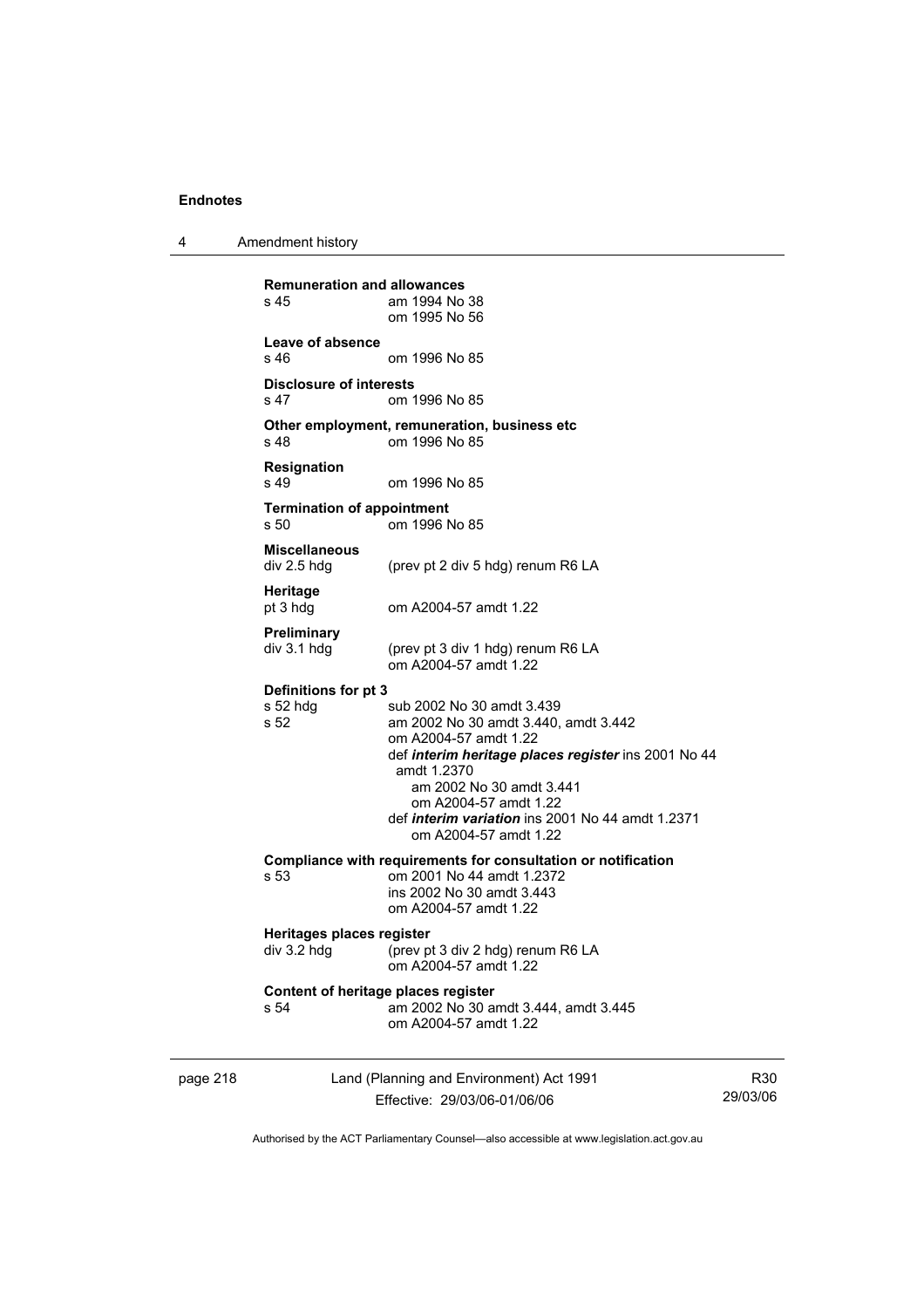|                                                    |                                                                                                                                                                                                  | Amendment history | 4 |
|----------------------------------------------------|--------------------------------------------------------------------------------------------------------------------------------------------------------------------------------------------------|-------------------|---|
| Interim heritage places registers<br>$div$ 3.3 hdg | (prev pt 3 div 3 hdg) renum R6 LA<br>om A2004-57 amdt 1.22                                                                                                                                       |                   |   |
| <b>Effect</b><br>sdiv 3.3.1 hdg                    | (prev pt 3 div 3 sdiv A hdg) renum R6 LA<br>om A2004-57 amdt 1.22                                                                                                                                |                   |   |
| <b>Effect of interim registers</b><br>s 55         | am 2001 No 44 amdt 1.2373; 2002 No 30 amdt 3.446<br>om A2004-57 amdt 1.22                                                                                                                        |                   |   |
| sdiv 3.3.2 hdg                                     | Preparation, notification and submission of registers<br>(prev pt 3 div 3 sdiv B hdg) renum R6 LA<br>om A2004-57 amdt 1.22                                                                       |                   |   |
| s 59                                               | Application for inclusion of places in interim register<br>am 1993 No 77; 1996 No 71; ss renum R15 LA<br>om A2004-57 amdt 1.22                                                                   |                   |   |
| <b>Public notification</b><br>s 60                 | am 1993 No 77; 1996 No 71; 2001 No 44 amdt 1.2374, amdt<br>1.2375; R6 LA (see 2001 No 44 amdt 1.2376); 2002 No 30<br>amdt 3.447, amdt 3.448<br>om A2004-57 amdt 1.22                             |                   |   |
| s 61                                               | Notification of lessees and occupiers<br>am 2001 No 44 amdt 1.2377; 2002 No 30 amdt 3.508<br>om A2004-57 amdt 1.22                                                                               |                   |   |
| <b>Revision of interim register</b><br>s 62        | am 1993 No 77; 1996 No 71; 2001 No 44 amdts 1.2378-<br>1.2381; R6 LA (see 2001 No 44 amdt 1.2382); 2002 No 30<br>amdt 3.449, amdt 3.508<br>om A2004-57 amdt 1.22                                 |                   |   |
| $s$ 63 hdg<br>s 63                                 | Submission of interim register to planning and land authority<br>am A2002-56 amdt 1.25<br>am 1993 No 77; 1996 No 71; 2001 No 44 amdt 1.2383;<br>A2002-56 amdt 1.25-1.29<br>om A2004-57 amdt 1.22 |                   |   |
| <b>Acquisition</b><br>s 64                         | am A2002-56 amdt 1.30, amdt 1.31<br>om A2004-57 amdt 1.22                                                                                                                                        |                   |   |
| $div$ 3.4 hdg                                      | Acquisition of heritage places and objects<br>(prev pt 3 div 4 hdg) renum R6 LA<br>om A2004-57 amdt 1.22                                                                                         |                   |   |

R30 29/03/06 Land (Planning and Environment) Act 1991 Effective: 29/03/06-01/06/06

page 219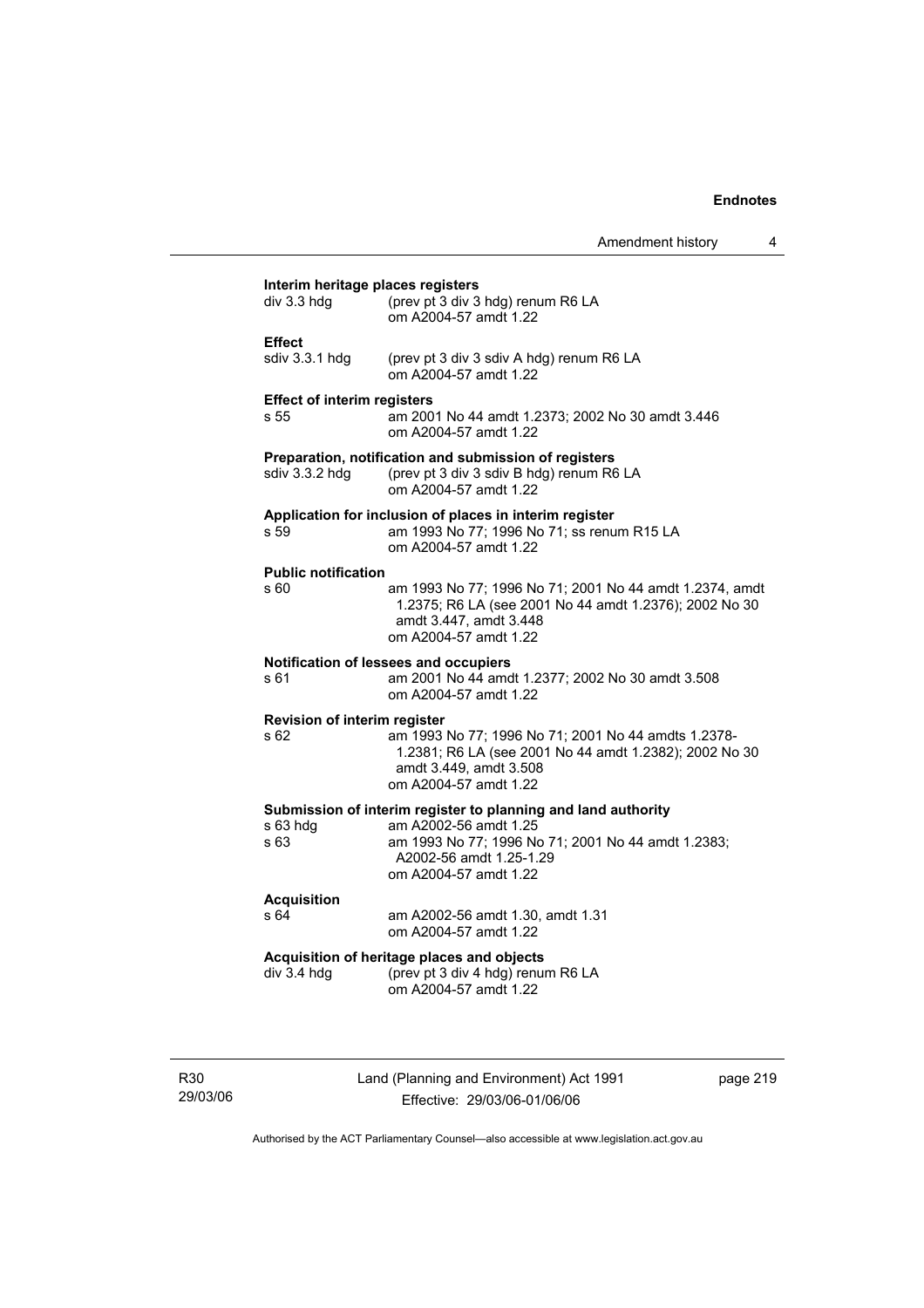4 Amendment history

page 220 Land (Planning and Environment) Act 1991 R30 **Notice of acquistion**  am 1993 No 77 om 1996 No 71 **Aboriginal heritage**  (prev pt 3 div 5 hdg) renum R6 LA om A2004-57 amdt 1.22 **Preliminary**  sdiv 3.5.1 hdg (prev pt 3 div 5 sdiv A hdg) renum R6 LA om A2004-57 amdt 1.22 **Definitions for div 3.5**  s 66 sub 2002 No 30 amdt 3.450 om A2004-57 amdt 1.22 **Reporting discoveries of unregistered Aboriginal places**  sdiv 3.5.2 hdg (prev pt 3 div 5 sdiv B hdg) renum R6 LA om A2004-57 amdt 1.22 **Reports**  am 1994 No 81 om A2004-57 amdt 1.22 **Aboriginal heritage discoveries—consideration of reports**  s 68 am 2002 No 30 amdt 3.508 om A2004-57 amdt 1.22 **Aboriginal heritage discoveries—Ministerial directions and declarations**  s 69 **am 1993 No 77; 1996 No 71; 2001 No 44 amdts** 1.2384-1.2386; 2002 No 30 amdts 3.451-3.454 om A2004-57 amdt 1.22 **Protection of unregistered Aboriginal heritage**<br>subdiv 3.5.3 hdg (prev pt 3 div 5 subdiv C hdg) (prev pt 3 div 5 subdiv C hdg) renum R6 LA om A2004-57 amdt 1.22 **Damaging unregistered Aboriginal places**  s 70 am 1994 No 81 om A2004-57 amdt 1.22 **Orders for protection of unregistered Aboriginal places—application of pt 6**  s 71 am 1993 No 77; A2002-56 amdt 1.31; A2003-34 amdt 1.3 om A2004-57 amdt 1.22 **Orders—reports by heritage council**  s 72 om A2004-57 amdt 1.22 **Orders—Ministerial directions and declarations**  s 73 am 1993 No 77; 1996 No 71; 2001 No 44 amdts 1.2387-1.2389; 2002 No 30 amdt 3.455, 3.456 om A2004-57 amdt 1.22

Authorised by the ACT Parliamentary Counsel—also accessible at www.legislation.act.gov.au

29/03/06

Effective: 29/03/06-01/06/06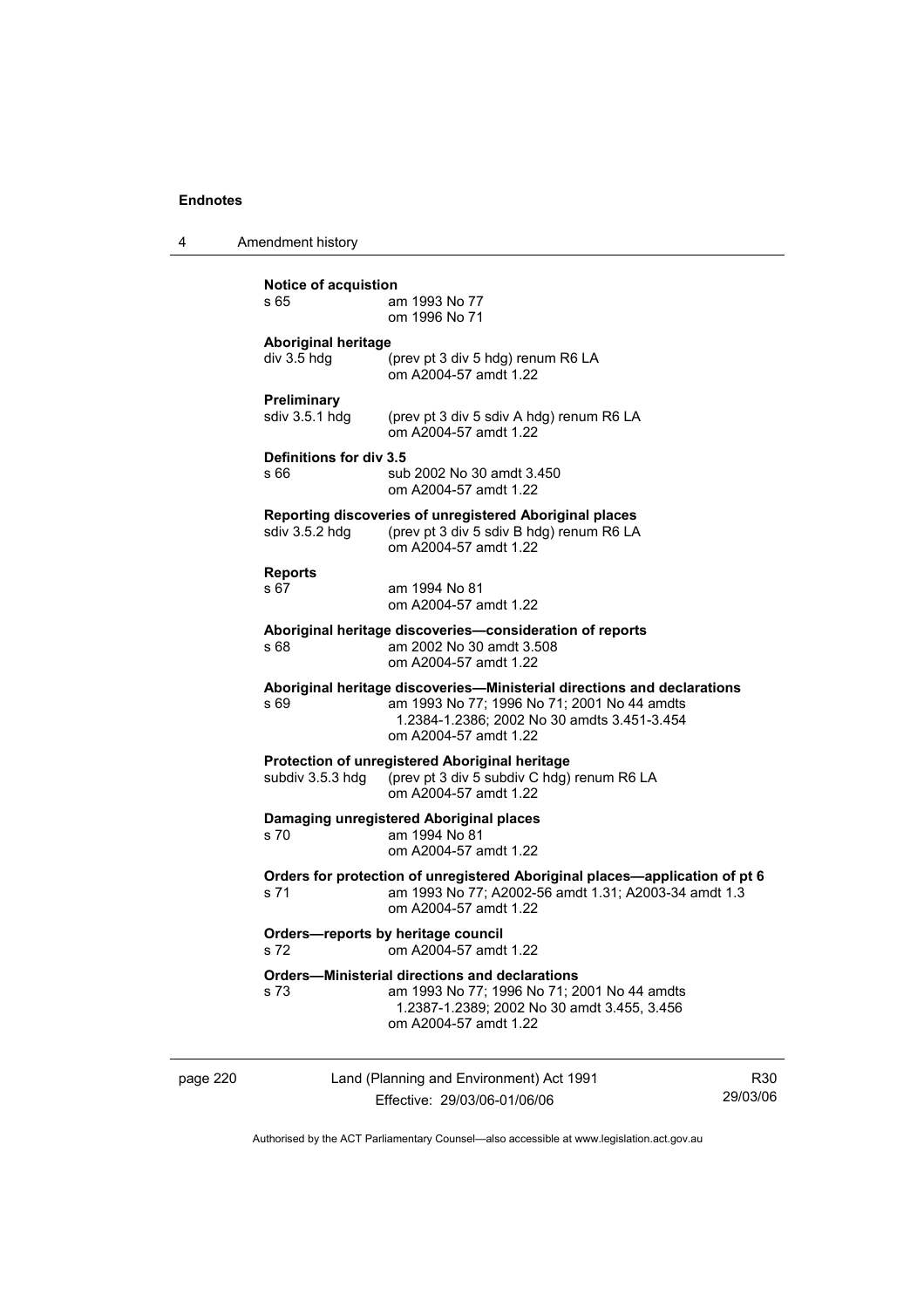$\overline{\phantom{a}}$ 

Amendment history 4

|                                                                                | <b>Compensation claims</b><br>sdiv 3.5.4 hdg                      | (prev pt 3 div 5 sdiv D hdg) renum R6 LA<br>om A2004-57 amdt 1.22                                                 |          |
|--------------------------------------------------------------------------------|-------------------------------------------------------------------|-------------------------------------------------------------------------------------------------------------------|----------|
|                                                                                | Definitions for sdiv 3.5.4<br>s 74                                | om A2004-57 amdt 1.22                                                                                             |          |
|                                                                                | Application of sdiv 3.5.4<br>s 75                                 | am 2002 No 30 amdt 3.457<br>om A2004-57 amdt 1.22                                                                 |          |
|                                                                                | <b>Right to compensation</b><br>s 76                              | om A2004-57 amdt 1.22                                                                                             |          |
|                                                                                | s 77                                                              | Loss for which compensation is recoverable<br>am 2002 No 30 amdt 3.458<br>om A2004-57 amdt 1.22                   |          |
|                                                                                | <b>Amount of compensation</b><br>s 78                             | om A2004-57 amdt 1.22                                                                                             |          |
|                                                                                | <b>Consultation with applicants</b><br>s 79                       | am 1996 No 71<br>om A2004-57 amdt 1.22                                                                            |          |
| s 80<br><b>Consultation in relation to registers</b><br>sdiv 3.5.5 hdg<br>s 81 |                                                                   | Notice of decisions about compensation<br>am 1993 No 77<br>sub 1996 No 71<br>om A2004-57 amdt 1.22                |          |
|                                                                                | (prev pt 3 div 5 sdiv E hdg) renum R6 LA<br>om A2004-57 amdt 1.22 |                                                                                                                   |          |
|                                                                                |                                                                   | <b>Consultation with Aboriginal organisations</b><br>am 2002 No 30 amdt 3.459<br>om A2004-57 amdt 1.22            |          |
|                                                                                | <b>Restricted information</b><br>sdiv 3.5.6 hdg                   | (prev pt 3 div 5 sdiv F hdg) renum R6 LA<br>om A2004-57 amdt 1.22                                                 |          |
|                                                                                | <b>Restricted information</b><br>s 82                             | am 1993 No 77; 1996 No 71; 2001 No 56 amdt 3.432; 2002<br>No 30 amdt 3.508<br>om A2004-57 amdt 1.22               |          |
|                                                                                | s 83                                                              | Publication of restricted information by public officials<br>om A2004-57 amdt 1.22                                |          |
|                                                                                | s 84                                                              | Publication of restricted information generally<br>am 1993 No 77; 1994 No 81; 1996 No 71<br>om A2004-57 amdt 1.22 |          |
| R <sub>30</sub><br>29/03/06                                                    |                                                                   | Land (Planning and Environment) Act 1991<br>Effective: 29/03/06-01/06/06                                          | page 221 |

Authorised by the ACT Parliamentary Counsel—also accessible at www.legislation.act.gov.au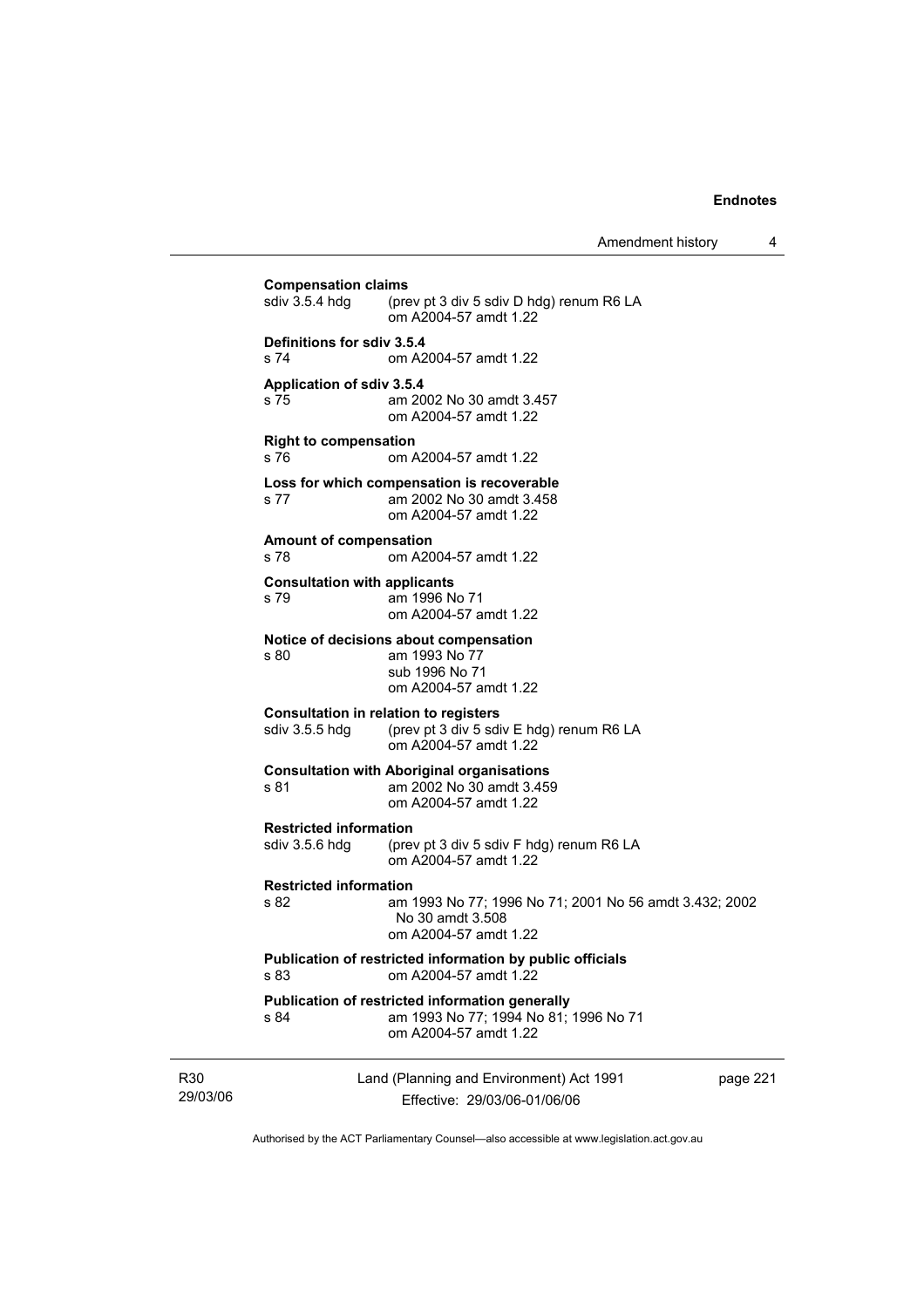4 Amendment history

**Access to restricted information**  am 1996 No 71 om A2004-57 amdt 1.22 **Administrative review**  pt 3 div 6 hdg om 1996 No 71 **Review of decisions**  s 86 am 1993 No 77 om 1996 No 71 **Public access to heritage information**  div 3.6 hdg (prev pt 3 div 7 hdg) renum R6 LA om A2004-57 amdt 1.22 **Information about administrative action**  sdiv 3.6.1 hdg (prev pt 3 div 7 sdiv A hdg) renum R6 LA om A2004-57 amdt 1.22 **Application of sdiv 3.6.1**  s 87 om A2004-57 amdt 1.22 **Searching administrative records**  s 88 am 2001 No 44 amdt 1.2390, amdt 1.2391 om A2004-57 amdt 1.22 **Access to heritage registers**<br>sdiv 3.6.2 hdg (prev pt 3 (prev pt 3 div 7 sdiv B hdg) renum R6 LA om A2004-57 amdt 1.22 **Searching heritage registers**  s 89 am 2001 No 44 amdt 1.2392, amdt 1.2393 sub 2002 No 30 amdt 3.460 om A2004-57 amdt 1.22 **Australian Capital Territory Heritage Council**  div 3.7 hdg (prev pt 3 div 8 hdg) renum R6 LA sub 2002 No 30 amdt 3.461 om A2004-57 amdt 1.22 **Preliminary**<br>sdiv 3.7.1 hdg (prev pt  $3$  div  $8$  sdiv A hdg) renum R6 LA om 2002 No 30 amdt 3.461 **Definitions for div 3.7**  sub 2002 No 30 amdt 3.461 om A2004-57 amdt 1.22 **Establishment, functions and powers**  sdiv 3.7.2 hdg (prev pt 3 div 8 sdiv B hdg) renum R6 LA om 2002 No 30 amdt 3.461

page 222 Land (Planning and Environment) Act 1991 Effective: 29/03/06-01/06/06

R30 29/03/06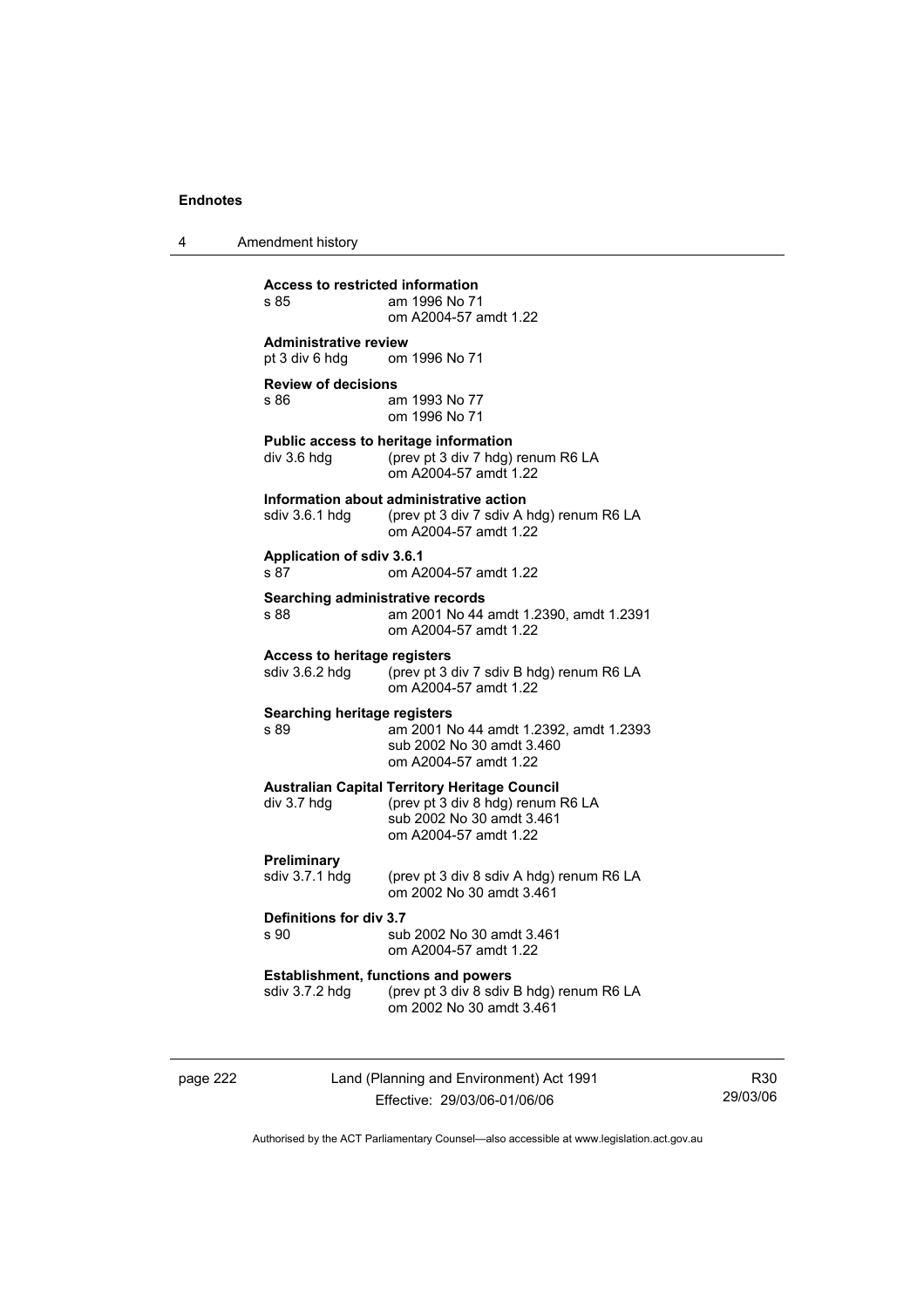|                                  | <b>Establishment of heritage council</b>              |
|----------------------------------|-------------------------------------------------------|
| s 91                             | sub 2002 No 30 amdt 3.461                             |
|                                  | om A2004-57 amdt 1.22                                 |
|                                  |                                                       |
| <b>Constitution</b>              |                                                       |
| s 92                             | sub 2002 No 30 amdt 3.461                             |
|                                  | am A2002-56 amdt 1.32                                 |
|                                  | om A2004-57 amdt 1.22                                 |
|                                  |                                                       |
|                                  | <b>Functions of heritage council</b>                  |
| s.93                             | am 1995 No 25; 2001 No 44 amdt 1.2394                 |
|                                  | sub 2002 No 30 amdt 3.461                             |
|                                  | om A2004-57 amdt 1.22                                 |
|                                  |                                                       |
| <b>Ministerial directions</b>    |                                                       |
| s 94                             | sub 2002 No 30 amdt 3.461                             |
|                                  | om A2004-57 amdt 1.22                                 |
|                                  | Deputies of permanent members                         |
| s 95                             | om 1995 No 25                                         |
|                                  | ins 2002 No 30 amdt 3.461                             |
|                                  | om A2004-57 amdt 1.22                                 |
|                                  |                                                       |
|                                  | <b>Appointment of expert members</b>                  |
| s 96                             | sub 2002 No 30 amdt 3.461                             |
|                                  | om A2004-57 amdt 1.22                                 |
| <b>Constitution and meetings</b> |                                                       |
| sdiv 3.7.3 hdg                   | (prev pt 3 div 8 sdiv C hdg) renum R6 LA              |
|                                  | om 2002 No 30 amdt 3.461                              |
|                                  |                                                       |
|                                  | Term of appointment of expert members                 |
| s 97                             | am 1996 No 85                                         |
|                                  | sub 2002 No 30 amdt 3.461                             |
|                                  | om A2004-57 amdt 1.22                                 |
|                                  |                                                       |
|                                  | Conditions of appointment of expert members generally |
| s 98                             | sub 2002 No 30 amdt 3.461                             |
|                                  | om A2004-57 amdt 1.22                                 |
|                                  | Chairperson, deputy chairperson and secretary         |
| s.99                             | sub 2002 No 30 amdt 3.461                             |
|                                  | om A2004-57 amdt 1.22                                 |
|                                  |                                                       |
| Leave of absence                 |                                                       |
| s 100                            | sub 2002 No 30 amdt 3.461                             |
|                                  | om A2004-57 amdt 1.22                                 |
|                                  |                                                       |
| <b>Disclosure of interests</b>   |                                                       |
| s 101                            | sub 2002 No 30 amdt 3.461                             |
|                                  | om A2004-57 amdt 1.22                                 |

R30 29/03/06 Land (Planning and Environment) Act 1991 Effective: 29/03/06-01/06/06

page 223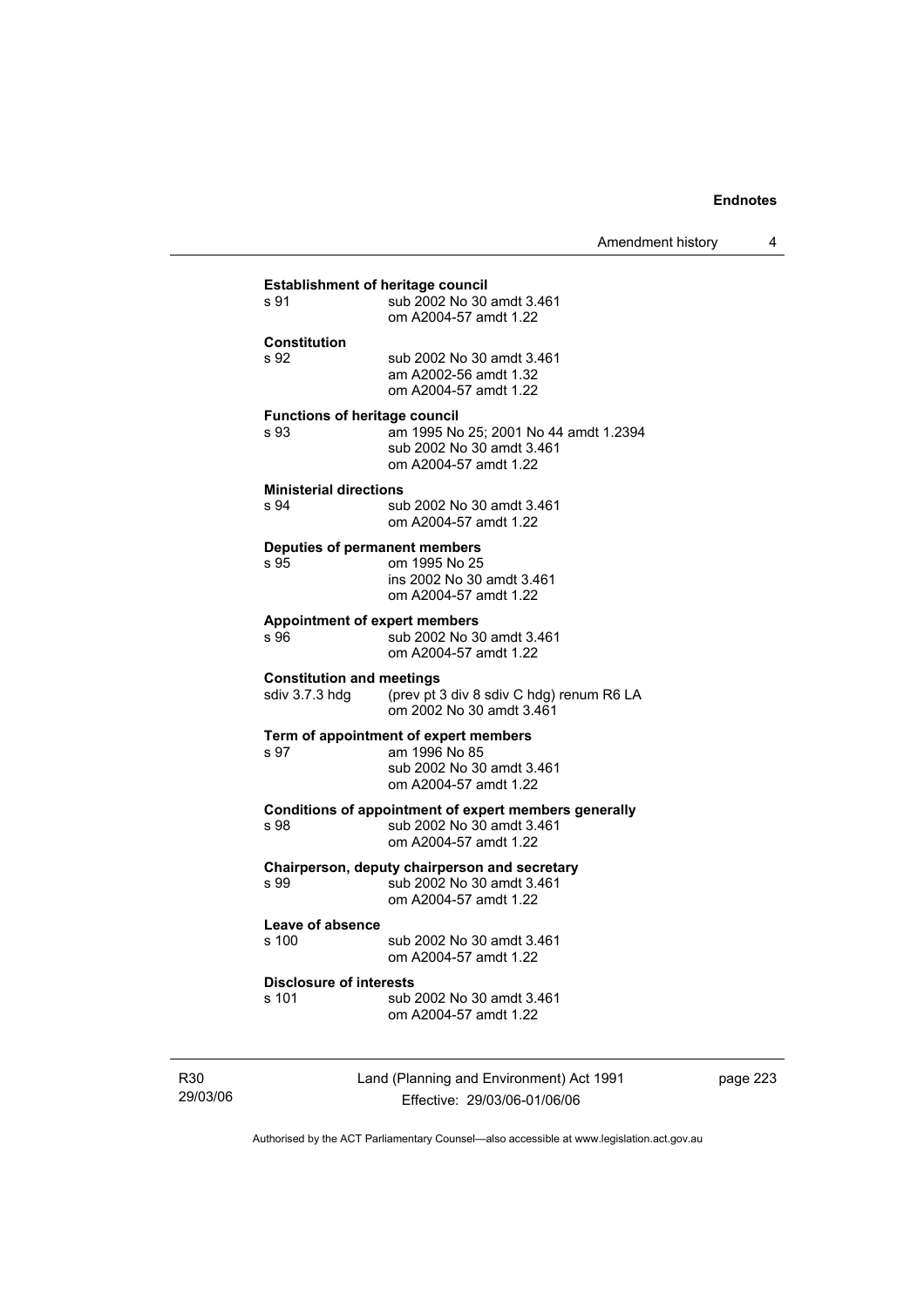4 Amendment history

**Ending of appointments**  om 1997 No 41 ins 2002 No 30 amdt 3.461 om A2004-57 amdt 1.22 **Calling meetings**  s 103 am 1997 No 41 sub 2002 No 30 amdt 3.461 om A2004-57 amdt 1.22 **Procedure at meetings**  s 104 sub 2002 No 30 amdt 3.461 om A2004-57 amdt 1.22 **Delegation to secretary**  sub 2002 No 30 amdt 3.461 om A2004-57 amdt 1.22 **Termination of appointment**  s 106 om 2002 No 30 amdt 3.461 **Acting members**  s 107 om 2002 No 30 amdt 3.461 **Convening meetings**  s 108 om 2002 No 30 amdt 3.461 **Procedure at meetings**  s 109 om 2002 No 30 amdt 3.461 **Quorum**  s 110 om 2002 No 30 amdt 3.461 **Preliminary**  div 4.1 hdg  $($ prev pt 4 div 1 hdg) renum R6 LA div 4.1 note  $\frac{1}{2}$  ins A2002-56 amdt 1.33 ins A2002-56 amdt 1.33 **Definitions for pt 4**  s 111 am 1996 No 71 **Preliminary assessments**  div 4.2 hdg (prev pt 4 div 2 hdg) renum R6 LA **Directions**  am 1996 No 85 **Submission to Minister**  s 116 am 1996 No 85; 2001 No 44 amdt 1.2395, amdt 1.2396

page 224 Land (Planning and Environment) Act 1991 Effective: 29/03/06-01/06/06

R30 29/03/06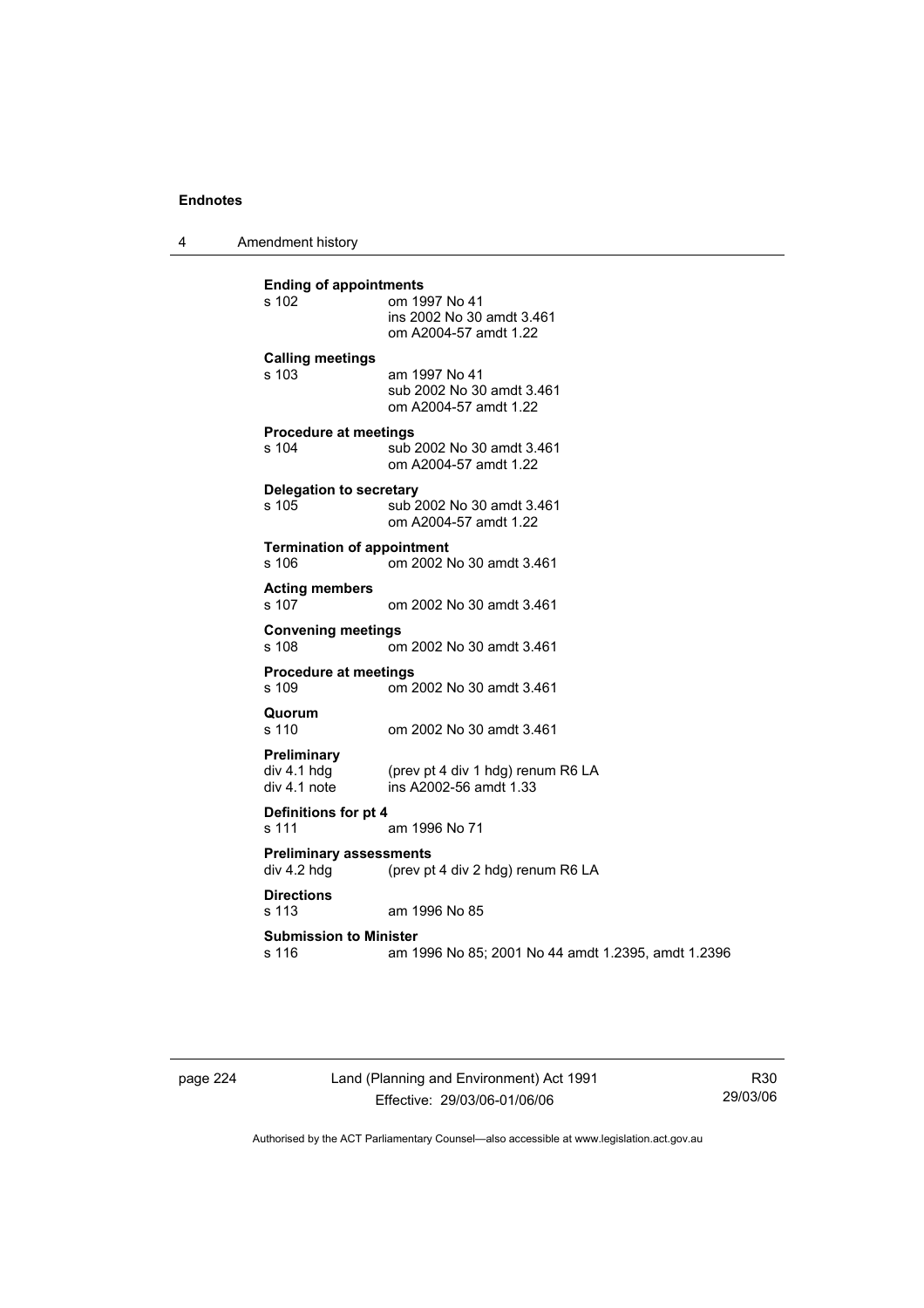|                                                   | <b>Public inspection</b>                                                                                                                                                                                                                 |
|---------------------------------------------------|------------------------------------------------------------------------------------------------------------------------------------------------------------------------------------------------------------------------------------------|
| s 117                                             | am 1993 No 77; 1996 No 71<br>sub 1996 No 85                                                                                                                                                                                              |
|                                                   | am 2000 No 37 s 6; 2001 No 44 amdts 1.2397-1.2400; R6 LA<br>(see 2001 No 44 amdt 1.2401); A2002-56 amdt 1.34                                                                                                                             |
| <b>Assessments</b><br>div 4.3 hdg                 | (prev pt 4 div 3 hdg) renum R6 LA                                                                                                                                                                                                        |
| Form and content<br>sdiv 4.3.1 hdg                | (prev pt 4 div 3 sdiv A hdg) renum R6 LA                                                                                                                                                                                                 |
| <b>Direction of assessments</b><br>sdiv 4.3.2 hdg | (prev pt 4 div 3 sdiv B hdg) renum R6 LA                                                                                                                                                                                                 |
| s 121                                             | <b>Decisions to direct assessments</b><br>am 2000 No 37 s 7; ss renum R15 LA                                                                                                                                                             |
| <b>Directions</b><br>s 123                        | am 1996 No 85; 2001 No 44 amdt 1.2402, amdt 1.2403; R6<br>LA (see 2001 No 44 amdt 1.2404)                                                                                                                                                |
| sdiv 4.3.3 hdg                                    | Preparation, evaluation and consideration by Legislative Assembly<br>(prev pt 4 div 3 sdiv C hdg) renum R6 LA                                                                                                                            |
| s 125                                             | Environmental impact statements-consultation and public inspection<br>am 1993 No 77; 1996 No 71; 2000 No 37 s 8; 2001 No 44<br>amdt .2405, amdt 1.2406; 2001 No 56 amdt 3.433; R6 LA<br>(see 2001 No 44 amdt 1.2407); A2002-56 amdt 1.35 |
| <b>Consultation</b><br>s 128                      | am 2001 No 44 amdts 1.2408-1.2410                                                                                                                                                                                                        |
| s 132                                             | Presentation to Legislative Assembly and public inspection<br>am 2001 No 44 amdt 1.2411: 2002 No 30 amdt 3.462                                                                                                                           |
| <b>Exclusion of material</b><br>s 133             | am 2002 No 30 amdt 3.463                                                                                                                                                                                                                 |
| <b>Exemptions</b><br>s 134                        | am 2001 No 44 amdts 1.2412-1.2414                                                                                                                                                                                                        |
| <b>Inquiries</b><br>div 4.4 hdg                   | (prev pt 4 div 4 hdg) renum R6 LA                                                                                                                                                                                                        |
| sdiv 4.4.1 hdg                                    | <b>Establishment of panels and terms of reference</b><br>(prev pt 4 div 4 sdiv A hdg) renum R6 LA                                                                                                                                        |
|                                                   |                                                                                                                                                                                                                                          |
| <b>Remuneration</b><br>s 137                      | om 1997 No 41                                                                                                                                                                                                                            |

R30 29/03/06 Land (Planning and Environment) Act 1991 Effective: 29/03/06-01/06/06

page 225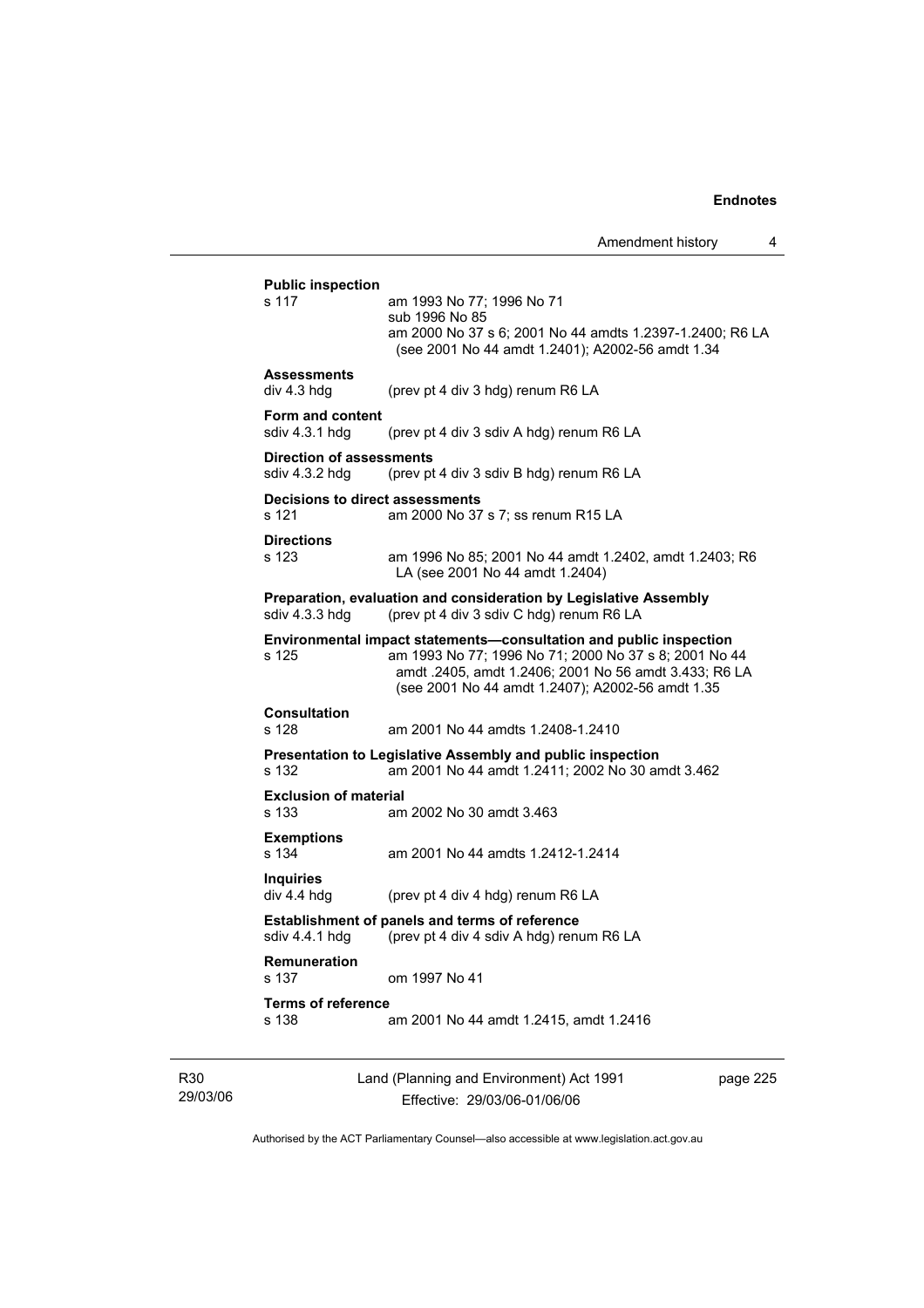4 Amendment history

|          | <b>Notification</b><br>s 139                       | am 2001 No 44 amdt 1.2417, amdt 1.2418                                                                                                                                      |
|----------|----------------------------------------------------|-----------------------------------------------------------------------------------------------------------------------------------------------------------------------------|
|          | <b>Inquiry reports</b><br>sdiv 4.4.2 hdg           | (prev pt 4 div 4 sdiv B hdg) renum R6 LA                                                                                                                                    |
|          | s 141                                              | Presentation to Legislative Assembly and public inspection<br>am 2001 No 44 amdt 1.2419; 2002 No 30 amdt 3.464                                                              |
|          | <b>Exclusion of material</b><br>s 142              | am 2002 No 30 amdt 3.465, amdt 3.466                                                                                                                                        |
|          | <b>Procedures and powers</b><br>sdiv 4.4.3 hdg     | (prev pt 4 div 4 sdiv C hdg) renum R6 LA                                                                                                                                    |
|          | Definitions for sdiv 4.4.3<br>s 143                | sub 2002 No 30 amdt 3.467<br>def <i>authorised person</i> sub 2002 No 30 amdt 3.467<br>def occupier ins 2002 No 30 amdt 3.467<br>def <i>place</i> sub 2002 No 30 amdt 3.467 |
|          | Notice of inquiry hearings<br>s 144                | am 2001 No 44 amdts 1.2420-1.2422                                                                                                                                           |
|          | <b>General procedure</b><br>s 146                  | am 2002 No 30 amdt 3.468; A2005-53 amdt 1.88                                                                                                                                |
|          | s 147                                              | Special hearings-consultation with interested persons<br>am 2002 No 30 amdt 3.508                                                                                           |
|          | s 148                                              | Assessments for purpose of inquiries<br>am 2002 No 30 amdt 3.469                                                                                                            |
|          | Powers in relation to witnesses etc<br>s 149       | am 1994 No 81<br>sub A2005-53 amdt 1.89                                                                                                                                     |
|          | <b>Victimisation of witnesses</b><br>s 150         | am 1994 No 81<br>om A2005-53 amdt 1.90                                                                                                                                      |
|          | Powers of search and inspection<br>s 154           | am 1994 No 81                                                                                                                                                               |
|          | <b>Application of Criminal Code, ch 7</b><br>s 155 | am 1994 No 81<br>om A2004-15 amdt 2.105<br>ins A2005-53 amdt 1.91                                                                                                           |
|          | Contempt of panel<br>s 156                         | am 1994 No 81; 2002 No 30 amdt 3.470<br>sub A2005-53 amdt 1.91                                                                                                              |
| page 226 |                                                    | Land (Planning and Environment) Act 1991                                                                                                                                    |

Authorised by the ACT Parliamentary Counsel—also accessible at www.legislation.act.gov.au

Effective: 29/03/06-01/06/06

R30 29/03/06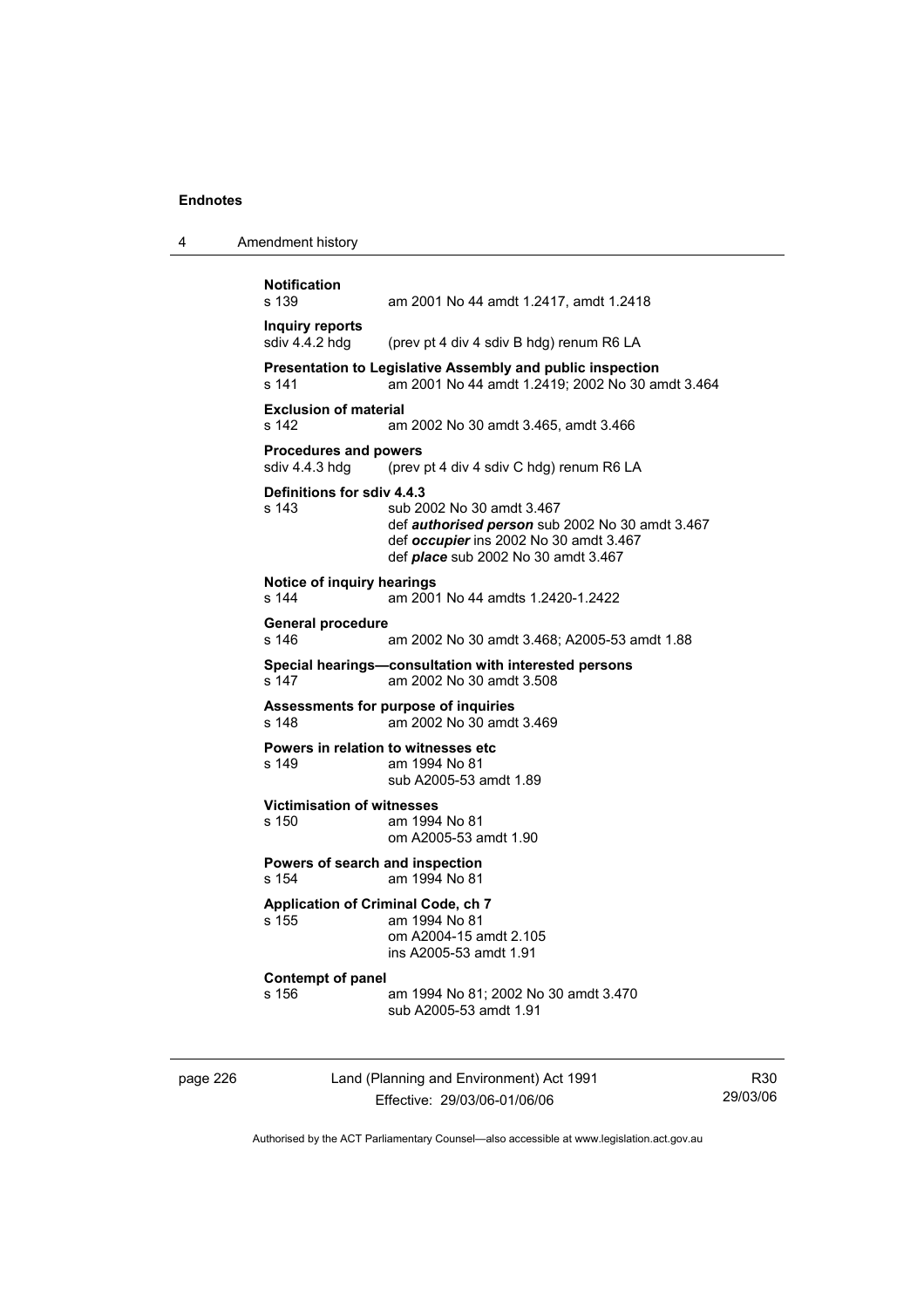|                 |                                                |                                                                                                                                                                                                                                                                                                                                            | Amendment history | 4        |
|-----------------|------------------------------------------------|--------------------------------------------------------------------------------------------------------------------------------------------------------------------------------------------------------------------------------------------------------------------------------------------------------------------------------------------|-------------------|----------|
|                 | s 157                                          | Protection of panel members and witnesses<br>am 2002 No 30 amdt 3.471                                                                                                                                                                                                                                                                      |                   |          |
|                 | <b>Administrative review</b><br>pt 4 div 5 hdg | om 1996 No 71                                                                                                                                                                                                                                                                                                                              |                   |          |
|                 | <b>Review of decisions</b><br>s 158            | am 1993 No 77<br>om 1996 No 71                                                                                                                                                                                                                                                                                                             |                   |          |
|                 | <b>Preliminary</b><br>div 5.1 hdg              | (prev pt 5 div 1 hdg) renum R6 LA                                                                                                                                                                                                                                                                                                          |                   |          |
|                 | Definitions for pt 5<br>s 159 hdg<br>s 159     | sub 2002 No 30 amdt 3.472<br>am 1993 No 90; 1995 No 54; 1996 No 85; 1999 No 79 sch 3;<br>2001 No 17 amdt 2.9; 2002 No 30 amdt 3.473, amdt 3.477<br>def <i>lease</i> sub 2002 No 30 amdt 3.474<br>def market value ins 2002 No 30 amdt 3.475<br>def <i>provision</i> ins 2002 No 30 amdt 3.475<br>def repealed Act om 2002 No 30 amdt 3.476 |                   |          |
|                 | s 159A                                         | Meaning of concessional lease for Act<br>ins A2005-49 s 4                                                                                                                                                                                                                                                                                  |                   |          |
|                 | <b>Application of pt 5</b><br>s 160            | am A2002-56 amdt 1.36                                                                                                                                                                                                                                                                                                                      |                   |          |
|                 | <b>Leases</b><br>div 5.2 hdg                   | (prev pt 5 div 2 hdg) renum R6 LA                                                                                                                                                                                                                                                                                                          |                   |          |
|                 | <b>Effect qualified</b><br>s 160A              | ins 1999 No 73 s 5                                                                                                                                                                                                                                                                                                                         |                   |          |
|                 | s 160B                                         | Planning and land authority may grant leases<br>ins A2002-56 amdt 1.37                                                                                                                                                                                                                                                                     |                   |          |
|                 | <b>Granting of leases</b><br>s 161             | am 1993 No 11; 1996 No 85; 2001 No 44 amdts<br>1.2423-1.2425; R6 LA (see 2001 No 44 amdt 1.2426);<br>A2002-56 amdt 1.38, amdt 1.78                                                                                                                                                                                                         |                   |          |
|                 | <b>Fees for granting leases</b><br>s 162       | om 2001 No 44 amdt 1.2427                                                                                                                                                                                                                                                                                                                  |                   |          |
|                 | s 163                                          | Leases to community organisations<br>am 1993 No 11; 2001 No 44 amdt 1.2428, amdt 1.2429; 2002<br>No 30 amdt 3.478; A2002-56 amdt 1.39, amdt 1.78; ss renum<br><b>R15 LA</b>                                                                                                                                                                |                   |          |
|                 | <b>Special leases</b><br>s 164                 | am 1993 No 11; 2001 No 44 amdt 1.2428, amdt 1.2429;<br>A2002-56 amdt 1.40, amdt 1.78; ss renum R15 LA                                                                                                                                                                                                                                      |                   |          |
| R30<br>29/03/06 |                                                | Land (Planning and Environment) Act 1991<br>Effective: 29/03/06-01/06/06                                                                                                                                                                                                                                                                   |                   | page 227 |

Authorised by the ACT Parliamentary Counsel—also accessible at www.legislation.act.gov.au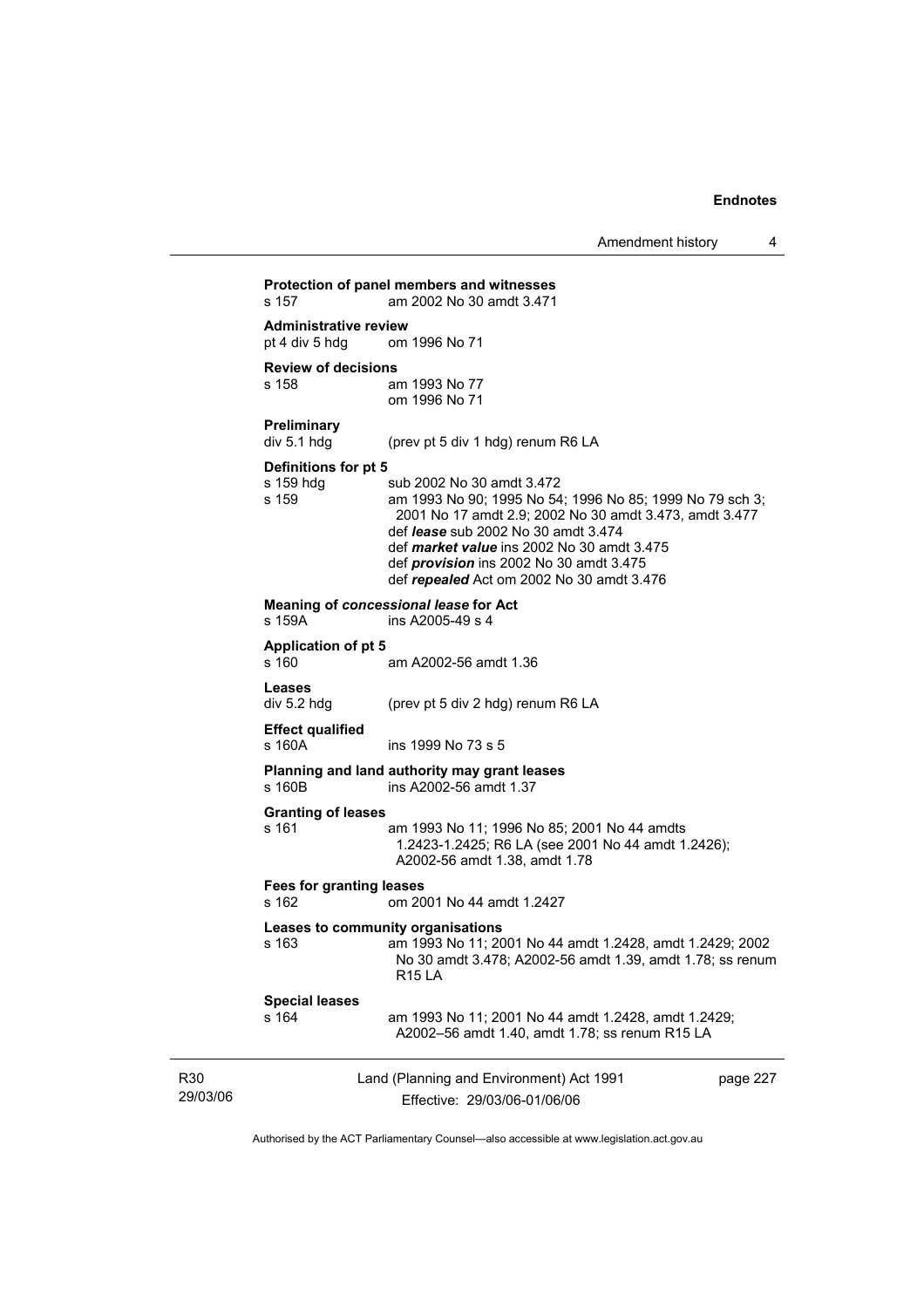| 4 | Amendment history                                   |                                                                                                                                                                                                            |
|---|-----------------------------------------------------|------------------------------------------------------------------------------------------------------------------------------------------------------------------------------------------------------------|
|   | s 165                                               | Authority to consider proposed leases<br>am 1993 No 11; 1996 No 39<br>om 1996 No 85                                                                                                                        |
|   | s 166                                               | Inquiries and assessments in relation to granting of leases<br>am A2002-56 amdt 1.41, amdt 1.42                                                                                                            |
|   | s 166A                                              | Grants of leases after inquiries or assessments<br>ins A2002-56 amdt 1.42                                                                                                                                  |
|   | s <sub>167</sub>                                    | <b>Eligibility for certain classes of leases</b><br>am 1996 No 85; 2001 No 44 amdt 1.2428, amdt 1.2429;<br>A2002-56 amdt 1.78                                                                              |
|   | Authority need not grant lease<br>s 168             | sub A2002-56 amdt 1.43                                                                                                                                                                                     |
|   | <b>Payment for leases</b><br>s 169                  | am 2000 No 37 s 9; A2002-56 amdt 1.78                                                                                                                                                                      |
|   | Failure to accept and execute lease<br>s 170        | am 2002 No 30 amdt 3.479; A2002-56 amdt 1.78                                                                                                                                                               |
|   | <b>Grant of further residential leases</b><br>s 171 | am 1996 No 85; 2001 No 44 amdt 1.2429, amdt 1.2430<br>sub A2002-56 amdt 1.44                                                                                                                               |
|   | <b>Grant of further rural leases</b><br>s 171A      | ins 1996 No 85<br>am 1999 No 73 s 6; 2001 No 32 s 4, s 5; 2001 No 44<br>amdt 1.2429, amdt 1.2430; R6 LA (see 2001 No 32 s 6);<br>A2002-56 amdt 1.45, amdt 1.46, amdt 1.78; pars, ss renum<br><b>R15 LA</b> |
|   | s 172                                               | Grant of further leases for purposes other than residential or rural<br>am 1996 No 85; 2001 No 44 amdt 1.2429; amdt 1.2430<br>sub A2002-56 amdt 1.47                                                       |
|   | <b>Grant of further lease-unit titles</b><br>s 172A | ins 1996 No 85<br>sub 2001 No 17 amdt 2.10<br>am A2002-56 amdt 1.48, amdt 1.78; A2005-20 amdt 3.181                                                                                                        |
|   | s 172B                                              | Grant of further lease-community title<br>ins 2001 No 58 s 102<br>am A2002-56 amdt 1.49, amdt 1.78                                                                                                         |
|   | s 172C                                              | No right to use, flow and control of water<br>(prev s 172B) ins 1998 No 63<br>renum 2001 No 58 s 101                                                                                                       |
|   |                                                     |                                                                                                                                                                                                            |

page 228 Land (Planning and Environment) Act 1991 Effective: 29/03/06-01/06/06

R30 29/03/06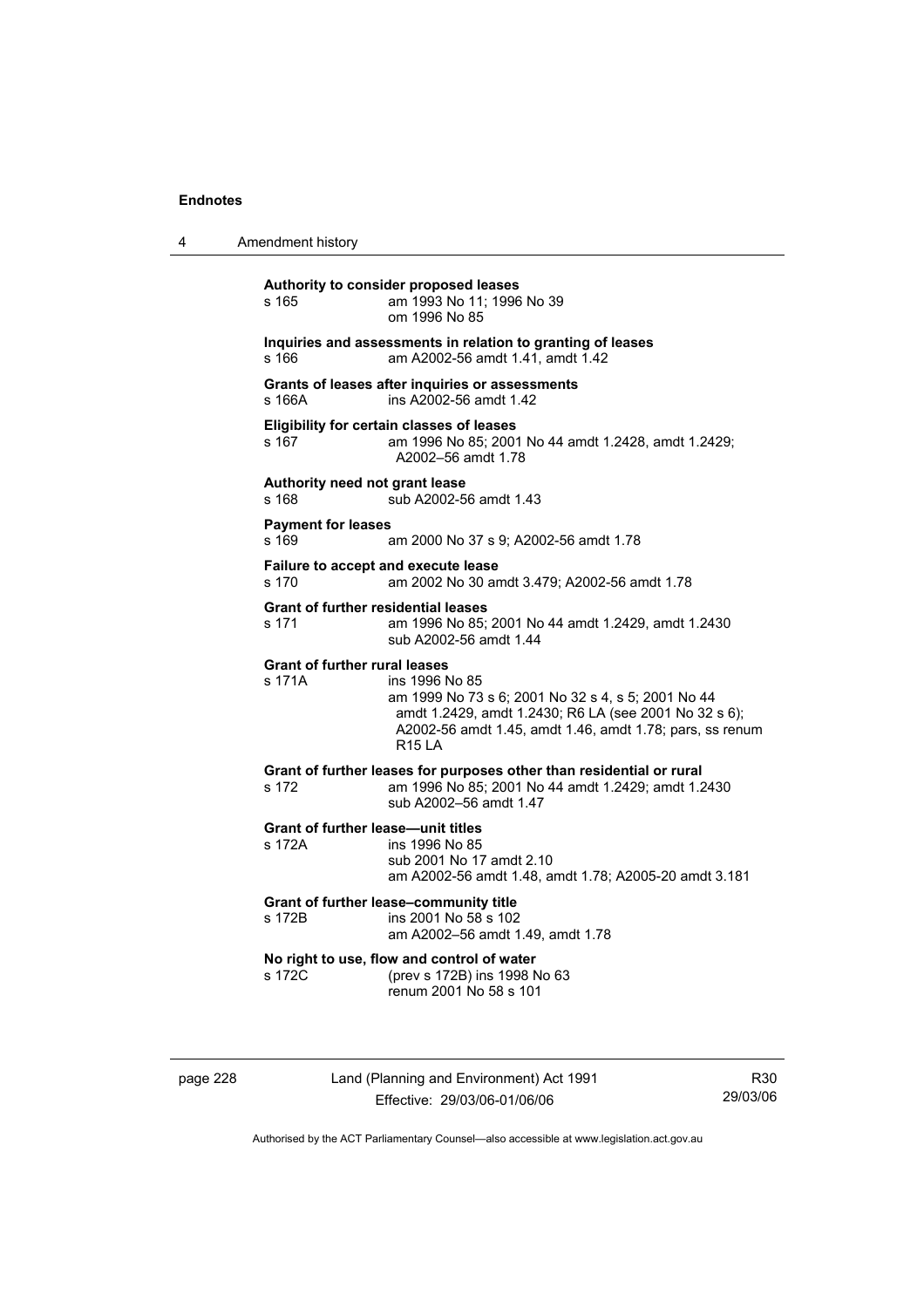Land (Planning and Environment) Act 1991 page 229 **Lessee's rights in relation to improvements**  s 173 am 1996 No 85; A2002–56 amdts 1.50-1.54, amdt 1.78, amdt 1.79; ss renum R12 LA (see A2002-56 amdt 1.55) **Deciding value of improvements**  s 174 am 1996 No 85; A2002–56 amdt 1.79 **Use of land for leased purpose**  s 175 am 1996 No 85 **Variation of rent**  s 176 am A2002-56 amdt 1.79 **Review of variations of rent**  s 177 am A2002-56 amdt 1.56, amdt 1.79 **Refund on lease surrender or termination**  s 178 am 2001 No 44 amdt 1.2428, amdt 1.2429; A2002-56 amdt 1.79 sub A2004-64 s 4 **Certificates of compliance**  s 179 am 1996 No 85; 2001 No 17 amdt 2.11; 2001 No 44 amdt 1.2431, amdt 1.2432; R6 LA (see 2001 No 44 amdt 1.2433); A2002-56 amdt 1.57, amdt 1.79; A2005-37 amdt 1.1 **Transfer of land subject to building and development provision**  s 180 am 1996 No 85; 2001 No 44 amdt 1.2434, amdt 1.2435; A2002–56 amdt 1.58, amdt 1.59, amdt 1.79; A2004-2 amdt 1.31; A2004-64 ss 5-7; ss renum R22 LA (see A2004-64 s 8) **Mortgage of leasehold subject to building and development provision**  am 1996 No 85 **Power of lessee to sublet part of building or land in certain cases**  s 183 am 1995 No 20 **Variation of leases**  (prev pt 5 div 3 hdg) renum R6 LA **Effect qualified**  s 183A ins 1999 No 73 s 7 **Application to surrender and regrant of leases**  s 184 am 1996 No 62 sub 1996 No 85 **Variation of nominal rent lease—change of use charge**  s 184A ins 1996 No 85 am 2001 No 1 s 4; A2002–56 amdt 1.60, amdt 1.79; ss renum R15 LA

29/03/06

R30

Effective: 29/03/06-01/06/06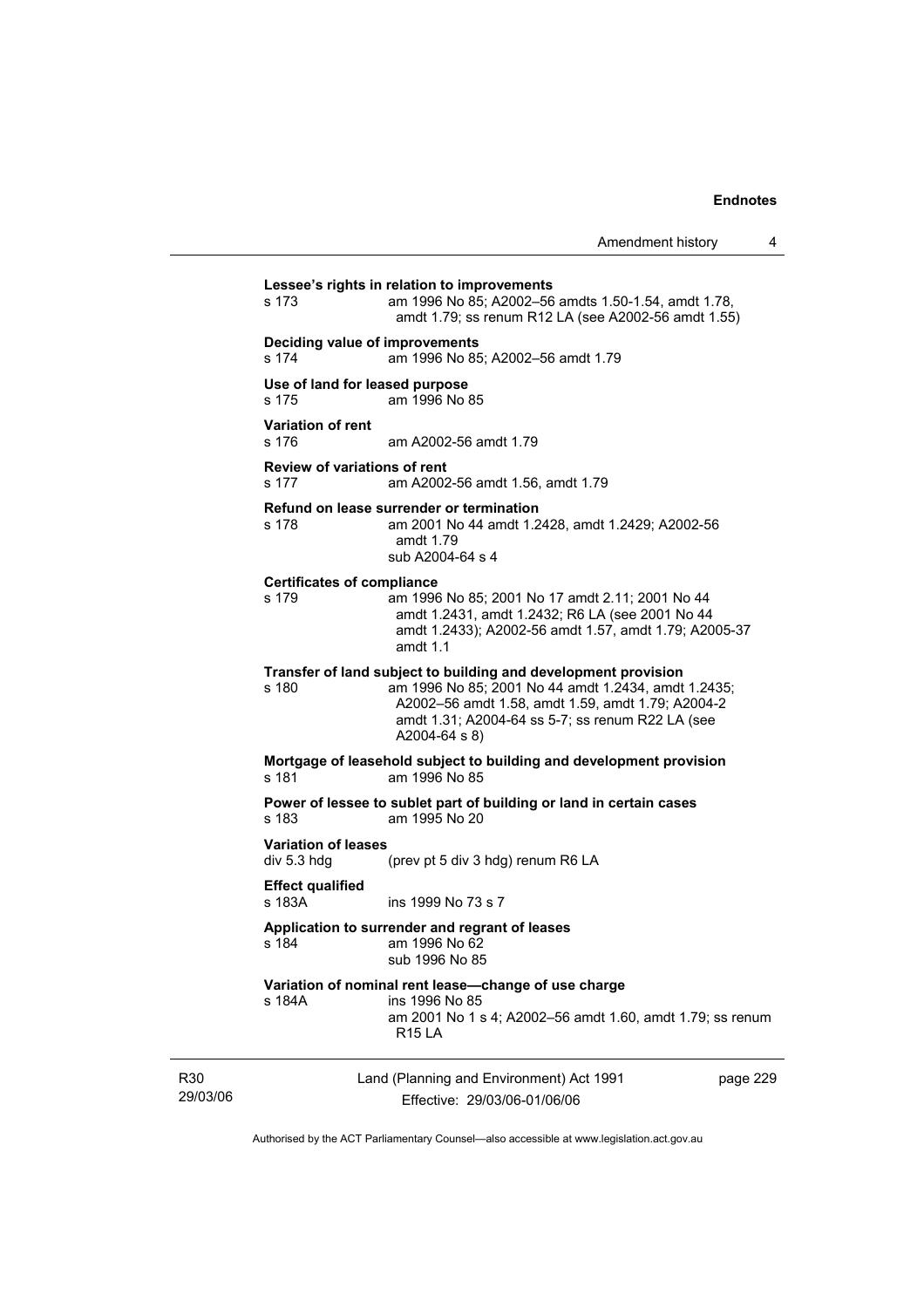4 Amendment history

| New change of use charge formula<br>s 184B         | ins 1996 No 85<br>am 1998 No 65; 1999 No 40 s 4; 2000 No 14 s 4; 2000 No 49<br>s <sub>4</sub><br>om 2001 No 1 s 5                                                                                                                                                                                                                                                                                                                                        |
|----------------------------------------------------|----------------------------------------------------------------------------------------------------------------------------------------------------------------------------------------------------------------------------------------------------------------------------------------------------------------------------------------------------------------------------------------------------------------------------------------------------------|
| s 184C                                             | Change of use charge for variations of nominal rent leases<br>ins 1996 No 85<br>am 2000 No 49 s 5; 2001 No 1 s 6<br>sub 2001 No 80 s 3<br>am A2002-56 amdt 1.79                                                                                                                                                                                                                                                                                          |
| Variation of rental leases<br>s 184D               | ins 1996 No 85<br>am A2002-56 amdt 1.61, amdt 1.78                                                                                                                                                                                                                                                                                                                                                                                                       |
| s 185                                              | Advice of rent payable on variation of lease<br>am A2002-56 amdt 1.62, amdt 1.78                                                                                                                                                                                                                                                                                                                                                                         |
| Variation of lease to pay out rent<br>s 186        | am 1996 No 85; 2001 No 44 amdt 1.2436, amdt 1.2437;<br>A2002-56 amdt 1.79; ss renum R15 LA                                                                                                                                                                                                                                                                                                                                                               |
| No variations to extend term<br>s 186A             | ins 1996 No 85<br>am A2002-56 amdt 1.78                                                                                                                                                                                                                                                                                                                                                                                                                  |
| <b>Restrictions on rural leases</b><br>div 5.4 hdg | (prev pt 5 div 3AA hdg) ins 1999 No 73 s 8<br>renum R6 LA                                                                                                                                                                                                                                                                                                                                                                                                |
| Definitions for div 5.4<br>s 186B                  | ins 1999 No 73 s 8<br>def <i>dealing</i> ins 1999 No 73 s 8<br>def <i>discharge amount</i> ins 1999 No 73 s 8<br>def earlier index number ins 1999 No 73 s 8<br>def <i>holding period</i> ins 1999 No 73 s 8<br>def <i>index number</i> ins 1999 No 73 s 8<br>def <i>later index number</i> ins 1999 No 73 s 8<br>def <i>long lease</i> ins 1999 No 73 s 8<br>def <b>short lease</b> ins 1999 No 73 s 8<br>def special Pialligo lease ins 1999 No 73 s 8 |
| Land management agreements<br>s 186C               | ins 1999 No 73 s 8<br>am 2001 No 44 amdt 1.2438, amdt 1.2439; A2002-56<br>amdt 1.63, amdt 1.64, amdt 1.78; A2004-42 amdt 1.6                                                                                                                                                                                                                                                                                                                             |

page 230 Land (Planning and Environment) Act 1991 Effective: 29/03/06-01/06/06

R30 29/03/06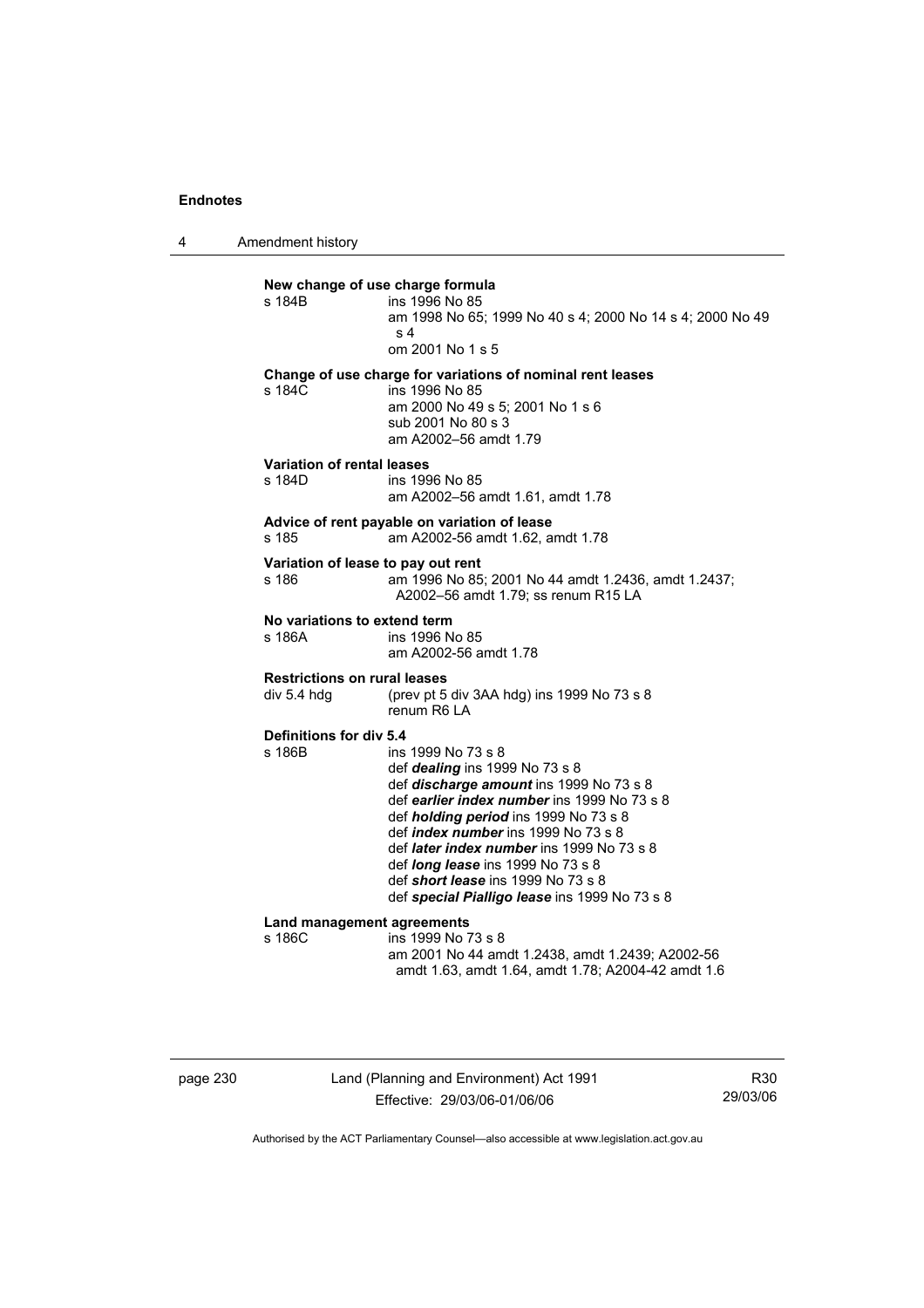Amendment history 4

| Dealings with rural leases                          |                                                                                                                                                               |
|-----------------------------------------------------|---------------------------------------------------------------------------------------------------------------------------------------------------------------|
| s 186D                                              | ins 1999 No 73 s 8<br>am 2001 No 32 s 7; R6 LA (see 2001 No 32 s 8); A2002-56<br>amdt 1.65, amdt 1.78; A2003-14 amdt 1.67, amdt 1.68                          |
| Discharge amount                                    |                                                                                                                                                               |
| s 186E                                              | ins 1999 No 73 s 8<br>am A2003-34 amdt 2.2                                                                                                                    |
| s 186F                                              | Discharge amount—special Pialligo leases<br>ins 1999 No 73 s 8<br>am 2001 No 56 amdt 3.434                                                                    |
| Index numbers<br>s 186G                             | ins 1999 No 73 s 8                                                                                                                                            |
| No subdivision or consolidation<br>s 186H           | ins 1999 No 73 s 8<br>am A2002-56 amdt 1.78                                                                                                                   |
| <b>Consolidation and subdivision</b><br>div 5.5 hdg | (prev pt 5 div 3A hdg) ins 1996 No 85<br>renum R6 LA                                                                                                          |
| <b>Effect qualified</b><br>s 187AA                  | ins as s 187A 1999 No 73 s 9<br>renum 2000 No 80 amdt 3.8                                                                                                     |
| s 187                                               | Application-nominal rent leases of territory land<br>om 1993 No 75<br>ins 1996 No 85                                                                          |
| s 187A                                              | Consolidation and subdivision-change of use charge<br>ins 1996 No 85<br>am 2001 No 1 s 7; A2002-56 amdt 1.66, amdt 1.79; ss renum<br><b>R15 LA</b>            |
| New change of use charge formula<br>s 187B          | ins 1996 No 85<br>am 1998 No 65; 1999 No 40 s 5; 2000 No 14 s 5; 2000 No 49<br>s 6<br>om 2001 No 1 s 8                                                        |
| s 187C                                              | Change of use charge for consolidations and subdivisions<br>ins 1996 No 85<br>am 2000 No 49 s 7; 2001 No 1 s 9<br>sub 2001 No 80 s 4<br>am A2002-56 amdt 1.79 |
| Recovery of land                                    |                                                                                                                                                               |

R30 29/03/06 Land (Planning and Environment) Act 1991 Effective: 29/03/06-01/06/06

page 231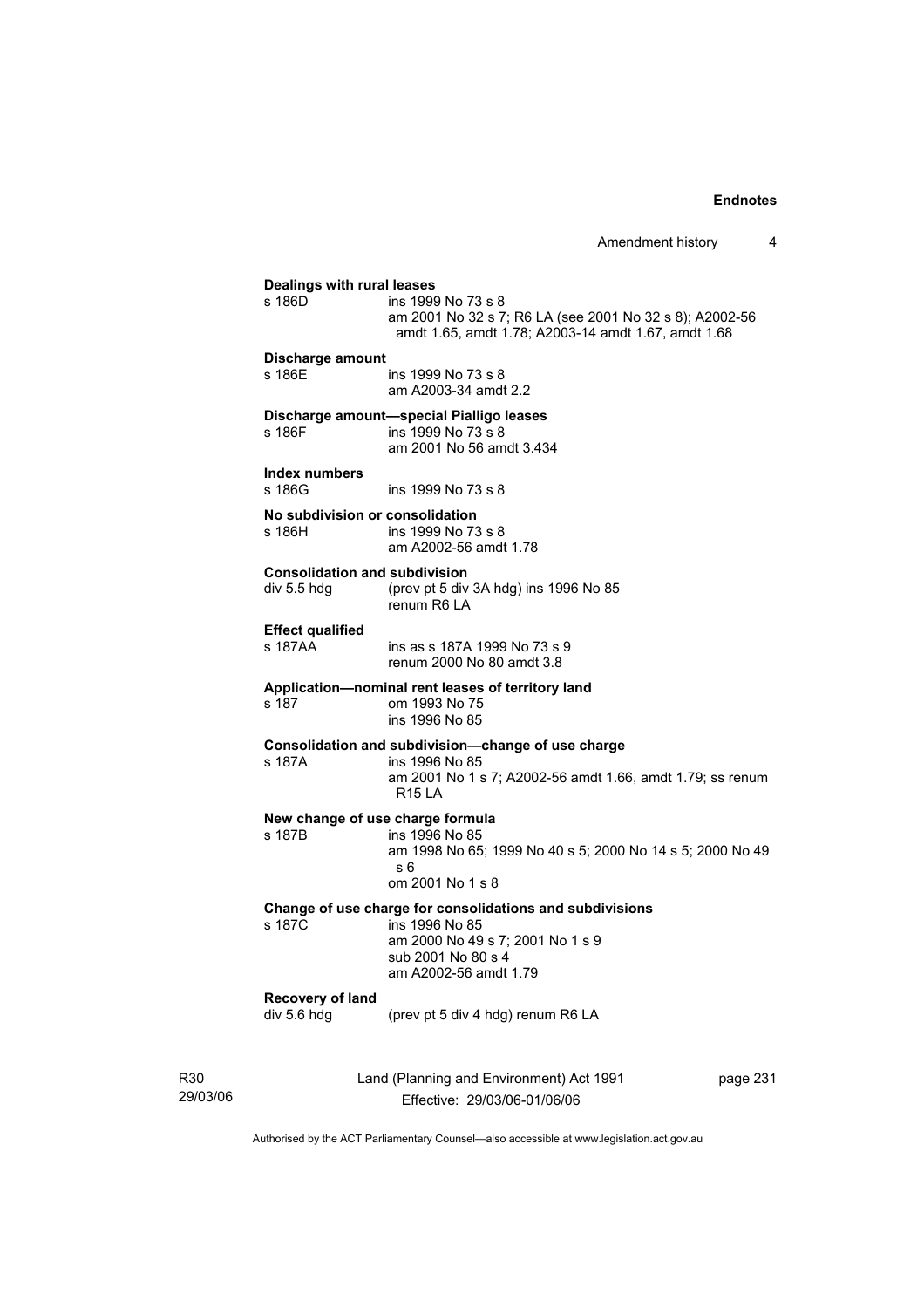4 Amendment history

**Termination of leases**  am 1996 No 85; A2002-56 amdt 1.67, amdt 1.78, amdt 1.79; ss renum R15 LA **How land may be recovered**  s 189 sub A2002-56 amdt 1.68 **Evidence of ending of lease**  s 190 sub A2002-56 amdt 1.68 **Public land**<br>div 5.7 hdg (prev pt 5 div 5 hdg) renum R6 LA **Preliminary**  sdiv 5.7.1 hdg (prev pt 5 div 5 sdiv A hdg) renum R6 LA **Definitions for div 5.7**  s 191 hdg sub 2002 No 30 amdt 3.480 **Public land**  sdiv 5.7.2 hdg (prev pt 5 div 5 sdiv B hdg) renum R6 LA **Recommendations to planning and land authority**  am A2002-56 amdt 1.69 s 192 am 1996 No 85; A2002-56 amdt 1.70 **Management of public land**  sdiv 5.7.3 hdg (prev pt 5 div 5 sdiv C hdg) renum R6 LA **Reserved areas**  am 1996 No 85; A2004-57 amdt 1.23 **Management objectives**  s 195 am 2001 No 44 amdt 1.2440; 2002 No 30 amdt 3.481 **Plans of management**<br>sdiv 5.7.4 hdg (pre (prev pt 5 div 5 sdiv D hdg) renum R6 LA **Public consultation**  s 200 am 2001 No 44 amdt 1.2441, amdt 1.2442 **Minister's powers**  s 204 am 2001 No 44 amdts 1.2443-1.2446 **Referral back to conservator**  s 205 am 2001 No 44 amdt 1.2447, amdt 1.2448 **Notice of revival of deferred draft plan of management**  s 206 sub 2001 No 44 amdt 1.2449 **Notification, presentation, disallowance and date of effect**  s 207 am 2001 No 44 amdt 1.2450, amdt 1.2451

page 232 Land (Planning and Environment) Act 1991 Effective: 29/03/06-01/06/06

R30 29/03/06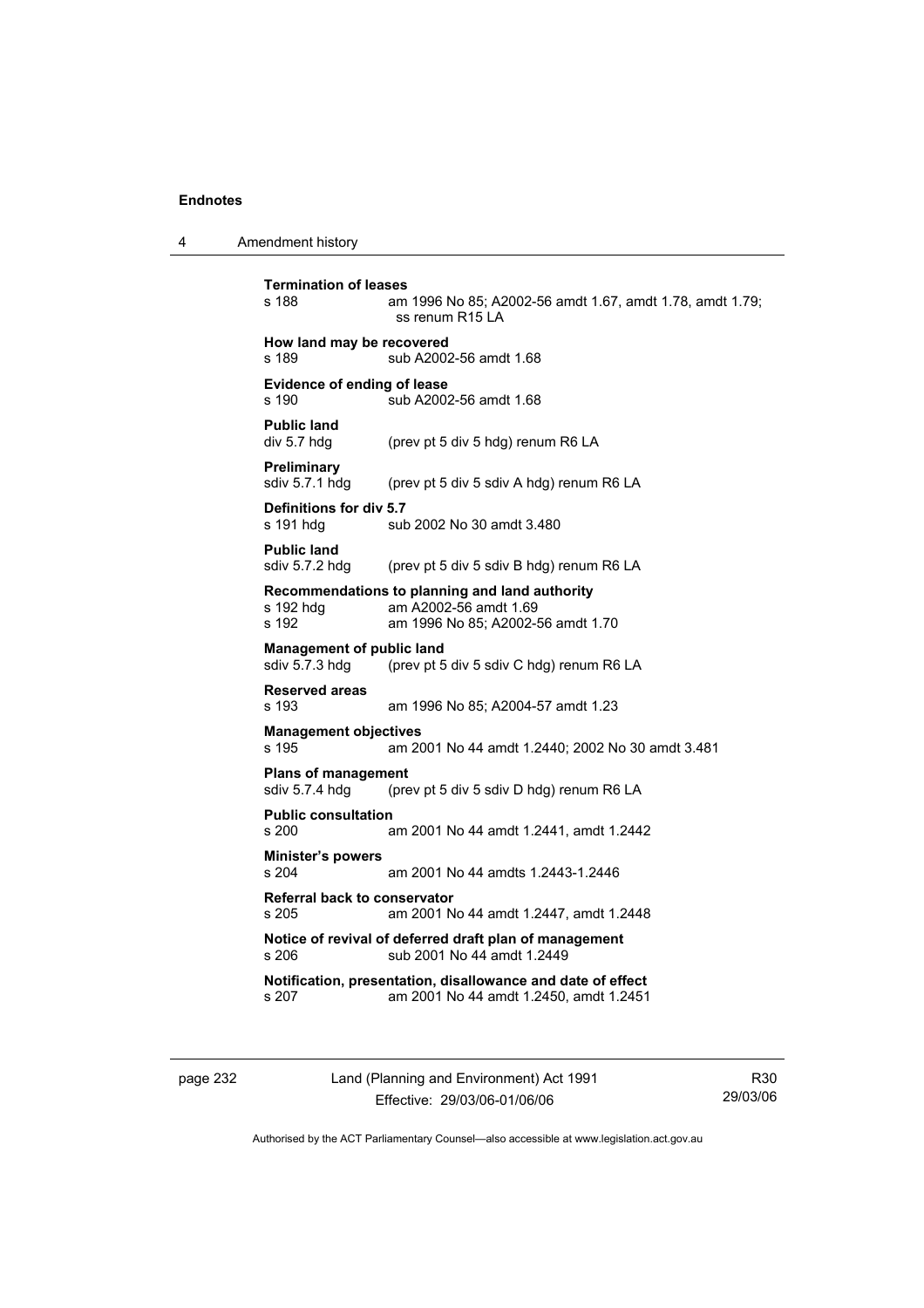**Leases and licences**  (prev pt 5 div 5 sdiv  $E$  hdg) renum R6 LA **Leases—generally**  am A2002-56 amdt 1.78 **Grant of leases**  am 1993 No 11, A2002-56 amdt 1.71 **Licences**  s 210 am 1992 No 32; 1996 No 71; 2001 No 44 amdts 1.2452-1.2454; A2002-56 amdt 1.78; A2003-34 s 4, s 5 **Miner's rights in relation to public land**  s 211 am 2002 No 30 amdt 3.482 **Administrative review**  pt 5 div 6 hdg om 1996 No 71 **Notice of decisions**  s 212 am 1993 No 77 om 1996 No 71 **Review by appeals board**  s 213 sub 1993 No 77 om 1996 No 71 **Notice of decisions under s 174, s 177, s 178 or s 184**  s 213A ins 1993 No 77 am 1994 No 60 om 1996 No 71 **Review by administrative appeals tribunal**  ins 1993 No 77 om 1996 No 71 **Lessee may surrender lease or part of lease**  s 214 am A2002-56 amdt 1.72, amdt 1.78 **Miscellaneous**  div 5.8 hdg (prev pt 5 div 7 hdg) renum R6 LA **Reduction of rent and relief from provisions of lease**  s 215 sub 2002 No 30 amdt 3.483 am A2002-56 amdt 1.78 **Access to leased land from roads and road related areas**  s 216 am 1996 No 85 sub 1999 No 79 sch 3 am A2002-56 amdt 1.73, amdt 1.74, amdt 1.78; ss renum R12 LA (see A2002-56 amdt 1.75)

R30 29/03/06 Land (Planning and Environment) Act 1991 Effective: 29/03/06-01/06/06

page 233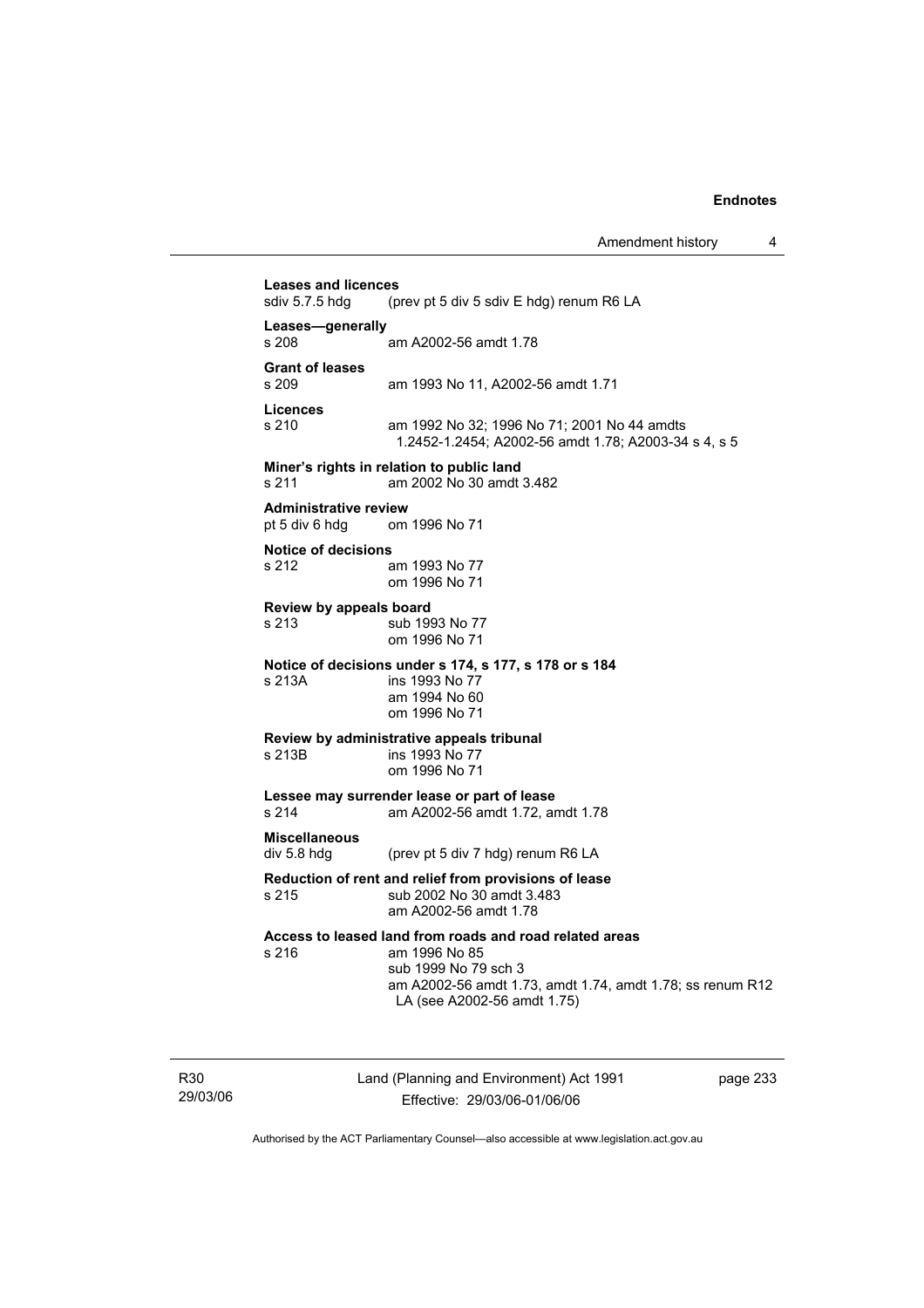4 Amendment history

**Notification of certain leases**  s 216A ins 1993 No 11 am 1996 No 85 sub 2002 No 30 amdt 3.484 am 2002 No 39 amdt 1.4 sub A2002-56 amdt 1.76 **Licences in relation to land that is not public land**  s 217 am 2001 No 44 amdts 1.2455-1.2457 am A2002-56 amdt 1.78; A2003-34 s 6, s 7 **Rights to extract minerals**  s 219 am A2002-56 amdt 1.78 **False or misleading statements in relation to leases**  s 221 am 1994 No 81 sub A2002-56 amdt 1.77 om A2004-15 amdt 2.105 **Preliminary**  div 6.1 hdg (prev pt 6 div 1 hdg) renum R6 LA **Definitions for pt 6**  s 222 hdg sub 2002 No 30 amdt 3.485<br>s 222 sam 1996 No 85: 1997 No 11 am 1996 No 85; 1997 No 116; 2000 No 37 s 10; 2002 No 30 amdt 3.486, amdt 3.491 def *approval* sub A2002-56 amdt 1.80 def *building work* sub 2002 No 30 amdt 3.487; A2004-13 amdt 2.73 def *consolidation* sub 2002 No 30 amdt 3.487 def *damage* ins A2005-51 amdt 1.4 def *declared site* ins A2005-51 amdt 1.4 def *development* am A2003-34 amdt 1.4; pars renum R15 LA; A2004-57 amdt 1.24 def *Executive* ins 2002 No 30 amdt 3.488 def *inspector* ins A2003-34 amdt 2.3 def *lease* sub 2002 No 30 amdt 3.489 def *lessee* sub 2002 No 30 amdt 3.489 def *order* sub A2003-34 amdt 1.5 def *original decision* ins A2002-56 amdt 1.81 def *prohibited groundwork* ins A2005-51 amdt 1.4 def *prohibition notice* ins A2003-34 amdt 1.6 def *protected tree* ins A2005-51 amdt 1.4 def *protection zone* ins A2005-51 amdt 1.4 def *registered tree* ins A2005-51 amdt 1.4 def *regulated tree* ins A2005-51 amdt 1.4 def *relevant authority* sub A2002-56 amdt 1.82 def *subdivision* sub 2002 No 30 amdt 3.489

page 234 Land (Planning and Environment) Act 1991 Effective: 29/03/06-01/06/06

R30 29/03/06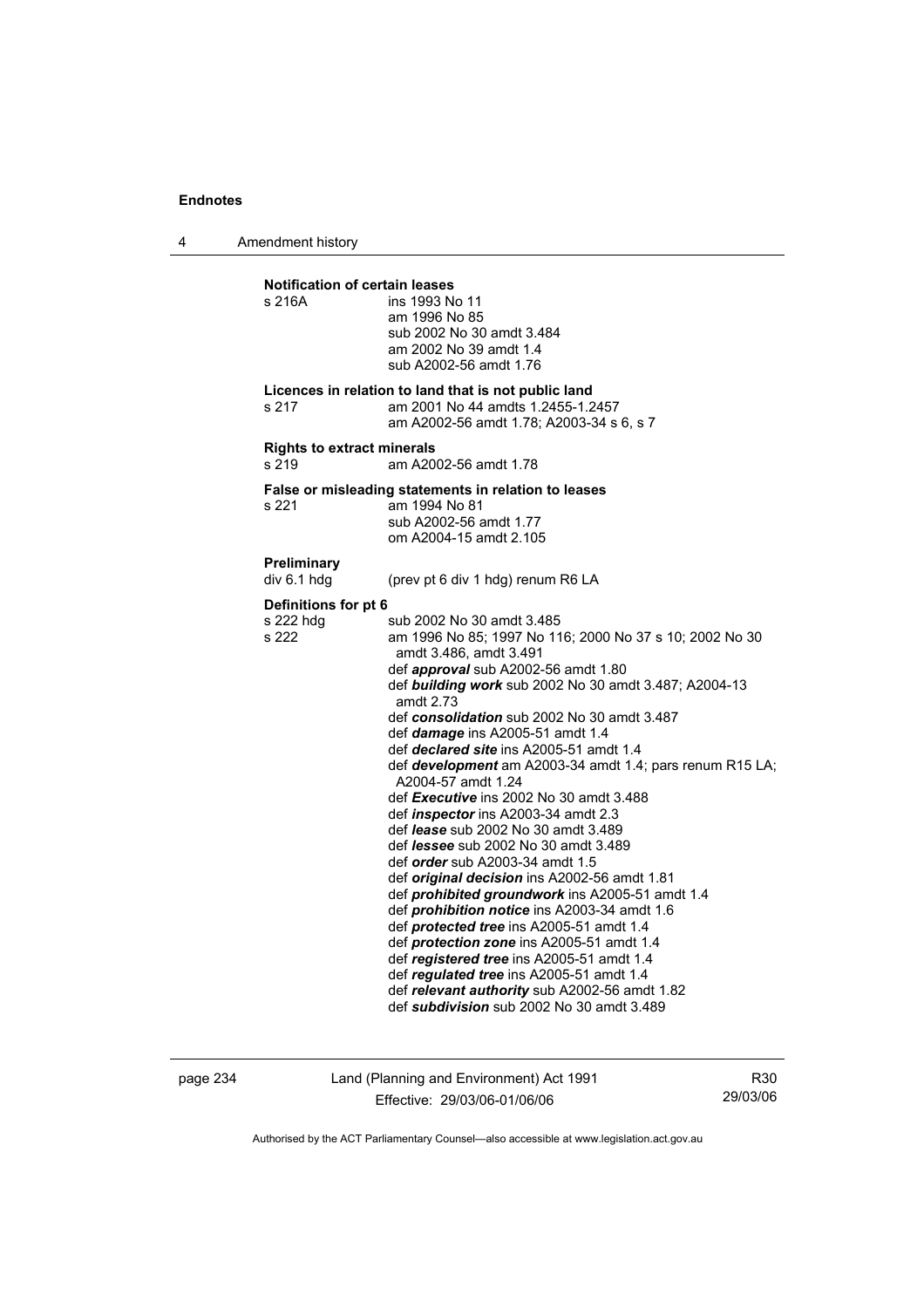#### def *tree management plan* ins A2005-51 amdt 1.4 def *variation* ins 2002 No 30 amdt 3.490

#### **Meaning of** *variation* **for pt 6**

s 223 om 1996 No 85 ins 2002 No 30 amdt 3.492

## **Approvals**

div 6.2 hdg (prev pt 6 div 2 hdg) renum R6 LA

#### **Preliminary**

pt 6 div 2 sdiv A hdg om 1996 No 85

# **Interpretation**

om 1996 No 85

General<br>sdiv 6.2.1 hdg (prev pt 6 div 2 sdiv B hdg) renum R6 LA

#### **Offence—development**

s 225 am 1996 No 85

#### **Application to undertake development**

s 226 am 1996 No 85; 1999 No 73 s 10; 2001 No 44 amdts 1.2458-1.2460; 2001 No 73 s 4, s 5; 2001 No 80 ss 5-7; R6 LA (see 2001 No 44 amdt 1.2461 and 2001 No 73 s 6); A2002-56 amdts 1.83-1.85, amdt 1.133, amdt. 1.134

#### **Register of applications, approvals, orders and lease and development conditions**

| s 227 hdg | sub 2000 No 37 s 11                                      |
|-----------|----------------------------------------------------------|
| s 227     | am 2000 No 37 s 11; 2001 No 44 amdt 1.2462, amdt 1.2463; |
|           | R6 LA (see 2001 No 44 amdt 1.2464); A2002-56 amdt 1.86,  |
|           | amdt 1.87, amdt 1.134; A2004-57 amdt 1.25; pars renum    |
|           | R23 LA (see A2004-57 amdt 1.26); A2005-51 amdt 1.5; pars |
|           | renum R30 LA (see A2005-51 amdt 1.6)                     |
|           |                                                          |

## **Restrictions on inspection of applications**

am 1996 No 85; A2002-56 amdt 1.88, amdt 1.134

# **Notice of application**

am 1993 No 90; 1995 No 54; 1996 No 71; 1996 No 85; 1997 No 93; 2000 No 37 s 12; 2001 No 20 s 54; 2002 No 30 amdt 3.508; A2002-56 amdt 1.89, amdt 1.134; A2003-30 amdt 1.3; ss renum R15 LA; A2004-57 amdt 1.27; A2005-51 amdt 1.7

page 235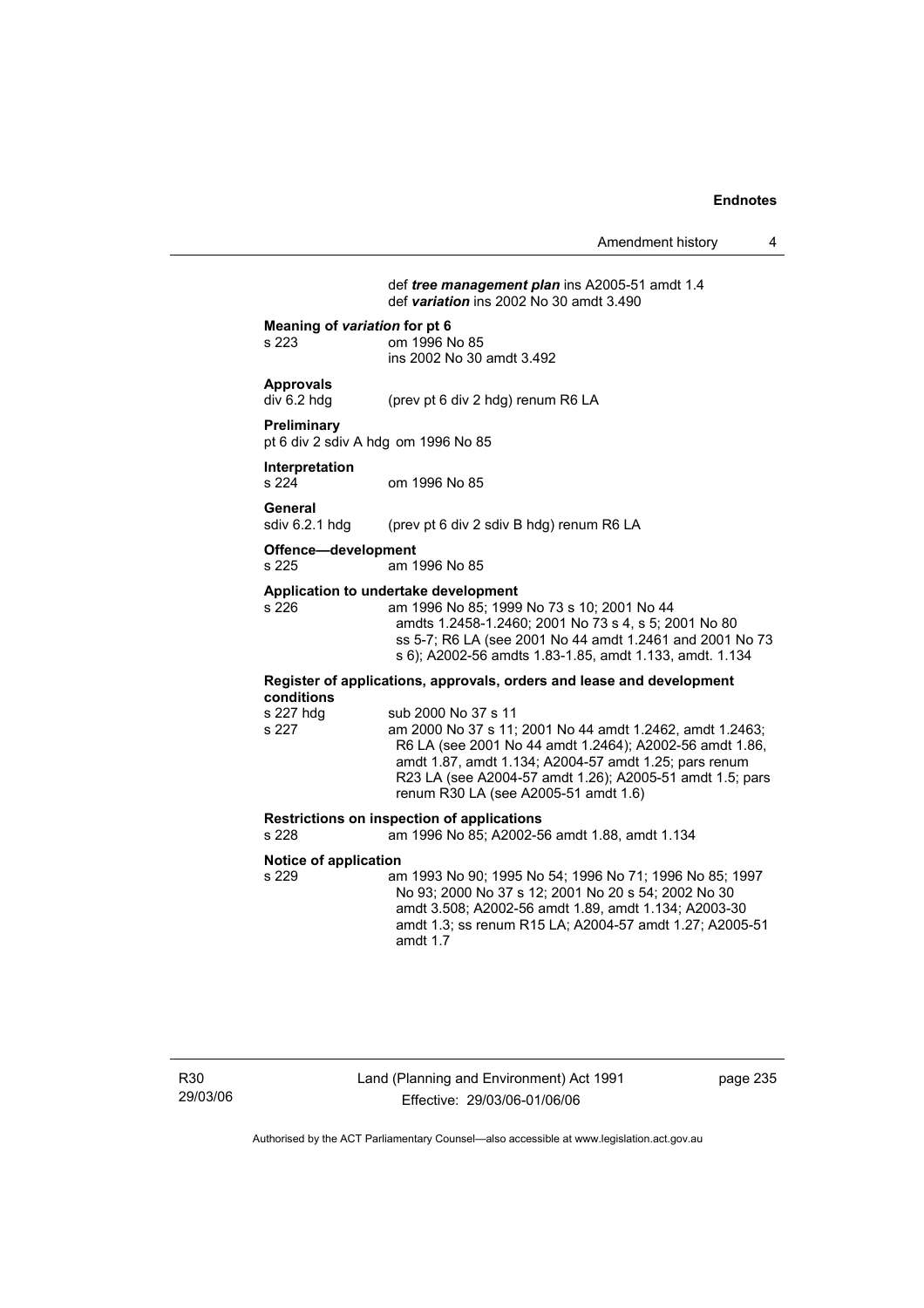4 Amendment history

| s 229A                                           | ins 1996 No 85<br>am 1999 No 87 s 3; 2001 No 44 amdts 1.2466-1.2472; R6 LA<br>(see 2001 No 44 amdt 1.2473); 2002 No 30 amdt 3.493,<br>amdt 3.494<br>sub A2002-56 amdt 1.90<br>am A2004-57 amdt 1.28, amdt 1.29; ss renum R23 LA (see<br>A2004-57 amdt 1.30); A2005-51 amdt 1.8, amdt 1.9;<br>ss renum R30 LA (see A2005-51 amdt 1.10) |
|--------------------------------------------------|---------------------------------------------------------------------------------------------------------------------------------------------------------------------------------------------------------------------------------------------------------------------------------------------------------------------------------------|
| s 229B                                           | Minister may decide some applications<br>ins A2002-56 amdt 1.90<br>am A2004-27 s 16; A2004-57 amdt 1.31; A2005-51 amdt 1.11;<br>pars renum R30 LA (see A2005-51 amdt 1.12)                                                                                                                                                            |
| <b>Approvals</b><br>s 230                        | am 1993 No 77; 1996 No 71<br>sub 1996 No 85<br>am 2000 No 37 s 13                                                                                                                                                                                                                                                                     |
| s 231                                            | Matters to be considered by relevant authority<br>am 1996 No 85; 2002 No 30 amdt 3.495; A2002-56 amdt 1.91,<br>amdt 1.134, amdt 1.135; A2004-27 s 17<br>sub A2004-57 amdt 1.32<br>am A2005-51 amdt 1.13, amdt 1.14; ss renum R30 LA (see<br>A2005-51 amdt 1.15)                                                                       |
| Duty of applicants<br>s 232                      | am 2001 No 44 amdt 1.2474, amdt 1.2475; 2002 No 30<br>amdt 3.508; A2002-56 amdt 1.92-1.94, amdt 1.134; ss renum<br>R12 La (see A2002-56 amdt 1.95)                                                                                                                                                                                    |
| <b>More information</b><br>s 233                 | am 1996 No 85; A2002-56 amdt 1.135                                                                                                                                                                                                                                                                                                    |
| s 234                                            | Effect of failure to give further information<br>am 1996 No 85; A2002-56 amdt 1.135                                                                                                                                                                                                                                                   |
| <b>Duties of concurring authorities</b><br>s 235 | am 1996 No 39<br>om 1996 No 85                                                                                                                                                                                                                                                                                                        |
| <b>Objections</b><br>sdiv 6.2.2 hdg              | (prev pt 6 div 2 sdiv C hdg) renum R6 LA                                                                                                                                                                                                                                                                                              |
| <b>Objections-general</b><br>s 237               | am 1996 No 85; 1997 No 116; 2000 No 37 s 14; A2002-56<br>amdt 1.96, amdt 1.134; ss renum R12 LA (see A2002-56<br>amdt 1.97)                                                                                                                                                                                                           |

page 236 Land (Planning and Environment) Act 1991 Effective: 29/03/06-01/06/06

R30 29/03/06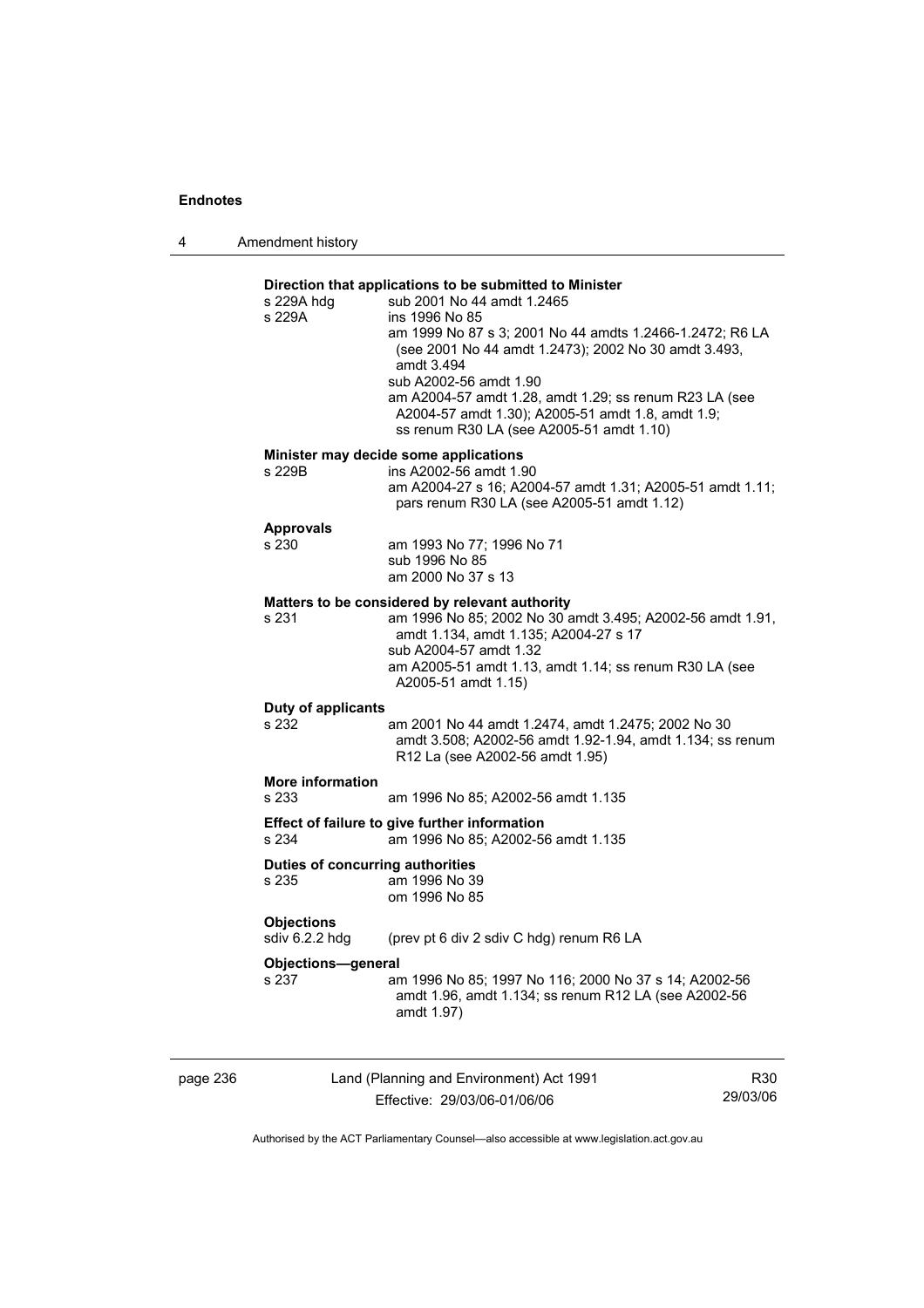|                 |                                             |                                                                                                                                                                                                        | Amendment history | 4        |
|-----------------|---------------------------------------------|--------------------------------------------------------------------------------------------------------------------------------------------------------------------------------------------------------|-------------------|----------|
|                 | <b>Inspection of objections</b><br>s 238    | am 1993 No 77; 1996 No 71; A2002-56 amdt 1.134                                                                                                                                                         |                   |          |
|                 | <b>Identity of objectors</b><br>s 239       | am A2002-56 amdt 1.98, amdt 1.134                                                                                                                                                                      |                   |          |
|                 | s 240                                       | Circumstances in which Executive approves applications, other than lease<br>variations, subdivisions, consolidations<br>om 1996 No 85                                                                  |                   |          |
|                 | s 241                                       | Circumstances in which Executive approves applications for lease<br>variations, subdivisions, consolidations<br>om 1996 No 85                                                                          |                   |          |
|                 | <b>Approvals</b><br>sdiv 6.2.3 hdg          | (prev pt 6 div 2 sdiv D hdg) renum R6 LA                                                                                                                                                               |                   |          |
|                 | s 242                                       | Approvals-notices to applicants and registrar-general<br>am 1992 No 32: 1993 No 64<br>sub 1996 No 85: A2002-56 amdt 1.99                                                                               |                   |          |
|                 | s 243                                       | Notification of approval or refusal of application<br>am 1993 No 77; 1996 Nos 71 and 85; 2000 No 37 s 15;<br>A2002-56 amdt 1.100, amdt 1.101, amdt 1.135; ss renum<br>R12 LA (see A2002-56 amdt 1.102) |                   |          |
|                 | s 244                                       | Notification if more than 1 objector<br>am 1996 No 85; A2002-56 amdt 1.103, amdt 1.134                                                                                                                 |                   |          |
|                 | s 244A                                      | Notice of decision to heritage council<br>ins A2004-57 amdt 1.33                                                                                                                                       |                   |          |
|                 | Notice of decision to conservator<br>s 244B | ins A2005-51 amdt 1.16                                                                                                                                                                                 |                   |          |
|                 | <b>Conditional approvals</b><br>s 245       | am 1996 No 85; 2001 No 80 s 8, s 9; A2002-56<br>amdt 1.104-1.106, amdt 1.134; pars renum R15 LA;<br>A2004-57 amdt 1.34                                                                                 |                   |          |
|                 | sdiv 6.2.4 hdg                              | Reconsideration of applications for approval<br>ins A2002-56 amdt 1.107                                                                                                                                |                   |          |
|                 | Definitions for sdiv 6.2.4<br>s 245A        | ins A2002-56 amdt 1.107<br>def new application ins A2002-56 amdt 1.107<br>def original application ins A2002-56 amdt 1.107<br>def original decision ins A2002-56 amdt 1.107                            |                   |          |
|                 | Applications for reconsideration<br>s 246   | om 1996 No 85<br>ins A2002-56 amdt 1.107<br>am A2003-30 amdt 1.4                                                                                                                                       |                   |          |
| R30<br>29/03/06 |                                             | Land (Planning and Environment) Act 1991<br>Effective: 29/03/06-01/06/06                                                                                                                               |                   | page 237 |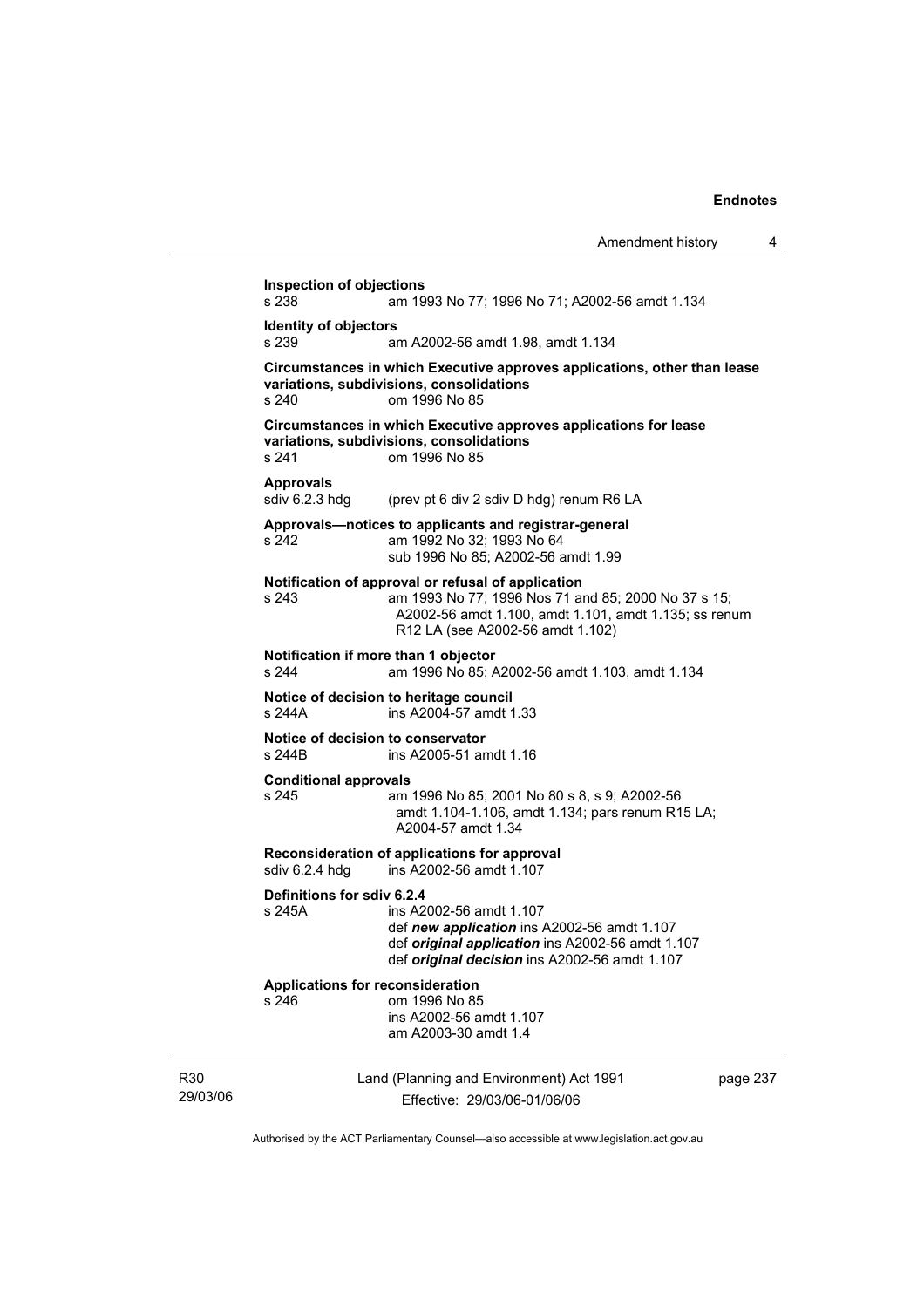| 4 | Amendment history                                |                                                                                                                                          |
|---|--------------------------------------------------|------------------------------------------------------------------------------------------------------------------------------------------|
|   | <b>Reconsideration of decisions</b><br>s 246A    | ins A2002-56 amdt 1.107                                                                                                                  |
|   | s 246B                                           | No action by planning and land authority within time<br>ins A2002-56 amdt 1.107                                                          |
|   | s 246C                                           | Notice of decision on reconsideration<br>ins A2002-56 amdt 1.107                                                                         |
|   | Approvals-miscellaneous<br>sdiv 6.2.5 hdg        | ins A2002-56 amdt 1.107                                                                                                                  |
|   | <b>Minor amendments</b><br>s 247                 | am 1996 No 85; 2002 No 30 amdt 3.508; 2002 No 37 ss 4-6;<br>ss (4), (5) om R10 LA; pars renum R10 LA; A2002-56<br>amdt 1.108, amdt 1.135 |
|   | <b>Corrections</b><br>s 248                      | am 1996 No 85; A2002-56 amdt 1.109                                                                                                       |
|   | When approvals take effect<br>s 249              | sub 1993 No 77<br>am 1996 No 71; 1996 No 85; 2002 No 30 amdt 3.496<br>sub A2002-56 amdt 1.110<br>am A2005-62 amdt 1.4                    |
|   | s 250                                            | <b>Execution of approvals for variations of leases</b><br>sub 1996 No 85<br>am A2002-56 amdt 1.133                                       |
|   | End of approvals<br>s 251                        | am 1996 No 85; A2002-56 amdt 1.111                                                                                                       |
|   | <b>Extension of time</b><br>s 252                | am 1996 No 85; A2002-56 amdt 1.134                                                                                                       |
|   | <b>Revocation of approval</b><br>s 253           | am A2002-56 amdt 1.112; A2004-57 amdt 1.35                                                                                               |
|   | <b>Powers of Supreme Court</b><br>sdiv 6.2.6 hdg | ins A2003-34 amdt 1.7                                                                                                                    |
|   | s 253A                                           | Injunctions to require compliance with approvals<br>ins A2003-34 amdt 1.7                                                                |
|   | <b>Orders</b><br>div 6.3 hdg                     | (prev pt 6 div 3 hdg) renum R6 LA<br>sub A2003-34 s 8                                                                                    |
|   | <b>Making of orders</b><br>sdiv 6.3.1 hdg        | ins A2003-34 s 8                                                                                                                         |
|   |                                                  |                                                                                                                                          |

page 238 Land (Planning and Environment) Act 1991 Effective: 29/03/06-01/06/06

R30 29/03/06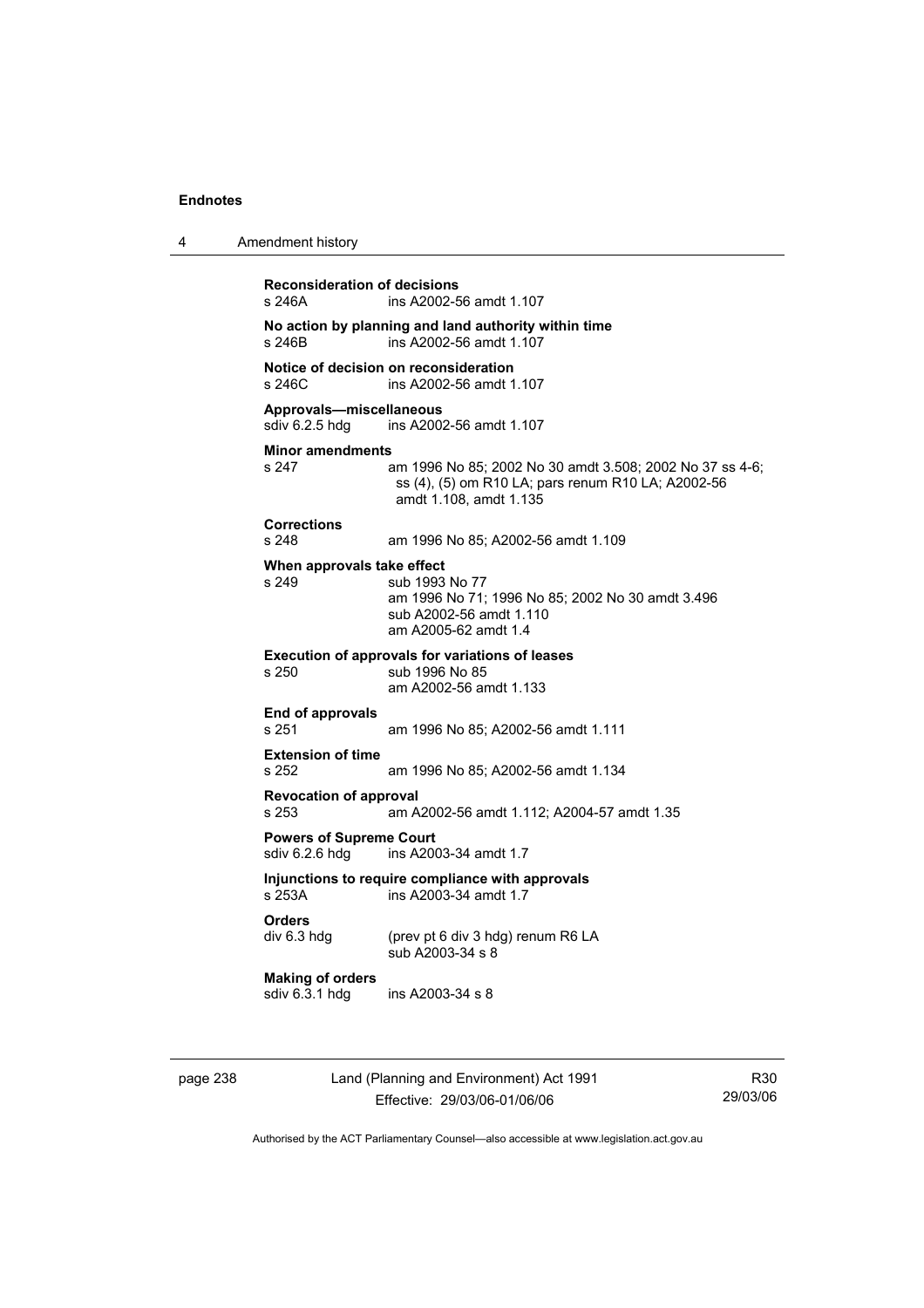## **Applications to planning and land authority for orders**

| Applications to planning and land authority for orders |                                                                                                                                                                                                                     |  |  |  |
|--------------------------------------------------------|---------------------------------------------------------------------------------------------------------------------------------------------------------------------------------------------------------------------|--|--|--|
| s 254                                                  | om 1996 No 85<br>ins 1997 No 7                                                                                                                                                                                      |  |  |  |
|                                                        | am 2001 No 44 amdt 1.2476-1.2478; A2002-56 amdt 1.113<br>sub A2003-34 s 8                                                                                                                                           |  |  |  |
|                                                        | am A2004-57 amdt 1.36; pars renum R23 LA (see A2004-57<br>amdt 1.37); A2005-21 amdt 1.1; pars renum R27 LA (see<br>A2005-21 amdt 1.2); A2005-51 amdt 1.17                                                           |  |  |  |
|                                                        | Decision on application to planning and land authority for order                                                                                                                                                    |  |  |  |
| s 254A                                                 | ins A2003-34 s 8<br>am A2005-21 amdt 1.3                                                                                                                                                                            |  |  |  |
|                                                        | Proposed orders on planning and land authority's own initiative                                                                                                                                                     |  |  |  |
| s 255                                                  | sub A2003-34 s 8                                                                                                                                                                                                    |  |  |  |
|                                                        | am A2004-57 amdt 1.38; pars renum R23 LA (see A2004-57<br>amdt 1.39); A2005-21 amdt 1.4; pars renum R27 LA (see<br>A2005-21 amdt 1.5); A2005-51 amdt 1.18                                                           |  |  |  |
|                                                        | Decision on proposed order on planning and land authority's own initiative                                                                                                                                          |  |  |  |
| s 256                                                  | am 1993 No 77; 1996 No 71; 1996 No 83; 1996 No 85; 1997<br>No 7; 1999 No 73 s 11; 1999 No 79 sch 3; 2001 No 44<br>amdt 1.2479; 2002 No 30 amdt 3.508; A2002-56<br>amdts 1.114-1.117, amdt 1.134<br>sub A2003-34 s 8 |  |  |  |
| <b>Effect of certain orders</b>                        |                                                                                                                                                                                                                     |  |  |  |
|                                                        |                                                                                                                                                                                                                     |  |  |  |
| s 256A                                                 | ins 1997 No 7                                                                                                                                                                                                       |  |  |  |
|                                                        | om A2003-34 s 8                                                                                                                                                                                                     |  |  |  |
| <b>Content of orders</b>                               |                                                                                                                                                                                                                     |  |  |  |
| s 257                                                  | am 1993 Nos 64 and 77; 1996 No 71; 2002 No 30 amdt 3.508;                                                                                                                                                           |  |  |  |
|                                                        | A2002-56 amdt 1.118, amdt 1.119, amdt 1.134<br>sub A2003-34 s 8                                                                                                                                                     |  |  |  |
|                                                        | am A2005-51 amdt 1.19                                                                                                                                                                                               |  |  |  |
| Notice of making orders                                |                                                                                                                                                                                                                     |  |  |  |
| s 257A                                                 | ins A2003-34 s 8                                                                                                                                                                                                    |  |  |  |
|                                                        | am A2005-21 amdt 1.6; pars renum R27 LA (see A2005-21<br>amdt 1.7); A2005-51 amdt 1.20                                                                                                                              |  |  |  |
| Who is bound by an order?<br>s 257B                    | ins A2003-34 s 8                                                                                                                                                                                                    |  |  |  |
|                                                        |                                                                                                                                                                                                                     |  |  |  |
| <b>Contravening orders</b><br>s 258                    | am 1993 No 77; 1996 No 71; A2002-56 amdt 1.120<br>sub A2003-34 s 8                                                                                                                                                  |  |  |  |
| <b>Ending of orders</b>                                |                                                                                                                                                                                                                     |  |  |  |
| s 258A                                                 | ins A2003-34 s 8                                                                                                                                                                                                    |  |  |  |

R30 29/03/06 Land (Planning and Environment) Act 1991 Effective: 29/03/06-01/06/06

page 239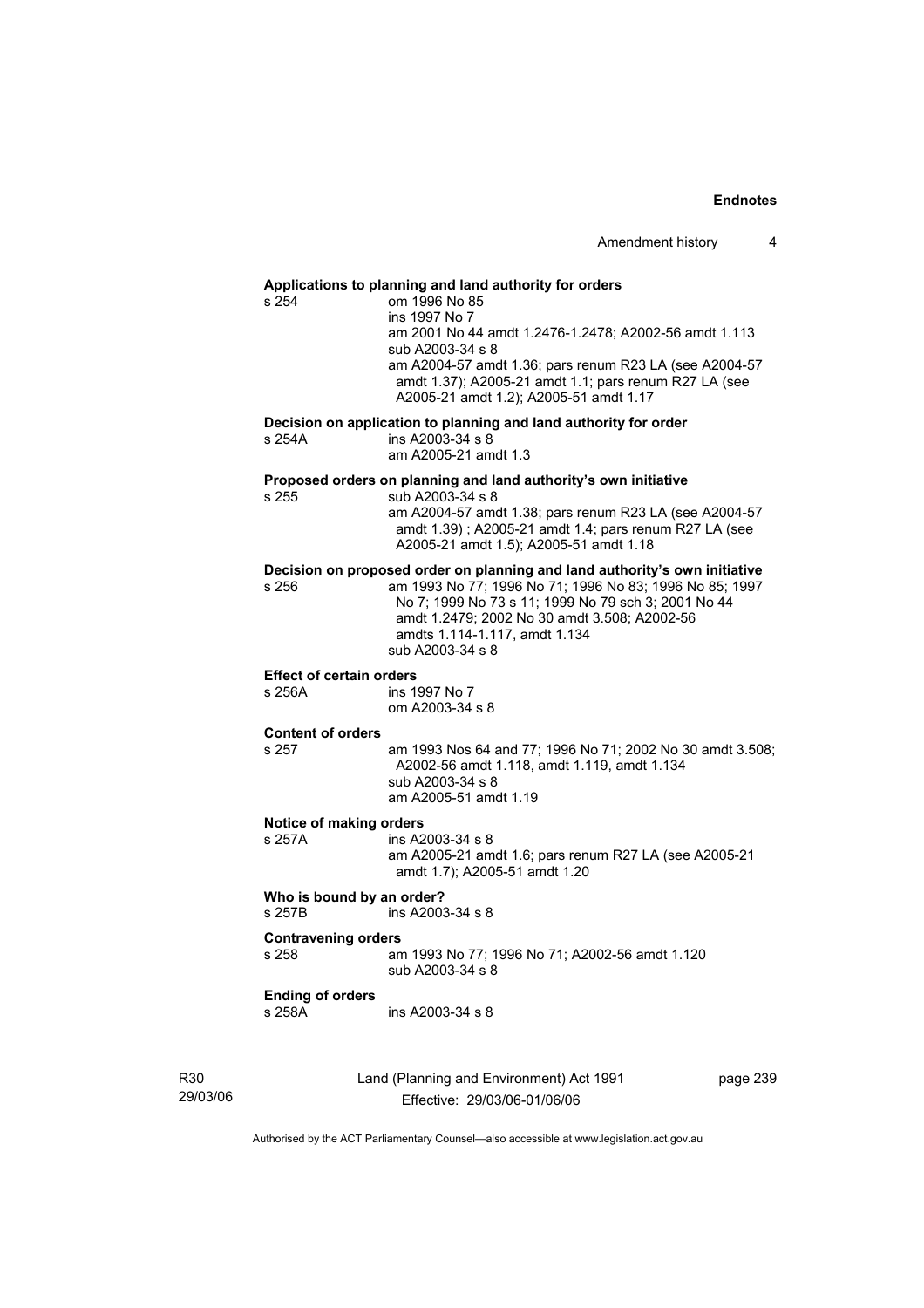4 Amendment history

| <b>Notice ending orders</b><br>s 258B              | ins A2003-34 s 8                                                                              |
|----------------------------------------------------|-----------------------------------------------------------------------------------------------|
| s 258C                                             | Effect of orders about pest animals or plants<br>ins $A2003-34$ s $8$<br>om A2005-21 amdt 1.8 |
| <b>Rectification work</b><br>sdiv 6.3.2 hdg        | ins A2003-34 s 8                                                                              |
| Definitions for sdiv 6.3.2<br>s 259                | am 1993 No 77; 1996 No 71; A2002-56 amdt 1.121,<br>amdt 1.134<br>sub A2003-34 s 8             |
| s 259A                                             | Direction to carry out rectification work<br>ins A2003-34 s 8                                 |
| s 259B                                             | Contravening direction to carry out rectification work<br>ins A2003-34 s 8                    |
| $s$ 259 $C$                                        | Authorisation to carry out rectification work<br>ins A2003-34 s 8                             |
| <b>Obstructing etc authorised people</b><br>s 259D | ins A2003-34 s 8                                                                              |
| s 259F                                             | Liability for cost of rectification work<br>ins $A2003-34$ s $8$                              |
| s 259F                                             | Determination of criteria for deferral of rectification work cost<br>ins A2003-34 s 8         |
| s 259G                                             | Application for deferral of rectification work cost<br>ins A2003-34 s 8                       |
| Deferral of rectification work cost<br>s 259H      | ins A2003-34 s 8                                                                              |
| s 259I                                             | Security for deferred rectification work cost<br>ins A2003-34 s 8                             |
| s 259J                                             | Payment of deferred rectification work cost<br>ins A2003-34 s 8                               |
| sdiv 6.3.3 hdg                                     | <b>Prohibition notices and injunctions</b><br>ins A2003-34 s 8                                |
| <b>Prohibition notices-making</b><br>s 260         | am 1993 Nos 64 and 77; 1996 No 71; A2002-56 amdt 1.122<br>sub A2003-34 s 8                    |
| <b>Contravening prohibition notices</b><br>s 260A  | ins A2003-34 s 8                                                                              |

page 240 Land (Planning and Environment) Act 1991 Effective: 29/03/06-01/06/06

R30 29/03/06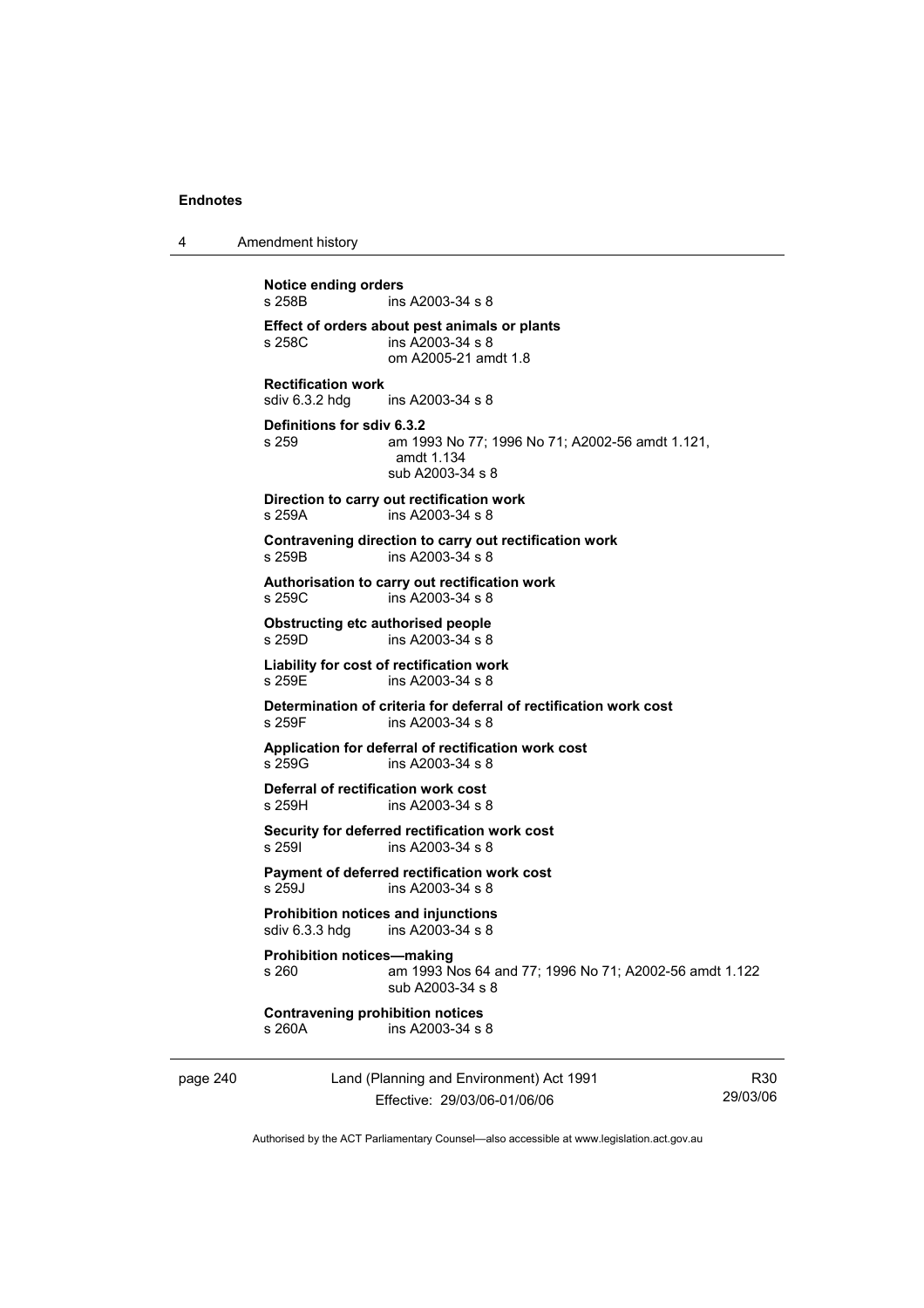| Amendment history |  |
|-------------------|--|
|-------------------|--|

| s 260B                                       | ins A2003-34 s 8                                                                                                                                               |  |
|----------------------------------------------|----------------------------------------------------------------------------------------------------------------------------------------------------------------|--|
| s 260C                                       | Injunctions to restrain contravention of orders or prohibition notices<br>ins A2003-34 s 8                                                                     |  |
| <b>Other matters</b>                         | sdiv 6.3.4 hdg ins A2003-34 s 8<br>om A2005-21 amdt 1.9                                                                                                        |  |
| s 261                                        | Declaration of pest animal or pest plant<br>sub A2003-34 s 8<br>om A2005-21 amdt 1.9                                                                           |  |
| Inspection and seizure powers<br>div 6.4 hdg | (prev pt 6 div 4 hdg) renum R6 LA<br>sub A2003-34 amdt 2.4                                                                                                     |  |
| <b>Preliminary</b><br>sdiv 6.4.1 hdg         | (prev pt 6 div 4 sdiv A hdg) renum R6 LA                                                                                                                       |  |
| Definitions for div 6.4<br>s 262             | sub 2002 No 30 amdt 3.497<br>def connected ins 2002 No 30 amdt 3.497<br>def occupier ins 2002 No 30 amdt 3.497<br>def <i>offence</i> ins 2002 No 30 amdt 3.497 |  |
| <b>Appointment of inspectors</b><br>s 263    | am A2002-56 amdt 1.134<br>sub A2003-34 amdt 2.5                                                                                                                |  |
| <b>Identity cards</b><br>s 264               | am A2002-56 amdt 1.134<br>sub A2003-34 amdt 1.8<br>am A2005-20 amdt 3.182; ss renum R24 LA (see A2005-20<br>amdt 3.183)                                        |  |
| s 265                                        | Power not to be exercised before identity card shown<br>am 1994 No 81; A2002-56 amdt 1.134<br>sub A2003-34 amdt 1.8                                            |  |
| Inspection<br>sdiv 6.4.2 hdg                 | (prev pt 6 div 4 sdiv B hdg) renum R6 LA                                                                                                                       |  |
| <b>Display of identity cards</b><br>s 268    | om A2003-34 amdt 1.9                                                                                                                                           |  |
| <b>Powers of inspection</b><br>s 269         | am 1994 No 81                                                                                                                                                  |  |
| s 270                                        | Work carried out at direction of inspector<br>om A2003-34 amdt 1.9                                                                                             |  |

29/03/06

R30

Effective: 29/03/06-01/06/06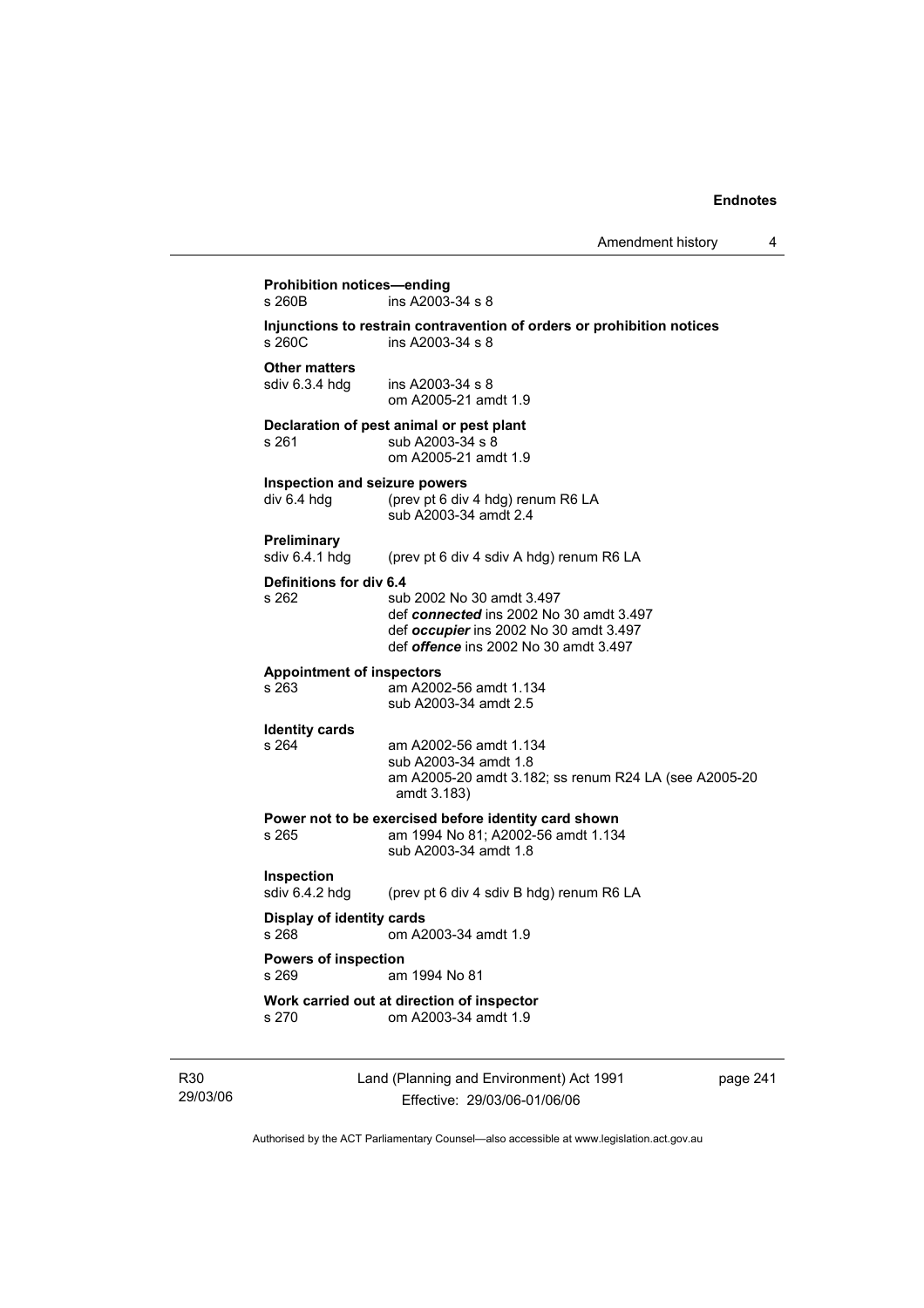| 4 | Amendment history |
|---|-------------------|
|---|-------------------|

```
Disposal of seized items 
                 am A2002-56 amdt 1.123, amdt 1.134
Obstruction of inspectors 
s 274 am 1994 No 81
                  om A2004-15 amdt 2.105 
Commissioner for land and planning 
div 6.5 hdg (prev pt 6 div 4A hdg) ins 1996 No 85 
                  renum R6 LA 
                  om A2002-56 amdt 1.124 
Commissioner for land and planning 
s 274A ins 1996 No 85 
                  am 2002 No 11 amdt 2.66 
                  sub 2002 No 30 amdt 3.498 
                  om A2002-56 amdt 1.124 
Term of office 
                 ins 1996 No 85
                  sub 2002 No 30 amdt 3.498 
                  om A2002-56 amdt 1.124 
Leave of absence 
                 ins 1996 No 85
                  sub 2002 No 30 amdt 3.498 
                  om A2002-56 amdt 1.124 
Leave of absence 
s 274D ins 1996 No 85 
                  om 2002 No 30 amdt 3.498 
Acting appointments 
                 ins 1996 No 85
                  om 2002 No 30 amdt 3.498 
Resignation 
                 ins 1996 No 85
                  om 2002 No 30 amdt 3.498 
Suspension and removal of commissioner 
s 274G ins 1996 No 85 
                  am 2002 No 30 amdts 3.499-3.501 
                  om A2002-56 amdt 1.124 
Retirement 
s 274H ins 1996 No 85 
                  om A2002-56 amdt 1.124
```
page 242 Land (Planning and Environment) Act 1991 Effective: 29/03/06-01/06/06

R30 29/03/06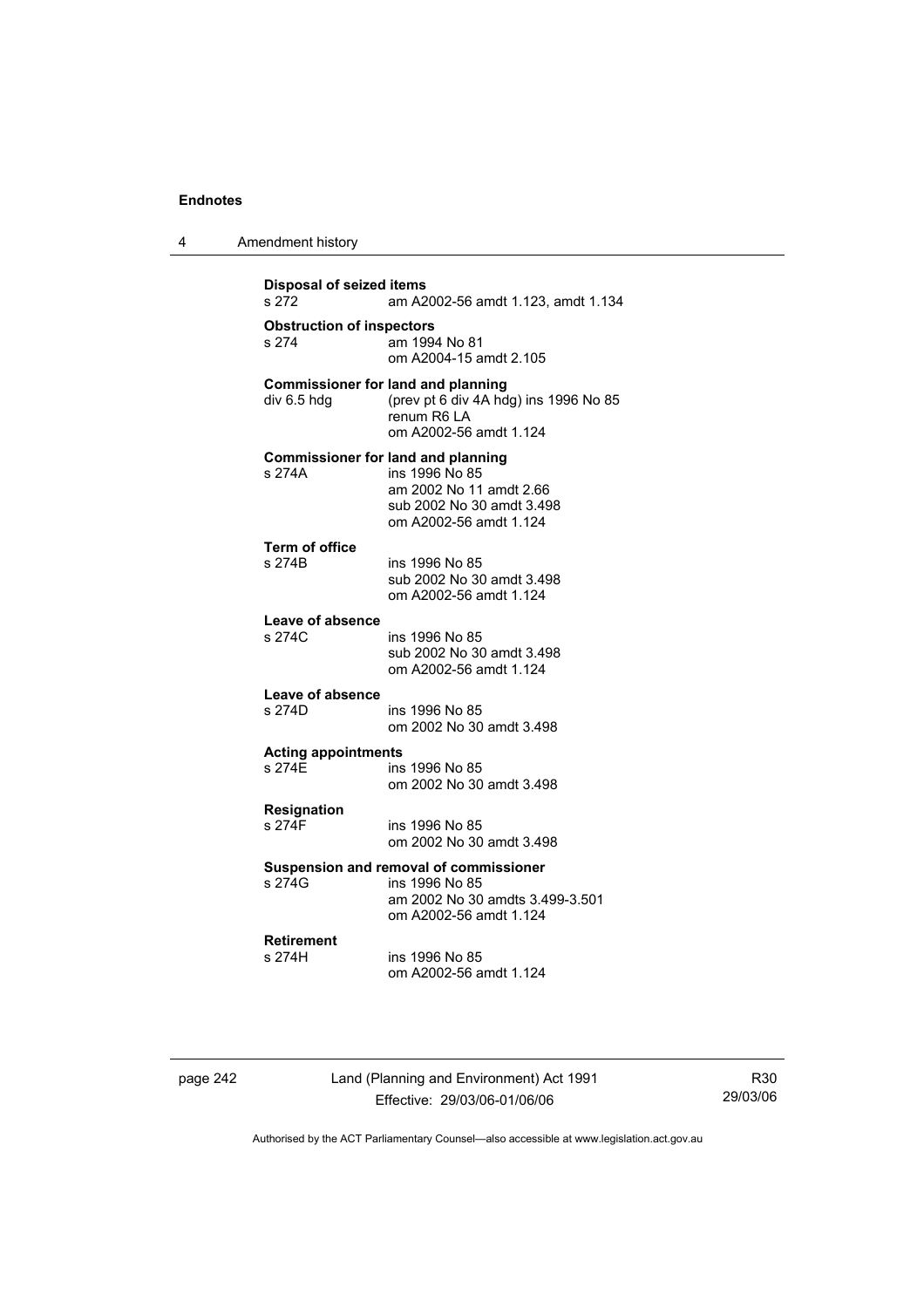## **Delegation**

ins 1996 No 85 sub 2002 No 30 amdt 3.502 om A2002-56 amdt 1.124

#### **Protection from suit**

s 274J ins 1996 No 85 am 2002 No 30 amdt 3.503 om A2002-56 amdt 1.124

## **Miscellaneous**

div 6.6 hdg (prev pt 6 div 5 hdg) renum R6 LA

## **Review of decisions**

(prev pt 6 div 5 sdiv A hdg) renum R6 LA

#### **AAT review—general**

s 275 am 1993 No 77 sub 1996 No 71 am 1996 No 85 sub A2002-56 amdt 1.125 am A2004-57 amdt 1.40; ss renum R23 LA (see A2004-57 amdt 1.41)

#### **Approvals subject to entity's satisfaction**

s 275A ins A2002-56 amdt 1.125

## **Review of decisions—objectors and third parties to approvals**

sub A2003-34 amdt 2.6 s 276 am 1993 No 77; 1996 No 71; 1996 No 85; 1997 No 116; 2000 No 15 s 4; 2000 No 37 s 16; A2002-56 amdt 1.126; ss renum R12 LA (see A2002-56 amdt 1.127)

#### **Review of decisions—orders and prohibition notices**

- s 277 am 1993 No 77
	- sub 1996 No 7; A2003-34 amdt 1.10

# **Notification of objectors**

am 1993 No 77; 1996 No 71; 1996 No 85; 2002 No 30 amdt 3.508; A2002-56 amdt 1.128, amdt 1.129; ss renum R12 LA (see A2002-56 amdt 1.130)

am 1993 No 77; 1996 No 71; 1996 No 85

### **Application for review by objectors—notification to applicants**

s 279 hdg sub A2003-34 amdt 2.7<br>s 279 sam 1993 No 77: 1996 N

#### **Challenge to validity of certain decisions**

s 279A ins 1999 No 87 s 4 am A2002-56 amdt 1.131

R30 29/03/06 Land (Planning and Environment) Act 1991 Effective: 29/03/06-01/06/06

page 243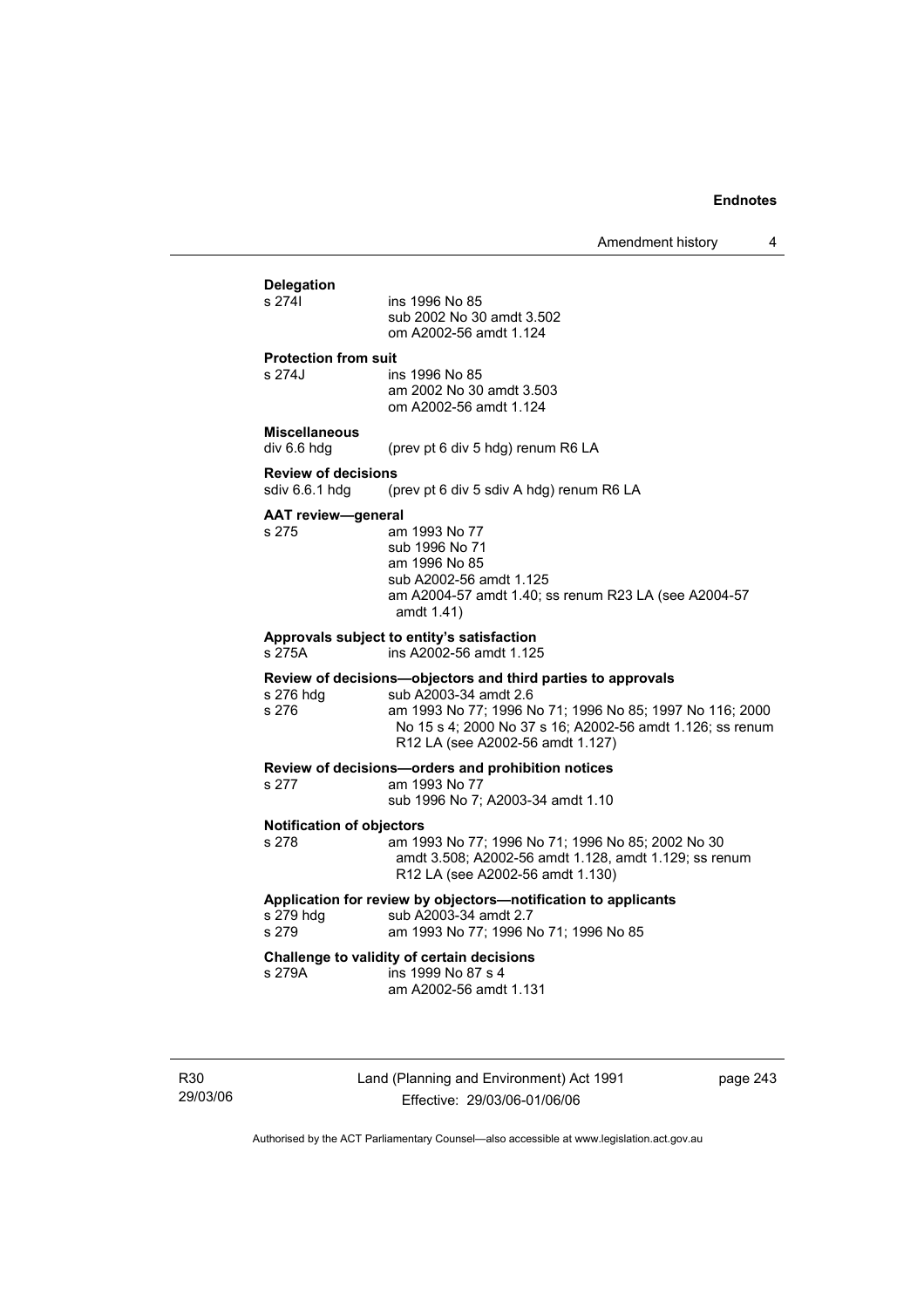| 4        | Amendment history                            |                                                                                                                                                                                     |
|----------|----------------------------------------------|-------------------------------------------------------------------------------------------------------------------------------------------------------------------------------------|
|          | s 280                                        | Applicants and objectors may be made parties to proceedings<br>sub 1993 No 77<br>om 1996 No 71                                                                                      |
|          | s 281                                        | Failure to comply with certain notification requirements<br>om 1996 No 71                                                                                                           |
|          | General<br>sdiv $6.6.2$ hdg                  | (prev pt 6 div 5 sdiv B hdg) renum R6 LA                                                                                                                                            |
|          | <b>Regulations</b><br>s 282                  | am 1992 No 32; 1996 No 85; 2000 No 37 s 17; 2001 No 44<br>amdts 1.2480-1.2482; A2002-56 amdt 1.132; pars renum<br><b>R15 LA</b>                                                     |
|          | <b>Administrative appeals</b><br>pt 7 hdg    | (prev pt 6A hdg) ins 1993 No 77<br>sub 1996 No 71<br>renum R6 LA                                                                                                                    |
|          | Preliminary<br>pt 6A div 1 hdg               | ins 1993 No 77<br>om 1996 No 71                                                                                                                                                     |
|          | <b>AAT review of decisions</b><br>s 282A     | ins 1993 No 77<br>sub 1996 No 71<br>am 1996 No 85; 1999 No 73 s 12; 2000 No 15 s 5; 2001 No 56<br>amdt 3.435<br>sub A2002-56 amdt 1.136<br>am A2004-42 amdt 1.7; A2004-57 amdt 1.42 |
|          | pt 6A div 2 hdg                              | Establishment of land planning and appeals board<br>ins 1993 No 77<br>om 1996 No 71                                                                                                 |
|          | <b>Establishment of board</b><br>s 282B      | ins 1993 No 77<br>om 1996 No 71                                                                                                                                                     |
|          | <b>Appointment of members</b><br>s 282C      | ins 1993 No 77<br>om 1996 No 71                                                                                                                                                     |
|          | <b>Remuneration and allowances</b><br>s 282D | ins 1993 No 77<br>om 1996 No 71                                                                                                                                                     |
|          | <b>Acting appointments</b><br>s 282E         | ins 1993 No 77<br>om 1996 No 71                                                                                                                                                     |
| page 244 |                                              | Land (Planning and Environment) Act 1991<br>R30                                                                                                                                     |

Effective: 29/03/06-01/06/06

R30 29/03/06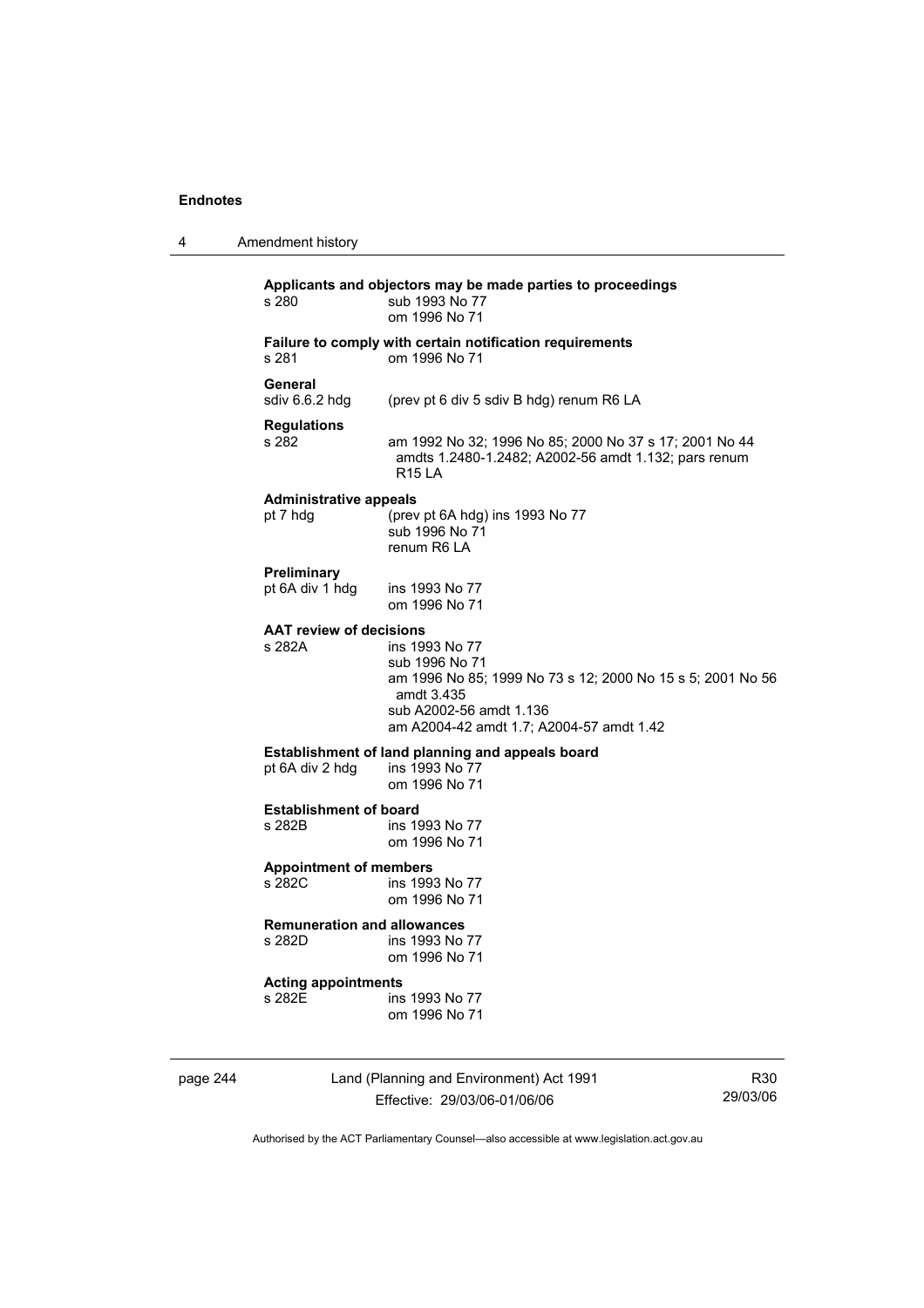Amendment history 4

|                                      | Deputy chairperson to act for chairperson       |
|--------------------------------------|-------------------------------------------------|
| s 282F                               | ins 1993 No 77                                  |
|                                      | om 1996 No 71                                   |
| <b>Delegation</b>                    |                                                 |
| s 282G                               | ins 1993 No 77                                  |
|                                      | om 1996 No 71                                   |
| Leave of absence                     |                                                 |
| s 282H                               | ins 1993 No 77                                  |
|                                      | om 1996 No 71                                   |
|                                      |                                                 |
| Other terms and conditions           |                                                 |
| s 282I                               | ins 1993 No 77                                  |
|                                      | om 1996 No 71                                   |
| <b>Resignation</b>                   |                                                 |
| s 282J                               | ins 1993 No 77                                  |
|                                      | om 1996 No 71                                   |
| <b>Removal from office</b>           |                                                 |
| s 282K                               | ins 1993 No 77                                  |
|                                      | om 1996 No 71                                   |
|                                      |                                                 |
| <b>Organisation of appeals board</b> |                                                 |
| pt 6A div 3 hdg                      | ins 1993 No 77<br>om 1996 No 71                 |
|                                      |                                                 |
| <b>Disclosure of interests</b>       |                                                 |
| s 282L                               | ins 1993 No 77                                  |
|                                      | om 1996 No 71                                   |
| <b>Arrangement of business</b>       |                                                 |
| s 282M                               | ins 1993 No 77                                  |
|                                      | om 1996 No 71                                   |
| <b>Constitution of appeals board</b> |                                                 |
| s 282N                               | ins 1993 No 77                                  |
|                                      | om 1996 No 71                                   |
|                                      |                                                 |
| <b>Member presiding</b>              |                                                 |
| s 282P                               | ins 1993 No 77                                  |
|                                      | om 1996 No 71                                   |
|                                      | Member of appeals board ceasing to be available |
| s 282Q                               | ins 1993 No 77                                  |
|                                      | om 1996 No 71                                   |
| <b>Places of sitting</b>             |                                                 |
| s 282R                               | ins 1993 No 77                                  |
|                                      | om 1996 No 71                                   |
|                                      |                                                 |

R30 29/03/06 Land (Planning and Environment) Act 1991 Effective: 29/03/06-01/06/06

page 245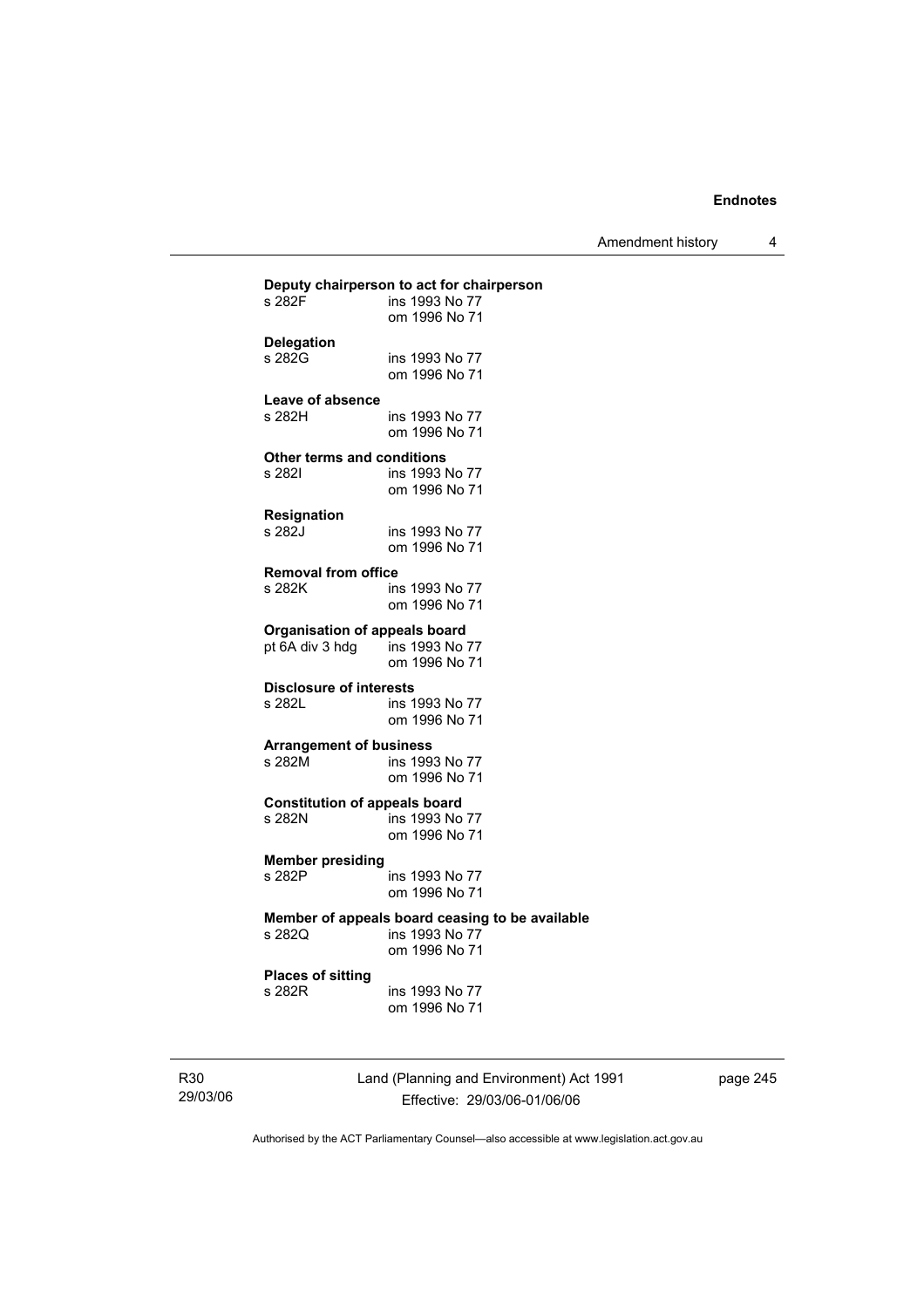4 Amendment history

**Review by the appeals board of decisions**  pt 6A div  $\frac{1}{4}$  hdg om 1996 No 71 **Reviewable decisions**  ins 1993 No 77 om 1996 No 71 **Persons who may apply to appeals board**  s 282T ins 1993 No 77 om 1996 No 71 **Manner of applying for review**  s 282U ins 1993 No 77 om 1996 No 71 **Parties to proceedings before appeals board**  s 282V ins 1993 No 77 om 1996 No 71 **Representation before appeals board**  ins 1993 No 77 om 1996 No 71 **Procedure of appeals board**<br>s 282X **ins 1993** N ins 1993 No 77 om 1996 No 71 **Conferences**  ins 1993 No 77 om 1996 No 71 **Hearings to be in public<br>s 2827 ins 19** ins 1993 No 77 om 1996 No 71 **Lodging of material documents with appeals board**  s 282ZA ins 1993 No 77 om 1996 No 71 **Power of appeals board to obtain additional statements**  ins 1993 No 77 om 1996 No 71 **Opportunity to make submissions**  ins 1993 No 77 om 1996 No 71 **Powers of appeals board**  s 282ZD **ins 1993** No 77 om 1996 No 71

page 246 Land (Planning and Environment) Act 1991 Effective: 29/03/06-01/06/06

R30 29/03/06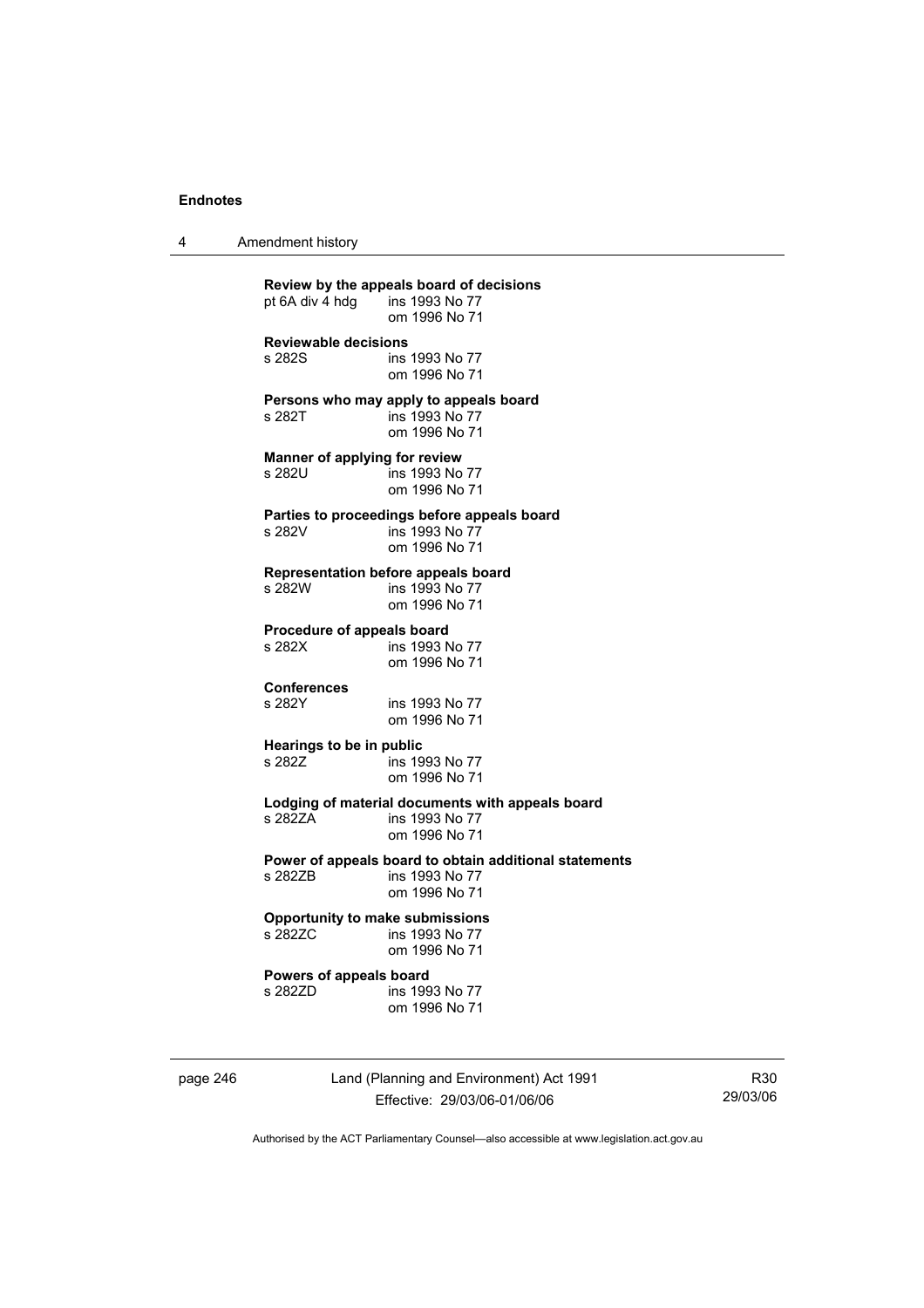**Operation and implementation of a decision that is subject to review**  ins 1993 No 77 om 1996 No 71 **Power of appeals board to dismiss application or strike out party**  s 282ZF ins 1993 No 77 om 1996 No 71 **Review by appeals board**  s 282ZG ins 1993 No 77 om 1996 No 71 **Return of documents etc at completion of proceeding**  s 282ZH ins 1993 No 77 om 1996 No 71 **Appeals to Supreme Court from decisions of the appeals board**  s 282ZI ins 1993 No 77 om 1996 No 71 **Operation and implementation of a decision that is subject to appeal**  ins 1993 No 77 om 1996 No 71 **Reference of questions of law to Supreme Court**  s 282ZK ins 1993 No 77 om 1996 No 71 **Sending of documents to, and disclosure of documents by, the Supreme Court**  s 282ZL ins 1993 No 77 om 1996 No 71 **Miscellaneous**  pt 6A div 5 hdg ins 1993 No 77 om 1996 No 71 **Protection of members, representatives and witnesses**  s 282ZM ins 1993 No 77 om 1996 No 71 **Failure of witness to attend**  s 282ZN ins 1993 No 77 om 1996 No 71 **Refusal to answer questions**  s 282ZP ins 1993 No 77 om 1996 No 71 **False or misleading evidence**  s 282ZQ ins 1993 No 77 om 1996 No 71

R30 29/03/06 Land (Planning and Environment) Act 1991 Effective: 29/03/06-01/06/06

page 247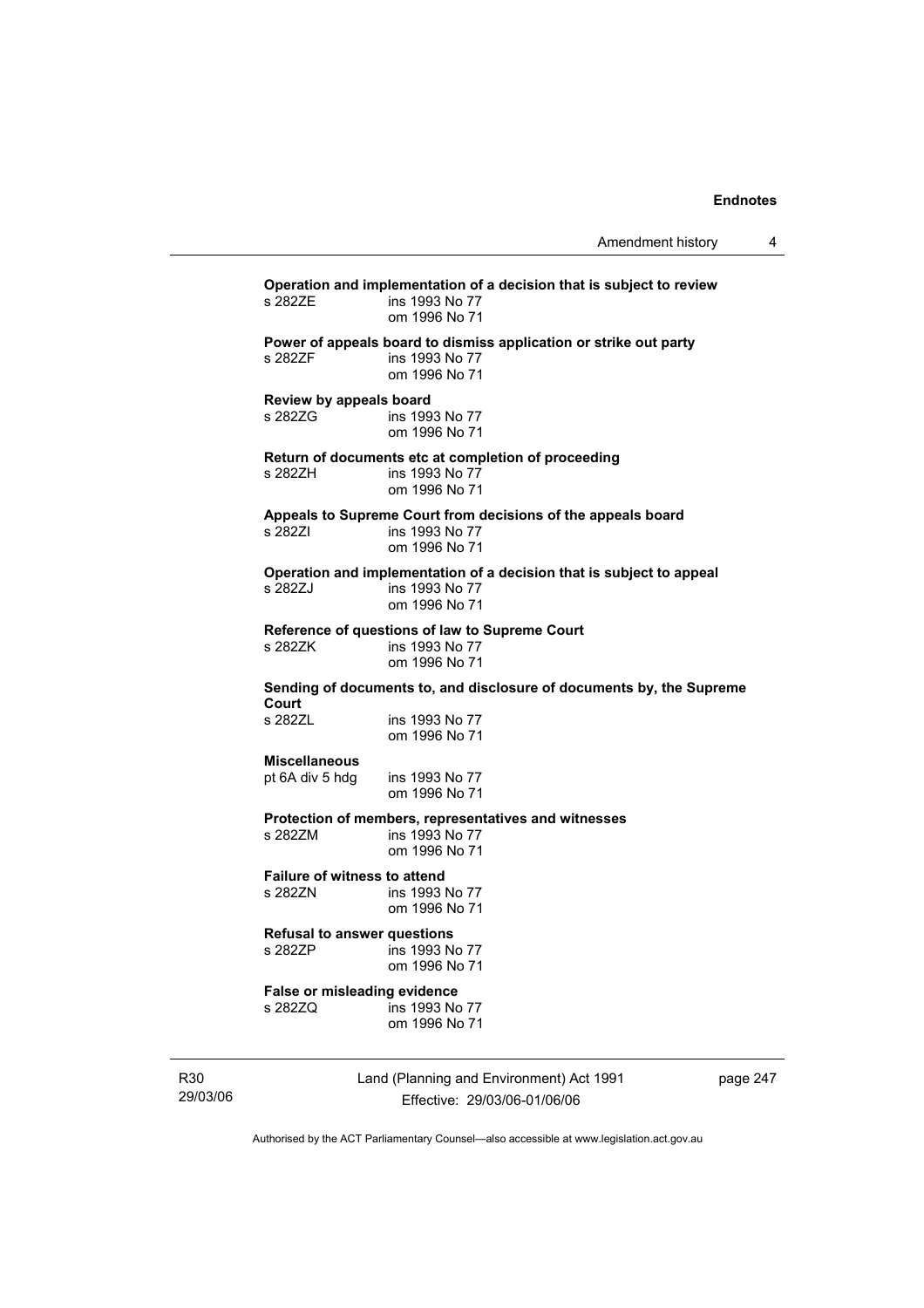4 Amendment history

| page 248 |                                         | Land (Planning and Environment) Act 1991                                                                                                                      | R |
|----------|-----------------------------------------|---------------------------------------------------------------------------------------------------------------------------------------------------------------|---|
|          | <b>Regulation-making power</b><br>s 288 | am 1994 No 81<br>sub 2001 No 44 amdt 1.2483                                                                                                                   |   |
|          | <b>Approved forms</b><br>s 287A         | ins 2001 No 44 amdt 1.2483<br>am 2002 No 30 amdt 3.505<br>sub A2002-56 amdt 1.138                                                                             |   |
|          | <b>Determination of fees</b><br>s 287   | sub 2001 No 44 amdt 1.2483                                                                                                                                    |   |
|          | s 286                                   | Acts and omissions of representatives<br>sub A2004-15 amdt 1.31                                                                                               |   |
|          | <b>Corporations-penalites</b><br>s 285  | am 1994 No 26<br>om R5 LRA                                                                                                                                    |   |
|          | s 284                                   | Power of administrative appeals tribunal and Supreme Court<br>sub 1993 No 77; 1996 No 71                                                                      |   |
|          | <b>Delegation by Executive</b><br>s 283 | am 1996 No 39; 2002 No 30 amdt 3.504; A2002-56<br>amdt 1.137; A2003-30 amdt 1.5, amdt 1.6<br>sub A2005-20 amdt 3.184<br>$(2)-(4)$ exp 2 June 2006 (s 283 (4)) |   |
|          | <b>Miscellaneous</b><br>pt 8 hdg        | (prev pt 7 hdg) renum R6 LA                                                                                                                                   |   |
|          | <b>Lodging of documents</b><br>s 282ZV  | ins 1993 No 77<br>om 1996 No 71                                                                                                                               |   |
|          | <b>Giving of notices</b><br>s 282ZU     | ins 1993 No 77<br>am 1994 No 38<br>om 1996 No 71                                                                                                              |   |
|          | Registrar<br>s 282ZT                    | ins 1993 No 77<br>om 1996 No 71                                                                                                                               |   |
|          | <b>Registry</b><br>s 282ZS              | ins 1993 No 77<br>om 1996 No 71                                                                                                                               |   |
|          | s 282ZR .                               | ins 1993 No 77<br>om 1996 No 71                                                                                                                               |   |
|          | Contempt of appeals board               |                                                                                                                                                               |   |

Effective: 29/03/06-01/06/06

R30 29/03/06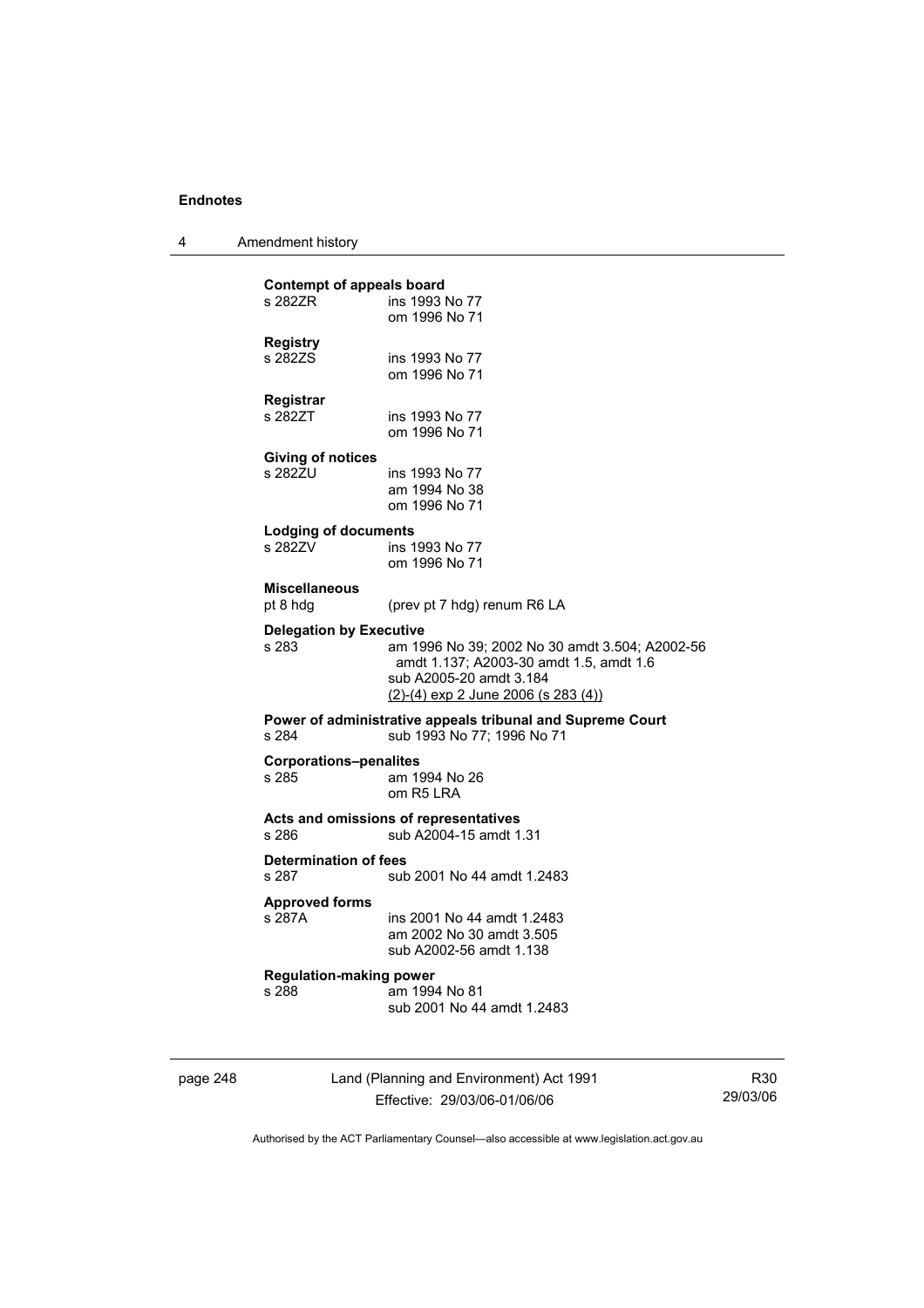| <b>Transitional</b><br>pt 9 hdg                           | (prev pt 8 hdg) ins 2000 No 80 amdt 3.9<br>renum R6   A                                                                                                                                                                                                           |
|-----------------------------------------------------------|-------------------------------------------------------------------------------------------------------------------------------------------------------------------------------------------------------------------------------------------------------------------|
| <b>Status of leases and licences</b><br>s 289             | ins 2000 No 80 amdt 3.9<br>am 2002 No 30 amdt 3.506                                                                                                                                                                                                               |
| s 290                                                     | Continued application of certain repealed Acts and provisions<br>ins 2000 No 80 amdt 3.9                                                                                                                                                                          |
| s 291                                                     | <b>Conversion of Commonwealth leases</b><br>ins 2001 No 56 amdt 3.436<br>am A2003-34 s 9<br>(4), (5) exp 1 December 2003 (s 291 (5))                                                                                                                              |
| s 292                                                     | Consent under City Area Leases Ordinance 1936, s 28<br>ins A2002-56 amdt 1.139<br>exp 1 July 2004 (s 292 (3))                                                                                                                                                     |
| Proceedings and evidence<br>s 293                         | ins A2003-30 amdt 1.7<br>exp 1 July 2004 (s 293 (9))                                                                                                                                                                                                              |
| s 294                                                     | Territory plan variation-omission of heritage places register<br>ins A2004-57 amdt 1.43                                                                                                                                                                           |
| sch <sub>1</sub>                                          | Management objectives for public land<br>am A2003-11 amdt 1.1                                                                                                                                                                                                     |
| sch <sub>2</sub>                                          | Criteria for assessment of heritage significance of places<br>ss renum R23 LA<br>om A2004-57 amdt 1.44                                                                                                                                                            |
| Decisions reviewable by AAT<br>sch 4                      | am 1993 No 75; 1996 No 39<br>om 1996 No 85<br>ins A2002-56 amdt 1.140<br>am A2004-57 amdt 1.45; items renum R23 LA (see A2004-57<br>amdt 1.46)                                                                                                                    |
| <b>Activities subject to orders</b><br>sch 5 hdg<br>sch 5 | am A2003-34 amdt 1.11<br>am 1993 No 75; 1995 No 21; 1996 No 85; 1997 No 7; 1998<br>No 54; 1999 No 73 s 13; 1999 No 79 sch 3; 2000 No 37 s 18;<br>R6 LA; A2003-34 amdt 2.8; A2004-57 amdt 1.47; A2005-21<br>amdt 1.10; items renum R27 LA (see A2005-21 amdt 1.11) |

R30 29/03/06 Land (Planning and Environment) Act 1991 Effective: 29/03/06-01/06/06

page 249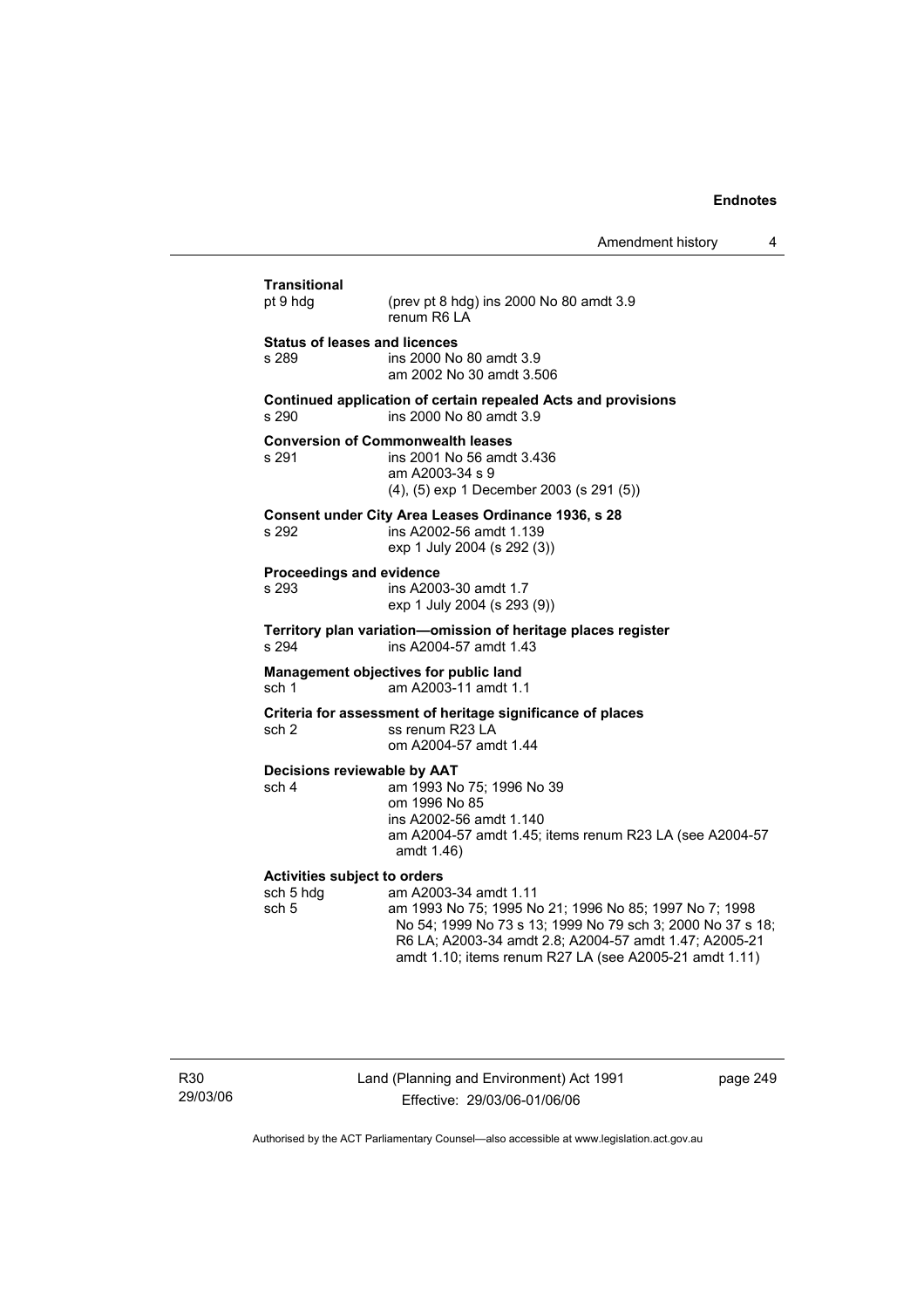| 4 | Amendment history |  |
|---|-------------------|--|
|---|-------------------|--|

**Dictionary**  dict ins 2002 No 30 amdt 3.507 am A2002-56 amdt 1.141; A2003-14 amdt 1.69 def *Aboriginal object* om A2004-56 amdt 1.48 def *Aboriginal project* ins 2002 No 30 amdt 3.507 def *Aboriginal place* ins 2002 No 30 amdt 3.507 om A2004-56 amdt 1.48 def *Aboriginal tradition* ins 2002 No 30 amdt 3.507 om A2004-56 amdt 1.48 def *application* ins 2002 No 30 amdt 3.507 def *approval* ins 2002 No 30 amdt 3.507 def *assessment* ins 2002 No 30 amdt 3.507 def *authorised person* ins 2002 No 30 amdt 3.507 sub A2003-34 amdt 1.12 def *authority* ins 2002 No 30 amdt 3.507 om A2002-56 amdt 1.142 def *background papers* ins 2002 No 30 amdt 3.507 def *building* ins 2002 No 30 amdt 3.507 def *building and development provision* ins 2002 No 30 amdt 3.507 def *building work* ins 2002 No 30 amdt 3.507 def *cemetery* ins A2003-11 amdt 1.2 def *chairperson* ins 2002 No 30 amdt 3.507 om A2004-56 amdt 1.48 def *commissioner* ins 2002 No 30 amdt 3.507 om A2002-56 amdt 1.143 def *compensation* ins 2002 No 30 amdt 3.507 om A2004-56 amdt 1.48 def *concessional lease* ins A2005-49 s 5 def *connected* ins 2002 No 30 amdt 3.507 def *conservation* ins 2002 No 30 amdt 3.507 om A2004-56 amdt 1.48 def *conservator* ins 2002 No 30 amdt 3.507 def *consolidation* ins 2002 No 30 amdt 3.507 def *consultation notice* ins 2002 No 30 amdt 3.507 def *controlled activity* ins 2002 No 30 amdt 3.507 def *damage* ins A2005-51 amdt 1.21 def *dealing* ins 2002 No 30 amdt 3.507 def *declared site* ins A2005-51 amdt 1.21 def *defined decision* ins 2002 No 30 amdt 3.507 def *deputy chairperson* ins 2002 No 30 amdt 3.507 om A2004-56 amdt 1.48 def *development* ins 2002 No 30 amdt 3.507 def *discharge amount* ins 2002 No 30 amdt 3.507 def *draft plan variation* ins 2002 No 30 amdt 3.507 def *earlier index number* ins 2002 No 30 amdt 3.507 def *environmental impact* ins 2002 No 30 amdt 3.507

page 250 Land (Planning and Environment) Act 1991 Effective: 29/03/06-01/06/06

R30 29/03/06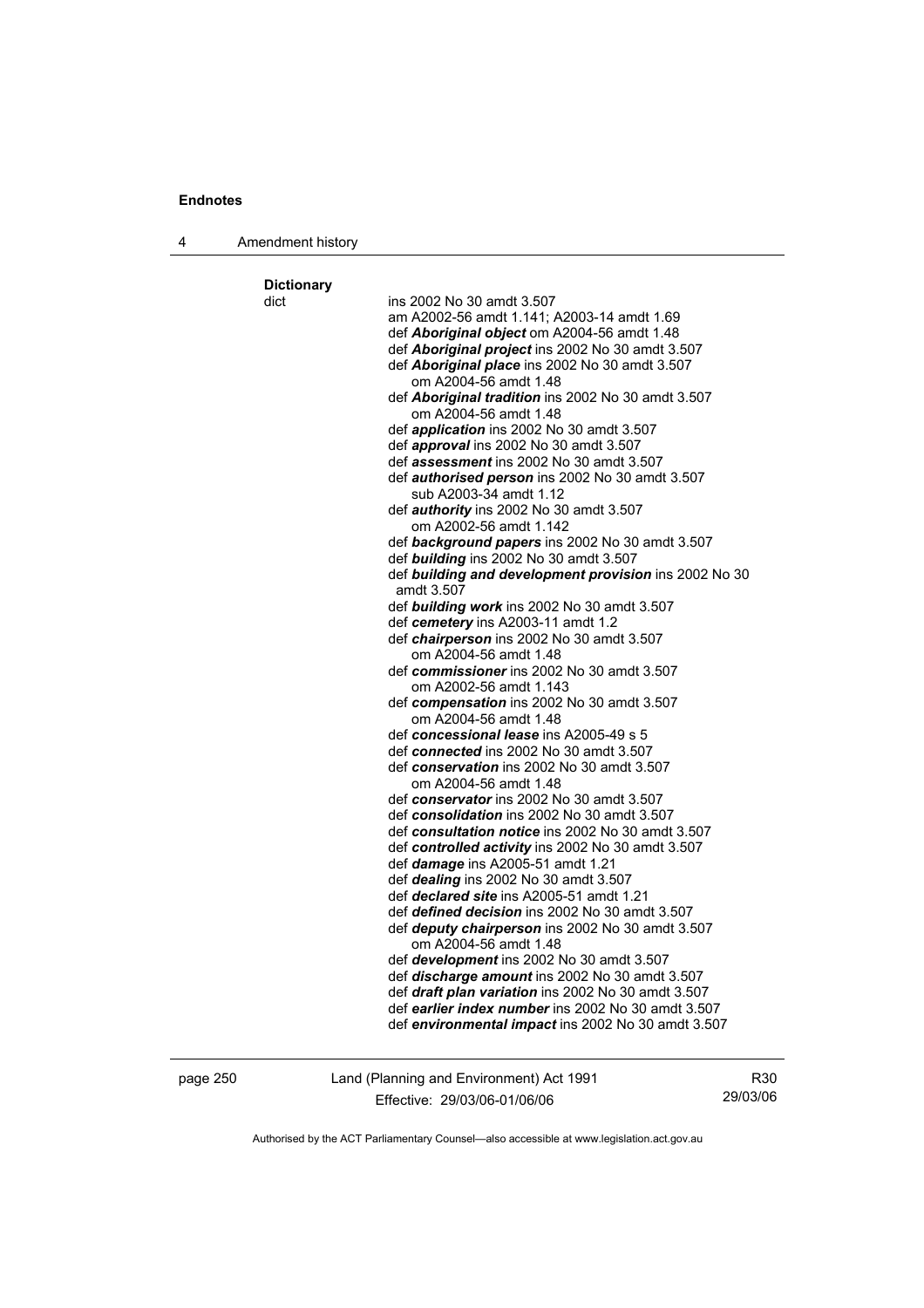def *environmental impact statement* ins 2002 No 30 amdt 3.507 def *environmental report* ins 2002 No 30 amdt 3.507 def *Environment Minister* ins 2002 No 30 amdt 3.507 def *Executive* ins 2002 No 30 amdt 3.507 def *expert member* ins 2002 No 30 amdt 3.507 om A2004-56 amdt 1.48 def *formal error* ins 2002 No 30 amdt 3.507 def *Gungahlin central area* ins 2002 No 30 amdt 3.507 om A2003-30 amdt 1.8 def *heritage direction* ins A2004-57 amdt 1.49 def *heritage council* ins 2002 No 30 amdt 3.507 om A2004-56 amdt 1.49 def *heritage object* ins 2002 No 30 amdt 3.507 om A2004-56 amdt 1.49 def *heritage objects register* ins 2002 No 30 amdt 3.507 om A2004-56 amdt 1.49 def *heritage place* ins 2002 No 30 amdt 3.507 om A2004-56 amdt 1.49 def *heritage places register* ins 2002 No 30 amdt 3.507 om A2004-56 amdt 1.49 def *heritage significance* ins 2002 No 30 amdt 3.507 sub A2004-56 amdt 1.49 def *holding period* ins 2002 No 30 amdt 3.507 def *index number* ins 2002 No 30 amdt 3.507 def *inquiry* ins 2002 No 30 amdt 3.507 def *inspector* ins A2003-34 amdt 2.9 def *interim heritage places register* ins 2002 No 30 amdt 3.507 om A2004-56 amdt 1.50 def *interim variation* ins 2002 No 30 amdt 3.507 om A2004-56 amdt 1.50 def *land* ins 2002 No 30 amdt 3.507 def *land management agreement* ins 2002 No 30 amdt 3.507 def *later index number* ins 2002 No 30 amdt 3.507 def *lease* ins 2002 No 30 amdt 3.507 def *lessee* ins 2002 No 30 amdt 3.507 def *long lease* ins 2002 No 30 amdt 3.507 def *market value* ins 2002 No 30 amdt 3.507 def *member* ins 2002 No 30 amdt 3.507 om A2004-56 amdt 1.50 def *national capital plan* ins 2002 No 30 amdt 3.507 def *natural environment* ins 2002 No 30 amdt 3.507 def *new application* ins A2002-56 amdt 1.144 def *newspaper* ins 2002 No 30 amdt 3.507 def *nominal rent lease* ins 2002 No 30 amdt 3.507 def *objection* ins 2002 No 30 amdt 3.507

R30 29/03/06 Land (Planning and Environment) Act 1991 Effective: 29/03/06-01/06/06

page 251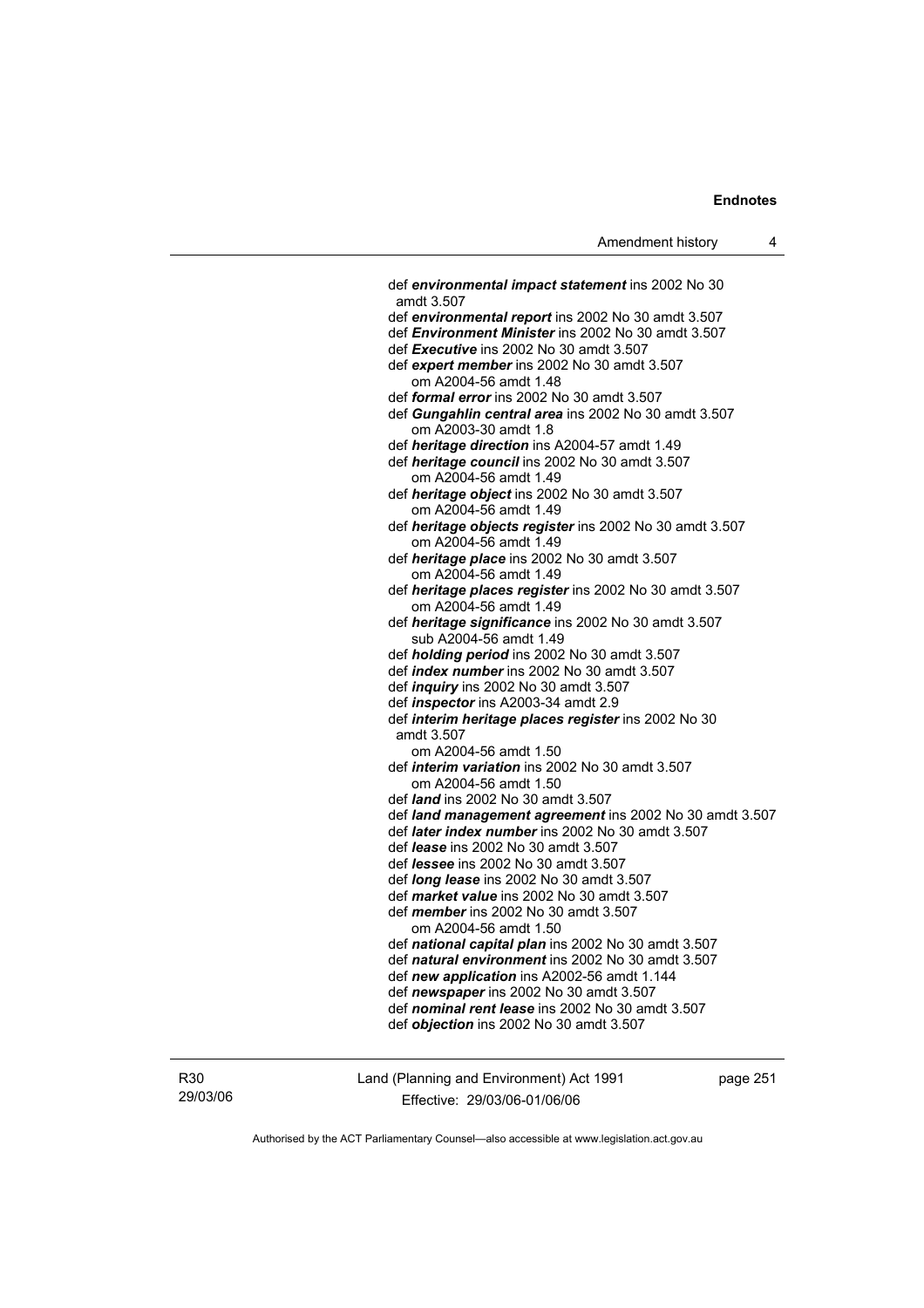4 Amendment history

 def *occupier* ins 2002 No 30 amdt 3.507 def *offence* ins 2002 No 30 amdt 3.507 def *order* ins 2002 No 30 amdt 3.507 def *original application* ins A2002-56 amdt 1.144 def *original decision* ins A2002-56 amdt 1.144 def *panel* ins 2002 No 30 amdt 3.507 def *permanent member* ins 2002 No 30 amdt 3.507 om A2004-56 amdt 1.50 def *pest animal* ins 2002 No 30 amdt 3.507 sub A2003-34 amdt 1.13 om A2005-21 amdt 1.12 def *pest plant* ins 2002 No 30 amdt 3.507 sub A2003-34 amdt 1.14 om A2005-21 amdt 1.12 def *place* ins 2002 No 30 amdt 3.507 def *plan* ins 2002 No 30 amdt 3.507 def *plan of management* ins 2002 No 30 amdt 3.507 def *preliminary assessment* ins 2002 No 30 amdt 3.507 def *prescribed period* ins 2002 No 30 amdt 3.507 def *prohibited groundwork* ins A2005-51 amdt 1.21 def *prohibition notice* ins A2003-34 amdt 1.15 def *proponent* ins 2002 No 30 amdt 3.507 def *protected tree* ins A2005-51 amdt 1.21 def *protection zone* ins A2005-51 amdt 1.21 def *provision* ins 2002 No 30 amdt 3.507 def *public car park* ins 2002 No 30 amdt 3.507 def *public environment report* ins 2002 No 30 amdt 3.507 def *public land* ins 2002 No 30 amdt 3.507 def *rectification work* ins A2003-34 amdt 1.15 def *registered* ins 2002 No 30 amdt 3.507 om A2004-56 amdt 1.50 def *registered lease* ins 2002 No 30 amdt 3.507 def *registered proprietor* ins 2002 No 30 amdt 3.507 def *registered tree* ins A2005-51 amdt 1.21 def *registration* ins 2002 No 30 amdt 3.507 om A2004-56 amdt 1.50 def *regulated tree* ins A2005-51 amdt 1.21 def *relevant Aboriginal organisation* ins 2002 No 30 amdt 3.507 om A2004-56 amdt 1.50 def *relevant authority* ins 2002 No 30 amdt 3.507 def *relevant Minister* ins 2002 No 30 amdt 3.507 def *rental lease* ins 2002 No 30 amdt 3.507 def *residential lease* ins 2002 No 30 amdt 3.507 def *restricted information* ins 2002 No 30 amdt 3.507 om A2004-56 amdt 1.50

page 252 Land (Planning and Environment) Act 1991 Effective: 29/03/06-01/06/06

R30 29/03/06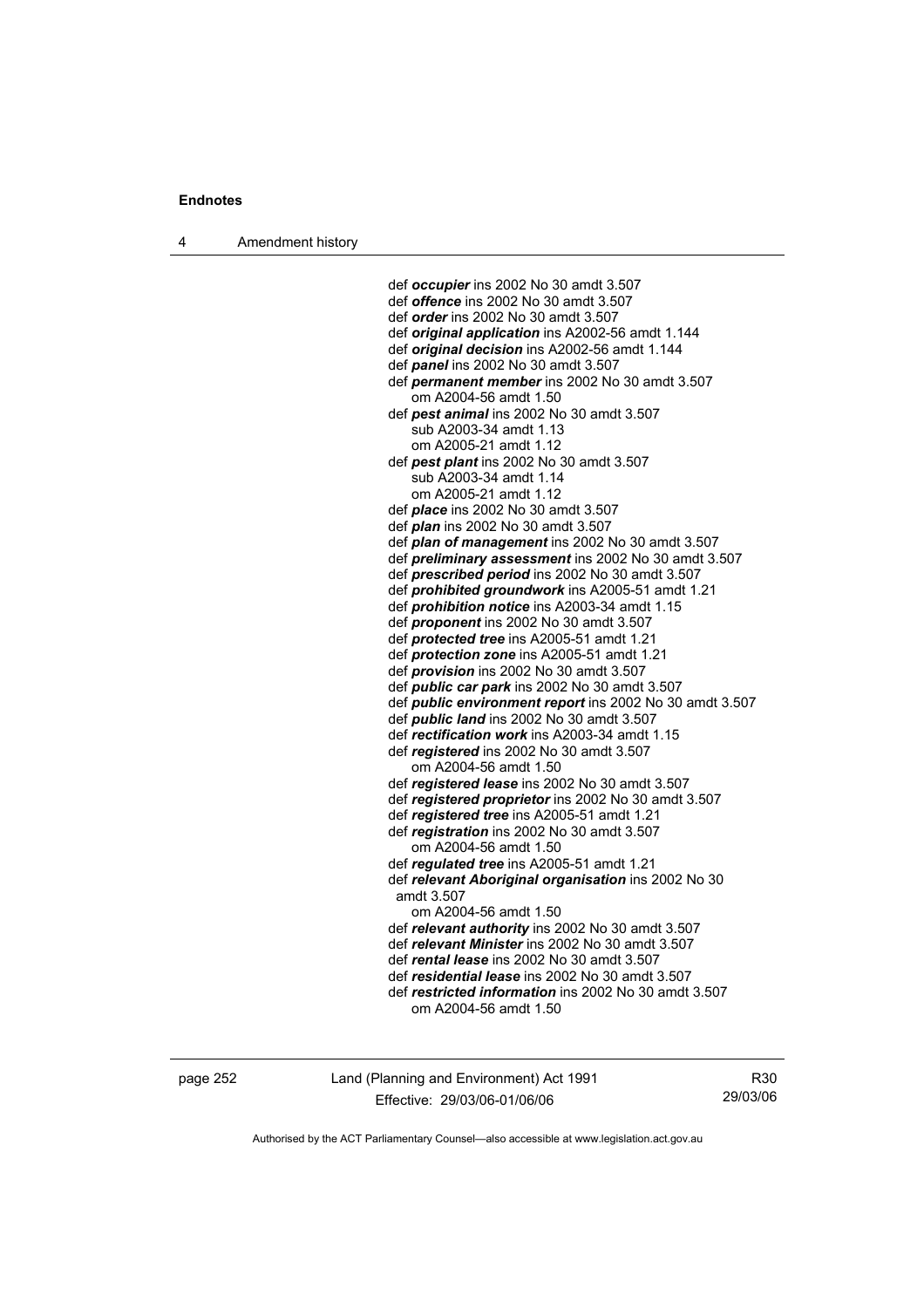def *rural lease* ins 2002 No 30 amdt 3.507 def *secretary* ins 2002 No 30 amdt 3.507 om A2004-56 amdt 1.50 def *short lease* ins 2002 No 30 amdt 3.507 def *special Pialligo lease* ins 2002 No 30 amdt 3.507 def *structure* ins 2002 No 30 amdt 3.507 def *subdivision* ins 2002 No 30 amdt 3.507 def *sublease* ins 2002 No 30 amdt 3.507 def *sublessee* ins 2002 No 30 amdt 3.507 def *territory authority* ins 2002 No 30 amdt 3.507 def *damage* ins A2005-51 amdt 1.4 def *unregistered* ins 2002 No 30 amdt 3.507 om A2004-56 amdt 1.50 def *variation***, for part 3 (Heritage)** ins 2002 No 30 amdt 3.507 om A2004-56 amdt 1.50 def *variation***, of a lease** ins 2002 No 30 amdt 3.507 def *variation***, of a plan** ins 2002 No 30 amdt 3.507 def *variation***, of a plan of management** ins 2002 No 30 amdt 3.507

R30 29/03/06 Land (Planning and Environment) Act 1991 Effective: 29/03/06-01/06/06

page 253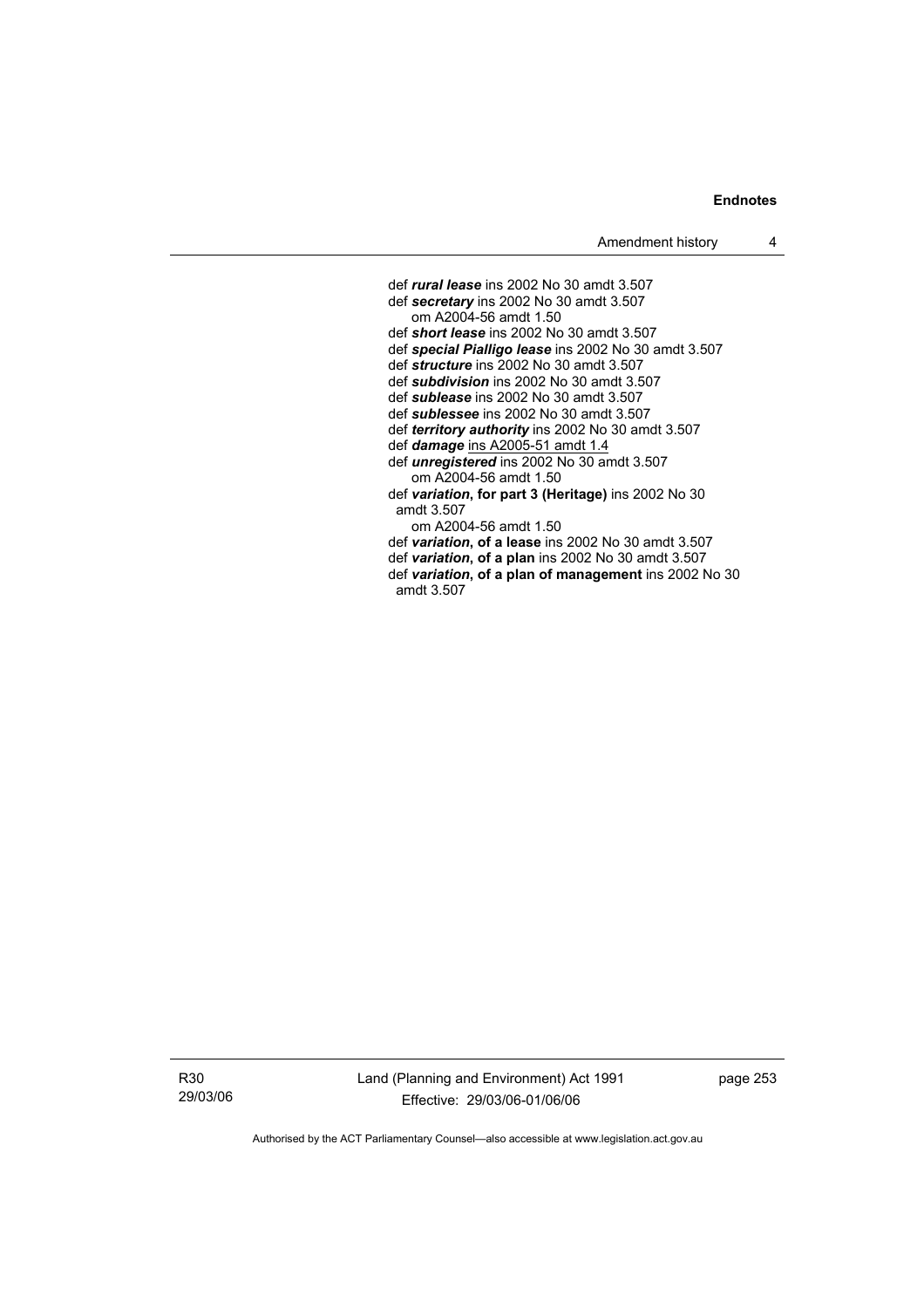## **5 Earlier republications**

Some earlier republications were not numbered. The number in column 1 refers to the publication order.

Since 12 September 2001 every authorised republication has been published in electronic pdf format on the ACT legislation register. A selection of authorised republications have also been published in printed format. These republications are marked with an asterisk (\*) in column 1. Electronic and printed versions of an authorised republication are identical.

| <b>Republication No</b> | <b>Amendments to</b> | <b>Republication date</b> |
|-------------------------|----------------------|---------------------------|
| 1                       | Act 1993 No 90       | 31 January 1994           |
| $\overline{2}$          | Act 1994 No 97       | 28 February 1995          |
| 3                       | Act 1997 No 7        | 24 June 1997              |
| $\overline{4}$          | Act 1998 No 65       | 28 February 1999          |
| 5                       | Act 2000 No 15       | 30 May 2000               |
| $6*$                    | Act 2001 No 80       | 5 October 2001            |
| 7                       | Act 2001 No 80       | 11 March 2002             |
| 8                       | Act 2002 No 11       | 28 May 2002               |
| 9                       | Act 2002 No 30       | 17 September 2002         |
| 10                      | Act 2002 No 39       | 11 October 2002           |
| 10 (RI)                 | Act 2002 No 39 +     | 11 October 2002           |
| 11                      | A2003-14             | 28 March 2003             |
| 12                      | A2003-30             | 1 July 2003               |
| 13                      | A2003-34             | 1 September 2003          |
| $14*$                   | A2003-34             | 27 September 2003         |
| 15                      | A2003-34             | 2 December 2003           |
| 16                      | A2004-2              | 22 March 2004             |
| 17                      | A2004-15             | 9 April 2004              |
| 18                      | A2004-27             | 27 May 2004               |
| 19                      | A2004-27             | 2 July 2004               |
|                         |                      |                           |

page 254 Land (Planning and Environment) Act 1991 Effective: 29/03/06-01/06/06

R30 29/03/06